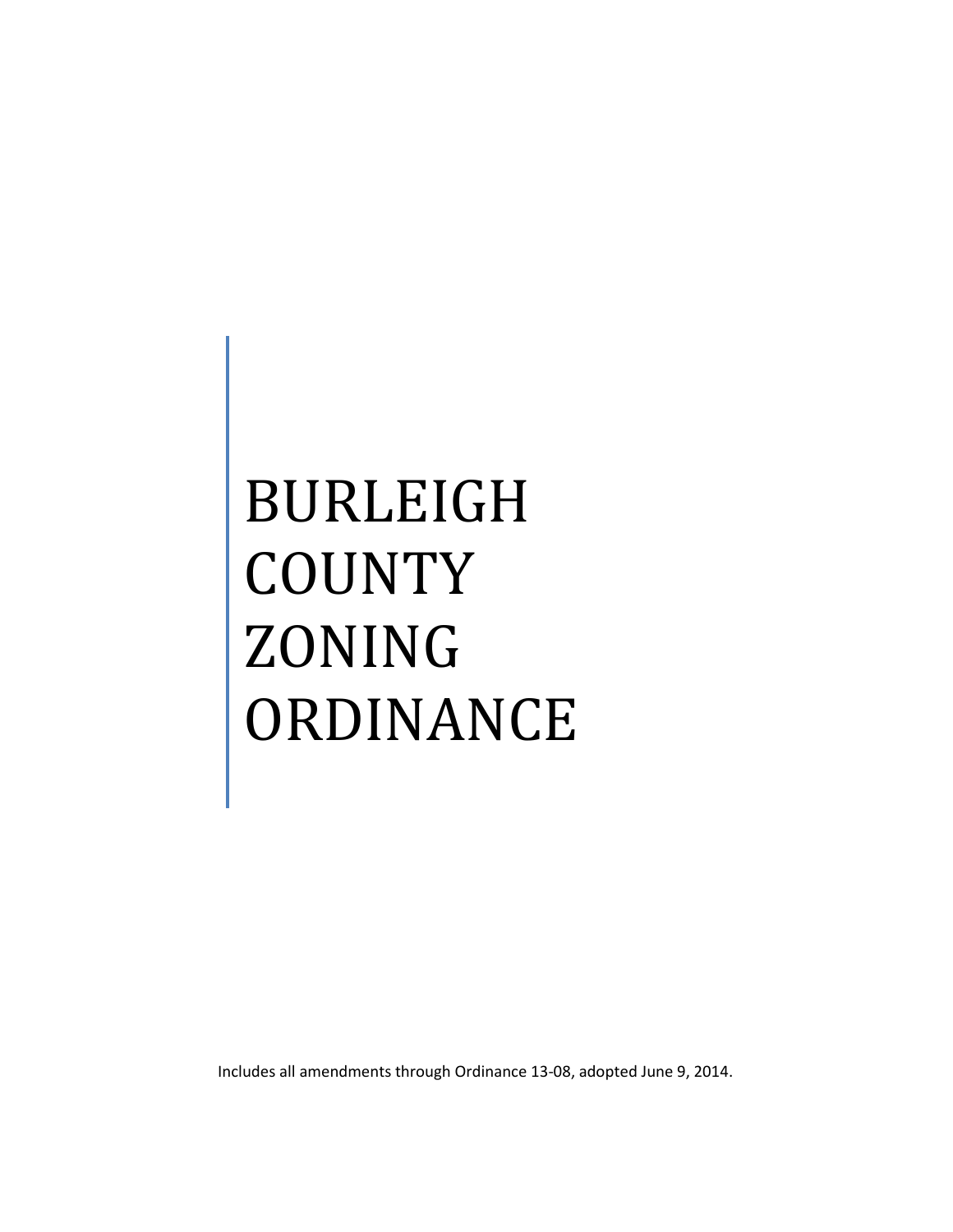| Article<br>Number | Section                                                                   | Page<br>Number |
|-------------------|---------------------------------------------------------------------------|----------------|
| 1.                | PURPOSE, INTENT and AUTHORITY                                             |                |
|                   |                                                                           | 1              |
|                   |                                                                           | $\overline{2}$ |
|                   |                                                                           | $\overline{2}$ |
| 2.                | <b>BURLEIGH COUNTY PLANNING COMMISSION</b>                                |                |
|                   |                                                                           | 3              |
|                   |                                                                           | 3              |
|                   |                                                                           | 3              |
|                   | 4. Meeting-Officers-Compensation -----------------------------------      | 3              |
|                   |                                                                           | 3              |
|                   |                                                                           | $\overline{4}$ |
|                   |                                                                           | 4              |
| 3.                |                                                                           | 5              |
| 4.                | <b>ZONING DISTRICTS and BOUNDARIES</b>                                    |                |
|                   |                                                                           | 22             |
|                   | 2. Boundaries of District-Zoning Map --------------------------------     | 22             |
|                   | 3. Interpretation of District Boundaries -------------------------------- | 22             |
| 5.                | <b>GENERAL PROVISIONS and GUIDELINES</b>                                  |                |
|                   |                                                                           | 24             |
|                   |                                                                           | 25             |
|                   | 3. City Zoning & Subdivision Jurisdiction --------------------------      | 25             |
|                   |                                                                           | 25             |
|                   |                                                                           | 25             |
| 6.                | <b>INCIDENTAL USES</b>                                                    |                |
|                   |                                                                           | 27             |
|                   |                                                                           | 29             |
| 7.                | <b>USE GROUPS</b>                                                         |                |
|                   |                                                                           | 31             |
|                   |                                                                           | 31             |

# TABLE OF CONTENTS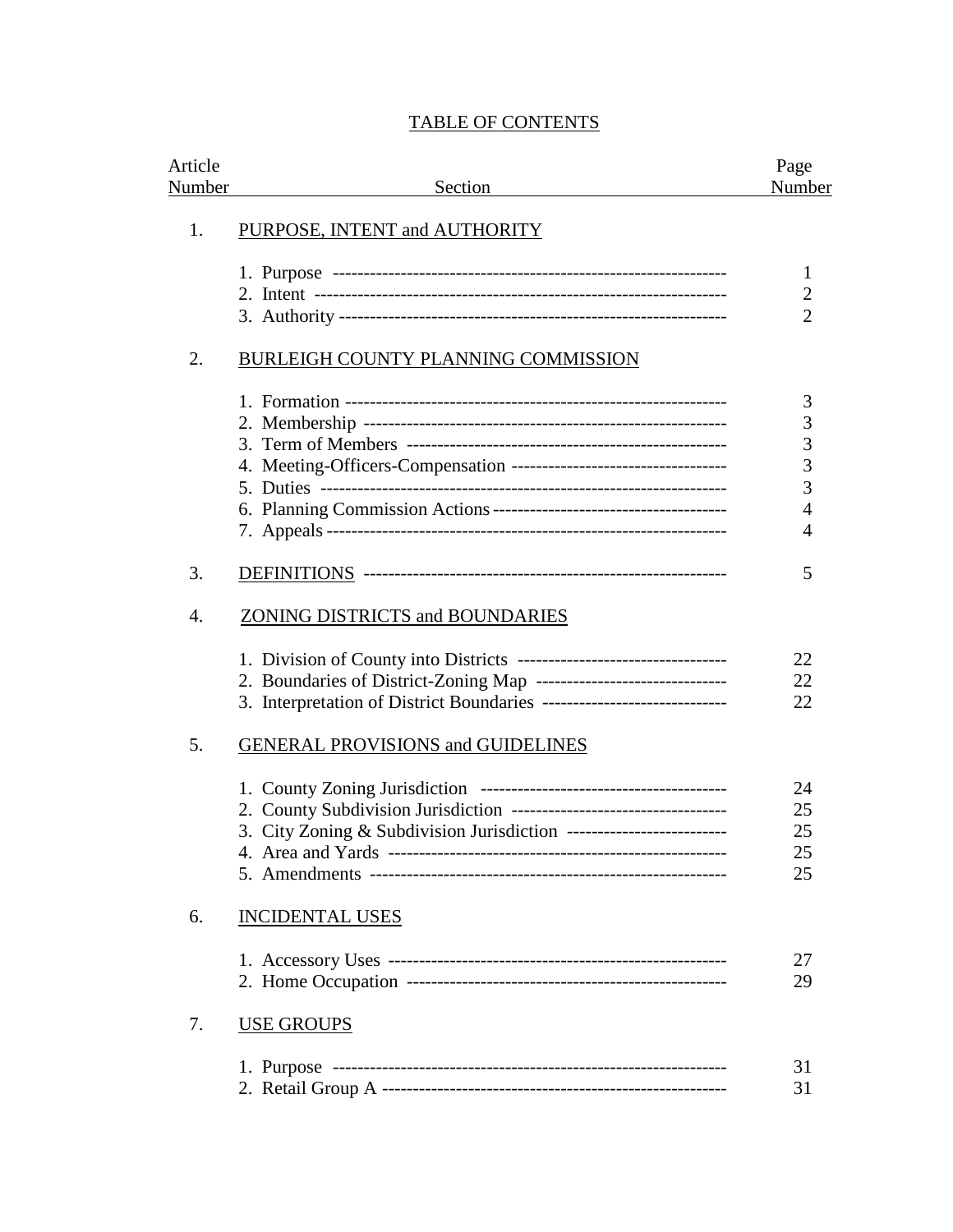| 32 |
|----|
| 32 |
| 33 |
| 34 |
| 34 |
| 35 |
| 35 |
| 35 |
| 36 |
| 36 |
| 38 |
| 39 |
| 39 |
| 40 |
|    |

# 8. SPECIAL USES

|                                                                       | 42 |
|-----------------------------------------------------------------------|----|
| 1A. General Provisions-Animal Feeding Operations----------------      | 44 |
|                                                                       | 46 |
|                                                                       | 47 |
|                                                                       | 48 |
|                                                                       | 48 |
|                                                                       | 49 |
|                                                                       | 49 |
|                                                                       | 50 |
|                                                                       | 50 |
|                                                                       | 51 |
| 11. Moving of Buildings and Structures ------------------------------ | 53 |
|                                                                       | 54 |
| 13. Veterinary/Animal Hospital/Enclosed Kennel ------------------     | 54 |
|                                                                       | 55 |
|                                                                       | 55 |
|                                                                       | 56 |
|                                                                       | 56 |
|                                                                       | 57 |
|                                                                       | 57 |
| 20. Asphalt Plants & Concrete Batch Plants ------------------------   | 59 |
|                                                                       | 59 |
| 22. Roadway Maintenance Facilities----------------------------------  | 72 |
|                                                                       | 72 |
|                                                                       | 76 |
|                                                                       | 78 |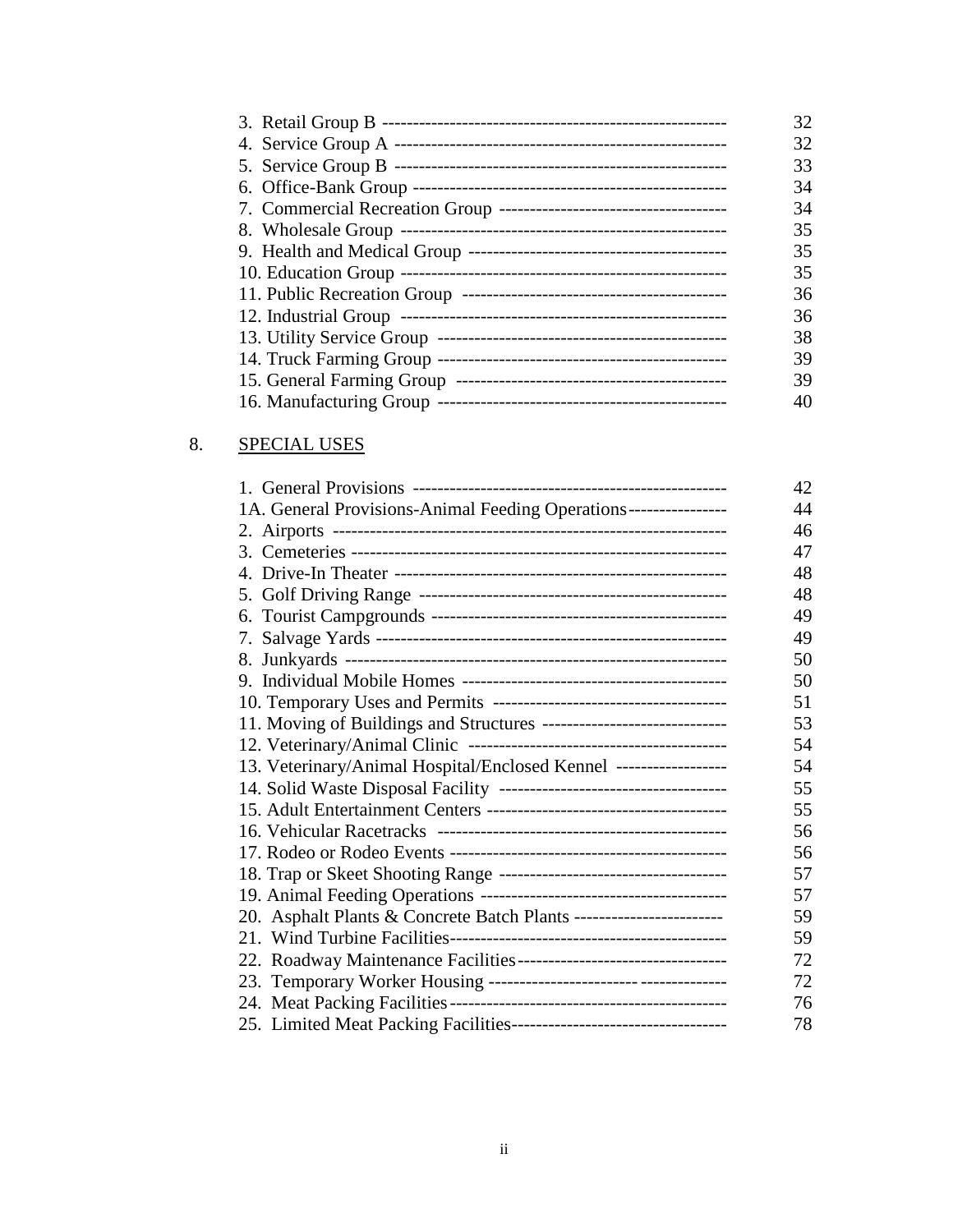# 9. NON-CONFORMING USES

| 80 |
|----|
| 80 |
| 80 |
| 80 |
| 81 |
| 81 |
| 81 |
|    |

# 10. AUTOMOBILE PARKING

|                                                                     | 82 |
|---------------------------------------------------------------------|----|
|                                                                     | 84 |
|                                                                     | 85 |
|                                                                     | 85 |
| 5. Location of Required Parking and Loading Facilities ----------   | 86 |
| 6. Plan of Required Off-Street Parking or Loading ----------------  | 86 |
| 7. Uses of Required Off-Street Parking                              |    |
|                                                                     | 86 |
| 8. Maintenance of Public Off-Street Parking Places ---------------- | 86 |
| 9. Collective Action Relative to Off-Street Parking and Loading     | 87 |
|                                                                     | 87 |
|                                                                     | 87 |

# 11. A AGRICULTURAL DISTRICT REGULATIONS

|                                                           | 88 |
|-----------------------------------------------------------|----|
|                                                           | 88 |
|                                                           | 88 |
|                                                           | 89 |
|                                                           | 90 |
|                                                           | 90 |
| 7. Additional Development Standards for Land Abutting the |    |
|                                                           | 91 |
|                                                           |    |

# 12. R1 COUNTRY HOMES RESIDENTIAL DISTRICT REGULATIONS

|  | 92 |
|--|----|
|  | 92 |
|  | 93 |
|  | 93 |
|  | 93 |
|  | 93 |
|  | 93 |
|  | 93 |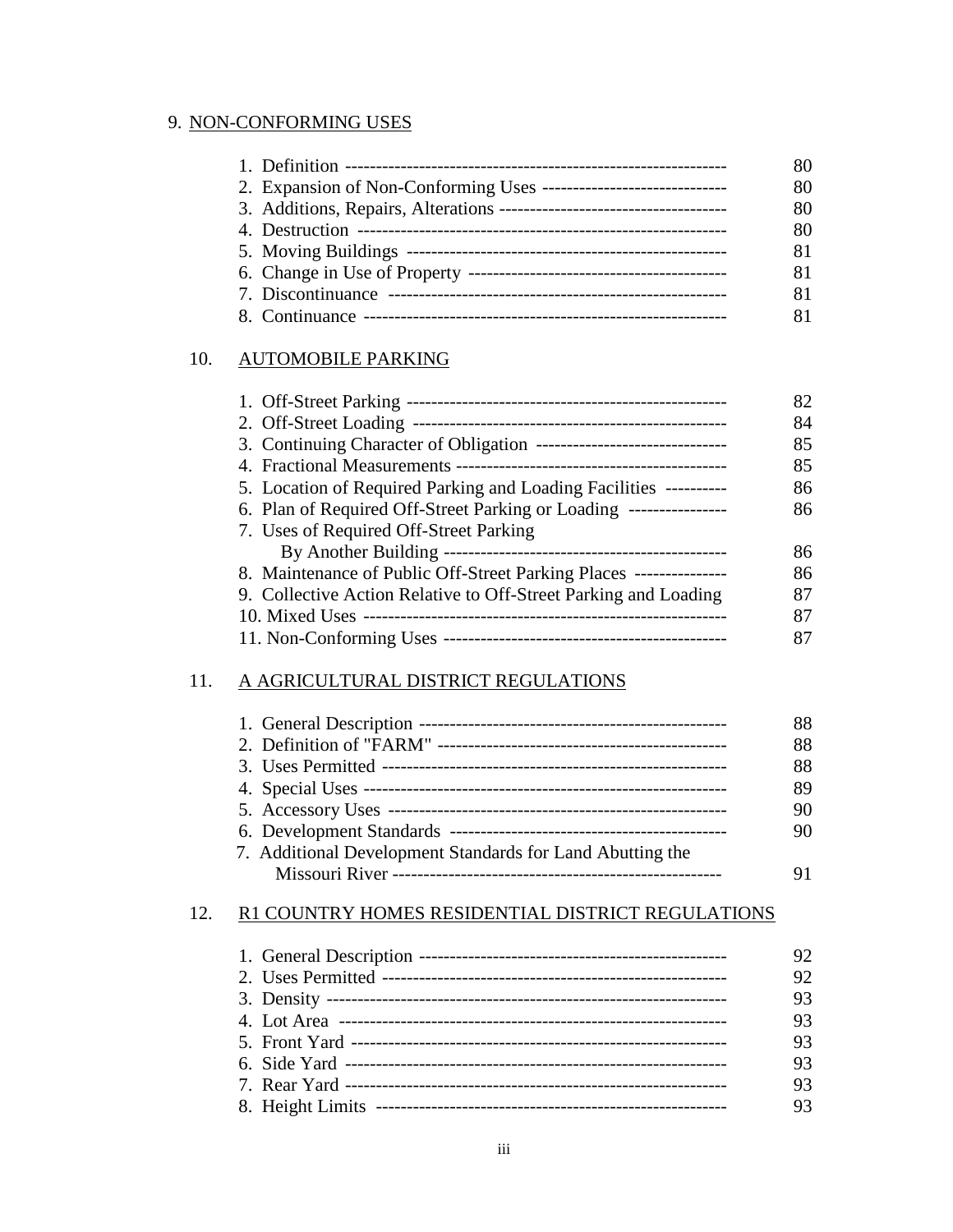|      |                                                                      | 94  |
|------|----------------------------------------------------------------------|-----|
|      |                                                                      | 94  |
|      |                                                                      | 94  |
|      | 12. Additional Development Standards for Land Abutting the           |     |
|      |                                                                      | 94  |
|      |                                                                      |     |
| 13.  | R2 SINGLE FAMILY RESIDENTIAL DISTRICT REGULATIONS                    |     |
|      |                                                                      | 96  |
|      |                                                                      | 96  |
|      |                                                                      | 96  |
|      |                                                                      | 96  |
|      |                                                                      | 97  |
| 14.  | R3 SINGLE/TWO-FAMILY RESIDENTIAL DISTRICT REGULATIONS                |     |
|      |                                                                      | 98  |
|      |                                                                      | 98  |
|      |                                                                      | 98  |
|      |                                                                      | 98  |
|      |                                                                      | 99  |
|      | 6. Two-Family Building Standards ----------------------------------- | 99  |
| 14.1 |                                                                      | 101 |
| 15.  | R5 MOBILE HOME PARK RESIDENTIAL DISTRICT REGULATIONS                 |     |
|      |                                                                      | 102 |
|      |                                                                      | 102 |
|      |                                                                      | 102 |
|      |                                                                      | 102 |
|      |                                                                      | 103 |
|      |                                                                      | 103 |
|      |                                                                      | 103 |
|      | 8. Mobile Home Park Requirements ----------------------------------  | 103 |
|      |                                                                      | 104 |
|      | 10. Mobile Home Parks, Plans and Layout ---------------------------- | 104 |
|      |                                                                      | 105 |
|      |                                                                      |     |
| 16.  | C COMMERCIAL DISTRICT REGULATIONS                                    |     |
|      |                                                                      | 106 |

|  | ,,,,, |
|--|-------|
|  | 106   |
|  | 107   |
|  | 107   |
|  | 107   |
|  |       |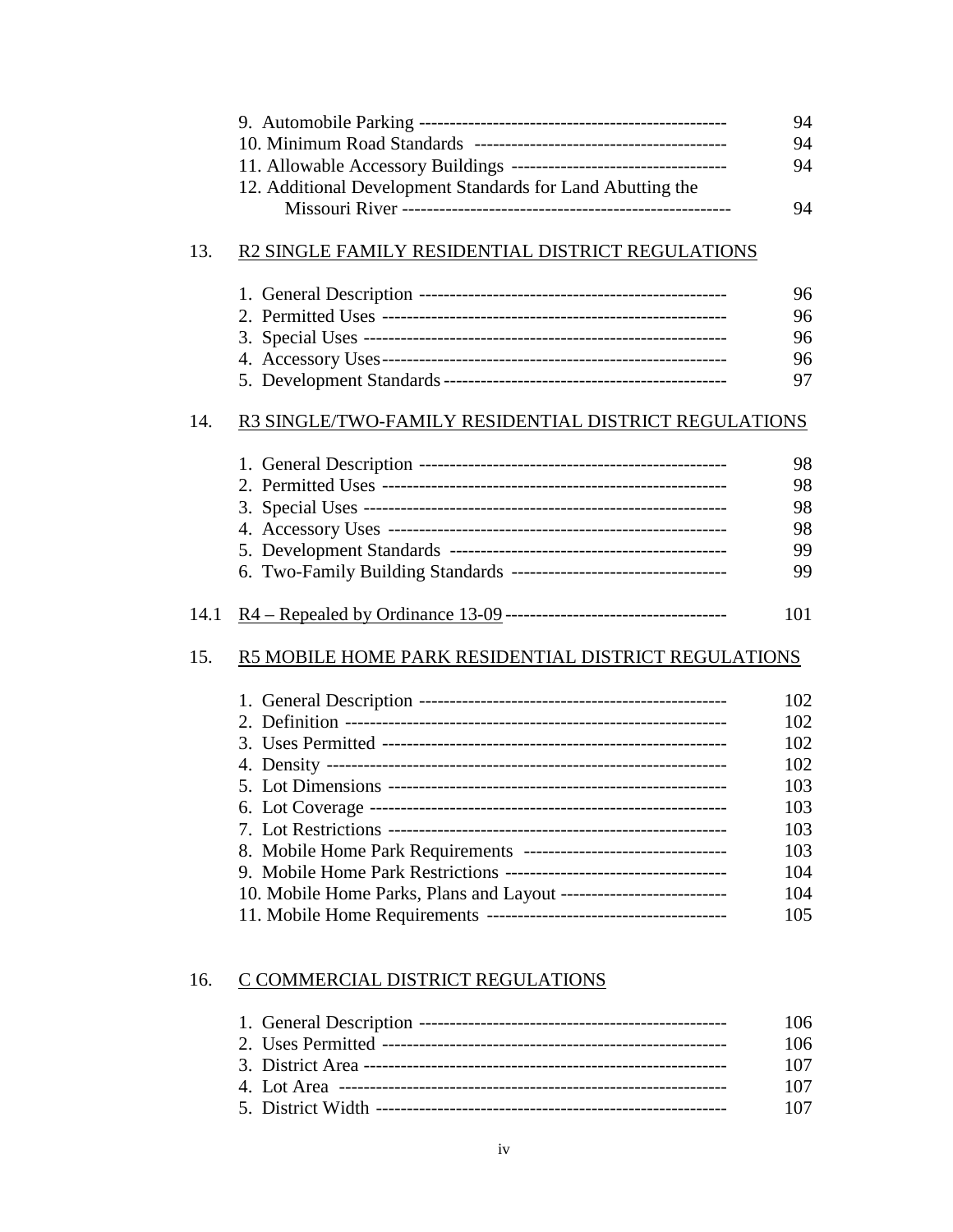|      |                                                                     | 107<br>108<br>108<br>108<br>108<br>108                                           |
|------|---------------------------------------------------------------------|----------------------------------------------------------------------------------|
| 17.  |                                                                     | 109                                                                              |
| 18.  | I INDUSTRIAL DISTRICT REGULATIONS                                   |                                                                                  |
|      |                                                                     | 110<br>110<br>111<br>111<br>111<br>111<br>112<br>112<br>112<br>112<br>112<br>112 |
| 19.  |                                                                     | 113                                                                              |
| 20.  | PUD PLANNED UNIT DEVELOPMENT DISTRICT REGULATIONS                   |                                                                                  |
|      |                                                                     | 114<br>114<br>115<br>116<br>116<br>116                                           |
| 20.1 | P PUBLIC DISTRICT REGULATIONS                                       | 117<br>117                                                                       |
|      |                                                                     | 117<br>118                                                                       |
| 21.  | FP FLOODPLAIN DISTRICT REGULATIONS                                  |                                                                                  |
|      | 2. Methods of Reducing Flood Losses ------------------------------- | 119<br>119                                                                       |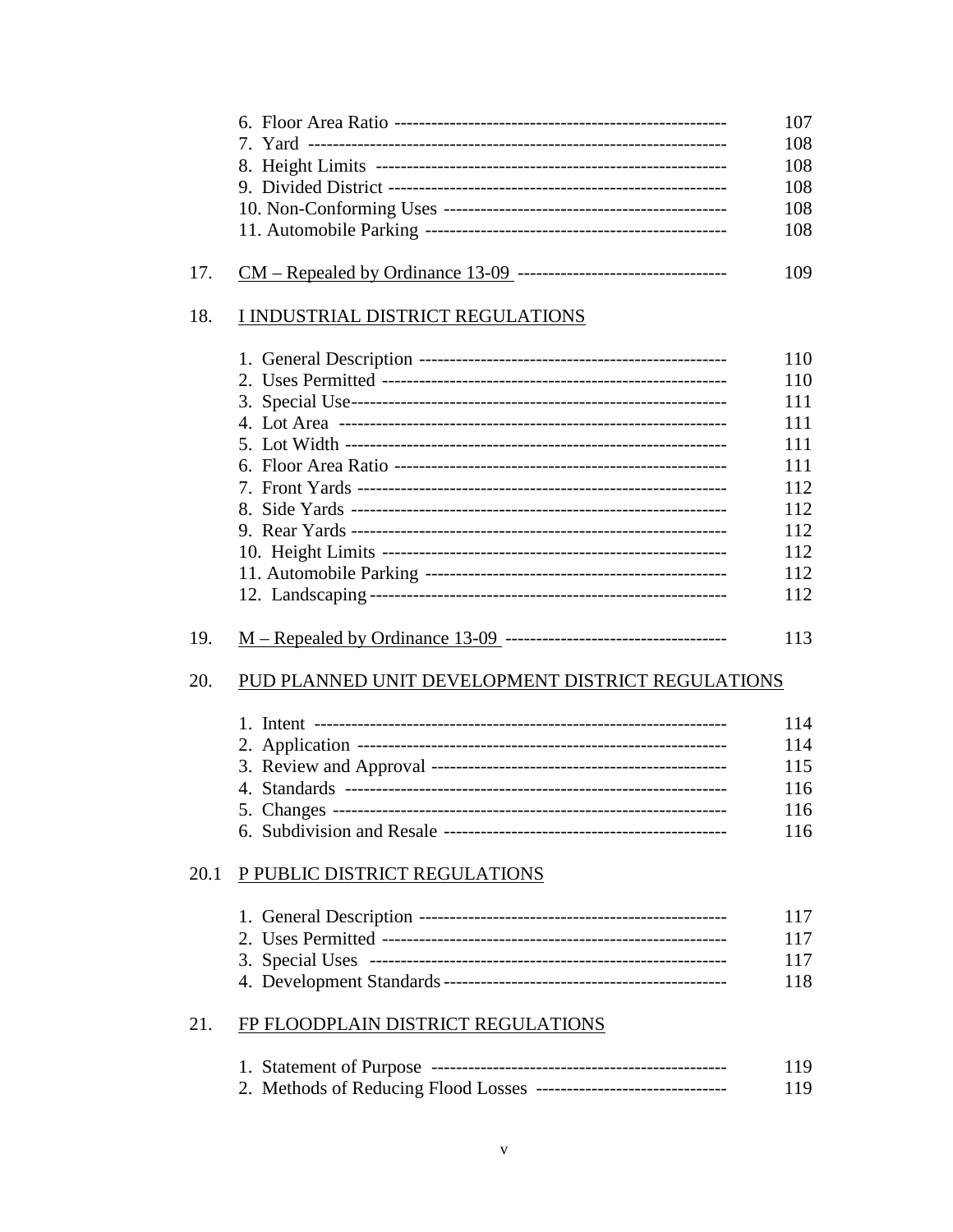| 120. |
|------|
| 124  |
| 125  |
| 12.8 |
| 132  |
| 134  |

# 22. PERMITS AND INSPECTIONS

|                                                                      | 135 |
|----------------------------------------------------------------------|-----|
|                                                                      | 135 |
|                                                                      | 135 |
|                                                                      | 135 |
| 5. No Electric Power without Proper Permits ------------------------ | 135 |
|                                                                      | 136 |
| 7. No Building Permit without Approved Access ------------------     | 137 |

# 23. BUILDING CONSTRUCTION REQUIREMENTS

|                                                                  | 138 |
|------------------------------------------------------------------|-----|
| 2. Scope of Article                                              | 138 |
|                                                                  | 138 |
|                                                                  | 138 |
| 5. Adoption of the North Dakota State Building Code ------------ | 138 |
|                                                                  | 139 |
|                                                                  | 139 |
|                                                                  | 139 |
| 9. Underground Utilities -                                       | 142 |
|                                                                  | 142 |

# 23.1 MECHANICAL CONSTRUCTION REQUIREMENTS

| 1. Adoption of the North Dakota State Building Code ------------ | 143 |
|------------------------------------------------------------------|-----|
|                                                                  | 143 |
|                                                                  | 143 |
|                                                                  | 144 |
|                                                                  | 144 |
|                                                                  | 144 |
|                                                                  | 144 |
|                                                                  | 144 |
|                                                                  | 144 |
|                                                                  | 145 |
|                                                                  |     |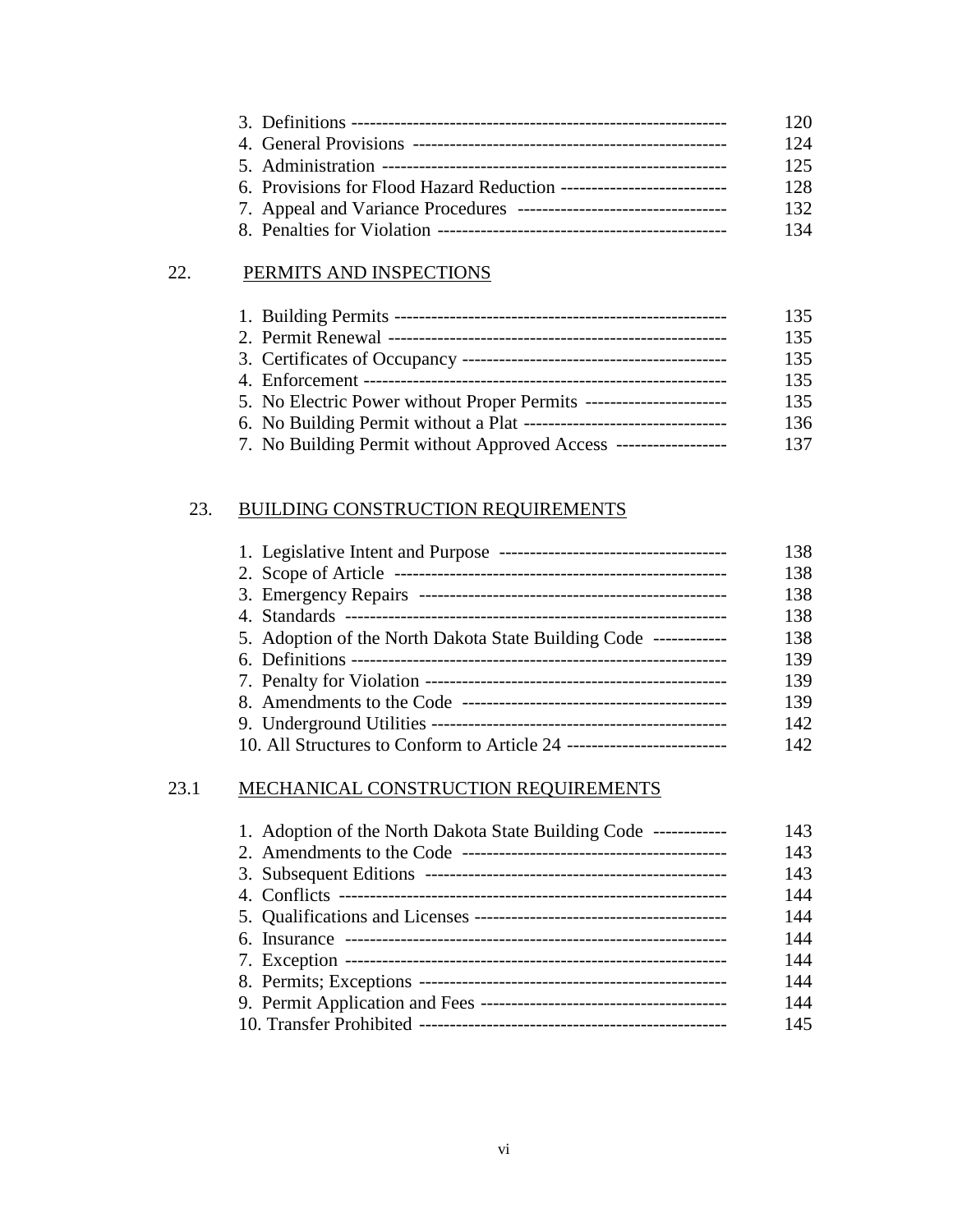# 24. SANITATION REQUIREMENTS/PLUMBING IN GENERAL

|                          | 146 |
|--------------------------|-----|
|                          | 146 |
|                          | 146 |
| 4 through 10 (Reserved)  |     |
|                          | 147 |
| 12 through 15 (Reserved) |     |
|                          | 147 |
|                          | 147 |
|                          | 147 |
|                          | 147 |
|                          | 148 |
| 21 through 25 (Reserved) |     |
|                          | 148 |
|                          | 148 |
|                          | 149 |
|                          | 149 |
|                          | 149 |

# 25. SCHEDULE OF FEES

|  | 150 |
|--|-----|
|  | 150 |
|  | 151 |
|  | 151 |

# 26. BOARD OF APPEALS

| 1. County Commission to Act As Board of Appeals --------------- | 152 |
|-----------------------------------------------------------------|-----|
|                                                                 | 152 |

# 27. APPEAL PROCEDURE

|  | 153. |
|--|------|
|  | 153  |
|  | 153  |
|  | 153  |
|  | 153  |

# 28. VARIANCES

|  | 154 |
|--|-----|
|  | 154 |
|  | 154 |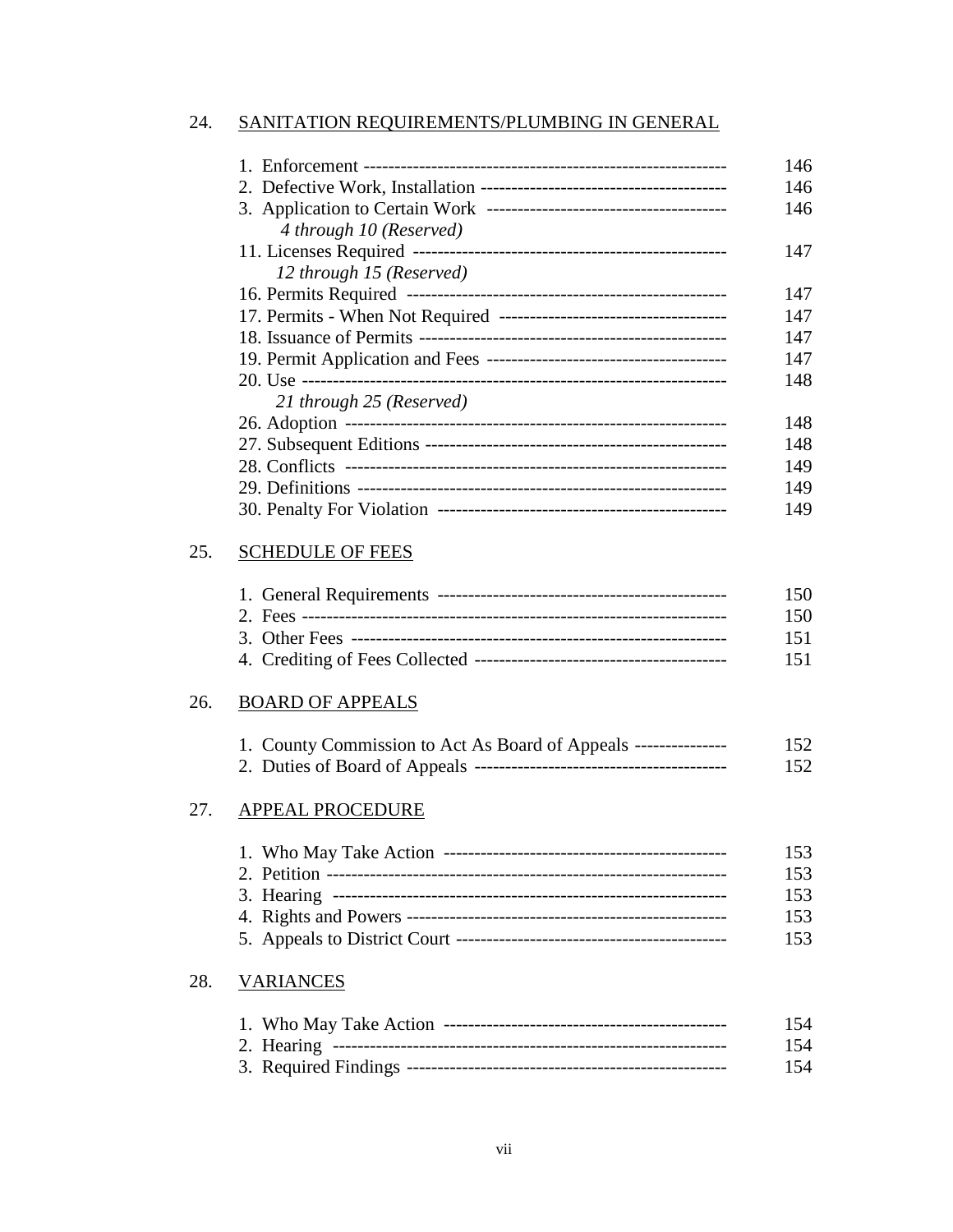# 29. AMENDMENTS

|     |                                                                      | 156 |
|-----|----------------------------------------------------------------------|-----|
|     |                                                                      | 156 |
|     |                                                                      | 156 |
|     |                                                                      | 157 |
|     | 5. Preliminary Consideration By the Planning Commission ------       | 157 |
|     | 6. Public Hearing By the Planning Commission ---------------------   | 157 |
|     | 7. Planning Commission Recommendation --------------------------     | 157 |
|     | 8. Board of County Commission Action ------------------------------- | 157 |
|     |                                                                      | 157 |
|     |                                                                      | 158 |
| 30. | ENFORCEMENT AND ADMINISTRATIVE LIABILITY                             |     |
|     |                                                                      | 159 |
|     |                                                                      | 159 |
| 31. | PENALTIES FOR VIOLATION                                              |     |
|     |                                                                      |     |
|     | 1. Complaints Regarding Violations --------------------------------- | 160 |
|     |                                                                      | 160 |
| 32. | SEVERABILITY, REPEAL, EFFECTIVE DATE                                 |     |
|     |                                                                      | 161 |
|     |                                                                      | 161 |
|     |                                                                      | 161 |
| 33. | <b>SUBDIVISION REGULATIONS</b>                                       |     |
|     |                                                                      | 162 |
|     |                                                                      | 162 |
|     |                                                                      | 162 |
|     | 4. Definitions -------                                               | 162 |
|     |                                                                      | 163 |
|     |                                                                      | 171 |
|     |                                                                      | 177 |
|     |                                                                      | 178 |
|     |                                                                      | 179 |
|     |                                                                      | 179 |
|     |                                                                      | 180 |
|     |                                                                      | 181 |
|     |                                                                      | 182 |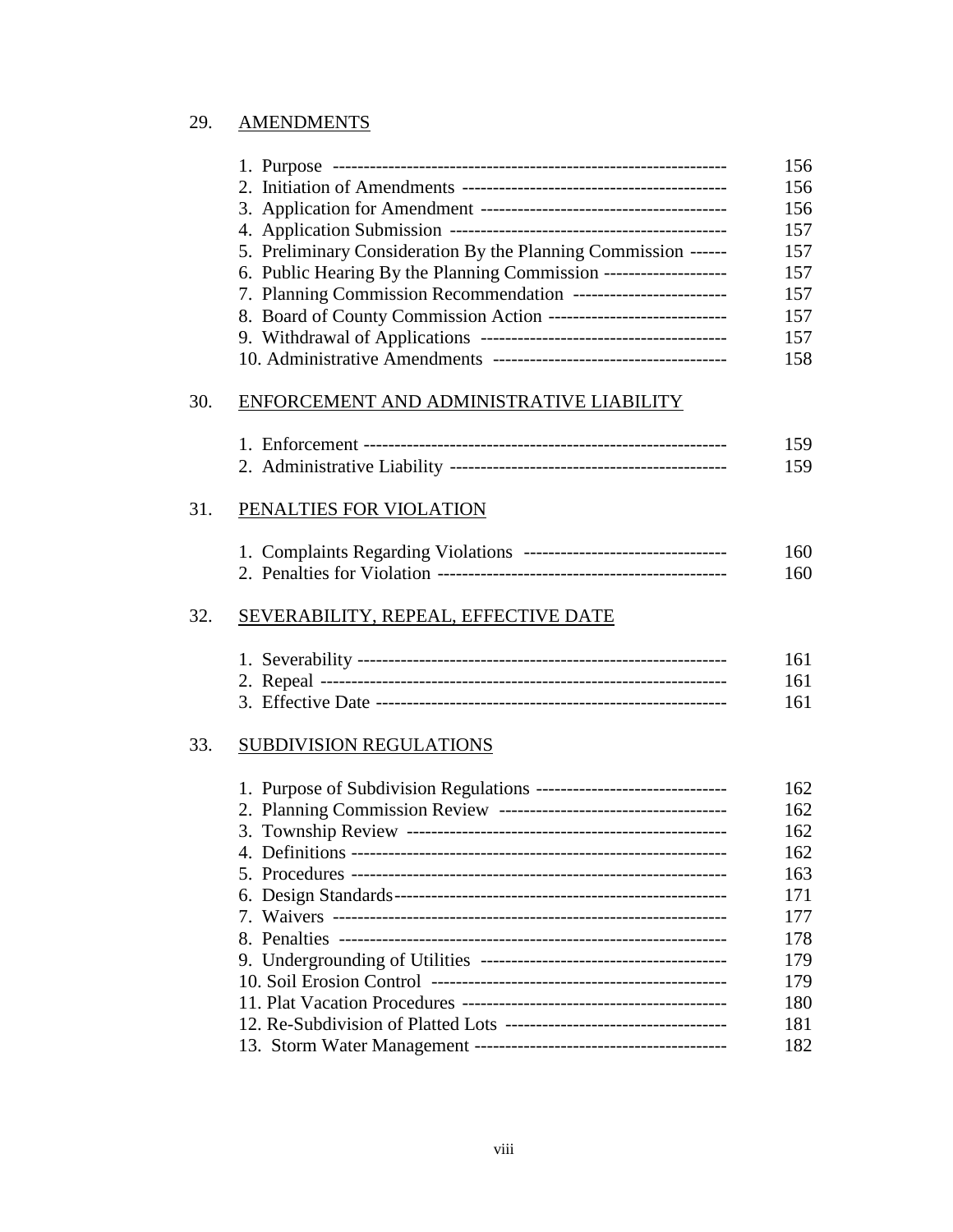# 34. MINIMUM HOUSING STANDARDS

|                                                                    | 194 |
|--------------------------------------------------------------------|-----|
| 2. Inspection of Dwelling, Dwelling Units, Rooming Units           |     |
|                                                                    | 194 |
| 3. Minimum Requirements for Dwelling ----------------------------- | 195 |
|                                                                    | 200 |
|                                                                    | 200 |
|                                                                    | 201 |
|                                                                    | 201 |
| 8. Substandard Building or Dwelling Units, Nuisances -----------   | 201 |
| 9. Duties of the Board of County Commissioners ------------------  | 203 |
| 10. Failure to Comply With the Decision of the Board               |     |
|                                                                    | 203 |
|                                                                    | 204 |
|                                                                    | 204 |
|                                                                    | 204 |
| 14. Violation, Penalty for Disregarding the Notice and Order ----  | 205 |
|                                                                    |     |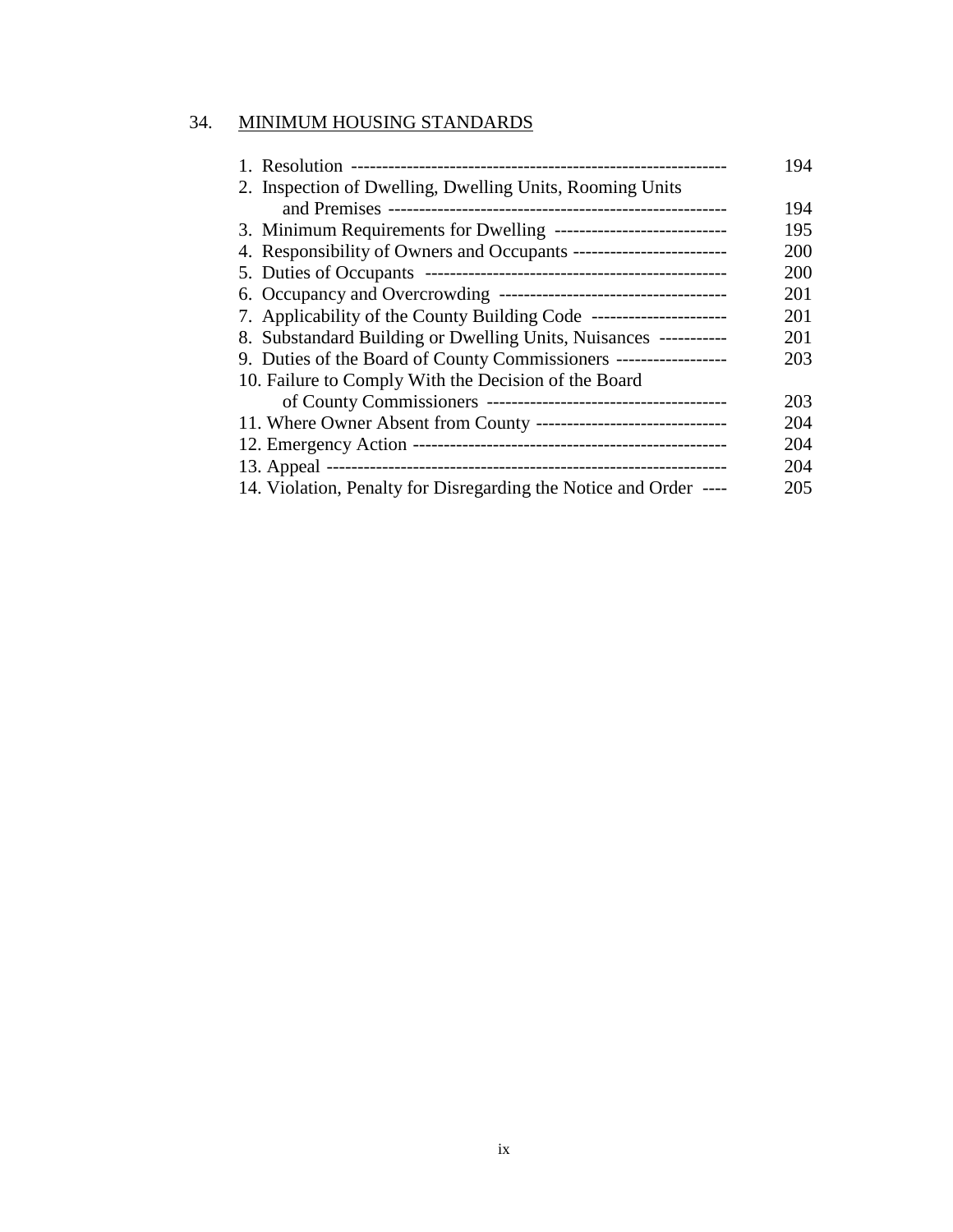# **ARTICLE 1**

# **PURPOSE, INTENT AND AUTHORITY**

#### **Section 1. Purpose**

For the purposes of promoting the health, safety, peace, morals, comfort, convenience, and general welfare, conserving the value of property throughout the County, reducing and avoiding congestion on public roads, streets, and highways; be it resolved by the Board of Burleigh County Commissioners:

- 1. To continue the previously established County Planning Commission.
- 2. To establish certain zoned areas in unincorporated areas of the County.
- 3. To secure the orderly development of the County as provided by Section 11-33 of the North Dakota Century Code.
- 4. To regulate and restrict the location, erection, construction, re-construction, alteration, repair, or use of buildings, structures, and land; for industry, business, trade, residential and other uses (excepting, no provisions of this resolution shall in any way effect the use of land or buildings used for farming or any normal function incident thereto).
- 5. To regulate and restrict the height, number of stories, and size of all buildings and the size of yards, courts, and other open spaces surrounding buildings.
- 6. To regulate and restrict the density of population.
- 7. To provide for the change of boundaries of zoned areas.
- 8. To provide references to zoning maps.
- 9. To provide regulations for the subdivision of land as provided by Section 11-33.2 of the North Dakota Century Code.
- 10. To provide minimum specifications for construction of buildings and sanitary facilities.
- 11. To provide minimum housing standards.
- 12. To provide for the enforcement of this Zoning Ordinance.
- 13. To prescribe penalties for the violation of regulations of this Zoning Ordinance.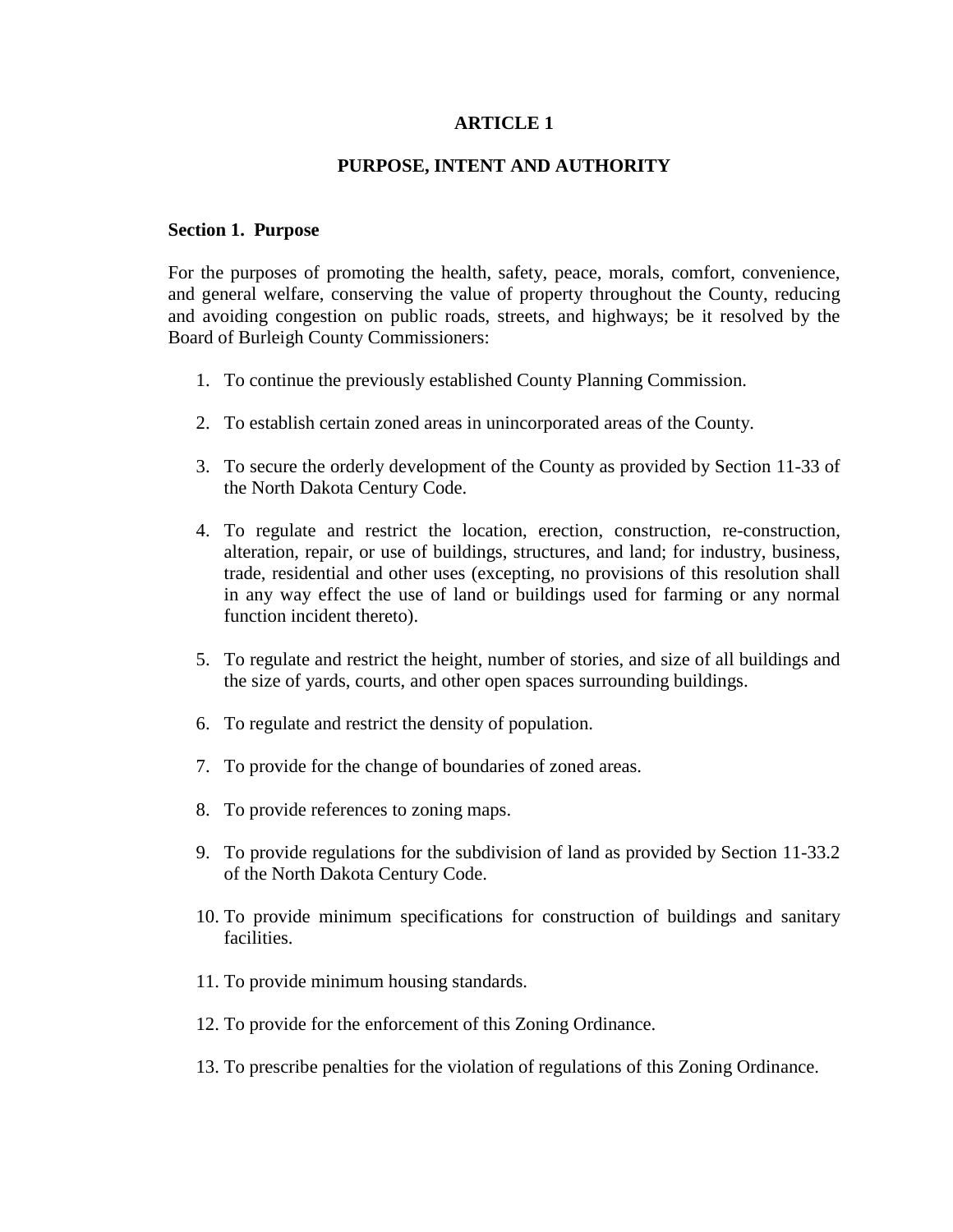14. To provide for a Board of Appeals.

15. To provide for amendments to this Ordinance.

## **Section 2. Intent**

It is the intent of the Board of County Commissioners to promote the health, safety, and general welfare by guiding the development of the County, by means of a comprehensive land use plan which is in part carried out by the provisions of this Ordinance. It is the intent of this Ordinance to provide regulations, standards, and guides for the County's development which will:

- 1. Lessen congestion in the streets;
- 2. Secure safety from fire, panic, and other dangers;
- 3. Promote the health and general welfare;
- 4. Prevent the overcrowding of land;
- 5. Provide adequate light and air;
- 6. Avoid undue concentration of the population;
- 7. Facilitate adequate provision for:
	- a. Transportation;
	- b. Water distribution;
	- c. Sewage disposal;
	- d. Schools;
	- e. Parks; and
	- f. Other requirements.

# **Section 3. Authority**

For the purpose of promoting health, safety, morals, public convenience, general prosperity, and public welfare, the Board of County Commissioners is hereby empowered to regulate and restrict within the County, the location and the use of buildings and structures and the use, condition of use or occupancy of lands for residence, recreation, and other purposes (Section 11-33-01, NDCC).

For the purpose of promoting health, safety, morals, public convenience, general prosperity, and public welfare, the Board of County Commissioners is hereby empowered to regulate and restrict within the County the subdivision of land (Section 11-33.2-02, NDCC).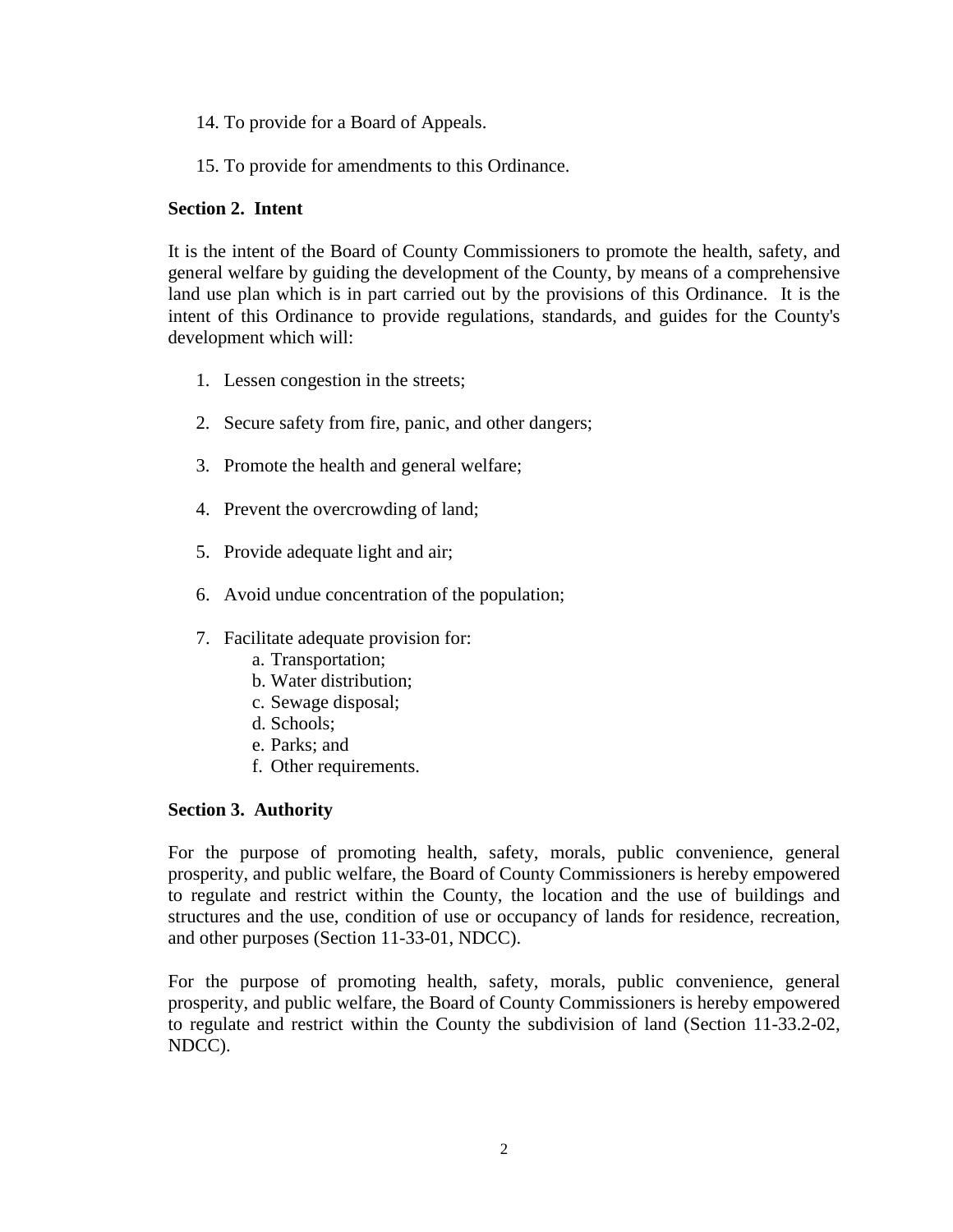# **ARTICLE 2**

## **BURLEIGH COUNTY PLANNING COMMISSION**

#### **Section 1. Formation**

There was created in 1959 a body known as the Burleigh County Planning Commission, which Planning Commission is actively serving the community at the time of adoption of these amended and revised ordinances and whose duties and functions are intended to be continued without change except as may hereinafter be declared.

#### **Section 2. Membership**

The Planning Commission shall be composed of nine (9) members, two (2) of whom shall be appointed from the Board of County Commissioners, and two (2) from the governing body of the municipality designated as the county seat of the County to serve for their respective terms of elective office. The remaining five (5) members shall be appointed from the County at large. All appointments to the County Planning Commission shall be made by the Board of County Commissioners (NDCC 11-33-04).

## **Section 3. Terms of Members**

When appointments to said commission are first made, three (3) members-at-large shall be appointed for a two (2) year term, and two (2) members-at-large for a four (4) year term, after which all subsequent appointments for members-at-large shall be for a four (4) year term. Appointments to fill vacancies shall be for the unexpired portion of the term (NDCC 11-33-04).

#### **Section 4. Meetings, Officers and Compensation**

The Commission shall meet within thirty (30) days after its appointment and elect a chairman and other necessary officers from its membership. The Commission may adopt rules and by-laws not inconsistent with the provisions of this Article. A majority of the members of the Commission shall constitute a quorum. Members of the Commission may be compensated for their actual expenses in the same manner as members of the Board of County Commissioners. The County Auditor shall serve as secretary to the Commission and shall keep all of the records and accounts of the Commission.

#### **Section 5. Duties**

It is the duty of the Planning Commission to:

1. Promote the public health, safety, peace, morals, comfort, convenience, general welfare and conservation of the value of property throughout the County.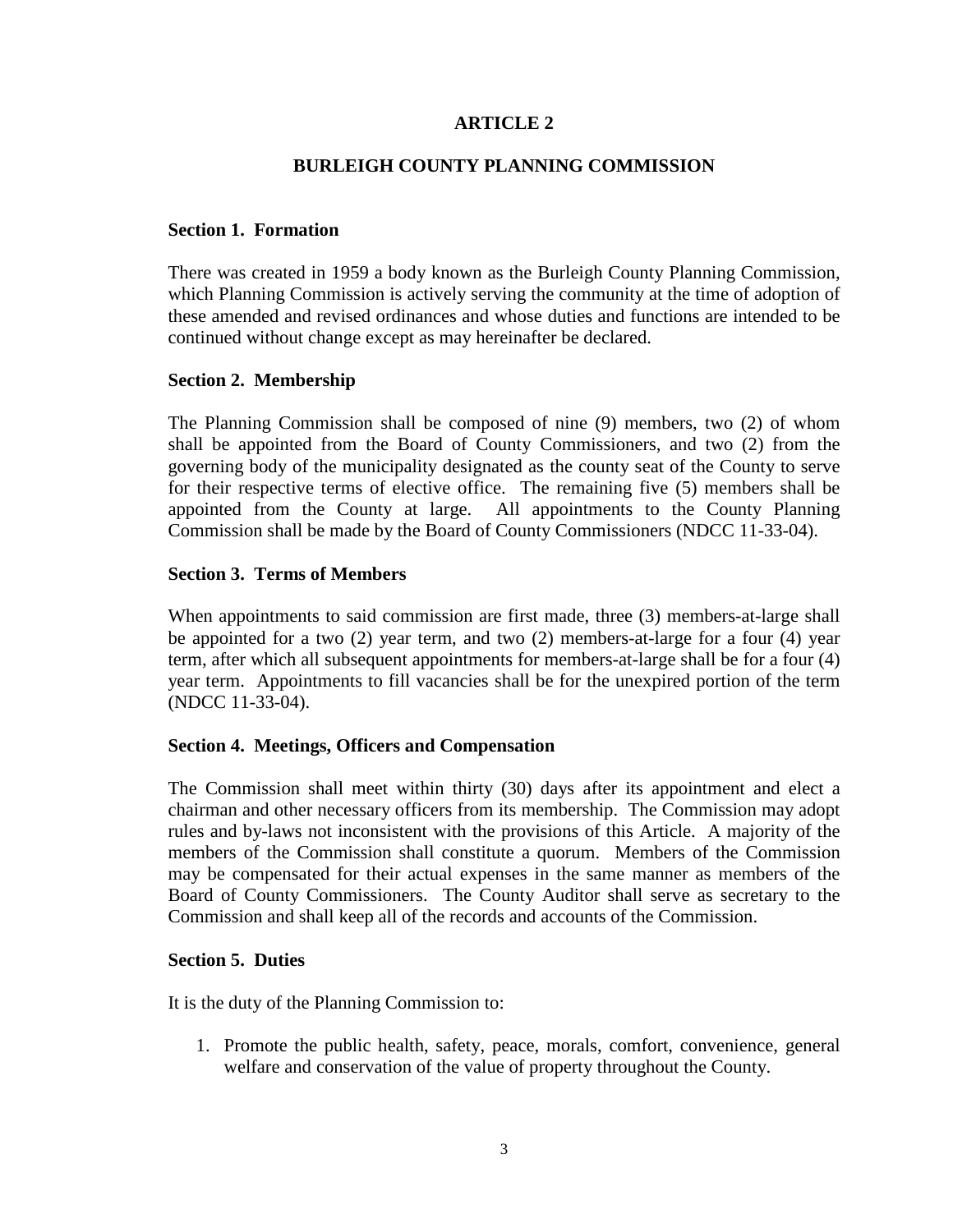- 2. Regulate and restrict the location, erection, construction, re-construction, alteration and use of buildings, structures and land uses for industrial, business trade, residential and other purposes, except as used for farming.
- 3. Require the Replatting of Lands
	- a. Deemed to be unsatisfactorily subdivided and/or becoming tax delinquent;
	- b. Which represent an obstacle to the orderly and efficient growth of the County;
	- c. For coordinated platting of adjacent small parcels of land.
- 4. Discourage the Subdivision of Land
	- a. That is far in advance of needs of the County;
	- b. Which cannot be efficiently served by fire and police protection and other services;
	- c. Which is located in areas subject to flooding;
	- d. Which is topographically unsuitable for development;
	- e. Which official county soils and water studies reveal contain potential difficulties or incompatibilities for development;
	- f. Not having approval from the State Health Department.

# **Section 6. Planning Commission Actions**

According to the procedures established for each particular request or application, the Planning Commission may take the following actions: approve, approve and call for a public hearing, continue the public hearing, approve subject to certain stated conditions being met, deny, or table for further consideration and study. The Planning Commission may also reconsider any action, provided such reconsideration is made prior to any required approvals by the Board of County Commissioners.

# **Section 7. Appeals**

Any final decision of the Planning Commission may be appealed to the Board of County Commissioners. Notice of appeal in writing shall be delivered to the County Auditor or the chairman of the Board of County Commissioners within ten (10) days after the Planning Commission's decision. A meeting on the appeal shall be scheduled for the Board of County Commissioners within forty-five (45) days of the receipt of the notice of appeal. After the appeal has been heard, the Board of County Commissioners shall make its decision.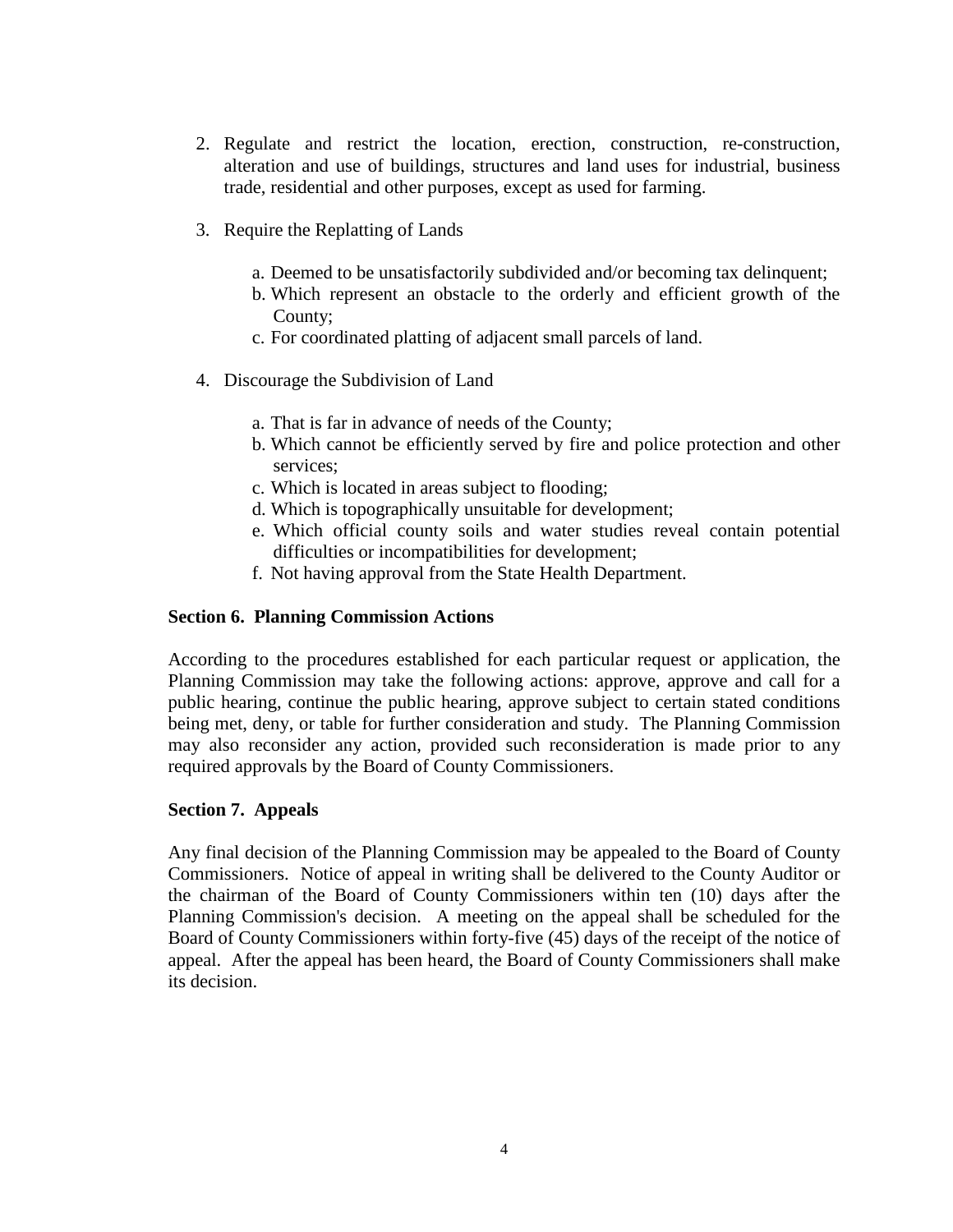# **ARTICLE 3**

## **DEFINITIONS**

For the purposes of this Ordinance certain terms and words are hereby defined. Words used in the present tense shall include the future; the singular number shall include the plural the plural shall include the singular; the word "shall" is mandatory and not directory.

Accessory Buildings - A subordinate building, the use of which is customarily incidental to that of the principal building on the same lot.

Adult Bookstore - An enclosed building having as a substantial or significant portion of its stock in trade, books, magazines, or other periodicals which are distinguished or characterized by the emphasis on matter depicting or describing specific sexual activities or specified anatomical areas, for observation by patrons therein in return for payment of a consideration, irrespective of the numbers of patrons who may be able to view the presentation at one time.

Adult Cinema - An enclosed building used on a regular basis for presenting pictorial materials or other visual images by way of direct or indirect projection, which materials are distinguished or characterized by an emphasis on the depiction of specified sexual activities or specified anatomical areas, for observation by patrons therein in return for payment of a consideration, irrespective of the numbers of patrons who may be able to view the presentation at one time.

Adult Entertainment Center - An adult bookstore, adult cinema, or any establishment allowing any performance, entertainment or appearance, live or otherwise, of any specified anatomical areas or specified sexual activities on the premises, excluding licensed liquor premises.

(For the purposes of this ordinance, the following definitions shall apply to the foregoing terms:

Specified anatomical areas:

- 1. Less than completely and opaquely covered:
	- a. Human genitals, pubic region;
	- b. Buttocks;
	- c. Female breast below a point immediately above the top of the areola; and
- 2. Human male genitals in a discernibly turgid state, even if completely and opaquely covered.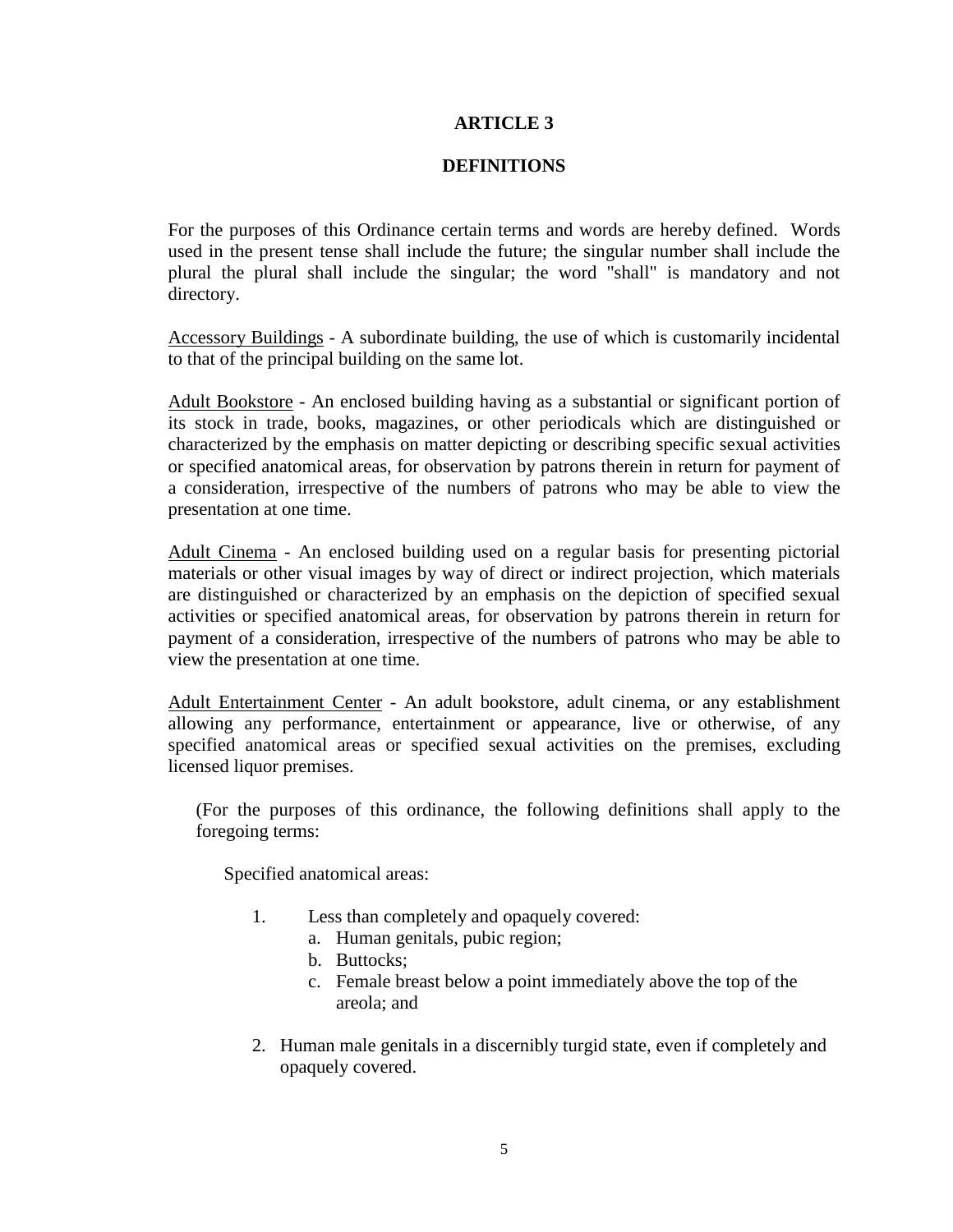Specified sexual activities:

- 1. Human genitals in a state of sexual stimulation or arousal;
- 2. Acts of human masturbation, sexual intercourse or sodomy;
- 3. Fondling of human genitals, pubic region, buttock or female breast.)

Agriculture District - Shall include any lands or areas so designated A-Agricultural by the Board of County Commissioners under authority of this Ordinance.

Alley - (Article 30): A strip of land, dedicated to public use, primarily to provide vehicular service access to the side or rear of properties otherwise abutting on a street.

# Animal Clinic - See "Veterinary".

Animal Feeding Operation - A place where: 1) livestock have been, are, or will be confined, concentrated and fed for forty-five (45) or more days in any twelve (12) month period; 2) pasture, crops, or other vegetation are not normally managed or sustained for grazing during the normal growing season; and 3) animal waste or manure accumulates. All such operations containing one thousand (1,000) or more animal units shall be defined as an animal feeding operation. This term does not include an animal wintering operation. Adjoining animal feeding operations under common ownership are considered to be one animal feeding operation if they use common areas or systems for manure handling. An animal feeding operation in place and operating on the date this ordinance is effective September 5, 2001 shall be considered an existing animal feeding operation and shall not be subject to the requirements of this Ordinance unless it expands by any number of animal units.

Animal Feeding Operation Operator - An individual or group of individuals, a partnership, a corporation, a joint venture, or any other entity owning or controlling one or more animal feeding operations or animal wintering operations.

Animal Hospital - See "Veterinary".

Animal Wintering Operation - The confinement of cattle or sheep used or kept for breeding purposes in a feedlot or sheltered area at any time between October 15 and May 15 of each production cycle under circumstances in which these animals do not obtain a majority of their feed and nutrients from grazing. The term includes the weaned offspring of cattle and sheep, but it does not include: 1) breeding operations of more than one thousand (1,000) animal units or 2) weaned offspring which are kept longer than one hundred-twenty (120) days and that are not retained for breeding purposes. Animal wintering operations are not subject to the requirements of this Ordinance.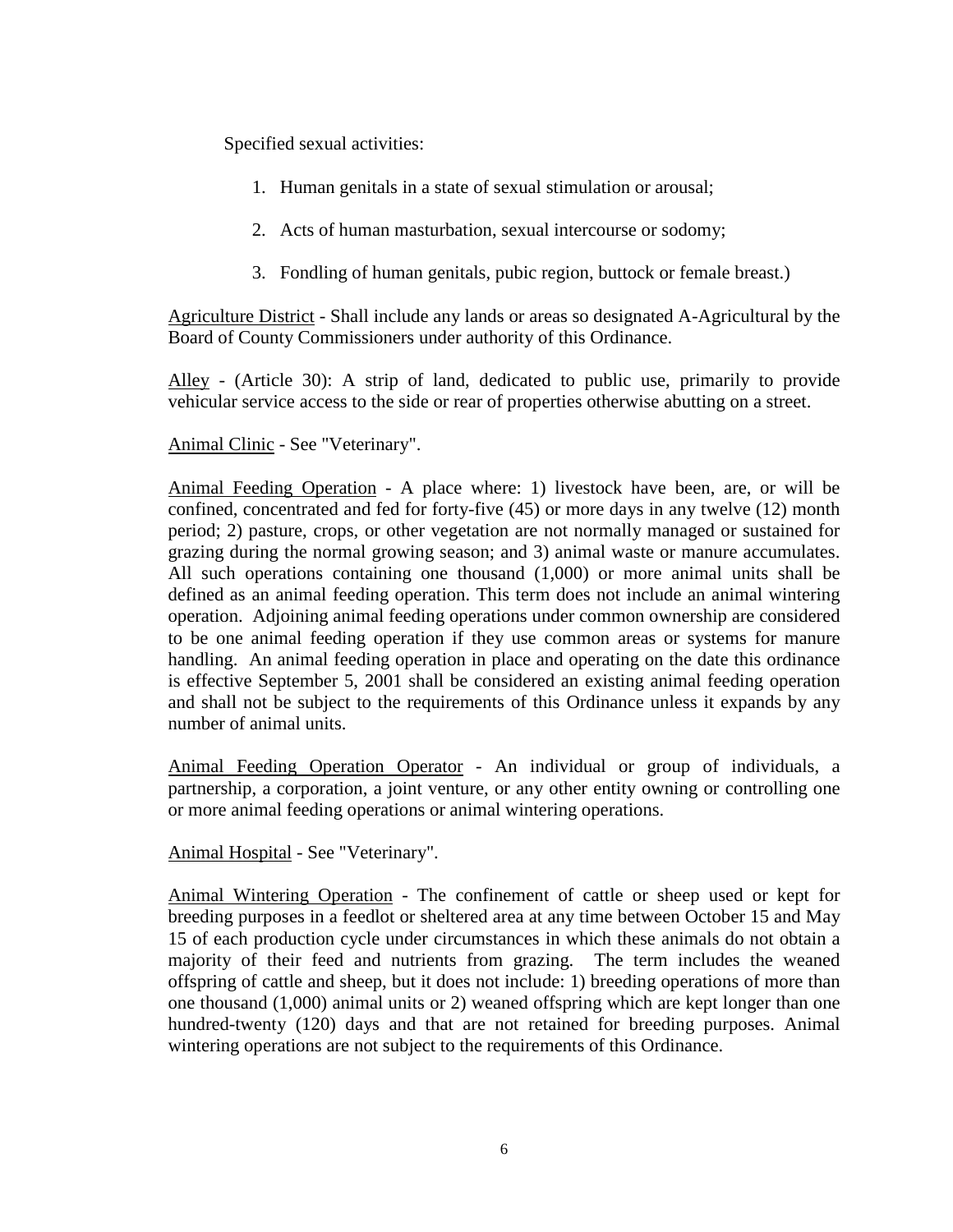Animal Unit Equivalent - A unitless number developed from the nutrient and volume characteristics of manure for a specific livestock type. The term is used to normalize the number of animals (e.g., head) for each specific livestock type that produce comparable bulk quantities of manure. The animal unit equivalents (AUE) for types of livestock and numbers of livestock for facility size thresholds are listed in the following table:

|                             |            |        |         | <b>Equivalent Numbers of Livestock</b> |         |
|-----------------------------|------------|--------|---------|----------------------------------------|---------|
| <b>Livestock Type</b>       | <b>AUE</b> | 300    | 1,000   | 2,000                                  | 5,000   |
| Horse                       | 2.0        | 150    | 500     | 1,000                                  | 2,500   |
| Dairy Cow                   | 1.33       | 225    | 750     | 1,500                                  | 3,750   |
| <b>Mature Beef</b>          | 1.0        | 300    | 1,000   | 2,000                                  | 5,000   |
| Beef Feeder - Finishing     | 1.0        | 300    | 1,000   | 2,000                                  | 5,000   |
| Beef Feeder - Backgrounding | 0.75       | 400    | 1,333   | 2,667                                  | 6,667   |
| <b>Mature Bison</b>         | 1.0        | 300    | 1,000   | 2,000                                  | 5,000   |
| <b>Bison Feeder</b>         | 1.0        | 300    | 1,000   | 2,000                                  | 5,000   |
| Elk                         | 1.0        | 300    | 1,000   | 2,000                                  | 5,000   |
| Swine, $>55$ lbs            | 0.4        | 750    | 2,500   | 5,000                                  | 12,500  |
| Swine, Nursery              | 0.1        | 3,000  | 10,000  | 20,000                                 | 50,000  |
| Sheep                       | 0.1        | 3,000  | 10,000  | 20,000                                 | 50,000  |
| Goose or Duck               | 0.2        | 1,500  | 5,000   | 10,000                                 | 25,000  |
| Turkey                      | 0.0182     | 16,500 | 55,000  | 110,000                                | 275,000 |
| Chicken                     | 0.01       | 30,000 | 100,000 | 200,000                                | 500,000 |

Apartment - A room, or suite of rooms, in a multi-family dwelling intended to be designated for use as a residence of a single family.

Appeal - A request for review of an administrative official's interpretation of any provision of this ordinance.

Auto Wrecking - See "Junk Yard".

Basement - A story having part but not more than one-half  $(1/2)$  its height below grade. A basement is counted as a story for the purpose of height regulations if subdivided and used for business or dwelling purposes other than by a janitor employed on the premises. (Article 31): It shall mean a story of a building located partly underground, but having not more than two-thirds (2/3) of its clear floor to ceiling height below outside grade.

Billboard - See "Sign - Outdoor Advertising".

Block - The property abutting one side of a street and lying between the two (2) nearest intersecting streets, or between the nearest such street and railroad right-of-way, undivided acreage, river or live stream; or between any of the foregoing and any other barrier to the continuity of development.

Board of Appeals - Board of County Commissioners of Burleigh County, North Dakota.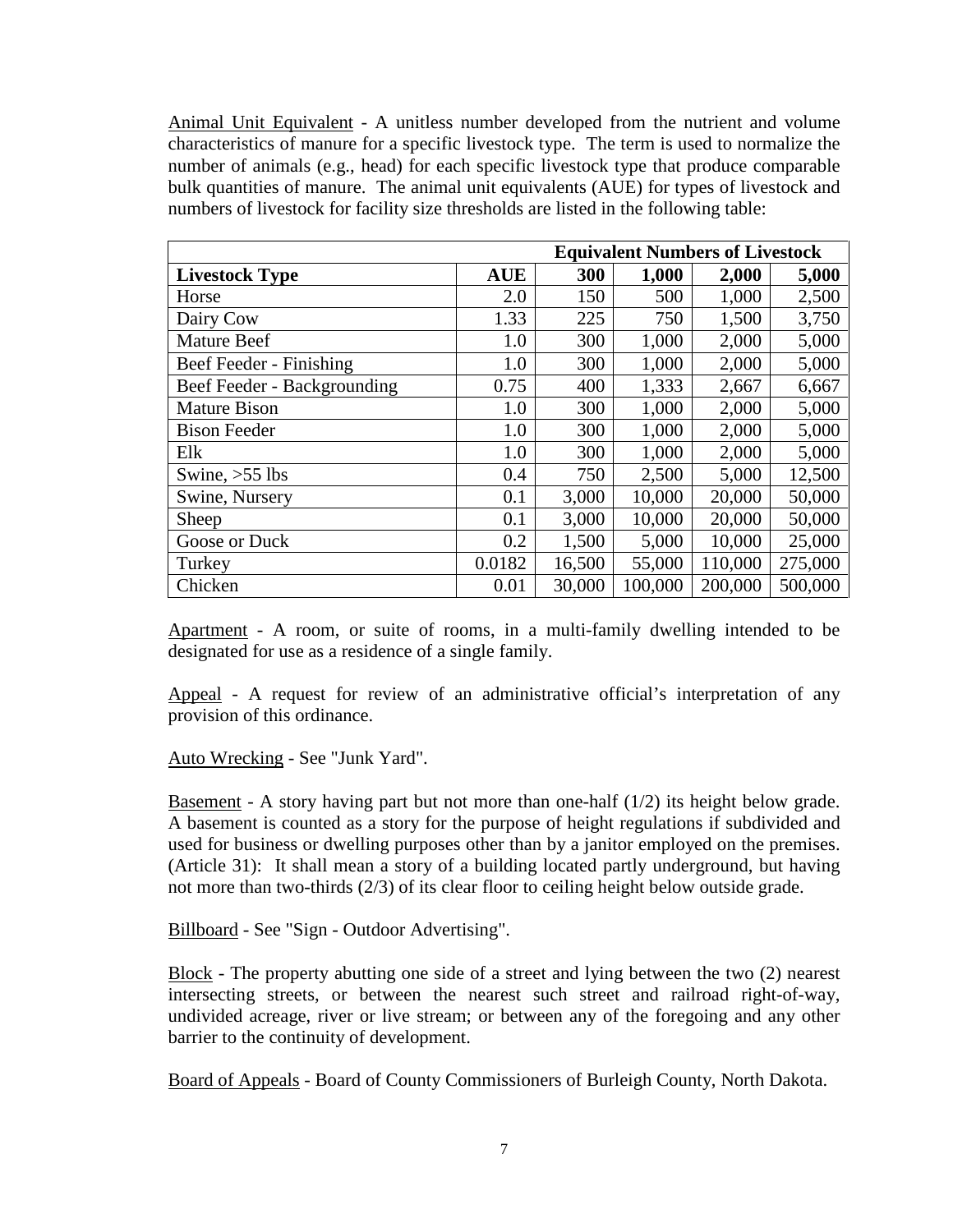Board of Commissioners - Board of County Commissioners of Burleigh County, North Dakota.

Building - Any structure designed or intended for the support, enclosure, shelter or protection of persons, animals or property. When a structure is divided into separate parts by unpierced walls extending from the ground up, each part is deemed a separate building.

Building, Height of - The vertical distance from the grade to the highest point of the coping of a flat roof or to the deck line of a mansard roof or to the mean height level between the eaves and ridge of gable, hip and gambrel roofs.

Building Official - The Building Official of the County of Burleigh, North Dakota, or his authorized representative.

Building Line - A line established, in general parallel to the front street line beyond which no part of a building shall project, except as otherwise provided by this resolution.

Building, The Principal - A building in which is conducted the principal use of the lot on which it is located.

Ceiling - (Article 31): Shall mean the interior overhead surface of a room.

Cellar - (Article 31): Shall mean a story of a building located partly or wholly underground and having more than two-thirds (2/3) of its clear floor to ceiling height below outside grade.

City - City of Bismarck, North Dakota.

Commercial District - Any Commercial District.

County - County of Burleigh, North Dakota.

County Health Officer – The County Health Officer shall mean the legally designated health authority of the County of Burleigh or authorized representative. Whenever the term "County Health Officer" is used hereafter in this Ordinance it shall be construed to also mean the "Building Official".

Decibel – A unit of sound measurement, abbreviated dB.

 $dB(A)$  - A frequency weighting that relates to the response of the human ear. The weighted sound pressure level by the use of the A metering characteristic and weighting specified in American National Standards Institute (ANSI) Specification of Sound Level Meters.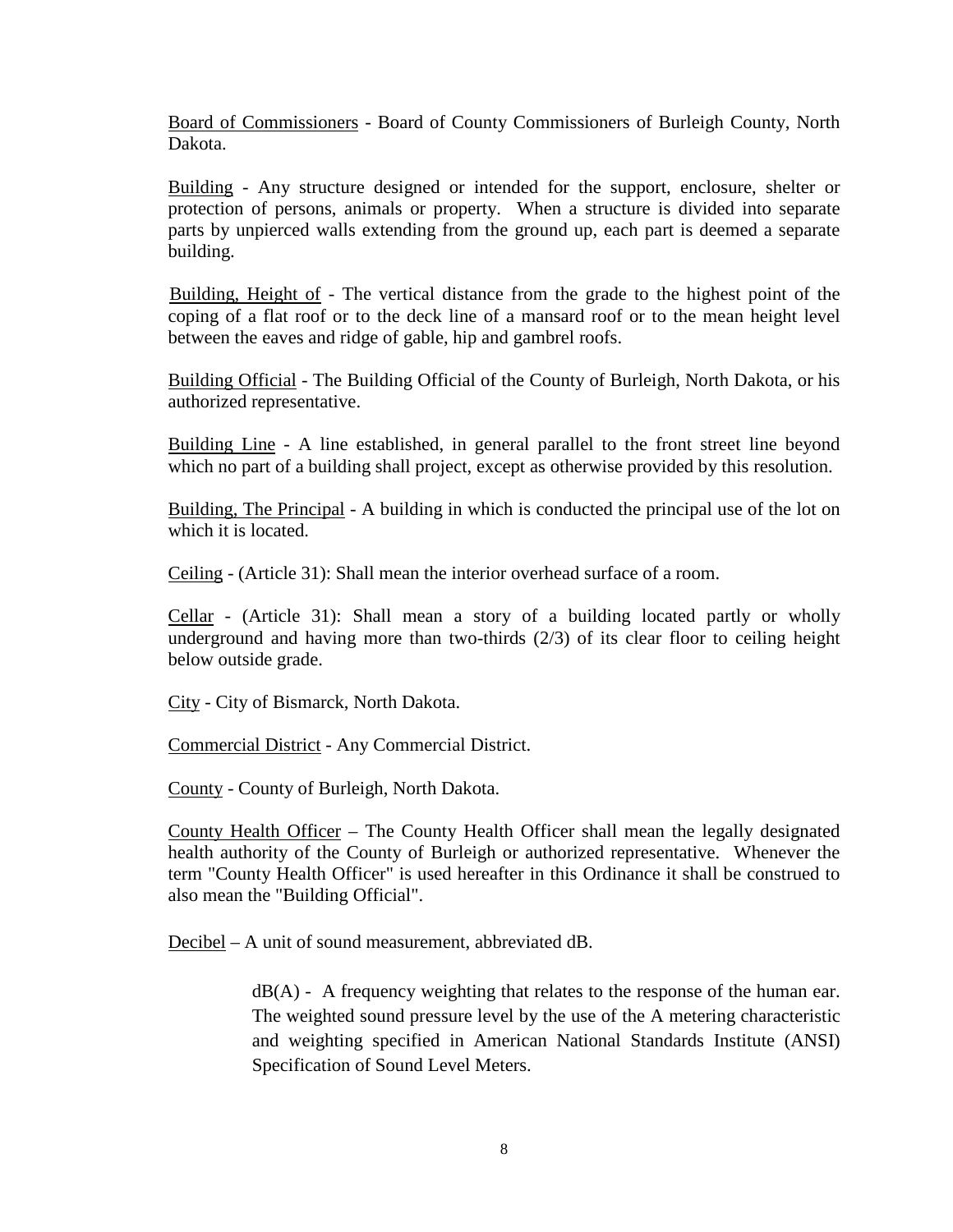Density - The number of families residing on, or dwelling units developed on, an acre of land. As used in this article all densities are stated in families per net acre, that is, per acre of land devoted to residential use, exclusive of land in streets, alleys, parks, playgrounds, school yards, or other public lands and open spaces.

District - A section or sections of unincorporated area of Burleigh County, North Dakota, for which the regulations governing the use of buildings and premises or the height and area of buildings are uniform.

Division - The division of a lot, tract or parcel of land, into lots or parcels of land for the purpose, whether immediate or future, of sale or of building development, including any plat or plan which includes the creation of any part of one or more streets, public easements, or other rights-of-way whether public or private, for access to or from such lots or parcels of land, and/or including the creation of new or enlarged parks, playgrounds, plaza or open spaces. "Subdivision" includes the re-subdivision of one or more lots as parcels of land in a subdivision made and recorded prior to or after the date these resolutions are adopted. However, the division of land for agricultural purposes into parcels of 40 or more acres, not involving any new street or easement of access, shall be exempted from this ordinance.

Dwelling - A building or portion thereof arranged or designed to provide living facilities for one or more families. The term "dwelling" shall not be deemed to include a motel, hotel or tourist home. (Article 31): Shall mean any building, structure, mobile home, house trailer, or parts thereof used and occupied for human habitation, or intended to be so used, and includes appurtenances and utilities thereto or usually enjoyed therewith.

Dwelling Group - In general, a building in which several unrelated individuals or families permanently reside, but in which individual cooking facilities are not provided for the individual persons or families. Specifically, "group-dwelling" shall include rooming house, fraternity house, sorority house and private club in which one or more members have a permanent residence. "Group-dwelling" shall not be deemed to include a hotel, motel, tourist home, mobile home park or any use included in the "health-medical group".

Dwelling-Multi-Family - A building containing two (2), three (3) or four (4) dwelling units.

Dwelling-Single-Family - A building containing only one dwelling unit designed to be located on a permanent perimeter foundation and, if site built, constructed in accordance with the provisions of the applicable County codes governing construction; or, if manufactured off site, constructed in accordance with either the County codes governing construction or the HUD Manufactured Home Construction and Safety Standards Act of 1974 (24 CFR 3280). All single-family dwellings shall be considered and taxed as real property, as provided by law. Each single-family dwelling shall have a minimum overall front width of twenty-four (24) feet, minimum overall depth of twenty (20) feet, a minimum main floor living space square footage of nine hundred (900) square feet, and a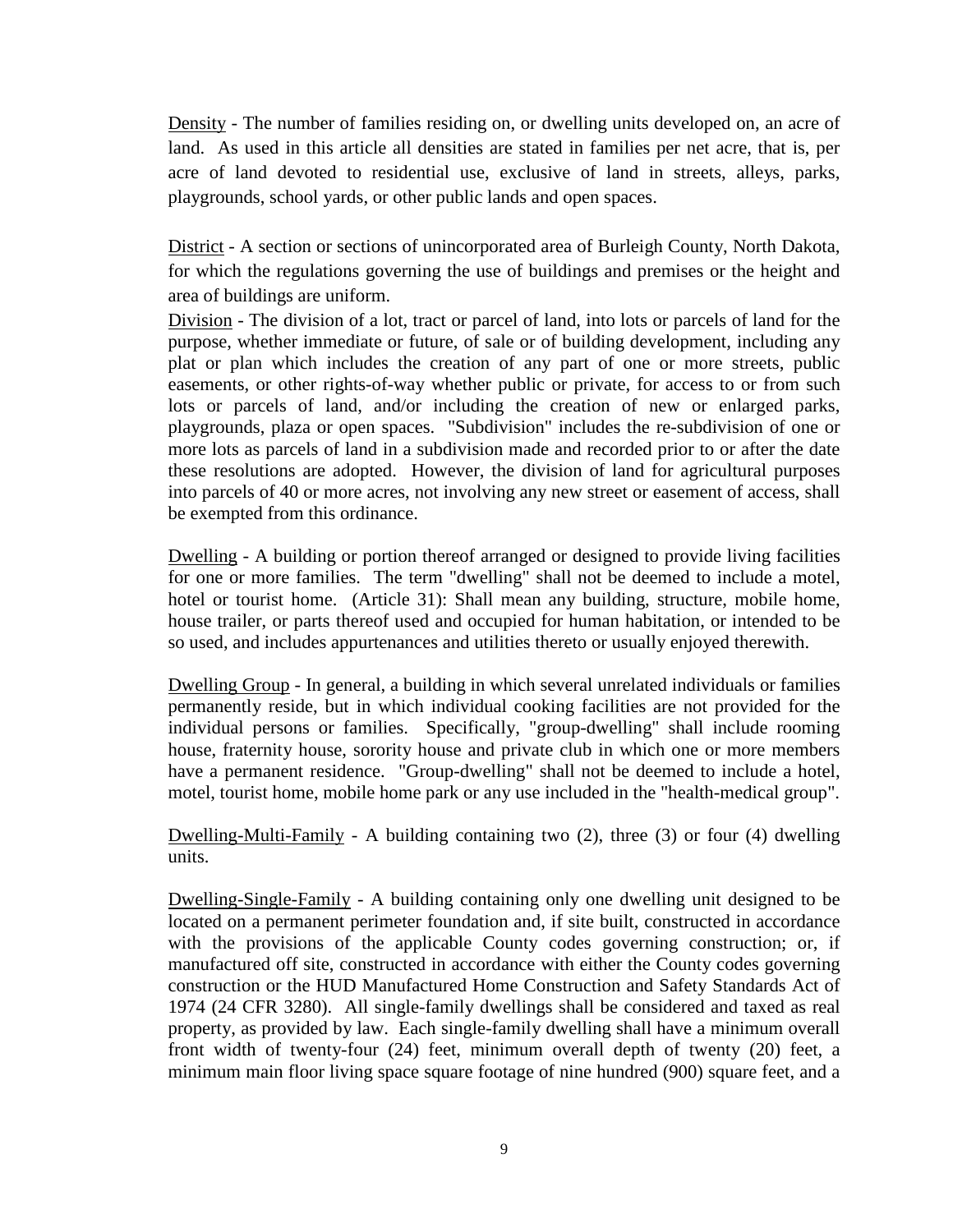minimum ceiling height of seven (7) feet, six (6) inches. A manufactured home that meets all of the requirements herein is classified as a single family dwelling.

Dwelling-Two-Family - A building containing only two (2) dwelling units.

Dwelling Unit - A building, or portion thereof, providing complete housekeeping facilities for one (1) family. (Article 31): Shall mean any room or group of rooms located within a building arranged for the use of one (1) or more individuals living together as a single housekeeping unit with facilities which are used or intended to be used for living, sleeping, cooking and eating purposes.

Easement - A grant by the property owner of the use of a strip of land by the public, or by one or more persons or corporations for a specific purpose or purposes.

Extermination - Shall mean the control and elimination of insects, rodents, or other pests by eliminating their harboring places; by depriving or making inaccessible materials that may serve as their food; by poisoning, spraying, fumigating, trapping, or any other recognized and legal pest elimination methods approved by the County Health Officer.

 $Family - A group of one (1) or more persons occupying a premises and living as a single$ </u> housekeeping unit as distinguished from a group occupying a boarding house, lodging house or hotel, as herein defined. (Article 31): Shall mean one or more persons occupying a dwelling or dwelling unit and living as a single nonprofit unit.

Farm - A zoned area of Burleigh County containing at least forty (40) acres, which is used for the growing of the usual farm products such as vegetables, fruit trees, and grain, and their storage on the area, as well as for raising thereon the usual farm poultry and farm animals, such as horses, cattle, sheep and swine. The term "farming" includes the operating of such an area for one or more of the above uses, including dairy farms with the necessary accessory uses for treating or storing the produce; provided however, that the operation of any accessory uses shall be secondary to that of the normal farming activities, and provided further that farming does not include the commercial feeding of garbage or offal to swine or other animals.

Filling Station - Any building or premises used for the dispensing, sale or offering for sale at retail of any automobile fuels or oils. When the dispensing, sale or offering for sale is incidental to the conduct of a public garage, the premises are classified as a public garage.

Floor Area Ratio - The floor area of a building, or buildings, on a zoning lot. A floor area of a building or buildings is the sum of the gross horizontal areas of the several floors of all buildings on the lot, measured from the exterior faces of exterior walls, or from the center line of walls separating two (2) buildings. Floor area shall include the area of basements when used for residential, commercial or industrial purposes, but need not include a basement or portion of a basement used for storage or the housing of mechanical or central heating or the basement apartment of a custodian in a multi-family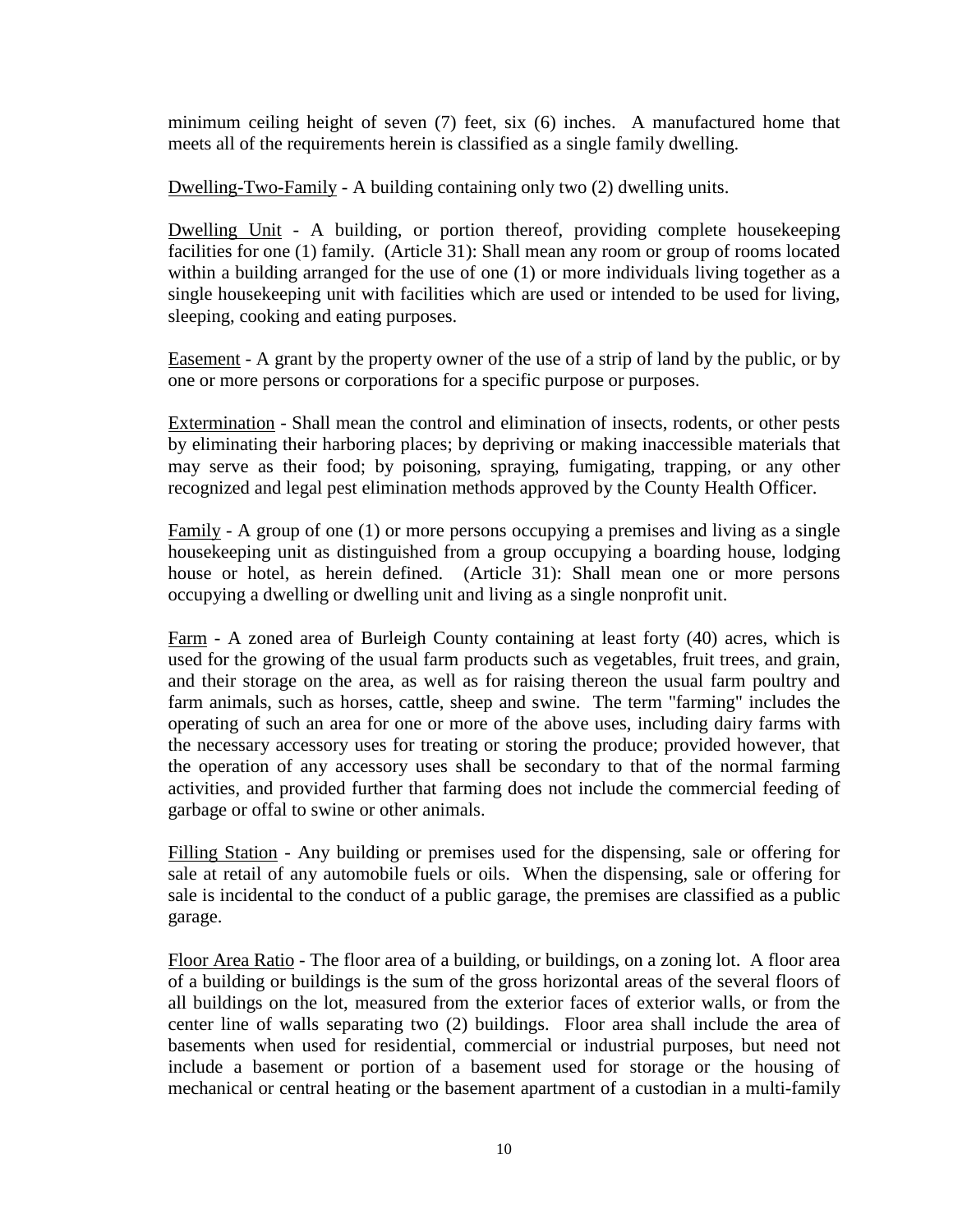dwelling, except that portion of said custodian's dwelling unit which is in excess of fifty percent (50%) of the total basement floor area. In calculating floor area, the following need not be included:

- 1. Attic space providing structural head room of less than 7 feet, 6 inches;
- 2. Uncovered steps;
- 3. Terraces, breezeways and open porches; and
- 4. Automobile parking space in basement or private garage, but not to exceed six hundred (600) square feet for single-family dwellings; eight hundred (800) square feet for a two-family dwelling; and two hundred (200) square feet per car space required by the provisions of this resolution for any other use.

Frontage - All the property on one side of the street or highway between two (2) intersecting streets or highways (crossing or terminating) measured along the line of the street or highway, or if the street or highway is dead-ended, then all of the property abutting on one side between an intersecting street or highway and the dead-end of the street or highway.

Garbage - (Article 31): Shall mean the animal and vegetable wastes resulting from handling, preparation, cooking and consumption of food.

Garage, Private - An accessory building housing not more than three (3) motor-driven vehicles, the property of and for the use of the occupants of the lot on which the private garage is located.

Garage, Public - Any building or premises used for equipment, repairing, hiring, selling or storing motor-driven vehicles.

Group Dwelling - See "Dwelling - Group".

Group-Use - See "Use Group".

Habitable Room - (Article 31): Shall mean a room or enclosed floor space used or intended to be used for living, sleeping, cooking, or eating purposes.

Height of Building - The vertical distance measured from the highest of the following three (3) levels:

- 1. Street curb level;
- 2. The established or mean street grade in case the curb has not been constructed; or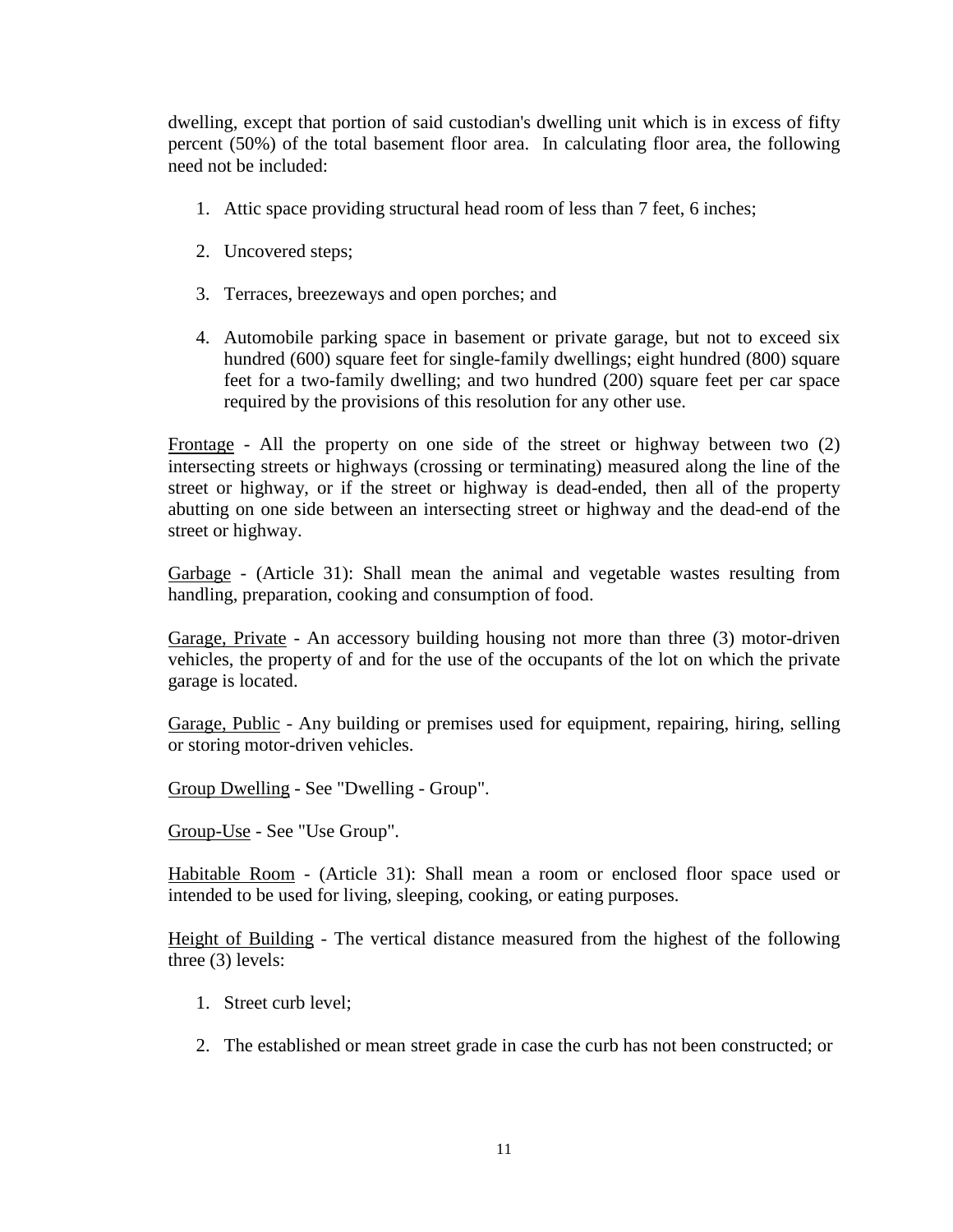3. The average finished ground level adjoining the building if it sets back from the street line to level of the highest point at the roof beams of flat roofs, or roofs inclining not more than one (1) inch to the foot, and to the mean height level of the top of the main plate and highest ridge for other roofs.

Height (of Turbine) - The vertical distance from the grade of the property as existed prior to construction to the highest point of a turbine rotor blade when in the upright position.

Highway Primary - Any designated Interstate or Federal Route, such as I-94 or US 83. Primary highways provide for rapid movements of relatively large traffic volumes between large land areas, major traffic generators and other arterials. Primary highways should have controlled access and are usually multi-lane roads with no parking.

Highway Secondary - Any designated State or County arterial route, such as Highway 1804 or County Highway 10. Secondary highways provide through traffic movements between areas and links collectors with other arterials. Secondary highways usually have two to four lanes and may be divided or undivided roads, preferably with little or no parking, and limited access.

Home Occupation - Any occupation or profession carried on by a member of the immediate family, residing on the premises; in connection with which there is used no sign other than a name plate not more than one (1) square foot in area or no display that will indicate from the exterior that the building is being utilized in whole or in part for any purpose other than that of a dwelling; in which no person is employed other than a domestic servant; and in which no mechanical equipment is used except such as is permissible for purely domestic or household purposes.

Hotel - A building in which lodging with or without meals, is provided and offered to the public for compensation and is open to transient guests. Hotels include motels and automobile courts, but do not include group dwelling as defined herein.

Improvements - Street grading and surfacing with or without curbs and gutters, sidewalks, crosswalks, water mains, sanitary and storm sewers, culverts, bridges, street, trees and other improvements as required by this Ordinance.

Industrial District - Any I Industrial District

Infestation - (Article 31): Shall mean the presence, within or around a dwelling of any insects, rodents or other pests.

Junk Yard - The use of any area of any lot whether inside or outside a building, or the use of any portion of that half of any lot that adjoins any street, for the storage, keeping or abandonment of junk, including scrap metal, rags, paper or other scrap materials, used lumber, salvaged house wrecking and structural steel materials and equipment, or for the dismantling, demolition or abandonment of automobiles or other vehicles or machinery parts thereof.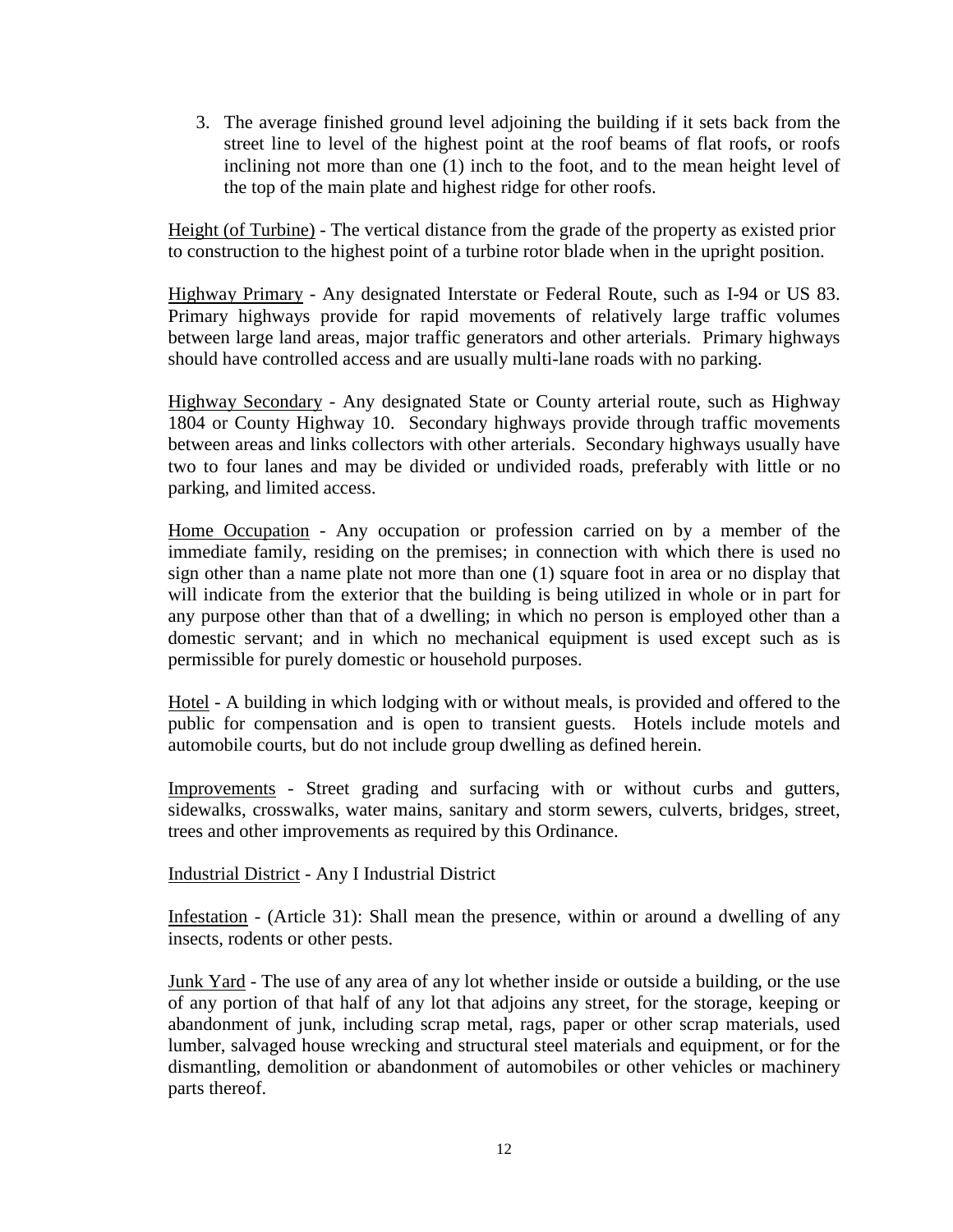Kennel - Any building or lot on which three (3) or more dogs and cats at least four (4) months of age are kept, boarded or trained whether in special buildings or runways or not.

Livestock - Any animal raised for food, raw materials or pleasure, including, but not limited to, beef and dairy cattle, bison, sheep, swine, poultry and horses. Livestock also include animals raised for pelts.

Lot - The word "lot" when used alone shall mean, unless the context of the Article clearly indicates otherwise, a "zoning lot" as defined herein.

Lot, Corner - A lot abutting upon two (2) or more streets at their intersection.

Lot, Depth - The mean horizontal distance between the front and rear lot lines.

Lot, Double-Frontage - A lot having a frontage on two (2) non-intersecting streets, as distinguished from a corner lot.

Lot Line, Rear - The lot line generally opposite or parallel to the front street line.

Lot of Record - Land designated as a separate and distinct lot on a legally recorded subdivision platted pursuant to North Dakota Century Code Section 11-33.2.

Lot, Zoning - A tract of land occupied or to be occupied by a principal building and its accessory buildings, together with such open spaces and yards as are required under the provisions of this resolution, having not less than the minimum area required by this resolution for a zoning lot in the district in which such land is situated, and having its principal frontage on a dedicated public right-of-way or a permanent, exclusive, nonobstructed access easement to a dedicated public right-of-way, not less than twenty (20) feet wide. A "zoning lot" need not necessarily coincide with a "lot of record" and may consist of: 1) a single lot of record; 2) a portion of a lot of record; or 3) a combination of complete lots of record, or complete lots of record and portions of lots of record, or portions of lots of record.

Manufactured Home - A factory built structure which is to be used as a place for human habitation, which is not constructed or equipped with a permanent hitch or other device allowing it to be moved other than to a permanent site, which does not have permanently attached to its body or frame any wheels or axles, and which bears a label certifying that it was built in compliance with the HUD Manufactured Home Construction and Safety Standards Act of 1974 (24 CFR 3280).

Manufacturing District - Any M Manufacturing District.

Manure - Fecal material and urine from livestock, as well as animal-housing wash water, bedding material, rainwater or snow melt that comes in contact with fecal material or urine.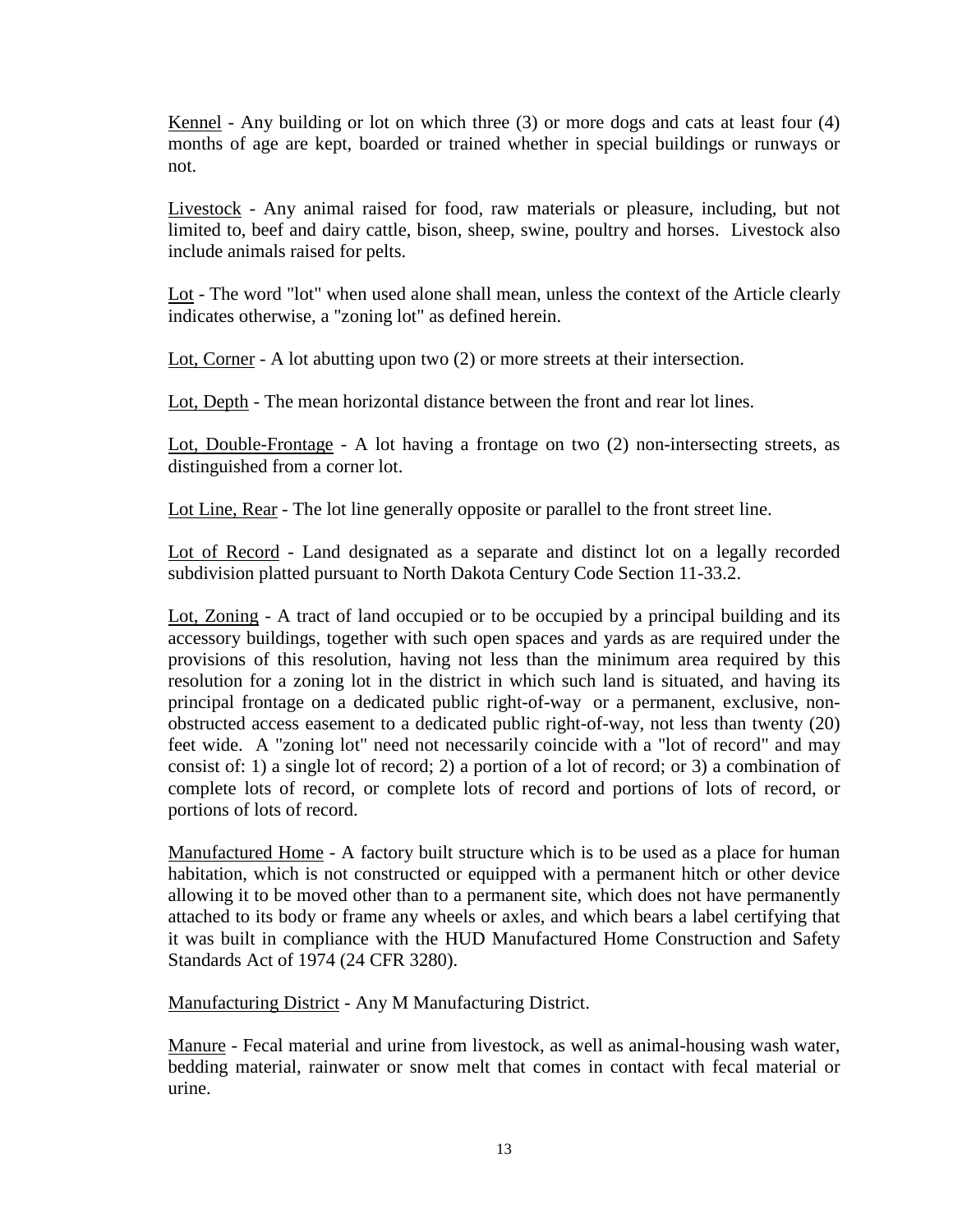Master Plan - The comprehensive plan, or any portion thereof, made and adopted by the Planning Commission in accordance with the laws of the State of North Dakota and the regulations of the County of Burleigh indicating the general or specific locations recommended for streets, parks, public buildings, zoning districts and all other public improvements.

Meaning of Certain Words - (Article 31): Whenever the words "dwelling", "dwelling unit", "rooming house", "rooming unit" or "premises" are used in this Ordinance, they shall be construed as though they were followed by the words "or any part thereof". Whenever the masculine pronoun is used, it shall also mean the feminine pronoun.

Meat Packing Facility - A facility for the slaughtering and processing of animals and the refining of their byproducts. A meat packing facility includes the preparation of meat products for intrastate or interstate commerce and retail sale, but does not include custom processing of an animal or meat products for the owner of the animal or of the meat products, provided all meat products derived from the custom operation are returned to the owner of the animal or of the meat products.

Meat Packing Facility, Limited - A facility for the slaughtering and processing of animals and the refining of their byproducts, limited to 100 animal units per week. A limited meat packing facility includes the preparation of meat products for intrastate or interstate commerce and retail sale, but does not include custom processing of an animal or meat products for the owner of the animal or of the meat products, provided all meat products derived from the custom operation are returned to the owner of the animal or of the meat products.

Mobile Home - A transportable, factory built home, designed to be used as a year-round residential dwelling and built prior to enactment of the HUD Manufactured Home Construction and Safety Standards Act of 1974 (24 CFR 3280).

Mobile Home Park - A plat of ground under single ownership or management which has been planned and improved for the placement of at least twenty (20) mobile homes which are used for dwelling or sleeping purposes, regardless of whether or not a charge is made for such accommodations.

Motor Vehicle Parts Salvage Yard - The use of not more than fifty (50) percent of the premises of a motor vehicles repair garage or a motor vehicle body repair shop for the storage of motor vehicles for dismantling and sale of used parts thereof.

Non-Conforming Use - The use of a building or other structure or of a tract of land which does not conform to the use or regulations of this Ordinance for the district in which it is located, either at the effective date of this Ordinance, or as a result of subsequent amendments which may be incorporated into this Ordinance.

Nonconforming Structure - A structure which does not conform to the regulations of this Ordinance for the district in which it is located, either at the effective date of this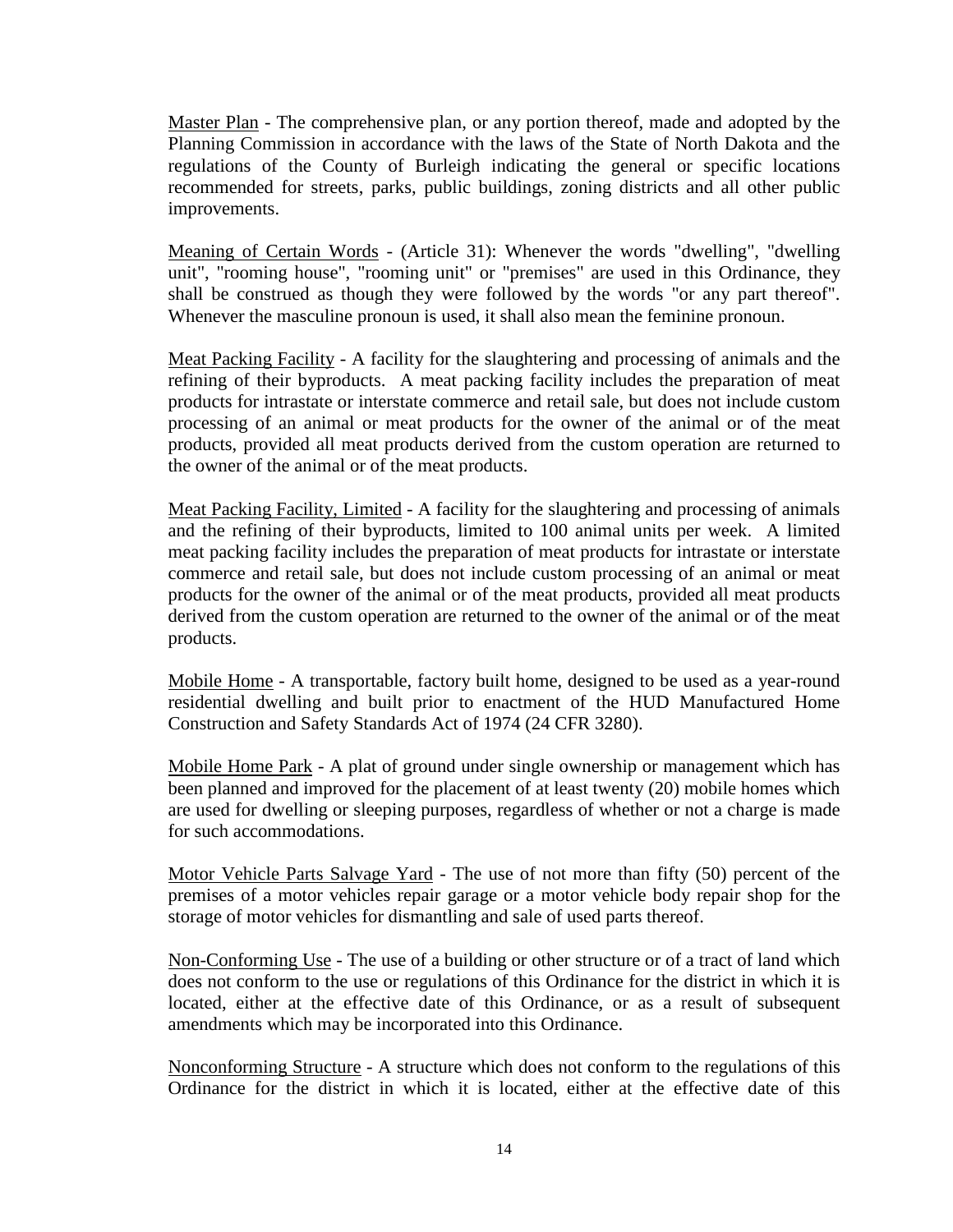Ordinance or as a result of subsequent amendments which may be incorporated into this Ordinance.

Non-Participating Dwelling - A dwelling on a non-participating parcel.

Non-Participating Parcel - A parcel of real estate that is not a participating parcel.

Occupied Structure - A building in which people live, work or frequent.

Occupant - (Article 31): Shall mean any person, over one (1) year of age, living, sleeping, cooking, eating in, or having actual possession of a dwelling or dwelling unit or rooming unit.

Off-Street Parking Space - An off-street area for the parking of one (1) motor vehicle having all-weather surface, a width of not than ten (10) feet and a length of not less than twenty (20) feet, and shall have an easy access to a street or alley by a driveway having all-weather surface.

Operator - (Article 31): Shall mean any person who has charge, care or control of a building or parts thereof, in which dwelling units or rooming units are let.

Ordinary High Water Mark - The elevation of the Missouri River at a flow rate of 33,000 cubic feet per second. In areas where there are multiple channels, the ordinary high water mark is the landward extent of the floodway, as delineated on the Federal Emergency Management Agency's Flood Boundary and Floodway Map for Burleigh County.

Owner - (Article 31): Shall mean any person who alone, jointly or severally with others:

- 1. Shall have legal title to any dwelling or dwelling unit, with or without accompanying actual possession thereof; or
- 2. Shall have charge, care, or control of any dwelling or dwelling unit, as owner or agent as an executor, executrix, administrator, administratrix, trustee or guardian of the estate of the owner. Any such person thus representing the actual owner shall be bound to comply with the provisions of this ordinance, and of the rules and regulations adopted pursuant thereto, to the same extent as if he were the owner.

Parcel - A tract of land created by any means other than a subdivision platted pursuant to North Dakota Century Code Section 11-33.2.

Parcel of Record - A parcel that existed as a separate and unique legal description prior to October 4, 2010. For property not under the County's jurisdiction on October 4, 2010, a parcel that existed as a separate and unique legal description prior to coming under the County's jurisdiction.

Participating Dwelling - A dwelling on a participating parcel.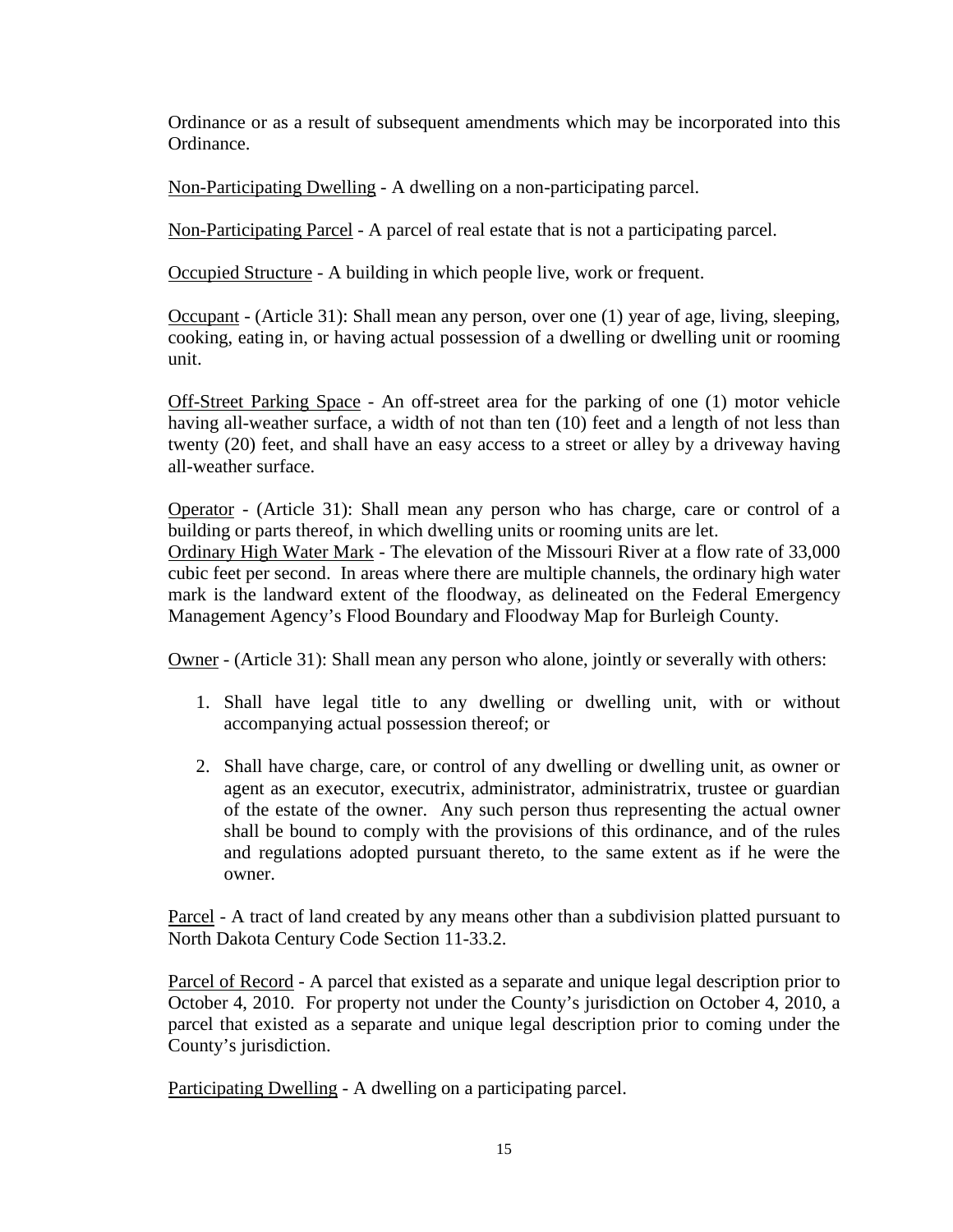Participating Parcel - A parcel of real estate on which any turbine of the wind turbine facility will be constructed, or for which a participation agreement has been executed.

Person - (Article 31): Shall mean and include any individual, firm, corporation, association, or partnership.

Planning Commission - The Planning Commission of the County of Burleigh, North Dakota.

Plumbing - (Article 31): Shall mean and include all of the following supplied facilities and equipment: gas pipes, gas-burning equipment, water pipes, water closets, sinks, installed dishwashers, lavatories, bath tubs, shower baths, installed clothes-washing machines, catch basins, drains, vents, and any other similar supplied fixtures, together with all connections to water, sewer, or gas lines.

Repair - (Article 31): Shall mean to restore to good condition.

Residential District - Any Rl Residential District.

Road-Local - Roadway whose primary function is to provide access to abutting property. Local roads are usually two-lane roads with parking and direct access to adjacent lands.

Road-Collector - Roadway which provides traffic movements between local roads and arterial roads and highways and also provides direct access to abutting property. Collector roads are usually two-lane roads that should be designed to minimize on-street parking and direct driveway access.

Rooming House - A dwelling in which rooms are let for hire or persons are given lodging for compensation.

Row Housing - A building which has not less than three (3) or more than six (6) onefamily units and erected in a row as a single building on adjoining lots, each being separated from the adjoining unit or units by an approved masonry party wall or walls extended from the basement or cellar floor to the roof along the dividing lot line; and each such building being separated from any other building by space on all sides.

Rubbish - (Article 31): Shall mean combustible and non-combustible materials, except garbage, and the terms shall include the residue from the burning of wood, coke, and other combustible materials, rags, cartons, boxes, wood excelsior, rubber, leather, tree branches, yard trimmings, tin cans, metals, glass, crockery and dust.

Salvage Yard - A place where used parts of automobiles or other equipment are collected and processed for resale.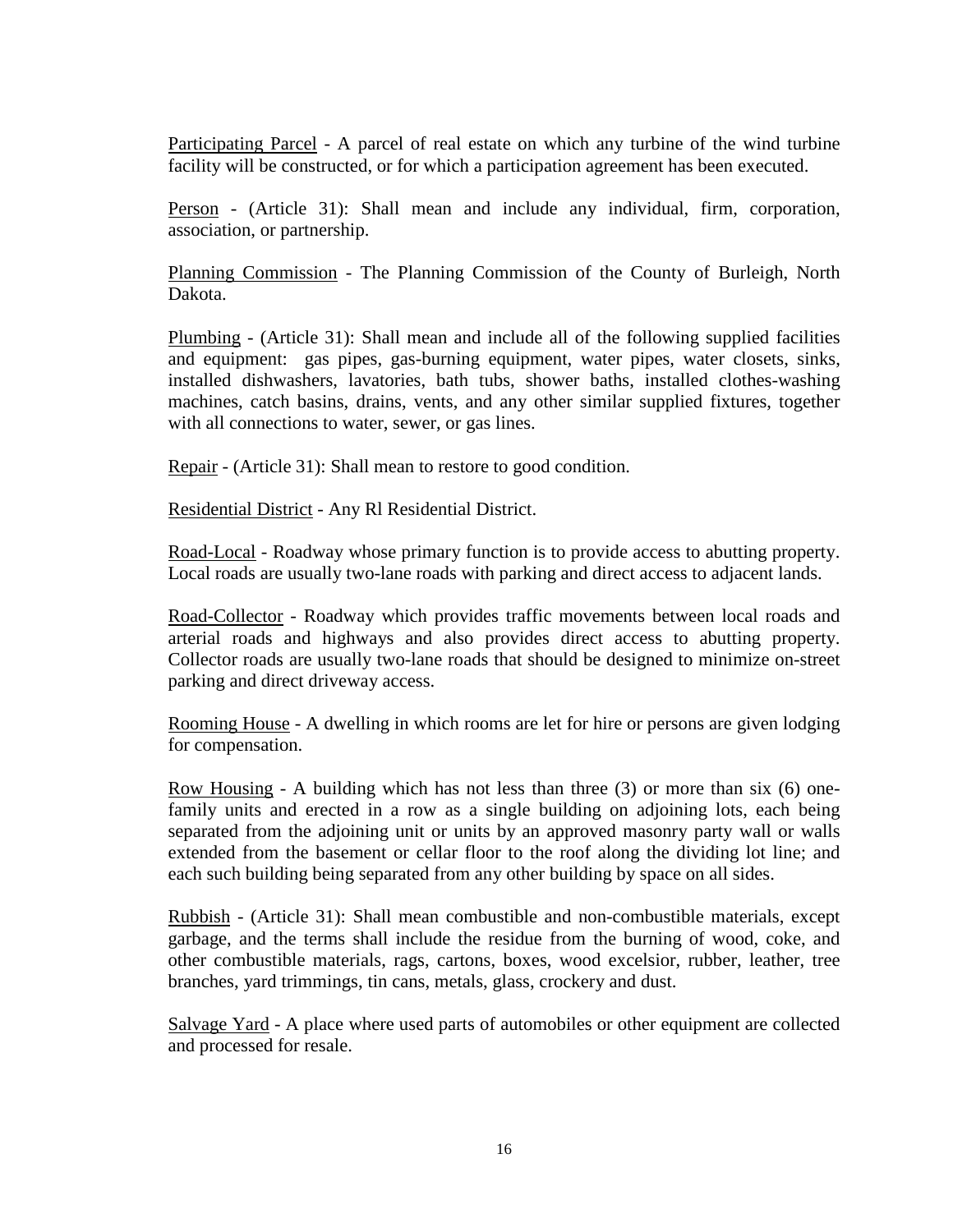Sign - Any device for visual communication which is used for the purpose of bringing the subject thereof to the attention of the public, but not including any flag, badge or insignia of any governmental agency, or of any civic, charitable, religious, patriotic, fraternal, or similar organization.

Sign-Outdoor Advertising - Sign, including billboard, which directs attention to a business, commodity, service, entertainment or other activity conducted, sold or offered elsewhere than on the premises upon which the sign is located.

Sound Pressure Level (SPL) - The physical intensity of sound.

Stabilized Bank - A river bank that has been stabilized by the Corps of Engineers or under a Corps of Engineers' permit for bank stabilization. If the plans and specifications for the permitted structure were not approved by the Corps of Engineers, or if the structure was not built in accordance with the Corps approved plans and specifications, certification from a registered professional engineer will be required.

Stable-Private - A detached accessory building for the housing of horses, ponies or mules owned by the occupants of the premises and not kept for remuneration, exhibition, hire or sale.

Stable-Riding - A structure in which horses, ponies or mules used exclusively for pleasure riding or driving are housed, boarded, or kept for hire, including riding tracks or academies.

Steep Slope - Land where agricultural activity or development is either not recommended or described as poorly suited due to slope steepness and the site's soil characteristics, as mapped and described in the Burleigh County Soil Survey or other technical report. Where specific information is not available, steep slopes are defined as lands having an average slope over 12 percent (12%), as measured over horizontal distances of fifty (50) feet or more, that are not bluffs.

Storage Unit Building (Personal Self-Serve) – A storage building that houses individual storage units for personal affects that are either rented or individually owned.

Storm Water Management - An implemented set of public policies and/or activities undertaken to regulate the impacts and/or benefits associated with storm water runoff under various specified conditions. Storm water management is primarily concerned with preventing and/or limiting flood damages and environmental impacts associated with rural property development.

Storm Water Management Plan - A plan developed by a registered professional engineer employed by the owner/developer to manage storm water runoff for a particular project, subdivision development and/or drainage area.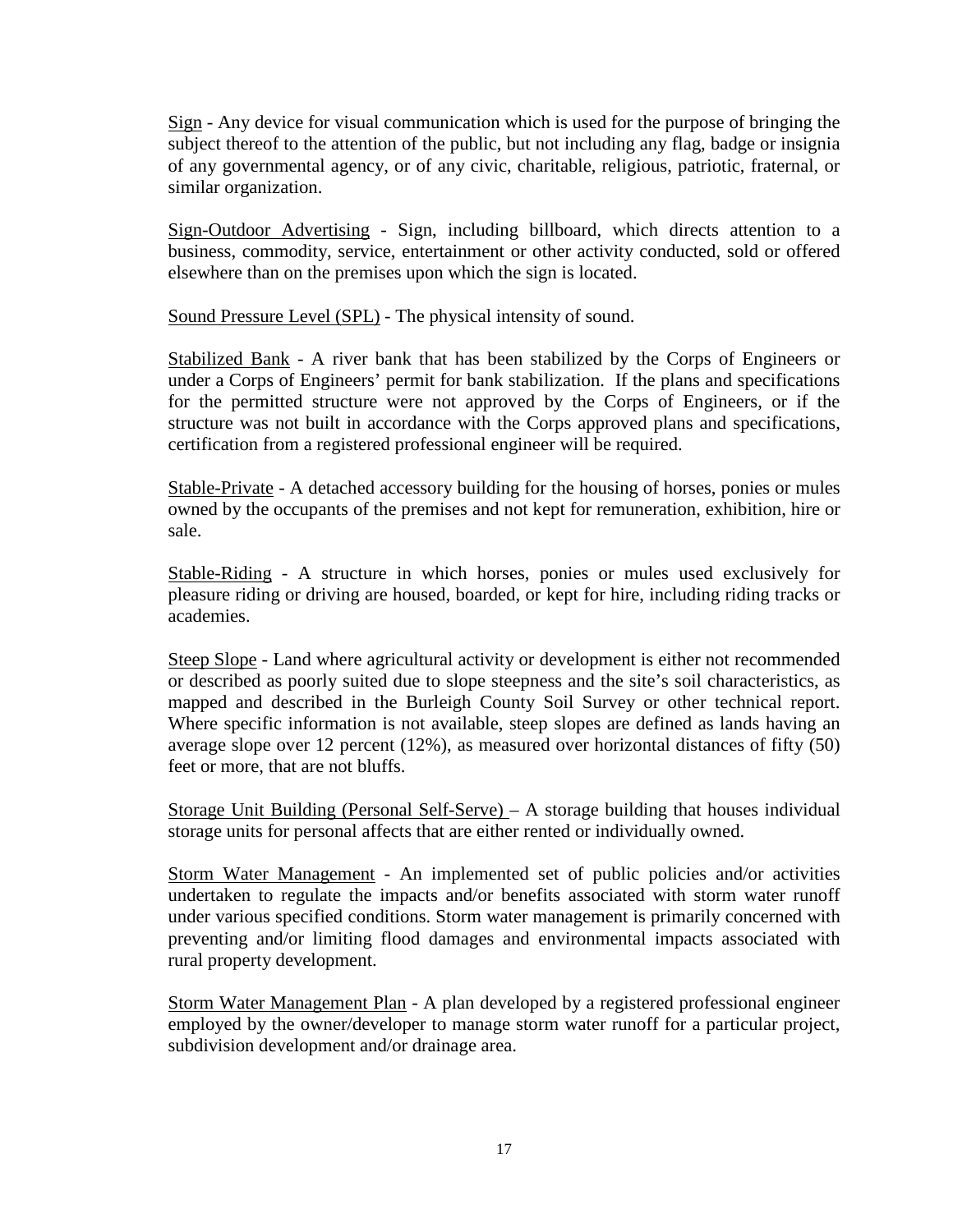Storm Water Management System - Natural and/or constructed facilities that collect, store, convey, and/or treat storm water runoff. These facilities normally include detention and/or retention facilities, streets, roadway ditches, storm sewers, inlets and open channels.

Story - That portion of a building, other than a cellar included between the surface of any floor and the surface of the floor next above it, or if there be no floor above it, then the space between the floor and the ceiling next above it.

Story-Half - A space under a sloping roof which has the line of intersection of the roof decking and wall face not more than three (3) feet above the top floor level, and in which space not more than two-thirds (2/3) of the floor area is finished off for use. A half-story containing independent apartment or living quarters shall be counted as a full story.

Street - A public thoroughfare which affords principal means of access to abutting property.

Street Line - A dividing line between a lot, tract or parcel of land and a contiguous street.

Structure - Anything constructed or erected, the use of which requires permanent location on the ground or attached to something having a permanent location on the ground.

Structural Alterations - Any change in the supporting members of a building, such as bearing walls or partitions, columns, beams or girders, or any substantial change in the roof or in the exterior walls.

Subdivision - (Article 30): The division of a lot, tract or parcel of land into lots for the purpose, whether immediate or future, of sales or building development, including any plat or plan which includes the creation of any part or one or more streets, public easements, or other rights-of-way, whether public or private, for access to or from such lots, and/or including the creation of new or enlarged parks, playgrounds, plazas or open spaces. "Subdivision" includes the re-subdivision of one or more lots in a subdivision made and recorded prior to or after the date these regulations are adopted. However, the division of land for agricultural purposes into parcels of forty (40) or more acres, not involving any new street or easement of access, shall be exempted from these regulations.

Substandard - (Article 31): Shall mean any dwelling, dwelling unit, or premises violating any provisions of this Ordinance.

Supplied - (Article 31): Shall mean paid for, furnished, or provided by or under the control of the owner or operator.

Surface Water - Waters of the state located on the ground surface, such as lakes, reservoirs, rivers and creeks.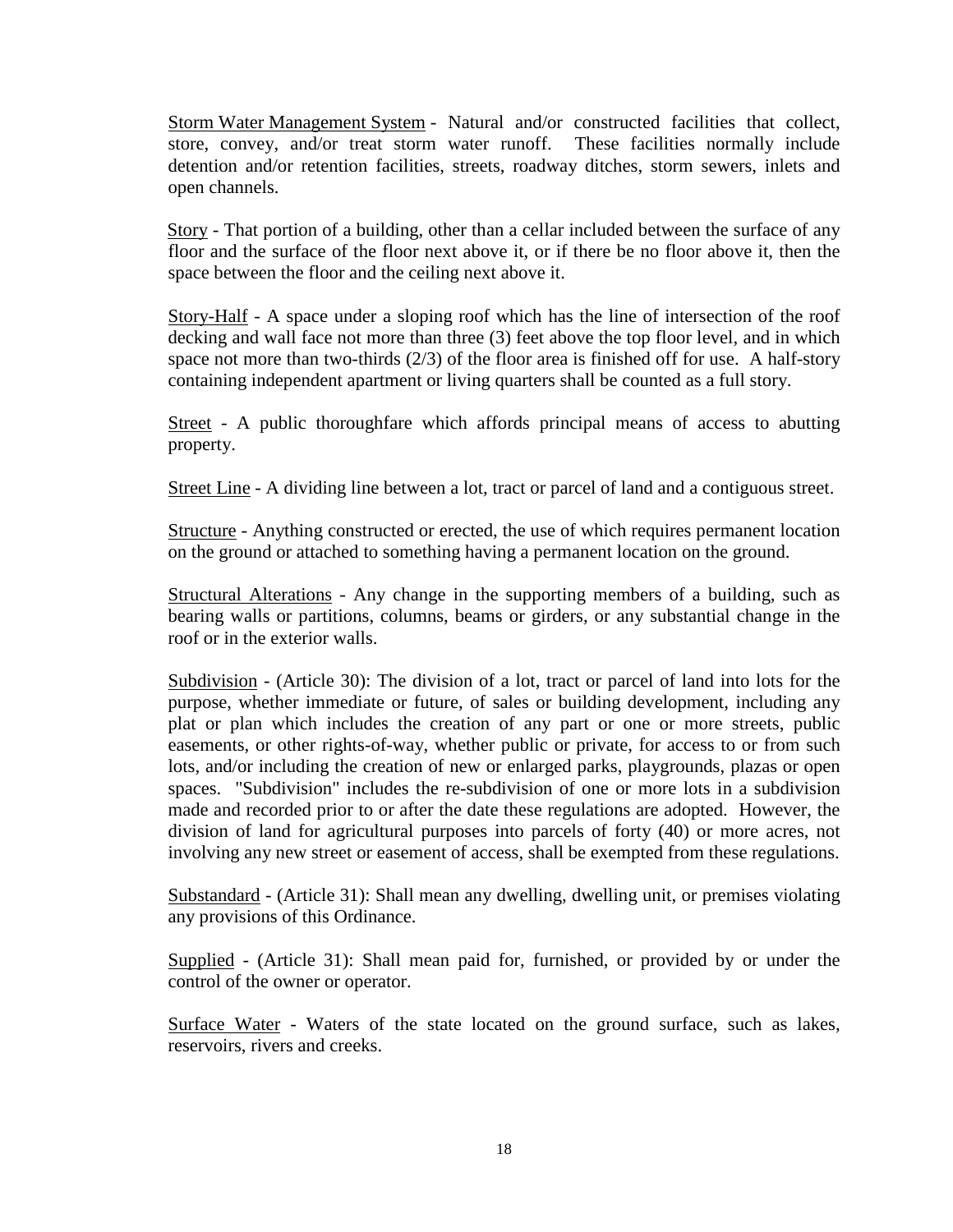Temporary Housing - (Article 31): Shall mean any tent, trailer, or other structure used for human shelter which is designed to be transportable and which is not attached to the ground, to another structure, or to any utilities system and located on the same premises for more than thirty (30) consecutive days.

Temporary Structure - A structure such as a tent or a building of sectional construction whose design and construction is such that it will be used only for a short period of time or that it can be readily moved to another location.

Temporary Worker Housing – A group dwelling facility located in one or more buildings that are occupied on a temporary basis by workers that are not from the immediate area but are employed in the area for a specific purposes (such as oil exploration/drilling and related activities, construction projects or similar activities) and for a defined period of time. Temporary worker housing does not include a mobile home, a mobile home park, a manufactured home, a tourist camp, a tourist campground, a tourist home, a trailer or a trailer camp as defined and regulated herein. Temporary worker housing is also referred to as crew camp housing, temporary modular housing and man camps.

Temporary Worker Housing, Limited – Temporary worker housing for twenty (20) or fewer workers and for a time period of six (6) months or less that is located on the same property as the activity at which the workers are employed. Limited temporary worker housing may include the use of recreational vehicles/trailers.

Tourist Camp - An area containing one (1) or more structures designed or intended primarily for automobile transients or provided spaces where two (2) or more tents can be erected.

Tourist Home - A dwelling in which sleeping accommodations in less than ten (10) rooms are provided or offered for transient guests for compensation. Any dwelling in which such accommodations for transient guests are offered in ten (10) or more rooms shall be deemed to be a "hotel" as defined herein. The use of a dwelling as a tourist home shall not be considered an accessory use nor a customary home occupation.

Trailer - Any vehicle or structure, including but not limited to an automobile trailer and trailer coach, mounted on wheels for use on highways and streets; propelled or drawn by its own or other motor power; and designed and constructed to provide for living or sleeping quarters for one (1) or more persons or for the conduct of a business, profession, trade or occupation, or use as a selling or advertising device. If wheels of a trailer are removed, except for repair it is deemed to be a building subject to all the regulations therefore.

Trailer Camp - A tract of land, together with open spaces required by this or any other regulation, used, designed, maintained, or held out to accommodate ten (10) or more trailers, including all buildings, structures, tents, vehicles, accessories, appurtenances used or intended as equipment for such trailer camp, whether or not a charge is made for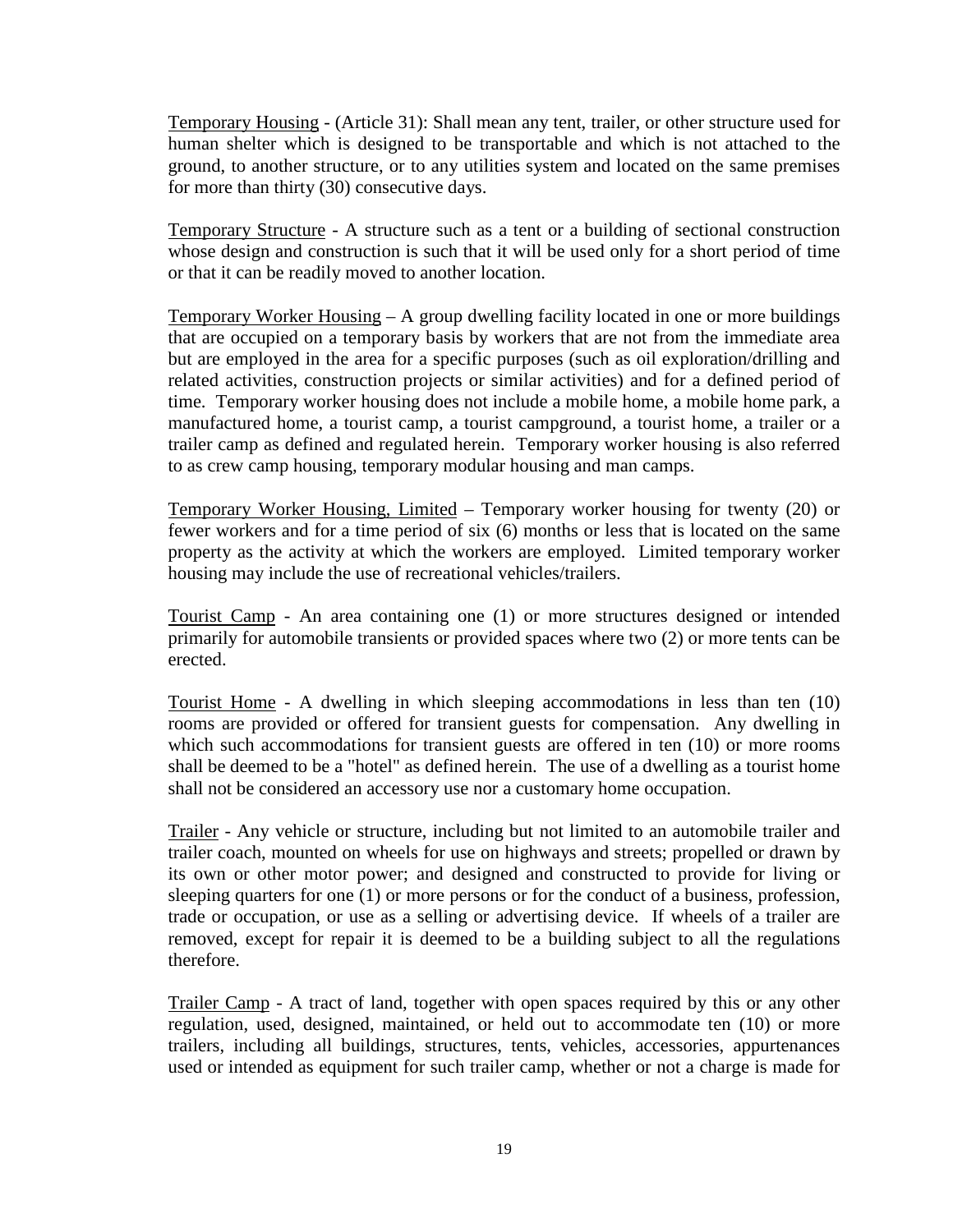the use of the camp or its facilities. A trailer camp does not include automobile or trailer sales lots on which unoccupied trailers are parked for inspection or sale.

Use - The term referring to:

- 1. Any purpose for which buildings, other structures or land may be arranged, designed, intended, maintained or occupied; and
- 2. Any occupation, business activity or operation carried on (or intended to be carried on) in a building or other structure or on land; or
- 3. A name of a building, or structure or tract of land which indicated the purpose for which it is arranged, designed, intended, maintained or occupied.

Used - Designed, intended or arranged to be used.

Use Group - Two (2) or more uses similar in physical characteristics, traffic generation, location, utility, governmental service requirements, or generally compatible with other uses in a use group. Members the several use groups herein established are specifically listed in Article 7.

Uses Permitted - Any use permitted by the regulations of this Ordinance. The term "permitted use" or its equivalent shall not be deemed to include any non-conforming use.

Variance - A grant of relief from the literal provisions of this Ordinance in situations where strict adherence would cause practical difficulty or unnecessary hardship because of circumstances unique to the property.

Veterinary/Animal Clinic - A facility in which the practice conducted is essentially an out-patient type of practice for animals performed by licensed veterinarians.

Veterinary/Animal Hospital - A facility in which the practice conducted includes the confinement as well as the treatment of animal patients by licensed veterinarians.

Waiver - A minimum easing of the literal provisions of the subdivision regulations in situations where strict adherence would result in practical difficulty or unnecessary hardship because of circumstances unique to the property being subdivided.

Waters of the State - All waters within the jurisdiction of the State of North Dakota, including all streams, lakes, ponds, impounding reservoirs, marshes, watercourses, waterways, and all other bodies or accumulations of water on or under the surface of the earth, natural or artificial, public or private, situated wholly or partly within or bordering upon the state, except those private waters that do not combine or effect a junction with natural surface or underground waters defined.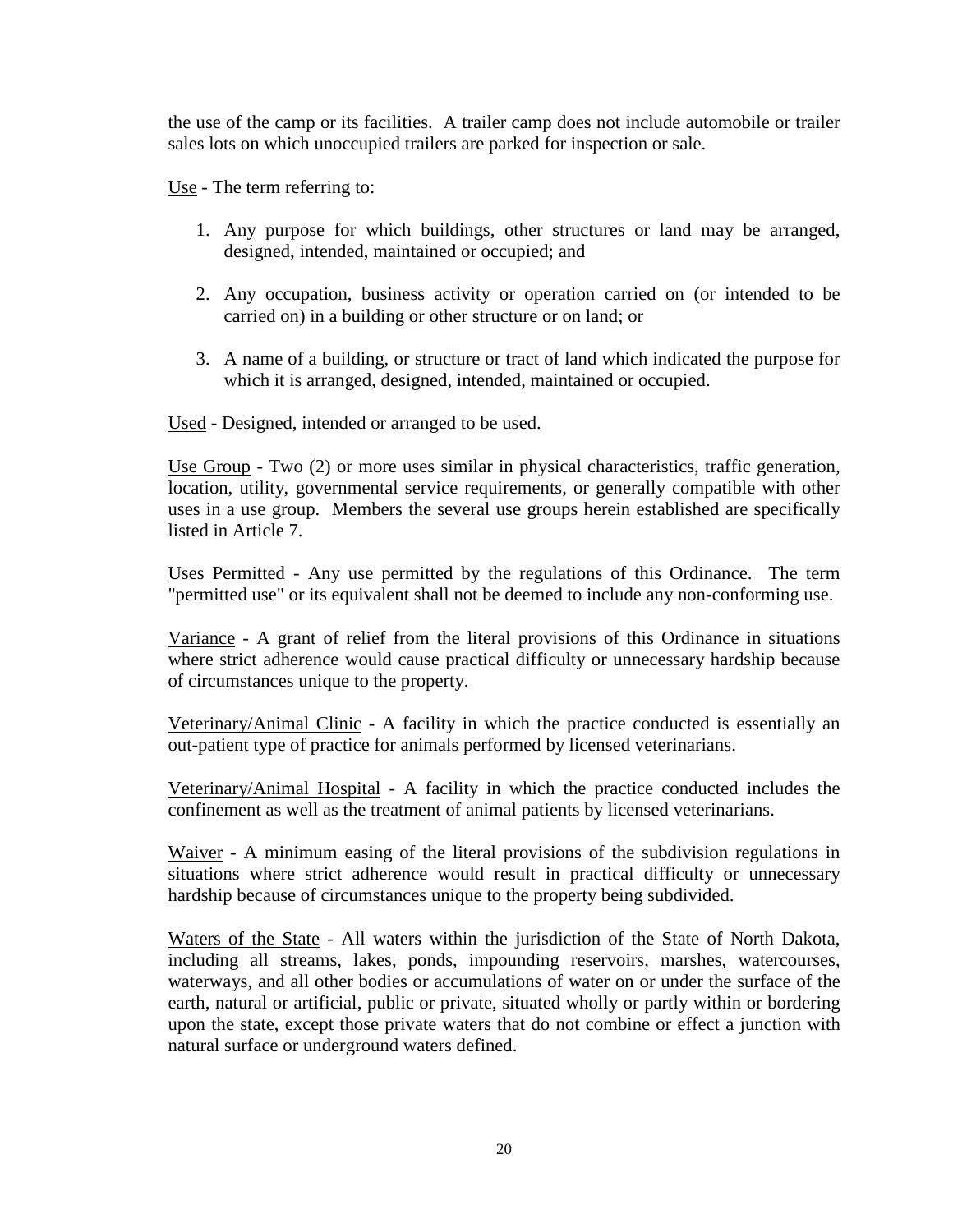Wind Turbine Facility - One or more wind turbines, including appurtenant structures and facilities, rated at an individual or combined nameplate capacity of 150 kilowatts or greater

Yard - An open space of uniform width or depth on the same zoning lot with a building or group of buildings, which open space lies between the buildings or group of buildings and the nearest lot line and is unoccupied and unobstructed, from the ground upward except as may be specifically provided in this article. In measuring a yard, the line of a building shall be deemed to mean a line parallel to the nearest lot line drawn through the point of a building or group of buildings nearest to such lot line, exclusive of such features specified as not to be considered in measuring yard dimension or as being permitted to extend into a yard, and said measurements shall be taken at right angles from the line of the building to the nearest lot line.

Yard-Front - A yard extending across the front of a lot between the side yard lines and being the minimum horizontal distance between the street line and any building or any projection thereof, other than the projection of the usual steps or entrance-way.

Yard-Rear - A yard extending across the rear of a lot between the side lot lines and being the minimum horizontal distance between the rear lot and the rear of any building or any projection other than steps. On corner lots the rear yard shall be considered as parallel to the street upon which the lot has its least dimension. On both corner lots and interior lots the rear yard shall in all cases be at the opposite end of the lot from the front yard.

Yard-Side - A yard extending from the front lot line to the rear yard line, and being the minimum horizontal distance between the side lot and the side of any building or any projections thereof.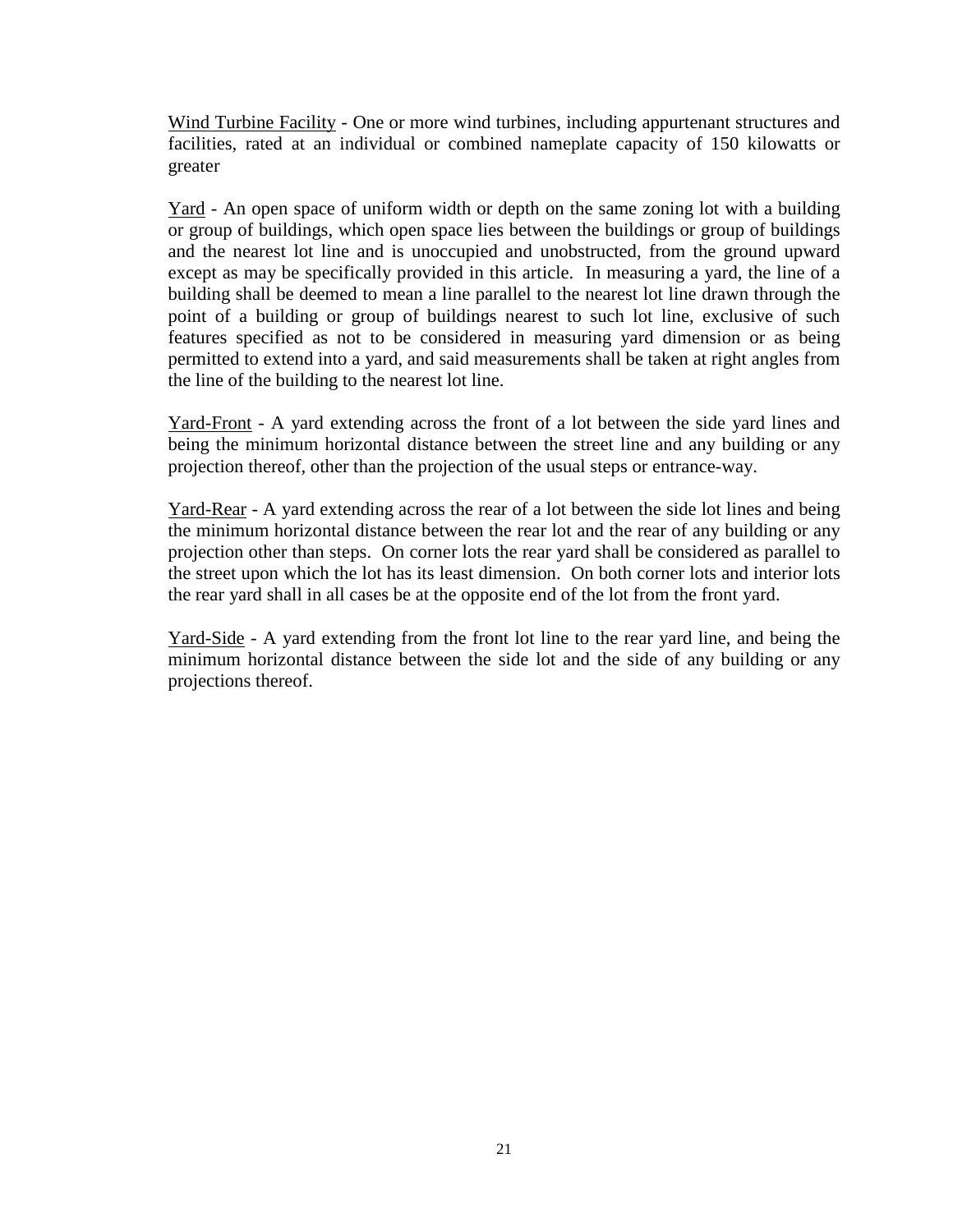## **ARTICLE 4**

## **ZONING DISTRICTS AND BOUNDARIES**

#### **Section 1. Division of County into Districts**

For the purposes of these regulations, and only for those portions of Burleigh County which are subject to the zoning provisions of this Ordinance, the County is hereby divided into thirteen (13) classes of districts, which are established as follows

- 1. A Agricultural Article 11
- 2. R1 Residential Article 12
- 3. R2 Residential Article 13
- 4. R3 Residential Article 14
- 5. Article 14.1 Repealed by Ordinance 13-09
- 6. R5 Residential Article 15
- 7. C Commercial Article 16
- 8. Article 17 Repealed by Ordinance 13-09
- 9. I Industrial Article 18
- 10. Article 19 Repealed by Ordinance 13-09
- 11. PUD Planned Unit Development Article 20
- 12. P Public Use Article 20.1
- 13. FP Floodplain Article 21

Effective with the date of the resolution which originally established this Ordinance, all unincorporated lands within the Townships listed in Article 5, Section 1, shall be classified as Agricultural, and shall remain so classified until, if, and when parcels of said land may be rezoned through proper procedures. No part of this Ordinance shall be construed as prohibiting or restricting the use of any lands or buildings used for farming purposes or any normal incidents thereto.

#### **Section 2. Boundaries of Districts and Zoning Map**

The location and boundaries of all zoning districts established in the County shall be shown on the official zoning map of the County. This map is titled ZONING MAP OF BURLEIGH COUNTY, NORTH DAKOTA, and is on file in the office of the County Auditor, County Building Official and County Planner. This map is hereby made a part of this Article. The County Planner is authorized and directed to make all necessary changes upon the official zoning map of the County in accordance with approved zoning changes as they are from time to time enacted by the Burleigh County Board of Commissioners.

#### **Section 3. Interpretation of District Boundaries**

Where uncertainties exist as to the boundaries of the various districts as shown on the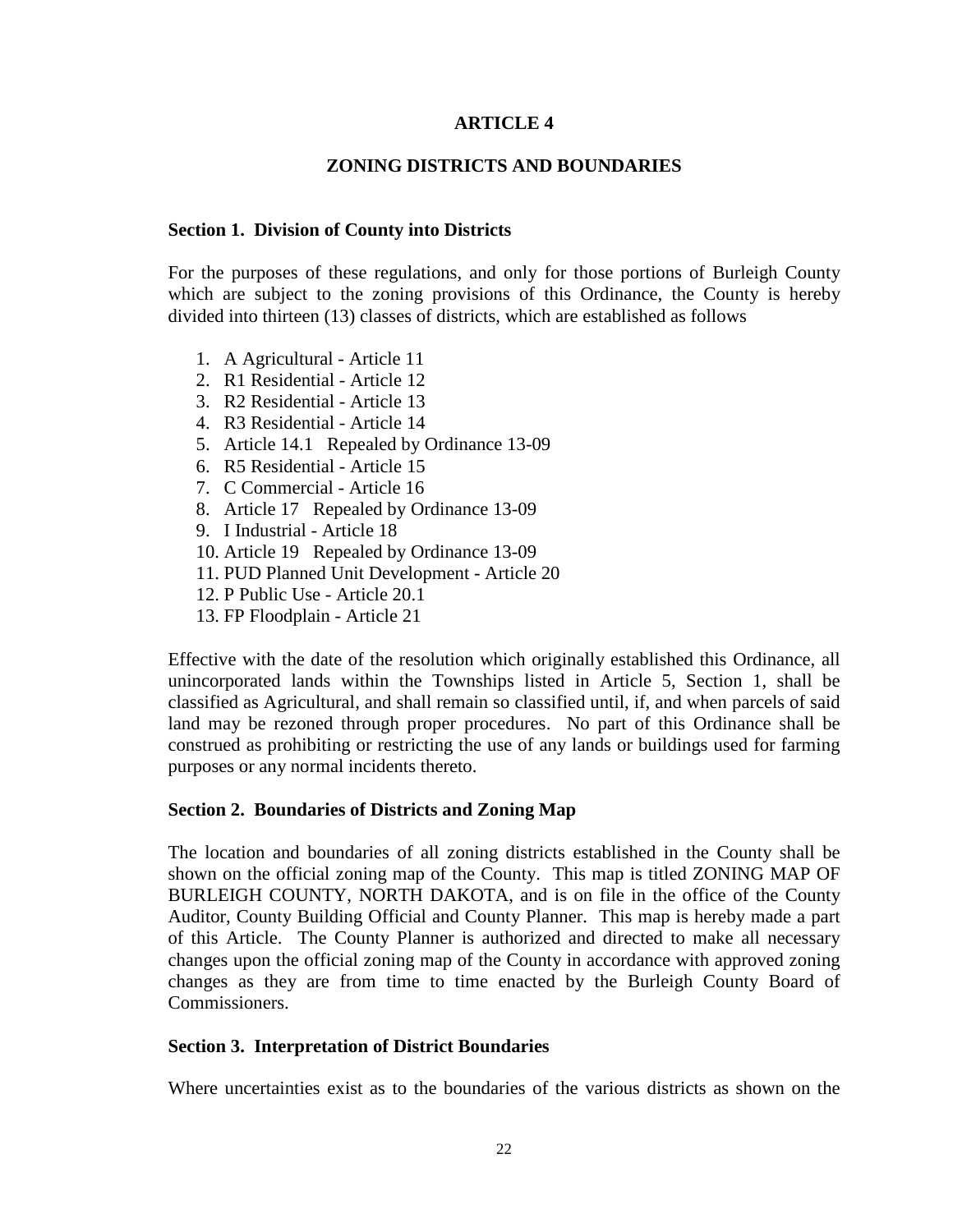zoning map accompanying and made a part of this Article, the following rules shall apply:

- 1. District boundary lines are intended to follow street, road, or property lines, unless such district boundary lines are fixed by dimensions as shown on the zoning map.
- 2. Where district boundaries are indicated as approximately following street or road lines, or proposed street or road lines, said lines shall be construed to be such boundaries.
- 3. Any street, road, railroad right-of-way, water course, channel, or body of water, included on the zoning map shall, unless otherwise indicated, be included within the zoning district of adjoining property on either side thereof. Where such street, road, right-of-way, water course, channel or body of water, serves as a boundary between two (2) or more different zoning districts, a line midway in such street, road, right-of-way, water course, channel or body of water, and extending in the general direction of the long dimension thereof shall be considered the boundary between zoning districts.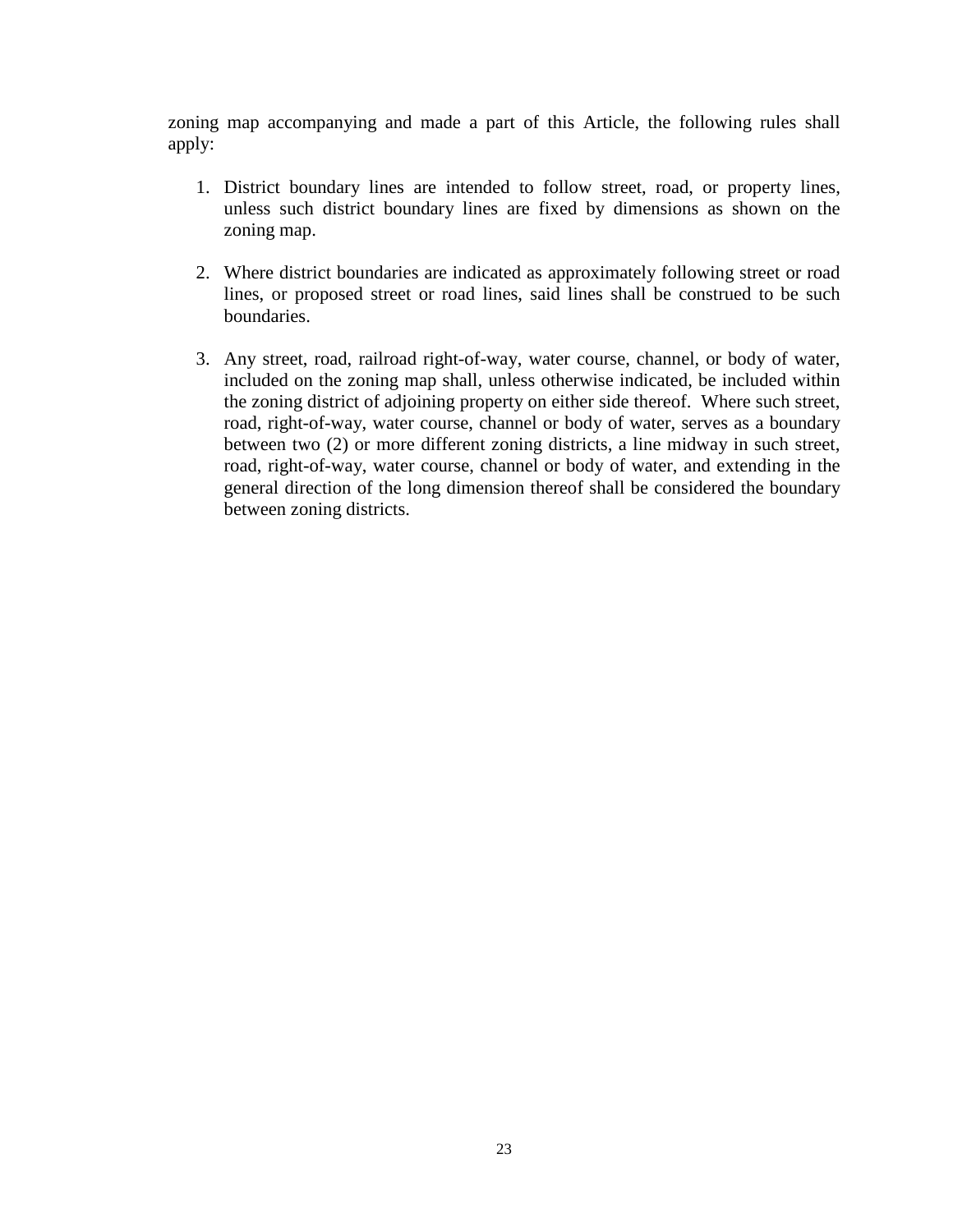## **ARTICLE 5**

## **GENERAL PROVISIONS AND GUIDELINES**

#### **Section 1. County Zoning Jurisdiction**

Burleigh County has zoning jurisdiction for the following townships:

| <b>Burnt Creek</b> | Glenview         | Menoken |
|--------------------|------------------|---------|
| Crofte             | <b>Hay Creek</b> | Phoenix |
| <b>Fort Rice</b>   | Riverview        | Lyman   |
| Gibbs              |                  |         |

- 1. All unincorporated land in the above named townships shall be zoned as A-Agricultural, and shall remain for agricultural use only, except as certain parcels of land may be re-zoned for use other than Agricultural.
- 2. Even though parcels of land may be re-zoned for uses other than Agricultural, such re-zoned land may be farmed until placed into another use.
- 3. Parcels of land zoned for uses other than agricultural are subject to all regulations controlling the use of such land, including buildings and structures located on such land.
- 4. Any land which may hereafter become a part of the unincorporated land of the County, by the disorganization of any village or city, may be zoned and classified for use other than agricultural use.
- 5. No person shall use any land or premises in any of the above named townships for use other than the permitted uses for such zoned area, except as stated under the provisions of "Non-Conforming Use" (See Article 9).
- 6. No building or structure shall be erected, enlarged, structurally altered or moved unless it shall be designed to make the premises conform to the regulations for that zoning district on which the premises are located.
- 7. A building permit shall not be required for any building or structure located on a farm of ten (10) acres or more and used for the usual farming purposes as described herein.

Building permits shall be required for non-farmers.

8. This Amended Zoning Ordinance shall not have any control over the type or location of any poles, towers, wires, cables, conduits, vaults, or any other similar distributing equipment of a public utility as defined and regulated by existing state laws.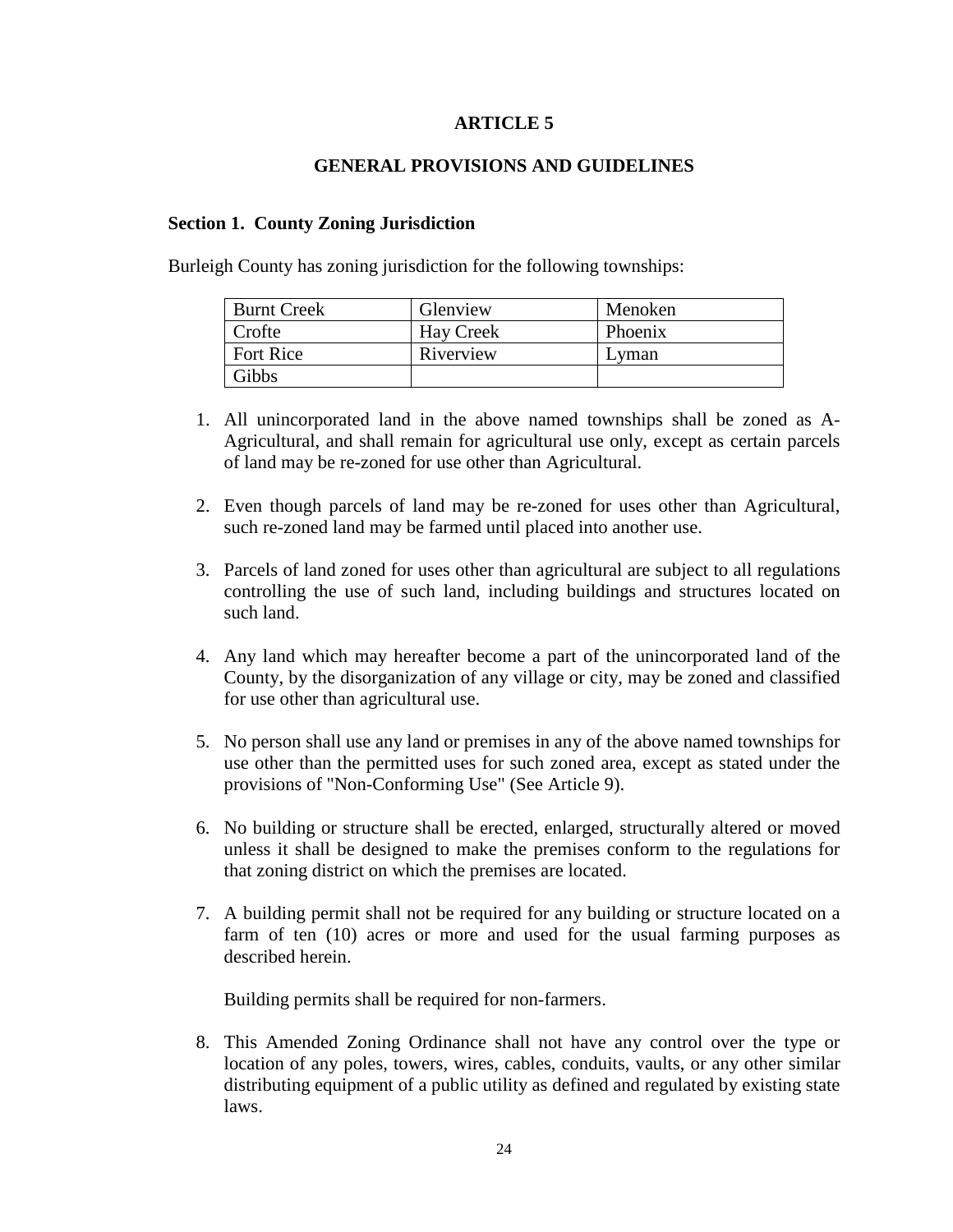## **Section 2. County Subdivision Jurisdiction**

Subdivision of all land not within the corporate limits or within the area of application of extraterritorial zoning jurisdiction of any city within the County shall be governed by Burleigh County in as far as its jurisdiction allows under Section 11-33.2 of the North Dakota Century Code and in accordance with the provisions of Article 33 of these regulations.

## **Section 3. City Zoning and Subdivision Jurisdiction**

Subdivision and zoning of all land within the corporate limits or within the area of application of extraterritorial zoning jurisdiction of any city within the County shall be governed by the regulations of that city.

## **Section 4. Area and Yards**

- 1. No building or structure shall be erected; nor shall any existing building or structure be altered, enlarged or rebuilt; nor shall any open space surrounding any building be encroached upon or reduced in any manner except in conformity with the yard, lot, area, and building location regulations hereinafter designated for the district in which such building or open space is located.
- 2. No yard or other open space provided about any building, for the purpose of complying with the provisions of these regulations, shall be considered as yard or open space for any other building; and no yard or other open space on one lot shall be considered as a yard or open space for a building on any other lot.
- 3. All yards required by these regulations shall be open and unobstructed to the sky, except as hereinafter provided.

# **AMENDMENTS**

| October 5, 1971   | MENOKEN Township officially relinquished their zoning rights to<br>Burleigh County.                        |
|-------------------|------------------------------------------------------------------------------------------------------------|
| March 7, 1971     | MENOKEN Township map showing specified zoning (in<br>color) was reviewed and filed with Register of Deeds. |
| March 7, 1971     | <b>GLENVIEW</b> Township officially relinquished their zoning<br>rights to Burleigh County.                |
| September 6, 1971 | GIBBS Township officially relinquished their zoning rights to<br>Burleigh County.                          |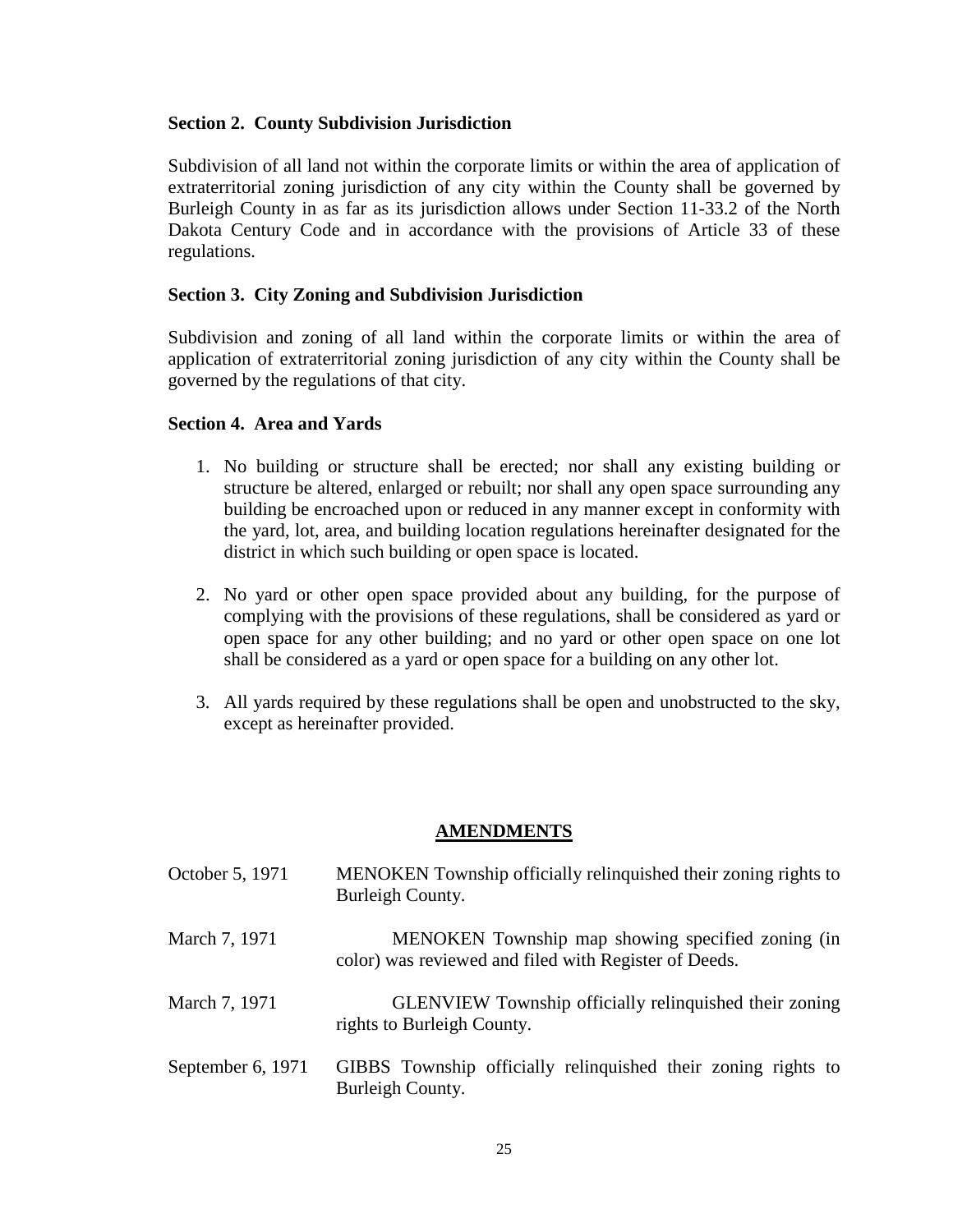- September 6, 1971 Note only County Commission did not approve of the following unorganized townships coming under Zoning Ordinance: Richmond, Phoenix and Lyman.
- September 5, 1974 LYMAN and PHOENIX Townships officially relinquished their zoning rights to Burleigh County.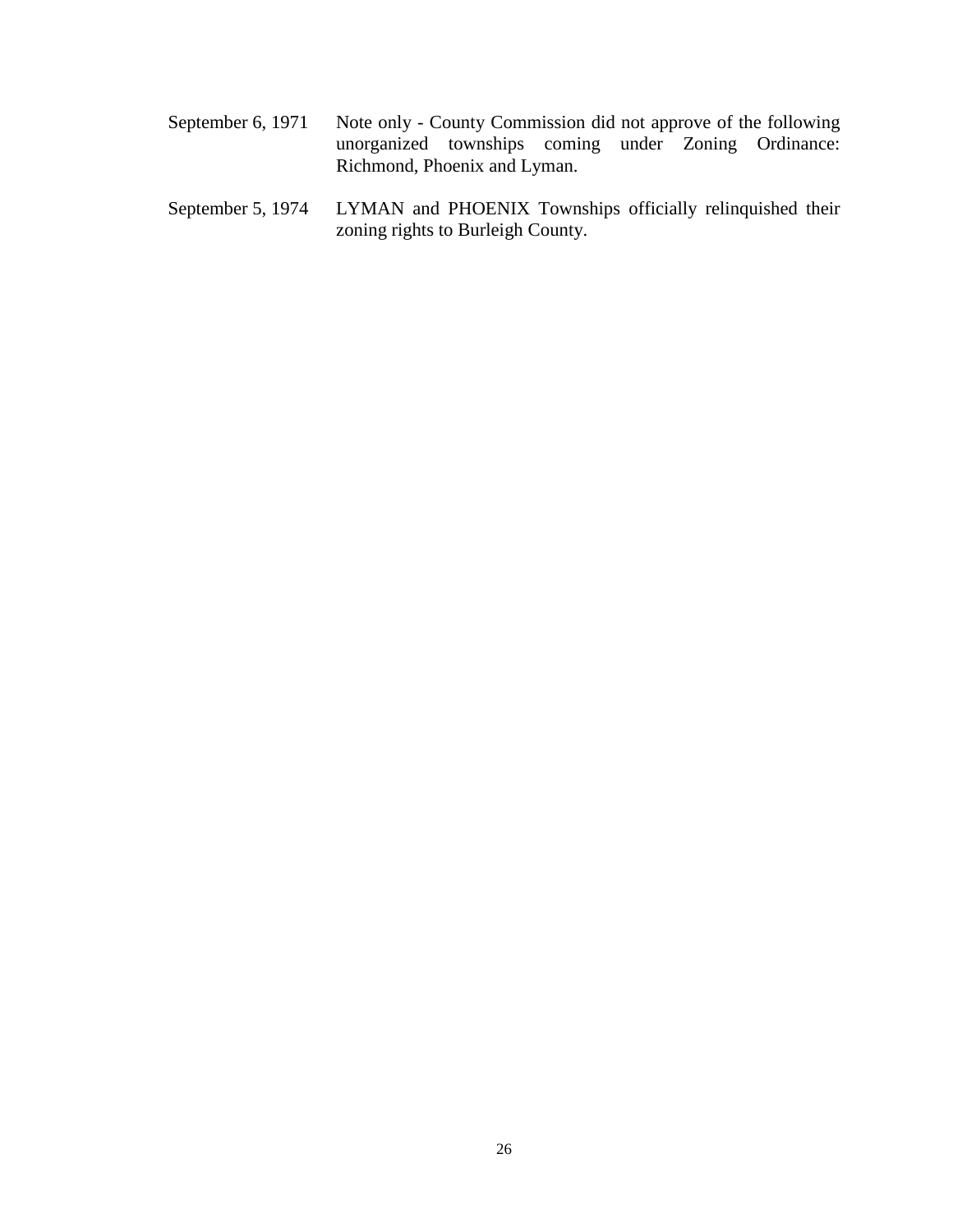#### **ARTICLE 6**

#### **INCIDENTAL USES**

The uses of land and buildings permitted in the several districts established by this Article are designated by listing the principal uses permitted. In addition to such principal uses, it is the intent of this Ordinance, and this Article, to permit in each district those uses customarily incidental to any principal use permitted in the district. Such permitted incidental uses are specifically listed as follows, and any listed use is permitted on the same lot with the principal use to which it is incidental.

#### **Section 1. Accessory Uses**

- 1. Dwelling Premises
	- a. Private garages or off-street parking spaces incidental to a dwelling.
	- b. Private greenhouse, vegetable, fruit, or flower garden, from which no products are sold or offered for sale.
	- c. Children's playhouse, and playground equipment.
	- d. Shed, tool room for storage of equipment used in grounds or building maintenance but not including stable, chicken house, or other buildings to house agricultural livestock.
	- e. Private swimming pool and bath house.
	- f. Statuary, trellises, barbecue stove or similar ornamental or landscaping features.
	- g. No more than three (3) dogs four months of age or older.
	- h. All allowable accessory buildings to a residence shall be limited to a maximum of four percent (4%) of the area of the parcel, a maximum wall height of sixteen and one-half (16½) feet and a maximum building height of twenty-five (25) feet.

Accessory buildings for the above computations shall include the following buildings: barns, stables, storage buildings, and detached garages. Attached garages are not included in the above computations, provided the area occupied by an attached garage does not exceed one and one-half times the area of the footprint of the dwelling portion of the principal structure to which it is attached.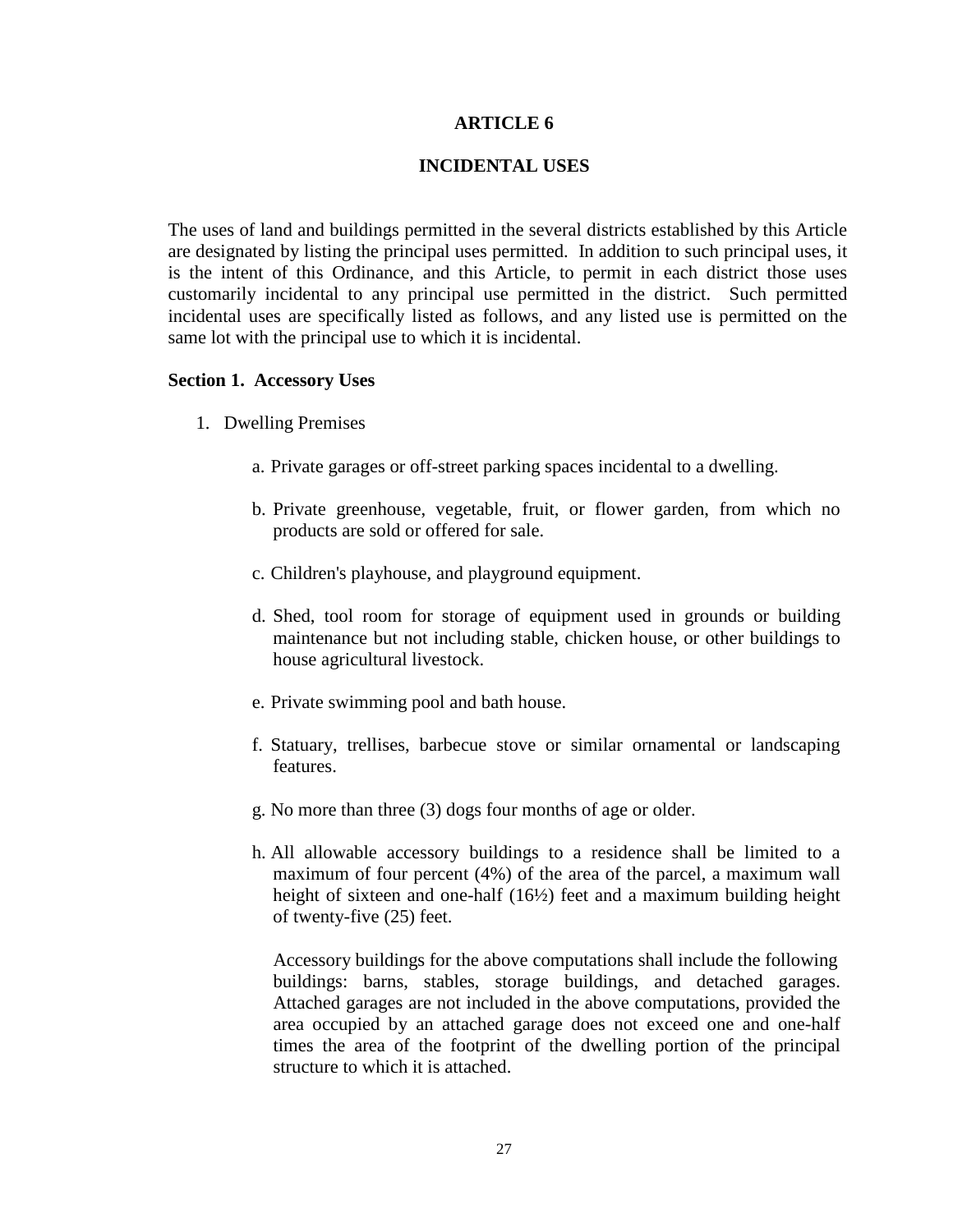- a. Boat dock and/or Boathouses.
- b. Construction of a garage or storage building in any R1 or A district is allowed prior to the construction of the principal dwelling provided the following conditions are met:
	- i. A petition waving any objection to the proposed outbuilding is signed by sixty percent (60%) of all owners of land within onequarter (1/4) mile of the request.
	- ii. Limitation of the garage or shed constructed pursuant to this section to one structure of no more than one thousand-two hundred (1,200) square feet for lots less than ten (10) acres in size, one thousand-eight hundred (1,800) square feet for lots between ten (10) and thirty-four (34) acres, and two-thousand four hundred (2,400) square feet for lots over thirty-four (34) acres in size.
- 2. Church
	- a. Parish house, together with any use accessory to a dwelling as herein listed.
	- b. Religious education building.
	- c. Bulletin board not to exceed twenty (20) square feet in area.
	- d. Off-street parking lot for the use without charge of members and visitors to the church.
- 3. Health-Medical Group
	- a. Any use accessory to a dwelling.
	- b. Off-street parking lot for the use without charge of staff members or visitors.
	- c. Private garage.
	- d. Nun's home, nurses' quarters.
	- e. Laundry incidental to hospital.
- 4. Office-bank, Retail, Commercial Recreation Groups
	- a. Storage of customer, client, or operator-owned vehicles.
	- b. Storage of supplies, stock and merchandise within a fully enclosed building.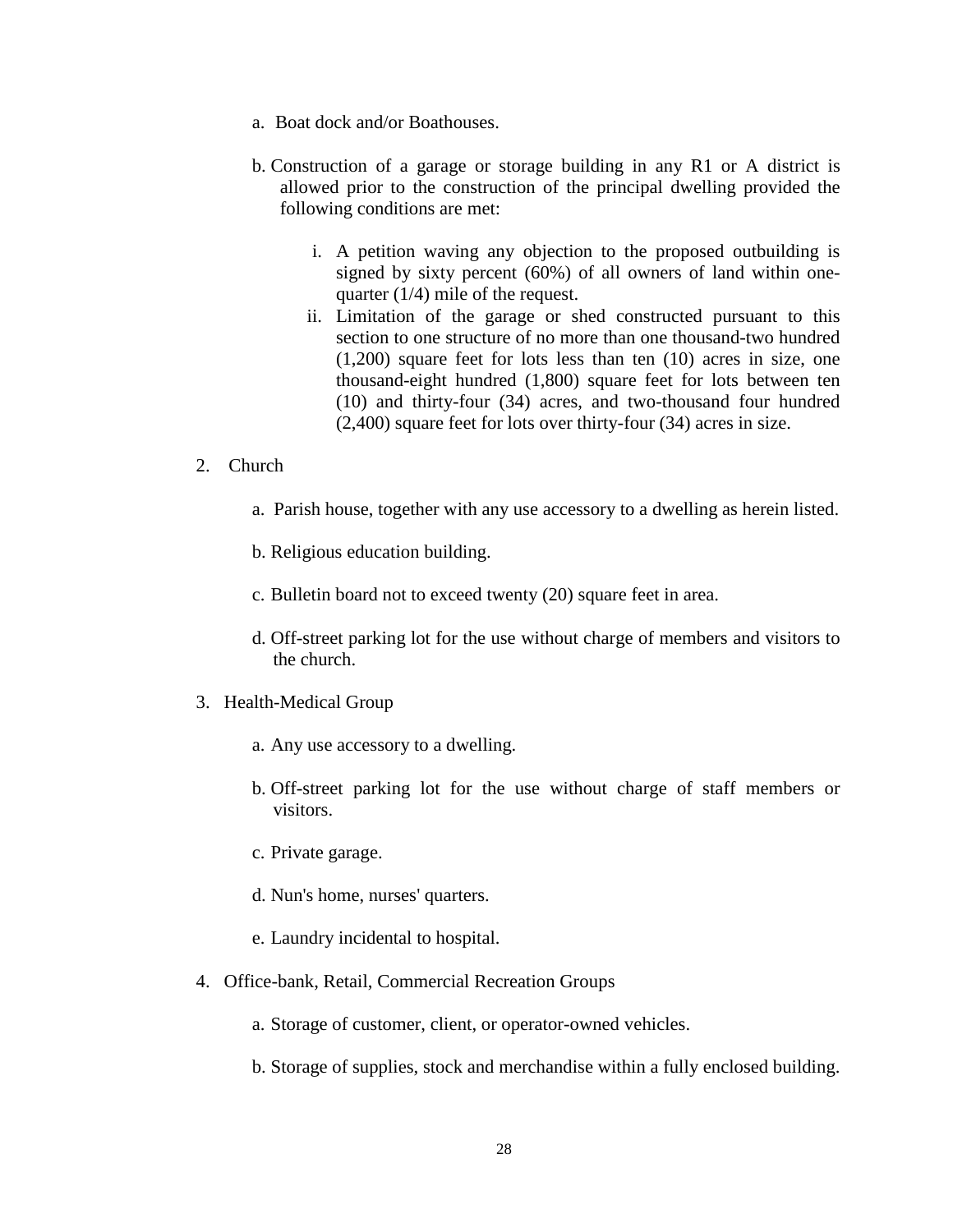- c. Manufacturing and repair facilities incidental to principal use subject to the following limitations:
	- i. Floor space so used shall not exceed twenty-five percent (25%) of total space devoted to the principal use;
	- ii. No motive power other than electricity shall be used;
	- iii. No motor used on any machine for manufacturing and repair shall exceed one horse power;
	- iv. All operations shall be conducted so that no dust, odor, smoke, noise, vibration, heat or glare created by such operation is perceptible from any boundary line of the lot on which the principal use is located.
- 5. Service Group
	- a. Garage, or parking lot for the storage of employee, customer, client, or operator-owned vehicles.

#### **Section 2. Home Occupation**

- 1. There is permitted in a dwelling, any occupation customarily incidental to the principal use as a dwelling, subject to the following limitations:
	- a. No person, other than a member of the immediate family, occupying a dwelling is there employed; except domestic help.
	- b. No stock in trade is displayed or sold upon the premises.
	- c. No alteration of the principal building that changes the character thereof as a dwelling.
	- d. No illuminated sign is used, and no sign other than one giving the name and occupation, not more than one square foot in area, is displayed.
	- e. No more than twenty-five percent (25%) of the area of one story of the building shall be devoted to the home occupation.
- 2. The following are hereby declared to be customary home occupations as intended by this section:
	- a. Dressmaker, seamstress.
	- b. Music teacher.
	- c. Artist, sculptor.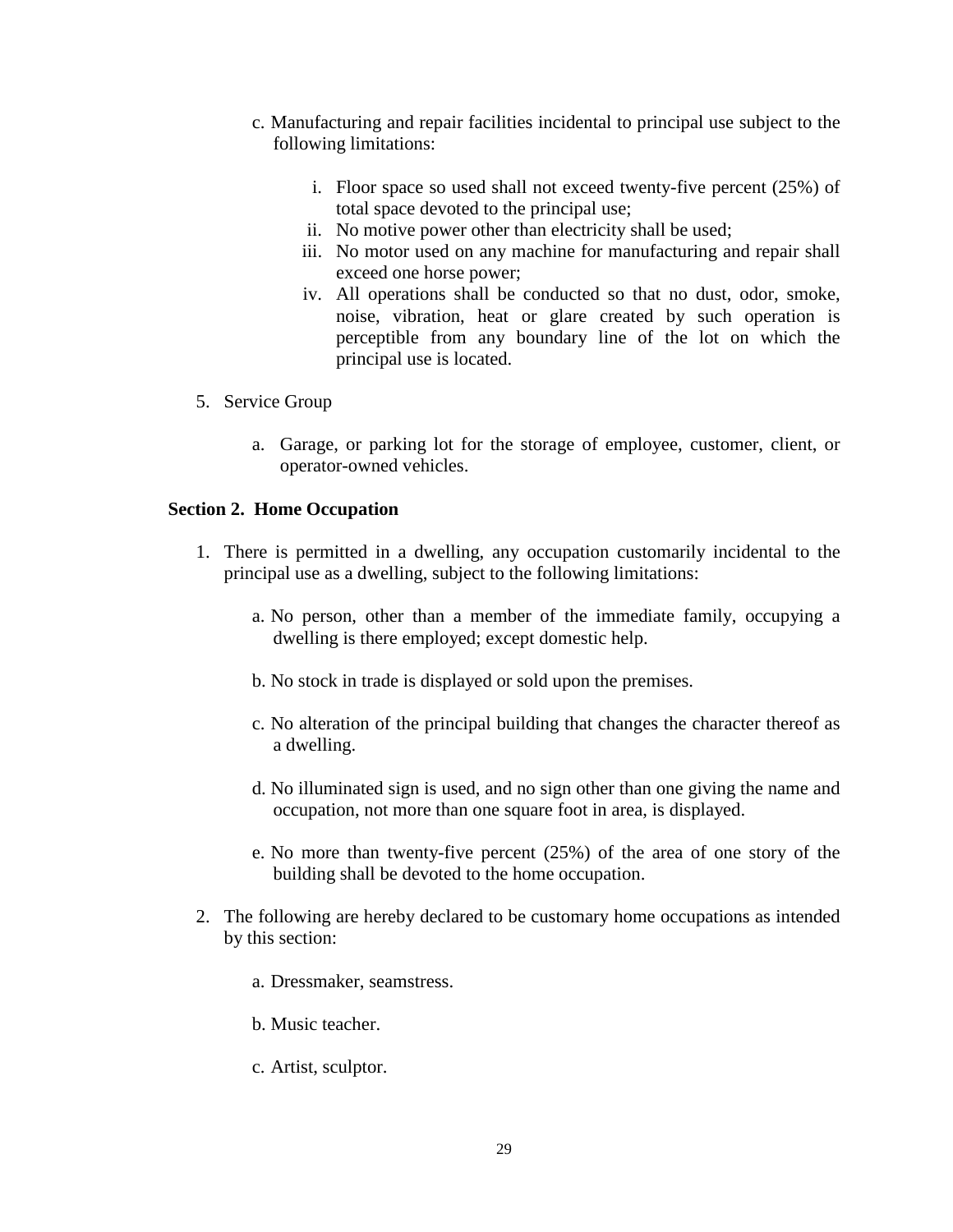- d. Author.
- e. Emergency treatment only of patients by physicians, dentists, or licensed drugless physicians.
- f. Emergency interview only of clients by lawyers, architects, engineers and similar professions.
- g. Minister.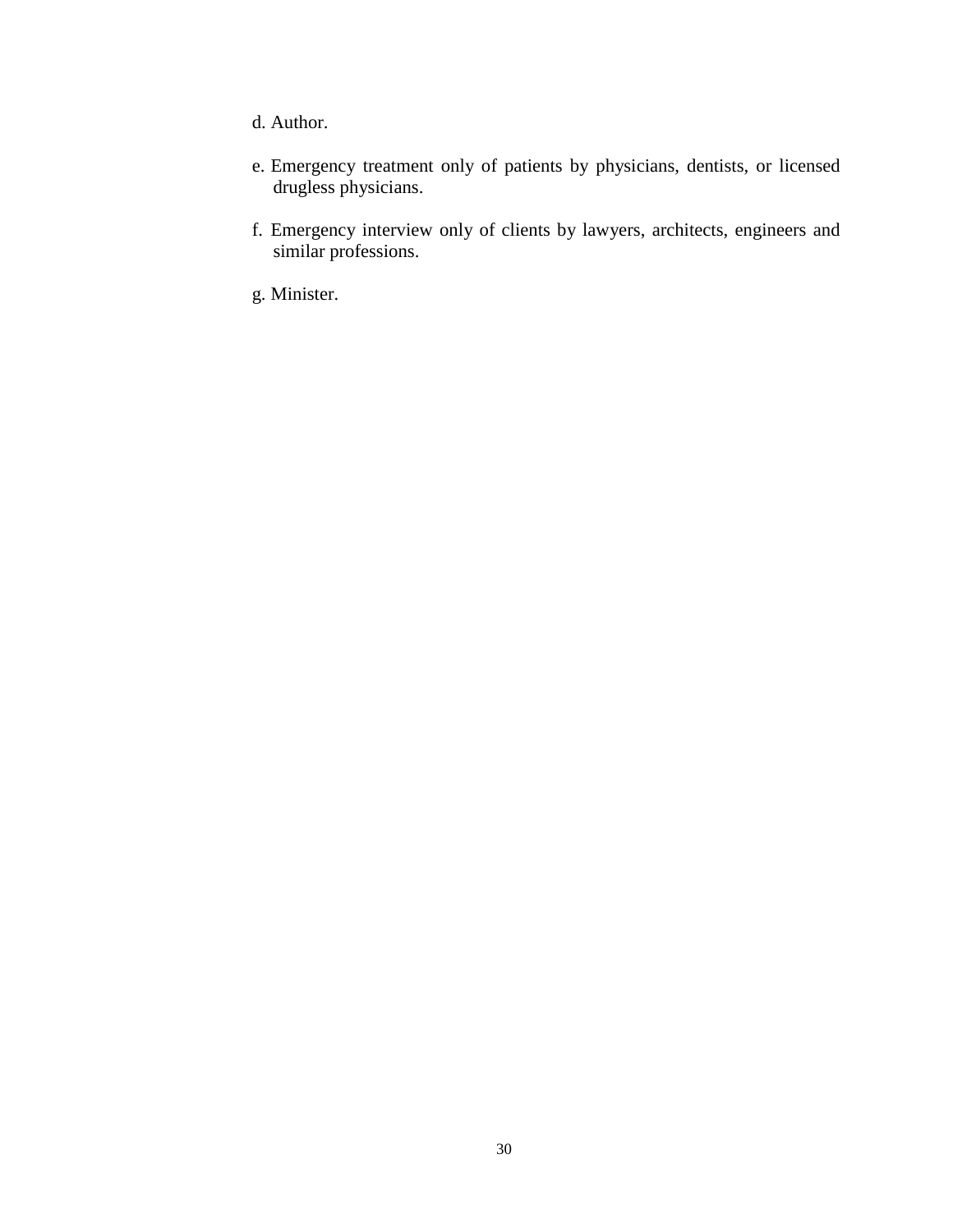# **ARTICLE 7**

#### **USE GROUPS**

#### **Section 1. Purpose**

In order to carry out the purposes of this Ordinance, certain uses having similar characteristics are classified together as "Use Groups". In any district in which a use group is permitted, it is the intent of this Article to permit any particular member of that use group to be located within that district. In any district in which a use group is not listed as a permitted use, it is the intent of this Article to prohibit each and every member of that use group from locating within that district.

#### **Section 2. Retail Group A**

A use in Retail Group A is one in which the principal activity is the sale at retail of merchandise, and which:

- 1. Depends to some extent on the proximity of other retail and service establishments;
- 2. Merchandise is not of such a nature as to be customarily taken away by the customer in a truck;
- 3. Includes no incidental manufacturing or processing carried on in such a manner as to produce offensive noise, odor, dust, glare, heat or vibration perceptible or measurable from outside the building in which the use is located.
- 4. The following uses are declared to be in Retail Group A:
	- a. Antique store
	- b. Appliance, radio, television store
	- c. Auto accessory store
	- d. Book, magazine, newspaper store
	- e. Butcher shop
	- f. Camera store, art supply store
	- g. Candy store
	- h. Clothing, clothing accessories store
	- i. Delicatessen
	- j. Department store
	- k. Drug store
	- l. Five and ten cent store
	- m. Flower shop
	- n. Furniture, office equipment store
	- o. Gift shop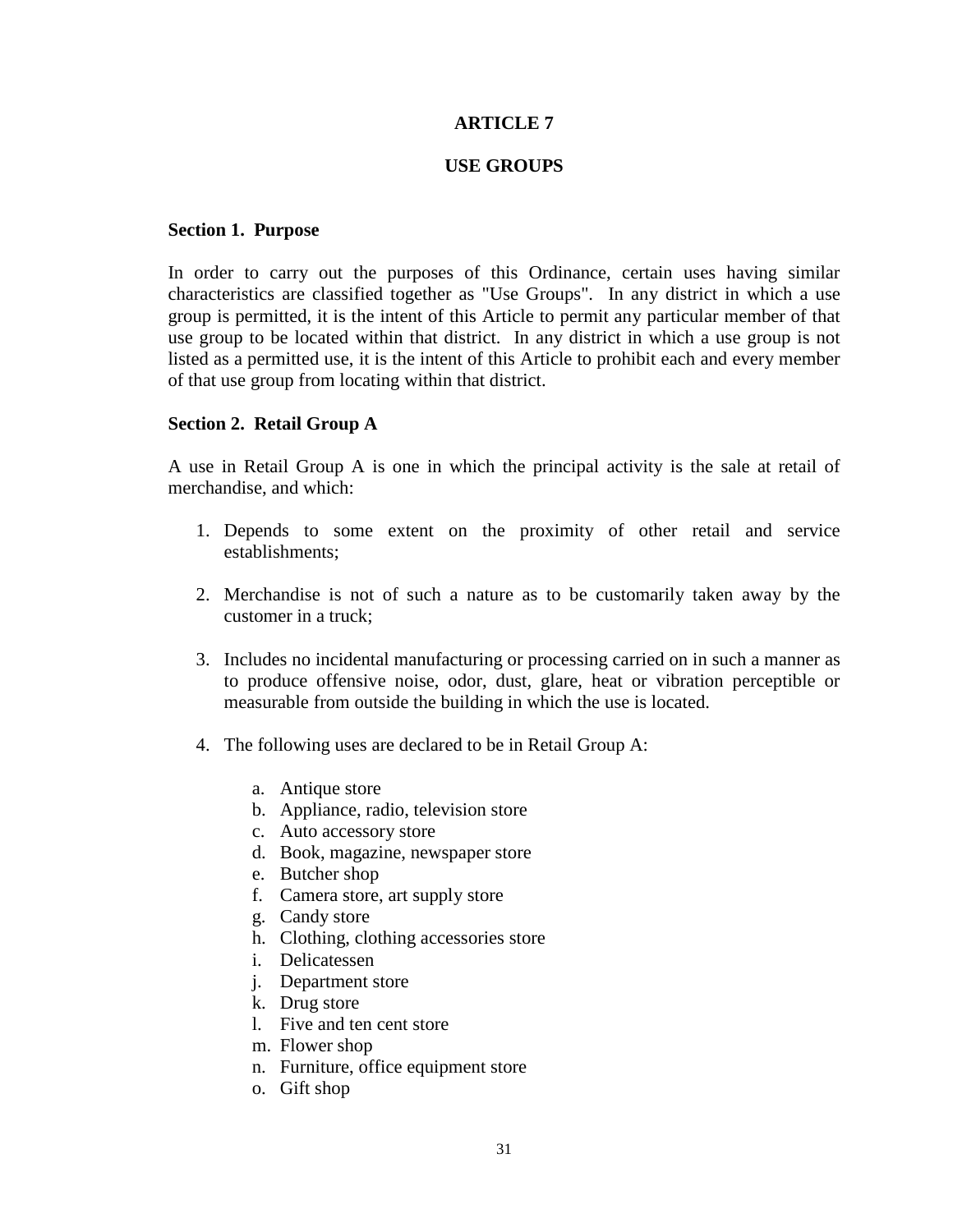- p. Grocery store
- q. Hardware store
- r. Hobby, toy store
- s. Ice cream parlor
- t. Jewelry store
- u. Music store
- v. Notion, variety store
- w. Office supply, stationery store
- x. Photographic studio
- y. Shoe store
- z. Sporting goods store
- aa. Bakery, in which nothing is baked except for retail sale on the premises

# **Section 3. Retail Group B**

A use in Retail Group B is one in which the principal activity is the sale at retail of merchandise, and in which one or more of the following factors is present:

- 1. Merchandise is of such a nature as to be customarily taken away by the customer in a motorized truck.
- 2. Merchandise is of such a nature as to require fifty percent (50%) or more of the space within the building for storage of the merchandise.
- 3. Merchandise is of such a nature as to be stored or customarily displayed outside a building.
- 4. The success of the activity is not dependent upon the proximity of uses in Retail Group A.
- 5. The following uses are declared to be in Retail Group B:
	- a. Auto and truck sales
	- b. Farm implement sales and related agri-business establishments
	- c. Feed, grain and farm supply sales and related agri-business establishments
	- d. Trailer sales

# **Section 4. Service Group A**

A use in Service Group A is one in which the principal activity is the serving of food for consumption on the premises, personal service, household or clothing service, or the repair of small equipment, and which:

1. Depends to some extent on the proximity of other retail and service establishments;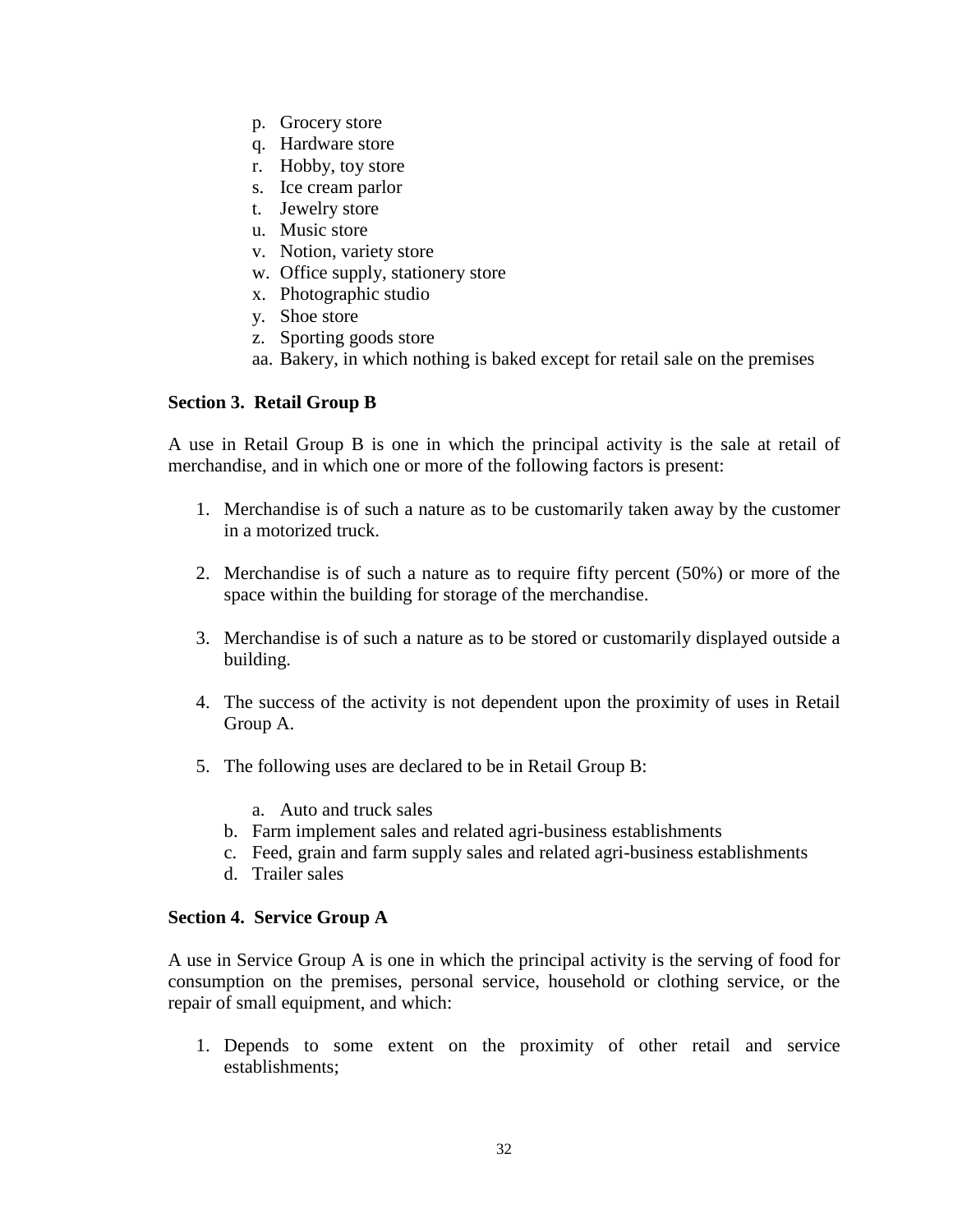- 2. Operations are carried on in such a manner as to produce no offensive noise, dust, odor, glare, heat or vibration perceptible or measurable from outside the building in which the use is located.
- 3. The following uses are declared to be in Service Group A:
	- a. Barber shop
	- b. Beauty shop
	- c. Cold storage locker
	- d. Dressmaker, tailor shop
	- e. Dry cleaning and pick-up establishment
	- f. Furniture repair and upholstering shop
	- g. Laundry and pick-up establishment
	- h. Laundromat (self-service)
	- i. Milliner
	- j. Radio and appliance repair
	- k. Restaurant
	- l. Shoe repair
	- m. Soda fountain
	- n. Watch, jewelry, camera repair
	- o. Dry cleaning plants, providing service for wearing apparel only, and complying with all provisions of the City of Bismarck Fire Prevention Code for a Class 4 System

# **Section 5. Service Group B**

A use in Service Group B is one in which the principal activity is technical or vocational instruction by a private organization for profit, repair and service to motor vehicles and other service uses not necessary in or appropriate to neighborhood commercial districts, and for which one or more of the following factors is present:

- 1. Its success is not dependent upon the proximity of Retail Group A uses;
- 2. Repair or service operations are such as to produce some offensive noise, dust, odor, glare, heat or vibration perceptible or measurable from outside the building in which the use is located;
- 3. The use is one which, if placed on a lot adjacent to a lot in a residential district would create an unusual safety hazard for the lot or other lots in said residential district, or would otherwise unduly depreciate the value of any lot in said residential district;
- 4. The following uses are declared to be in Service Group B:
	- a. Auto laundry
	- b. Auto repair garage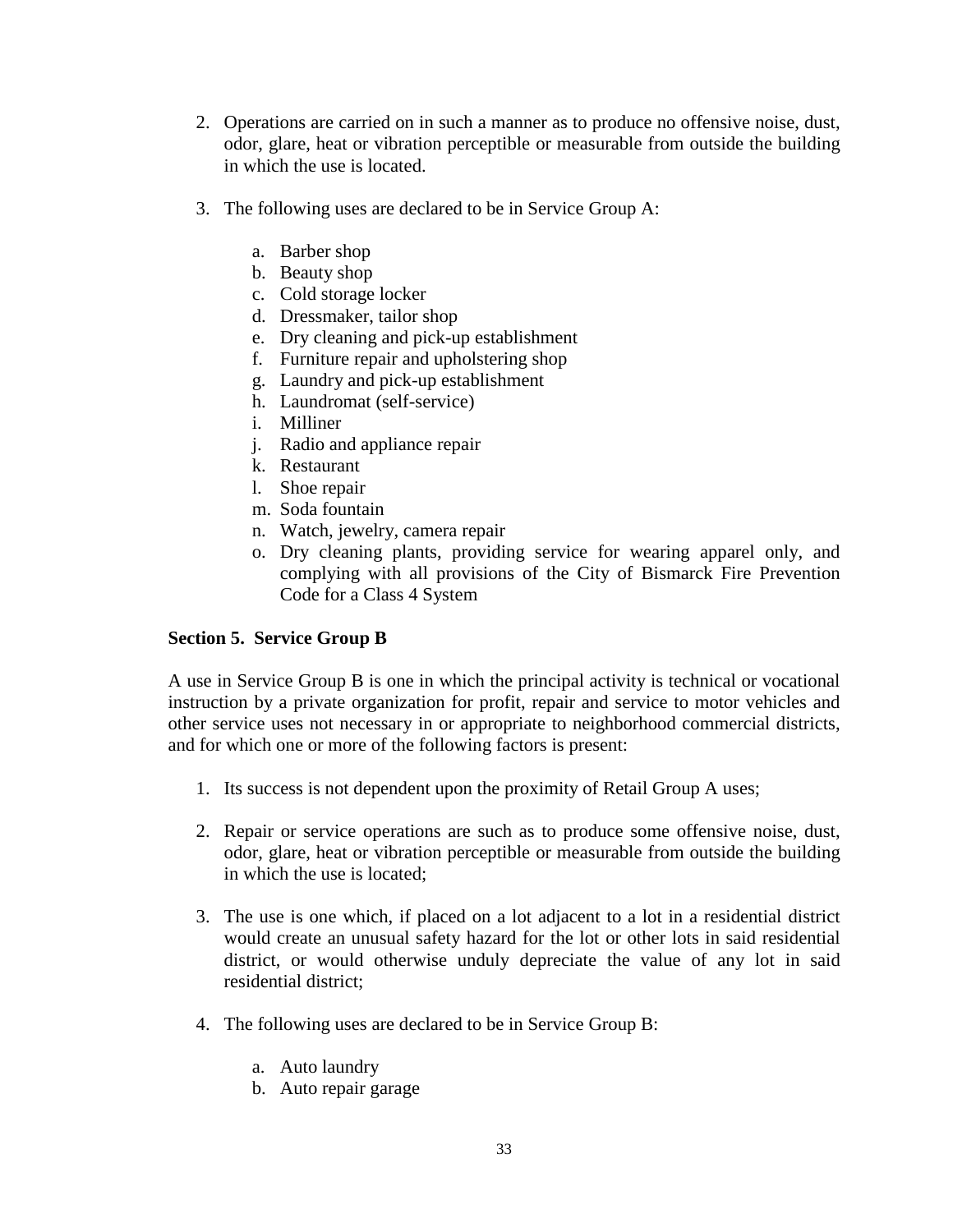- c. Commercial school, including business, secretarial, dancing, music, physical culture, technical or trade school
- d. Garage, commercial parking lot
- e. Steam cleaning establishment
- f. Tire, battery repair establishment
- g. Undertaking establishment
- i. Outdoor advertising signs
- j. Parcel delivery establishments
- k. Storage Unit Building (Personal Self-Serve)

# **Section 6. Office-Bank Group**

A use in the office-bank group is one in which the principal activity is the conduct of commercial, governmental, financial, professional, or management activities.

- 1. The following uses are declared to be in the Office-Bank Group:
	- a. Bank
	- b. General office
	- c. Governmental office
	- d. Insurance office
	- e. Personal loan agency
	- f. Professional office
	- g. Real estate office
	- h. Taxi-cab office
	- i. Telephone exchange
	- j. Utility office

# **Section 7. Commercial Recreation Group**

A use in the commercial recreation group is one in which the principal activity is the furnishing of recreation for a profit, and for which the following factor is present:

- 1. The activity is not operated by a governmental agency;
- 2. The following uses are declared to be in the Commercial Recreation Group:
	- a. Bowling alley
	- b. Dance hall
	- c. Pool or billiard parlor
	- d. Roller skating rink
	- e. Sports arena
	- f. Theater
	- g. Bar, saloon or tavern
	- h. Miniature golf course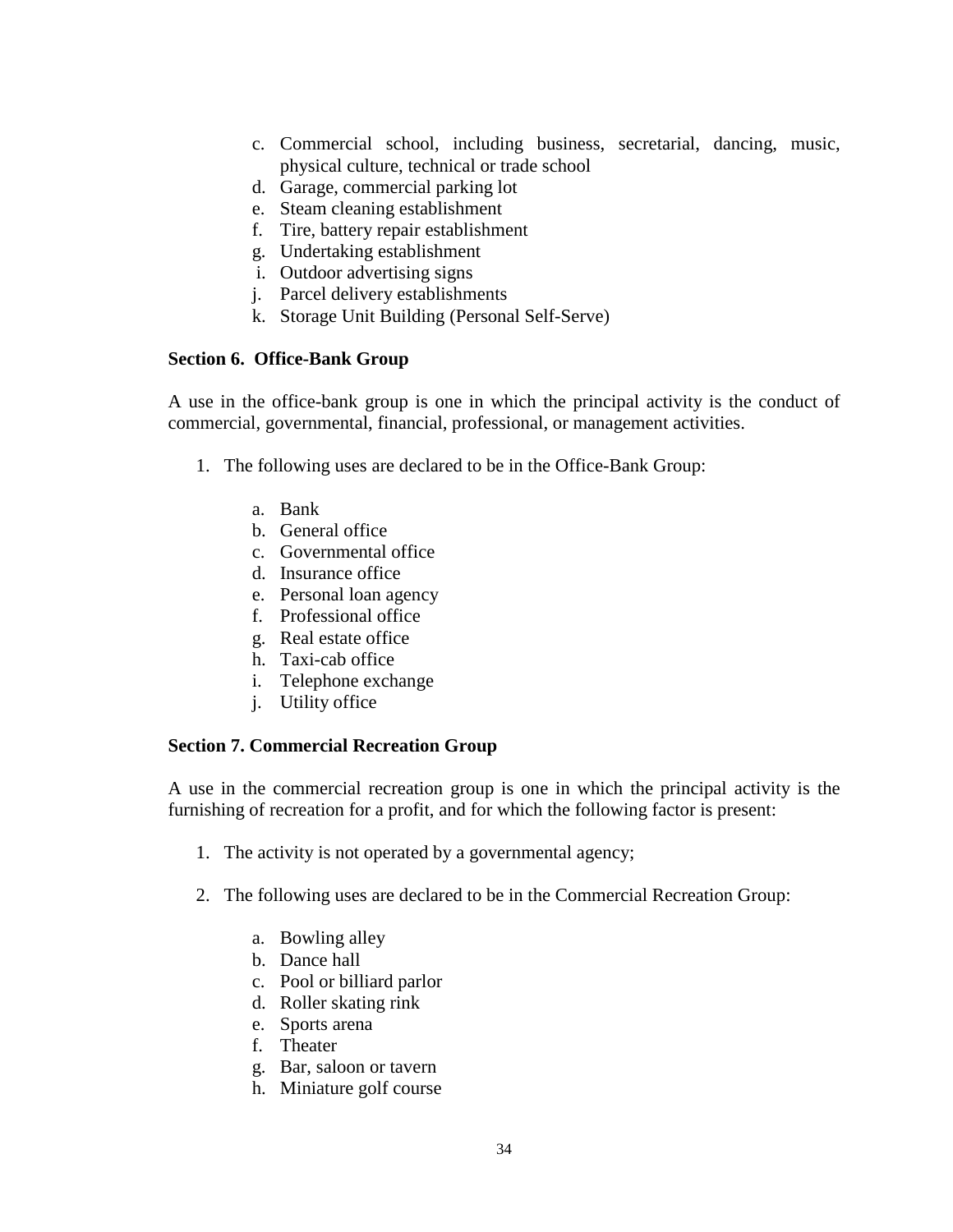#### **Section 8. Wholesale Group**

A use in the Wholesale Group is one in which the principal activity is the sale of merchandise to individuals and corporations for resale to the public, and for which:

- 1. The merchandise offered for sale is stored wholly within a completely enclosed building;
- 2. No unusual fire or safety hazard is caused by the storage of the merchandise;
- 3. No live animals are sold;
- 4. No junk, wrecked automobiles, second hand equipment or other salvaged materials or dead animals are stored or sold on the premises;
- 5. The following uses are declared to be in the Wholesale Group:
	- a. Newspaper, magazine distributor
	- b. Wholesale food and grocery sales
	- c. Wholesale drug sales
	- d. Other wholesale distribution facilities
	- e. Warehouses

# **Section 9. Heath-Medical Group**

A use in the Health-Medical Group is one in which the principal activity is related to the care and medical treatment of human beings.

- 1. The following uses are declared to be in the Health-Medical group:
	- a. Hospital for human beings
	- b. Medical clinic
	- c. Nursing, Convalescent Home
	- d. Old People's Home
	- e. Orphan' Home
	- f. Sanitarium

# **Section 10. Educational Group**

A use in the Education group is one in which the principal activity is the education of children or adults by a public or private non-profit agency.

- 1. The following uses are declared to be in the Education Group:
	- a. College or Junior College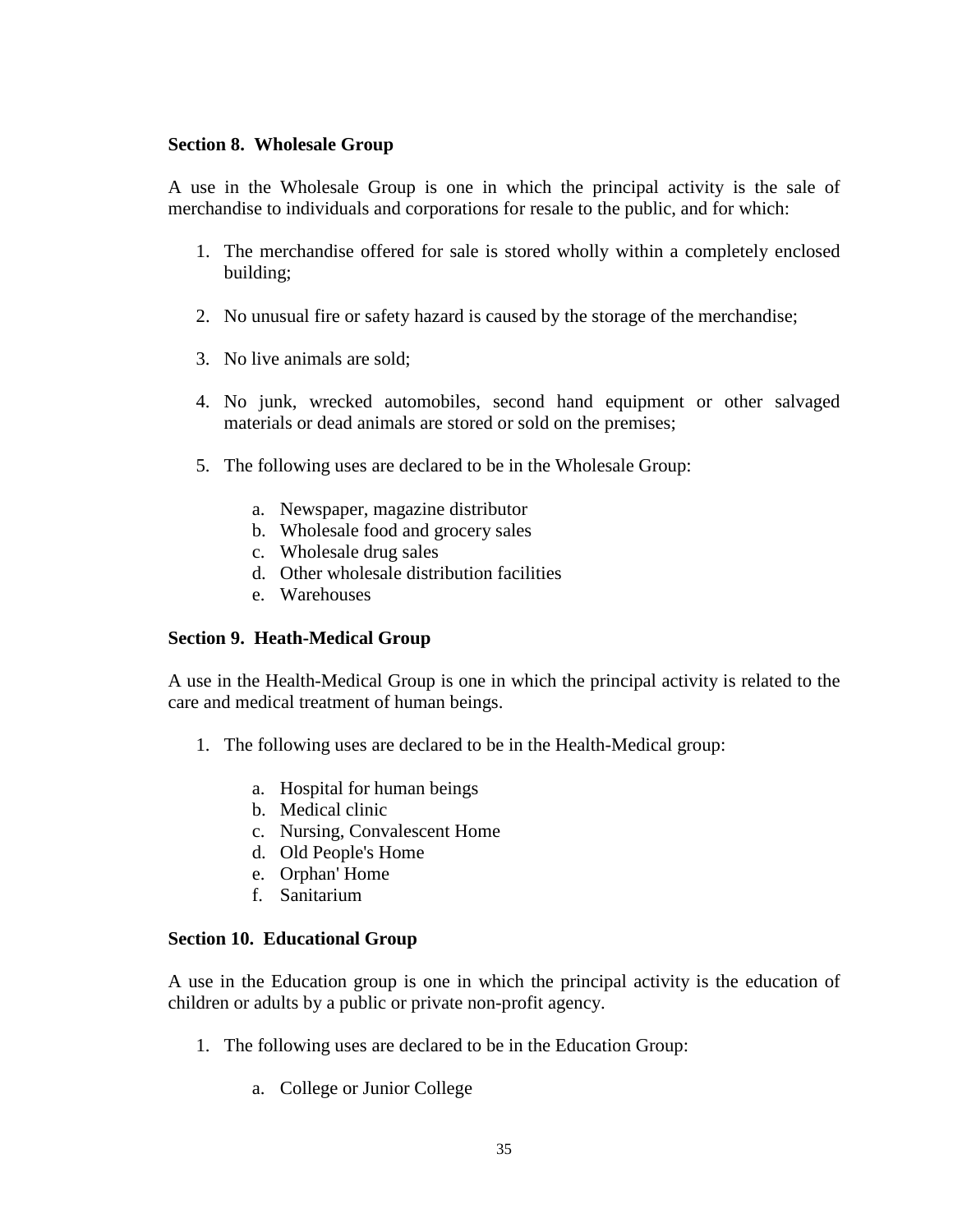- b. Grade school
- c. High school or Junior high school
- d. Kindergarten
- e. Private or Parochial school offering a curriculum substantially equivalent to that offered by public schools
- f. Student or faculty dormitory on college campus
- g. Stadium, gymnasium, field house, as an accessory building on same lot as principal building
- h. Power or heating plant as accessory building and use on same lot as principal building

# **Section 11. Public Recreation Group**

A use in the Public Recreation Group is one in which the principal activity is public recreation and which is carried on by a governmental agency.

- 1. The following uses are declared to be in the Public Recreation Group:
	- a. Community center
	- b. Museum, public
	- c. Park, public
	- d. Playground, public
	- e. Golf course

# **Section 12. Industrial Group**

A use in the Industrial Group is one involving the manufacturing or the storage and sale of heavy building materials or equipment, and which conforms to the following requirements:

- a. There is no unusual fire, explosion or safety hazard;
- b. There is no production of noise at any boundary of this district in which such use is located in excess of the average intensity of street and traffic noise at that point;
- c. There is no emission of smoke in excess of any density described as No. 1, as measured by the standard Ringlemann Chart prepared by the United States Bureau of Mines; provided, however, that smoke of a density not in excess of No. 2 on a Ringlemann Chart will be permitted for a period not in excess of four (4) minutes in any thirty (30) minute period;
- d. There is no emission of dust, dirt, or toxic or offensive odors or gas;
- e. There is no production of heat or glare perceptible from any lot line of the premises on which the use is located;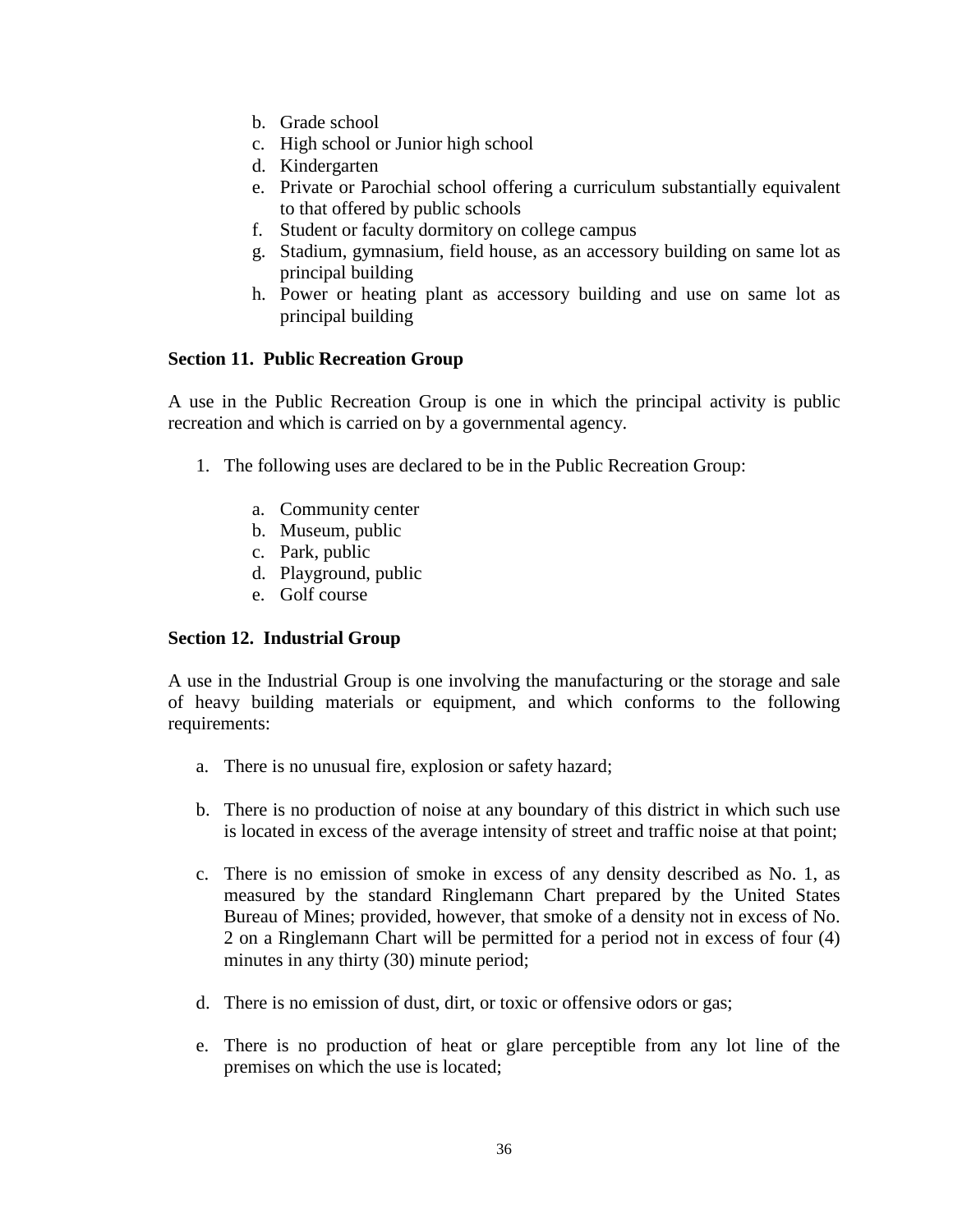- f. The following uses are declared to be in the Industrial Group; provided, however, that if any of the following uses, being established subsequent to the adoption of this Article, is operated or changed so that the use does not comply with the standards for the Industrial Group that use as operated or changed would not be permitted as a new use in the district in which it is located, and then such use shall be declared in violation of this Article:
	- a. Manufacture, compounding, processing, packaging, treatment or assembly of the following materials and products, but excluding the use in any operation of a punch press over twenty (20) tons rated capacity, a drop hammer, or an automatic screw machine:
		- i. Bakery goods, candy, cosmetics, dairy products, drugs, perfumes, pharmaceuticals, and food products except fish and meat products, sauerkraut vinegar, yeast, and the rendering or refining of fats and oils.
		- ii. Products from the previously prepared materials: bone, cellophane, canvas, cloth, cork, feathers, felt, fiber, precious metals or stones, fur, glass, hair, horn, leather, paper, plastics, shell, textiles, wood and yarns.
		- iii. Pottery and other ceramic products using only previously pulverized clay, and kilns fired only by electricity or gas.
		- iv. Electric and neon signs, outdoor advertising signs, commercial advertising structures, and light sheet metal products, including heating and ventilating ducts and equipment, cornices, coves, and similar products.
		- v. Musical instruments, toys, novelties and rubber and metal stamps.
		- vi. Blacksmith shop and machine shop.
		- vii. Laundry, cleaning and dyeing works, and carpet and rug cleaning.
		- viii. Ice manufacturing, soft-drink bottling plant.
		- ix. Assembly of electric appliances, electronic instruments and devices, radios, phonographs, and television sets, including the manufacture of small parts only, such as coils, condensers, transformers, crystal holders, and similar products.
	- b. Storage building and warehouses.
	- c. Experimental laboratories.
	- d. The following uses when conducted wholly within a completely enclosed building, or within an area enclosed on all sides with a solid wall, compact hedge or uniformly painted board fence, not less than six (6) feet in height:
		- i. Building material sales yard, including the sale of rock, sand, gravel and the like as an incidental part of the principal use.
		- ii. Contractors' equipment, storage yard or plant, or rental of equipment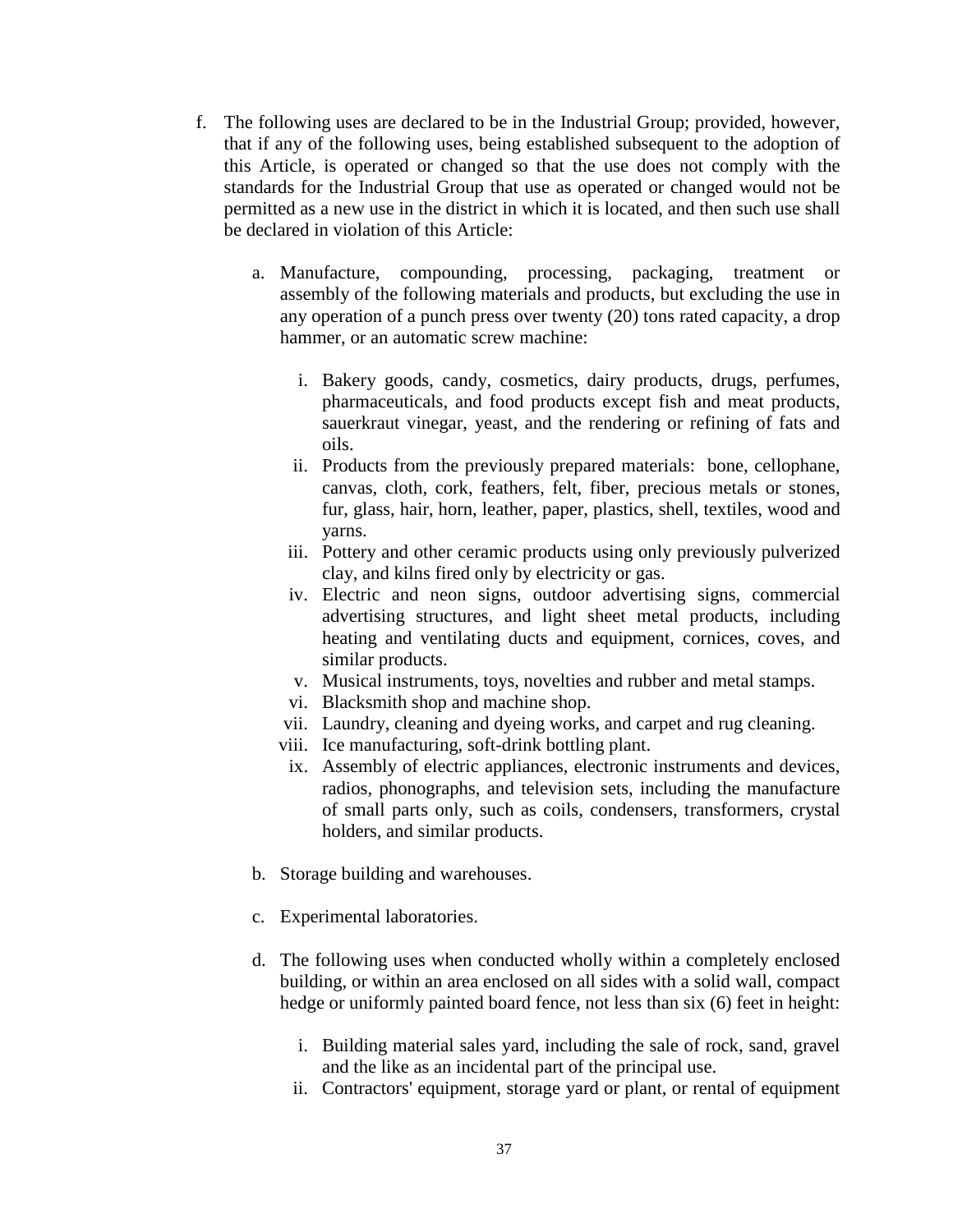commonly used by contractors.

- iii. Retail lumber yard, including only incidental mill work.
- iv. Feed and fuel yard.
- v. Public utility service yard, or electrical receiving or transforming station.
- vi. Pipe yard, or storage, sale or rental of oil and gas well drilling equipment.
- e. Concrete products and mixing.
- f. Petroleum bulk plants, if in compliance with the Revised Ordinances of the City of Bismarck
- g. Manufacture, compounding, processing, refining, and treatment of the following materials and products:
	- i. Acetylene
	- ii. Alcohol
	- iii. Asphalt
	- iv. Tannery or curing or storage of raw hides
- h. Truck Terminals.

#### **Section 13. Utility Service Group**

A use in the Utility Service Group is one necessary for the safe or efficient operation of a gas, water, communication or electric utility or sewage system for the benefit of the public, and is one for which the following factors are present:

- 1. The structure or use is necessary for the safe or efficient operation of the utility.
- 2. The utility which the structure or use serves is one available to the general public.
- 3. The design and location of the premises and structures are in full compliance with all requirements of this section and of this ordinance.
- 4. The use is located on a lot no smaller in area than the minimum area specified in the district in which it is located for any principal use.
- 5. The use complies with all height and yard regulations for the district in which it is located.
- 6. Wherever the lot on which the use is located adjoins in a lot in a residential district, there is planted and maintained a landscaped screened planting strip no less than five (5) feet in width adjacent to all lot boundaries so adjoining a lot in a residential district.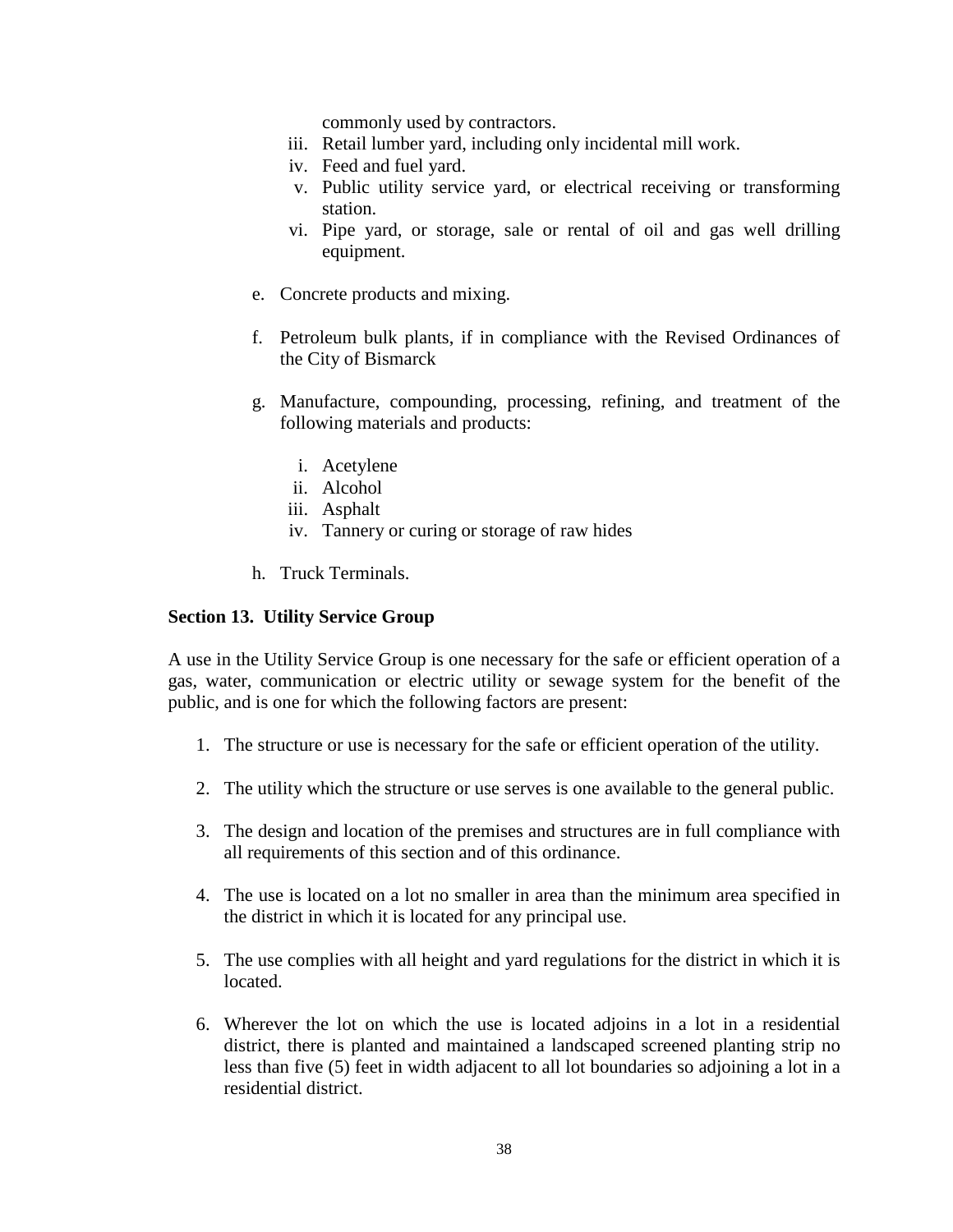- 7. Proper fencing with lot entrances shall be erected at least six (6) feet high and maintained around all installations and structures in which there is any safety hazard whatsoever for children, provided that all structures shall be so located that such safety fence shall be placed as not to encroach on any front yard required in the district in which the use is located.
- 8. For the proper operation of the utility, it is necessary that the proposed use be located on, or within a short distance of, the site on which it is proposed to be located.
- 9. The following uses are declared to be in the Utility Service Group:
	- a. Electric transformer station, but not a stream generating plant
	- b. Electric transmission line
	- c. Sewage pumping station
	- d. Water pumping station
	- e. Water reservoir
	- f. Radio and/or television transmitting stations
	- g. Buildings, structures, radio towers, and related facilities for communication purposes
	- h. Natural gas facilities and structures

# **Section 14. Truck Farming Group**

A use in the Truck Farming Group is an agricultural use normally found in suburban or rural areas, but on which poultry and livestock rearing is prohibited.

- 1. The following uses are declared to be in the Truck Farming Group:
	- a. Flower growing, commercial
	- b. Fruit growing
	- c. Tree, shrub, plant nursery
	- d. Truck gardening
	- e. Greenhouse, commercial

# **Section 15. General Farming Group**

A use in the General Farming Group is one which is customarily carried on in non-urban areas. It is the intent of this article to permit as an integral part of any particular use in the General Farming Group all customary accessory buildings for breeding and rearing poultry and livestock and for the storage of feed and farm crops. All of the livestock related uses in the following list refer to activities that are not defined as animal feeding operations as specified in the Zoning Ordinance.

1. The following uses are declared to be in the General Farming Group: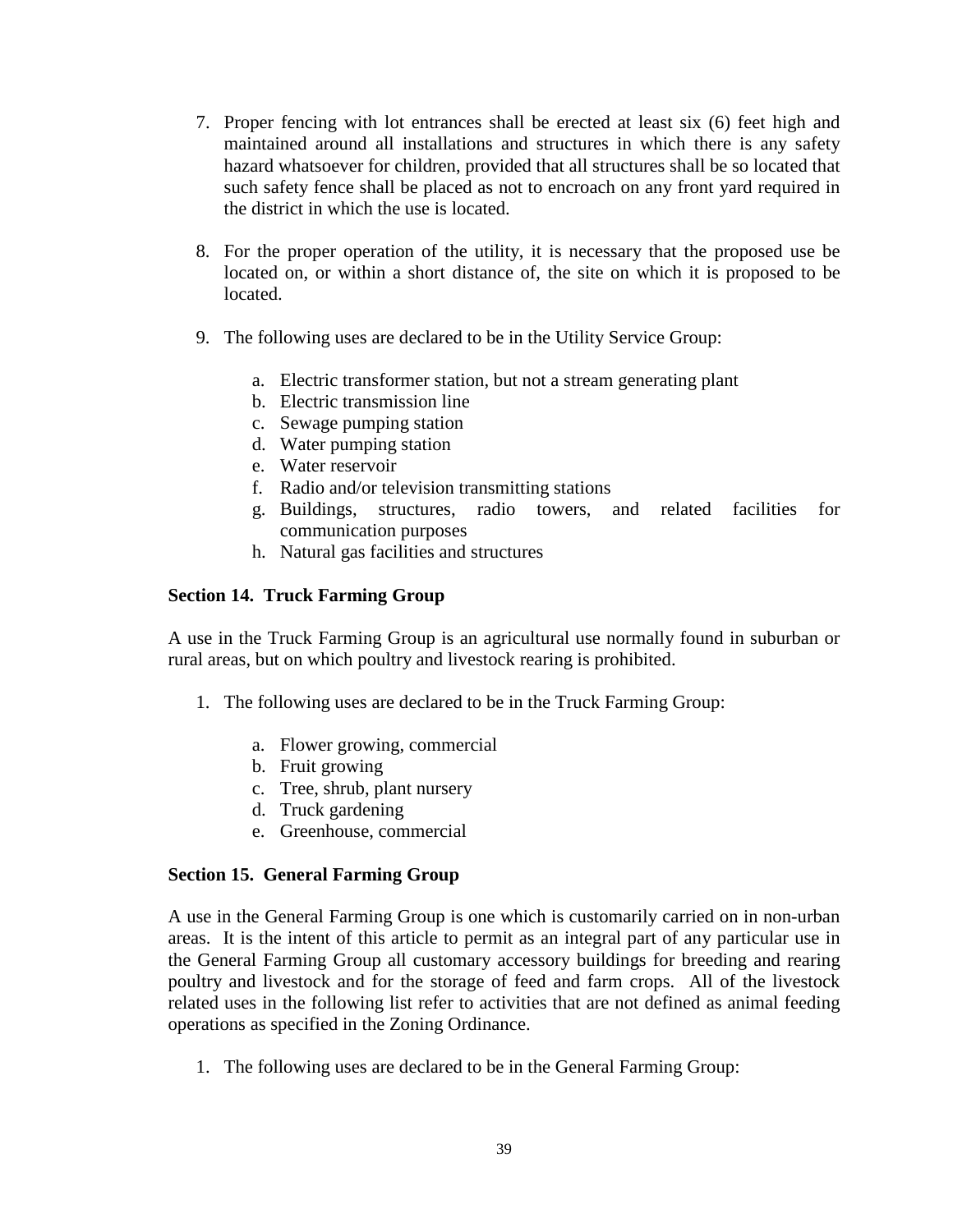- a. Dairy farming
- b. Fur animal farming
- c. Livestock raising and feeding
- d. Pig farrowing and feeding
- e. Poultry hatchery
- f. Poultry farming and feeding
- g. Roadside stand for the sale of products grown on the premises
- h. Field crop farming
- i. Grain elevators
- j. General animal husbandry
- k. All customary farming and ranching activities and operations

# **Section 16. Manufacturing Group**

A use in the Manufacturing Group is one involving the manufacturing or the storage and sale of heavy building materials or equipment, and which conforms to the following requirements:

- 1. There is no unusual fire, explosion or safety hazard.
- 2. There is no production of noise at any boundary of this district in which such use is located in excess of the average intensity of street and traffic noise at this point.
- 3. There is no emission of smoke.
- 4. There is no emission of dust, dirt, or toxic or offensive odors or gas.
- 5. There is no production of heat or glare perceptible from any lot line of the premises on which the use is located.
- 6. The following uses are declared to be in the Manufacturing Group provided however, that if any of the following uses, being established subsequent to the adoption of this Article, is operated or changed so that the use does not comply with the standards for the manufacturing group that use as operated or changed would not be permitted as a new use in the district in which it is located, and then such use shall be declared in violation of this Article:
	- a. Manufacture, compounding, processing, packaging, treatment or assembly of the following materials and products but excluding the use in any operation of a punch press over 20 tons rated capacity, a drop hammer, or an automatic screw machine:
		- i. Pottery and other ceramic products using only previously pulverized clay, and kilns fired only by electricity or gas.
		- ii. Electric and neon signs, outdoor advertising signs, commercial advertising structures, and light sheet metal products, including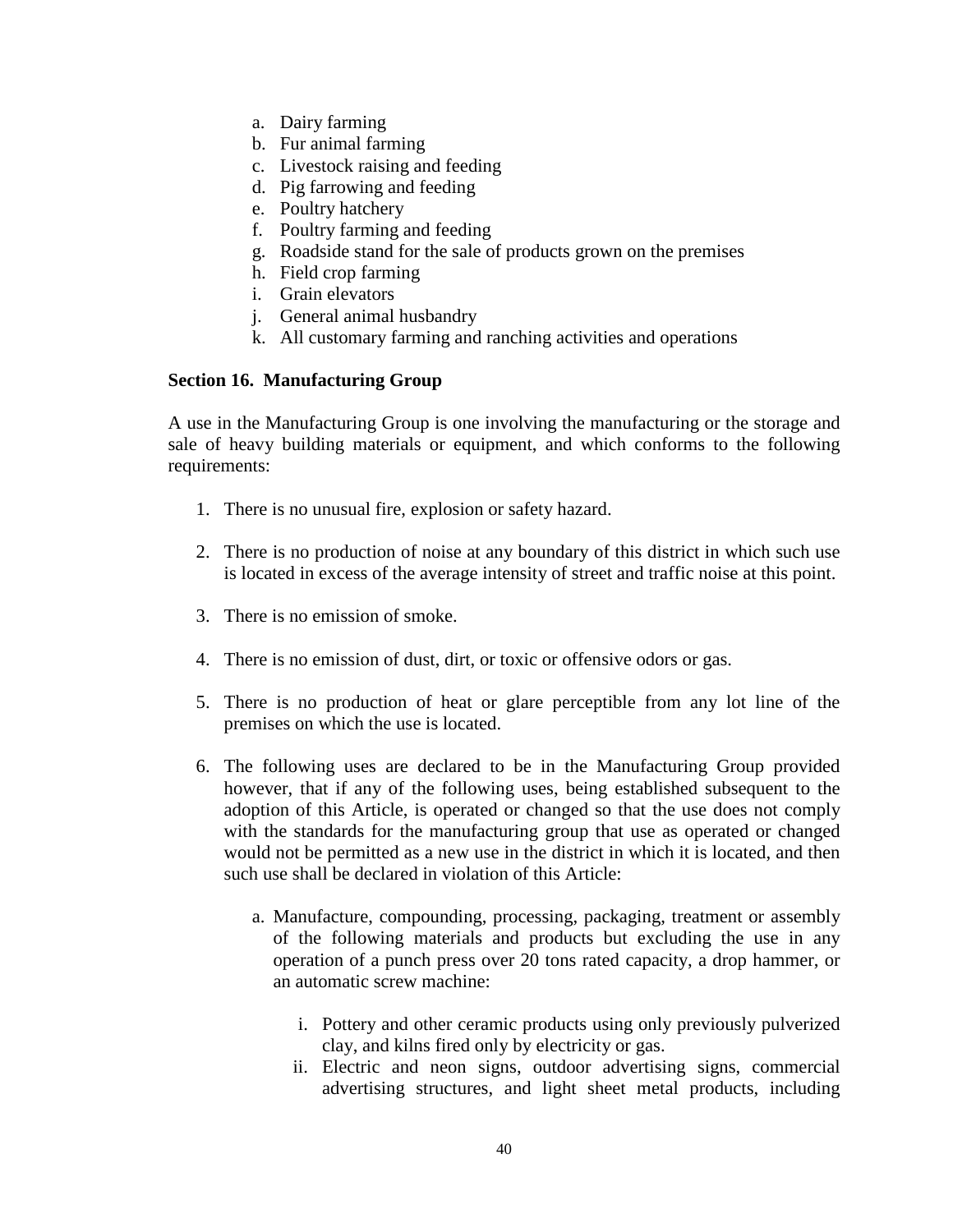heating and ventilation products and equipment, cornices, coves, and similar products.

- iii. Musical instruments, toys, novelties and rubber or metal stamps.
- iv. Laundry, cleaning and dyeing works, and carpet and rug cleaning.
- v. Assembly of electric appliances, electronic instruments and devices, radios, phonographs and television sets, including the manufacture of small parts only, such as coil, condensers, transformers, crystal holders and similar products.
- b. Storage buildings and warehouses.
- c. Experimental laboratories.
- d. The following uses when conducted wholly within a completely enclosed building, or within an area enclosed on all sides with a solid wall, compact hedge or uniformly painted board fence, not less than 6 feet in height:
	- i. Building material sales yard, including the sale of rock, sand, gravel and the like as an incidental part of the principal use.
	- ii. Contractors' equipment, storage yard or plant or rental of equipment commonly used by contractors.
	- iii. Retail lumber yard, including only incidental mill work.
	- iv. Feed and fuel yard.
	- v. Public utility service yard, or electrical receiving or transforming station.
	- vi. Pipe yard or storage, sale or rental of oil gas well drilling equipment.
	- vii. Prefabrication of dwelling units and building components.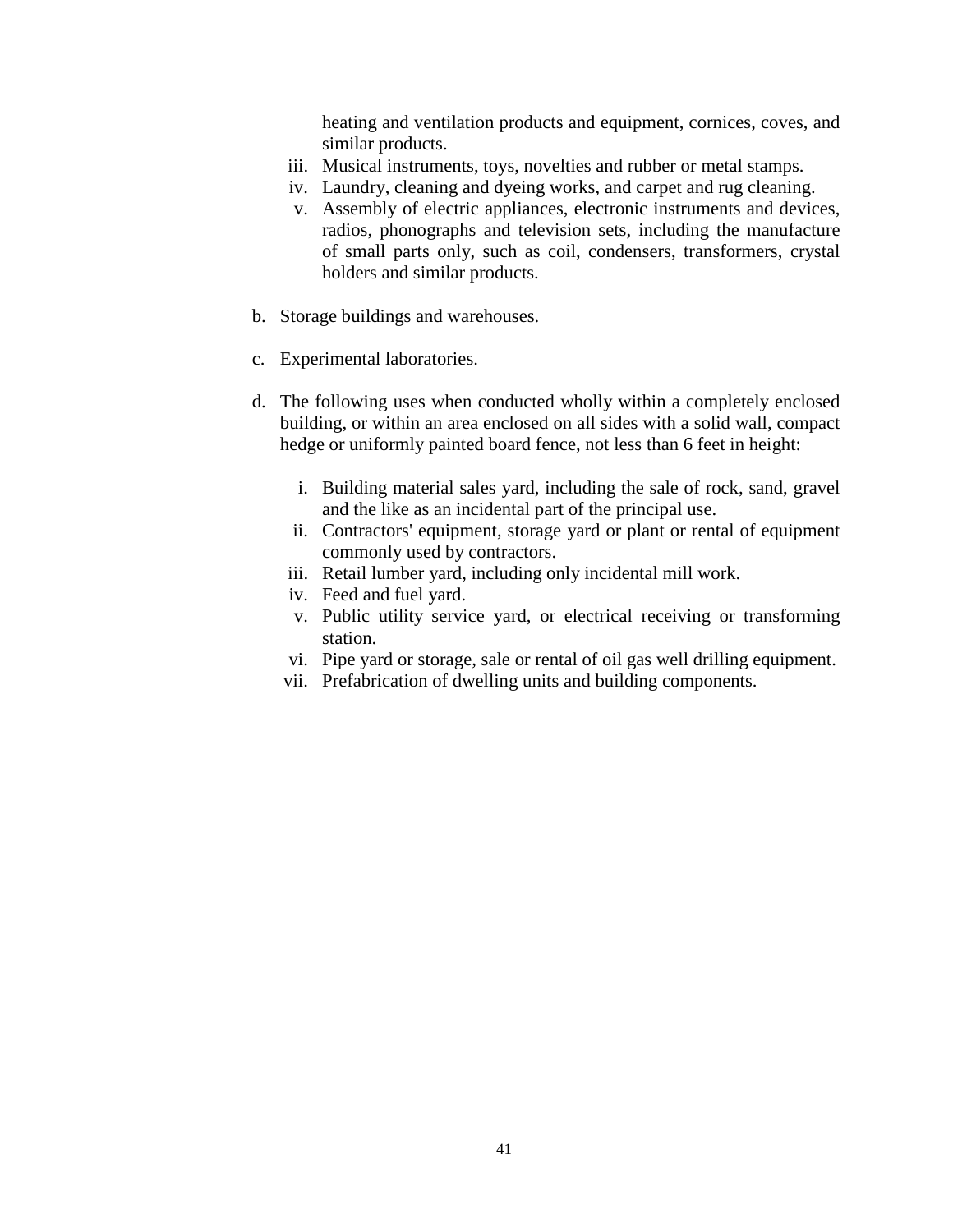#### **ARTICLE 8**

#### **SPECIAL USES**

In order to carry out the purposes of this Article, the Board of County Commissioners finds it necessary to require that certain uses, because of unusual size, safety hazards, infrequent occurrence, effect on surrounding area, or other reasons, be reviewed by the County Planning Commission and the Board of County Commissioners prior to the granting of a building permit or certificate of occupancy therefore; and that the Planning Commission and the Board of County Commissioners be, and are hereby given limited discretionary powers relating to the granting of such permit or certificate.

#### **Section 1. General Provisions**

- 1. The uses listed in this section are designated as special uses and no building permit or certificate of occupancy shall be issued by the County Building Official until the application for such permit or certificate has been reviewed by the Planning Commission and authorized by the Board of County Commissioners.
- 2. Special use permit applications shall be submitted to the Planning Department at least twenty-one (21) days prior to a meeting of the County Planning Commission. The following items shall accompany the special use permit application:
	- a. A fee in accordance with Article 25 of the Zoning Ordinance.
	- b. Three (3) copies of a scaled site plan containing all items required by the Zoning Ordinance for each particular special use, as specified by the County Planner.
	- c. A photographic reduction or digital copy of the site plan described above as specified by the County Planner.
- 3. Following submission of a special use permit application, the Planning Department shall set a time and place for a public hearing before the County Planning Commission. Notice of the time and place of such public hearing shall be published in a newspaper of general circulation in the County of Burleigh once each week for two (two) consecutive weeks prior to the date of the hearing. Not less than ten (10) days prior to the scheduled public hearing all known adjacent property owners within 1,320 feet shall be notified by letter of the hearing. The Planning Commission may approve, deny or table the application for further consideration and study.
- 4. Following the public hearing, the Planning Department shall forward the proposed special use to the Board of County Commissioners together with the Planning Commission's recommendation and a report fully setting forth the reasons for such recommendation.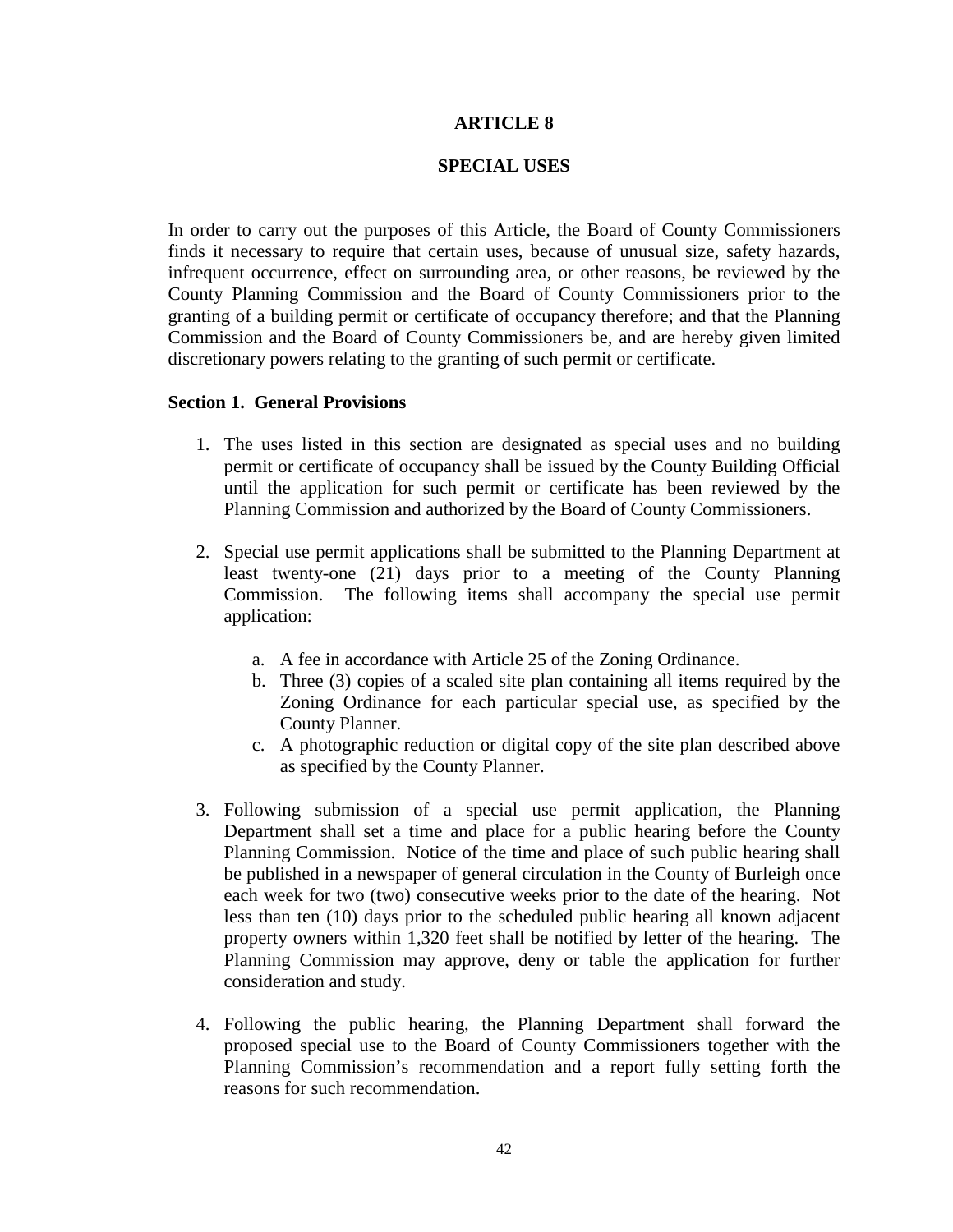- 5. Upon receipt of the Planning Commission's recommendation and report, the Board of County Commissioners shall consider the proposed special use and shall take final action on the request. The Board of County Commissioners may approve, deny or table the request for further consideration and study.
- 6. Before approving the issuance of a building permit or certificate of occupancy for a special use, the Board of County Commissioners shall find:
	- a. The proposed use in harmony with the purpose of this regulation and of portions of the Master Plan of the County of Burleigh for the district.
	- b. The proposed use will not adversely affect the health and safety of the public and the workers and residents, or farmers in the area, and will not be detrimental to the use or development of adjacent properties or of the general neighborhood.
	- c. The proposed use will comply with all appropriate regulations for the district in which it will be located.
	- d. The proposed use will comply with all special regulations established by this section and all special conditions necessary for the sanitation, safety, and general welfare of the public.
- 7. The Board of County Commissioners is authorized to impose any conditions on the granting of a building permit or certificate of occupancy for a special use that it deems necessary for the protection of the neighborhood and the general welfare of the public.
- 8. The Board of County Commissioners shall not authorize the location of a special use in any district from which it is prohibited.
- 9. The Board of County Commissioners shall refuse to authorize the issuance of a building permit or certificate of occupancy for any special use if the Board finds that such special use would fail to comply with any of the requirements of this Ordinance.
- 10. The Board of County Commissioners shall require the applicant for authorization of a special use to furnish any engineering drawings or specification, site plans, operating plans or any other data the Board finds necessary to appraise the need for or effect of such special use.
- 11. A special use granted under this article must be put into use within twenty-four (24) months or it shall lapse and the land owner must re-apply.
- 12. Failure to comply with any condition set forth as part of a special use permit shall be a violation of this Ordinance and is subject to the enforcement process. Continued non-compliance shall be grounds for revocation of the special use permit, as determined by the Board of County Commissioners following a public hearing on the issue.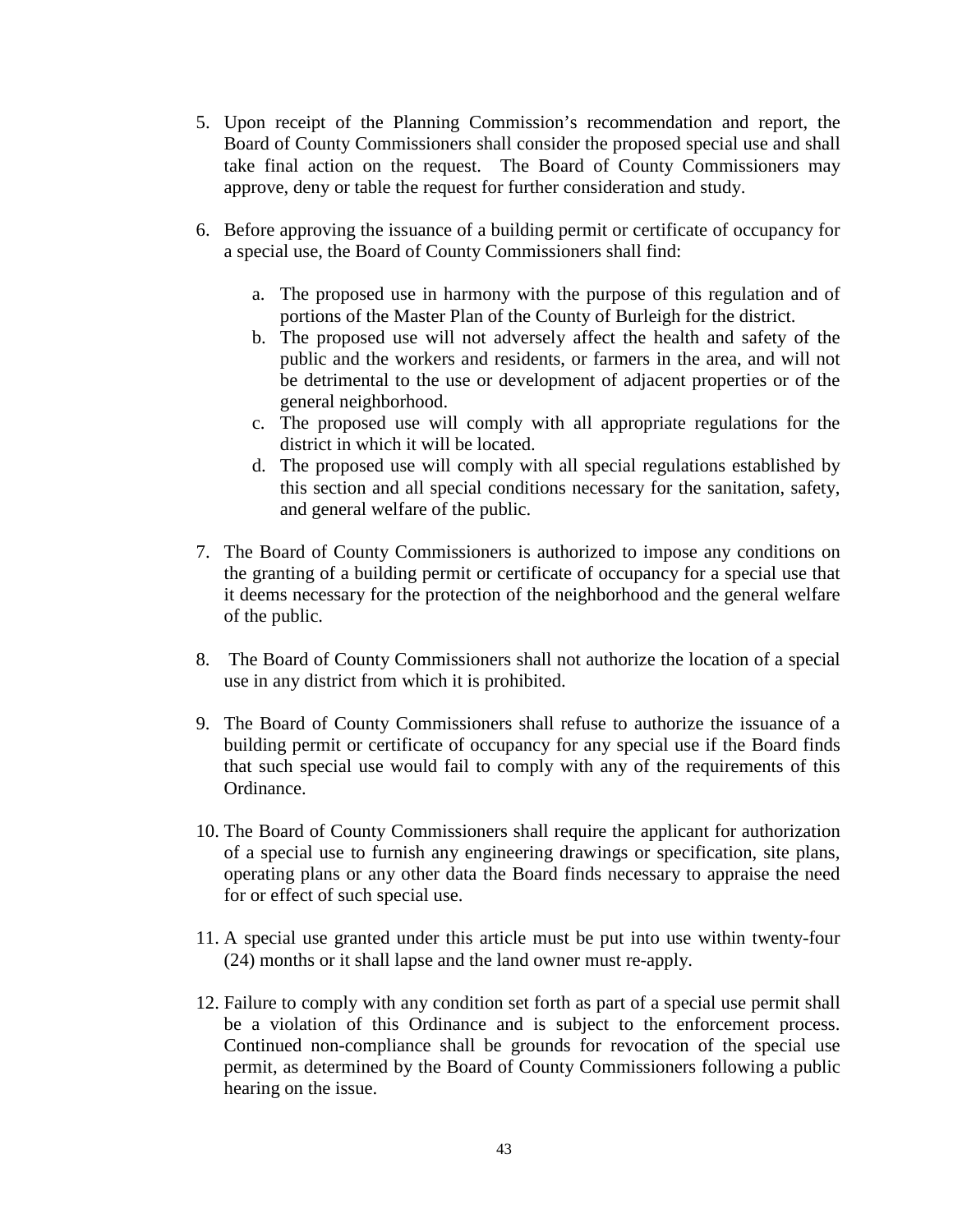13. When a special use has been established and is discontinued for any reason for a period of two (2) years or longer, the special use permitted shall be considered abandoned.

# **Section 1A. General Provisions – Animal Feeding Operations**

- 1. The operator of a new livestock facility, or an existing livestock facility which meets the definition of an animal feeding operation and which meets the following criteria shall be considered an animal feeding operation subject to the conditions specified in this section:
	- a. A new animal feeding operation that would be capable of handling one thousand (1,000) or more animal units.
	- b. An existing animal feeding operation that expands to handle one thousand (1,000) or more animal units.
	- c. An existing animal feeding operation with one thousand (1,000) or more animal units that expands by any number of animal units.
- 2. Special use permit applications shall be submitted to the Planning Department at least thirty (30) days prior to a meeting of the Planning Commission. The following items shall accompany the special use permit application:
	- a. A fee in accordance with Article 25 of the Zoning Ordinance.
	- b. Three (3) copies of a scaled site plan including the total acreage of the site; existing and proposed roads and access ways within and adjacent to the site; topographic contours with a minimum interval of five (5) feet; surface water, streams, drainage areas and one-hundred (100) year floodplain and floodway elevations; existing and proposed building locations; waste system locations; surrounding land uses, zoning and ownership; and locations of existing wells. Such site plans shall be prepared by a registered land surveyor, a civil engineer or other person having comparable experience or qualifications.
	- c. A description of the operation, including the proposed number of animal units; the proposed waste and nutrient management system; and any aquifers, sources of drinking water and wells.
	- d. A copy of the state permit application to be submitted by the applicant to the North Dakota Department of Health.
	- e. A photographic reduction or digital copy of the site plan as specified by the County Planner.
- 3. Following submission of a special use permit application, the Planning Department shall notify the North Dakota Department of Health that it has received such application and shall set a time and place for a public hearing before the Planning Commission. Notice of the time and place of such public hearing shall be published in a newspaper of general circulation in the County of Burleigh once each week for two (2) consecutive weeks prior to the date of the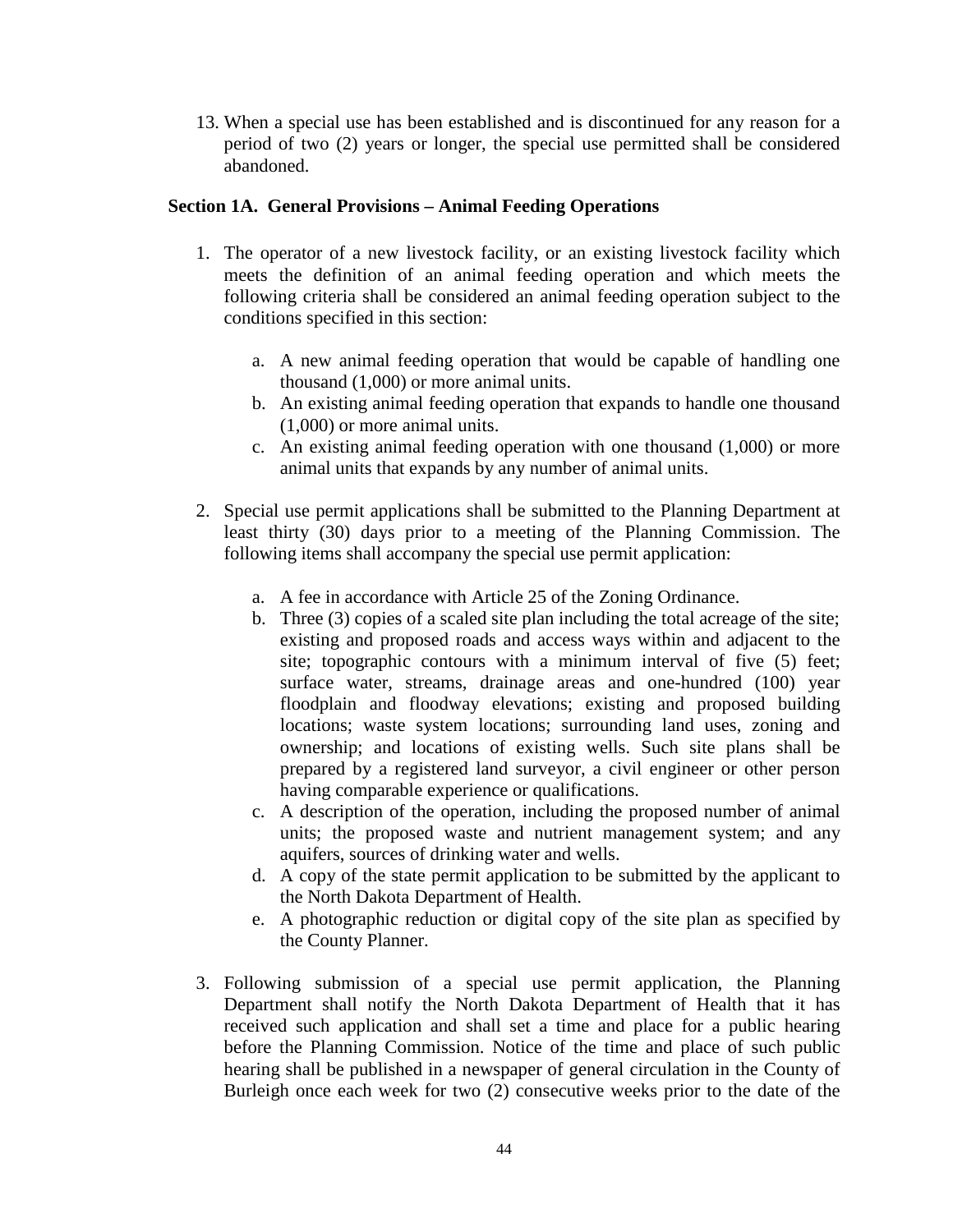hearing. Not less than ten (10) days prior to the scheduled public hearing all known adjacent property owners within the corresponding odor setback distances specified in Section 19 of this Article shall be notified by letter of the hearing. The Planning Commission may approve, deny or table the application for further consideration and study.

- 4. Following the public hearing, and approval by the Planning Commission, the Planning Department shall forward the proposed special use to the Board of County Commissioners together with the Planning Commission's recommendation and a report fully setting forth the reasons for such recommendation.
- 5. Upon receipt of the Planning Commission's recommendation and report, the Board of County Commissioners shall consider the proposed special use and shall take action on the request. The Board of County Commissioners may approve, deny or table the application for further consideration and study. If granted approval by the Board of County Commissioners, such action shall be considered tentative until a state permit for the operation is granted by the North Dakota Department of Health.
- 6. The applicant shall then forward its application for a special use permit, together with the tentative approval by the Board of County Commissioners, to the North Dakota Department of Health.
- 7. Following a review by the North Dakota Department of Health of the operator's application for a state permit, the North Dakota Department of Health will notify the Planning Department of its decision.
- 8. The special use permit will become final following the granting of a state permit by the North Dakota Department of Health.
- 9. The special use permit granted to the operator of an animal feeding operation shall be put into use within twenty-four (24) months, or the permit shall lapse and the operator may re-apply.
- 10. Prior to construction or establishment of an animal feeding operation with five thousand (5000) or more animal units, one or more confinement buildings, and one or more manure storage structures, the operator may be required to file an irrevocable surety bond with the County Auditor. Such bond shall be in an amount equal to an engineer's estimate of the cost of removing or demolishing such facilities and shall be held for the duration of the animal feeding operation. The amount of the bond may be reviewed by the County Board of Commissioners on an annual basis and adjusted if needed. This bond may be used to cleanup the animal feeding operation, including manure storage structures such as lagoons, should they be abandoned by the operator.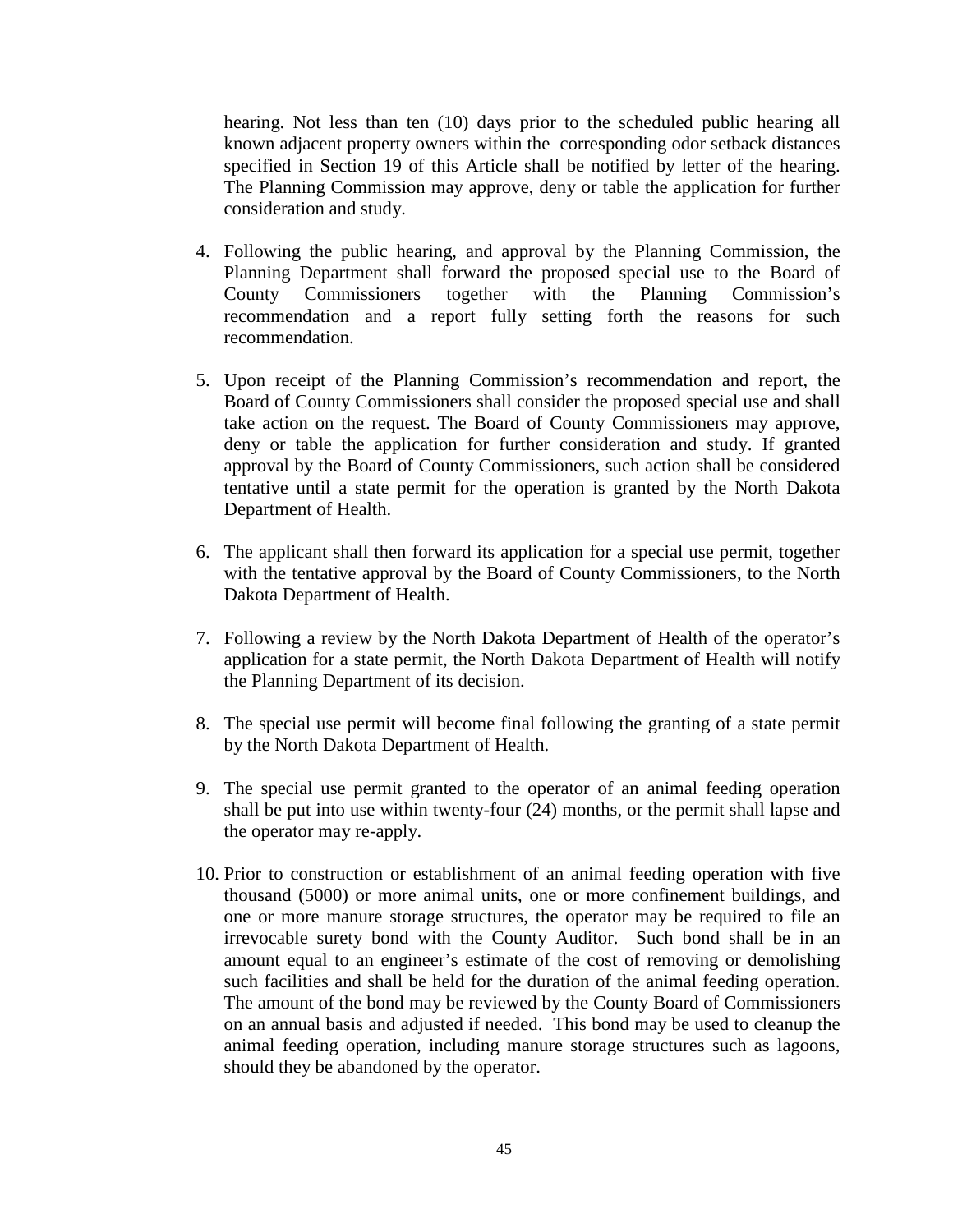- 11. Failure to comply with any condition set forth as part of a special use permit for an animal feeding operation shall be a violation of this Ordinance and is subject to the enforcement process. Continued non-compliance shall be grounds for revocation of the special use permit, as determined by the Board of County Commissioners following a public hearing on the issue.
- 12. When a special use for an animal feeding operation has been established and is discontinued for any reason for a period of two (2) years or longer, the animal feeding operation shall be considered abandoned.

# **Section 2. Airports**

An airport or heliport may be permitted in any district as a special use, provided:

- 1. The area shall be sufficient to meet the Federal Aviation Administration requirements for the class of airport proposed.
- 2. There is no existing flight obstruction such as towers, chimneys, or other tall structures, or natural obstructions outside the proposed airport which would fall within the approach zone to any of the proposed airport runways or landing strips.
- 3. There is sufficient distance between the end of each usable landing strip and the airport boundary to satisfy the requirements of the Federal Aviation Administration, or any other appropriate authority. In cases where air rights or easements have been acquired from the owners of abutting properties, in which approach zones fall, satisfactory evidence thereof shall be submitted with the application.
- 4. Any building, hangars, or other structures shall be at least one hundred (100) feet from any street or lot line.
- 5. Adequate space for off-street parking for at least fifty (50) vehicles shall be provided. If, in the opinion of the Board of County Commissioners, off-street parking space for more than fifty (50) vehicles will be required, the Board shall increase this requirement.
- 6. The application for authorization of an airport shall be accompanied by a plan, drawn to scale, showing the proposed location of the airport; boundary lines; dimensions; names of the owners of abutting properties; proposed layout of runways, landing strips or areas, taxi strips, aprons, roads, parking areas, hangars, buildings, and other structures and facilities; the location and height of all buildings, structures, trees, and overhead wires falling within the airport approach zone and less than five hundred (500) feet distance from the boundary lines of the airport, other pertinent data such as topography and grading plan, drainage, water, and sewage, etc.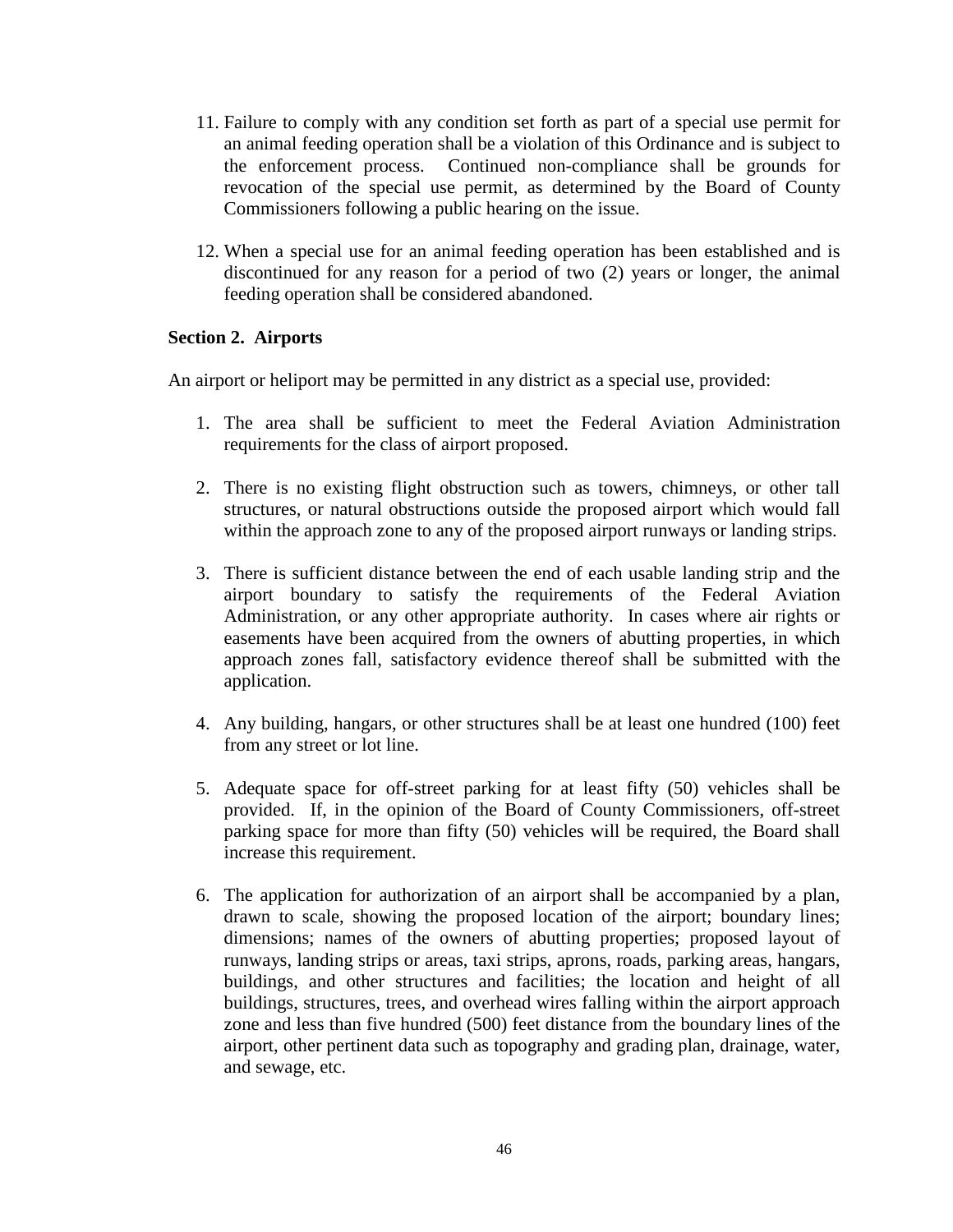- 7. The plans for the proposed airport shall be reviewed by the County Planning Commission. In its review of the proposed airport, the Planning Commission shall make at least the following two (2) findings:
	- a. The airport is not in conflict with any existing element of the Master Plan;
	- b. The benefits of and need for the airport are greater than any possible depreciating effects and damages to the neighboring property.

# **Section 3. Cemeteries**

A cemetery, mausoleum, columbarium or crematory may be permitted in any district as a special use, provided:

- 1. No graves shall be located less than one hundred (100) feet distant from any property line.
- 2. In any cemetery in which there will be permitted monuments and grave markers rising above the surface of the ground, there shall be a strip at least seventy-five (75) feet in width adjacent to all boundaries of the cemetery landscaped and maintained as a green area; and that as a portion of the landscaped area there shall be a dense evergreen hedge at least six (6) feet in height; and that such dense evergreen hedge shall be at least seventy (70) feet distant from any boundary of the cemetery which is a street line.
- 3. In any cemetery in which markers or monuments rising above the surface of the ground, and private tombs or mausoleums are prohibited, there shall be planted and maintained a landscaped strip at least seventy-five (75) feet in depth adjacent to all boundaries of the cemetery, but there need not be a dense evergreen hedge planted as part of the landscaping.
- 4. No public mausoleum, columbarium, crematory, cemetery chapel shall be erected within one hundred (100) feet of any boundary of the lot or parcel on which it is located.
- 5. The owners of any cemetery parcel which lies across any proposed major or secondary thoroughfare shown on a Master Plan shall reserve and dedicate a right-of-way for such thoroughfare having a minimum width of one hundred (100) feet, or such greater minimum width as the County Engineer or the Board of County Commissioners shall determine as necessary; and those portions of said cemetery lying on either side of such dedicated thoroughfare shall be considered as cemeteries for the purpose of determining grave setbacks, landscaped strips, and building setbacks.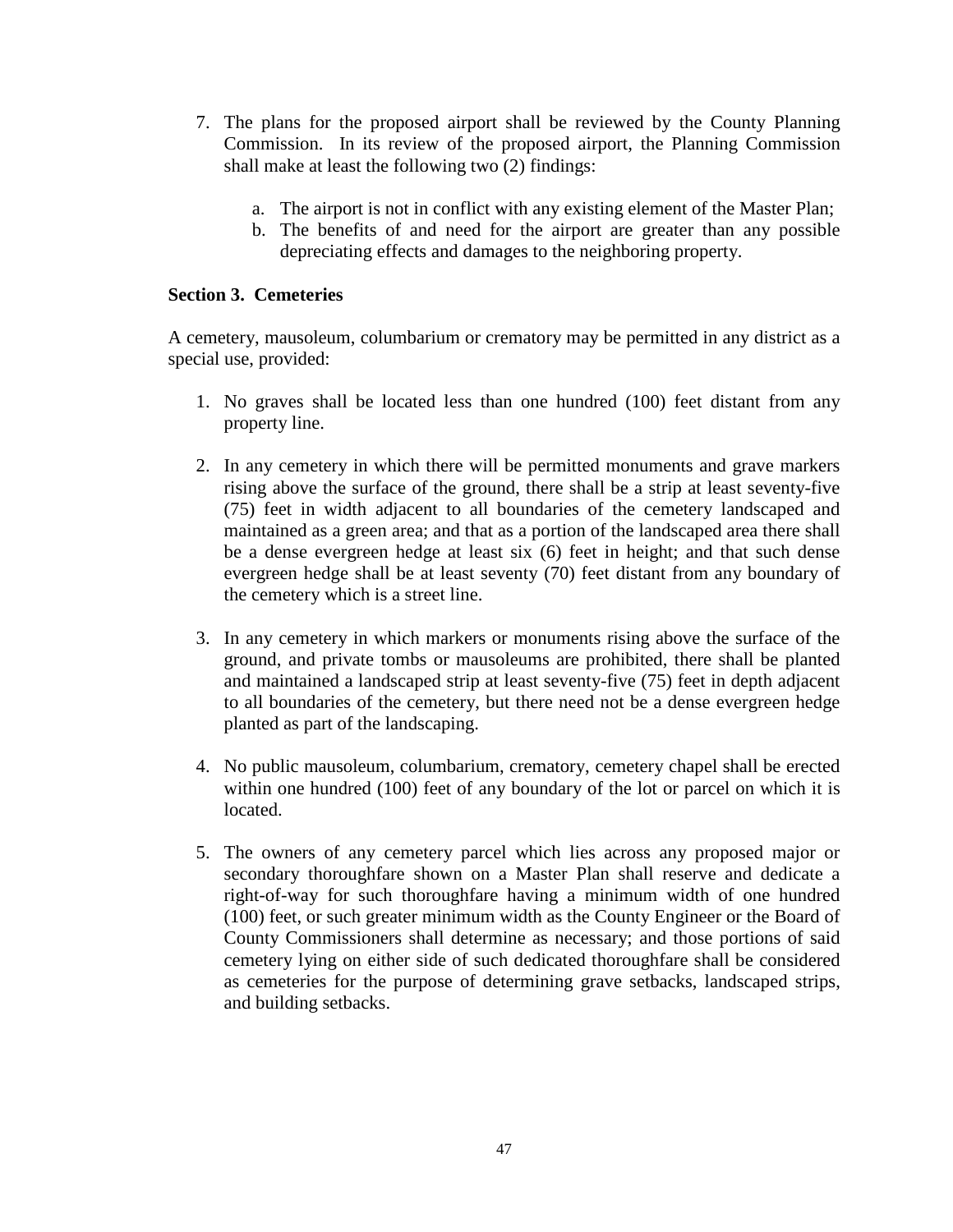# **Section 4. Drive-in Theater**

A drive-in-theater may be permitted in an Agricultural, Major Commercial, or Industrial District as a special use, provided:

- 1. No part of such theater shall be located closer to the boundary of any residential district than 1,000 feet nor closer to any highway or adjoining property line than one hundred (100) feet.
- 2. The area accessible to patrons' vehicles shall be treated with a suitable material to prevent dust.
- 3. Reservoir parking space off the street shall be provided for patrons awaiting admission in an amount not less than thirty percent (30%) of the vehicular capacity of the theater.
- 4. The vehicular circulation shall be so designed and constructed as to permit only one way traffic within the boundaries of the tract on which the theater is to be located.
- 5. Ingress and egress from the highway shall be so designed and constructed as to provide for safe traffic movement.
- 6. The screen shall be so located and shielded that the picture shown thereon shall be invisible from any highway.
- 7. A structure for the sale and service of food and non-alcoholic beverages may be permitted as an accessory use for a drive-in-theater when approved by the governing health authority.

# **Section 5. Golf Driving Range**

A golf driving range not an accessory use to a golf course may be permitted in an Agricultural, Major Commercial or Industrial District as a special use, provided:

- 1. The area within five hundred (500) feet of all boundaries of the lot is not developed as residential to a greater density than one family per acre.
- 2. Any flood lights used to illuminate the premises are so directed and shielded as not to be an annoyance to any developed residential property.
- 3. The driving range shall be arranged so as to keep golf balls from leaving the property, particularly near public rights-of-way.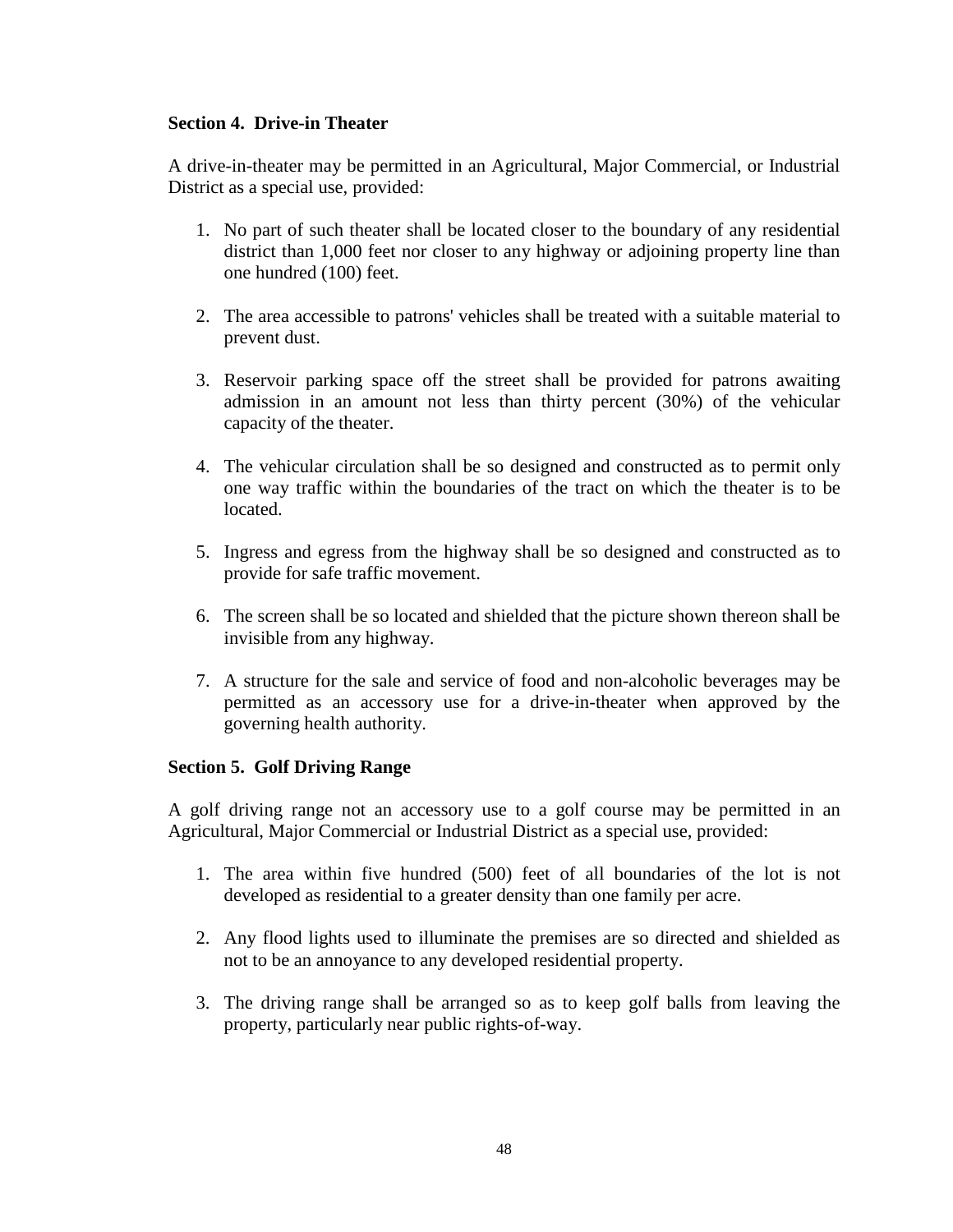# **Section 6. Tourist Campgrounds**

A recreation vehicle park may be permitted in a Major Commercial, Industrial, Manufacturing, or Agricultural District as a special use, provided:

- 1. A minimum total area of the premises shall be 90,000 square feet;
- 2. The minimum unit area for each recreational vehicle site shall be at least 1,500 square feet in area;
- 3. Provisions shall be made for draining surface water so as to prevent accumulation of stagnant water;
- 4. The minimum widths of interior roads and driveways serving individual parking sites shall be twenty (20) feet in width and surfaced with an all-weather surface. All roads shall be well drained and shall have a minimum internal radius of sixty (60) feet. Turn-arounds shall be provided for all dead end roads with a minimum internal radius of sixty (60) feet;
- 5. Each recreational vehicle stand shall be designed and constructed to allow for safe and efficient placement and removal of recreational vehicles. The stand shall be constructed to minimize the development of ruts or low spots by the vehicle tires. The site shall be graded to provide drainage but shall not exceed three (3) inches per ten (10) feet across the width of the stand;
- 6. All water and sewer systems shall meet the requirements of Chapter 19 of the North Dakota State Plumbing Code as revised 1977;
- 7. Swimming and bathing facilities shall meet the requirements of the North Dakota State Health Department;
- 8. All electrical systems shall comply with the requirements of the North Dakota State Electrical Code;
- 9. Designated outdoor fire locations, if provided, shall be in safe convenient areas where they will not constitute fire hazards to vegetation, undergrowth, trees, and recreational vehicles.

# **Section 7. Salvage Yards**

A salvage yard may be permitted in an Agricultural or Industrial District as a special use, provided:

- 1. That the total area of the premises shall be at least five (5) acres.
- 2. That only automobiles and trucks will be processed.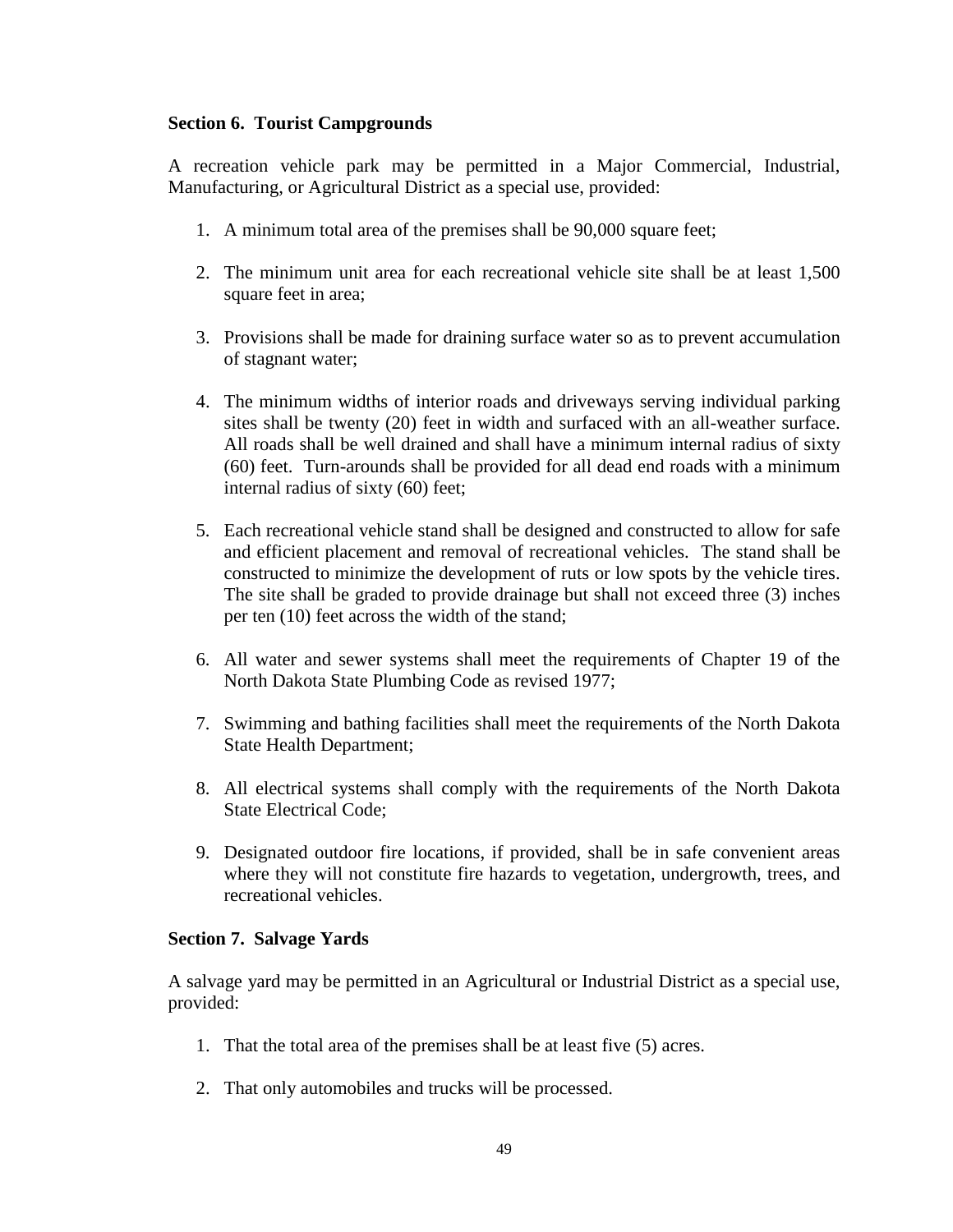- 3. That the premises will be fenced with a tight board or solid metal fence at least six (6) feet high.
- 4. That the automobile and trucks being processed or to be processed, will be confined within the fenced area.
- 5. That the buildings comply with the setback requirements of the County regulations and the fenced area will be no nearer than one hundred fifty (150) feet to the front property line.
- 6. That the operation will be conducted in such a manner as to prevent unsightliness of the area.

# **Section 8. Junkyards**

A junkyard may be permitted in an Agricultural or Industrial District as a special use, provided:

- 1. That the total area of the premises shall be at least five (5) acres;
- 2. That no burning of salvaged material or junk be permitted on premises;
- 3. That the buildings comply with the setback requirements of the County Zoning regulations;
- 4. That the entire junkyard be fenced with a solid board or solid metal fence at least six (6) feet high;
- 5. That the fence be set back at least one hundred (100) feet from the front property line;
- 6. That all junk be stored within the fenced area;
- 7. That the operation not be located immediately adjacent to any major highway or major areas within an Industrial area where junkyard operations may be operated;
- 8. That the operation and adjacent area will be operated in such a manner as to prevent sightliness of the adjacent area.

#### **Section 9. Individual Mobile Homes**

Special use permits for mobile homes has been removed in its entirety, Ordinance 90-14, Final passage and adoption: December 4, 1990.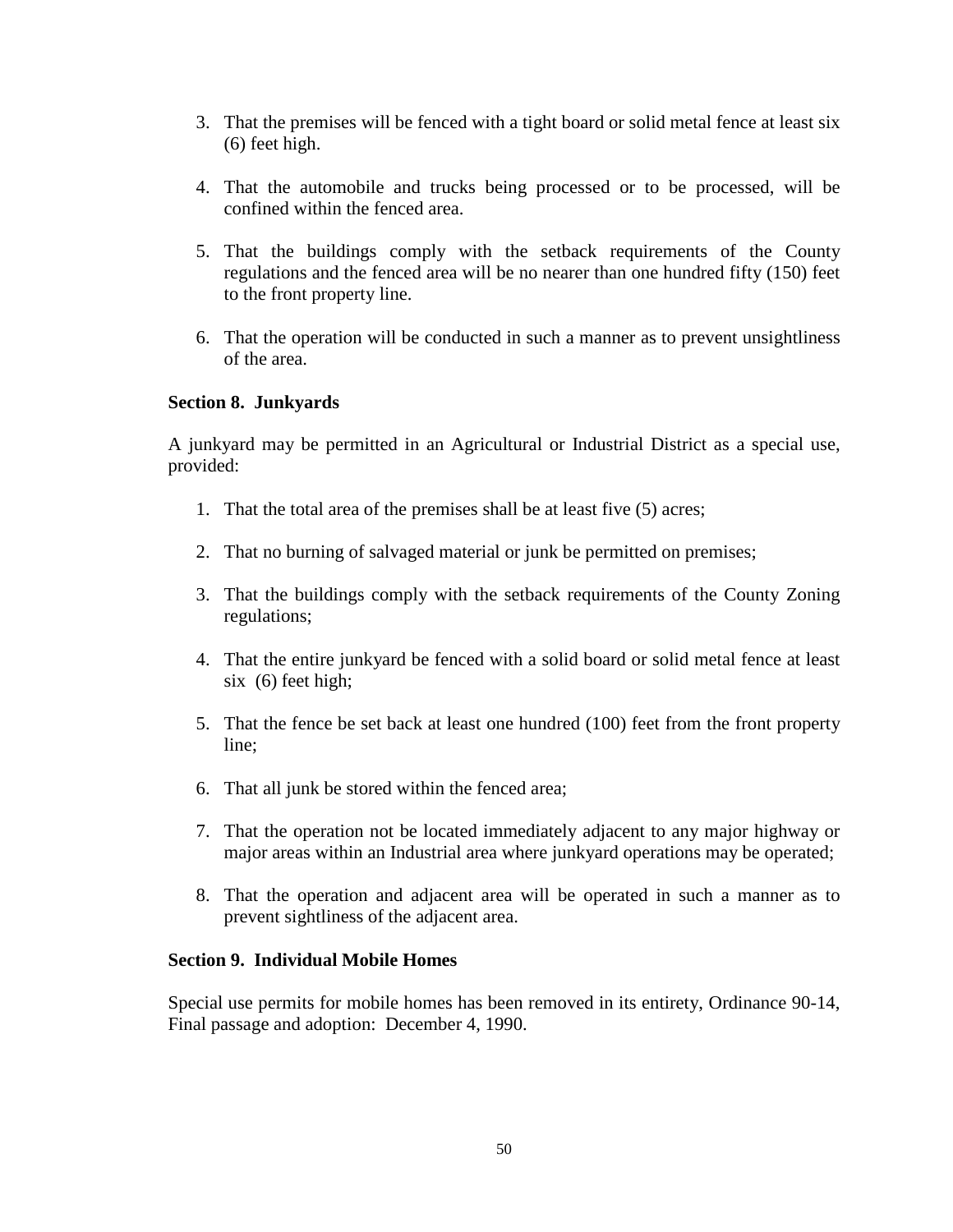#### **Section 10. Temporary Uses and Permits**

The Zoning Administrator is authorized to grant a permit for temporary uses as follows:

- 1. For a carnival or circus in an Agricultural or Industrial District for a period not to exceed twenty-one (21) days, or other area approved by the Board of County Commissioners.
- 2. For a religious meeting in a tent or other temporary structure in a Major Commercial, Industrial, or Agricultural District for a period not to exceed sixty (60) days.
- 3. Contractors' offices and equipment sheds in any district for a period not to exceed two (2) years; provided further, that such temporary certificate may be renewed for additional periods of one (1) year.
- 4. For temporary asphalt and concrete batch plants, provided:
	- a. The use is located within an Agricultural District.
	- b. The temporary asphalt or concrete batch plant is for a specific construction project and not for general sale of product to the public.
	- c. The site is located at least 1,320 feet (¼ mile) from any residentially zoned property.
	- d. A site plan is submitted showing the overall dimensions of the site, the location of specific activities, fences, parking areas and access roads.
	- e. A written narrative is submitted describing the operation of the facility, including fugitive dust management, run-off control, and spill containment, and explaining the length of time needed for the use.
	- f. A permit to operate is issued by the North Dakota Department of Health prior to operation of the facility, if required.
	- g. The County Engineer has approved the proposed access (ingress/egress) and routes for the operation.
	- h. The use is for a specified period of time, tied to the duration of the construction project, which shall be clearly stated in the approval of the temporary use permit.
	- i. The equipment must be removed from the site within sixty (60) days of the completion of the construction project, and the site restored to its original condition.
	- j. The Zoning Administrator may impose such conditions of approval that are necessary to ensure compliance with the intent of the Zoning Ordinance.
- 5. For limited temporary worker housing, provided:
	- a. The use is located within the A Agricultural District.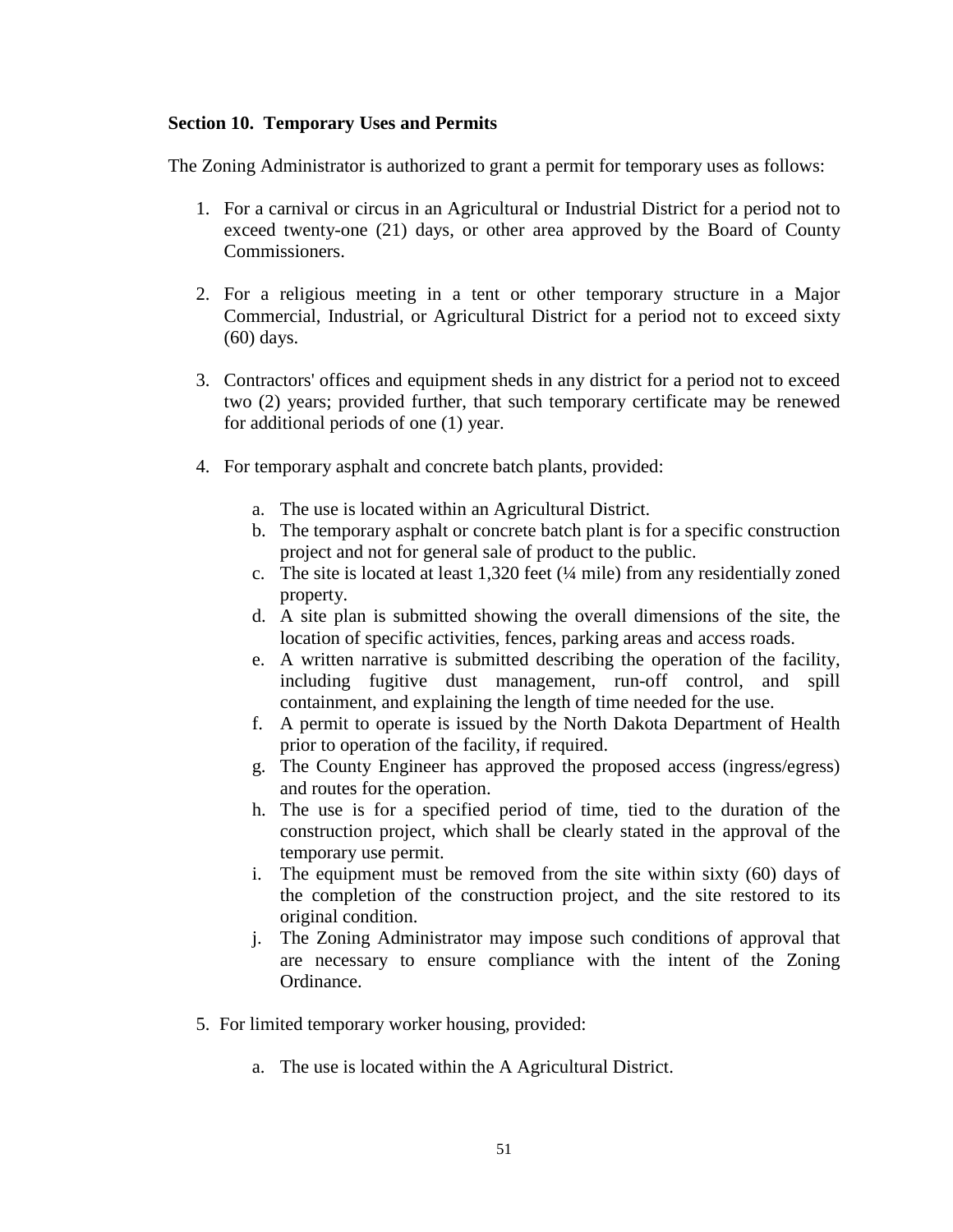- b. The parcel on which the housing facility is located is on the same property as the activity at which the workers are employed.
- c. The facility provides accommodations for twenty (20) or fewer workers employed on the same property and for a time period of six (6) months or less.
- d. The property on which the facility is located is at least one-half (1/2) mile from any residentially zoned property.
- e. All units shall comply with the applicable setback requirements for the A Agricultural District.
- f. Any modular structures for the facility must be inspected by an IBC (Industrialized Building Commission) approved third party inspector prior to entering the state, have an IBC label affixed, and must also be constructed in compliance with the North Dakota State Building Code, as amended by Burleigh County (Article 23).
- g. If recreational vehicles or trailers are used, the facility must also meet the life safety and sanitation requirements of Section 6 of this Article (Tourist Campgrounds).
- h. The limited temporary housing facility must comply with all applicable State and Federal requirements, including the requirements of the North Dakota Department of Health, the North Dakota State Electrical Board, the North Dakota State Plumbing Board, the North Dakota State Water Commission, the North Dakota Department of Transportation and the North Dakota Department of Commerce.
- i. The limited temporary housing facility shall provide for adequate access for emergency vehicles and adequate security for the facility.
- j. Domestic animals are not allowed on the premises of a limited temporary housing facility.
- k. The operator of the limited temporary housing facility is responsible for establishing and enforcing any house rules or regulations for residents.
- l. The following information is submitted in addition to the information required under Section 1 of this Article:
	- i. A written narrative that includes a general description of the operation, including a good faith estimate of the duration of use; a description of the temporary housing units to be used and how the housing units are to be set and/or anchored to the ground in accordance with any applicable ANSI standards; a description of how the units are to be numbered; and a description of the source of potable water supply, method of sewage disposal, method of waste disposal and method of dust control.
	- ii. A scaled site plan showing the overall dimensions of the site; required setbacks; the location of housing units, parking areas, fences, and landscaping; the location of existing roads and access ways within and adjacent to the site; topographic contours with a minimum interval of five (5) feet; the location of surface water, streams, and/or drainage areas and special flood hazard areas on or within 500 feet of the site; and the location of wells, sewage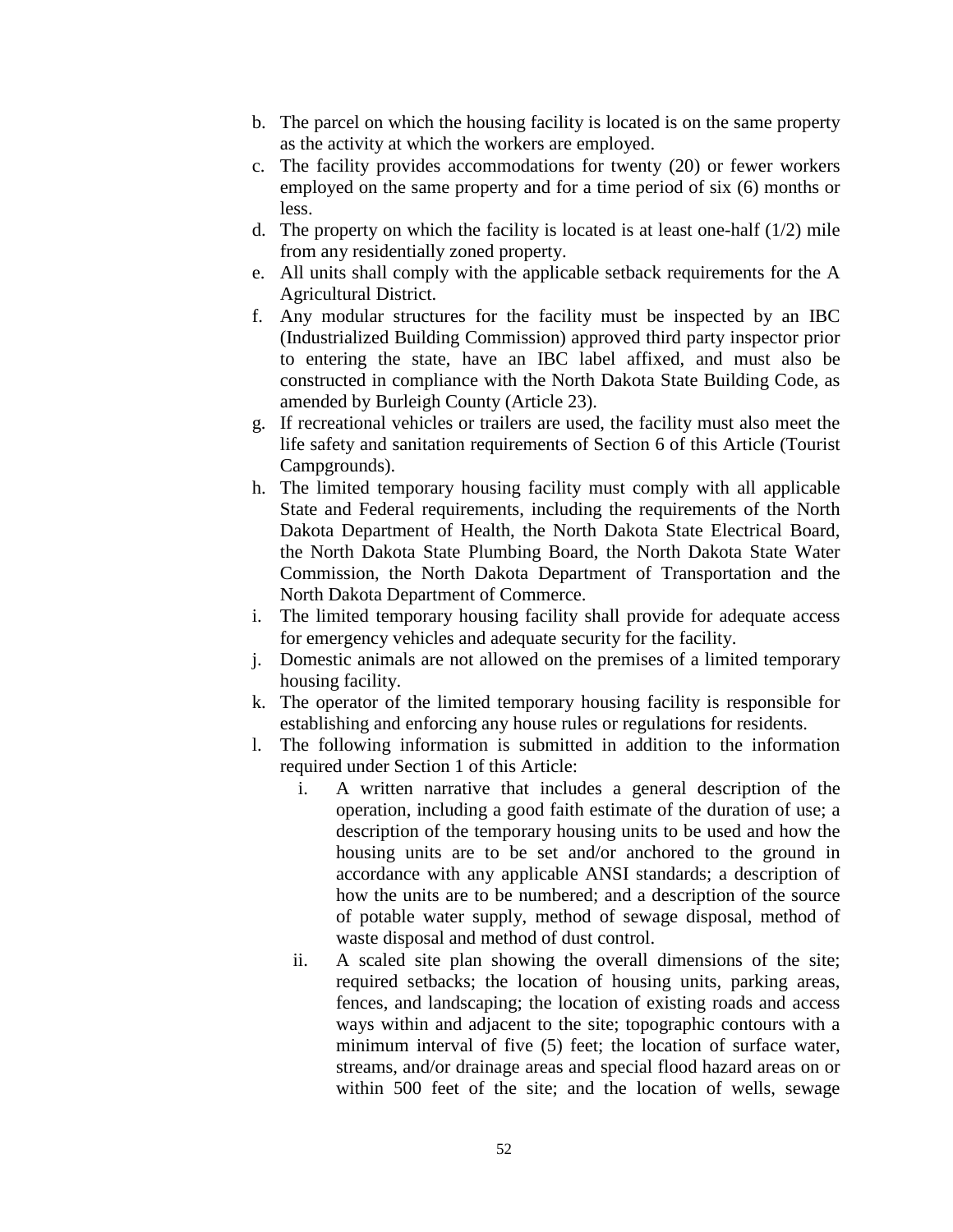treatment system(s), and waste management areas.

- iii. Any other information required by the Zoning Administrator to make an informed decision on the request.
- m. The Zoning Administrator may attach any conditions or reporting requirements to the special use permit that is deemed necessary and prudent.

#### **Section 11. Moving of Buildings and Structures**

Moved-in buildings and structures that have been previously located for use may be permitted in any district as a special use provided:

- 1. The structure be inspected prior to moving to determine if said structure meets the requirements of the County Building Code.
- 2. A petition be signed by sixty percent (60%) of the property owners within onequarter (1/4) mile of the proposed location of the moved structure waiving objection to the said structure.
- 3. A performance bond or cashiers check be posted with the County Auditor of an amount to be decided by the County Commissioners to insure compliance with all County Building Codes.
- 4. A building permit issued and a foundation for the structure be in place before the issuance of a moving permit.
- 5. A routing request designating roads to be used shall be submitted to the County Engineer's Office for approval.
- 6. The moving of a structure shall be performed by a bonded housemover and such bond shall be in the sum of not less than \$5,000.00 to be filed with the County Auditor with the form thereof approved by the State's Attorney and the surety by the Board of County Commissioners. Said bond to run to the County and conditioned among other things, that the person seeking the moving permit will pay all damages which may result to the County or to any person residing in the County, or lawfully upon the dedicated public right-of-ways within the County, and as a result of the moving of such structures, said damage to either person or property of any person or to any public right-of-way or other public property of the County, and whether such damage is the result of the person seeking such permit or his employees.
- 7. The moved-in structure shall be compatible with the surrounding neighborhood.
- 8. The moved-in structure is a principal building of any size or an accessory building that is twelve hundred (1,200) square feet larger in size.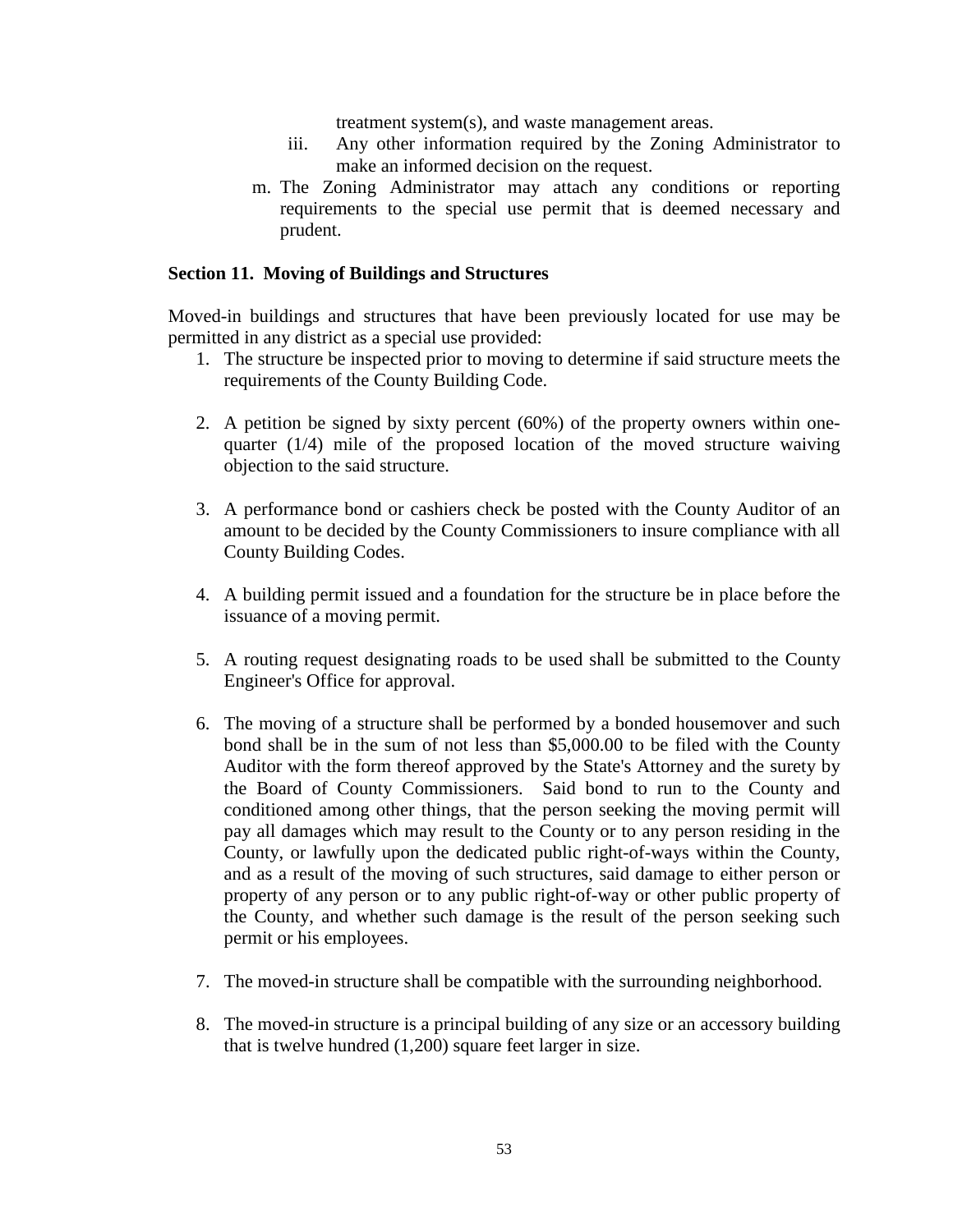# **Section 12. Veterinary/Animal Clinic**

A veterinary or animal clinic may be permitted in any Agricultural, Industrial, Manufacturing, Major Commercial, or Limited Commercial District within Burleigh County as a special use, provided:

- 1. The structure shall be sufficient to meet the requirements set forth by the Animal and Plant Health Service, Department of Agriculture.
- 2. The structure's setback lines be approved by the Burleigh County Planning Commission on a case-by-case basis.
- 3. The clinic be maintained within a completely enclosed sound resistant building. The building must contain adequate heating and the ventilation system must have filters incorporated so as to absorb all objectionable inside odor.
- 4. The building must be constructed so as to contain sound and odors in such a way as to produce no objectionable noise or odors outside the building.
- 5. Off-street parking space be provided at a rate of three (3) spaces per doctor and one (1) additional space for every employee.

# **Section 13. Veterinary/Animal Hospital/Enclosed Kennel**

A veterinary or animal hospital or an enclosed kennel may be permitted in any Agricultural, Industrial, Manufacturing, or Major Commercial District within Burleigh County as a special use, provided:

- 1. The structure shall be sufficient to meet the requirements set forth by the Animal and Plant Health Service, Department of Agriculture.
- 2. The structure's setback lines be approved by the Burleigh County Planning Commission on a case-by-case basis.
- 3. The hospital or kennel which includes treatment rooms, cages, or pens be maintained within a completely enclosed sound-resistant building. The building must contain adequate heating and the ventilation system must have filters incorporated so as to absorb all objectionable inside odors.
- 4. The exercise yard or runs and the corrals may be maintained without an enclosed structure provided they are shielded from view and the sound is muffled by a fixed and immovable barrier.
- 5. The building must be constructed so as to contain sound and odor in such a way as to produce no objectionable noise or odor outside the building.
- 6. Off-street parking space be provided at a rate of three (3) spaces per doctor and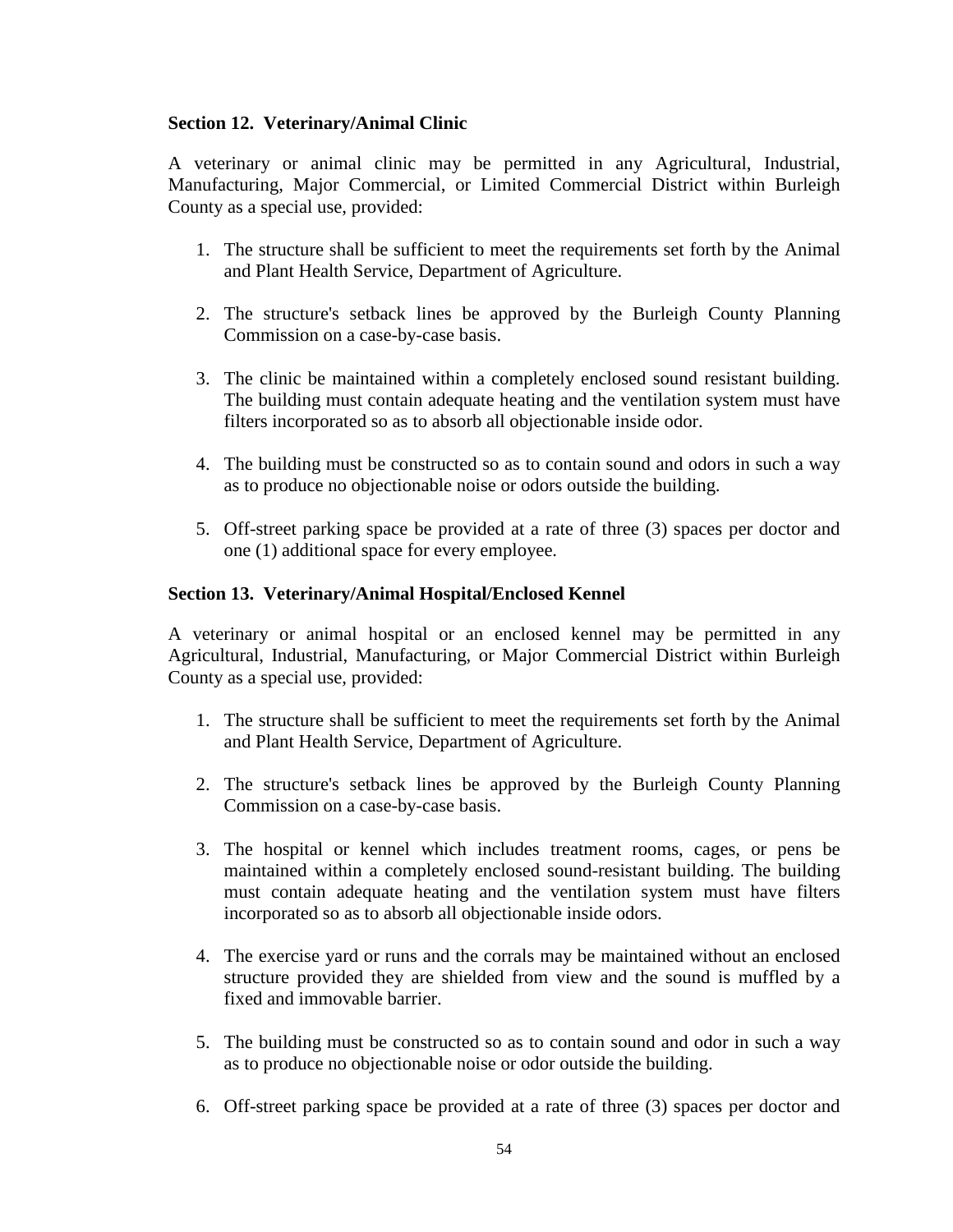one and one-half (1½) additional spaces for every employee.

# **Section 14. Solid Waste Disposal Facility**

Solid waste disposal facilities as regulated by this section shall include all facilities for the incineration or disposal of solid waste or solid waste residue which are required to be permitted under statute or rule by the North Dakota Department of Health and consolidated Laboratories. A solid waste disposal facility may be allowed in any A Agricultural District as a special use provided:

- 1. It is located at least one-half (1/2) mile from any residence or residentially zoned area unless written approval is obtained from the owner of any residence within this area.
- 2. It is continuously licensed and approved by the State Health Department as to location and operation.
- 3. There is no substantive evidence that the facility will endanger the public health or the environment.
- 4. The special use permit will be valid for a period of time set by the Board of County Commissioners. For the permit to be approved seventy-five percent (75%) of all property owners within one-half (1/2) mile of the proposed location must approve of the proposed facility.

# **Section 15. Adult Entertainment Centers**

Notwithstanding anything in this zoning ordinance to the contrary, an adult entertainment center shall be permitted only in an Industrial District and in no other district, providing the center meets the following conditions:

- 1. The center is located no closer than one-half mile (2,640 feet) from any preexisting church, school, or residentially zoned property and/or property used for residential purposes.
- 2. The center excludes from its premises those persons less than eighteen (18) years of age.
- 3. The center displays no signs visible from the exterior of the center except signs identifying the center as an adult bookstore or adult cinema or both.
- 4. No materials depicting specified sexual activities or specified anatomical areas shall be visible from the exterior of the center.
- 5. The manager and the owners of the center are registered with the County Sheriff and have provided him with such information as he reasonably may require with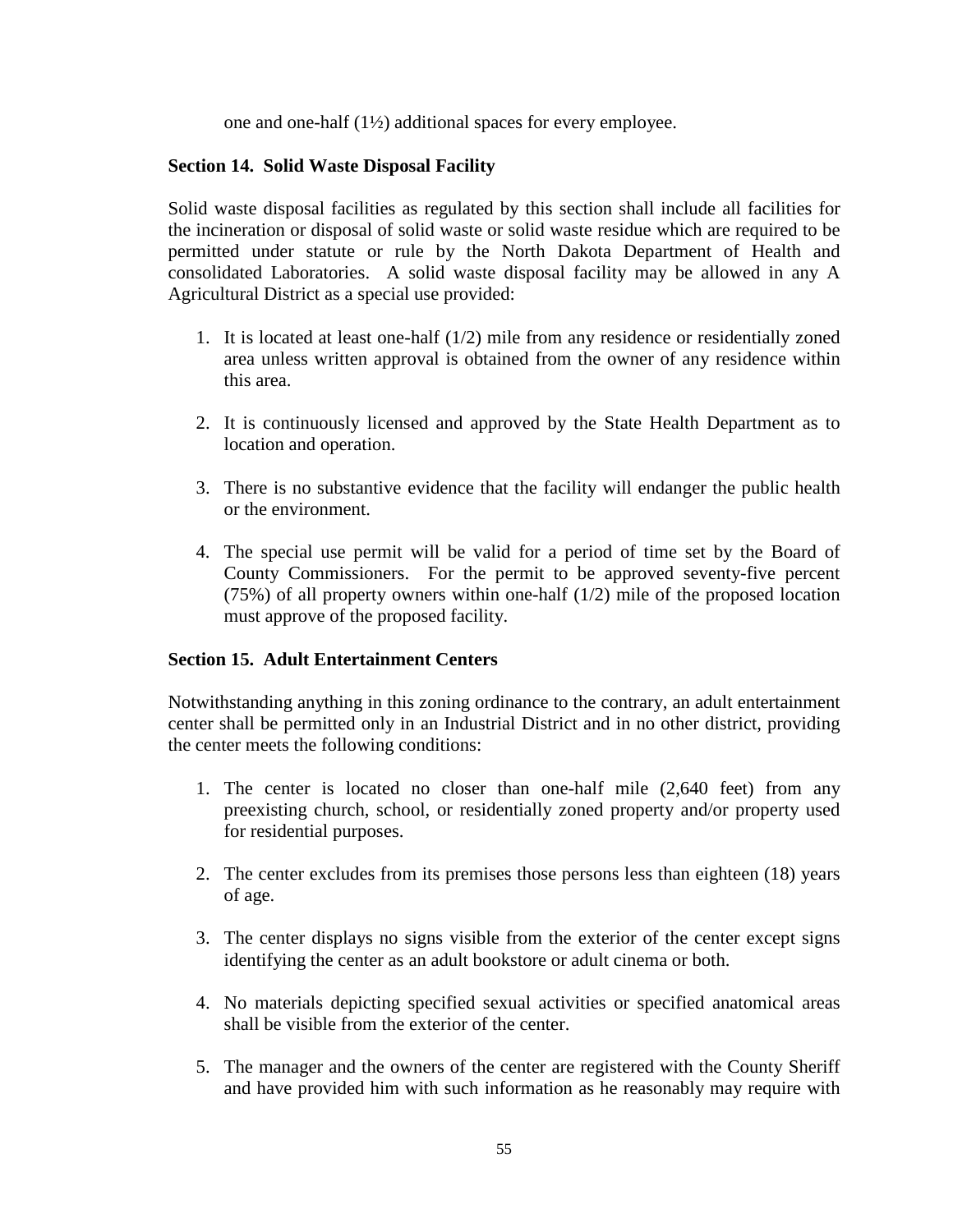respect to their identities, including fingerprints, and prior criminal records, if any.

- 6. The business premises of the center which are generally open to its patron are open equally at the same time without charge to members of the Sheriff's Department who may wish to enter thereon, provided the entry is in the course of the discharge of the official's duties.
- 7. The business premises of the center which are generally open to its patrons shall be closed to its patrons from 1:00 a.m. to 8:00 a.m. daily, except on Sundays from 12:01 a.m. to 8:00 a.m. the following day.

# **Section 16. Vehicular Racetracks**

A racetrack for competitive automobile, motorcycle, bicycle or other vehicular competition may be allowed as a special use in any Agricultural or Industrial District for a period of five (5) years provided:

- 1. Adequate direct road access to the site is provided;
- 2. Sufficient off-road parking areas are provided to handle normal participant and spectator parking needs;
- 3. A petition waiving any objection to the racetrack shall be signed by the owners of seventy-five percent  $(75%)$  of the land within one-half  $(1/2)$  mile of the proposed racetrack.

# **Section 17. Rodeo or Rodeo Events**

Rodeo events may be permitted in an Agricultural or Public District as a special use, provided:

- 1. The applicant shall submit a complete site plan at the time of initial consideration. This site plan shall include at least the size of the site, location of all proposed land uses, location of all buildings and fences, parking areas and access roads.
- 2. The applicant shall submit a listing of all activities to be carried out on the site and the beginning and ending hours for site activities.
- 3. All food and beverage sales shall be subject to applicable county regulations. Permits must be obtained, where necessary, before any event.
- 4. All livestock shall be continuously confined within a securely fenced area.
- 5. Permit shall be valid for sixty (60) days at a time, but may be renewed.
- 6. The applicant shall submit a petition waiving any objections to the event signed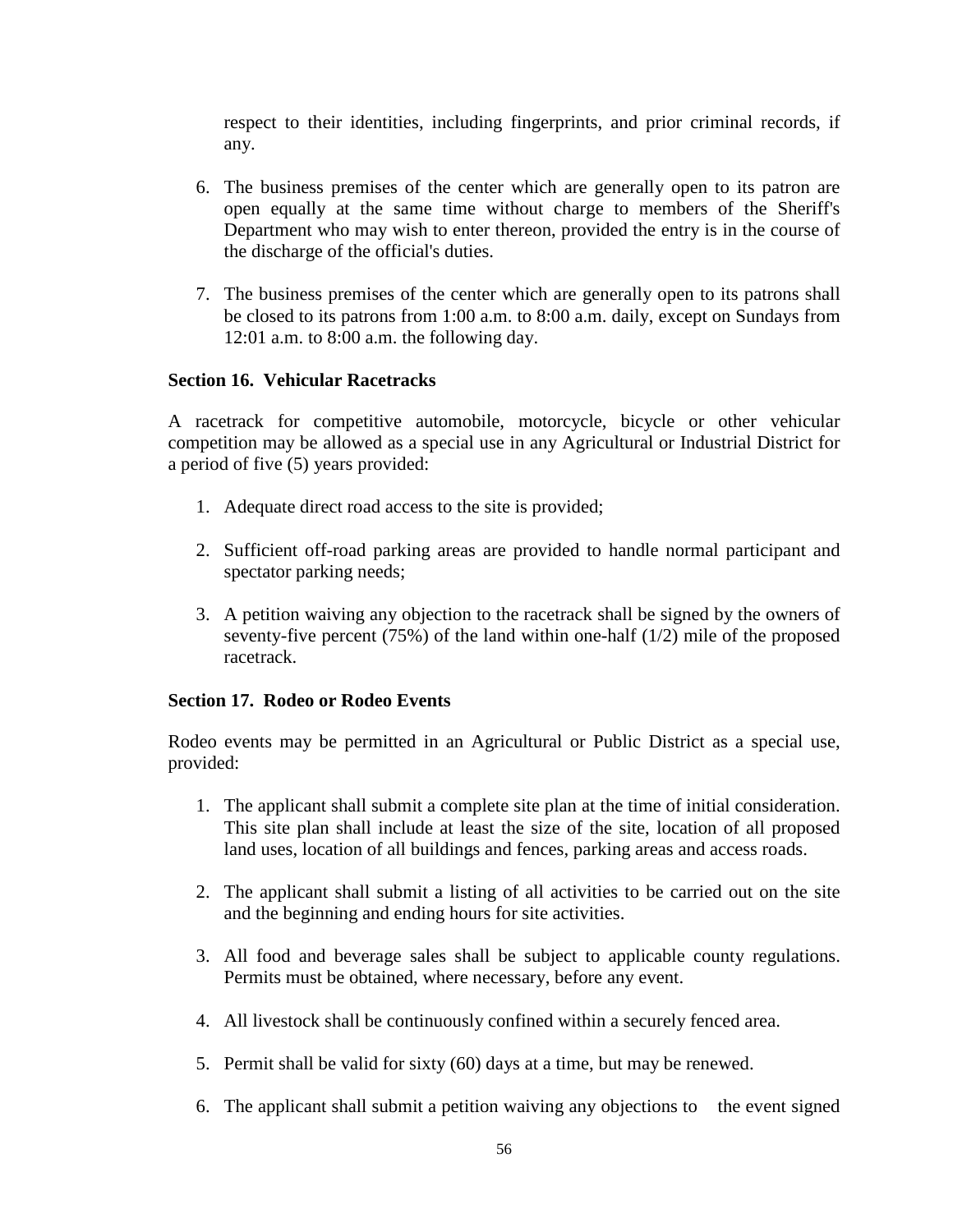by seventy-five percent (75%) of the land owners within one-half (1/2) mile of the proposed event.

# **Section 18. Trap or Skeet or Sporting Clays Shooting Range**

Trap or Skeet or Sporting Clay Shooting Ranges may be permitted in an Agricultural, Industrial or Manufacturing District as a special use, provided:

- 1. The applicant shall submit a petition waiving any objection to the range signed by seventy-five percent (75%) of the land owners within one-half (1/2) mile of the proposed range.
- 2. The applicant shall submit a complete site plan at the time of initial consideration. This site plan shall include the size of the site, location of all proposed land uses, location of all buildings and fences, parking areas and access roads.
- 3. The hours of operation for such uses shall be limited to between 8:00 a.m. and 10:00 p.m.
- 4. Sufficient off-road parking areas shall be provided to handle normal participant and spectator parking needs.
- 5. The proposed use shall be located at least one-quarter (1/4) mile from any residentially zoned area.
- 6. The total area of the premises shall be at least twenty (20) acres.
- 7. Use of firearms will be limited to normal trap or skeet or sporting clays shotguns and ammunition.

# **Section 19. Animal Feeding Operations**

Animal feeding operations may be permitted in an Agricultural District as a special use provided:

1. Environmental Protection. The operator of a new facility for animal feeding is expected to locate, construct, operate and maintain the facility so as to minimize, reduce or abate effects of pollution on environmental resources and on public safety and health. The operator of an existing facility is expected to operate and maintain the facility so as to minimize, reduce or abate effects of pollution on environmental resources and on public safety and health. Each operator shall comply with applicable state laws and rules, including the laws and rules administered by the North Dakota Department of Health and with any permits granted by that department.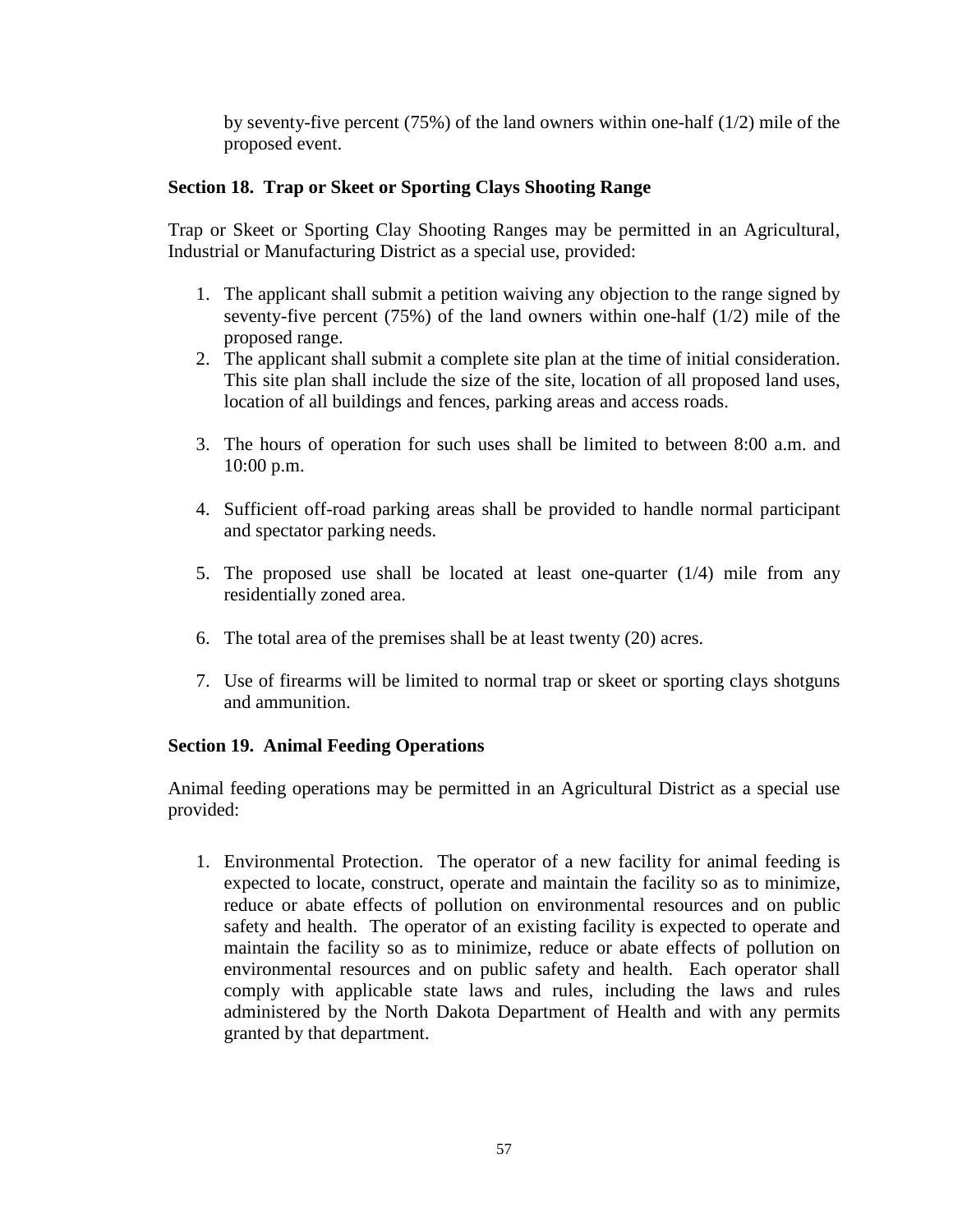- 2. Location Requirements. The operator of a new animal feeding operation that has one thousand (1,000) or more animal units shall not locate or establish that operation:
	- a. Within a delineated source water protection area for a public water system. The source water protection areas for water supply wells include the entire wellhead protection area. For the surface-water intakes of public water systems, source water protection areas include all or portions of the surface water that supplies the water for the public water system, including all or portions of the surface-water's shoreline.
	- b. Within one thousand two hundred (1,200) feet of a private ground water well that is not owned by the operator or within one thousand five hundred (1,500) feet of a public ground water well which does not have a delineated source water protection area.
	- c. Within one thousand (1,000) feet of surface water which is not included in a source water protection area.
	- d. Within the extra-territorial zoning jurisdiction of an incorporated city.
	- e. Less than the following specified distance from existing residences, businesses, churches, schools, public parks and areas of property that are zoned residential:

| <b>Odor Setback Distances for Animal Feeding Operations</b> |                       |                                          |
|-------------------------------------------------------------|-----------------------|------------------------------------------|
| Number of<br><b>Animal Units</b>                            | <b>Hog Operations</b> | <b>Other Animal</b><br><b>Operations</b> |
| Less than 1000                                              | None                  | None                                     |
| $1000 - 1999$                                               | $0.75$ mile           | $0.5$ mile                               |
| $2000 - 4999$                                               | 1.0 mile              | $0.75$ mile                              |
| 5000 or More                                                | 1.5 miles             | 1.0 miles                                |

- f. The County Board of Commissioners, upon recommendation of the Planning Commission, may increase or decrease a setback distance for any new animal feeding operation after consideration of the proposed operation's plans, if it determines that a greater or lesser setback distance is necessary or acceptable, respectively, based upon site conditions or demonstrable safety, health or environmental concerns.
- 3. Reverse Odor Setback. An owner of property shall locate and establish a residence, business, church, school, or public park so as to provide a separation distance from any existing animal feeding operations that meets or exceeds the corresponding setback from those places listed in the above odor setback table. An owner of property who is an operator may locate the owner's residence within the setbacks.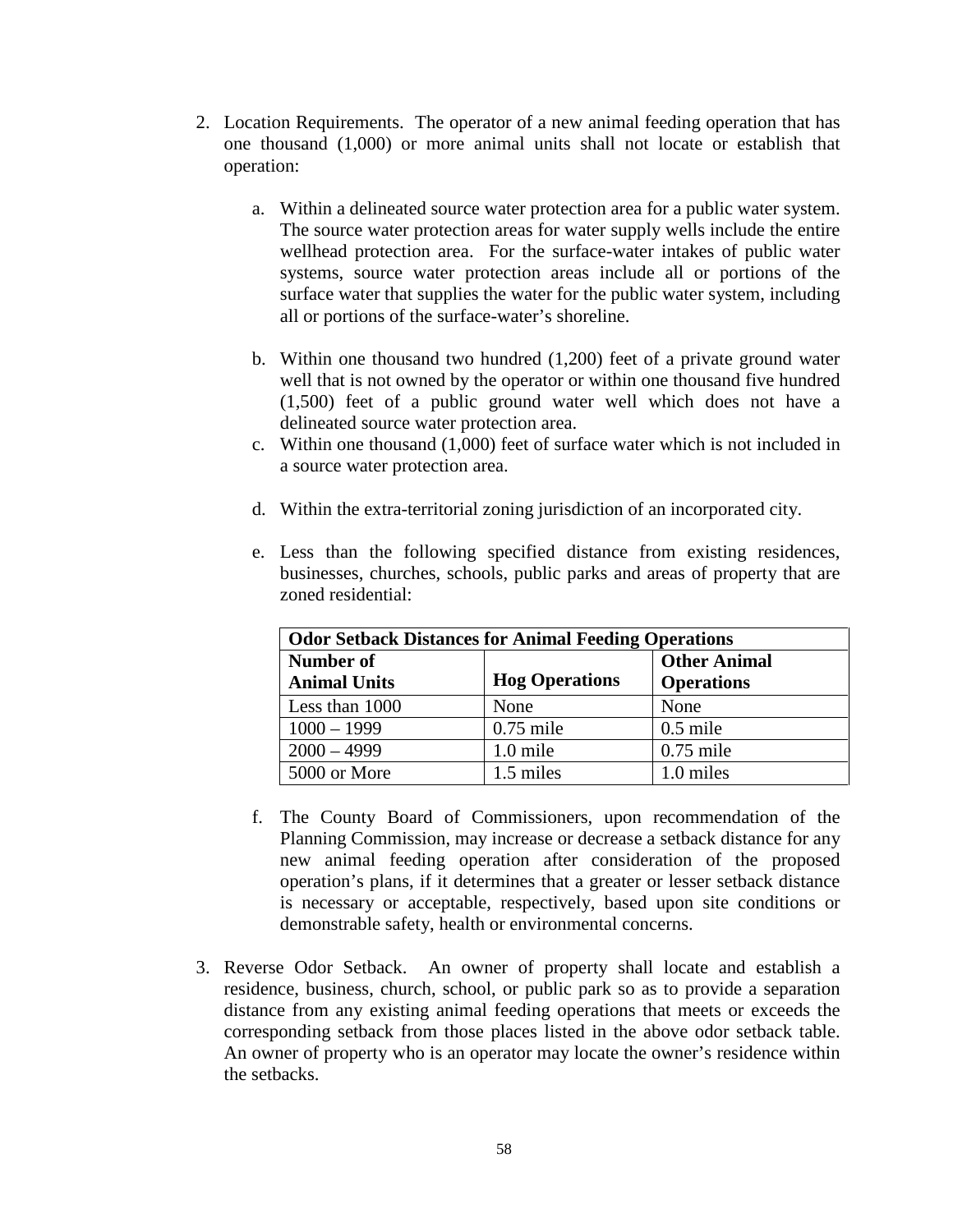- 4. Temporary Odor Setback. If notified in writing by an operator of a planned future expansion of an animal feeding operation, the County may implement the corresponding odor setback for a temporary time period not to exceed two (2) years, after which time the setback will remain in effect only if the expansion was completed.
- 5. Sale or Transfer of Ownership. An operator of a facility that includes an animal feeding operation having a permit granted by this ordinance shall notify the County of the sale or the transfer of ownership of the property.
- 6. Inclusion of Alternative Livestock Type. An operator of a facility that includes an animal feeding operation having a permit granted by this ordinance shall notify the County in writing of intent to include an alternative livestock type at least one hundred-twenty (120) days prior to the anticipated date of the change.

# **Section 20. Asphalt Plants and Concrete Batch Plants**

Asphalt plants and concrete batch plants may be permitted in an Agricultural District as a special use, provided:

- 1. The site is located at least one half (½) mile from any residentially zoned property.
- 2. A site plan is submitted showing the overall dimensions of the site, the location of specific activities, fences, parking areas and access roads.
- 3. A written narrative is submitted describing the operation of the facility, including fugitive dust management, run-off control, and spill containment.
- 4. A permit to operate is issued by the North Dakota Department of Health prior to operation of the facility, if required.
- 5. The County Engineer has approved the proposed access (ingress/egress) for the operation.
- 6. Any buildings comply with the applicable setback requirements.

# **Section 21. Wind Turbine Facilities**

A wind turbine facility may be permitted in an Agricultural District upon approval as a special use, provided the criteria and submittal requirements are met.

# I. DEFINITIONS

1. Decibel – A unit of sound measurement, abbreviated dB.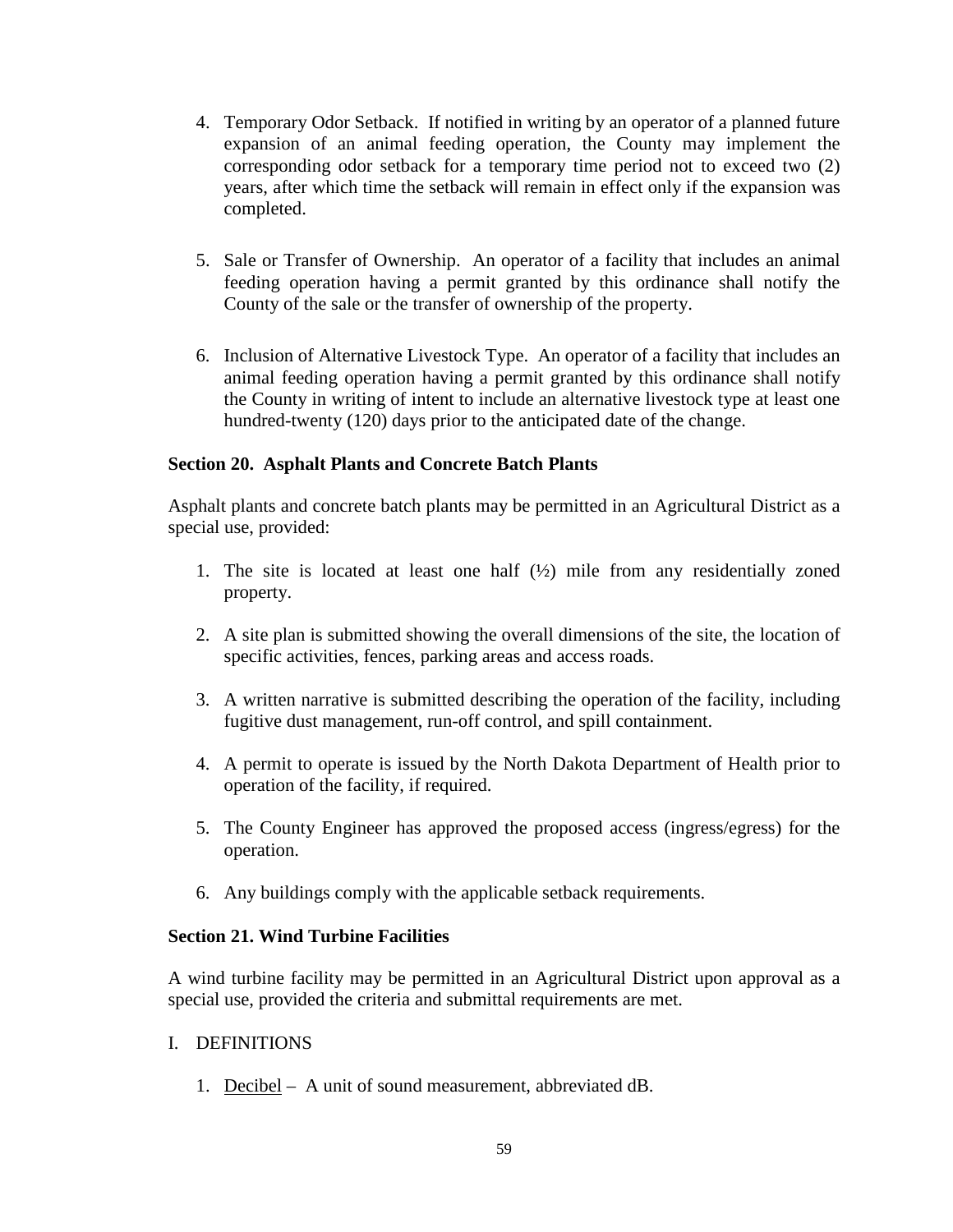$dB(A)$  - A frequency weighting that relates to the response of the human ear. The weighted sound pressure level by the use of the A metering characteristic and weighting specified in American National Standards Institute (ANSI) Specification of Sound Level Meters.

- 2. Height (of turbine) The vertical distance from the construction grade of the property to the highest point of a turbine rotor blade when in the upright position.
- 3. Non-Participating Dwelling A dwelling on a non-participating parcel.
- 4. Non-Participating Parcel A parcel of real estate that is not a participating parcel.
- 5. Occupied Structure A building in which people live, work or frequent.
- 6. Participating Dwelling A dwelling on a participating parcel.
- 7. Participating Parcel A parcel of real estate on which any turbine of the wind turbine facility will be constructed, or for which a participation agreement has been executed.
- 8. Sound Pressure Level (SPL) The physical intensity of sound.
- 9. Wind Turbine Facility One or more wind turbines, including appurtenant structures and facilities, rated at an individual or combined nameplate capacity of 150 kilowatts or greater.

# II. CRITERIA

- 1. Appearance. Wind turbines shall be painted with a non-reflective coating and in a uniform, off-white color. Turbines shall not display any advertising except for reasonable identification of the manufacturer or operator of the wind energy facility. The design of the buildings and related structures at the wind energy facility sites shall use materials, textures and location that will blend the wind energy facility to the natural setting and existing environment. Turbines shall be installed on tubular, monopole-type towers.
- 2. Performance History. All turbines shall be commercially available, utility scale, with an operational history of at least one year. Prototype turbines are not allowed.
- 3. Lighting. Wind turbines shall not be artificially lighted, except to the extent required by the Federal Aviation Administration (FAA) or other applicable governmental regulatory authority.
- 4. Minimum Ground Clearance. The blade tip of any wind turbine shall, at its lowest point, have a ground clearance of not less than seventy-five (75) feet.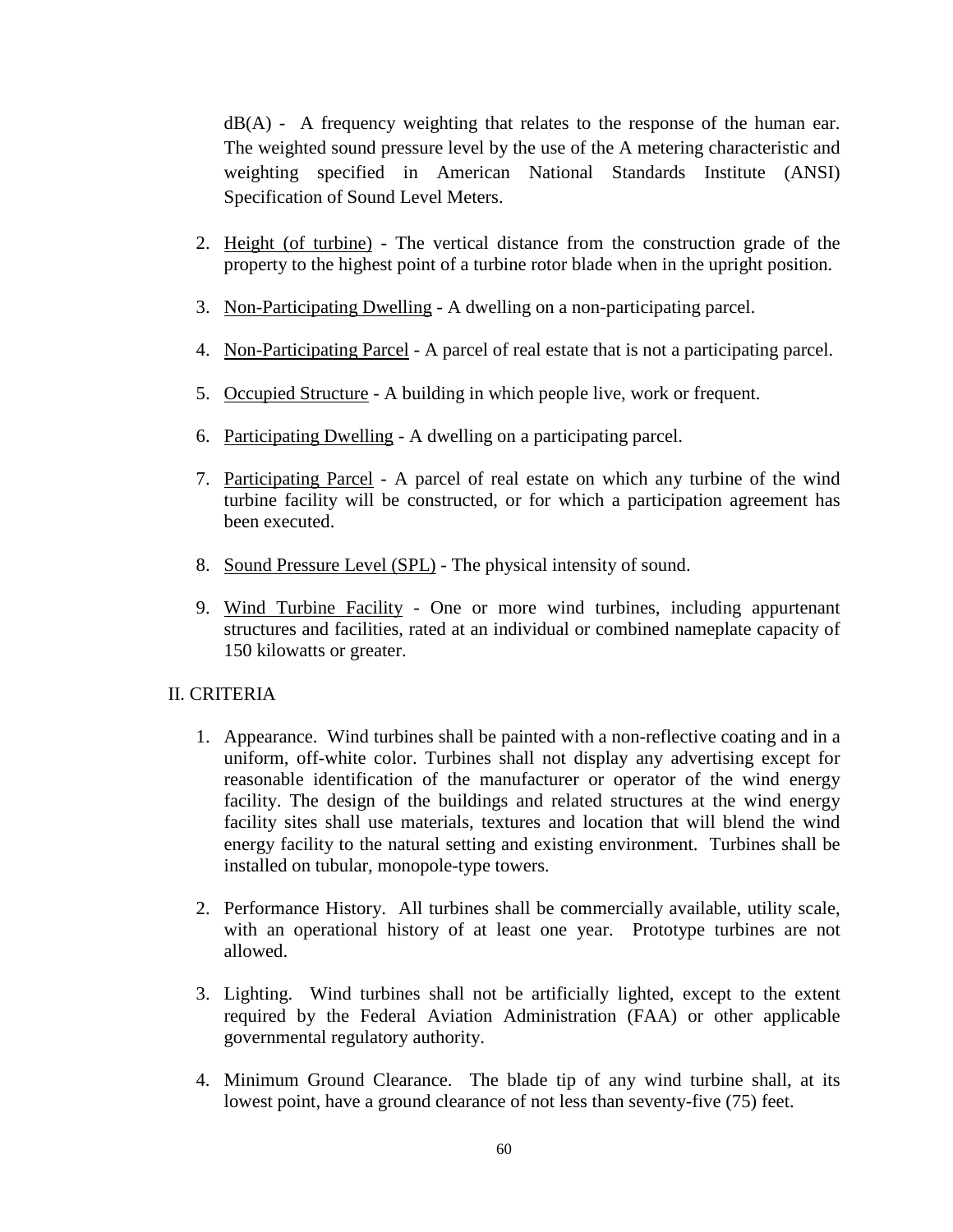- 5. Turbine Access Roads and Protection of Agricultural Operations. The location and construction of access roads and other infrastructure shall, to the extent reasonably possible, not disrupt farming, agricultural operations, or the landscape within Burleigh County. In order to preserve the integrity of fields and capacity for efficient tilling, planting, and harvesting, the applicant shall work with the landowner to determine the most appropriate routing of access road locations.
	- a. Access roads shall be low profile roads with inslopes and backslopes of 10:1 or flatter so that farming equipment can cross them and roadway surfacing shall be Class 5 gravel or similar material, unless otherwise negotiated with the landowner.
	- b. A plan outlining the location and design of all access roads shall be provided to the County Planner for determination as to whether the plan conforms to the other terms of this section.
	- c. If the applicant wishes to build an access road on a section line, in accordance with North Dakota Century Code (NDCC) Section 24-07-05, the applicant shall first petition the township board or the Board of County Commissioners (in unorganized townships). If the petition is granted, the applicant must build the road to township or county standards under the supervision of the township district roadway overseer.
	- d. The applicant must protect and segregate topsoil from subsoil on all lands unless otherwise negotiated with the affected landowner. The applicant must minimize soil compaction of all agricultural lands during all phases and confine soil compaction to as small of an area as possible.
	- e. The applicant shall, during all phases of construction, abide by the approved soil erosion control plan in accordance with Section 11 of Article 33 of the Burleigh County Zoning Ordinance.
- 6. Fence and Gate Repair. The applicant shall promptly repair or replace all fences and gates removed or damaged during all phases of the wind energy facility's life and provide continuity of electric fence circuits unless otherwise negotiated with the affected landowner.
- 7. Drainage Tile Repair. The applicant shall take into account, avoid, promptly repair or replace all drainage tiles broken or damaged during all phases of project life unless otherwise negotiated with the affected landowner.
- 8. Road Repair (Private Roads). The applicant shall promptly repair any damaged private roads, driveways or lanes to a condition at least equal to the condition prior to construction of the wind energy facility, unless otherwise negotiated with the affected landowner.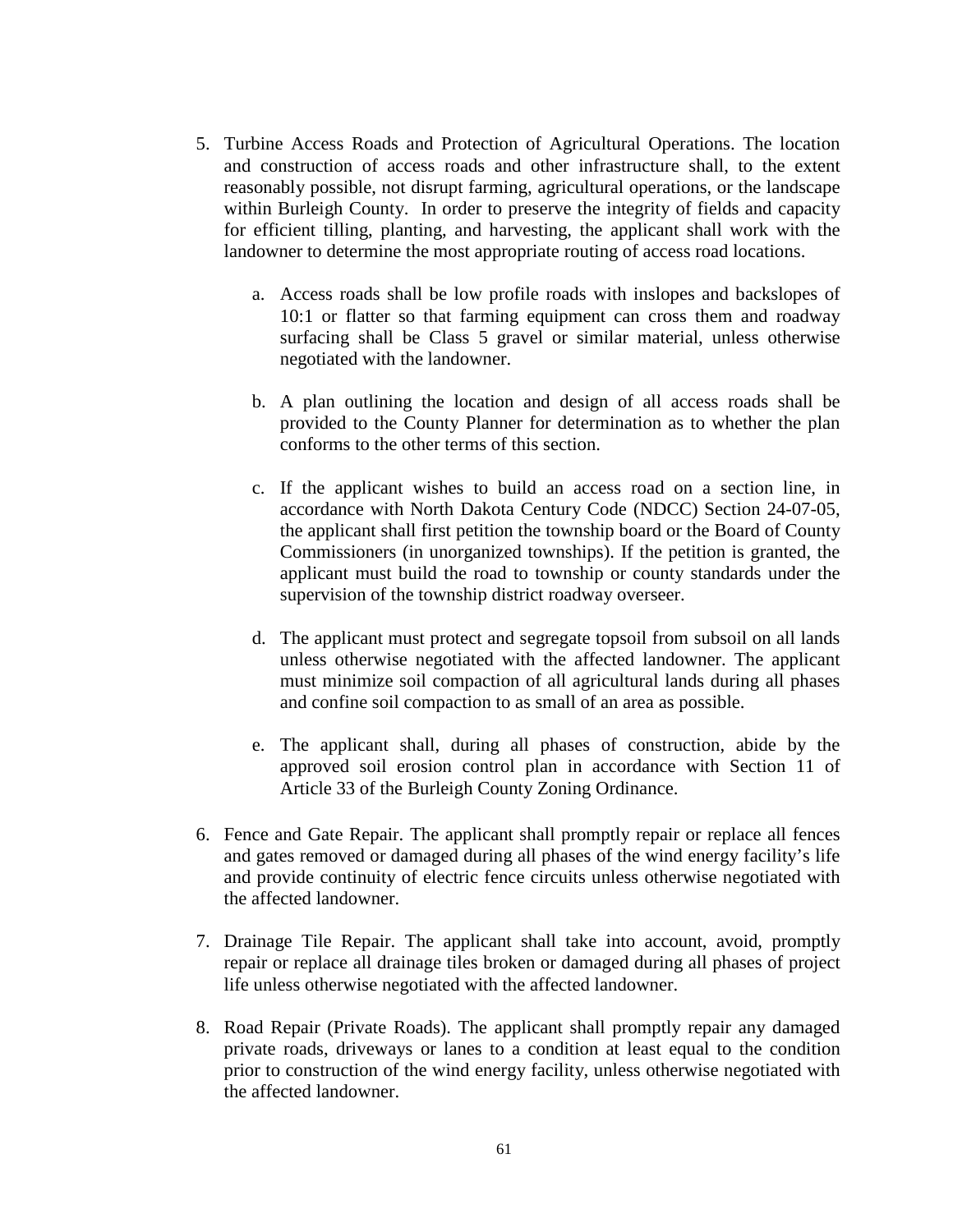- 9. Hazardous Waste. The applicant shall be responsible for compliance with all federal, state and local laws applicable to the generation, storage, transportation, clean up and disposal of hazardous wastes generated during any phase of the project's life.
- 10. Chemicals. The use of chemicals is limited to those herbicides and methods approved by the North Dakota Department of Agriculture and the North Dakota Department of Health. The applicant must contact the affected landowners prior to application.
- 11. Temporary Staging Areas. The applicant shall negotiate with landowners to locate sites for temporary equipment staging areas.
- 12. Tree Removal. The applicant shall minimize the removal of trees and shall not remove groves of trees or shelter belts without the written approval of the affected landowner. Trimming or removal of trees within the public right-of-way to allow for safe construction of power lines shall be allowed.
- 13. Waste Removal. The applicant shall remove all waste and scrap that is the product of construction, operation, restoration and maintenance from the site and properly dispose of it upon completion of each task. Personal litter, bottles, and paper deposited by site personnel shall be removed on a daily basis.
- 14. Land Restoration. The applicant shall, as soon as practical following construction of each turbine, considering the weather and preferences of the affected landowner, restore the area affected by any construction activities to the condition that existed immediately before construction began. The time period may be no longer than eight (8) months after completion of construction of the turbine. Restoration shall be compatible with the safe operation, maintenance, and inspection of the wind turbine facility.
- 15. Complaints. Prior to the start of construction, the applicant shall submit to the County Planner the company's procedures to be used to receive and respond to complaints.
- 16. Public Safety Plan. The applicant is encouraged to provide educational materials to landowners within the site boundaries and, upon request, to interested persons, about the project and any restrictions or dangers associated with the project. The applicant is encouraged to also provide any necessary safety measures, such as warning signs and gates for traffic control or to restrict public access to turbine access roads, substations and wind turbines. The applicant shall comply with provisions outlined in their public safety plan.
- 17. Fire Protection and Medical Emergency Plans. Prior to construction, the applicant shall prepare fire protection and medical emergency plans in consultation with the rural fire district, Sheriff's Department, Emergency Management, and local emergency medical service providers having jurisdiction over the area. The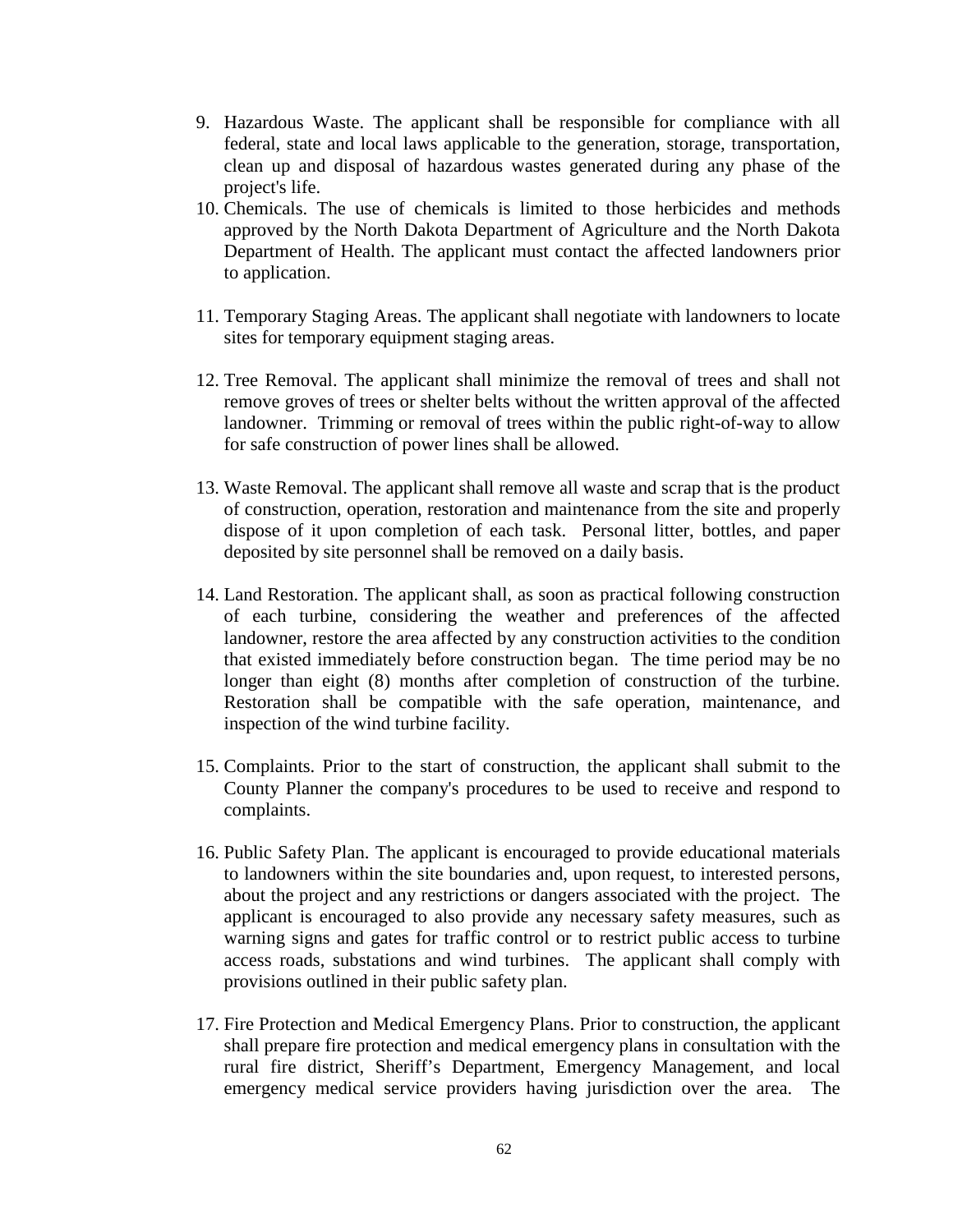applicant shall submit the project for registry in Burleigh County's emergency 911 system.

- 18. Road Use Arrangements. Prior to construction, the applicant shall make satisfactory arrangements (including obtaining permits) for road use, access road intersections, maintenance and repair of damages with governmental jurisdiction with authority over each road. The applicant shall notify the County Planner of such arrangements upon request.
- 19. Overweight Load Permits. The applicant is responsible for abiding by the state and local overweight load permitting processes in accordance with NDCC Chapter 39-12. A special use permit issued under this ordinance to erect a wind turbine facility does not negate a hauler's obligation to obtain overweight load permits prior to hauling.
- 20. Approach Permits. The applicant is responsible for obtaining an approach permit from the County Engineer or the affected township for any new or reconstructed approach.
- 21. Road Repair (Public Roads). Any road damage caused by the applicant, its independent contractor, employee, agent, contractor, or subcontractor shall be promptly repaired at the applicant's expense to current standards set out in the North Dakota Department of Transportation's (NDDOT) Standard Specifications for Road and Bridge Construction.

If it is reasonably foreseeable that continued trips will make prompt repair to this standard unreasonable, intermediary measures must be taken by the applicant, if approved by the political subdivision in charge of the road, to ensure the public road remains passable and useable as has been the tradition in the community. Final repairs to these standards must be made promptly after the completion of the construction of the wind turbine facility.

- 22. Collector Lines. The applicant shall place electrical lines, known as collectors, and communication cables underground when located on private property, unless otherwise negotiated with the affected landowner. Collectors and cables shall also be placed within or adjacent to the land necessary for turbine access roads unless otherwise negotiated with the affected landowner.
- 23. Feeder Lines. The applicant shall place overhead or underground electric lines, known as feeder lines, on private land immediately adjacent to public rights-ofway (whether improved or not) except as necessary to avoid or minimize human, agricultural, or environmental impacts.
	- a. Feeder lines may be placed on public rights-of-way only if approval or the required permits have been obtained from the governmental unit responsible for the affected right-of-way.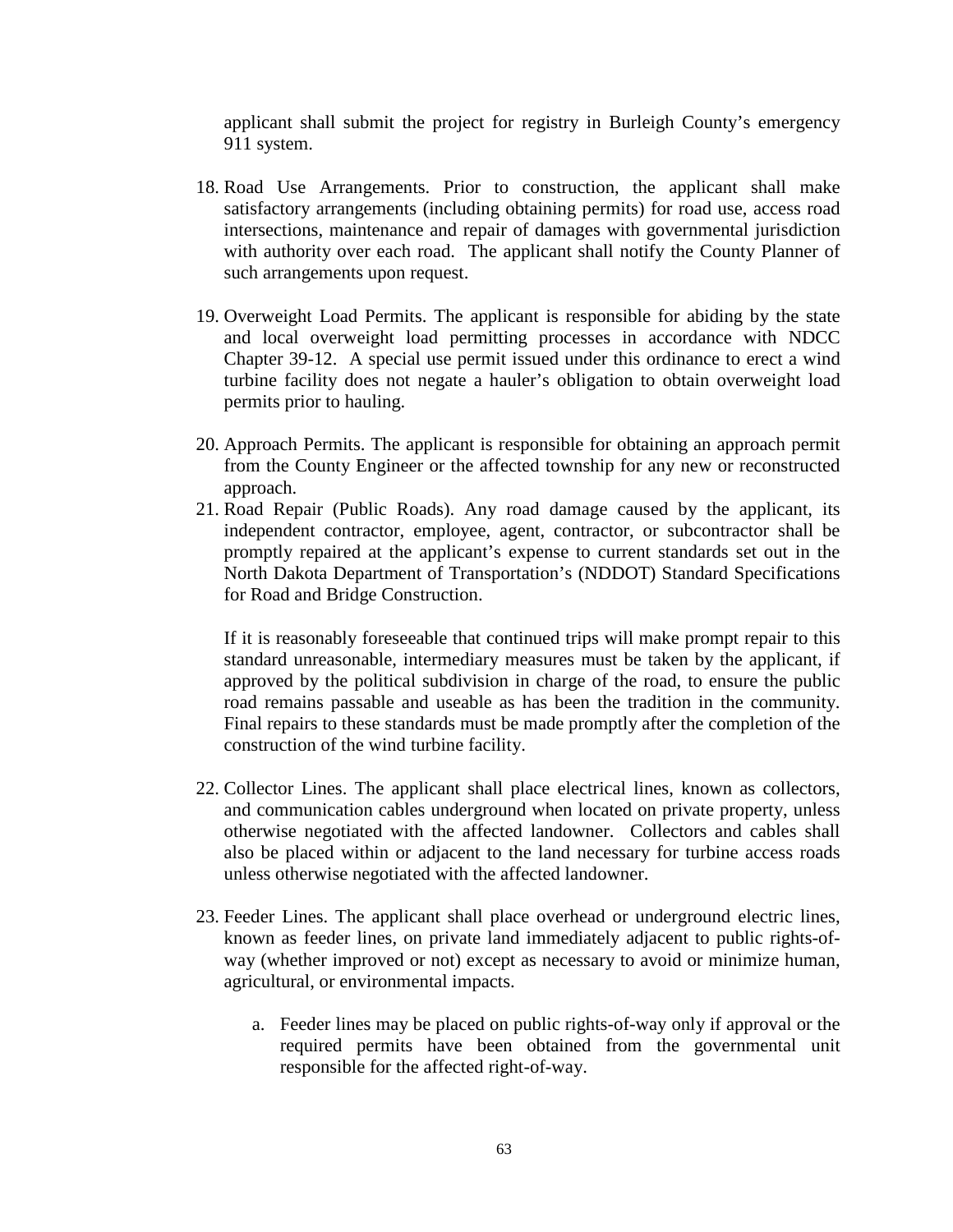- b. In all cases, the applicant shall avoid placement of feeder lines in locations that may interfere with agricultural operations.
- c. Any guy wires on the structures for feeder lines shall be marked with safety shields.
- d. When feeder lines are placed on private property, the applicant shall place the feeder lines in accordance with the easement negotiated with the affected landowner(s).
- e. All underground feeder lines must be placed at a depth of at least four (4) feet.
- 24. Electromagnetic Interference Assessment. The applicant shall submit an assessment of microwave signal patterns in the project area prior to commencement of construction of the project.
	- a. The assessment shall be designed to provide data that can be used in the future to determine whether the turbines and associated facilities are the cause of disruption or interference of microwave patterns in the event residents complain about such disruption or interference after the turbines are placed in operation. The assessment shall be completed prior to operation of the turbines.
	- b. The applicant shall be responsible for alleviating any disruption or interference caused by the turbines or any associated facilities of residents' cell phone, television, radio, computer, satellite or other electronic transmissions, receptions, or services.
	- c. The applicant shall not operate the wind turbine facility so as to cause microwave, television, radio, telecommunications or navigation interference contrary to Federal Communications Commission (FCC) regulations or federal, state or local laws.
	- d. In the event the wind turbine facility or its operations cause such interference as described in items b and c above, the applicant shall take measures necessary to correct the problem within thirty (30) calendar days.
- 25. Archeological Resource Survey and Consultation. Unless the project is under the purview of the North Dakota Public Service Commission (PSC), and an Archeological Resource Survey is being prepared as part of that process, the applicant shall work with the State Historic Preservation Office (SHPO) at the State Historical Society of North Dakota at the beginning of the planning process for the wind energy facility to determine whether an archaeological survey is recommended for any part of the proposed project. If recommended, the applicant shall contract with a qualified archaeologist to complete such surveys, and shall submit the results to the County Planner and the SHPO. The SHPO will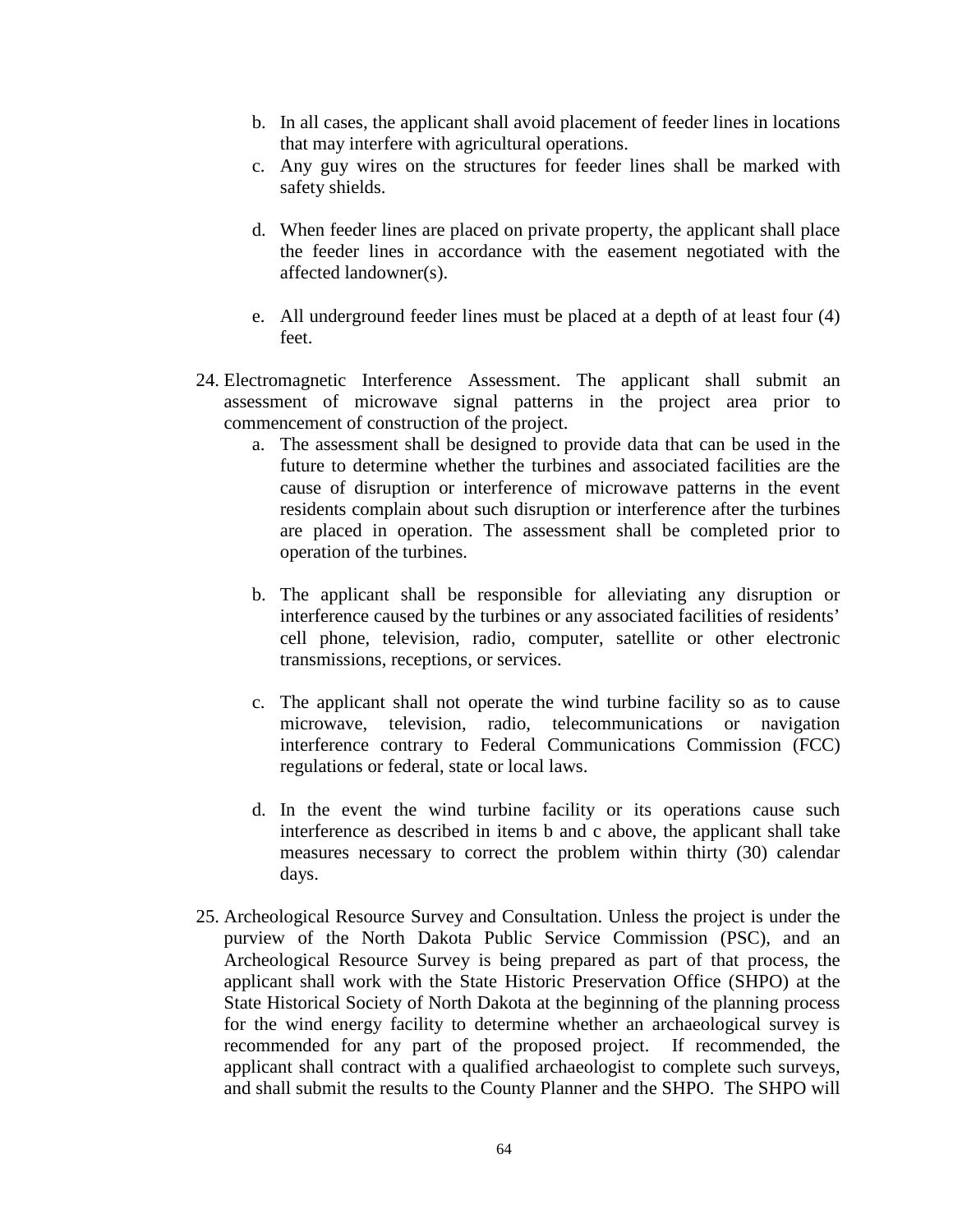make recommendations for the treatment of any significant archaeological sites which are identified. Any issues in the implementation of these recommendations will be resolved by Burleigh County Board of Commissioners in consultation with the SHPO. All information provided/submitted under this provision is subject to North Dakota Century Code Section 55-02-07.1.

In addition, if any archaeological sites or human remains are found during construction, the applicant shall follow standard operating procedures as established by the SHPO and in accordance with NDCC Section 23-06-27 and associated North Dakota Administrative Code 40-02-03.

- 26. Biological Resources Survey. The applicant, in consultation with the US Fish & Wildlife Service - Ecological Services Office (USFW) and the North Dakota Department of Game and Fish (NDGF) shall, for the project site, conduct a preconstruction inventory of existing wildlife management areas, scientific and natural areas, recreation areas, native prairies and forests, wetlands, and any other biologically sensitive areas and wildlife resources, particularly birds and bats, within the site and assess the presence of state- or federally-listed or threatened species, and other protected species, such as migratory birds. The results of the survey shall be submitted to the County Planner, USFWS and NDGF.
- 27. Extraordinary Events. Within twenty-four (24) hours of an occurrence, the applicant shall notify the County Auditor\Treasurer of any extraordinary event. Extraordinary events include, but shall not be limited to, fires, tower collapse, thrown blade, collector or feeder line failure, or injured wind turbine facility worker or private person. The applicant shall, within thirty (30) calendar days of the occurrence, submit a report to the County Auditor\Treasurer describing the cause of the occurrence and the steps taken to avoid future occurrences.
- 28. Wildlife Incidents. Any fatality or injury to any state- or federally-listed species or migratory bird or bat shall immediately be reported to the U.S. Fish and Wildlife Service (USFWS)-North Dakota Field Office and the USFWS Office of Law Enforcement. Also, if a dead or injured whooping crane or sandhill crane is found, operation of all turbines shall be immediately curtailed until it has been determined by the USFWS that there is no longer a threat to other birds in the area. If a whooping crane or sandhill crane is sighted by a wildlife biologist within two (2) miles of any wind turbine, that turbine or turbines should be immediately shut down, and the USFWS should be contacted for further coordination. Cranes usually move on within a few days, at which time, in consultation with the USFWS, the turbine(s) may be restarted.
- 29. Sound. A sound study which includes modeling of sound levels of wind turbines within 100-feet of every occupied residence within 1-mile of a wind turbine shall be submitted with the application. Sound levels of wind turbines within 100-feet of any non-participating residence shall not exceed 45dBA (leq). Construction noise or reasonable and necessary maintenance activities are allowed to exceed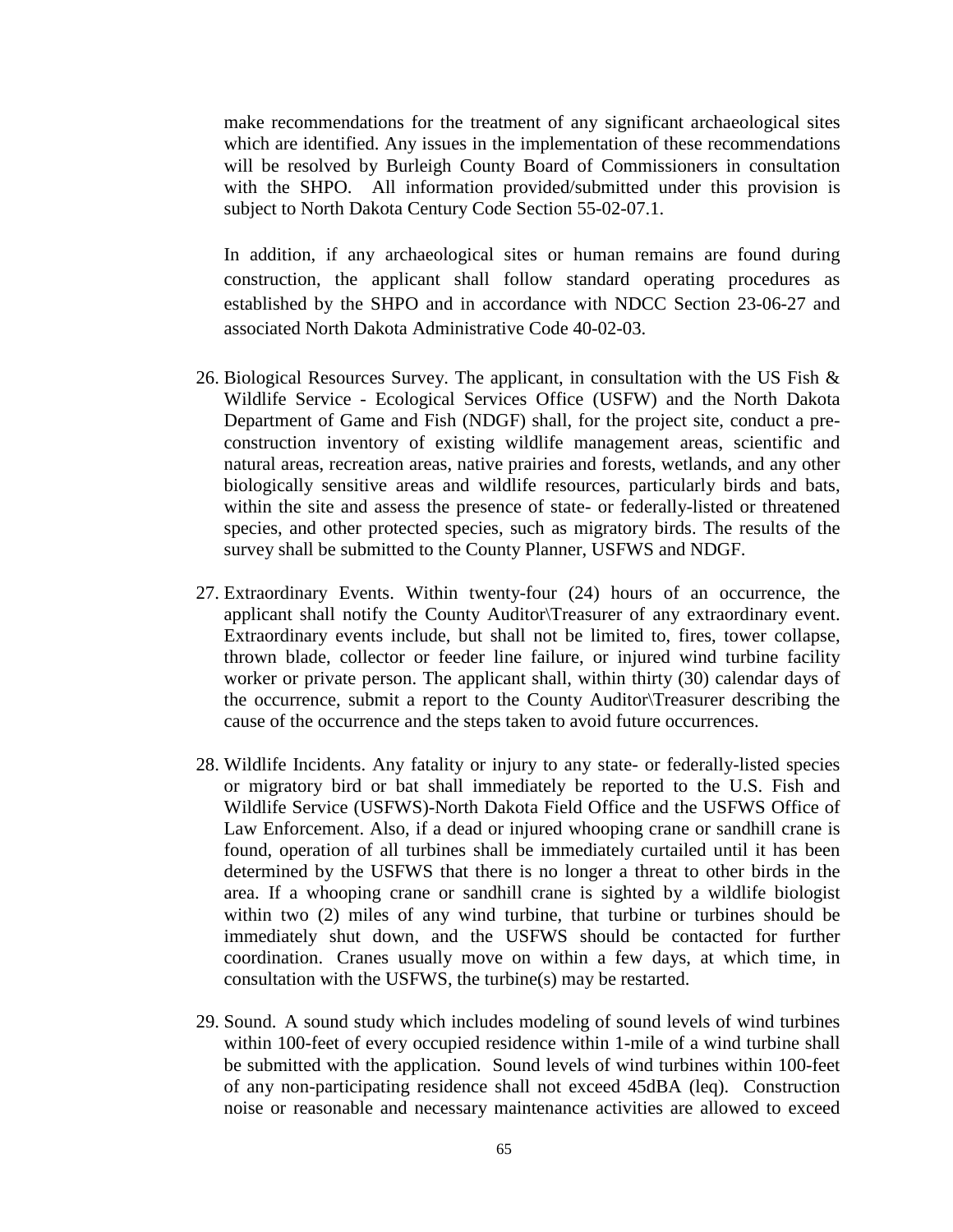this sound limit except between the hours of 11 p.m. and 7 a.m. This sound standard does not apply to participating dwellings.

30. Setbacks from Dwellings. Minimum setbacks from dwellings are necessary to mitigate noise impacts.

Wind turbines shall be setback at least 1.1 times the height of the turbine from participating residences, and at least 1750 feet from existing non-participating residences (measured from the center of the turbine monopole), and further as necessary to meet the sound level requirement in Subsection 29 above.

The horizontal distance between the center of a turbine monopole and any park, boat ramp, swimming beach or other public recreation area shall not be less than one-half  $(\frac{1}{2})$  mile  $(2,640$  feet).

- 31. Reverse Setbacks. Building permits will not be issued to construct any proposed habitable structure within 1.1 times the height of any existing turbine (the center of a turbine monopole) or approved turbine location.
- 32. Setbacks from Non-participating Properties. Each wind turbine shall be set back not less than 1.1 times the height of the turbine from any non-participating parcel.
- 33. Setbacks from Public Roadways. Each wind turbine shall be set back not less than 1.1 times the height of the turbine from interstate or state roadway right-of-way.

Each wind turbine shall be set back not less than 1.1 times the height of the turbine plus seventy-five (75) feet from the centerline of any county or township roadway (whether improved or not).

Each wind turbine shall be set back not less than 1.1 times the height of the turbine from any railroad right-of-way or from any overhead utility.

- 34. Setback from Missouri River and Lake Oahe: Each wind turbine shall be set back not less than one (1) mile beyond the ordinary high water mark.
- 35. Shadow Flicker. A shadow flicker analysis, assuming typical meteorological conditions, shall be submitted for all occupied residences of non-participants within one-mile of a wind turbine. The maximum acceptable level of shadowflicker exposure for homes in the study shall be 30 hours per year. The applicant shall provide commercially reasonable efforts to remedy shadow-flicker complaints from any non-participating owners of an occupied residence with a window view of a wind turbine on a case-by-case basis by undertaking measures such as trees or vegetation plantings, awning installations, or providing lightblocking curtains or shades.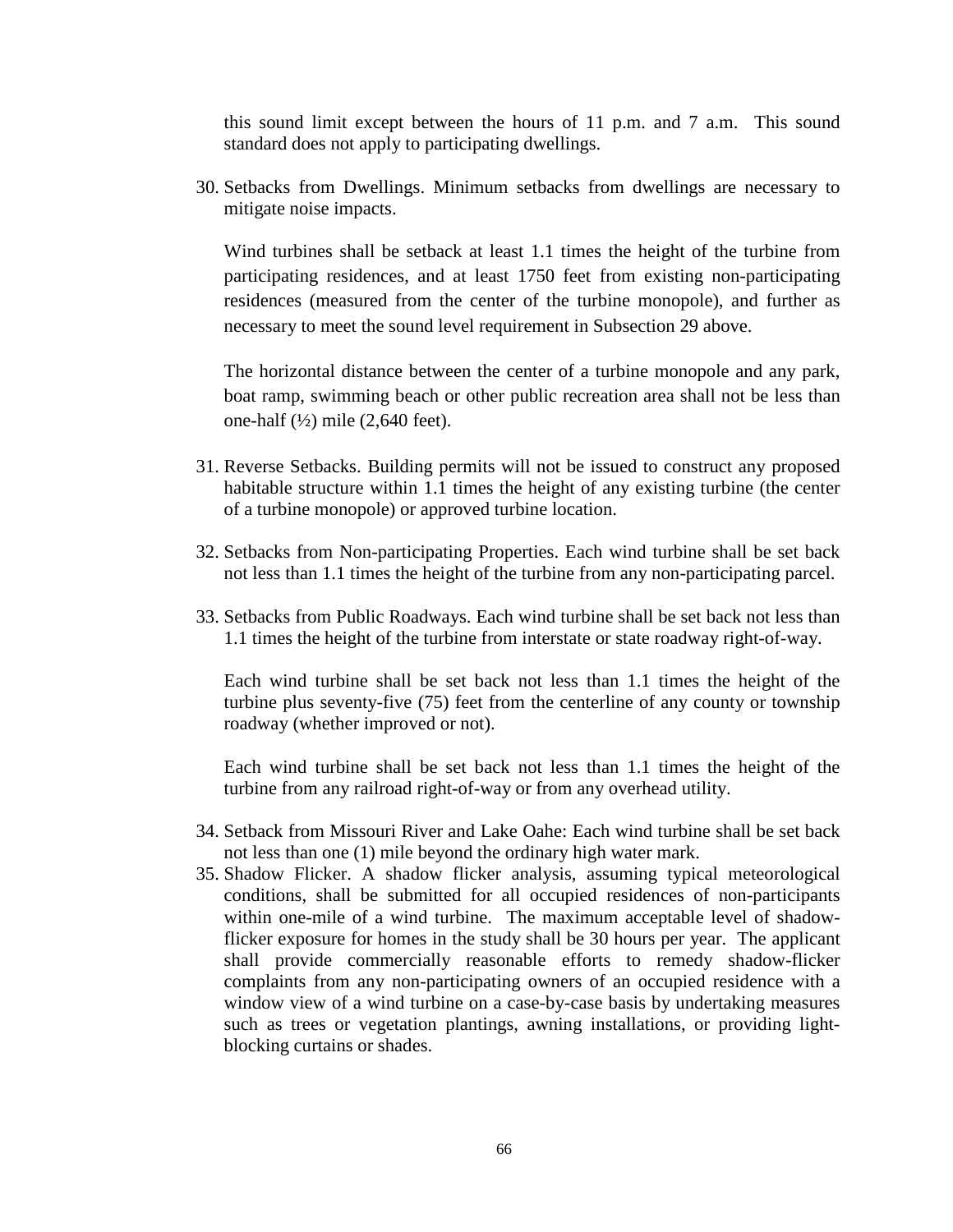- 36. Pre-construction Meeting. Prior to the start of any construction, the applicant shall conduct a preconstruction meeting with the County Building Official to coordinate field monitoring of construction activities. The pre-construction meeting shall be open to all interested parties and shall address staging, complaints, emergency plans, and other pertinent issues.
- 37. As-Built Plans and Specifications. Within one hundred eighty (180) calendar days after completion of construction, the applicant shall submit to the County Building Official, a copy of the as-built plans and specifications in both hard copy and in electronic digital format as specified by the County Planner.
- 38. Decommissioning Plan and Bonding Requirement. The wind project shall develop a Wind Turbine Decommissioning Plan in accordance with NDCC 49-02-27 and NDAC 69-09-09 and this Plan shall be submitted as part of the Building Permit application.
- 39. Insurance Requirement. The owner/operator of a wind turbine facility must provide proof of liability insurance at the time of application. Burleigh County shall be listed as a certificate holder. Certificates shall provide not less than thirty (30) calendar days notification to the certificate holder prior to cancellation or material change in coverage.

Throughout the duration of this special use permit, the owner/operator of a wind turbine facility agrees to provide evidence of insurance coverages not less than the types and amounts specified below:

| a. | Workers' Compensation:       | <b>Statutory</b>                                              |
|----|------------------------------|---------------------------------------------------------------|
| b. | Employer's Liability         |                                                               |
|    | Each Accident:               | \$1,000,000                                                   |
|    | Disease, Policy Limit:       | \$1,000,000                                                   |
|    | Disease, Each Employee:      | \$1,000,000                                                   |
|    | c. General Liability         |                                                               |
|    | General Aggregate:           | \$2,000,000                                                   |
|    | <b>Each Occurrence</b>       |                                                               |
|    | (Bodily Injury and           |                                                               |
|    | <b>Property Damage:</b>      | \$1,000,000                                                   |
|    | d. Excess Umbrella Liability |                                                               |
|    | Each Occurrence:             | \$5,000,000                                                   |
|    | General Aggregate:           | \$5,000,000                                                   |
| e. | <b>Automobile Liability</b>  |                                                               |
|    |                              | 1) Combined Single Limit (Bodily Injury and Property Damage): |
|    | Each Accident                | \$1,000,000                                                   |

f. Other Conditions (specify):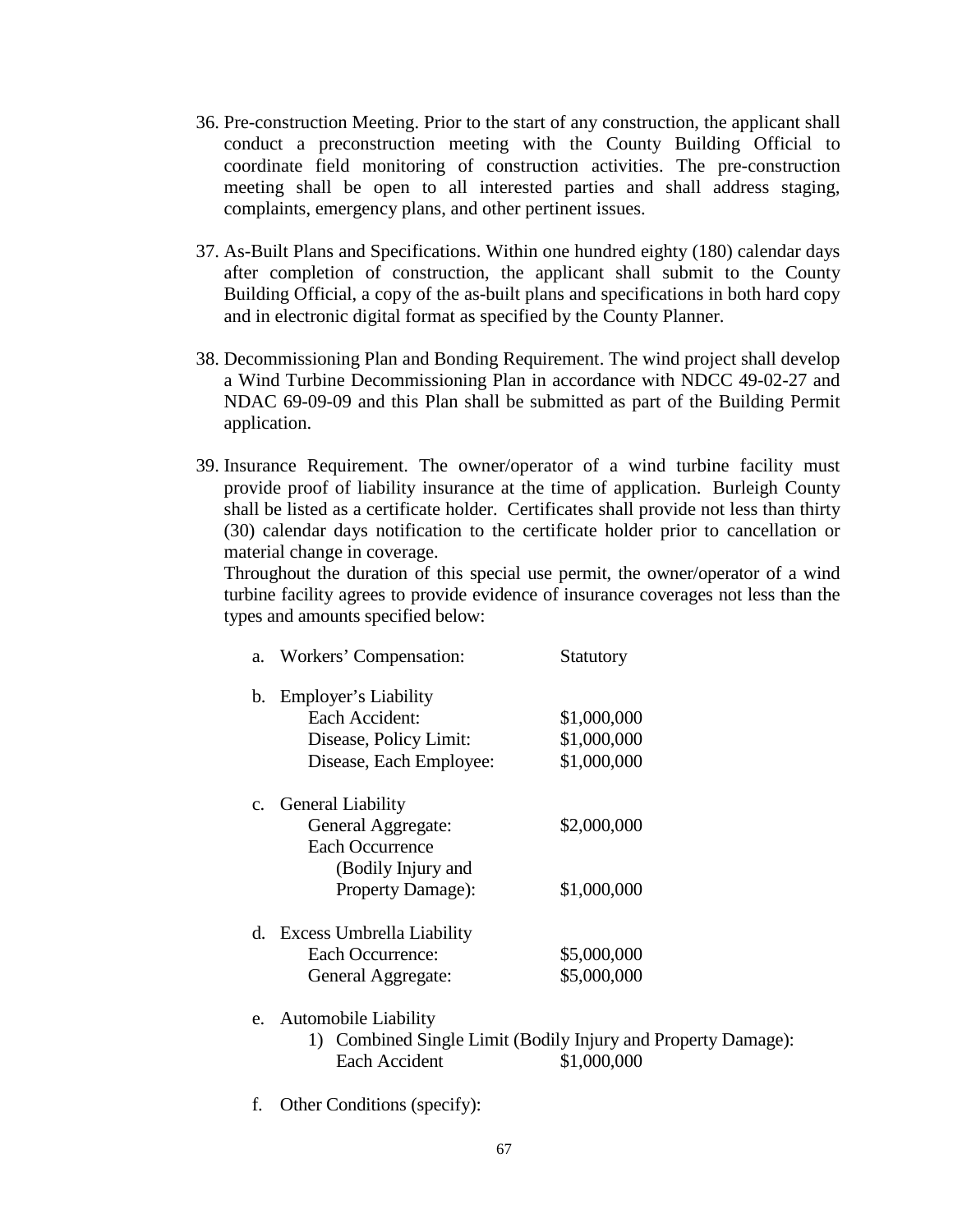- 1) A Commercial General Liability policy shall be endorsed to add Burleigh County, its employees, officers, agents and contractors as additional insured.
- 2) Certificates evidencing required insurance shall be provided to Burleigh County upon approval of the special use permit and prior to commencement of construction.
- 40. Contact Information. The applicant must provide a local contact authorized by the applicant to receive service and respond to all notices, demands, complaints, concerns or other requests. Local contact information must include the name of the local representation, local phone number and physical address. Said contact information must be filed with the County Auditor\Treasurer prior to commencement of construction of the wind energy facility.
- 41. Transfer of Ownership of a Wind Turbine Facility. Prior to any change in ownership or assignment of a controlling interest of any entity owning a wind energy facility permitted in Burleigh County, including any assignment or transfer of a controlling interest to any corporation, partnership, or other entity controlled by or a subsidiary or affiliate of the wind energy facility permitted in Burleigh County, application shall be made to Burleigh County Planning Commission, requesting transfer of the wind energy facility special use permit. Approval of such transfer shall be conditioned upon explicit agreement by the new applicant to comply with the requirements and conditions of this ordinance, as amended, and the special use permit. The application shall also include the new applicant's agent and contact information. A change of ownership that results in inability, unwillingness, or failure to abide by the conditions of this ordinance can be a basis for revocation of the special use permit. [This limitation shall apply to all transfers by operation of law and any transfers by trustee in bankruptcy, receivers, administrators, executors, and legatees.]
- 42. Changes. Any minor changes in the location or character of wind turbine facilities and structures may be authorized in writing by the County Planner. All other changes shall require approval of an amended special use permit under these same ordinance requirements.

## III. SPECIAL USE PERMIT APPLICATION SUBMITTAL ITEMS

The following items shall accompany the special use permit application:

1. Two (2) copies of a site plan submitted on high quality paper on sheets thirty (30) inches by thirty-six (36) inches, provided that when more than one sheet is required, there shall also be submitted an index sheet on high quality paper and of the same dimensions, showing the entire wind turbine facility project on one sheet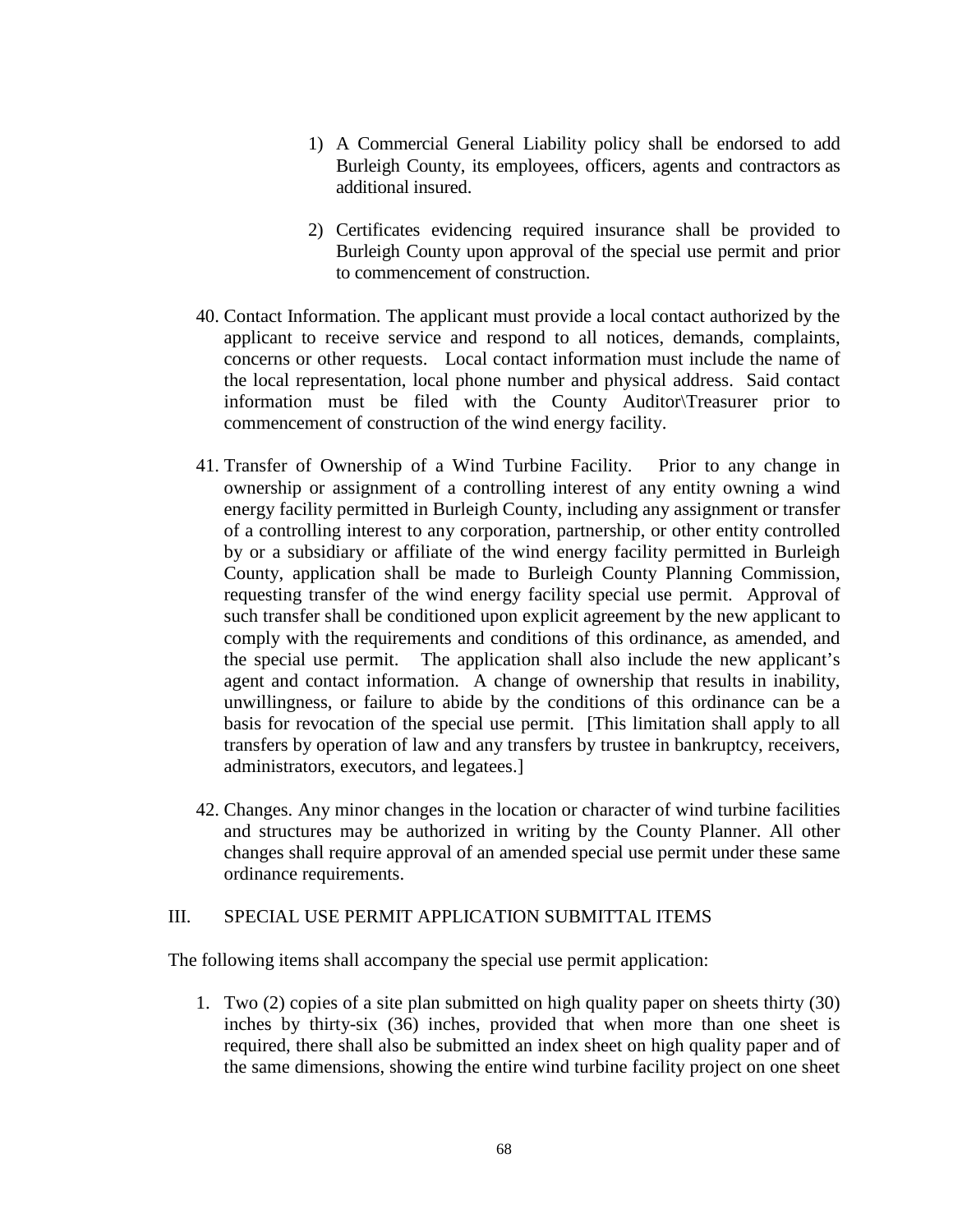and giving section, township and range numbers. The applicant must also submit this data in electronic digital format as specified.

- 2. The site plan shall be drawn to a scale of one (1) inch equals one thousand (1,000) feet or less with scale to be shown graphically.
- 3. To provide adequate coverage, the site plan shall show an area up to a minimum of three-quarters (¾) mile (3,960 feet) beyond the outermost wind turbine towers, meteorological towers, all wind turbine facility access roads and appurtenant project structures.
- 4. Site plans shall contain the following elements:
	- a. Name of the wind turbine facility
	- b. Name and address of the wind turbine facility owner
	- c. Name, address, and registration number of professional surveyor involved in preparing the site plan
	- d. Date the site plan was prepared
	- e. North point indication
	- f. Section, township and range numbers
	- g. Topographic contours with a minimum contour interval of ten (10) feet, with indication of datum used
	- h. A location map inset showing the township(s) in which the project is located and the boundary of the proposed project
	- i. Location of all existing public roadways and rights-of-way within five hundred (500) feet of proposed turbine locations
	- j. General location and railroad rights-of-way, as available from public documents, within five hundred (500) feet of proposed turbine locations
	- k. Name, dimensions and location of any utility easements, as available from public documents, within five hundred (500) feet of proposed turbine locations
	- l. Name, dimensions and location of any parks, public land, historic resources, multi-use trails, or areas of recreational significance, as available from public documents, within three thousand (3000) feet of proposed turbine locations
	- m. Name, dimensions and location of habitable structures
	- n. Location of any corporate or township boundaries
	- o. General location and identification of section lines, as available from public documents
	- p. General property ownership boundary lines, as available from public documents, for properties within five hundred (500) feet of proposed turbine locations
	- q. Names of property owners, identified as participating or non-participating, within five hundred (500) feet of proposed turbine locations
	- r. Streams, rivers, watercourses, lakes, and any marshy or swampy areas
	- s. Federally designated wetland areas
	- t. All affected public or private airstrips with the FAA identification number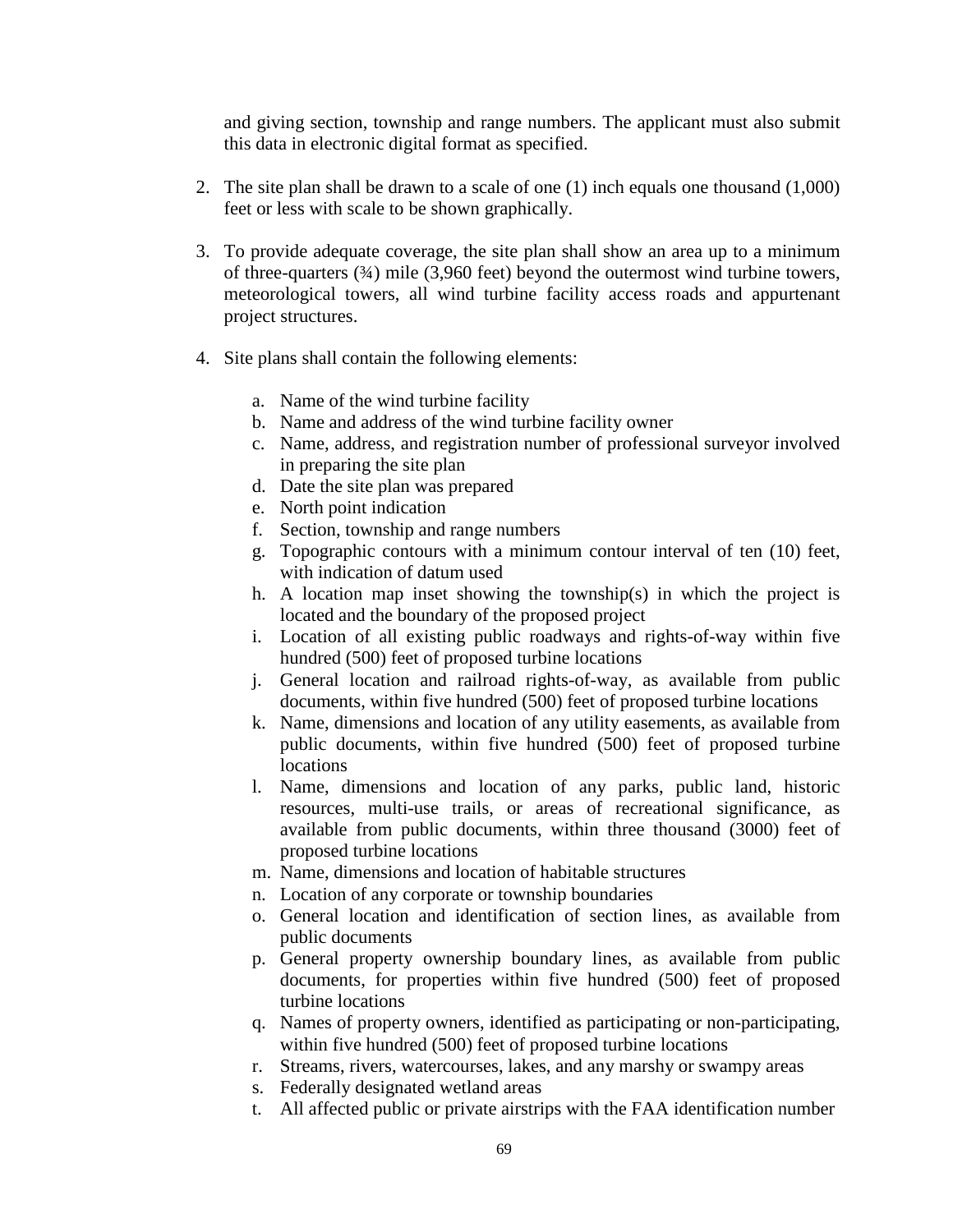- u. Proposed turbines locations
- v. Names of property owners, as available from public documents, within five hundred (500) feet of proposed turbine locations
- w. Participating residences within five hundred (500) feet of proposed turbine locations, non-participating residences within two thousand (2000) feet of proposed turbine locations, and parks, boat ramps, swimming beaches or other public recreation areas within three thousand (3000) feet of proposed turbine locations, as available from public documents
- 5. Other Submittal Items
	- a. Statement of assurance that the project will not alter any existing surface water drainage patterns.
	- b. Plan for Restoration of the Site Due to Construction
	- c. Plan for Receiving and Responding to Complaints
	- d. Public Safety Plan
	- e. Fire Protection and Medical Emergency Plan
	- f. Biological Preservation Study
	- g. Shadow Flicker Study
	- h. Decommissioning Plan
- 6. Copies of letters of application from the applicant to the following agencies requesting review of the proposed wind turbine facility:
	- a. United States Fish and Wildlife Service (USFW)
	- b. North Dakota Game and Fish Department (NDGF)
	- c. The State Historic Preservation Office (SHPO) at the State Historical Society of North Dakota
	- d. Federal Aviation Administration (FAA)
- 7. Fees. The special use permit fee is  $.001$  (1/10<sup>th</sup> of 1%) of the value of each wind turbine in accordance with Article 25 of the Burleigh County Zoning Ordinance. An application fee of \$1000 shall be payable at the time of application for a special use permit, with the remainder of the special use permit fee remitted by the applicant prior to building permit application(s).

#### IV. BUILDING PERMIT APPLICATION SUBMITTAL ITEMS

- 1. An application for a building permit for the construction of a wind turbine facility must include*:*
	- a. A copy of the special use permit, with the site plan, as approved by the Burleigh County Board of Commissioners and, if applicable, a copy of the permit as approved by the North Dakota Public Service Commission (PSC).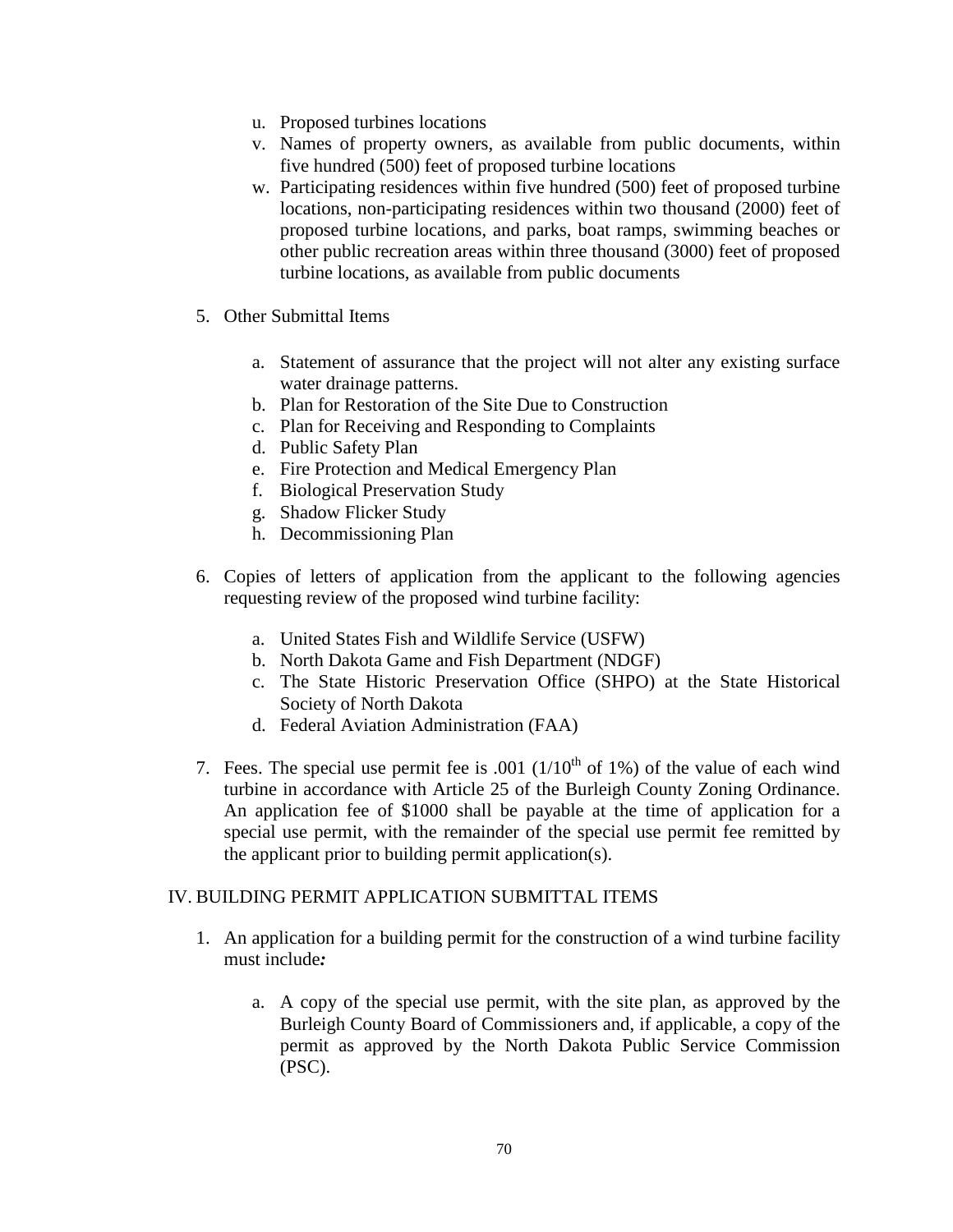- b. Additional site plan items not included with special use permit site plan submittal, including:
	- 1. Name, location and width of all existing public roadways and rights-of-way within five hundred (500) feet of proposed turbine locations, including the type and width of surfacing
	- 2. Existing and proposed access points along public rights-of-way
	- 3. All existing wind turbine facility fixtures, regardless of ownership, accessory structures or buildings, including substations, meteorological towers, electrical infrastructure, and collector or transmission lines
	- 4. Proposed turbine locations showing turbine heights, roads, electrical equipment, collector and feeder lines and all other associated facilities
	- 5. Location and dimensions of proposed utility easements, including easements for storm water management facilities and proposed locations of culverts and retention/detention areas, if applicable
	- 6. Boundaries of any filed lease, easement, or option for wind energy facilities, whether they benefit the applicant, the applicant's probable operator, or an unrelated party
- c. Dimensioned engineering drawings of all wind turbine facility structures, including electrical schematic line drawings of the electrical components in sufficient detail to allow for a determination that the manner of installation will meet compliance with the electrical code.
- d. Documentation certifying structural loading requirements.
- e. The applicant shall identify, by map, each public road in Burleigh County that the applicant may or will travel on with a gross weight in excess of 80,000 lbs.
- f. Reclamation Performance Bonding
- g. Electromagnetic Interference Assessment
- h. Proof of Insurance
- i. Soil Erosion Control Plan in accordance with Section 10 of Article 33 of the Burleigh County Zoning Ordinance
- j. National Pollution Discharge Elimination System (NPDES) construction permit
- k. A building permit fee of \$500 per wind turbine.
- l. Copies of letters of acceptance regarding the proposed wind turbine facility from the following agencies:
	- 1. United States Fish and Wildlife Service (USFW)
	- 2. North Dakota Game and Fish Department (NDGF)
	- 3. The State Historic Preservation Office (SHPO) at the State Historical Society of North Dakota
	- 4. Federal Aviation Administration (FAA)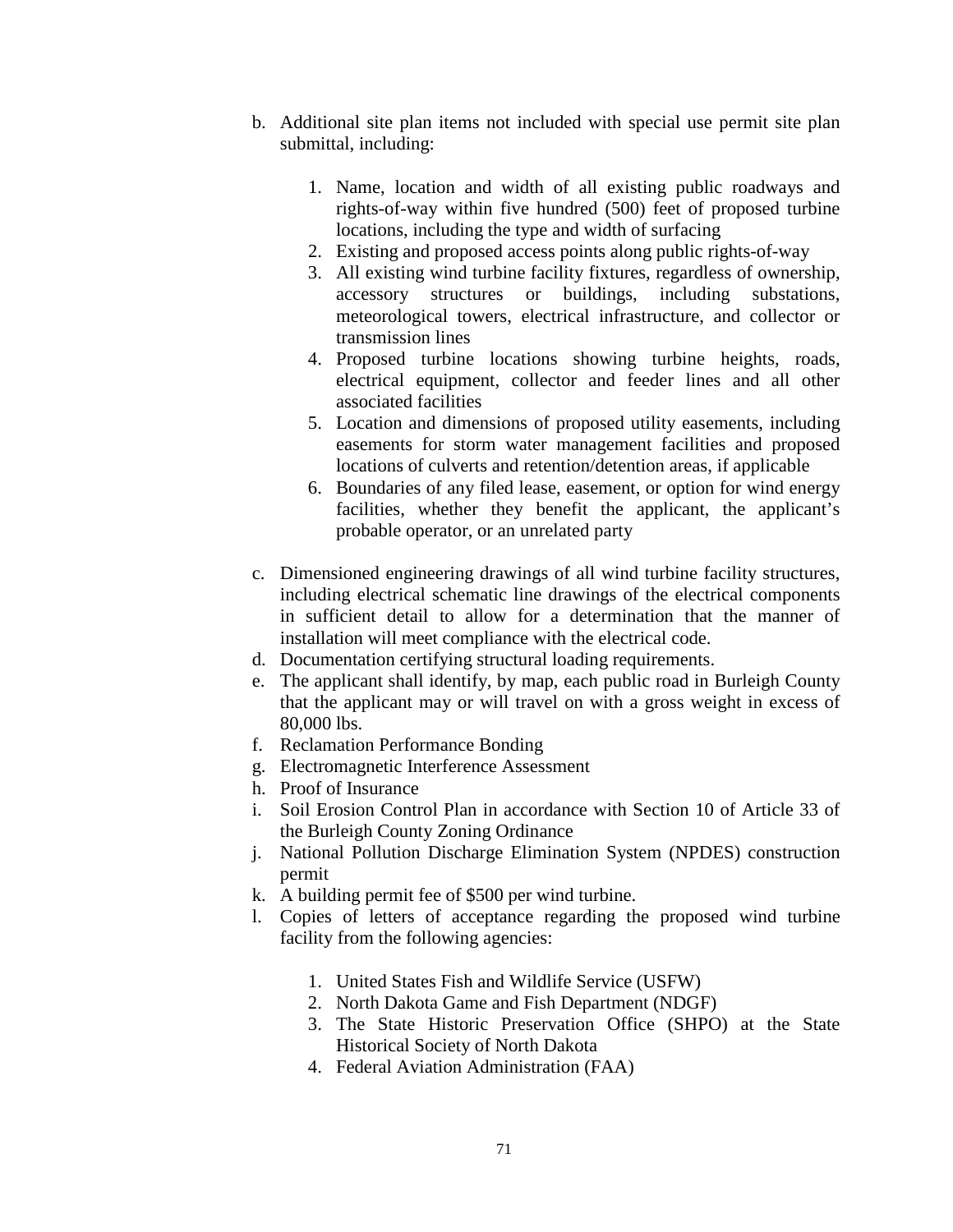## **Section 22. Roadway Maintenance Facilities**

Roadway maintenance facilities necessary for the provision of services by a governmental entity may be permitted in an Agricultural District as a special use, provided:

- 1. The parcel meets the minimum lot area and width requirements for the Agricultural District.
- 2. The parcel is located along an improved section line roadway or other roadway classified as an arterial.
- 3. The parcel is located at least one half  $(\frac{1}{2})$  mile (2640 feet) from any residentially zoned property.
- 4. Any buildings comply with the applicable setback requirements.
- 5. All exterior equipment and material storage areas will be set back no less than one hundred fifty (150) feet from a front property line and no less than seventy-five (75) feet from a side or rear property line.
- 6. A landscaped buffer yard is provided around the perimeter of the site to screen the operation from adjacent land uses. Said buffer yard shall be no less than fifty (50) feet in width and shall be densely planted in conjunction with site development.
- 7. A site plan is submitted showing the overall dimensions of the site, the location of specific activities, fences, parking areas, adjacent roadways and proposed access (ingress/egress).
- 8. A written narrative is submitted describing the operation of the facility, including fugitive dust management, run-off control, and spill containment.

## **Section 23. Temporary Worker Housing**

Temporary worker housing may be permitted in the A Agricultural District as a special use, provided:

- 1. The parcel on which the housing facility is located meets the lot area and width requirements for the A Agricultural District.
- 2. The housing facility is located along, or with direct access to, an improved section line roadway or other roadway classified as an arterial. If the arterial roadway is not improved, the developer/operator would be responsible for construction and paving of said roadway to County standards, if required based on site location, prior to operation of the housing facility.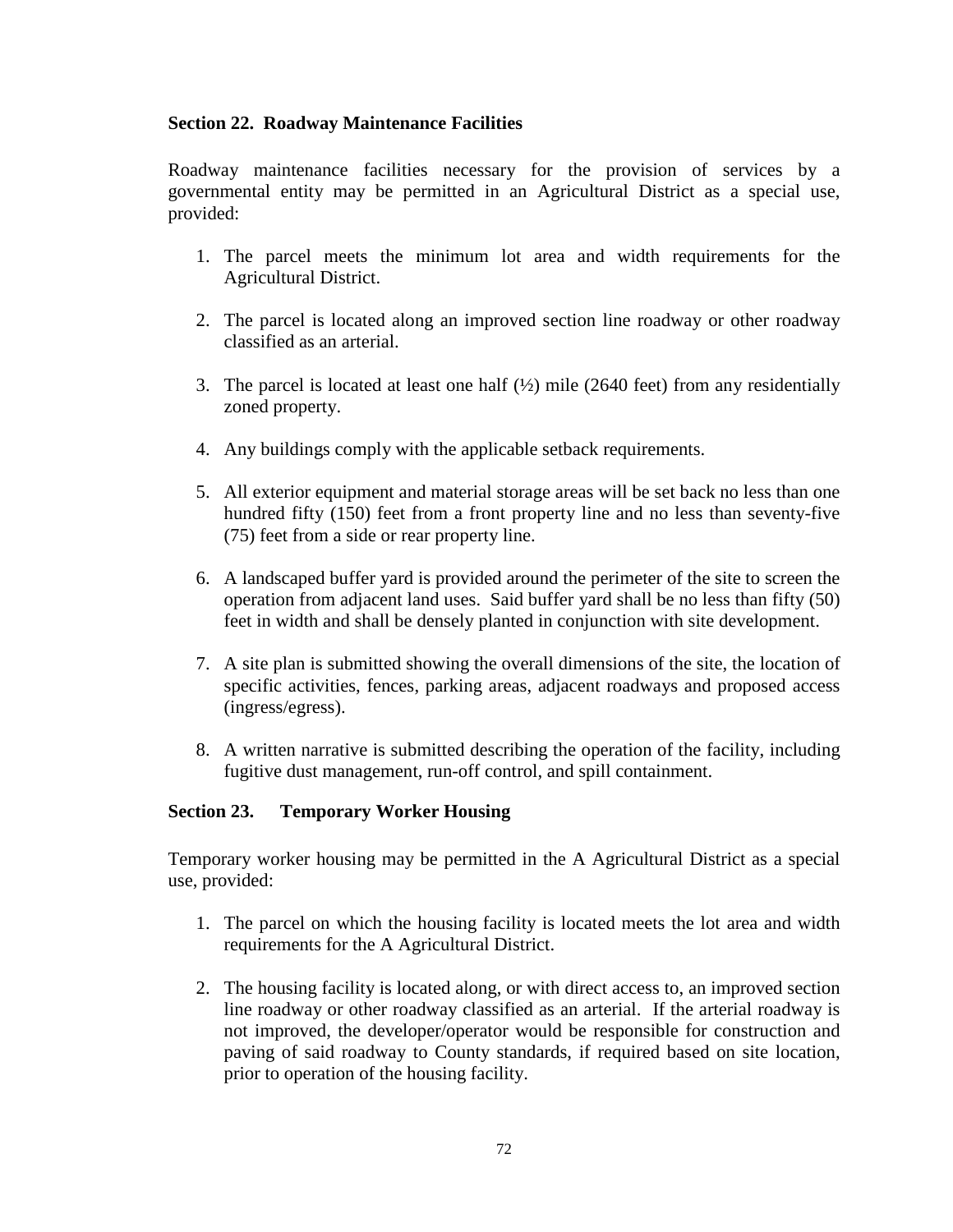- 3. The housing facility is located where traffic to and from the facility would not have to travel on roadways within or adjacent to residentially zoned property.
- 4. The temporary housing facility provides accommodations for at least twenty (20) workers and no more than five hundred (500) workers.
- 5. The parcel on which the facility is located is at least one-half (1/2) mile from any residentially zoned property.
- 6. The parcel on which the facility is located is at least one (1) mile from the ordinary high water mark of the Missouri River and Lake Oahe.
- 7. All buildings and modular structures shall comply with the applicable setback requirements for the A Agricultural District.
- 8. The facility shall be constructed to minimize erosion, alteration of natural features and removal of vegetation to the greatest extent possible.
- 9. Any modular structures for the facility must be inspected by an IBC (Industrialized Building Commission) approved third party inspector prior to entering the state, have an IBC label affixed, and must also be constructed in compliance with the North Dakota State Building Code, as amended by Burleigh County (Article 23).
- 10. All structures used for temporary worker housing shall be placed on a permanent foundation except as allowed in accordance with Chapter 18 of the International Building Code.
- 11. All structures used for temporary worker housing shall meet the County's minimum housing standards (Article 34).
- 12. The temporary housing facility must be fenced and access limited.
- 13. The temporary housing units must be numbered in a logical fashion in order to facilitate emergency response and in accordance with Chapter 5 of the International Building Code.
- 14. The distance between structures shall be in accordance with the North Dakota State Building Code, as amended by Burleigh County (Article 23).
- 15. The temporary housing facility must comply with all applicable State and Federal requirements, including the requirements of the North Dakota Department of Health, the North Dakota State Electrical Board, the North Dakota State Plumbing Board, the North Dakota State Water Commission, the North Dakota Department of Transportation and the North Dakota Department of Commerce.
- 16. The temporary housing facility shall provide parking at a rate of 2.5 spaces per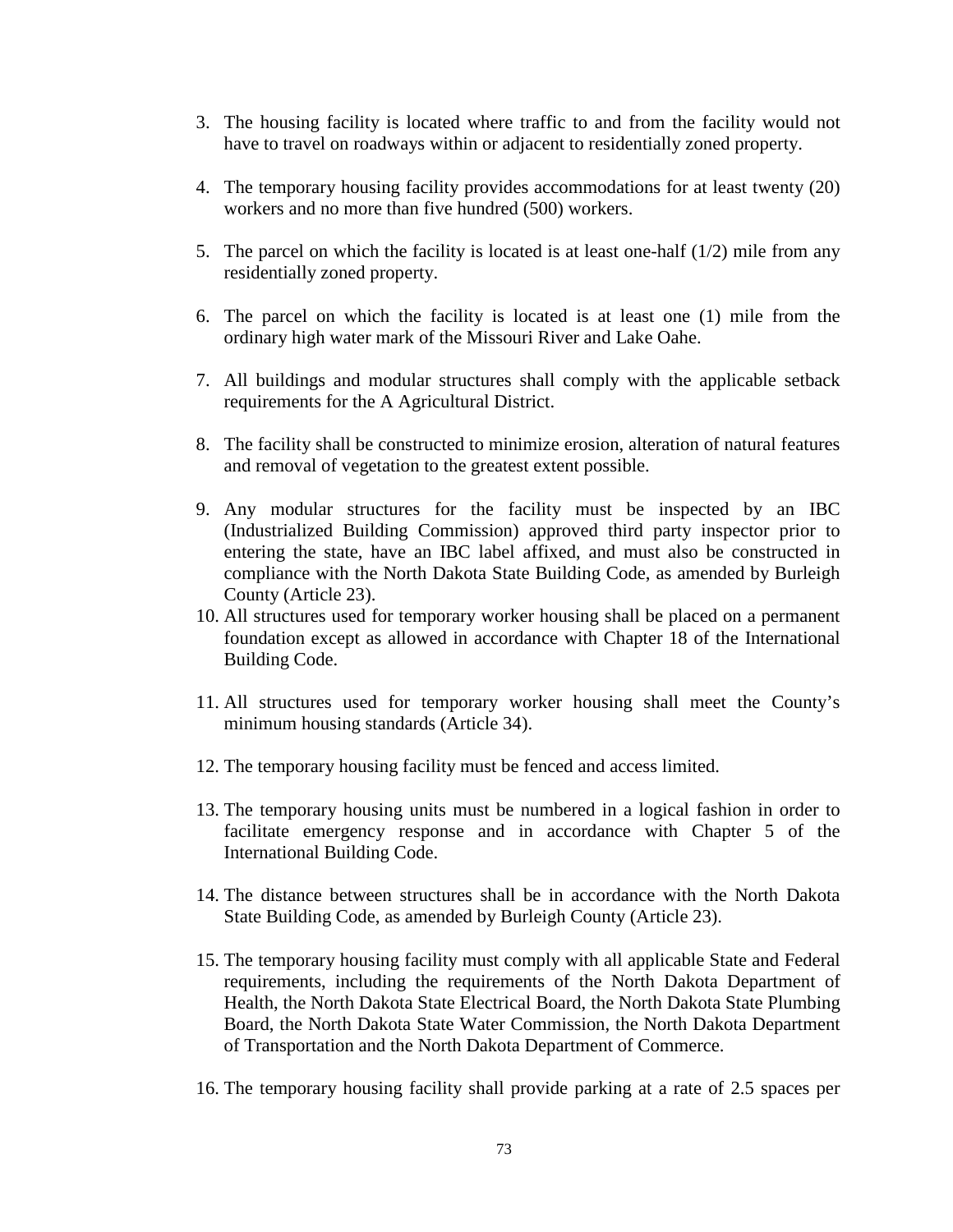resident, based on design capacity, to accommodate personal vehicles, work vehicles, and other vehicles and equipment parked on the site. Parking shall be located away from the housing units and shall not be allowed between units.

- 17. The temporary housing facility shall provide for adequate fire suppression, adequate access for emergency vehicles, and adequate security for the facility.
- 18. Domestic animals other than those owned by the property owner or the on-site manager are not allowed on the premises of a temporary housing facility.
- 19. The operator of the temporary housing facility is responsible for establishing and enforcing any house rules or regulations for residents.
- 20. The following information is submitted in addition to the information required under Section 1 of this Article:
	- a. A written narrative that includes a general description of the operation, including a good faith estimate of the duration of use; a description of the temporary housing units to be used and how the housing units are to be set and/or anchored to the ground in accordance with any applicable ANSI standards; a description of how the units are to be numbered; and a description of the source of potable water supply, method of sewage disposal, method of waste disposal and method of dust control.
	- b. A scaled site plan showing the overall dimensions of the site; required setbacks; the location of housing units, other structures, parking areas, fences, and landscaping; the location of existing and proposed roads and access ways within and adjacent to the site; topographic contours with a minimum interval of five (5) feet; the location of surface water, streams, and/or drainage areas and special flood hazard areas on or within 500 feet of the site; and the location of wells, sewage treatment system(s), and waste management areas.
	- c. A storm water management plan in accordance with Section 13 of the Subdivision Regulations (Article 33). A construction activity permit from the North Dakota Department of Health is also required for construction disturbance of one (1) or more acres.
	- d. A traffic impact analysis to determine if any improvement to County or State roadways, including the paving of roadways or the installation of turning lanes, is warranted. If warranted, roadway improvements will need to be installed at the operator's expense prior to operation of the facility.
	- e. Copies of the facility's proposed house rules and regulations, on-site security plan, and on-site emergency management plan (including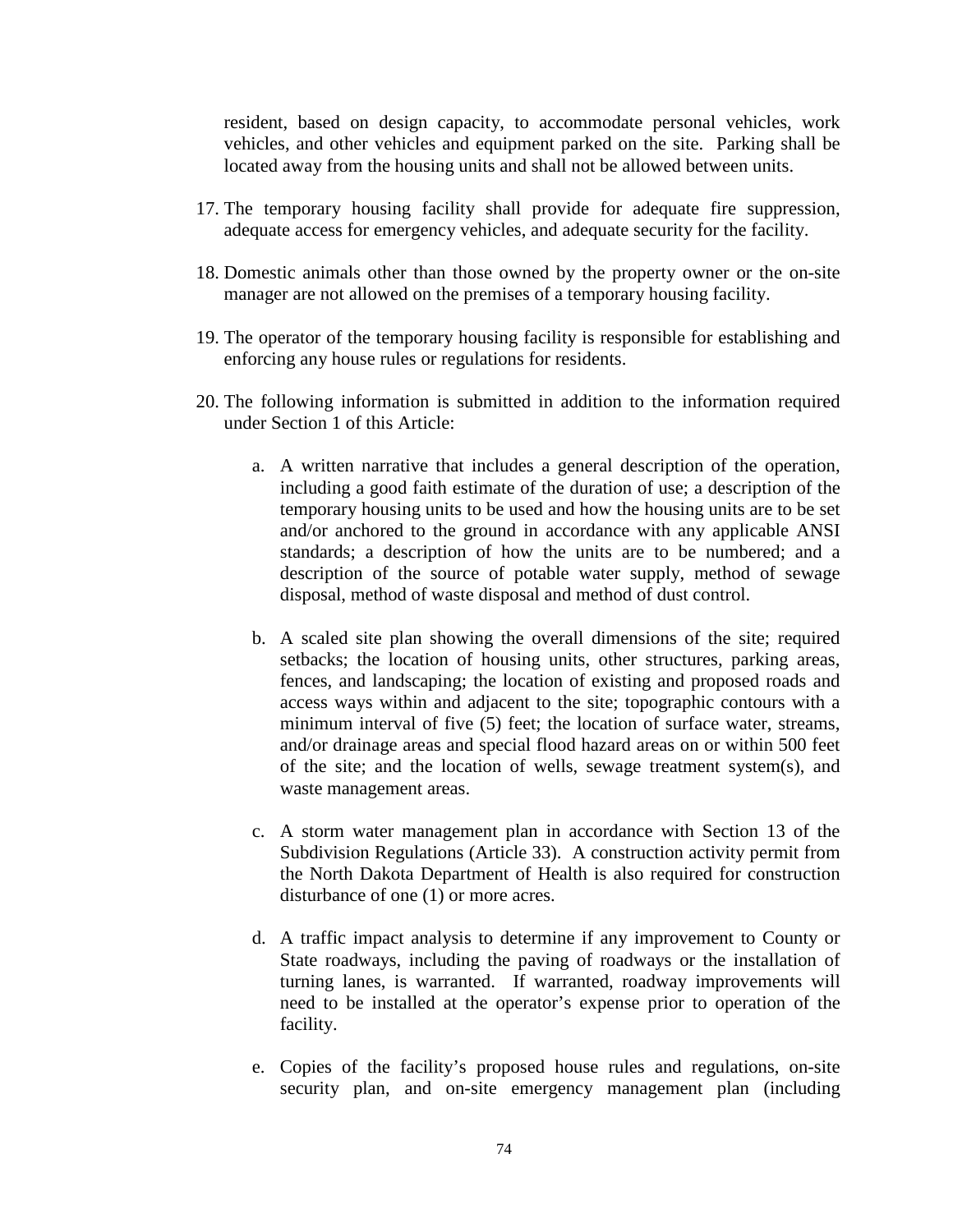contingencies for fire, tornado and other natural disasters).

- f. A statement as to whether or not the applicant has ever engaged in the business of owning or operating a temporary worker housing facility before, and if so, the dates and locations of such ownership or operation.
- g. A copy of the lease or purchase agreement, if the property is not owned by the proposed operator. Financial terms of the lease or purchase agreement may be redacted.
- h. Any other information required by the County to make an informed decision on the request.
- 21. The County Board of Commissioners may attach any conditions or reporting requirements to the special use permit that it deems necessary and prudent.
- 22. If the request for a special use permit is approved, all required County permits shall be obtained prior to construction of the temporary housing facility, including, but not limited to, building permits, plumbing permits and mechanical permits.
- 23. If the request for a special use permit is approved, the following shall be provided to the County in conjunction with construction and prior to operation of the temporary housing facility:
	- a. The name and address of the onsite manager and contact information.
	- b. Copies of required permits or approvals from the North Dakota Department of Health, the North Dakota State Electrical Board, the North Dakota State Plumbing Board, the North Dakota State Water Commission, South Central Regional Water District, North Dakota Department of Transportation, and US Army Corps of Engineers.
	- c. A plan for the closing of the facility and reclamation of the site, including how structures and equipment will be removed; how trash and construction debris will be removed; how concrete footings and foundations will be removed or buried; how the sewage disposal system will be removed and disposed of; how the site will be graded and recontoured to blend into the surrounding topography; how topsoil will be replaced and the site seeded with an appropriate seed mix to establish sufficient cover to stabilize the site and prevent erosion, and how unneeded access roads will be regarded and re-vegetated.
	- d. An irrevocable surety bond shall be submitted to the County Auditor in an amount equal to an engineer's estimate of the cost of removing or demolishing such facilities following termination of the use in accordance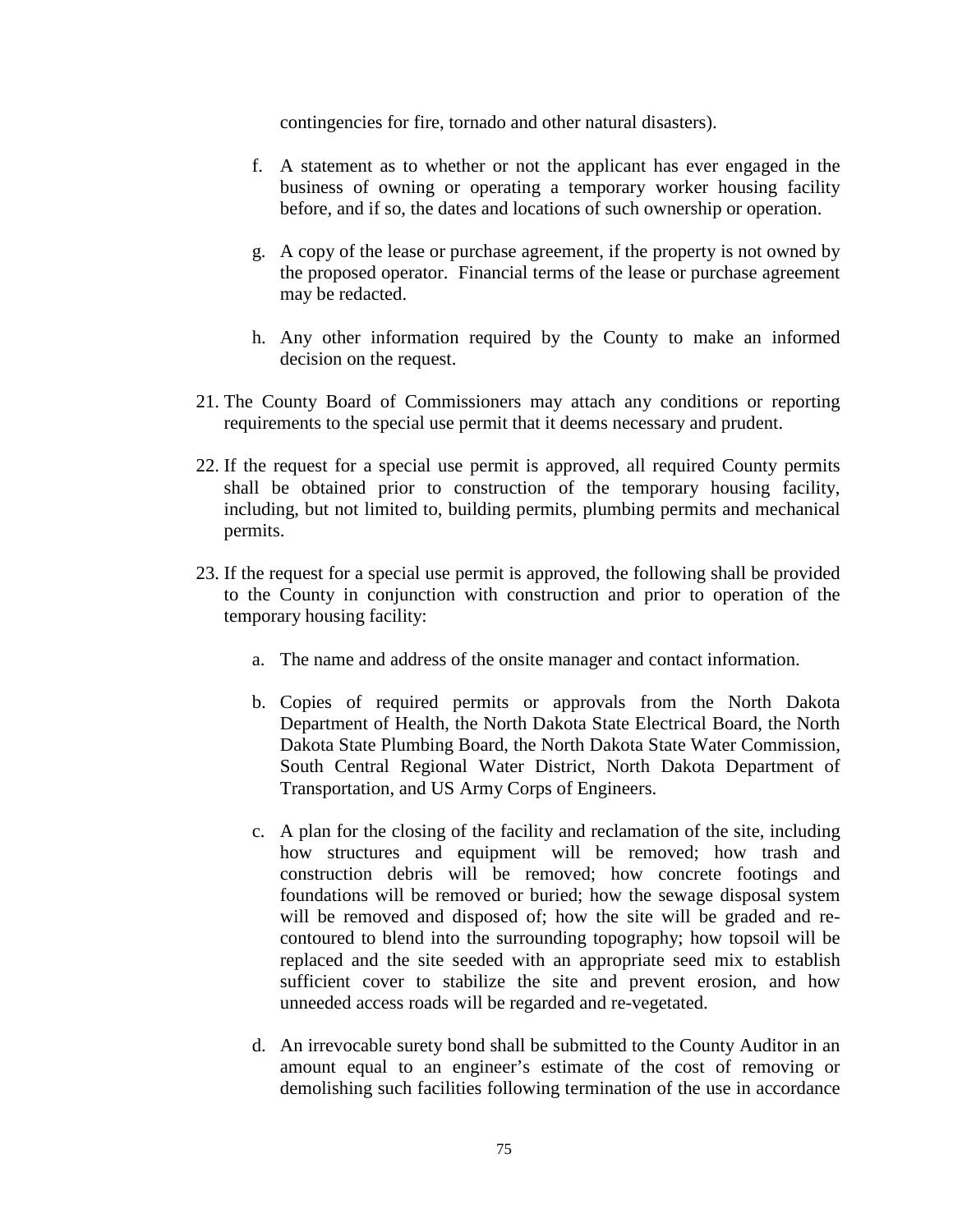with the approved plan, and shall be held for the duration of the temporary worker housing operation. The amount of the bond may be reviewed by the County Board of Commissioners on an annual basis and adjusted if needed.

- 24. If the request for a special use permit is approved, the following shall be provided to the County on an ongoing basis for the duration of operations:
	- a. The name and address of the onsite manager and contact information.
	- b. A current occupancy list to be maintained and provided to the County on a monthly basis.
	- c. Any changes to the facility's house rules and regulations, on-site security plan, and on-site emergency management plan.
- 25. The operator of a temporary worker housing facility permitted by Burleigh County shall notify the County Auditor of the sale of the facility or the transfer of ownership of the property.
- 26. A special use permit for a temporary housing facility approved in accordance with this Article shall be valid for a period of five (5) years, and is renewable in three (3) year increments upon submittal of a request for an extension and approval in accordance with the provisions of this Article. The request for an extension must also include a written narrative describing the facility, its compliance with the requirements contained herein and any conditions placed upon it, and demonstrate the continued need for the facility.
- 27. The temporary housing facility and any associated structures must be removed from the site within ninety (90) days of closure. Within ninety (90) days after the removal of the facility is complete, a reclamation report shall be submitted to the County Planner indicating that the site was reclaimed as set forth in the approved reclamation plan.

## **Section 24. Meat Packing Facilities**

Meat packing facilities may be permitted in the I Industrial District as a special use, provided:

- 1. The parcel on which the facility is located meets the minimum lot area and width requirements for the I Industrial zoning district.
- 2. The facility is located along, or with direct access to, an improved section line roadway or other roadway classified as an arterial. If the arterial roadway is not improved, the developer/operator would be responsible for construction and paving of said roadway to County standards prior to operation of the facility.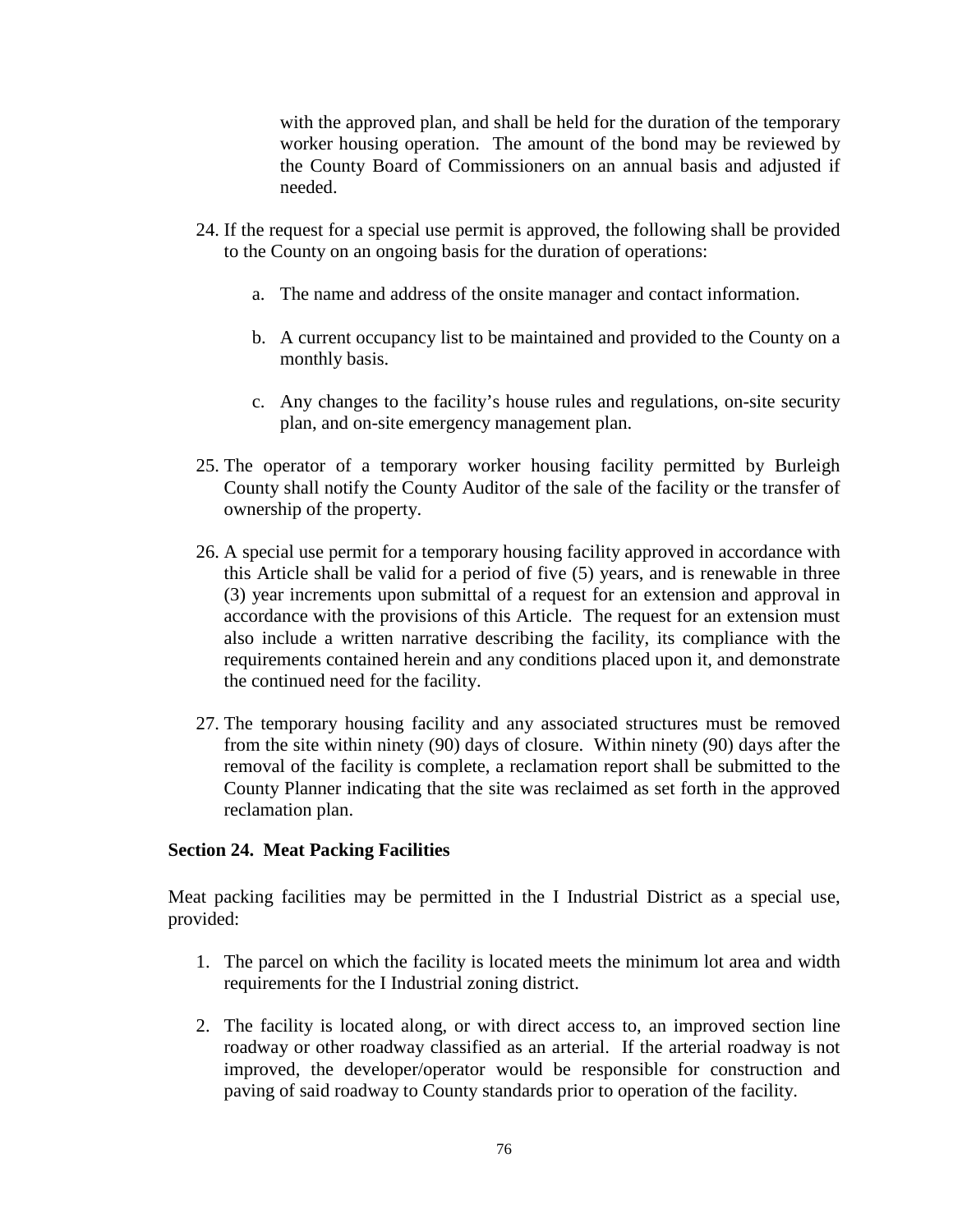- 3. The facility is located where traffic to and from the facility would not have to travel on roadways within or adjacent to residentially zoned property.
- 4. The parcel on which the facility is located is at least one (1) mile from any residentially zoned property.
- 5. The facility is located or so designed so that the odor and heat from the facility will not have a negative impact on adjacent properties.
- 6. A landscaped buffer yard is provided around the perimeter of the site to screen the operation from adjacent land uses. Said buffer yard shall be no less than fifty (50) feet in width and shall be densely planted in conjunction with site development.
- 7. All buildings shall comply with the applicable setback requirements for the I Industrial zoning district, as measured from the inside edge of the required landscape buffer yards.
- 8. A site plan is submitted showing the overall dimensions of the site; existing and proposed roads and access ways within and adjacent to the site; topographic contours with a minimum interval of five (5) feet; surface water, streams, drainage areas and special flood hazard areas on or within 500 feet of the site; and locations of existing and proposed buildings, fences, loading/unloading areas, outdoor storage areas, wells, sewage treatment system(s), waste management areas, confinement areas (indoor and/or outdoor) and parking areas.
- 9. A written narrative is submitted describing the operation of the facility, including the number and type of animals processed, the length of any on-site confinement, source of water supply, method of sewage disposal, method of waste disposal, pest management, storm water management, and odor management.
- 10. A traffic impact analysis is submitted to determine if any improvement to County or State roadways, including the paving of roadways or the installation of turning lanes, is warranted. If warranted, roadway improvements will need to be installed at the operator's expense prior to operation of the facility.
- 11. The facility as proposed will comply with all applicable State and Federal requirements, including the requirements of the North Dakota Department of Agriculture Meat and Poultry Inspection Program, the North Dakota Department of Health and the United States Department of Agriculture.
- 12. Any animal confinement operations in conjunction with the meat packing facility are subject to the County's requirements for animal feeding operations.
- 13. Prior to construction or establishment of a meat packing facility, the operator may be required to file an irrevocable surety bond with the County Auditor. Such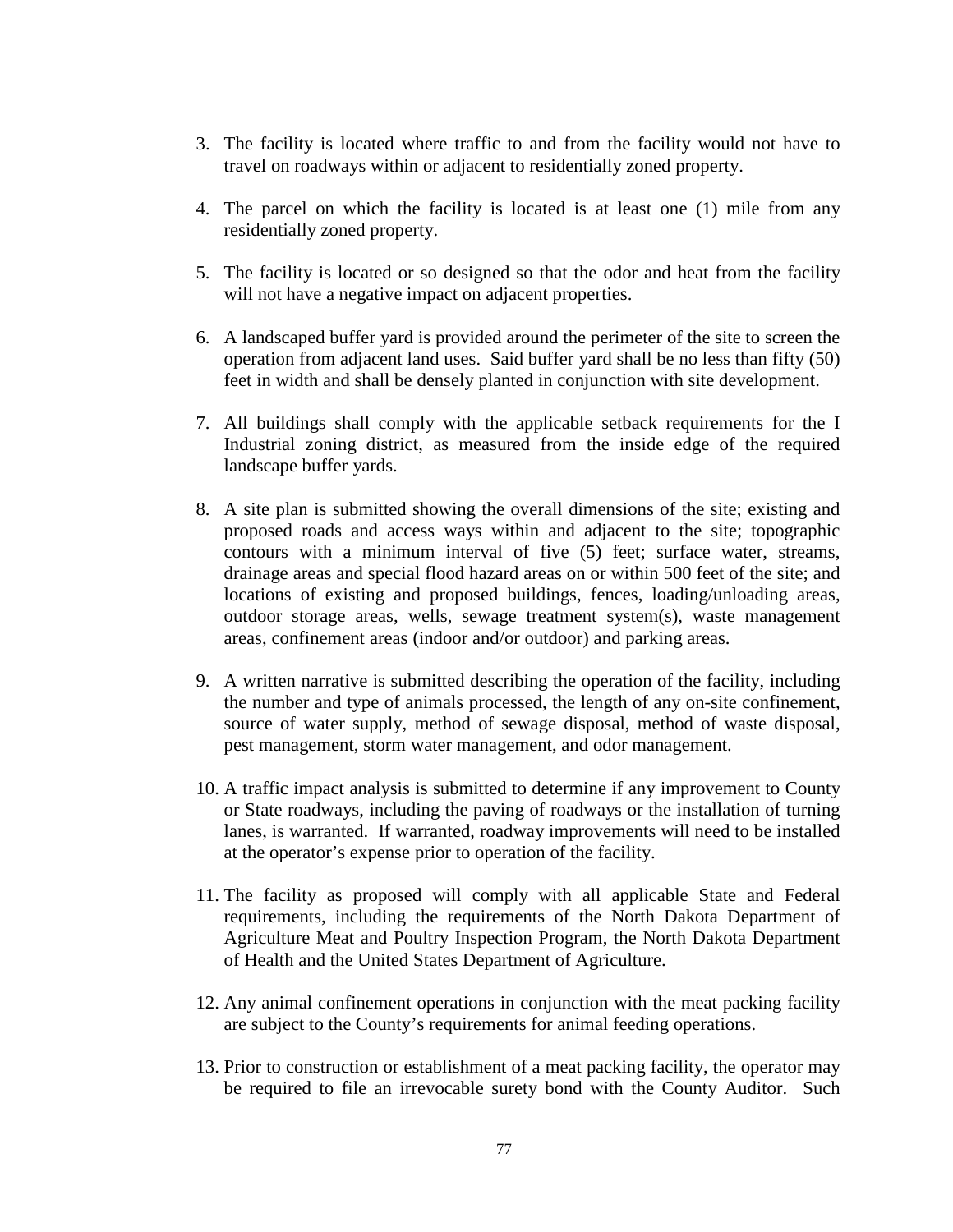bond shall be in an amount equal to an engineer's estimate of the cost of removing or demolishing such facilities and shall be held for the duration of the meat packing facility operation. The amount of the bond may be reviewed by the County Board of Commissioners on an annual basis and adjusted if needed.

## **Section 25. Limited Meat Packing Facilities**

Limited meat packing facilities may be permitted in the A Agricultural District as a special use, provided:

- 1. The parcel on which the facility is located meets the minimum lot area and width requirements for the A Agricultural zoning district.
- 2. The facility is located along, or with direct access to, an improved section line roadway or other roadway classified as an arterial. If the arterial roadway is not improved, the developer/operator would be responsible for construction and paving of said roadway to County standards prior to operation of the facility.
- 3. The parcel on which the facility is located is at least one-quarter (1/4) mile from any residentially zoned property.
- 4. The facility is located or so designed so that the odor from the facility will have limited negative impact on adjacent properties.
- 5. All buildings shall comply with the applicable setback requirements for A Agricultural zoning district.
- 6. A site plan is submitted showing the overall dimensions of the site; existing and proposed roads and access ways within and adjacent to the site; topographic contours with a minimum interval of five (5) feet; surface water, streams, drainage areas and special flood hazard areas on or within 500 feet of the site; and locations of existing and proposed buildings, fences, loading/unloading areas, outdoor storage areas, wells, sewage treatment system(s), waste management areas, confinement areas (indoor and/or outdoor) and parking areas.
- 7. A written narrative is submitted describing the operation of the facility, including the number and type of animals processed, the length of any on-site confinement, source of water supply, method of sewage disposal, method of waste disposal, pest management, storm water management, and odor management.
- 8. A traffic impact analysis is submitted to determine if any improvement to County or State roadways, including the paving of roadways or the installation of turning lanes, is warranted. If warranted, roadway improvements will need to be installed at the operator's expense prior to operation of the facility.
- 9. The facility as proposed will comply with all applicable State and Federal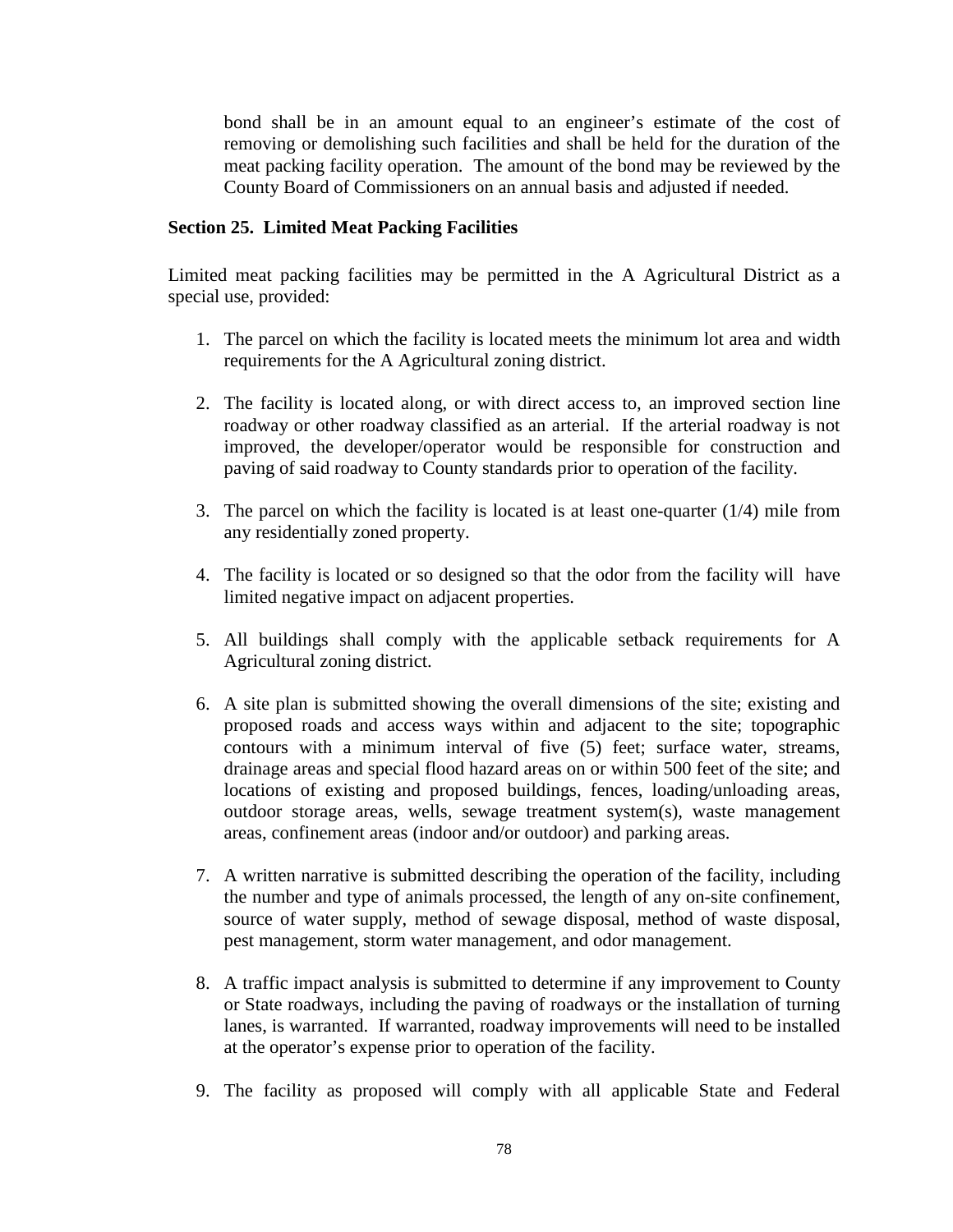requirements, including the requirements of the North Dakota Department of Agriculture Meat and Poultry Inspection Program, the North Dakota Department of Health and the United States Department of Agriculture.

- 10. Any animal confinement operations in conjunction with the meat packing facility are subject to the County's requirements for animal feeding operations.
- 11. Prior to construction or establishment of a meat packing facility, the operator may be required to file an irrevocable surety bond with the County Auditor. Such bond shall be in an amount equal to an engineer's estimate of the cost of removing or demolishing such facilities and shall be held for the duration of the meat packing facility operation. The amount of the bond may be reviewed by the County Board of Commissioners on an annual basis and adjusted if needed.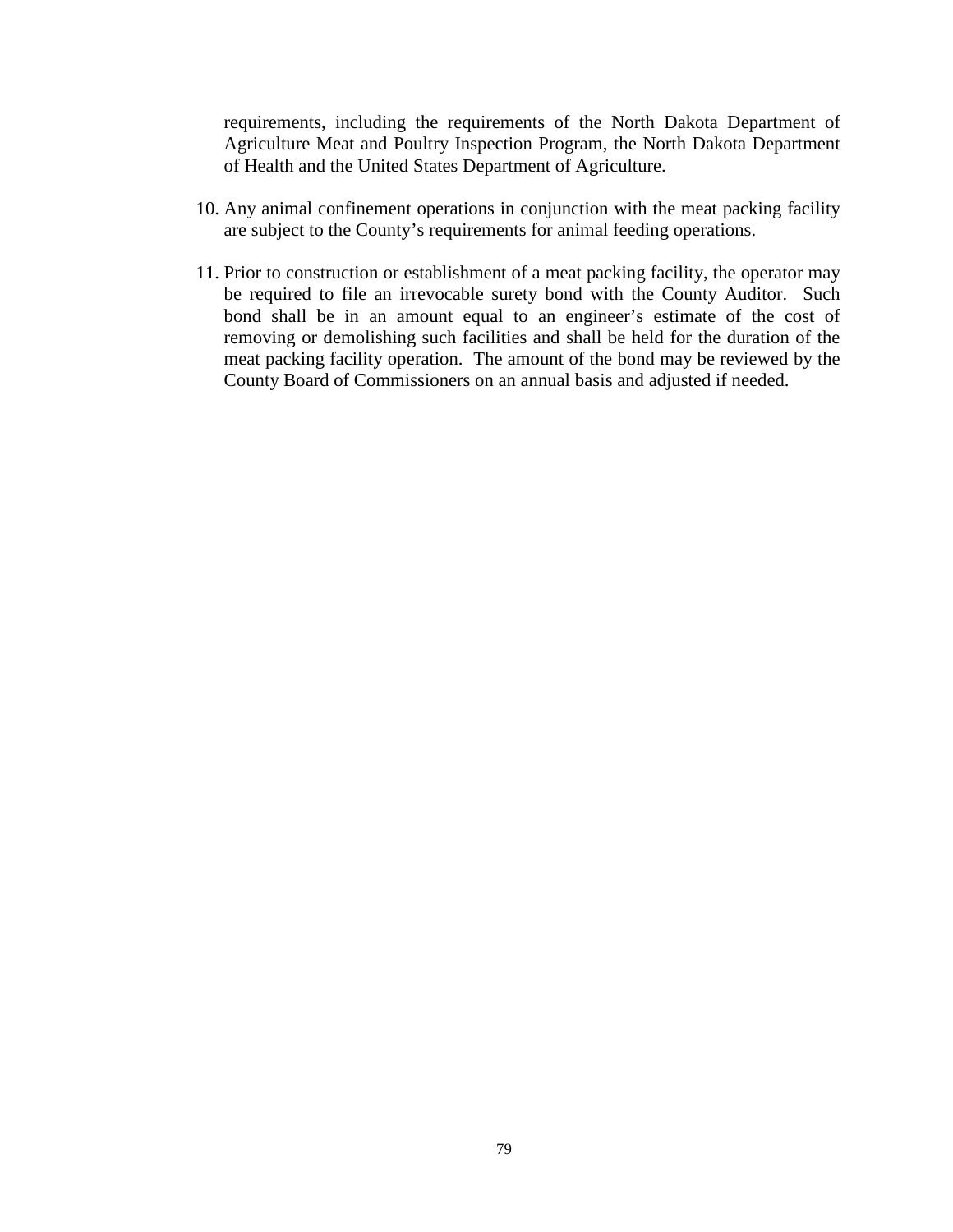## **ARTICLE 9**

## **NON-CONFORMING USES**

### **Section 1. Definition**

Any lawful use of the land or buildings existing at the date of passage of this resolution, and located in a district in which it would not be permitted as a new use under the provisions of this regulation, is hereby declared to be a non-conforming use, and not in violation of this regulation at the date of adoption of such regulation. Provided, however, a non-conforming use shall be subject to, and the owner shall comply with the following regulations:

## **Section 2. Expansion of Non-Confirming Uses**

- 1. Is permitted within the limits of originally specified land.
- 2. Is permitted within the limits of the originally accepted building.
- 3. Is not permitted outside original building or beyond limits of specified land.

## **Section 3. Additions, Repairs and Alterations**

- 1. No building used for a non-conforming use shall be enlarged, extended, reconstructed or structurally altered unless the use is changed to one which complies with the provisions of this regulation.
- 2. Repairs and maintenance work may be carried out each year in an amount not to exceed twenty-five percent (25%) of assessed value of the building for that year, but such repairs and maintenance work shall not increase the cubical content of the building nor the floor area devoted to the non-conforming use, nor shall it increase the number of dwelling units provided in a building.
- 3. Nothing in this regulation shall be deemed to prevent the strengthening nor repair of a building which may be necessary to restore the building to a safe condition or to improve the sanitary conditions of the building, provided that such strengthening and repair may not be used to restore a building from the destructive causes outlined in Section 4 of this Article.

#### **Section 4. Destruction**

If any building in which there is a non-conforming use is damaged by fire, flood, explosion, wind, war or other catastrophe, in an amount equal to or greater than fifty percent (50%) of its assessed valuation, it shall not be again used or reconstructed to be used for any use except one complying with the provisions of this regulation for the district in which it is located.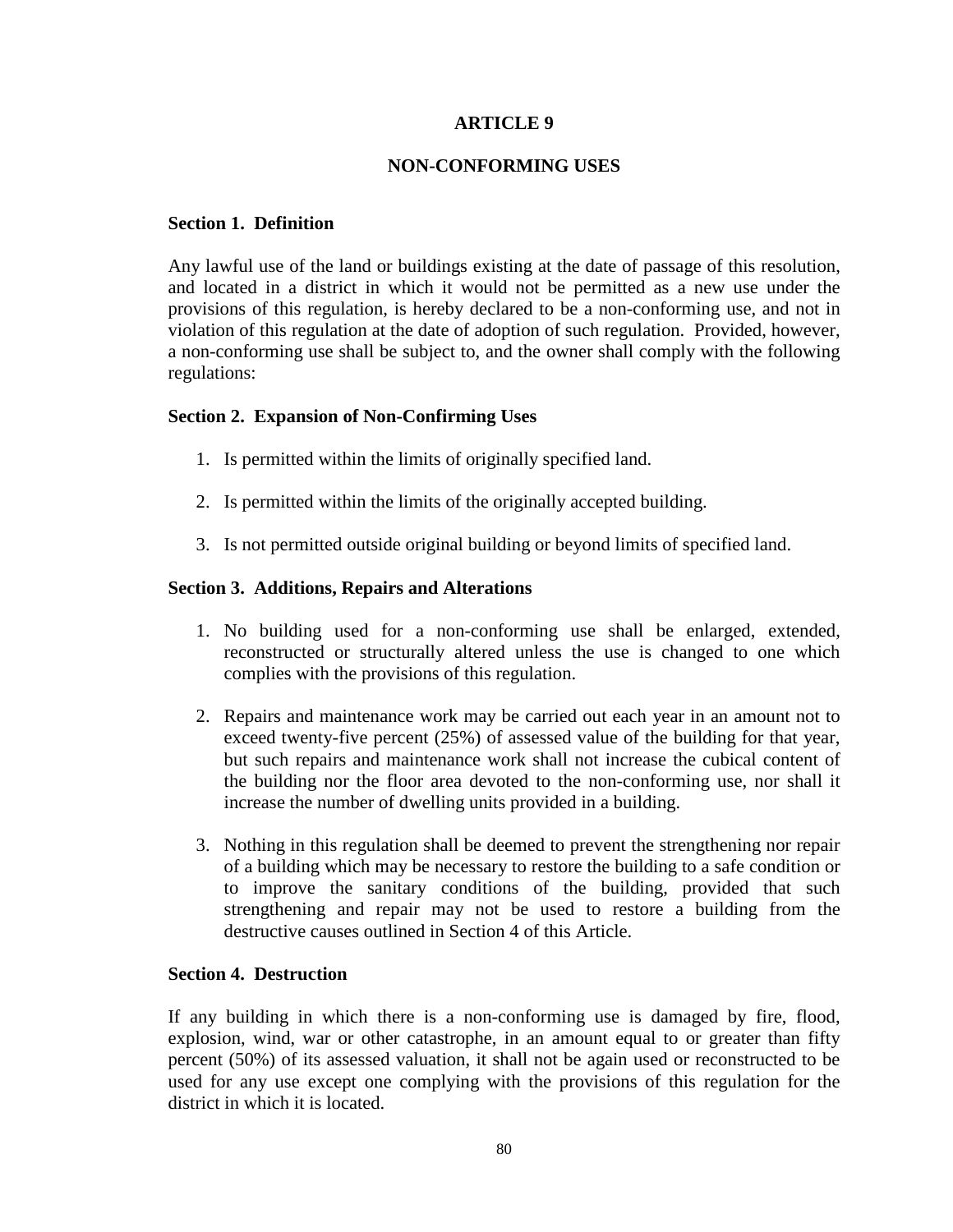## **Section 5. Moving Buildings**

Any building in which there is a non-conforming use shall not be moved unless it is moved to a district in which the use for which the building was designed is permitted by this regulation. If any building in which there is a non-conforming use is moved any distance whatsoever, the building shall thereafter be used only in compliance with the provisions of this regulation for the district in which it is located.

### **Section 6. Change in Use of Property**

A non-conforming use may be continued in accordance with the provisions of this Article, but it shall not be changed to any other use except the one which would be permitted as a new use in the district in which the building is located.

### **Section 7. Discontinuance**

- 1. If, for any reason, a non-conforming use of land ceases for continuous period of more than two (2) years, the land shall thereafter not be used except in compliance with the provisions of this regulation for the district in which the land is located.
- 2. If, for any reason a non-conforming occupancy of a building ceases for a continuous period of more than two (2) years, the building shall thereafter not be used except in compliance with the provisions of this regulation for the district in which the building is located.

## **Section 8. Continuance**

Any legal non-conforming use may be continued. The certificate of occupancy issued by the Building Official for a non-conforming use shall state that the use may be continued indefinitely.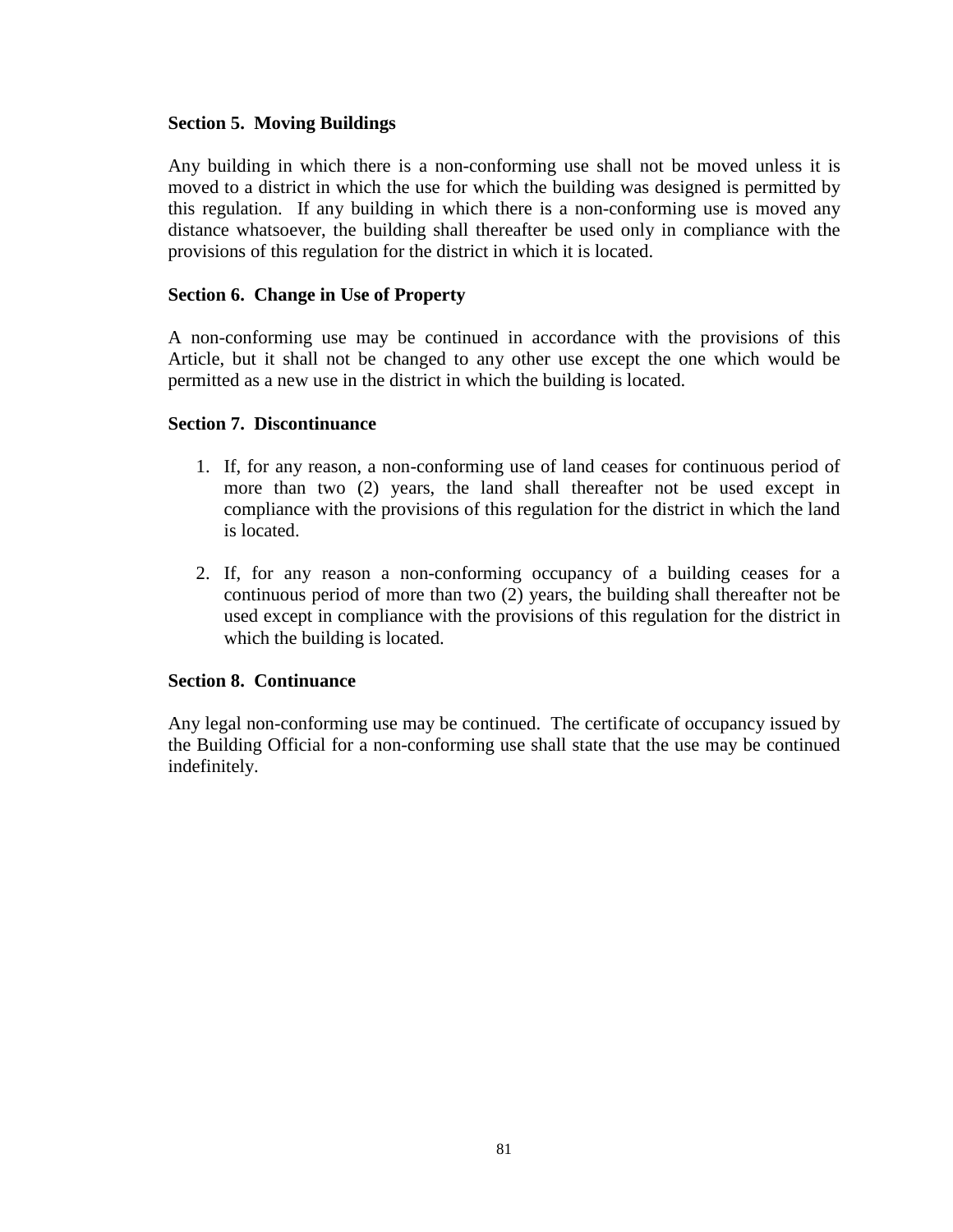### **ARTICLE 10**

#### **AUTOMOBILE PARKING**

#### **Section 1. Off-Street Parking**

Except as provided elsewhere in this Article, no application for a building permit or certificate of occupancy in any zone shall be approved unless there is included with the plan for such building, improvement or use, a plot plan showing the required open space designated as being reserved for off-street parking purposes to be provided in connection with such building, improvement or use, in accordance with this section; and no Certificate of Occupancy shall be issued unless the required facilities have been provided in accordance with those shown on the approved plan. Such off-street parking space shall be provided on the basis of the following minimum requirements:

#### **1. Dwellings**

Single-family and two-family dwellings - two (2) spaces for each dwelling unit.

#### **2. Room Houses**

One (1) space for each two (2) sleeping rooms rented, plus one (1) additional space for the owner or operator of the rooming house.

#### **3. Hotels, including clubs**

One (1) space for each two (2) guest rooms. If, in addition to sleeping rooms, patrons or residents are provided with assembly halls, bars, restaurants, night clubs, retail shops, service establishments or other business, additional off-street parking spaces will be required for such other uses in accordance with the regulations of this section for such uses.

#### **4. Tourist Homes, Motels, Trailer Courts**

One (1) space for each guest room or cabin. Off-street parking for auxiliary uses in the same building or on the same lot shall be provided in accordance with the regulations set forth in this section for such uses. For tourist homes there must be provided in addition to off-street parking space for guests, one (1) additional space for each family permanently residing in the building.

**5. Hospitals, including sanitariums, asylums, orphanages, convalescent homes, homes for the aged and infirm and similar institutions**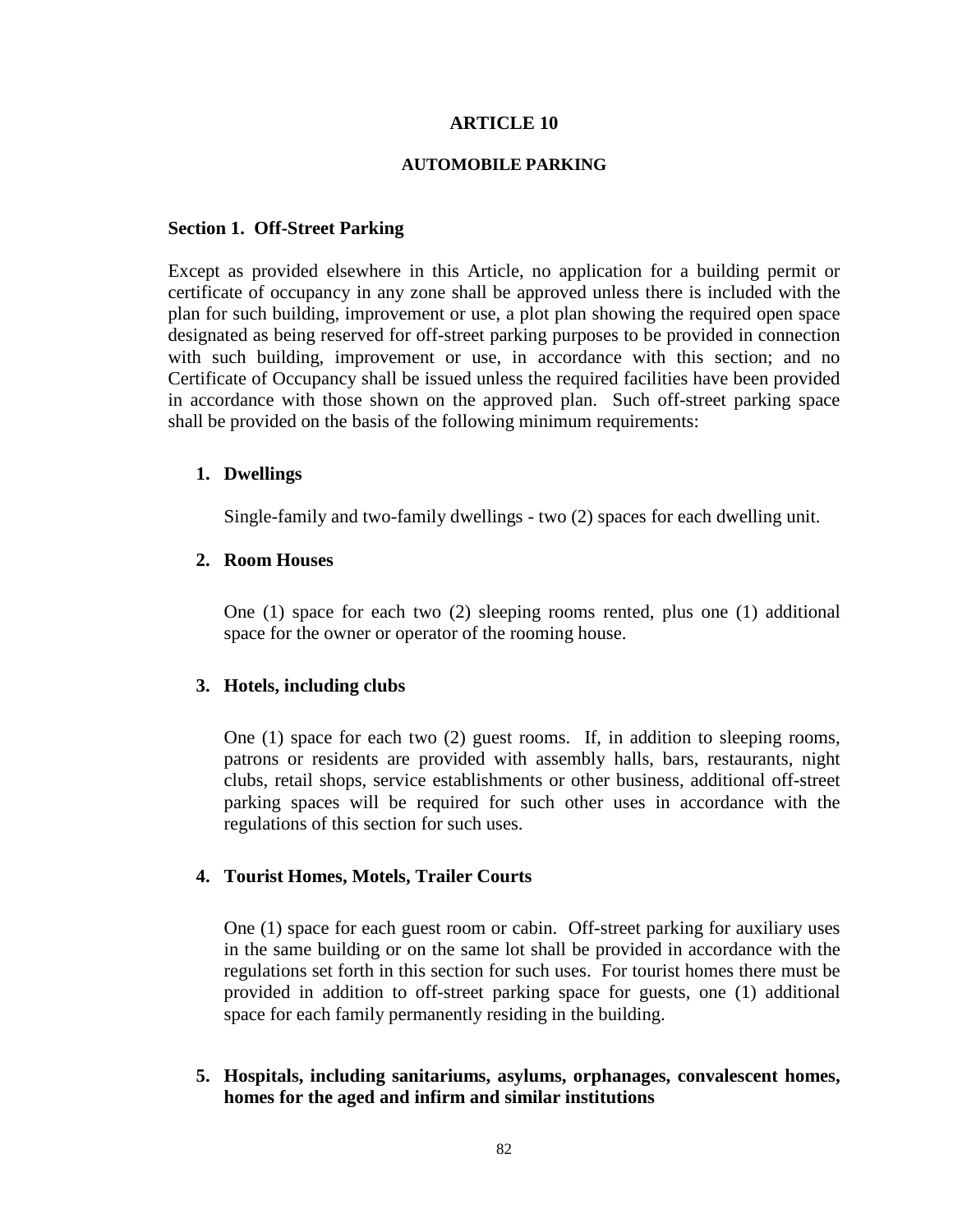One (1) space for each two (2) patient beds, plus one (1) additional space for each staff doctor plus one (1) additional space for each two (2) regular employees.

# **6. Restaurants, including bars, taverns, night clubs, lunch counters, diners and all other similar dining and drinking establishments**

One (1) space for each four (4) seats provided for patron use, or one (1) space for each (one hundred (100) square feet of floor area used for patron use whichever requirement is greater.

## **7. Theaters**

One (1) space for each five (5) seats provided for patron use.

**8. Place of Public Assembly, including private clubs, lodges and fraternal buildings not providing overnight accommodations, assembly halls, exhibition halls, convention halls, auditoriums, skating rinks, dance hall, bowling alleys, sport arenas, stadiums, gymnasiums, amusement parks, race tracks, fair grounds, circus grounds, churches, funeral homes and mortuaries, community centers, libraries, museums and all other similar places of relatively infrequent public assembly**

One (1) space for each ten (10) seats provided for patron use, or one (1) space for four hundred (400) square feet of gross floor area used or intended to be used for service to the public as customers, patrons or clients whichever requires the greater number of parking spaces.

#### **9. Medical Clinics, including offices of doctors, dentists and drug physicians**

Three (3) spaces for each doctor using the office of clinic, plus one (1) additional space for each two (2) regular employees.

# **10. Retail Establishments, including personal device shops and equipment or repair shops**

- a. In a Major Commercial District: one (1) space for each two hundred (200) square feet of floor area on the ground floors plus one (1) space for each four hundred (400) square feet of floor area in a basement or any story above the ground floor;
- b. In a Limited Commercial District: one (1) space for each one hundred (100) square feet of floor area.
- 11. **Office Building, including commercial building, governmental building, professional building except as otherwise provided for in this section**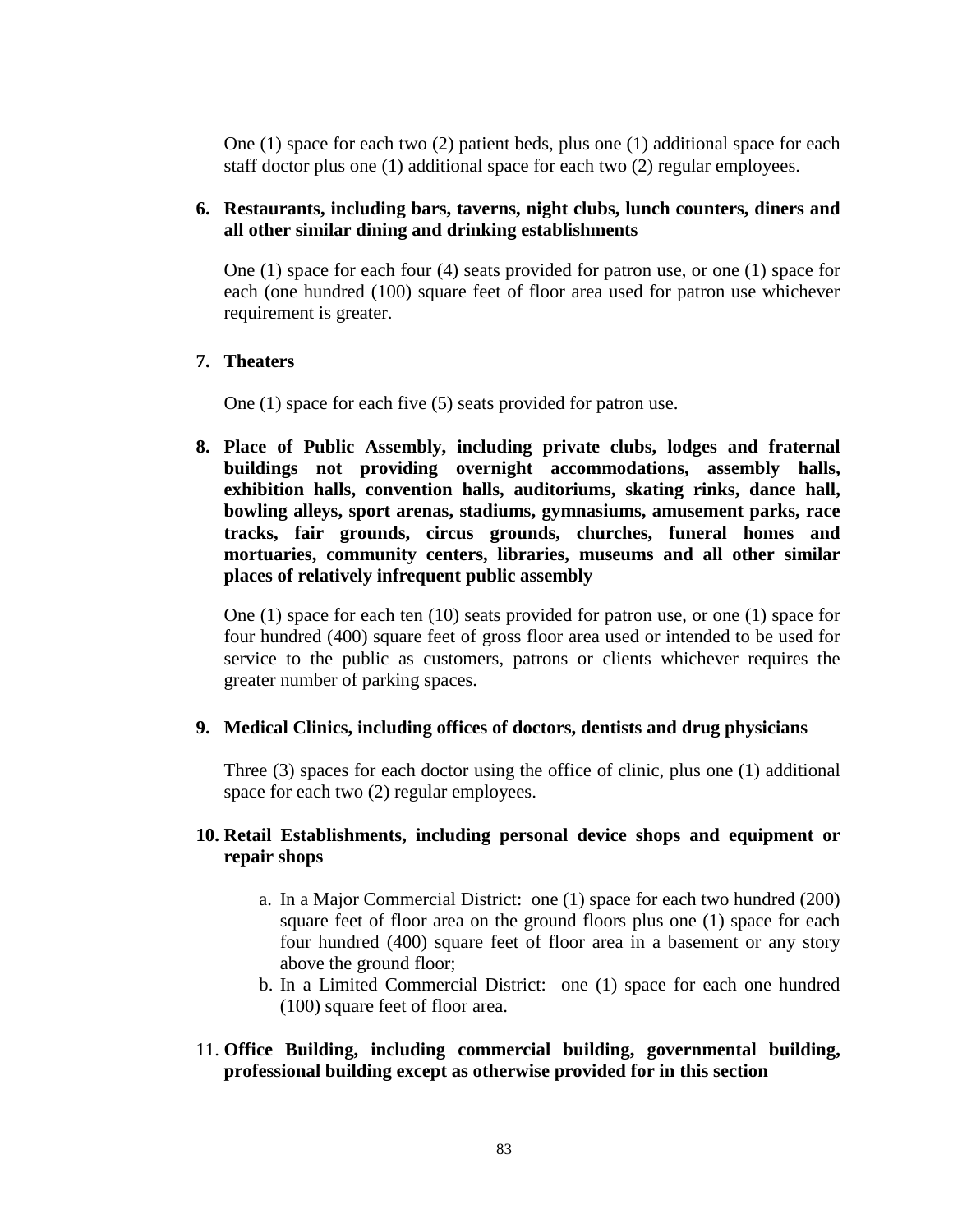One (1) space for each four hundred (400) square feet of floor area.

**12. Wholesale, Manufacturing and Industrial Plants, including warehouse and storage buildings/yards; public utility buildings; contractor equipment and lumber yards; research laboratories; business service establishments such as blueprinting, printing and engraving; soft drink bottling establishments; fabricating plants; and all other structures devoted to similar mercantile or industrial pursuits**

One (1) space for each two (2) employees, plus sufficient space to park all company-owned or leased vehicles including passenger automobiles, trucks, tractors, trailers, and similar company-owned motor vehicles.

# **13. Terminal Facilities, including airports, railroads, passenger and freight stations, bus depots, truck terminals and other similar personal or material terminal facilities**

Off-street parking space in an amount determined by the Board of County Commissioners to be adequate to serve the public as customers, patrons, and visitors plus space to provide one (1) off-street parking space for each two (2) regular employees, plus space to provide off-street parking for all owned, leased or operated commercial vehicles, buses and similar motor vehicles.

## **14. Schools, including colleges, elementary schools, junior and senior high schools, and public, private, and parochial schools**

One (1) space for each two (2) staff members or employees, plus one (1) space for each classroom, plus additional space for any place of public assembly in accordance with the requirements set forth in this section for such uses.

#### **Section 2. Off-Street Loading**

Except as provided elsewhere in this Article, no application for a Building Permit or Certificate of Occupancy for a commercial or industrial use shall be approved unless there is included with the plan for such building improvements or use, a plot plan showing the required space of structural design for off-street loading purposes to be provided in connection with such building, improvement or use, in accordance with this section; and no Certificate of Occupancy shall be issued unless the required facilities have been provided in accordance with those shown on the approved plan. Such off-street loading space shall be provided in accordance with the following minimum requirements:

1. Each department store, freight terminal or railroad yard, hospital or sanitarium, industrial plant, manufacturing establishment, retail establishment, storage warehouse or wholesale establishment which has an aggregate gross floor area of 25,000 square feet or more, arranged, intended or designed for such use, shall provide off-street truck loading or unloading berths in accordance with the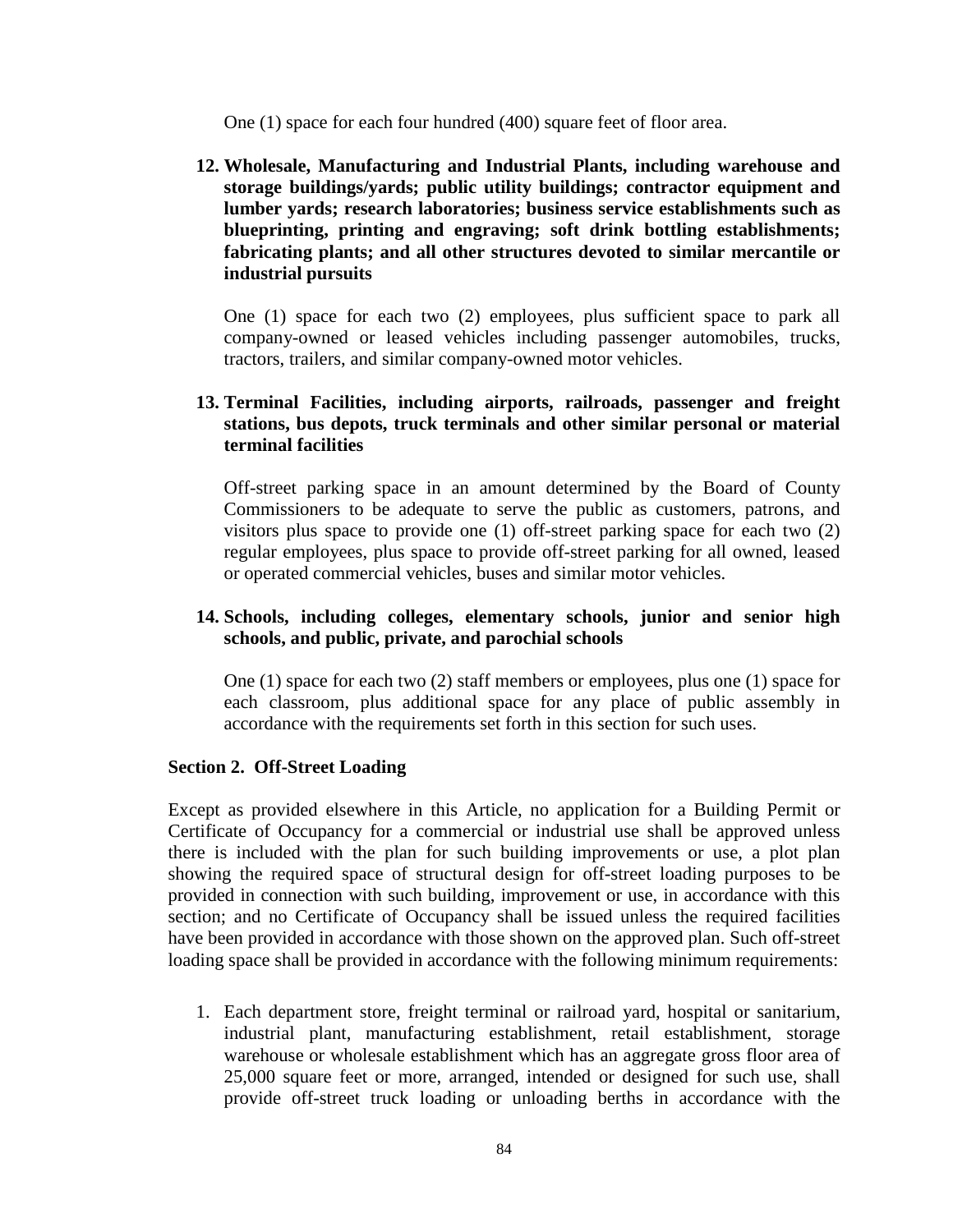following table:

| <b>Square Feet of</b><br><b>Aggregate Gross Floor Area</b><br><b>Devoted to Such Use</b> | <b>Require Number of Berths</b> |
|------------------------------------------------------------------------------------------|---------------------------------|
| 25,000 but less than 40,000                                                              |                                 |
| 40, 000 but less than 100,000                                                            |                                 |
| 100,000 but less than 160,000                                                            |                                 |
| 160,000 but less than 240,000                                                            |                                 |
| 240,000 up to and including 320,000                                                      |                                 |
| For each additional 90,000                                                               | 1 additional                    |

- 2. Each auditorium, convention hall, exhibition hall, funeral home, hotel, office building, restaurant, sports arena, hospital or welfare institution - which has an aggregate gross floor area of 50,000 square feet or more arranged, intended or designed for such use shall provide one (1) off-street loading berth for 50,000 square feet up to and including 250,000 square feet and one (1) additional berth for each additional 200,000 square feet of floor space.
- 3. In computing the ground coverage of the principal building and all accessory buildings or any non-residential use, two hundred (200) square feet shall be added to the actual area of the principal building and all accessory buildings to provide off-street parking as required by Section 1 of this Article.

## **Section 3. Continuing Character of Obligation**

The schedule of requirements for off-street parking space and off-street loading space shall be a continuing obligation of the owner of the real estate on which any such structure is located as long as the structure is in existence and its use requiring vehicle parking or vehicle loading facilities continues. It shall be unlawful for an owner of any building affected by this Article to discontinue, change or dispense with, or to cause the discontinuance or change of the required vehicle parking or loading space apart from the discontinuance, sale or transfer of such structure, without establishing alternative vehicle parking or loading space which meets with the requirements of and is in compliance with this Article. It shall be unlawful for any firm or corporation to use such building without acquiring such land or other suitable land for vehicle parking or loading space which meets with the requirements of and is in compliance with this Article.

## **Section 4. Fractional Measurements**

When units or measurements determining number of required off-street parking and offstreet loading spaces result in the requirement of a fractional space, any fraction up to and including one-fourth (1/4) shall require one (1) off-street parking or off-street loading space.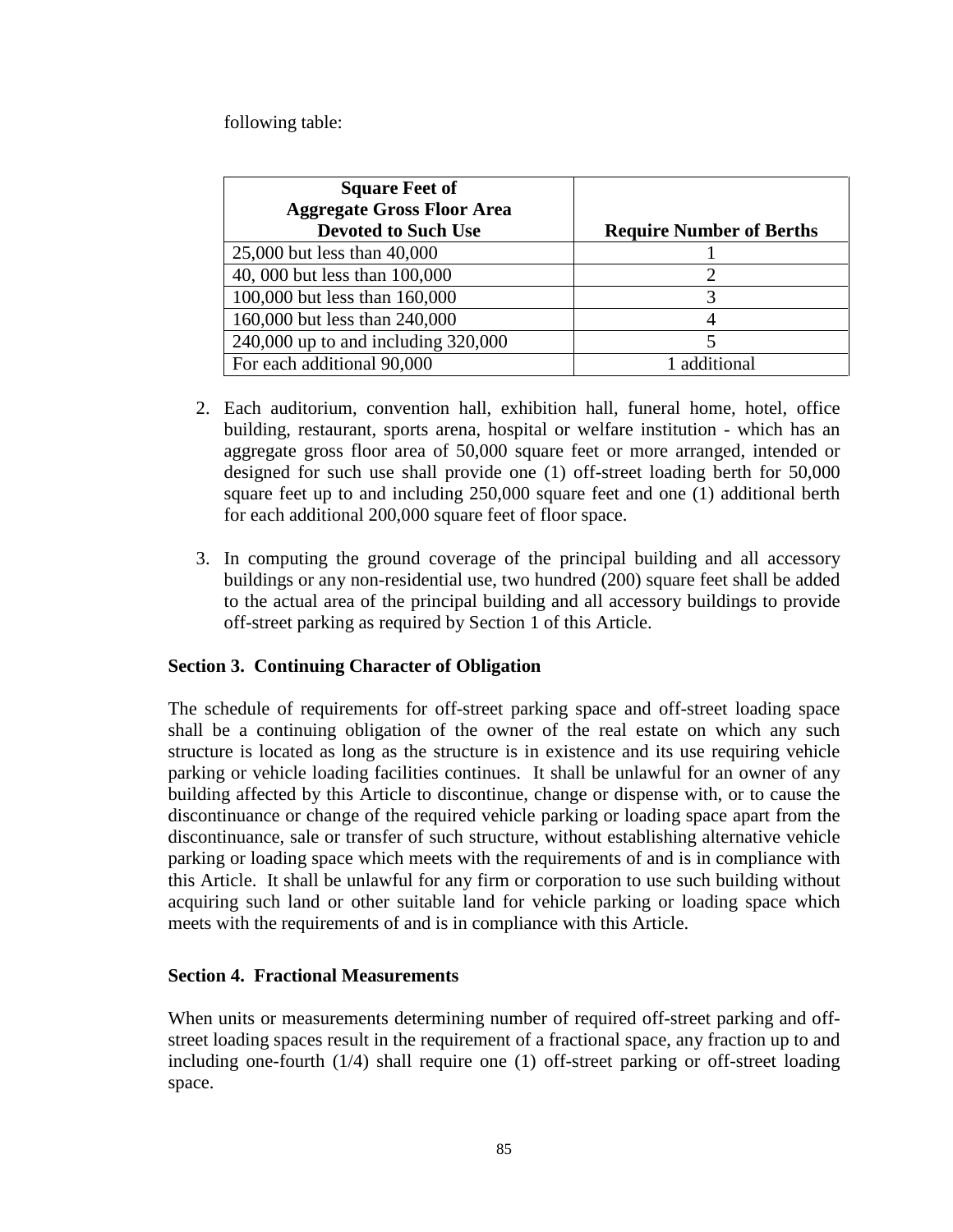### **Section 5. Location of Required Parking and Loading Facilities**

The off-street parking facilities required by this section shall be on the same lot or parcel of land as the structure they are intended to serve, however, when practical difficulties, as determined by the Board of Adjustment, prevent the establishment of such facilities upon the same lot or parcel, they shall be furnished within four hundred (400) feet of the premises to which they are appurtenant. The off-street loading facilities required by this Article shall in all cases be on the same lot or parcel of land as the structure they are intended to serve. In no case shall the required off-street loading space be part of the area used to satisfy the off-street parking requirements of this Article.

## **Section 6. Plan of Required Off-Street Parking or Loading**

For the purpose of converting parking or loading spaces into the required parking or loading area, plans must be submitted to the Building Official to show how the required parking or loading space shall be arranged in the area supplied for that purpose and to indicate sufficient space for parking maneuvers, as well as adequate ingress and egress to the parking or loading area. For each parking space, not under roof, there shall be provided two hundred (200) square feet in addition to all lanes, alleys, aisles and drives necessary for safe and adequate parking maneuvering. For each off-street loading space required by this section, there shall be provided space clear and free of all obstructions, at least ten (10) feet in width, fifty (50) feet in length, and fourteen (14) feet in height. Offstreet parking and off-street loading space shall be provided with methods of ingress and egress such that it will be unnecessary for trucks or tractor-trailer combinations to back into them from a street or out of them into a street.

## **Section 7. Use of Required Off-Street Parking by Another Building**

No part of an off-street parking area required for any building or use for the purpose of complying with the provisions of this Article shall be included as a part of an off-street parking area similarly required for another building or use unless the type of structure indicates that the periods of usage for such structures will not be simultaneous with each other.

#### **Section 8. Maintenance of Public Off-Street Parking Places**

All off-street parking facilities for the use of the public required pursuant to the provisions of this Article shall be paved, drained, lighted and periodically maintained by the owner in accordance with specifications of the County Engineer, and such facilities shall be arranged for convenient access and safety of pedestrians and vehicles. No open area in an off-street parking area shall be encroached upon by buildings, storage, or any other use; nor shall the number of parking spaces be reduced except upon the approval of the Board of Commissioners and then only after proof that, by reason of diminution in floor space, seating capacity, number of employees, or change in other factors controlling the regulation of the number of parking spaces, the proposed reduction is reasonable and consistent with the intent of this Article.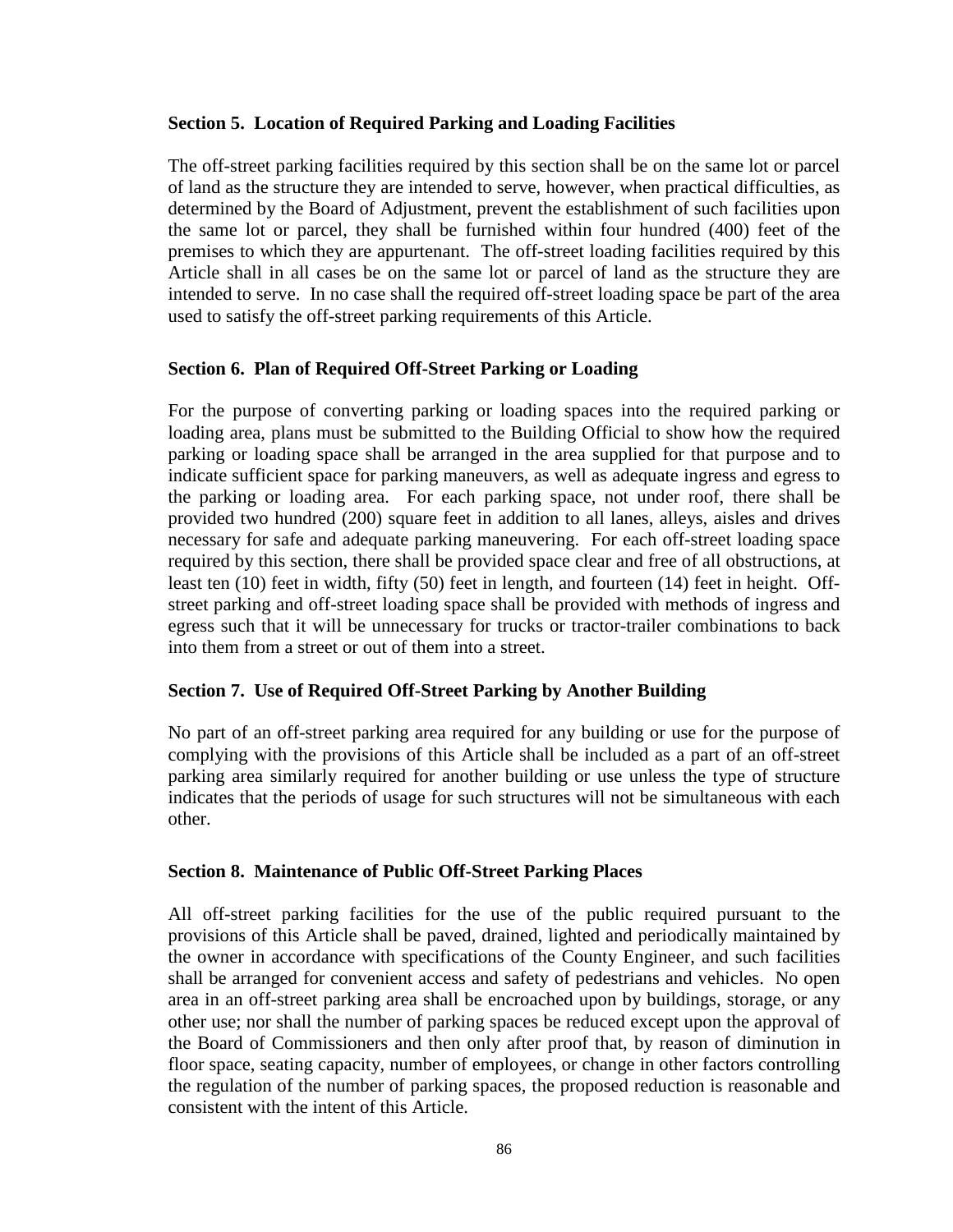### **Section 9. Collective Action Relative to Off-Street Parking and Loading**

Nothing in this article shall be construed to prevent the joint use of off-street parking or off-street loading space for two (2) or more buildings or uses, if the total of such spaces when used together shall not be less than the sum of the requirements for the various individual uses computed separately in accordance with this Article.

### **Section 10. Mixed Uses**

In the case of mixed uses, the total requirements for off-street parking and off-street loading space shall be the sum of the requirements of the various uses computed separately as specified in Sections 1 and 2 of this Article, and the off-street parking and off-street loading space for one use shall not be considered as providing the required offstreet parking or off-street loading space for any other use.

### **Section 11. Non-Conforming Uses**

In the case of nonconforming uses where major repairs, substantial alterations or extensions are made, no such major repairs, substantial alterations or extensions shall be permitted unless and until the off-street parking and off-street loading facility space requirement of this Article, so far as they apply to the use to which such building is devoted, shall be fully provided for.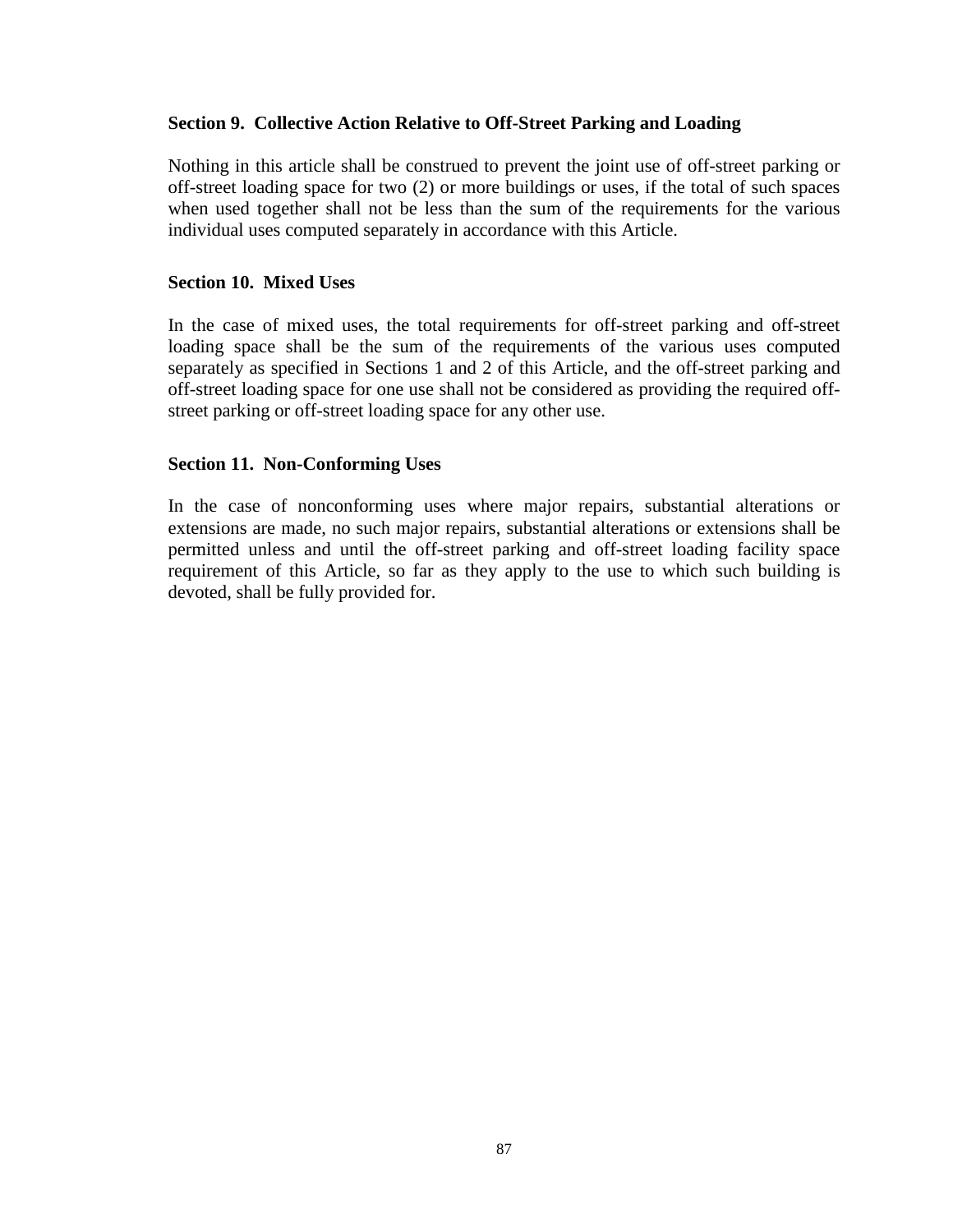## **ARTICLE 11**

### **A AGRICULTURAL DISTRICT REGULATIONS**

#### **Section 1. Description**

The A Agricultural District is established as a district in which the principal use of land is for general agricultural uses. The regulations are intended to prohibit commercial and industrial usage of the land and to prohibit any other use which would interfere with the development or continuation of the agricultural use of the land; and to discourage any use, which because of its character or size, would create requirements and costs for public services such as police and fire protection, water supply, and sewerage before such services can be systematically and adequately provided.

#### **Section 2. Definition of "Farm"**

For the purpose of the administration of this ordinance, a "farm" shall mean a single tract, or contiguous tract, of agricultural land containing a minimum of ten (10) acres and which normally provides a farmer, who is actually farming the land or engaged in the raising of livestock or other similar operations normally associated with farming and ranching, with not less than fifty percent (50%) of his annual net income; and the term "farmer" means an individual who normally devotes the major portion of his time to the activities of producing products of the soil, poultry, livestock, or dairy farming in such products' un-manufactured state and who normally receives not less than fifty percent (50%) of his annual net income from any one or more of the foregoing activities; and the term also includes an individual who is retired because of illness or age and who at the time of retirement owned and occupied, as a farmer, the premises.

## **Section 3. Permitted Uses**

The following uses are allowed by-right in the A Agricultural District:

- 1. Agricultural structures and activities
- 2. General farming group
- 3. Truck farming group
- 4. Livestock sales pavilion
- 5. Public recreation group
- 6. Utility service group
- 7. Radio or television transmitting station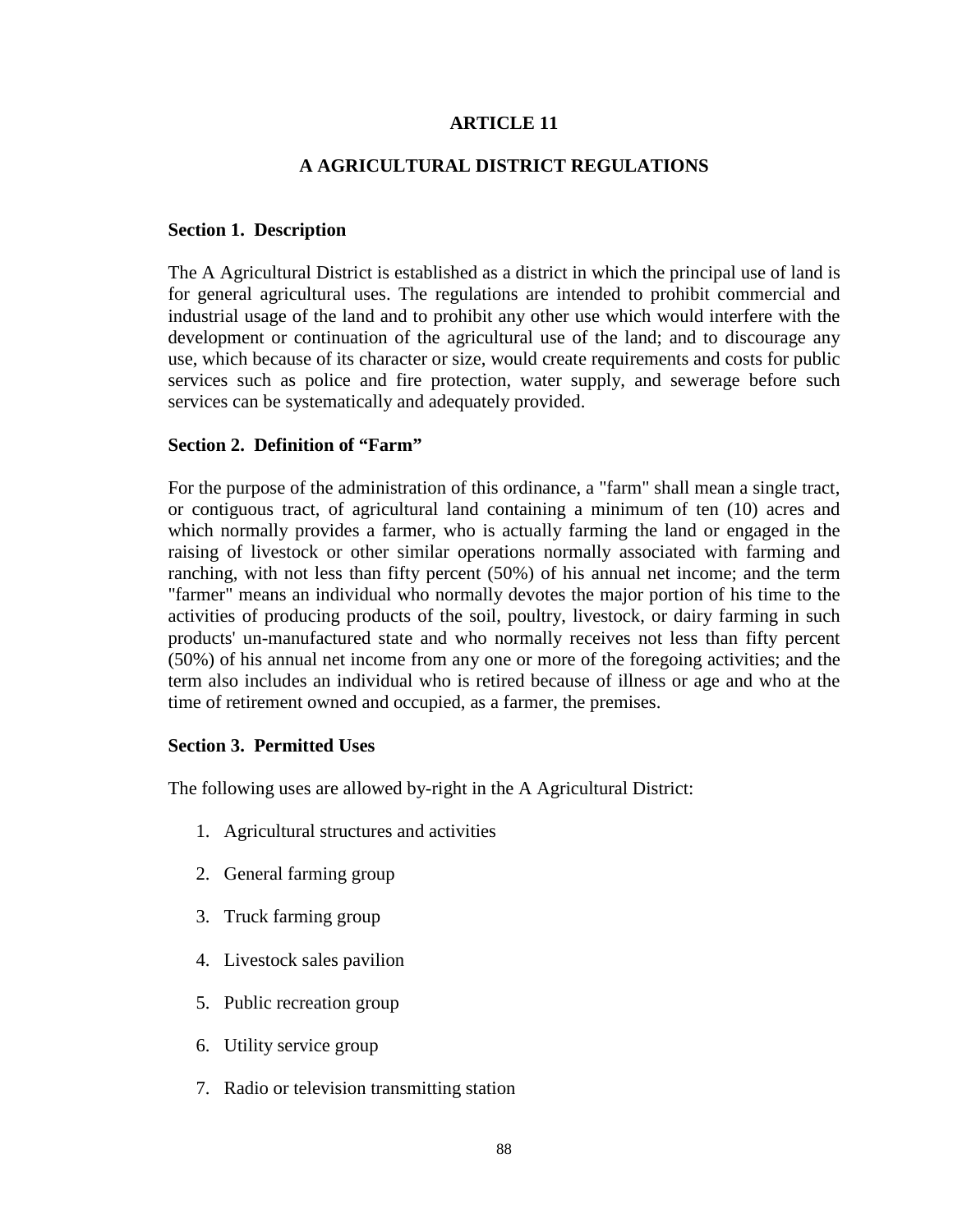- 8. Sand or gravel extraction
- 9. Oil or gas well
- 10. Railroad line trackage
- 11. Single-family dwelling
- 12. Manufactured home dwelling, when located on a permanent perimeter foundation in accordance with County codes governing construction
- 13. Private golf course, and customary accessory uses

#### **Section 4. Special Uses**

The following special uses are allowed in the A Agricultural District, in accordance with Article 8:

- 1. Airport or heliport
- 2. Cemetery
- 3. Drive-in theater
- 4. Golf driving range, not accessory to a golf course
- 5. Recreational vehicle park
- 6. Salvage yard
- 7. Junkyard
- 8. Veterinary/animal clinic
- 9. Animal hospital/kennel
- 10. Solid waste disposal facility
- 11. Vehicular race tracks
- 12. Rodeo or rodeo events
- 13. Trap or skeet shooting range
- 14. Animal feeding operations, as defined herein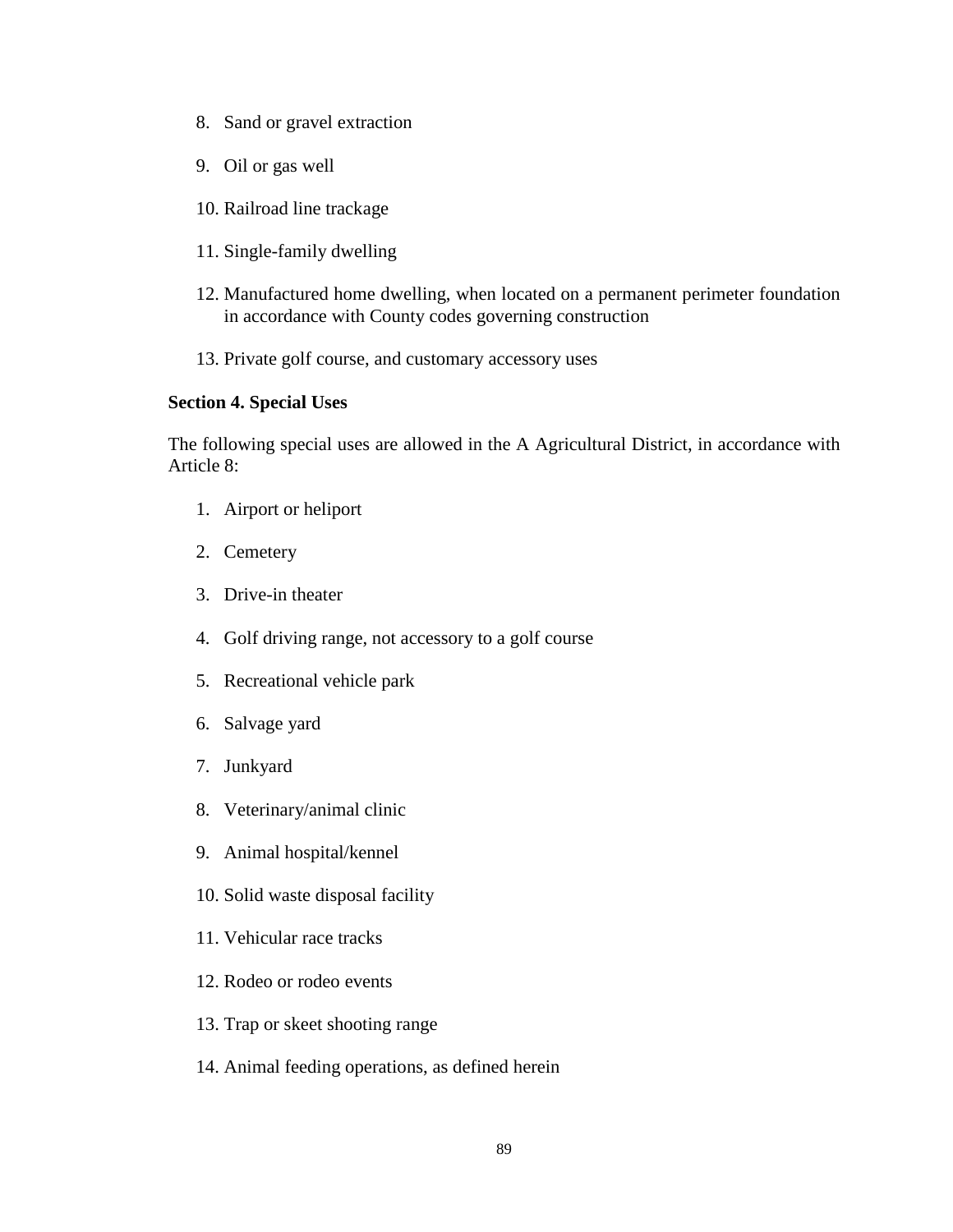- 15. Asphalt plants and concrete batch plants
- 16. Wind turbine facilities
- 17. Roadway maintenance facilities
- 18. Temporary worker housing
- 19. Meat packing facilities, limited

## **Section 5. Accessory Uses**

Customary accessory uses are allowed in the A Agricultural District, in accordance with Article 6.

### **Section 6. Development Standards (Non-agricultural Uses)**

1. Lot Area. Each permitted residential structure, together with its accessory buildings, shall be located on a lot or tract of land as follows:

| <b>Property Description</b>              | <b>Minimum Lot/Tract Size</b> |
|------------------------------------------|-------------------------------|
| Metes and Bounds, Auditor's Plat or Deed | 40 acres                      |
| Aliquot part of a Section of land        | Intended to comprise 40 acres |
| Government Lot                           | 35 acres                      |

- 2. Lot Width. Each lot shall have a width of not less than six hundred-forty (640) feet, measured along the front property line.
- 3. Front Yard. Each lot shall have a front yard as follows, measured from the property line:

|                        | <b>Minimum Front Yard</b>    | <b>Minimum Front Yard</b>   |
|------------------------|------------------------------|-----------------------------|
| Roadway                | (feet)                       | (feet)                      |
| <b>Classifications</b> | <b>Residential Buildings</b> | <b>Commercial Buildings</b> |
| <b>Arterial Road</b>   | 175                          | 225                         |
| <b>Collector Road</b>  | 65                           | 115                         |
| Local Road             |                              | 140                         |

- 4. Side Yard. Each lot shall have two (2) side yards, one on each side of all principal and accessory buildings. Each side yard shall not be less than fifteen (15) feet. No building on a corner lot shall have a side yard on the side street less than the front yard requirements specified in this section.
- 5. Rear Yard. Each lot shall have a rear yard not less than fifty (50) feet in depth. If such rear yard abuts an arterial or collector road right-of- way, building locations shall also conform to the front yard requirements specified in this section.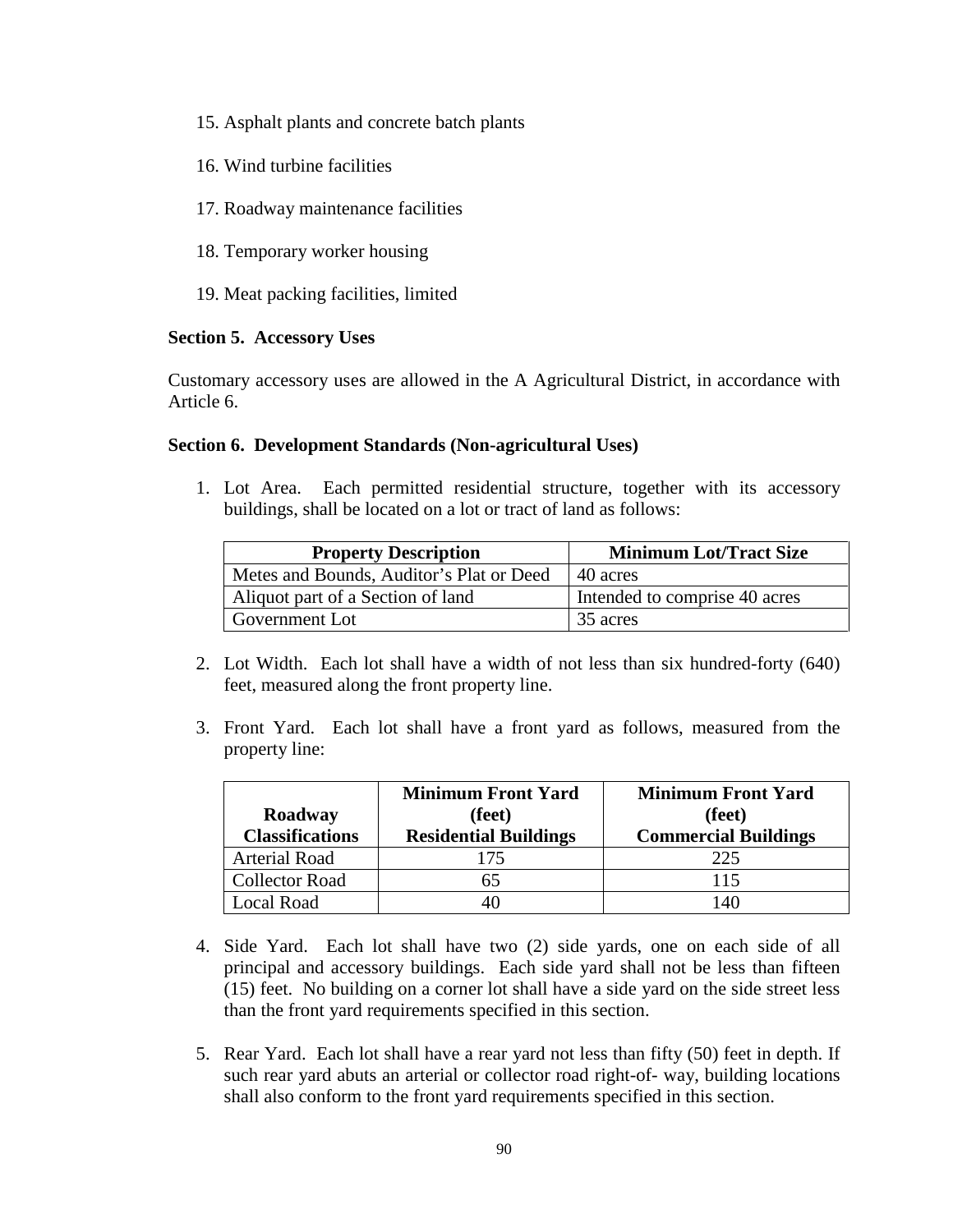- 6. Height Limits. No principal building for any permitted use shall exceed thirtyfive (35) feet in height. No accessory building shall exceed twenty-five (25) feet in height.
- 7. Residential Building Permit. A building permit to construct or improve a single family or manufactured home dwelling and allowed accessory buildings shall be issued only after the following conditions have been met:
	- a. An auditor's plat or a deed describing the property has been prepared and recorded at the Register of Deed's Office.
	- b. A road approach permit has been granted by the County Engineer.
- 8. Non-residential Building Permit. A building permit to construct or improve any other non-agricultural building shall be issued only if such building is located in a platted subdivision.

# **Section 7. Additional Development Standards for Land Abutting the Missouri River (Non-agricultural uses)**

In order to preserve and enhance the environmental and recreational qualities of the Missouri River, conserve the scenic and historic values of the Missouri River shoreland, protect shoreland development from river bank erosion, and provide for the wise use of the river and related land resources, the following additional development standard for non-agricultural uses is hereby established for land abutting the Missouri River:

1. Structure Setbacks*.* All structures on lots or parcels with unstablized banks shall be set back a minimum of one hundred (100) feet from the ordinary high water mark of the Missouri River. All structures on lots or parcels with stabilized banks, either by an existing Corps of Engineers' stabilized structure or as permitted and approved by the Corps of Engineers, shall be set back a minimum of seventy-five (75) feet from the ordinary high water mark of the Missouri River.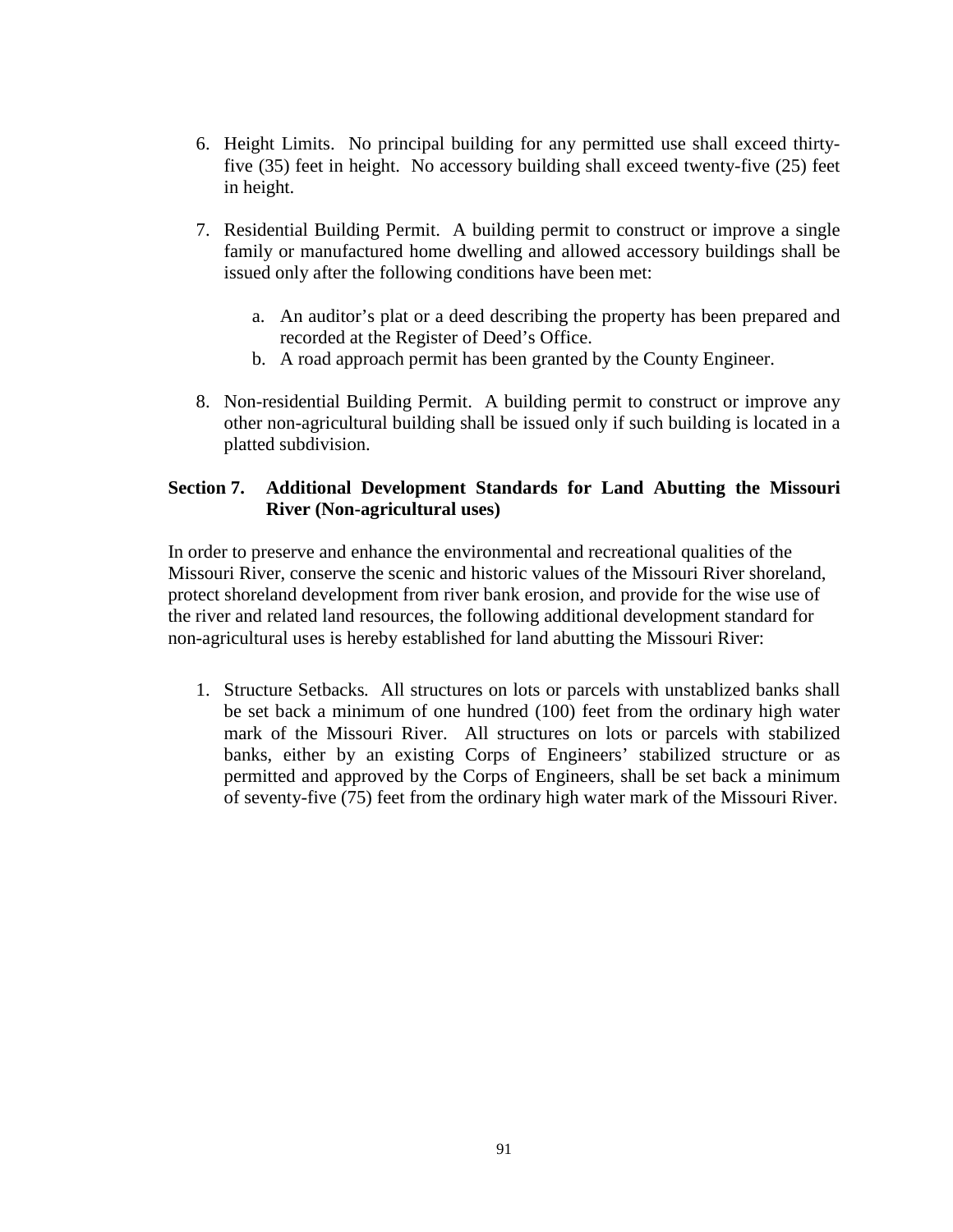## **ARTICLE 12**

### **R1 COUNTRY HOMES RESIDENTIAL DISTRICT REGULATIONS**

#### **Section 1. General Description**

The R1 County Homes Residential District is established as a district in which the predominant use of land is for low-density residential and limited agricultural use. For the R1 District, in promoting the general purposes of this Ordinance, the specific intent of this Article is to encourage the continued use of the land for low-density residential and limited agricultural uses; prohibit commercial and industrial uses of the land; discourage any use, which because of its character or size, would create unusual requirements and costs for public services; and provide special standards for residential development abutting the Missouri River.

#### **Section 2. Uses Permitted**

The following uses are allowed by-right in the R1 Country Homes Residential District:

- 1. Single-family dwellings
- 2. Education group
- 3. Church
- 4. Utility service group
- 5. Public recreation group
- 6. Truck-farming group
- 7. Animal husbandry activity or project conducted primarily for educational purposes or school credits, provided such activities are not conducted for commercial purposes, and premises are maintained in a sanitary manner
- 8. Private riding stables provided that animals shall be used for private use only; that no animal, animal stable, barn or shelter shall be located within one hundred (100) feet of any neighboring residence or structure; that two (2) horses shall be permitted on any premises which contains at least two (2) acres and additional horses shall be allowed at the rate of one (1) horse for every additional three (3) acres of property owned
- 9. Golf course.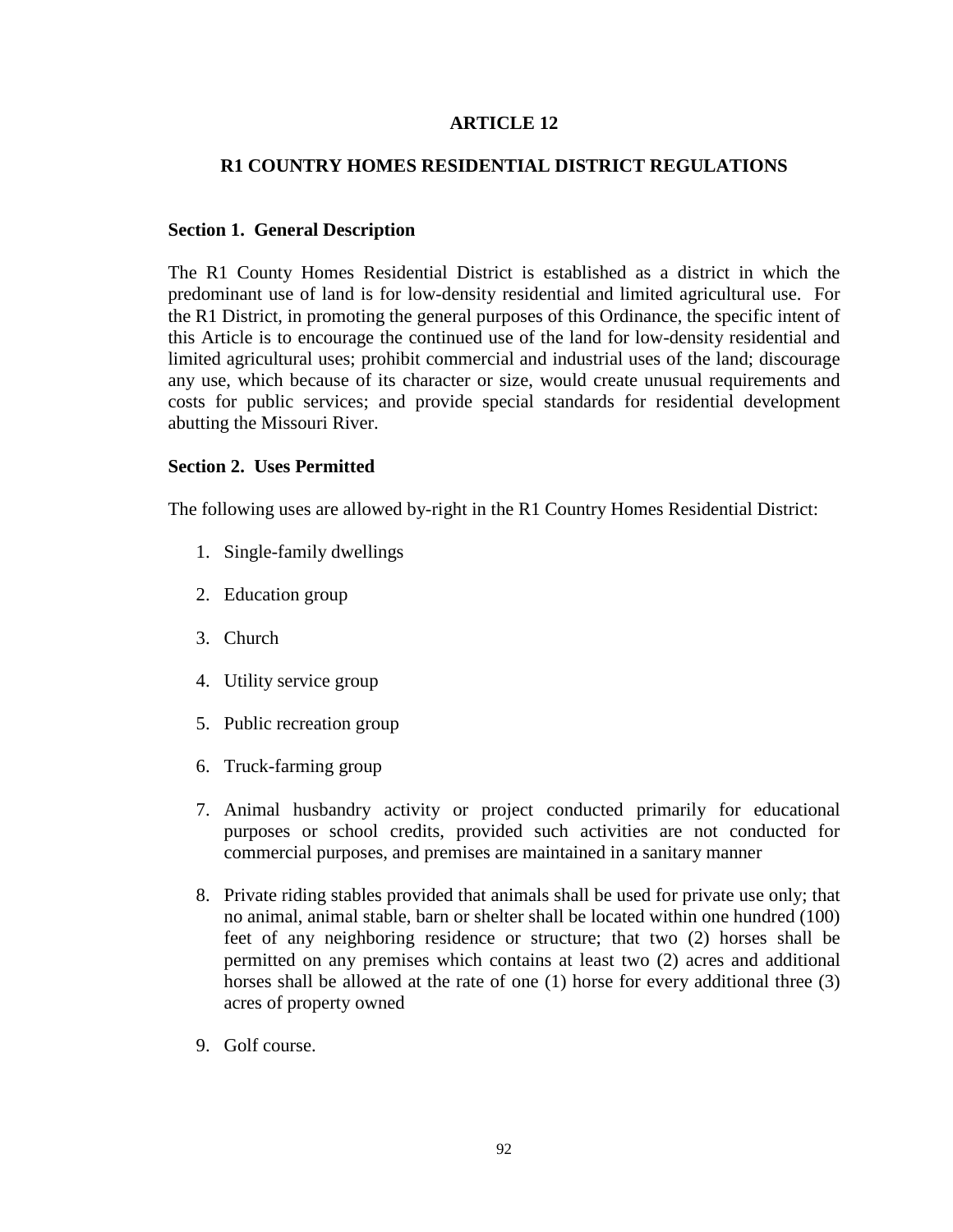### **Section 3. Density**

The maximum allowable density is one (1) family per net acre.

### **Section 4. Lot Area**

Each single-family dwelling, together with its accessory buildings, hereafter erected shall be located on a lot having a minimum lot area of 65,000 square feet, a minimum lot width of one hundred (150) feet and a minimum lot depth of two hundred (200) feet. For lots platted prior to April 5, 2004, a single-family dwelling and accessory buildings may be erected on a lot having a minimum lot area of 40,000 square feet and a minimum lot width of one hundred (100) feet, provided said lot was designed in accordance with "slight" soil limitations at the time of platting.

### **Section 5. Front Yard**

Each lot shall have a front yard not less than forty (40) feet in depth on interior subdivision streets or local roads. Except when fronting a highway or collector road then the setbacks shall not be less than the following distance outlined below from the centerline of such roadways fronting the property:

| <b>Primary Highway</b> | <b>Secondary Highway</b> | <b>Collector Road</b> |
|------------------------|--------------------------|-----------------------|
| 250 feet               | 200 feet                 | 125 feet              |

#### **Section 6. Side Yard**

Each lot shall have two (2) side yards, one on each side of the principal and accessory buildings. The sum of the widths of the two side yards shall not be less than twenty percent (20%) of the average width of the lot, and in no case less than fifteen (15) feet per yard.

## **Section 7. Rear Yard**

Each lot or premises shall have a rear yard depth of not less than fifty (50) feet.

#### **Section 8. Height Limits**

No single-family dwelling shall exceed two and one-half (2½) stories, nor shall it exceed thirty-five (35) feet in height. No principal building for any other permitted use shall exceed four (4) stories, nor shall it exceed fifty (50) feet in height. For each one (1) foot, or fraction thereof, that a building exceeds thirty-five (35) feet in height, there shall be added four (4) feet to the minimum width of each side yard and two (2) feet to the minimum depth of the rear yard required by this section. No accessory building shall exceed two (2) stories, nor shall it exceed twenty-five (25) feet in height.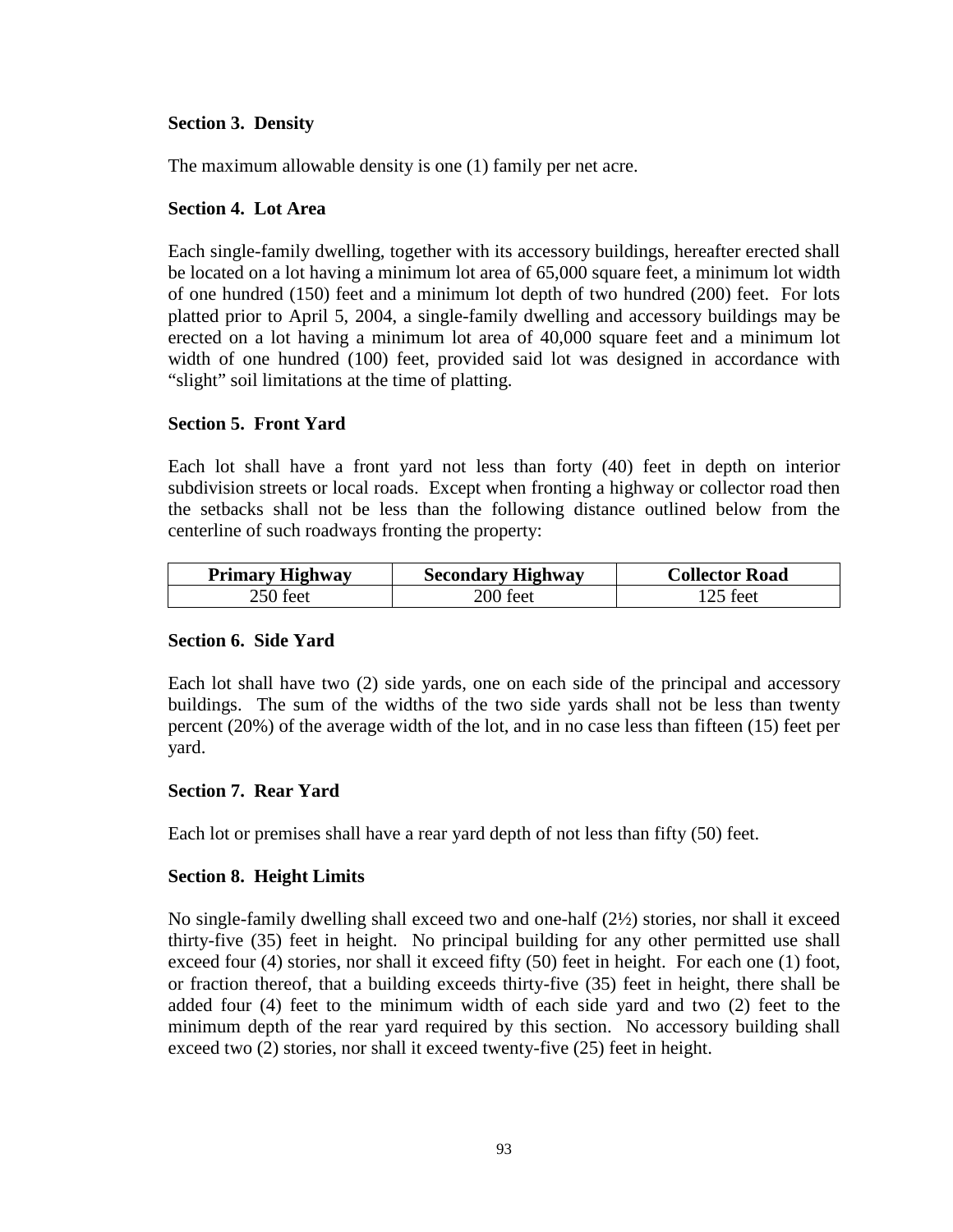### **Section 9. Automobile Parking**

Adequate automobile parking shall be provided as set forth in Article 10 of this Ordinance.

### **Section 10. Minimum Road Standards**

Unless otherwise shown on the master plan, right-of-way and roadway widths shall conform to the standards set forth by Section 6, Subsection 1(m) of Article 33 hereof.

- 1. Sufficient temporary construction easements shall be given to allow for proper road construction.
- 2. All streets to be used for on-street parking shall be forty (40) feet in roadway width.

## **Section 11. Allowable Accessory Buildings**

Customary accessory uses are allowed in the R1 Residential District in accordance with Article 6.

# **Section 12. Additional Development Standards for Land Abutting the Missouri River**

In order to preserve and enhance the environmental and recreational qualities of the Missouri River, conserve the scenic and historic values of the Missouri River shoreland, protect shoreland development from river bank erosion, and provide for the wise use of the river and related land resources, the following additional development standards are hereby established for land abutting the Missouri River platted after January 1, 2003:

- 1. Structure Setbacks*.* All structures on lots with unstablized banks shall be set back a minimum of one hundred (100) feet from the ordinary high water mark of the Missouri River. All structures on lots with stabilized banks, either by an existing Corps of Engineers' stabilized structure or as permitted and approved by the Corps of Engineers, shall be set back a minimum of seventy-five (75) feet from the ordinary high water mark of the Missouri River.
- 2. Impervious Surface Coverage*.* The percentage of the lot covered by impervious surfaces (structures, paved surfaces, etc) shall not exceed 25 percent (25%).
- 3. Steep Slopes. For structures and/or facilities to be placed on steep slopes, the County Building Official may attach conditions on the building permit to prevent erosion and preserve existing vegetation.
- 4. Topographic Alterations Above the Ordinary High Water Mark*.* Grading, filling and excavation necessary for the construction of structures, sewage treatment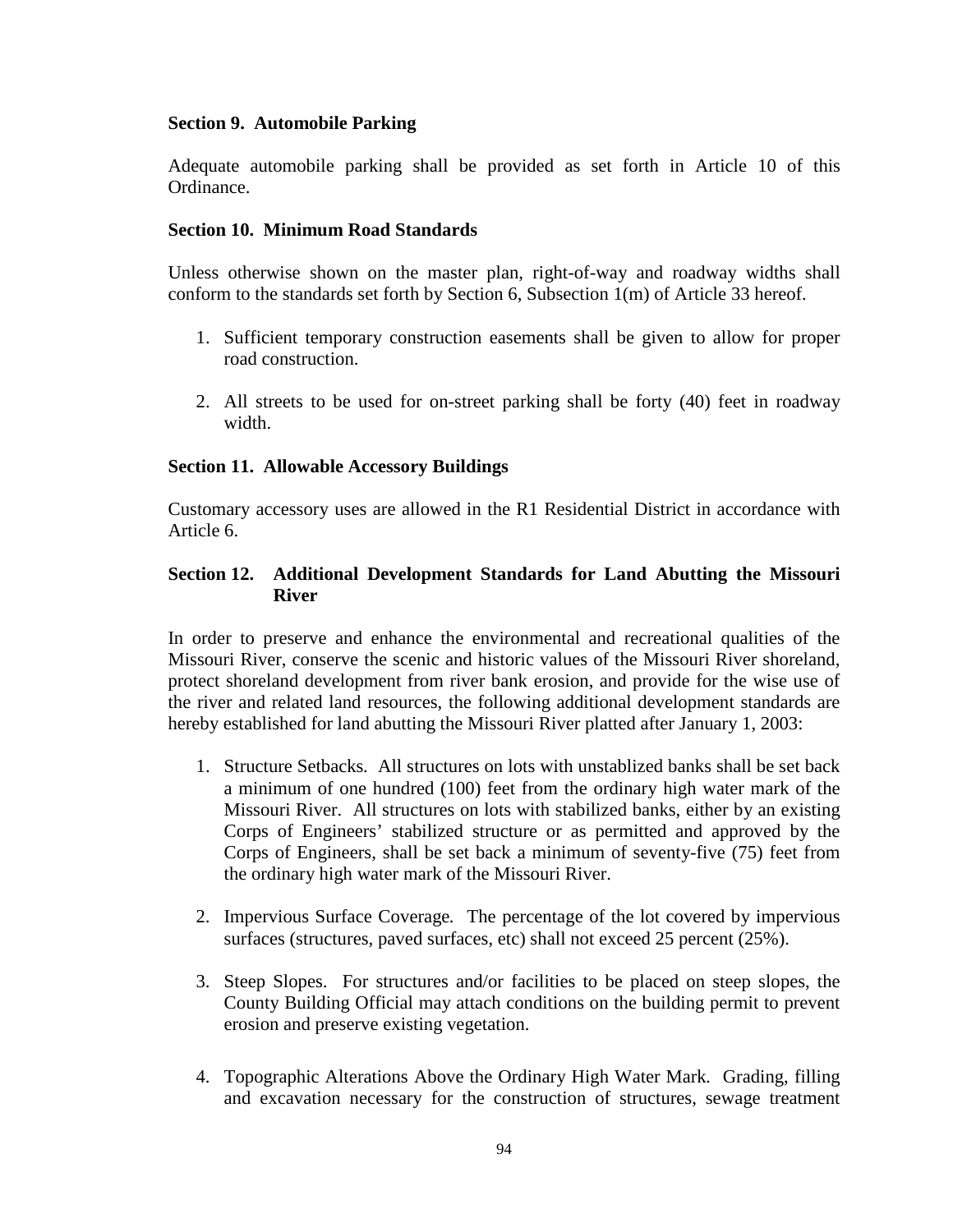systems or driveways under validly issued permits shall be allowed. Notwithstanding any other applicable regulations, any other topographic alterations must meet the following standards: 1) alterations shall not adversely affect adjacent or nearby properties; and 2) alterations must be designed and constructed in a manner that minimizes soil erosion, including the installation of erosion control measures as needed.

- 5. Topographic Alterations Below the Ordinary High Water Mark*.* All topographic alterations below the ordinary high water mark must be approved by the Corps of Engineers.
- 6. Variances*.* It is not the intent of this ordinance to make an existing parcel or lot, which is developable under the regulations in place prior to the adoption of this ordinance, not developable. Variances from the strict application of these development standards shall be subject to the requirements of Article 28.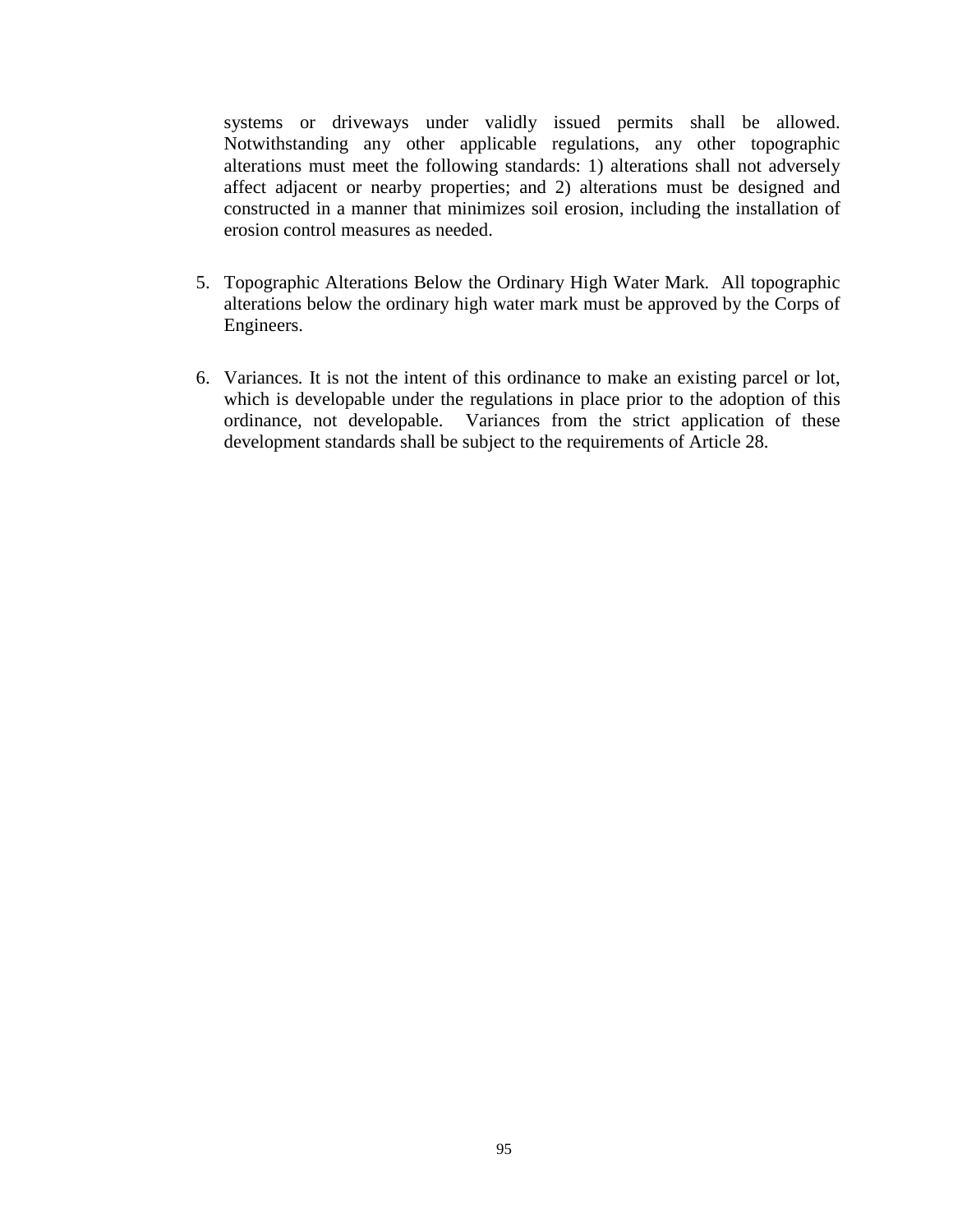# **ARTICLE 13**

# **R2 SINGLE-FAMILY RESIDENTIAL DISTRICT REGULATIONS**

### **Section 1. General Description**

The R2 Residential District is established as a district in which the principal use of the land is for medium density single-family dwellings on rural lots, provided said lots are not located abutting the Missouri River. The regulations are intended to prohibit commercial or industrial use of the land and to prohibit any other use which would substantially interfere with the development or continuation of single-family residential neighborhoods; and to discourage any use which because of its character or size would create requirements and costs for public services, such as police and fire protection, water supply, and sewerage, before such services can be systematically and adequately provided.

### **Section 2. Permitted Uses**

The following uses are allowed by-right in the R2 Residential District:

- 1. Single-family dwellings
- 2. Education group
- 3. Utility service group
- 4. Public recreation group
- 5. Golf course

## **Section 3. Special Uses**

The following special uses are allowed in the R2 Residential District, in accordance with Article 8:

- 1. Airport
- 2. Cemetery

#### **Section 4. Accessory Uses**

Customary accessory uses are allowed in the R2 Residential District, in accordance with Article 6.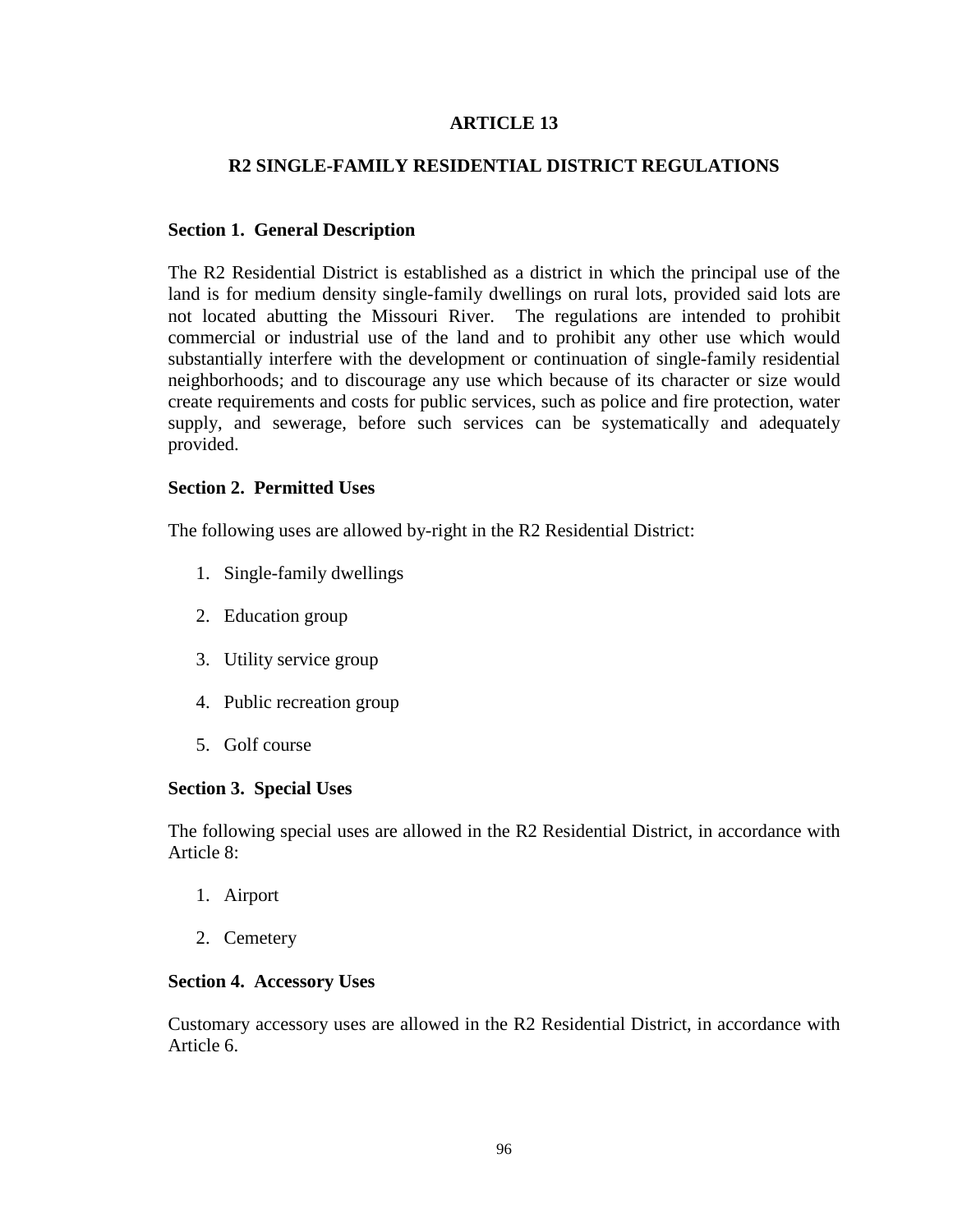#### **Section 5. Development Standards**

- 1. Density. The maximum allowable density is two (2) families per net acre.
- 2. Lot Area. Each permitted structure, together with its accessory buildings, shall be located on a lot having an area not less than twenty thousand (20,000) square feet in size.
- 3. Lot Width. Each lot shall have a width of not less than eighty (80) feet as measured along the front setback line.
- 4. Lot Depth. Each lot shall have a depth of not less than one hundred-twenty (120) feet.
- 5. Lot Coverage. The ground area occupied by the principal and accessory buildings shall not exceed thirty percent (30%) of the total area of the lot. In computing lot coverage, off-street parking areas complying with Article 10, Section 1 of this Ordinance shall be added to the actual area of the buildings, if such parking space is not furnished within a building.
- 6. Front Yard. Each lot shall have a front yard not less than thirty (30) feet in depth. No lot shall be designed to front on any county, state or federal highway.
- 7. Side Yard. Each lot shall have two (2) side yards, one on each side of all principal and accessory buildings. Each side yard shall not be less than fifteen (15) feet.
- 8. Rear Yard. Each lot shall conform to the following rear yard standards: not less than (30) feet for principal buildings and not less than fifteen (15) feet for accessory buildings.
- 9. Height Limits. No principal building shall exceed forty (40) feet in height. No accessory building shall exceed twenty-five (25) feet in height.
- 10. Parking. Off-street parking shall be provided in accordance with Article 10, Section 1 of this Ordinance.
- 11. Central Sewer System. All lots shall be served by a central sanitary sewer system approved by the North Dakota State Department of Health.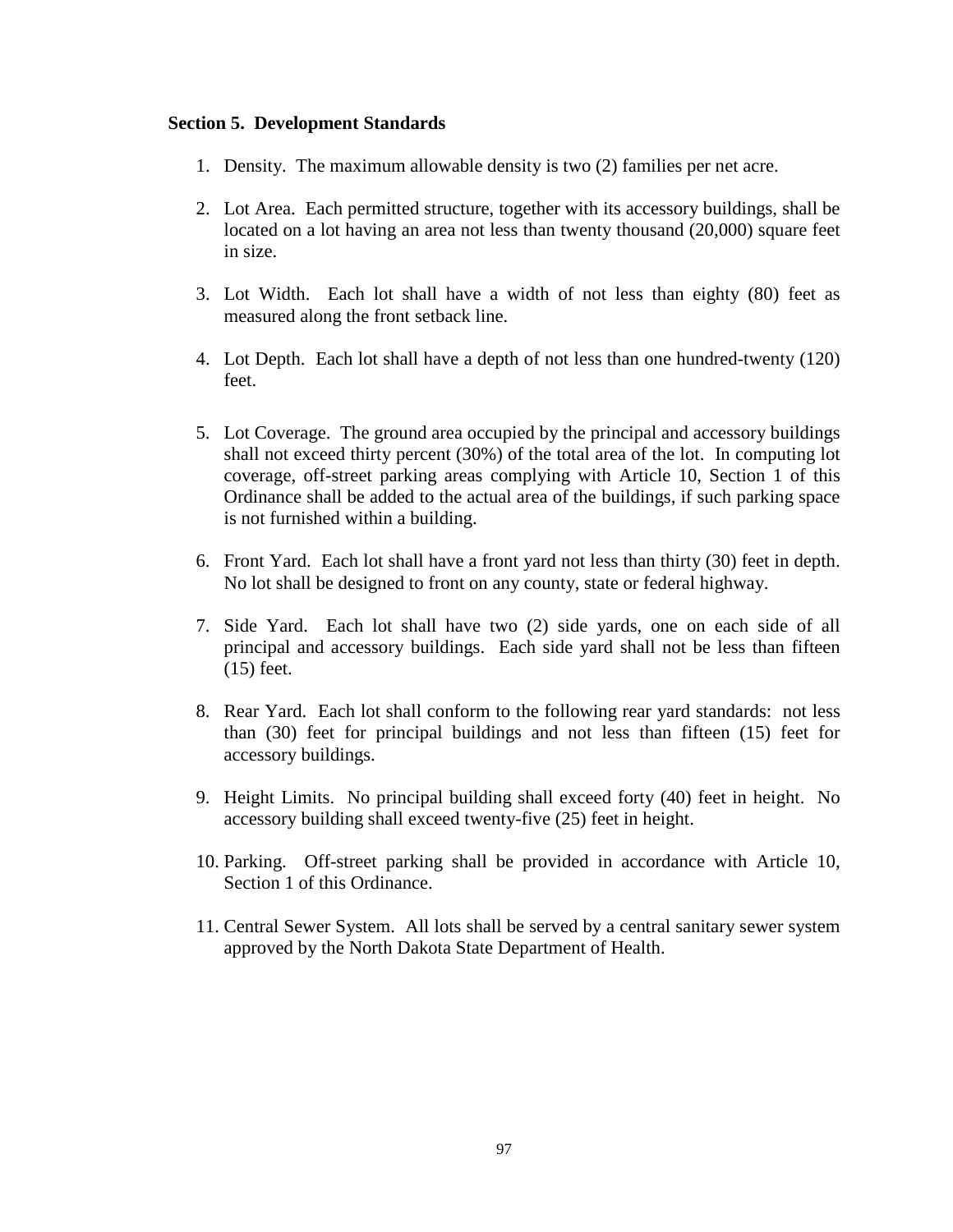# **ARTICLE 14**

# **R3 SINGLE/TWO-FAMILY RESIDENTIAL DISTRICT REGULATIONS**

### **Section 1. Description**

The R3 Residential District is established as a district in which the principal use of the land is for medium density single-family and two-family dwellings on rural lots, provided said lots are not located abutting the Missouri River. The regulations are intended to prohibit commercial or industrial use of the land and to prohibit any other use which would substantially interfere with the development or continuation of single-family and two-family residential neighborhoods; and to discourage any use which because of its character or size would create requirements and costs for public services, such as police and fire protection, water supply, and sewerage, before such services can be systematically and adequately provided.

## **Section 2. Permitted Uses**

The following uses are allowed by-right in the R3 Residential District:

- 1. Single-family dwellings
- 2. Two-family dwellings
- 3. Education group
- 4. Utility service group
- 5. Public recreation group
- 6. Golf course

## **Section 3. Special Uses**

The following special uses are allowed in the R3 Residential District, in accordance with Article 8:

- 1. Airport
- 2. Cemetery

#### **Section 4. Accessory Uses**

Customary accessory uses are allowed in the R3-Residential District, in accordance with Article 6.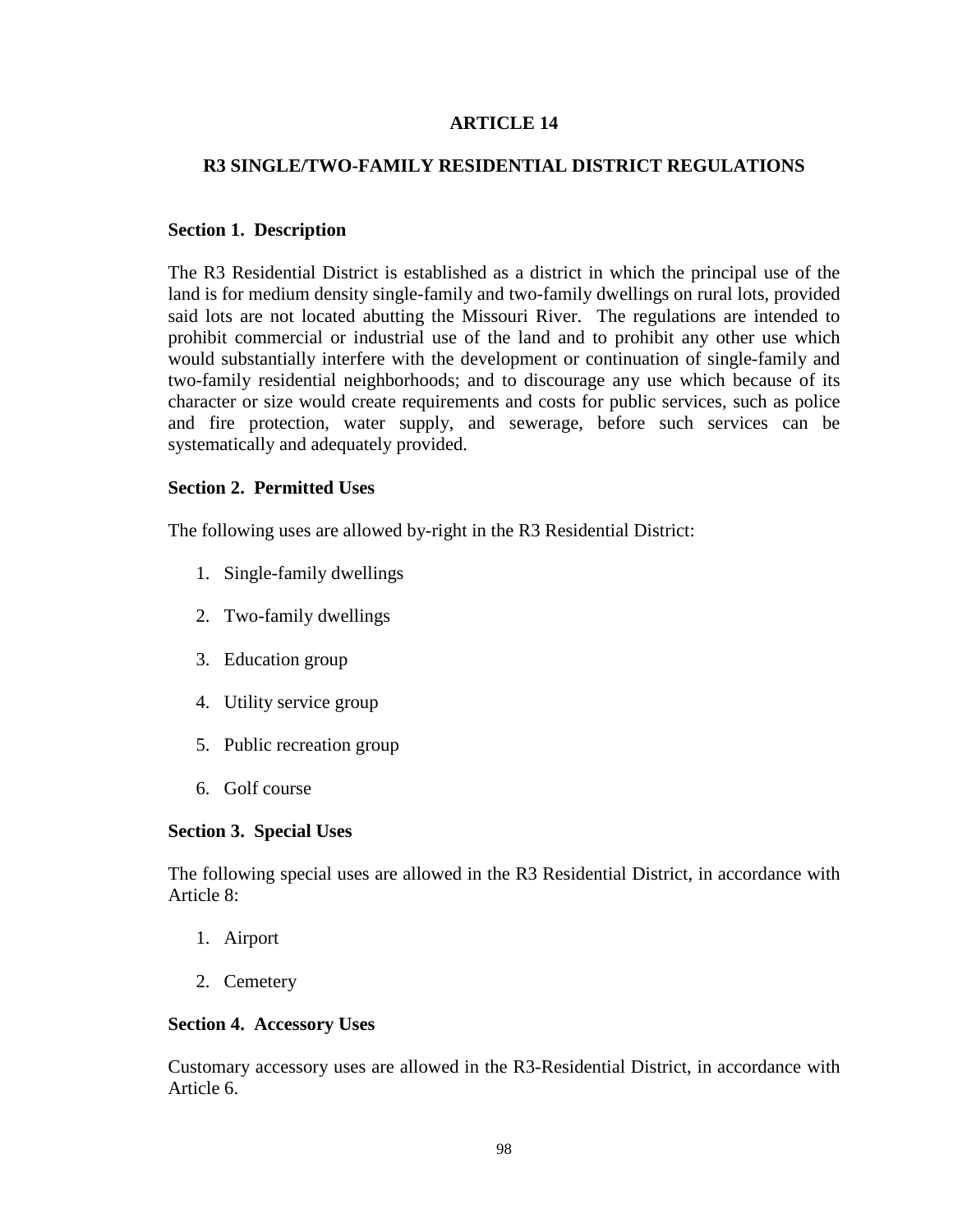#### **Section 5. Development Standards**

- 1. Density. The maximum allowable density is four (4) families per net acre.
- 2. Lot Area. Each permitted structure, together with its accessory buildings, shall be located on a lot having an area not less than twenty thousand (20,000) square feet in size.
- 3. Lot Width. Each lot shall have a width of not less than eighty (80) feet as measured along the front setback line.
- 4. Lot Depth. Each lot shall have a depth of not less than one hundred-twenty (120) feet.
- 5. Lot Coverage. The ground area occupied by the principal and accessory buildings shall not exceed thirty percent (30%) of the total area of the lot. In computing lot coverage, off-street parking areas complying with Article 10, Section 1 of this Ordinance shall be added to the actual area of the buildings, if such parking space is not furnished within a building.
- 6. Front Yard. Each lot shall have a front yard not less than thirty (30) feet in depth. No lot shall be designed to front on any county, state or federal highway.
- 7. Side Yard. Each lot shall have two (2) side yards, one on each side of all principal and accessory buildings. Each side yard shall not be less than fifteen (15) feet.
- 8. Rear Yard. Each lot shall conform to the following rear yard standards: not less than thirty (30) feet for principal buildings and not less than fifteen (15) feet for accessory buildings.
- 9. Height Limits. No principal building shall exceed forty (40) feet in height. No accessory building shall exceed twenty-five (25) feet in height.
- 10. Parking. Off-street parking shall be provided in accordance with Article 10, Section 1 of this ordinance.
- 11. Central Sewer System. All lots shall be served by a central sanitary sewer system approved by the North Dakota State Department of Health.

#### **Section 6. Two-family Building Standards**

Construction of two-family residential dwellings shall be subject to the following limitations: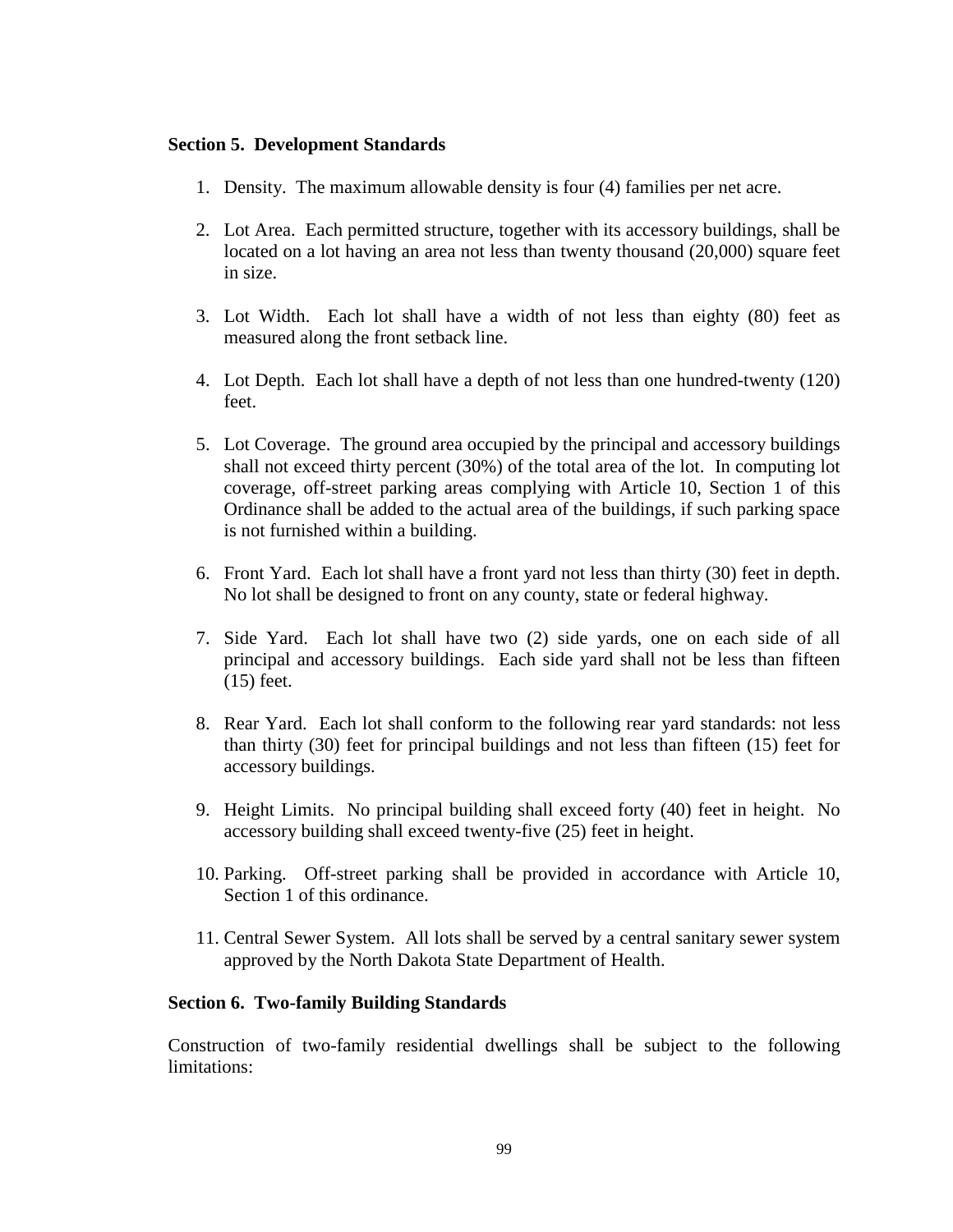1. Such dwellings shall be attached side-by-side structures in groups of two (2), separated by a two-hour area separation wall constructed in accordance with the building code.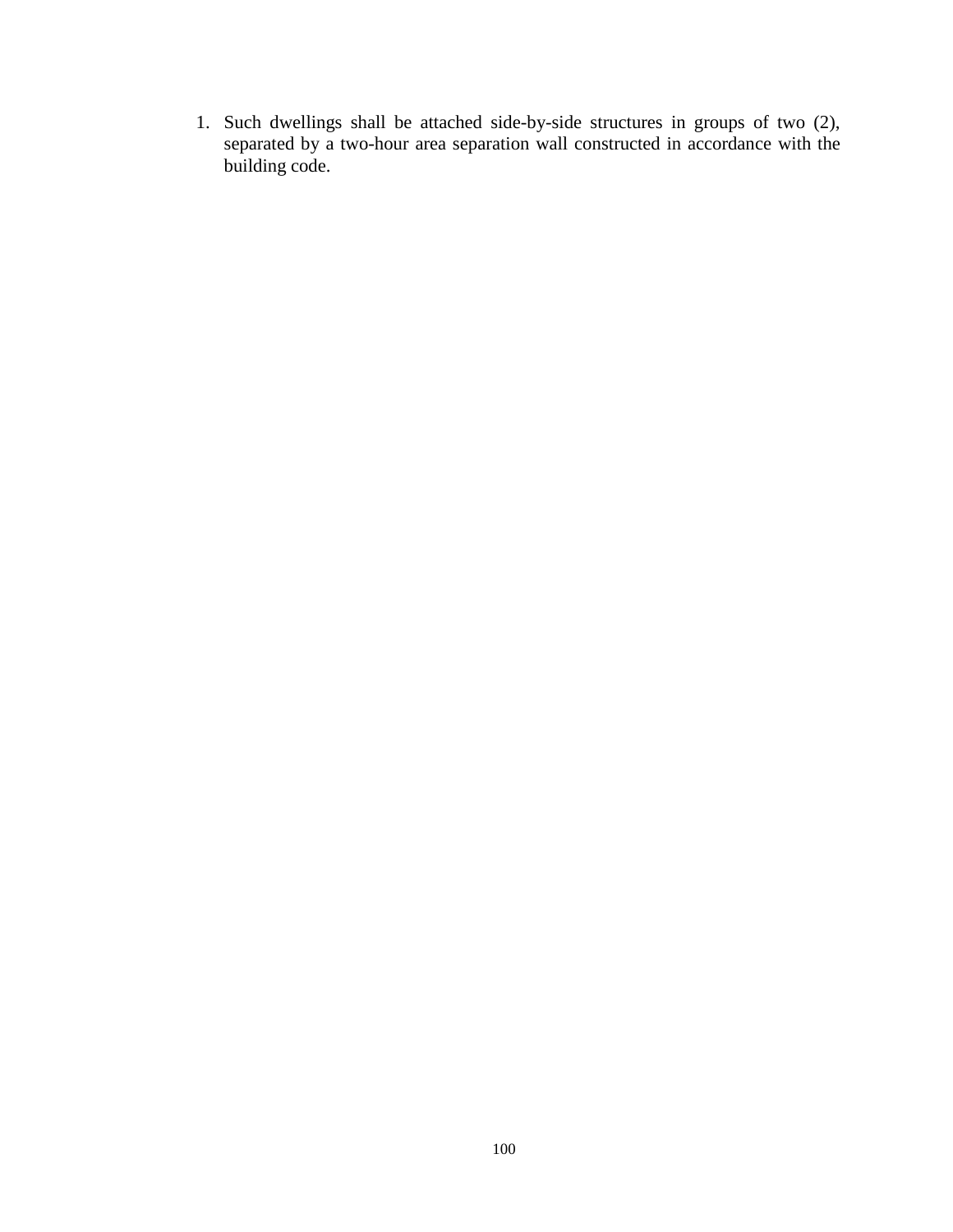# **ARTICLE 14.1**

Repealed by Ordinance 13-09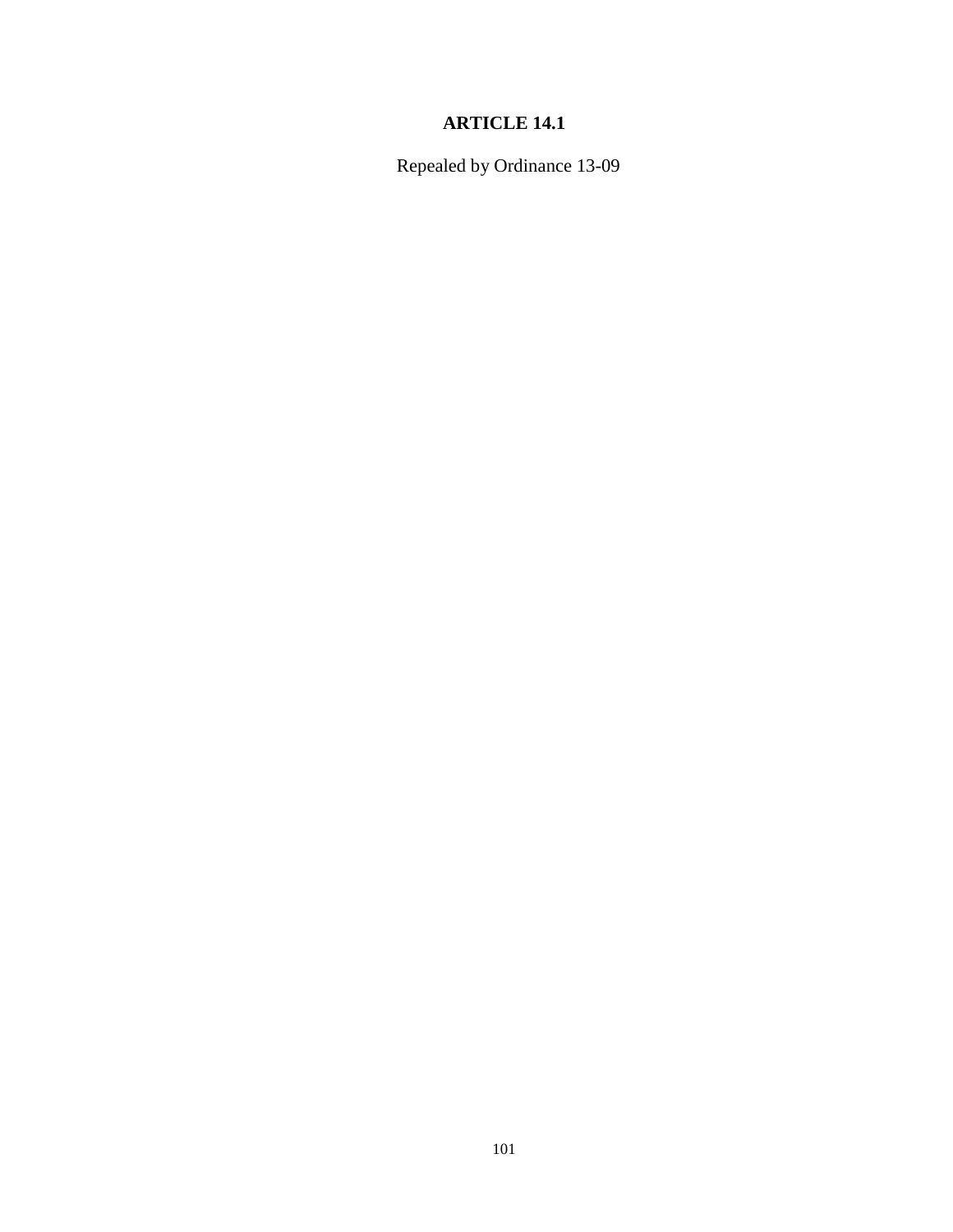## **R5 MOBILE HOME PARK RESIDENTIAL DISTRICT REGULATIONS**

#### **Section 1. General Description**

The R5 Residential District is established as a district in which the principal use of the land is for single-family mobile home dwellings located within mobile home parks, provided said parks are not located abutting the Missouri River. For the R5 Residential District, the specific intent of this Article is:

- 1. To encourage the placement of, and the continued use of the and for singlefamily mobile home dwellings located within mobile home parks;
- 2. To prohibit commercial and industrial use of the land; and
- 3. To encourage suitable and proper development of mobile home parks.

#### **Section 2. Definition**

For the purpose of this section, "Mobile Home Park" shall also mean "Mobile Home Court".

## **Section 3. Uses Permitted**

The following uses are allowed by-right in the R5 Residential District:

- 1. Single-family mobile home dwellings or manufactured homes not located on a permanent foundation located within mobile/manufactured home parks.
- 2. Home occupations of
	- a. Dressmaker
	- b. Artist
	- c. Sculptor
	- d. Author
	- e. Minister

#### **Section 4. Density**

The maximum allowable density of all mobile home parks shall be seven (7) families per net acre.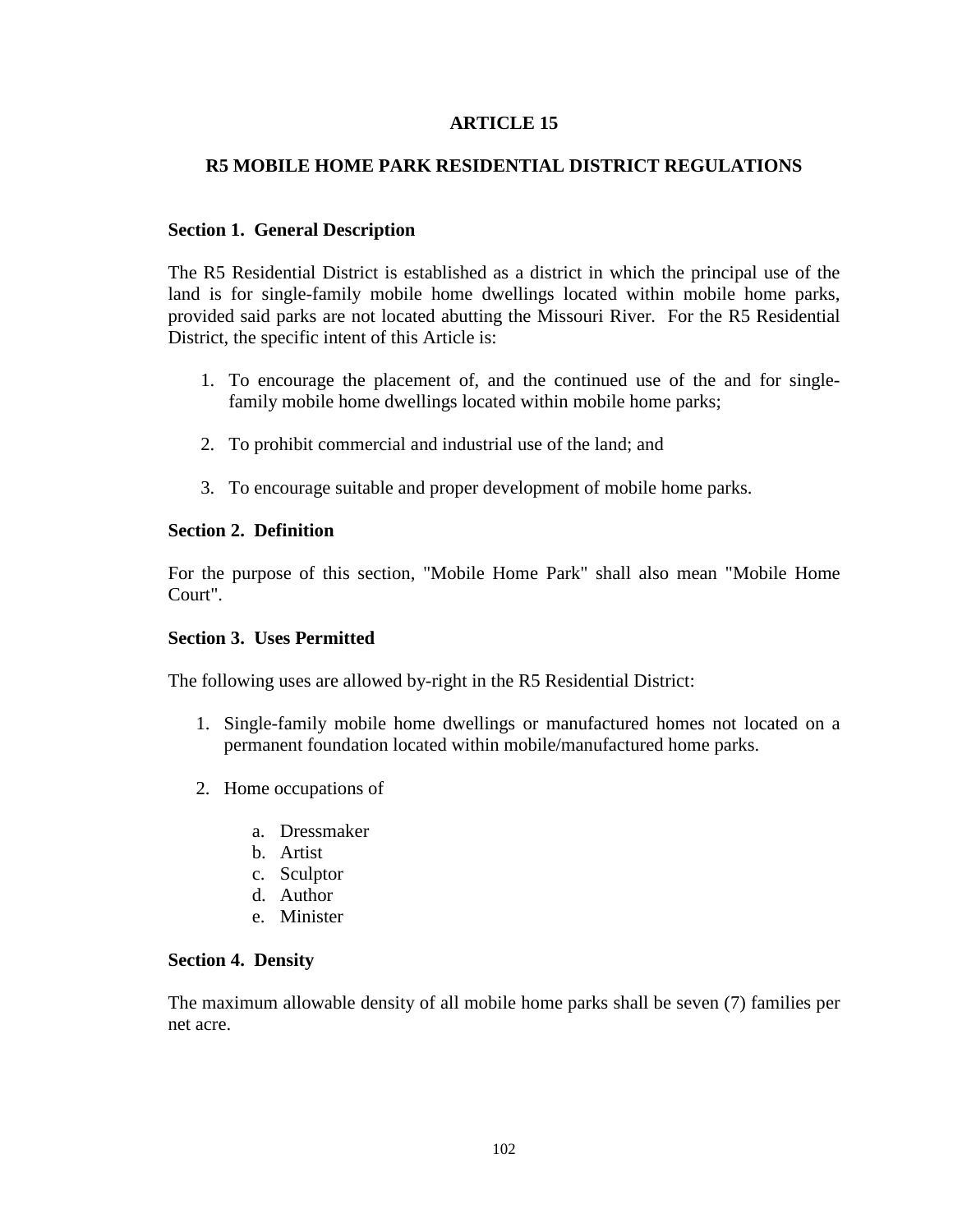#### **Section 5. Lot Dimensions**

- 1. For single-wide mobile home dwelling units, minimum lot dimensions shall be fifty (50) feet wide and one hundred (100) feet deep with a minimum lot area of five thousand (5,000) square feet.
- 2. For double-wide mobile home dwelling units, minimum lot dimensions shall be sixty (60) feet wide and one hundred (100) feet deep with a minimum lot area of six thousand (6,000) square feet.

# **Section 6. Lot Coverage**

- 1. The ground area occupied by a mobile home, attached storm shed, patio, storage building and off-street parking spaces shall not exceed 50 percent (50%) of the total area of the lot. In computing the ground coverage, four hundred (400) square feet shall be added to the actual area of the mobile home and the accessory buildings for the two (2) required off-street parking spaces. This provision limits a lot to one (1) storm shed, not over ten (10) feet by twelve (12) feet, or one hundred twenty (120) square feet, in area per lot, and said building shall be placed on a proper foundation.
- 2. No mobile home, storm shed, or other legal attachments to said mobile home shall be located less than seven (7) feet six (6) inches from a side lot line. Detached toolsheds shall be located not less than five (5) feet from side or rear lot lines. The ends of a mobile home shall be at least ten (10) feet apart when opposing rear walls are staggered, otherwise fifteen (15) feet apart.

# **Section 7. Lot Restrictions**

All clotheslines shall be placed in the rear yard.

## **Section 8. Mobile Home Park Requirements**

- 1. The minimum total area of a mobile home park shall be at least four (4) acres.
- 2. The minimum street or roadway on which each mobile home fronts shall be at least thirty (30) feet from curb-to-curb in width, if automobile parking is limited to one side; and forty (40) feet from curb-to-curb if automobile parking is allowed on both sides. Dead end streets shall not exceed one hundred seventy-five (175) feet in length. Turning circles shall be at least eighty (80) feet in diameter.
- 3. All entrances, exits and driveways between rows of mobile homes shall be lighted to provide an intensity of 0.3 footcandles. Mobile home parks shall be provided with walkways at least three and one-half  $(3\frac{1}{2})$  feet wide between each mobile home lot and service building and other parts of said park. Roadways within the parks shall be hard-surfaced, either concrete or bituminized.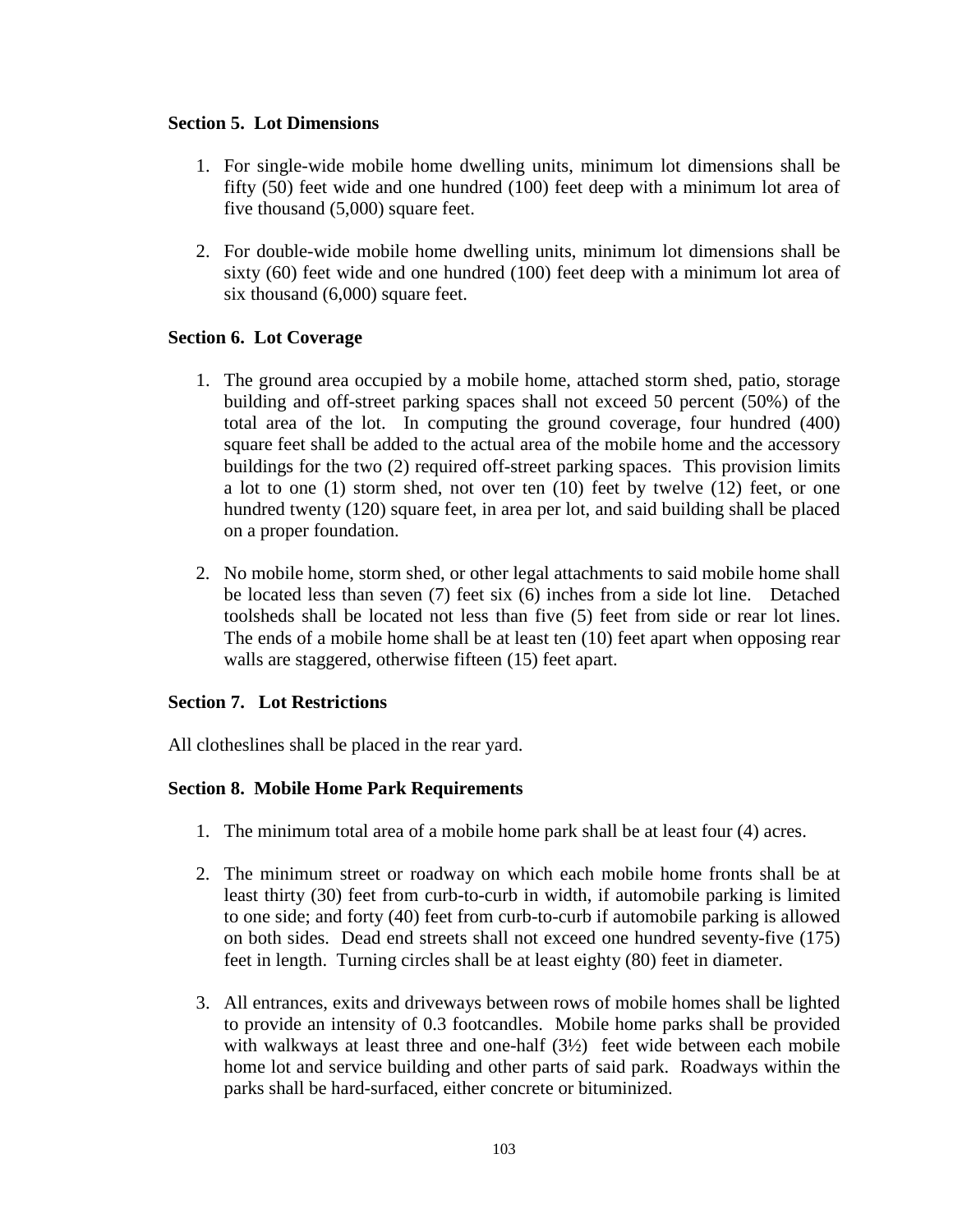- 4. All provisions of water supply, laundry, sewage and fire protection to be provided in any mobile home park shall have been approved by the appropriate County and State Departments.
- 5. Off-street parking areas shall be provided in all mobile home parks at a ratio of at least two (2) car spaces per mobile space. The area for one (1) car space shall be at least ten (10) feet wide and twenty (20) feet deep, plus ingress and egress.
- 6. Recreation Areas. There shall be provided within each mobile home park an adequate site or sites for recreation for the exclusive use of the park occupants. Such recreation site or sites shall have a minimum area in the aggregate of four thousand (4,000) square feet plus one hundred (100) feet for each mobile home space in said park. The recreation sites shall be of appropriate design and provided with adequate and permanent equipment.
- 7. All mobile home parks must provide a completely and permanently landscaped setback area of at least thirty (30) feet in width around those portions of the park perimeter which border public right-of-way. Such areas may contain trees, shrubbery, grass, benches, fences, landscaped water resources and the like.
- 8. Setback areas not bordering public right-of-way may be used to fulfill the recreation area requirements of the preceding paragraph.
- 9. All mobile home parks shall have near their main entrance a park office in which there shall be an up-to-date list of all park residents along with their addresses and a diagram of the park lay-out.
- 10. All mobile home park lots shall be served by an approved central water and sewer system.

#### **Section 9. Mobile Home Park Restrictions**

- 1. No business shall be conducted in any mobile home park.
- 2. Existing mobile home parks shall not be enlarged or extensively altered unless such alteration complies with the provisions of this article.

#### **Section 10. Mobile Home Parks, Plans and Layout**

All lay-outs for mobile home parks shall be submitted to the Planning Commission for approval prior to consideration of a zoning change request for R5 District uses. All changes thereto must be approved in like manner.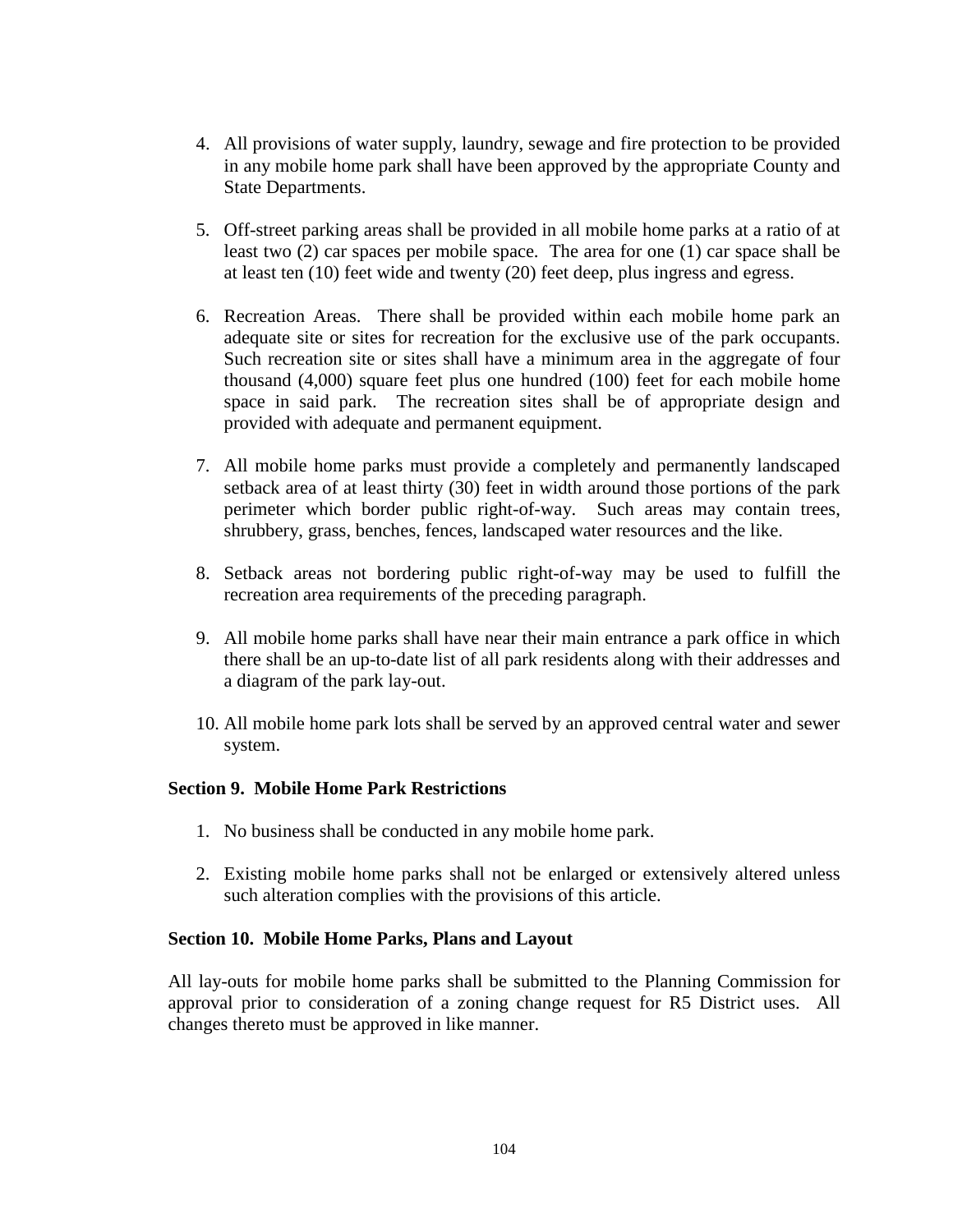# **Section 11. Mobile Home Requirements**

- 1. All mobile homes shall be equipped with compatible skirts to completely enclose the underside of the mobile home.
- 2. Each mobile home shall be anchored to the ground for purposes of withstanding wind pressures specified for single-family dwellings by the County Building Inspection Department prior to occupancy of the unit.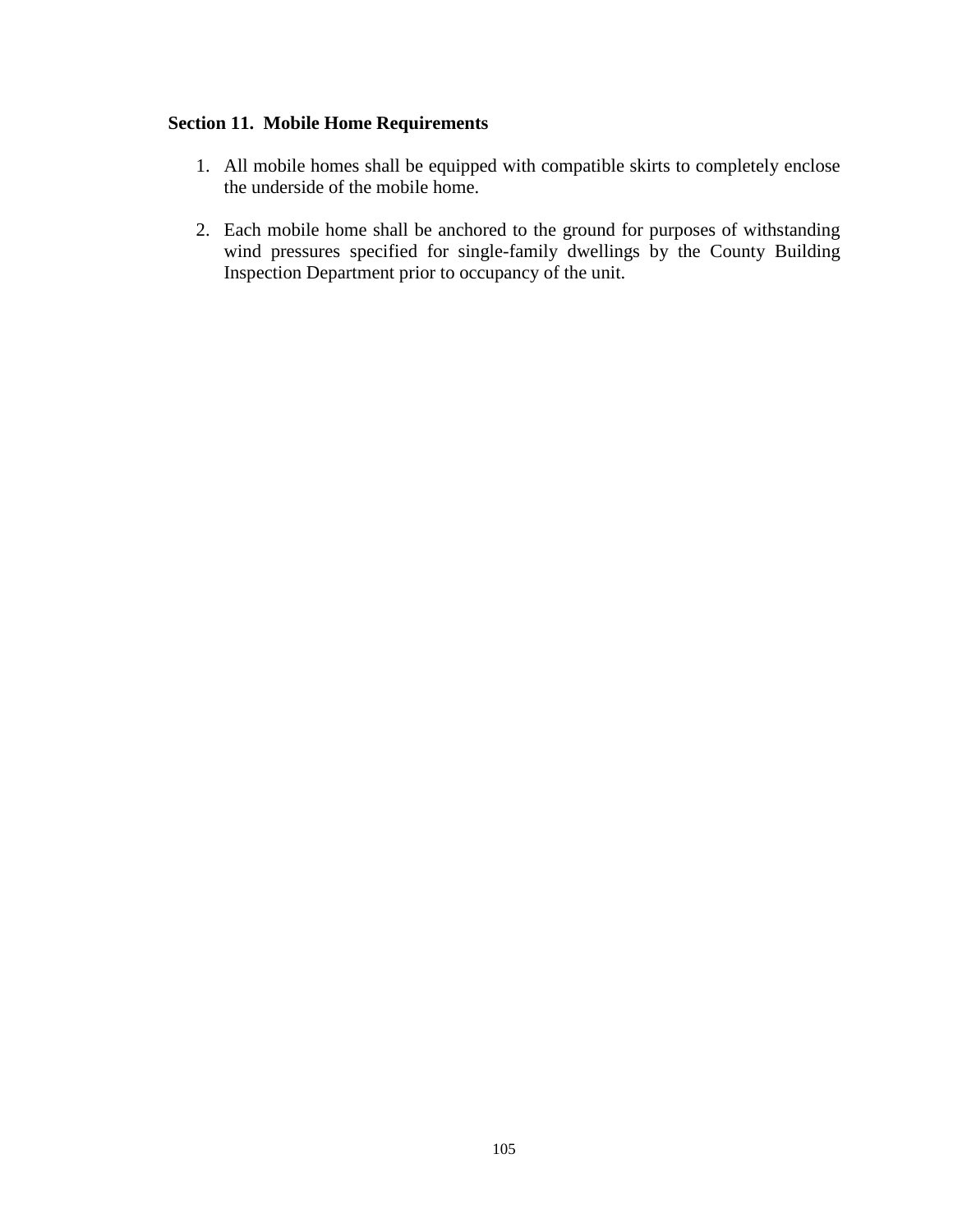# **C COMMERCIAL DISTRICT REGULATIONS**

#### **Section 1. General Description**

The C Commercial District is established as a district in which the principal use of land is for commercial and service uses to serve the residential districts in the area, provided said uses are not located abutting the Missouri River, and in which traffic and parking congestion can be kept to a minimum in order to preserve residential values, and promote the general welfare of the surrounding residential district. The specific intent of this Article is:

- 1. To encourage the continued use of the land for neighborhood commercial and services uses;
- 2. To prohibit industrial uses of the land, and to prohibit any other use which would substantially depreciate the values of residential districts surrounding the C Commercial District;
- 3. To encourage the discontinuance of mixed uses and uses that would not be permitted as new uses under the provisions of this article;
- 4. To discourage any use, which because of its character or size, would create requirements and costs for public services, such as police and fire protection, water supply and sewerage substantially in excess if the district were developed solely for neighborhood commercial and service uses.

#### **Section 2. Uses Permitted**

The following uses are allowed by-right in the C Commercial District:

- 1. Retail Group A
- 2. Service Group A
- 3. Gasoline Filling Station
- 4. Office-bank Group
- 5. Church
- 6. Education Group
- 7. Fire Station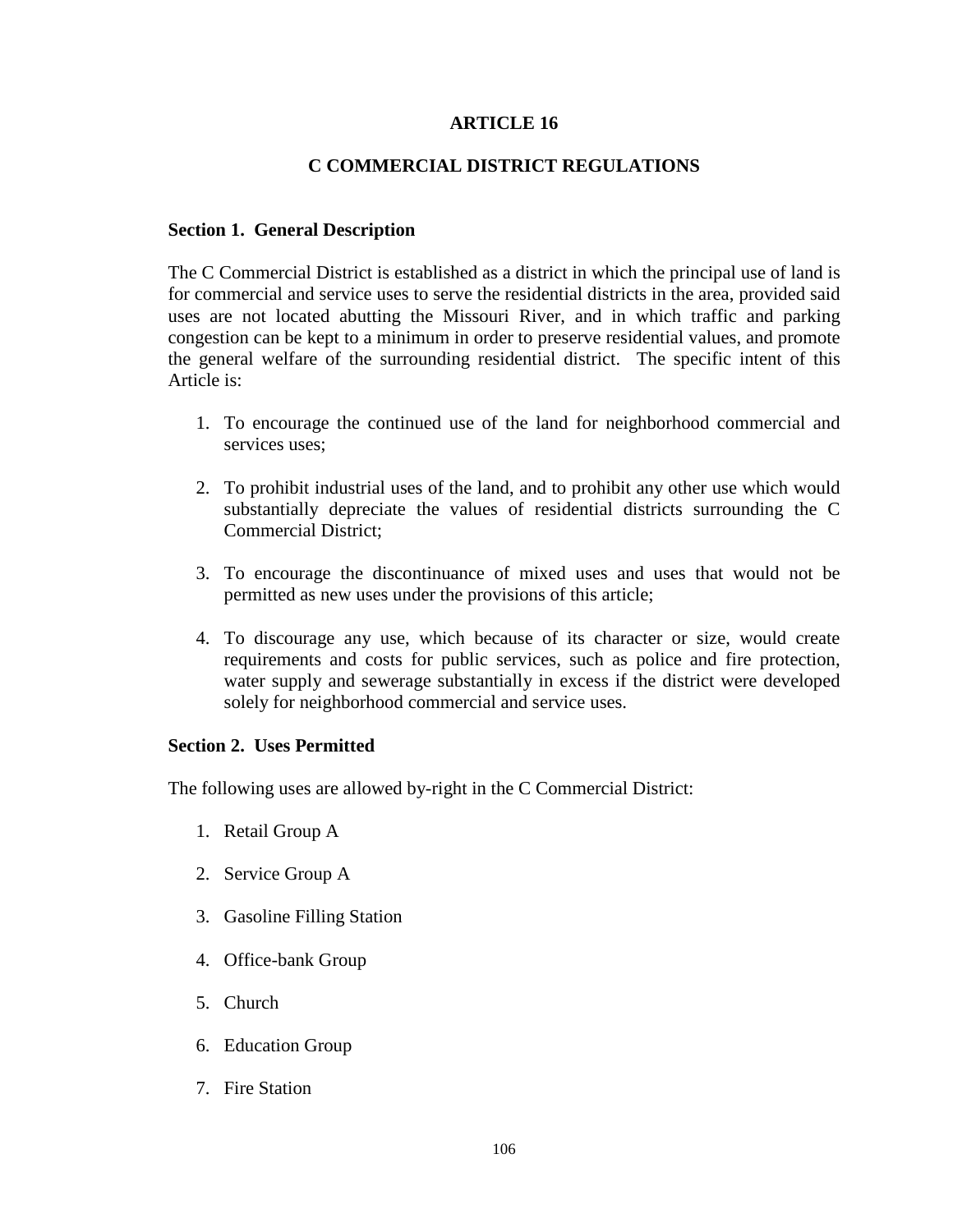- 8. Utility Service Group
- 9. Retail Group B
- 10. Service Group B
- 11. Commercial Recreation Group
- 12. Wholesale Group
- 13. Health Medical Group
- 14. Public Recreation Group
- 15. Railroad Line Trackage
- 16. Railroad or Bus Passenger Station
- 17. Animal Hospital
- 18. Commercial Parking Lot

## **Section 3. District Area**

No C Commercial District shall be less than five (5) acres in size.

## **Section 4. Lot Area**

Each principal building or structure plus its accessory buildings shall be located on a lot having an area as specified in Article 33, Section 6 (4) of the Zoning Ordinance. In no case shall a lot be less than twenty thousand (20,000) square feet in size. Premises without a central sanitary sewer system approved by the North Dakota State Department of Health shall comply with lot area requirements of the R1 Residential District.

## **Section 5. District Width**

Each C District shall have an average width of not less than two hundred (200) feet and shall have no boundary less than one hundred (100) feet in length.

## **Section 6. Floor Area Ratio**

The floor area ratio of the principal building and all accessory buildings shall not exceed 0.25 for a single-story building, nor shall it exceed 0.35 for buildings of more than one story. The ground area occupied by the principal building and accessory buildings shall not exceed twenty-five percent (25%) of the total area of the lot.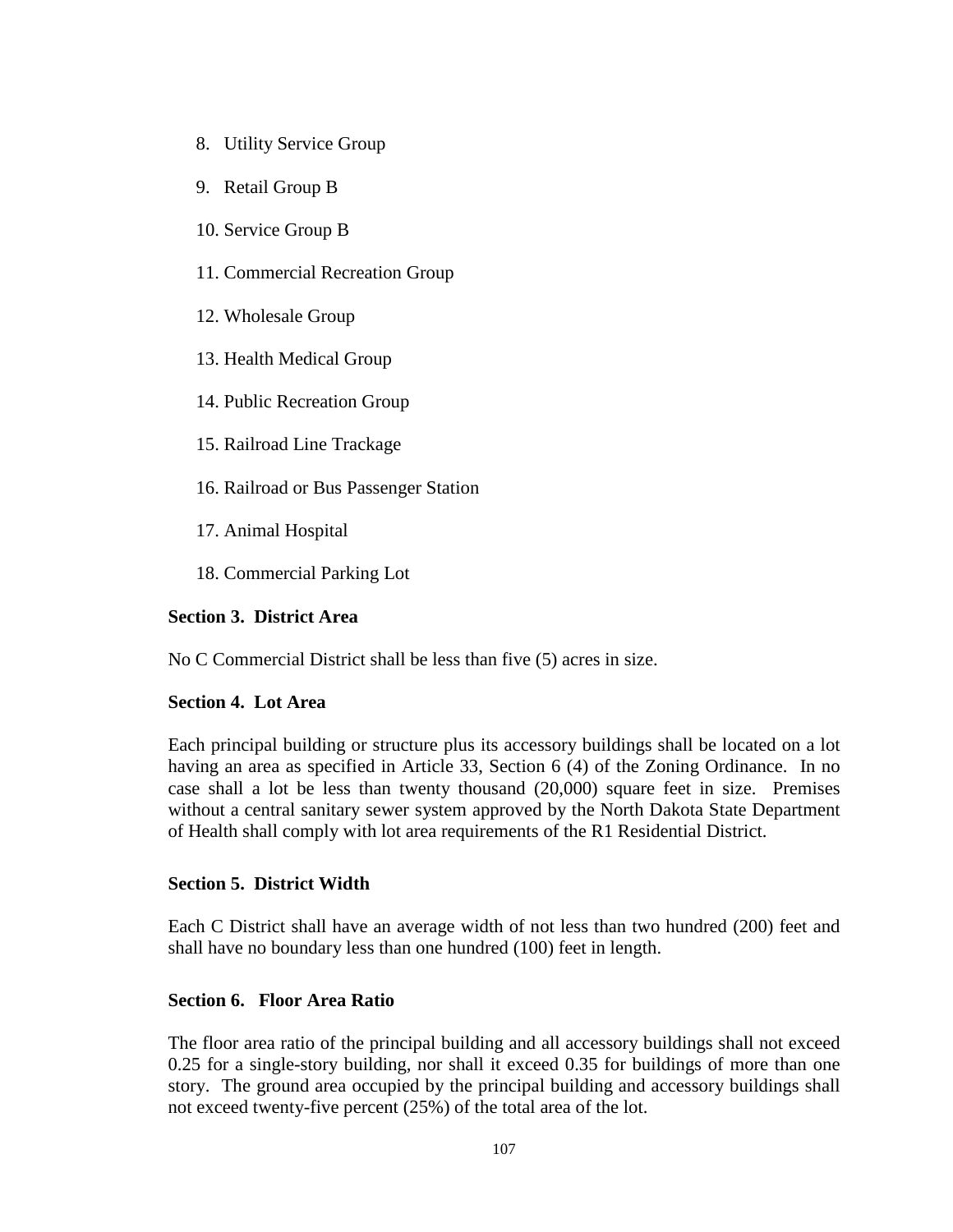#### **Section 7. Yard**

No building shall be less than fifty (50) feet in distance from any lot line or twenty (20) feet in distance from any side or back yard line.

## **Section 8. Height Limits**

No building or structure shall exceed two (2) stories or thirty-five (35) feet in height.

#### **Section 9. Divided District**

For the purposes of calculating the minimum area, lot width, lot dimensions, floor area ratio, percentage of lot covered by building, and yard requirements established by this Article, a single C Commercial District cannot lie on two (2) sides of a public street or alley. Any area designated as being zoned C Commercial and lying on both sides of a public street or alley shall be deemed to be two (2) C Commercial Districts, and all minimum requirements shall be met by buildings on each side of said public street or alley as separate districts.

#### **Section 10. Non-Conforming Uses**

It is the intent of this Article and this Section to designate no area as a C Commercial District in which there is at the date of adoption of this Article any residential or other non-conforming use. It is the further intent of this Article and this section that insofar as possible all neighborhood commercial and service areas in newly developed portions of the County shall take place in a C Commercial District, in order to decrease traffic and parking congestion and to preserve the residential values of the County. The County Planning Commission shall refuse to approve any request for an amendment re-zoning any portion of the County to a C Commercial District if there is in that district any use which would be a non-conforming use upon the passage by the Board of County Commissioners of the proposed amendment.

#### **Section 11. Automobile Parking**

Adequate automobile parking shall be provided as set forth in Article 10 of this Ordinance.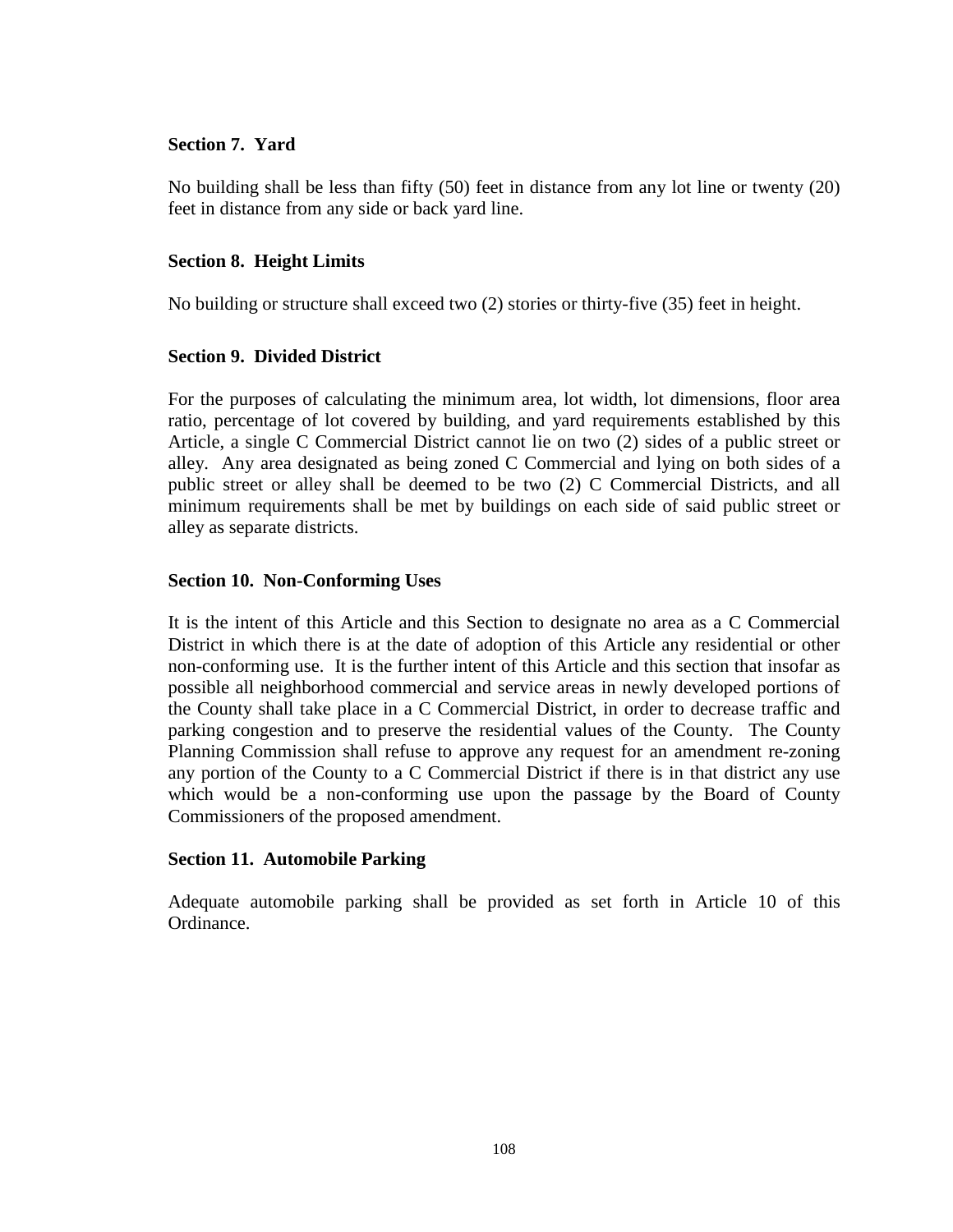Repealed by Ordinance 13-09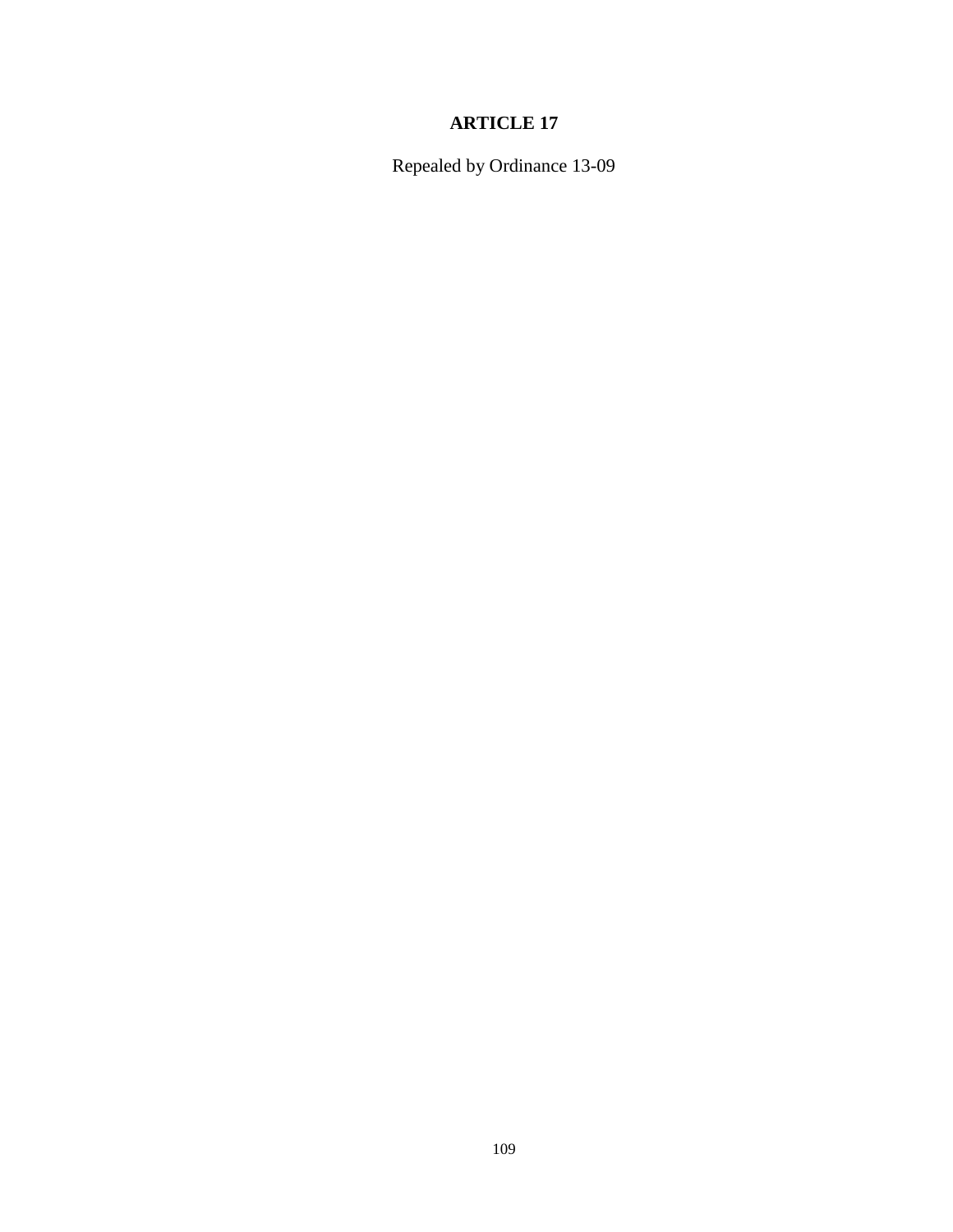## **I INDUSTRIAL DISTRICT REGULATIONS**

#### **Section 1. General Description**

The I Industrial District is established as a district in which the principal use of land is for heavy commercial, manufacturing and industrial establishments, provided said uses are not located abutting the Missouri River, which may create some nuisance, and which are not properly associated with, nor compatible with, residential, institutional, neighborhood commercial, and service establishments. For the Industrial District, in promoting the general purposes of this Ordinance, the specific intent of this Article is:

- 1. To encourage the construction of and the continued use of the land for heavy commercial, manufacturing and industrial purposes;
- 2. To prohibit residential and neighborhood commercial use of the land and to prohibit any other use which would substantially interfere with the development, continuation or expansion of commercial and industrial uses in the district; and
- 3. To encourage the discontinuance of existing uses that would not be permitted as new uses under the provisions of this article.

#### **Section 2. Uses Permitted**

The following uses are allowed by-right in the I Industrial District:

- 1. Gasoline filling station
- 2. Retail group B
- 3. Service group B
- 4. Wholesale group
- 5. Fire Station
- 6. Truck terminal
- 7. Railroad line trackage
- 8. Railroad spur trackage
- 9. Railroad freight station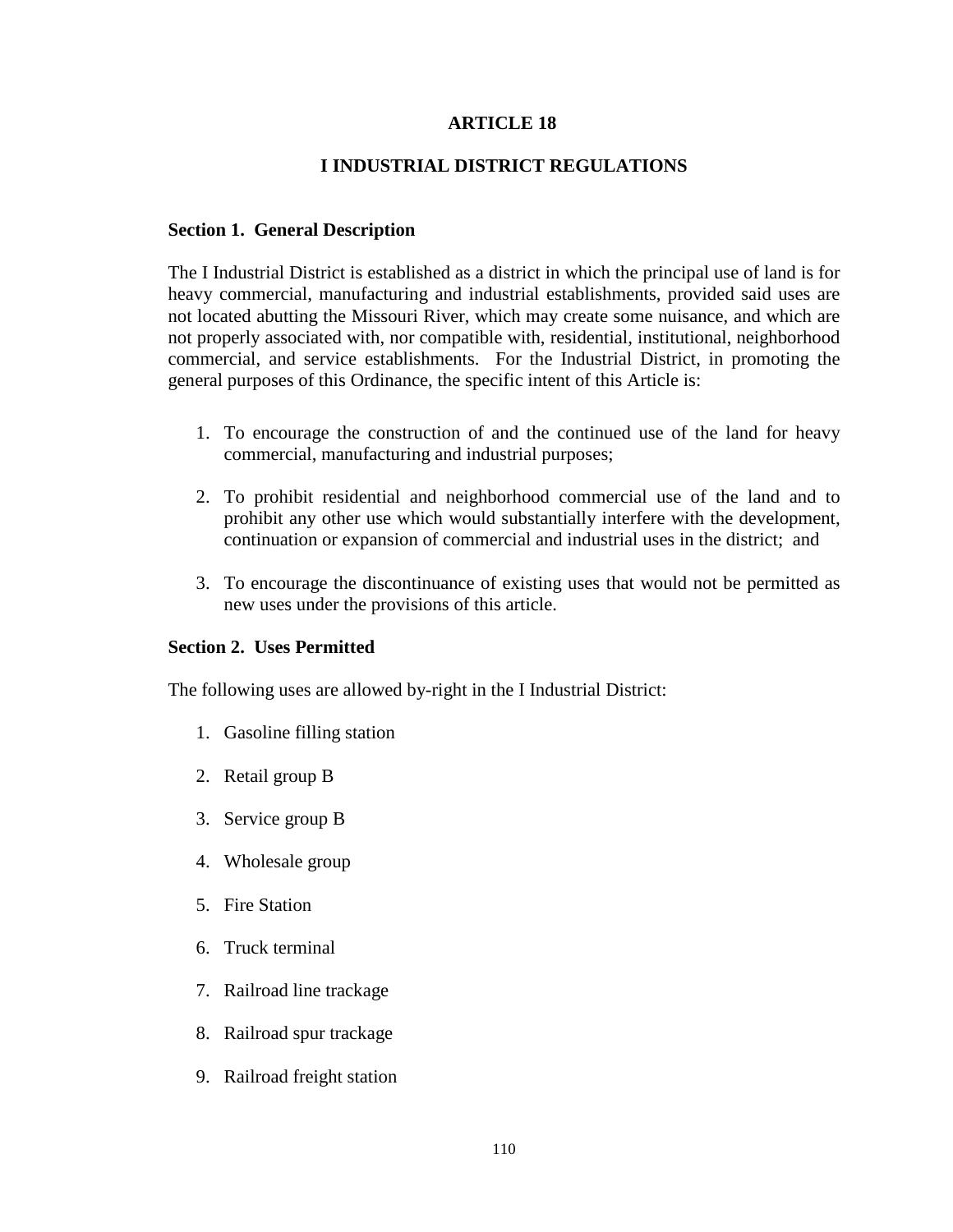- 10. Railroad freight classification yard
- 11. Utility service group
- 12. Industrial use group
- 13. Livestock sales pavilion
- 14. Oil or gas well
- 15. Radio or television transmitting station
- 16. Sand or gravel extraction
- 17. Sewage treatment plant
- 18. Manufacturing Group

## **Section 3. Special Uses**

The following special uses are allowed in the I Industrial District, in accordance with Article 8:

1. Meat packing facilities

## **Section 4. Lot Area**

Each principal building or structure plus its accessory buildings, shall be located on a lot having an area as specified in Article 33, Section 6(4) of the Zoning Ordinance. In no case shall a lot be less than twenty thousand (20,000) square feet in size. Premises without a central sanitary sewer system approved by the North Dakota State Department of Health shall comply with lot area requirements of the R1 Residential District.

## **Section 5. Lot Width**

Each lot shall have a width of not less than one hundred (100) feet, measured along the front building line.

## **Section 6. Floor Area Ratio**

Floor area ratio of the principal buildings or building and all accessory buildings shall not exceed 0.30 for single-story buildings, nor shall it exceed 0.60 for buildings of more than one story. The ground area occupied by the principal building or buildings and accessory buildings shall not exceed thirty percent (30%) of the total area of the lot.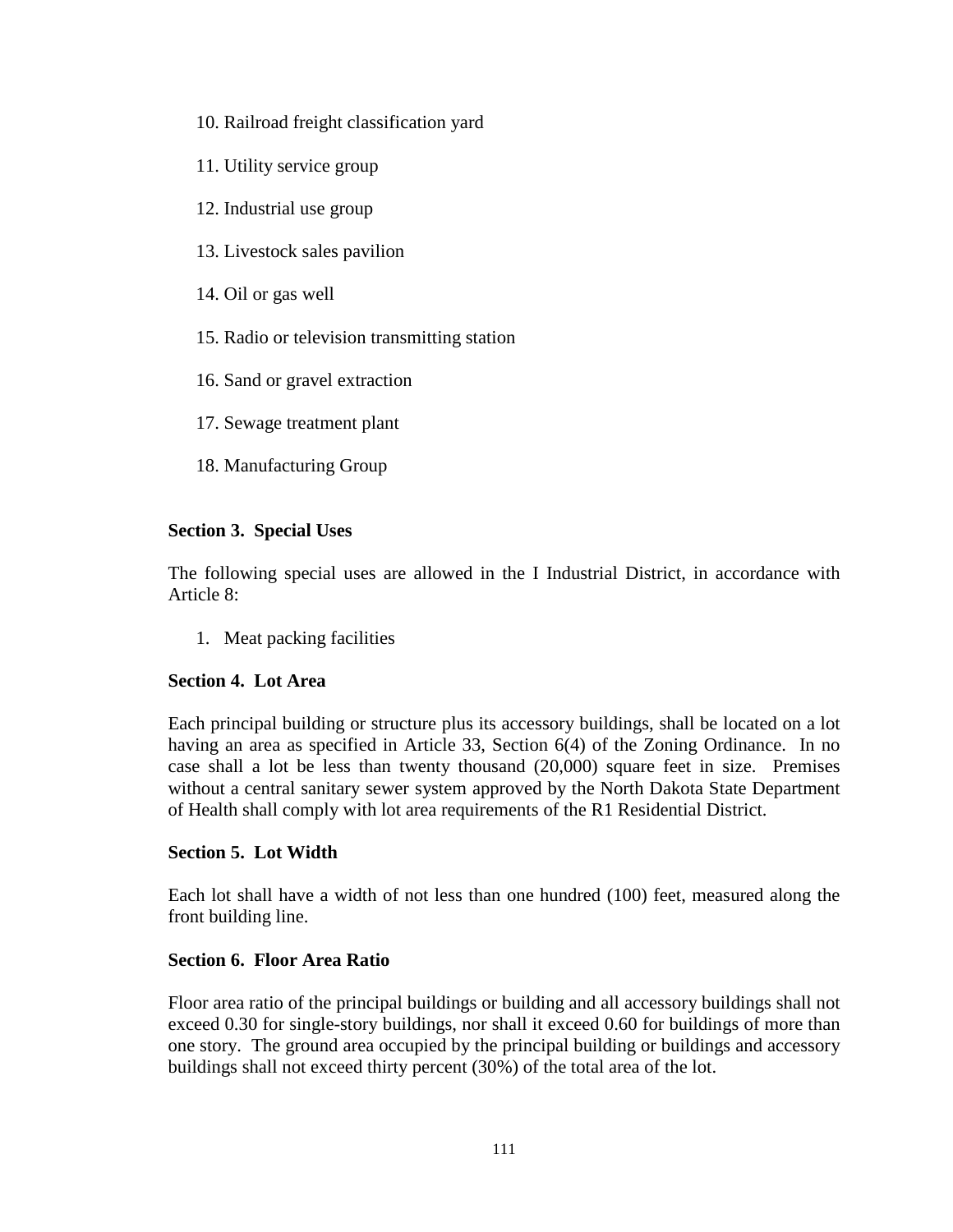# **Section 7. Front Yards**

Each building shall have a front yard not less than fifty (50) feet in depth.

## **Section 8. Side Yards**

Each lot shall have two (2) side yards, one on each side of any principal building. The sum of the widths of the two (2) side yards shall be not less than twenty percent (20%) of the average width of the lot; and in no case shall a side yard be less than fifteen (15) feet in width. On any lot having an average width greater than seventy-five (75) feet, neither side yard shall be less than fifteen (15) feet in width and no side yard need be greater than fifty (50) feet in width. On a lot containing two (2) principal buildings located side by side, there are no minimum requirements for the side yards between the two (2) buildings.

## **Section 9. Rear Yards**

Each lot shall have a rear yard not less than twenty-five (25) feet in depth.

# **Section 10. Height Limits**

No principal buildings shall exceed four (4) stories, nor shall it exceed fifty (50) feet in height. No accessory buildings shall exceed two (2) stories, nor shall it exceed twentyfive (25) feet in height.

## **Section 11. Automobile Parking**

Adequate automobile parking shall be provided as set forth in Article 10 of this Ordinance.

## **Section 12. Landscaping**

All front, side and rear yards shall be permanently landscaped.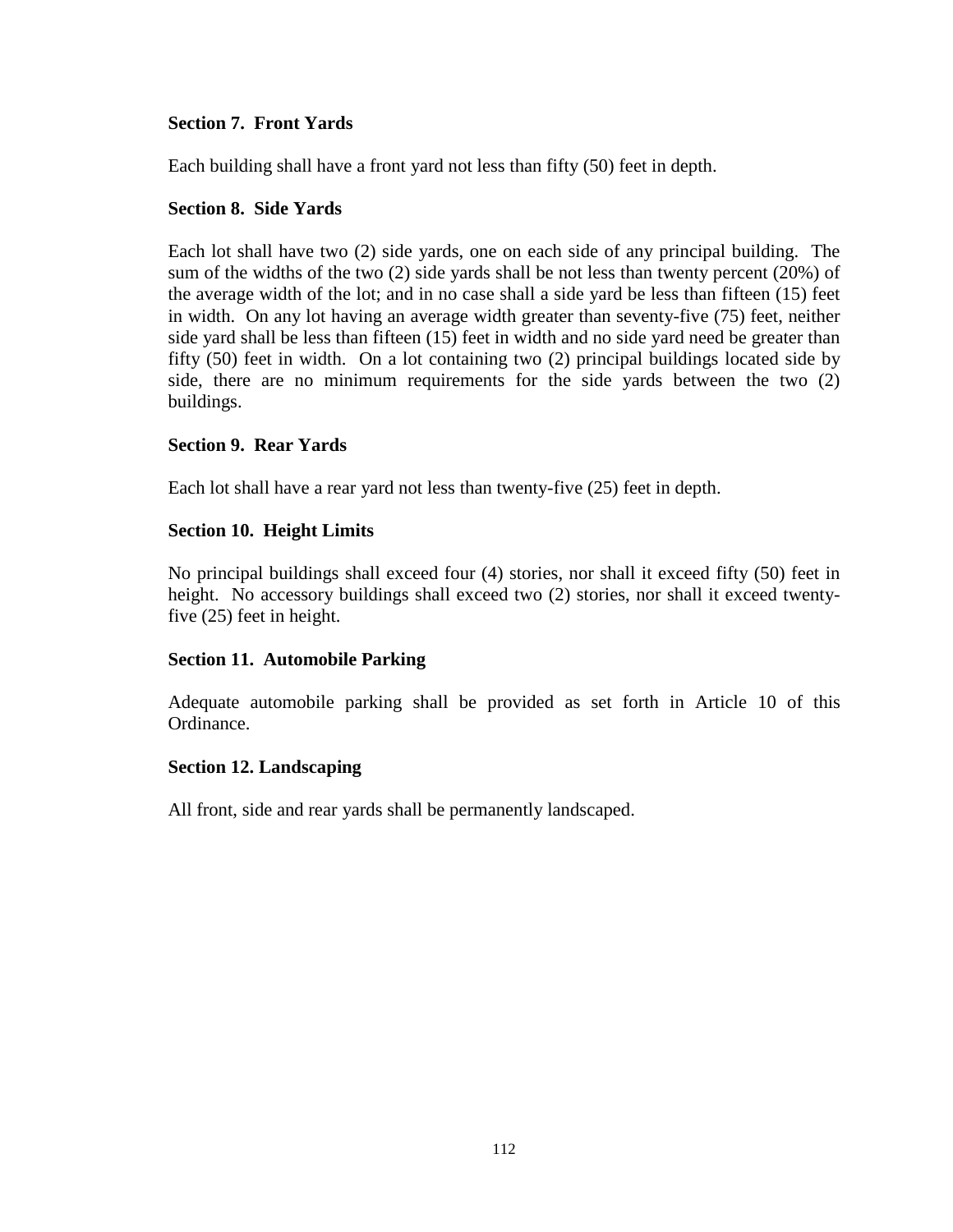Repealed by Ordinance 13-09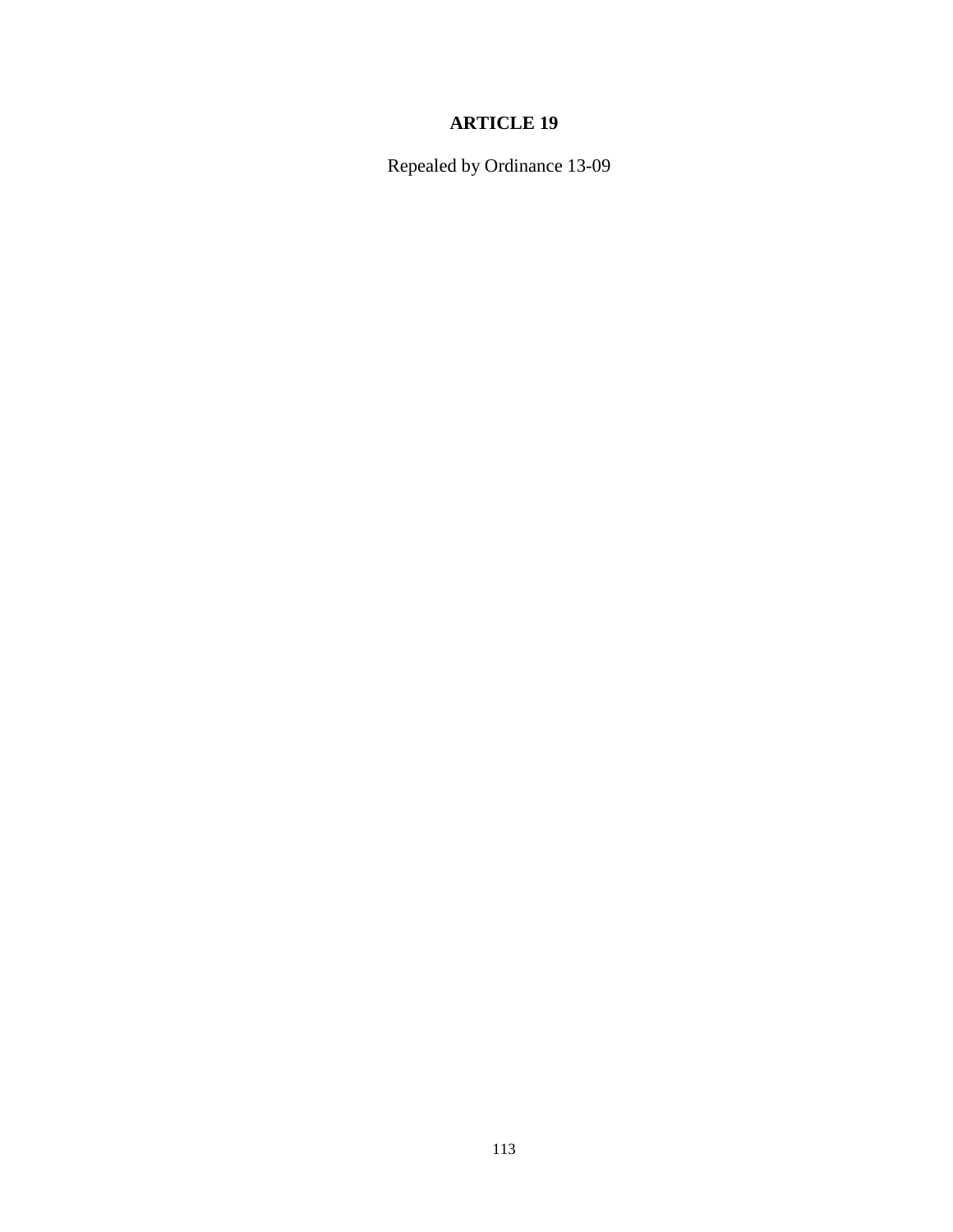## **PUD PLANNED UNIT DEVELOPMENT DISTRICT REGULATIONS**

#### **Section 1. Intent**

It is the intent of this Article to encourage flexibility in development of land in order to promote its most appropriate use; to improve the design, character and quality of new development; to facilitate the adequate and economical provision of streets and utilities; and to preserve the natural and scenic features of open space.

It is also the intent of this Article to provide for flexibility in the development of land abutting the Missouri River. Residential development abutting the Missouri River with dwelling unit densities in excess of that allowed by the underlying zoning district, and any development abutting the Missouri River with a commercial or industrial component, may only be allowed if designed and approved in accordance with the provisions of this Article.

#### **Section 2. Application**

An application for approval of a planned unit may be filed by a person having an interest in the property to be included in the planned unit. The application will be made on a form provided by the County and must include a consent by the owners of all property to be included in the planned unit. The application must be accompanied by a site plan and a written statement.

1. Site Plan.

A complete site plan showing the major details of the proposed planned unit prepared at a scale of not less than one (1) inch equals one hundred (100) feet shall be submitted in sufficient detail to evaluate the land planning, building design, and other features of the planned unit. The site plan must contain insofar as applicable, the following minimum information:

- a. The existing topographic character of the land;
- b. Proposed land uses;
- c. The general location of all existing and proposed buildings, structures and improvements;
- d. The maximum height of all buildings;
- e. The density and type of dwellings;
- f. The internal traffic and circulation systems, off-street parking areas, and major points of access to public rights-of-way;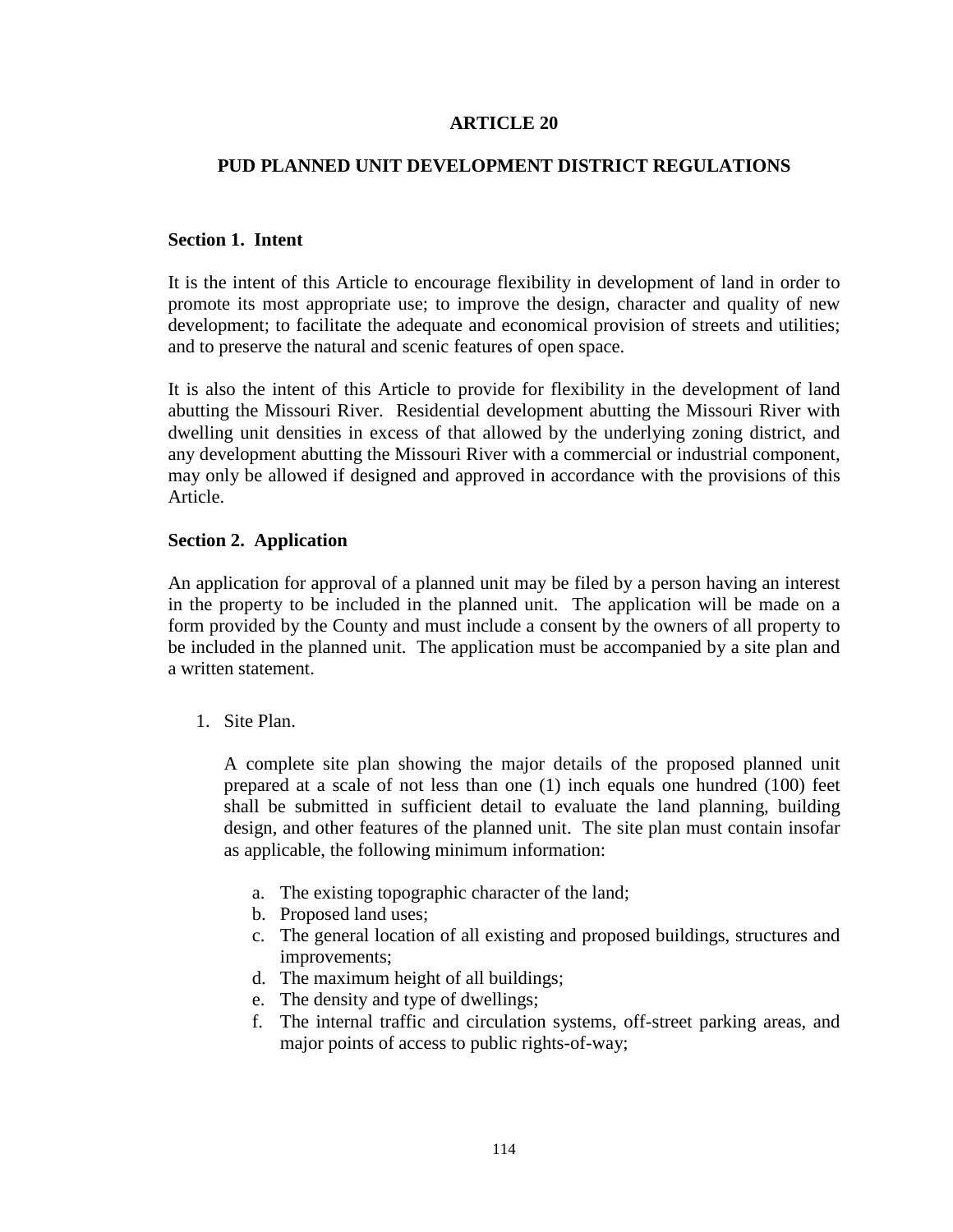- g. Areas which are to be conveyed, dedicated or reserved as common park areas, including public parks and recreational areas;
- h. Proposed interior buffer areas between uses;
- i. Acreage of PUD;
- j. Utility service plan showing existing utilities in place and all existing and proposed easements;
- k. Landscape plan; and
- l. Surrounding land uses, zoning and ownership.
- 2. Written Statement

The written statement to be submitted with the planned unit application must contain the following information:

- a. A statement of the present ownership and a legal description of all the land included in the planned unit;
- b. An explanation of the objectives to be achieved by the planned unit, including building descriptions, sketches or elevations as may be required to describe the objectives; and
- c. A copy of all proposed association agreements for common areas.
- 3. Architectural Drawings

The following architectural drawings shall be submitted in sufficient detail to allow evaluation of building height, form, massing, texture, materials of construction, and type, size and location of door and window openings:

- a. Elevations of the front and one side of a typical structure; and
- b. A perspective of a typical structure, unless waived by the Planning Department.
- 4. The applicant may submit any other information or exhibits he deems pertinent in evaluating his proposed planned unit.

## **Section 3. Review and Approval**

- 1. All planned units shall be considered by the Planning Commission in the same manner as a zoning change. The Planning Commission may grant the proposed planned unit in whole or in part, with or without modifications and conditions, or deny it.
- 2. All approved site plans for planned units, including modifications or conditions shall be endorsed by the Planning Commission and filed with the Planning Director, who shall indicate on the zoning district map that a planned unit has been approved for the area included in the site plan.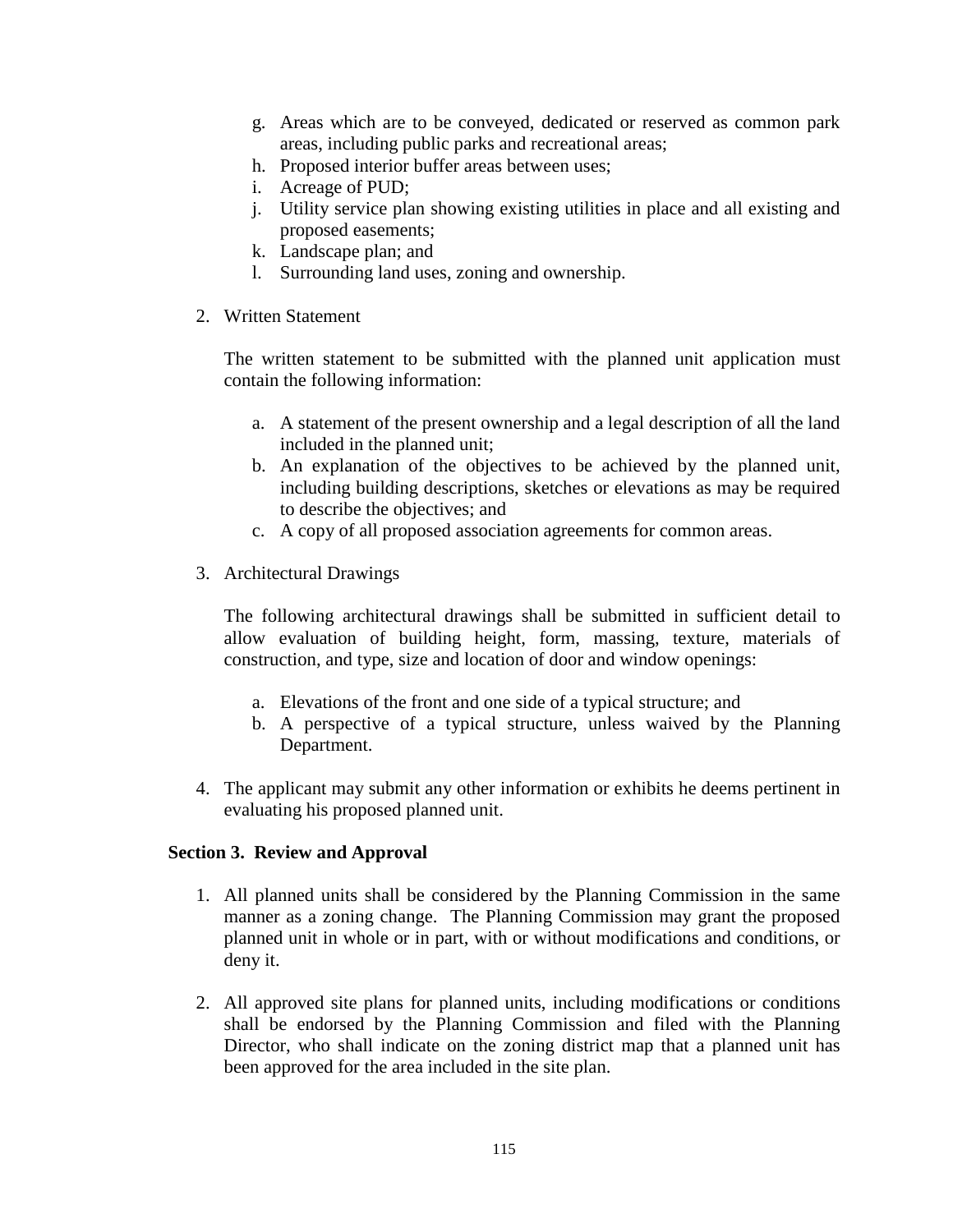#### **Section 4. Standards**

The Planning Commission must be satisfied that the site plan for the planned unit has met each of the following criteria or can demonstrate that one or more of them is not applicable, and that a practicable solution consistent with the public interest has been achieved for each of these elements:

- 1. Proposal conforms to the comprehensive plan.
- 2. There must be an appropriate relationship to the surrounding area and there must be a minimum thirty (30) foot buffer zone in any planned unit of multi-family or non-residential buildings or structures adjacent to a low-density residential use district. The buffer zone must be kept free of buildings, or structures and must be landscaped, screened, or protected by natural features, so that adverse effects on surrounding areas are minimized.
- 3. Optimum preservation of natural features including trees and drainage areas must be accomplished.
- 4. The internal street circulation system must be designed for the type of traffic generated. Private internal streets may be permitted if they can be used by police and fire department vehicles for emergency purposes.
- 5. Pedestrian travel routes must be safe, convenient and attractive.
- 6. The maximum allowable density shall not exceed twelve (12) families per net acre.

## **Section 5. Changes**

- 1. Minor changes in the location, setting, or character of buildings and structures may be authorized by the Planning Director, if required by engineering or other circumstances not foreseen at the time the planned unit is approved.
- 2. All other changes in the planned unit must be made under the procedures that are applicable to the initial approval of the planned unit.

## **Section 6. Subdivision and Resale**

A planned unit may be subdivided or re-subdivided for purposes of sale or lease if such action does not increase the dwelling unit density of the planned unit and if the planned unit, following the subdivision or re-subdivision, is in compliance with the standards for planned units provided in this section.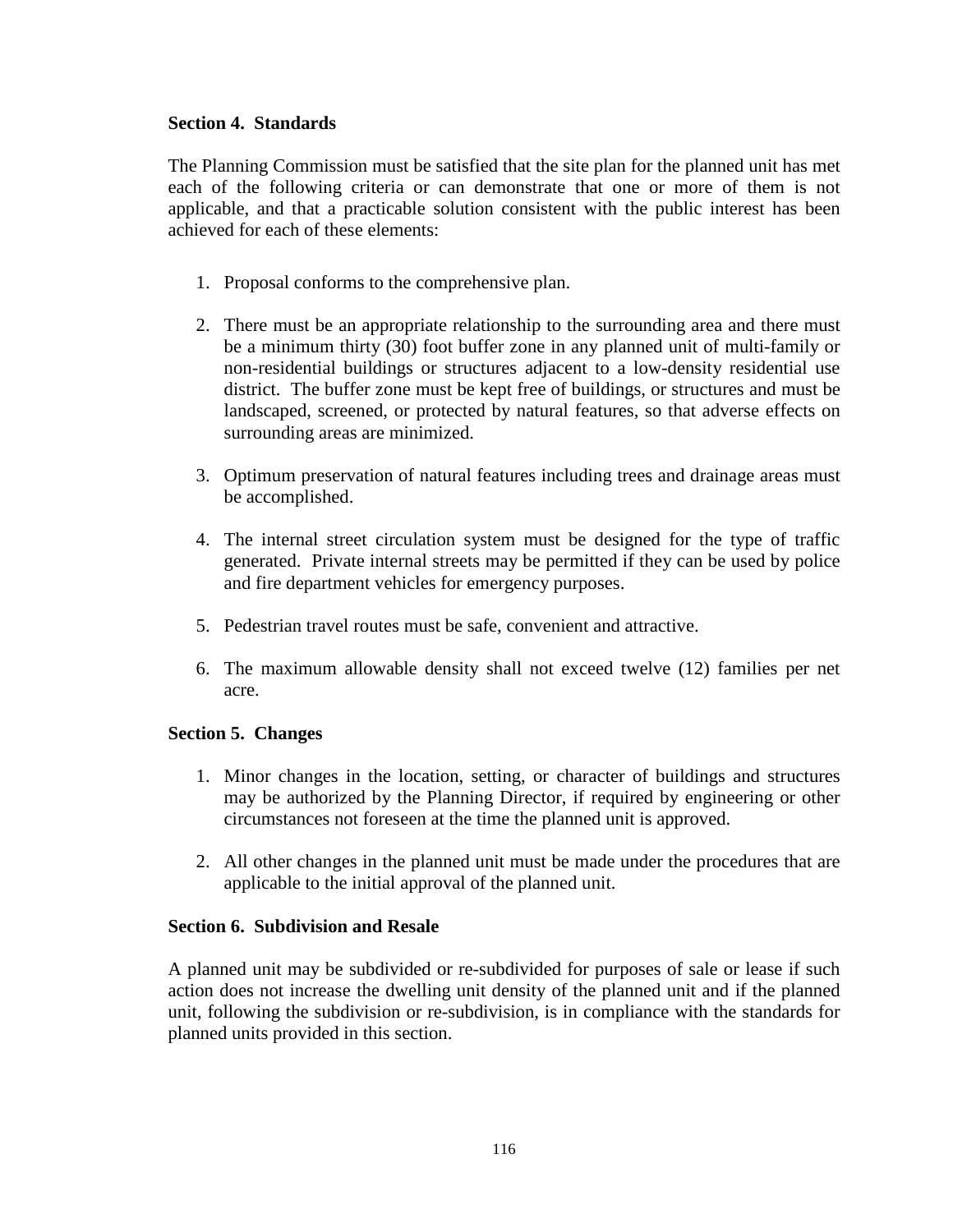## **ARTICLE 20.1**

## **P PUBLIC USE DISTRICT REGULATIONS**

#### **Section 1. General Description**

The P Public Use District is established as a district in which the principal use of the land is for governmental, civic or institutional uses, including major public facilities. The regulations are intended to prohibit any other use which would diminish its value in serving the needs of the public. The P Public Use District offers an alternative zoning classification for public and institutional uses, thereby increasing development predictability.

#### **Section 2. Permitted Uses**

The following uses are allowed by-right in the P Public District:

- 1. Education group
- 2. Public recreation group
- 3. Water treatment plant
- 4. Buildings and necessary on-site facilities required for the conduct of government, including roadway maintenance facilities
- 5. Commercial recreation group occupying public owned land
- 6. Sewerage treatment plant
- 7. Parking lots
- 8. Utility service groups
- 9. Private golf course, and customary accessory uses

#### **Section 3. Special Uses**

The following special uses are allowed in the P Public District, in accordance with Article 8:

- 1. Airport
- 2. Cemetery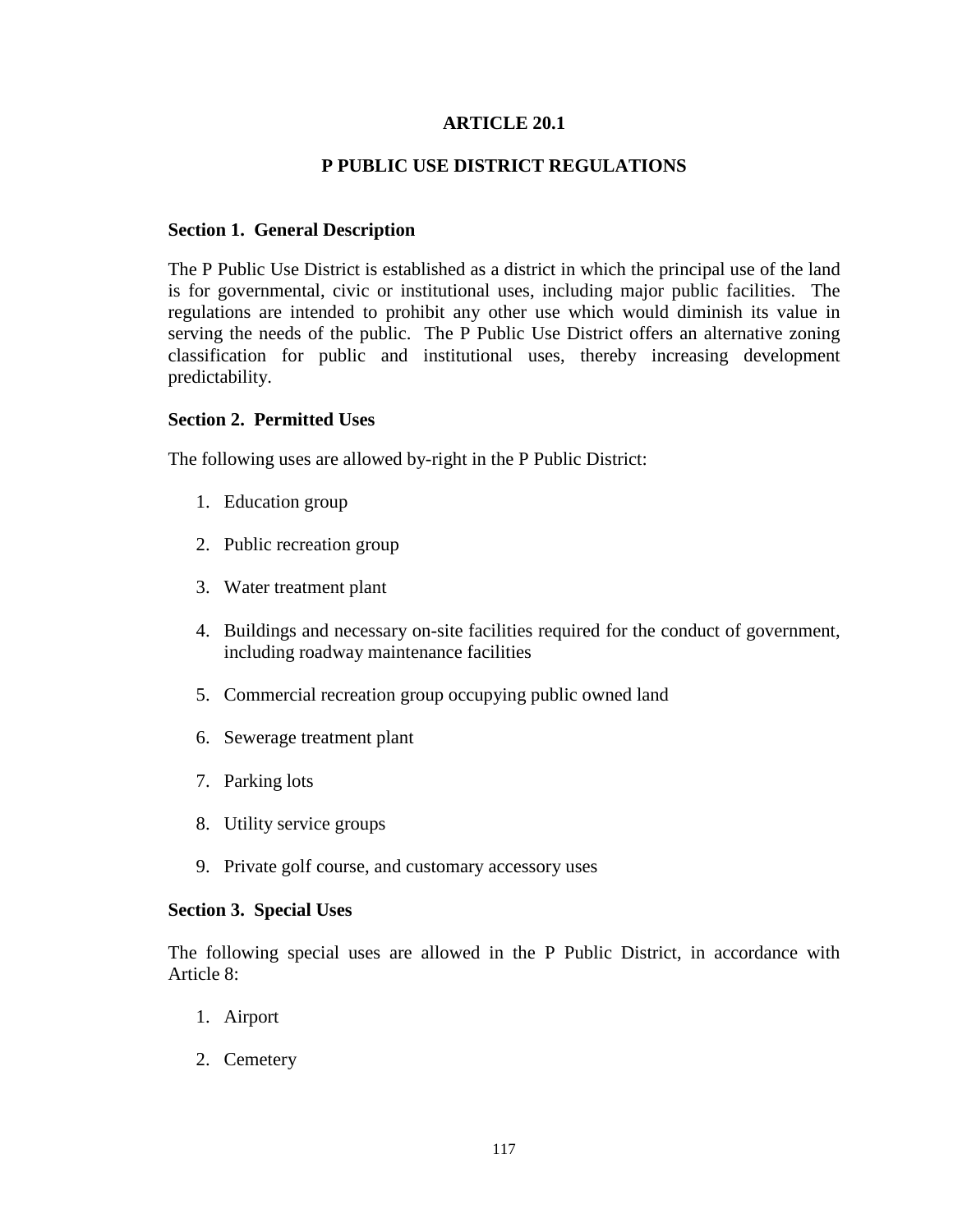- 3. Golf driving range, not accessory to a golf course
- 4. Solid waste disposal facility
- 5. Vehicle racetrack
- 6. Rodeos or rodeo events

# **Section 4. Development Standards**

All building and yard regulations shall be the same as for the R1 Country Homes Residential District.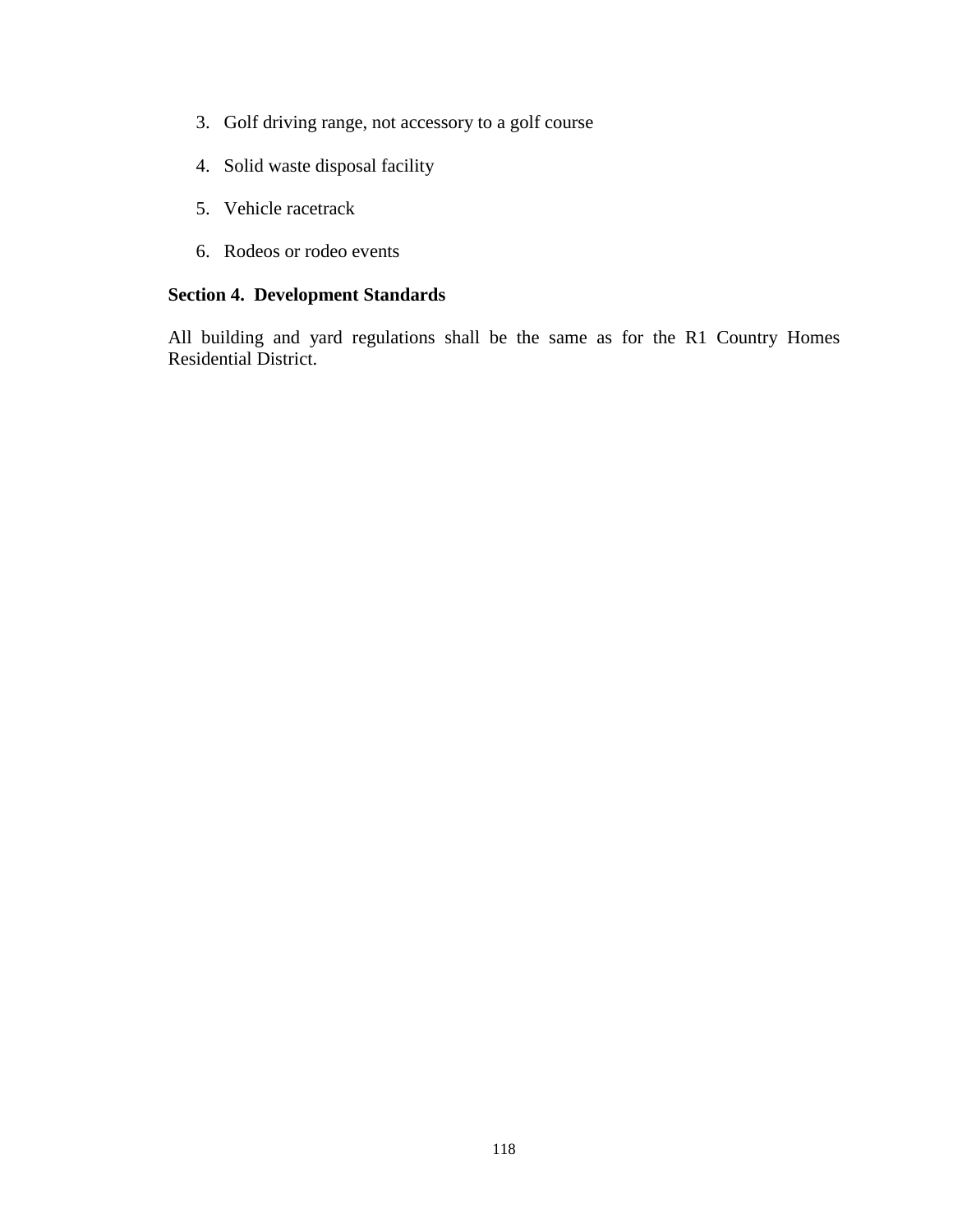# **FP FLOODPLAIN DISTRICT REGULATIONS**

In any FP floodplain district, the following regulations shall apply:

#### **Section 1. Statement of Purpose.**

It is the purpose of this article to promote the public health, safety, and general welfare, and to minimize public and private losses due to flood conditions in specific areas by provisions designed:

- a. To protect human life and health;
- b. To minimize expenditure of public money for costly flood control projects;
- c. To minimize the need for rescue and relief efforts associated with flooding, generally undertaken at the expense of the general public;
- d. To minimize prolonged business interruptions;
- e. To minimize damage to public facilities and utilities located in special flood hazard areas such as water and gas mains, electric, telephone, and sewer lines, streets, and bridges;
- f. To help maintain a stable tax base by providing for the use and development of special flood hazard areas so as to minimize future flood blight areas;
- g. To ensure that potential buyers are notified that property is located in a special flood hazard area;
- h. To ensure that those who occupy the special flood hazard areas assume responsibility for their actions; and
- i. To provide an increased level of protection in anticipation of future increases in the base flood elevation (BFE).

#### **Section 2. Methods of Reducing Flood Losses.**

In order to accomplish its purposes, this article includes methods and provisions for:

a. Restricting or prohibiting uses which are dangerous to health, safety, and property due to water or erosion hazards, or which result in damaging increases in erosion, flood water elevations or flow velocities;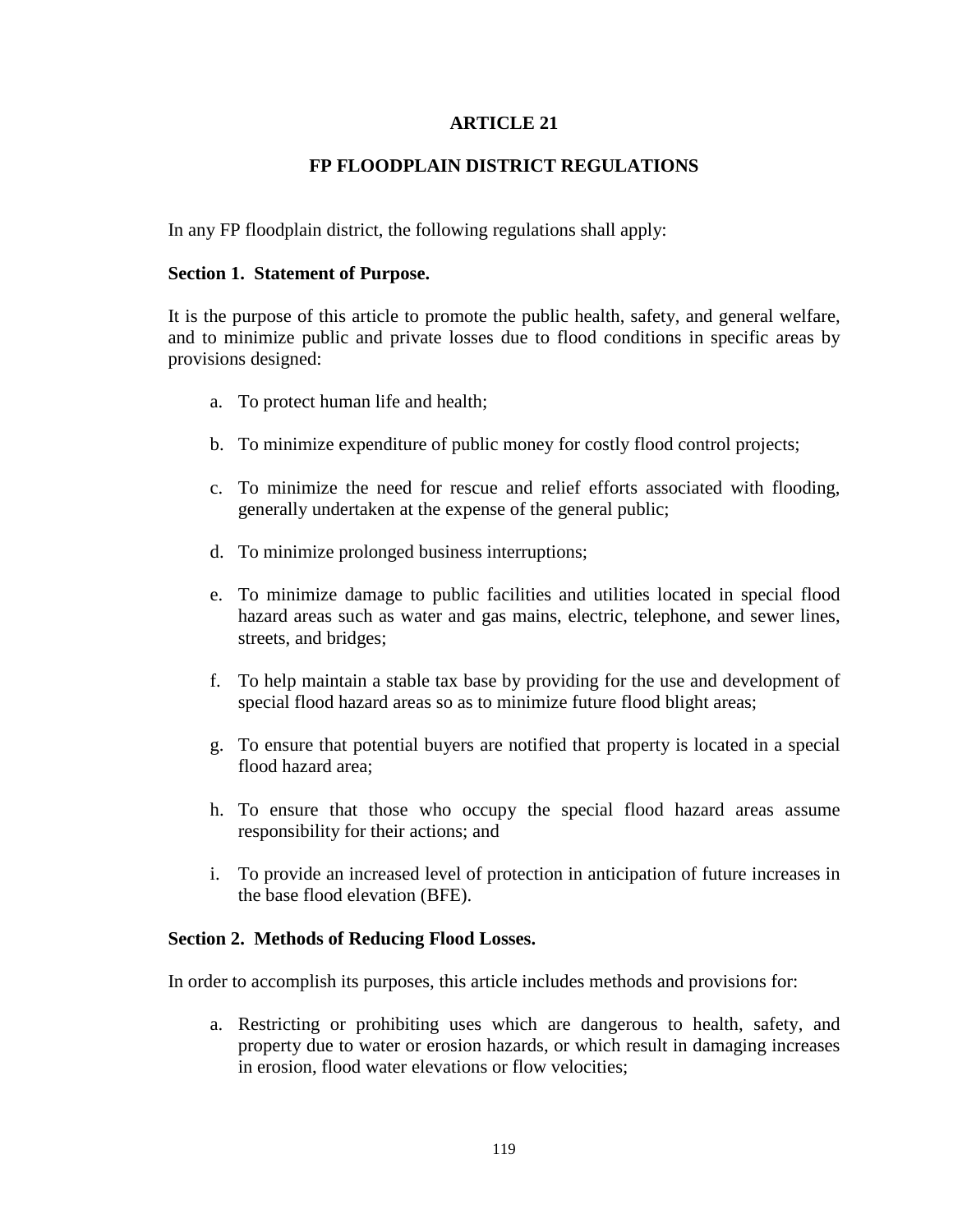- b. Requiring that uses vulnerable to flooding, including attendant utilities and facilities which serve such uses, be protected against flood damage at the time of initial construction;
- c. Controlling the alteration of natural floodplains, stream channels, and natural protective barriers, which help accommodate or convey flood waters;
- d. Controlling filling, grading, dredging, and other development which may increase flood damage; and
- e. Preventing or regulating the construction of flood barriers which will unnaturally divert flood waters or which may increase flood hazards in other areas.

# **Section 3. Definitions.**

Unless specifically defined below, words or phrases used in this article shall be interpreted so as to give them the meaning they have in common usage and to give this article its most reasonable application.

"Appeal" means a request for a review of the Floodplain Administrator's interpretation of any provision of this article or a request for a variance.

"Attendant utilities and equipment" means utilities, electrical, plumbing, heating, ventilation, and air conditioning equipment, as well as facilities and services associated with new construction.

"Base flood or 100-year flood" means the flood having a one per cent (1%) chance of being equaled or exceeded in any given year.

"Base flood elevation (BFE)" means the height of the base flood or 100-year flood, usually in feet above mean sea level, as designated on a FEMA published digital flood insurance rate map (DFIRM) or as determined by the storm water management plan prepared for the area in which the property is located.

"Basement" means any area of a building having its floor subgrade (below ground level) on all sides.

"Best available data (BAD)" means water elevation information from any source used to estimate or determine the base flood elevation (ie, high water mark).

"Conveyance or hydraulic conveyance" means a geometric characteristic of a river or watercourse at a given location that determines the flow-carrying capacity at that location.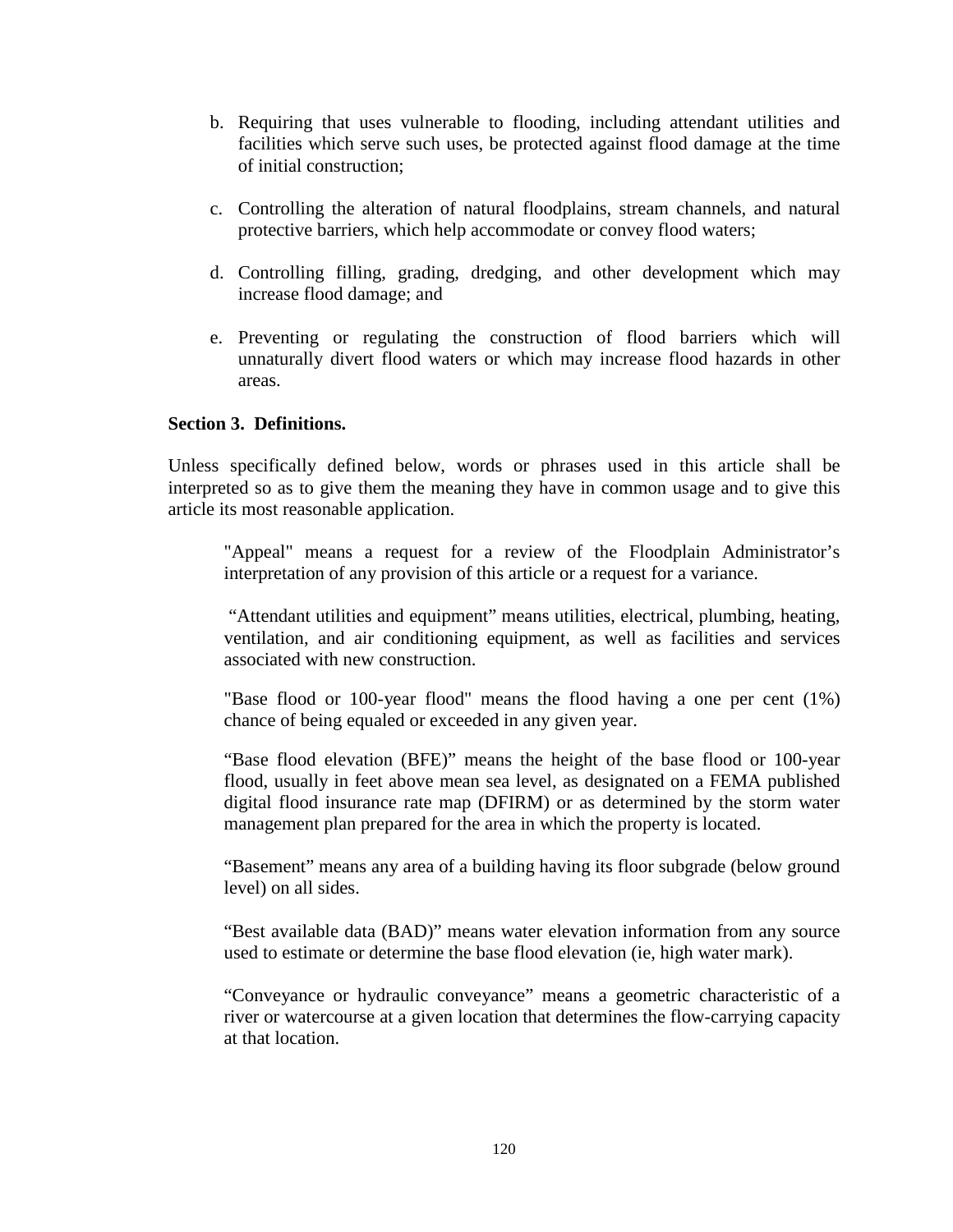"Development" means any man-made change to improved or unimproved real estate, including but not limited to buildings or other structures, mining, dredging, filling, grading, paving, excavation or drilling operations located within the special flood hazard area.

"Fill" means materials such as soil, gravel, or crushed stone that is placed in an area and increases the ground elevation, whether or not that was the intention.

"Flood or flooding" means a general and temporary condition of partial or complete inundation of normally dry land areas from:

- a. The overflow of inland or tidal waters; and/or
- b. The unusual and rapid accumulation or runoff of surface waters from any source.

"Flood insurance rate map" (FIRM) or digital flood insurance rate map (DFIRM)" means the official map issued by the Federal Emergency Management Agency (FEMA) where special flood hazards areas are designated as Zone A, AE, AO, AH, A1-A30 or A99.

"Flood insurance study (FIS)" means the official report provided by the Federal Emergency Management Agency (FEMA) that includes flood profiles, the flood insurance rate map (FIRM), and the water surface elevation of the base flood.

"Floodplain or flood-prone area" means any land area susceptible to partial or complete inundation by water from any source.

"Floodplain Administrator" means the person designated by Burleigh County to administer the County's floodplain regulations.

"Floodproofing (dry)" means protection provided a structure, together with attendant utilities and sanitary facilities, which is watertight to two (2) feet above the base flood elevation with walls that are substantially impermeable to the passage of water.

"Floodway or regulatory floodway" means the channel of a river or other watercourse and the adjacent land areas that must be reserved in order to discharge the base flood without cumulatively increasing the water surface elevation more than one (1) foot.

"Letter of map amendment (LOMA)" means an official amendment to the currently effective flood insurance rate map (FIRM) which establishes that a property is not located in a special flood hazard area. A letter of map amendment (LOMA) is issued by FEMA.

"Letter of map revision (LOMR)" means an official amendment to the currently effective flood insurance rate map (FIRM) which is issued by FEMA and changes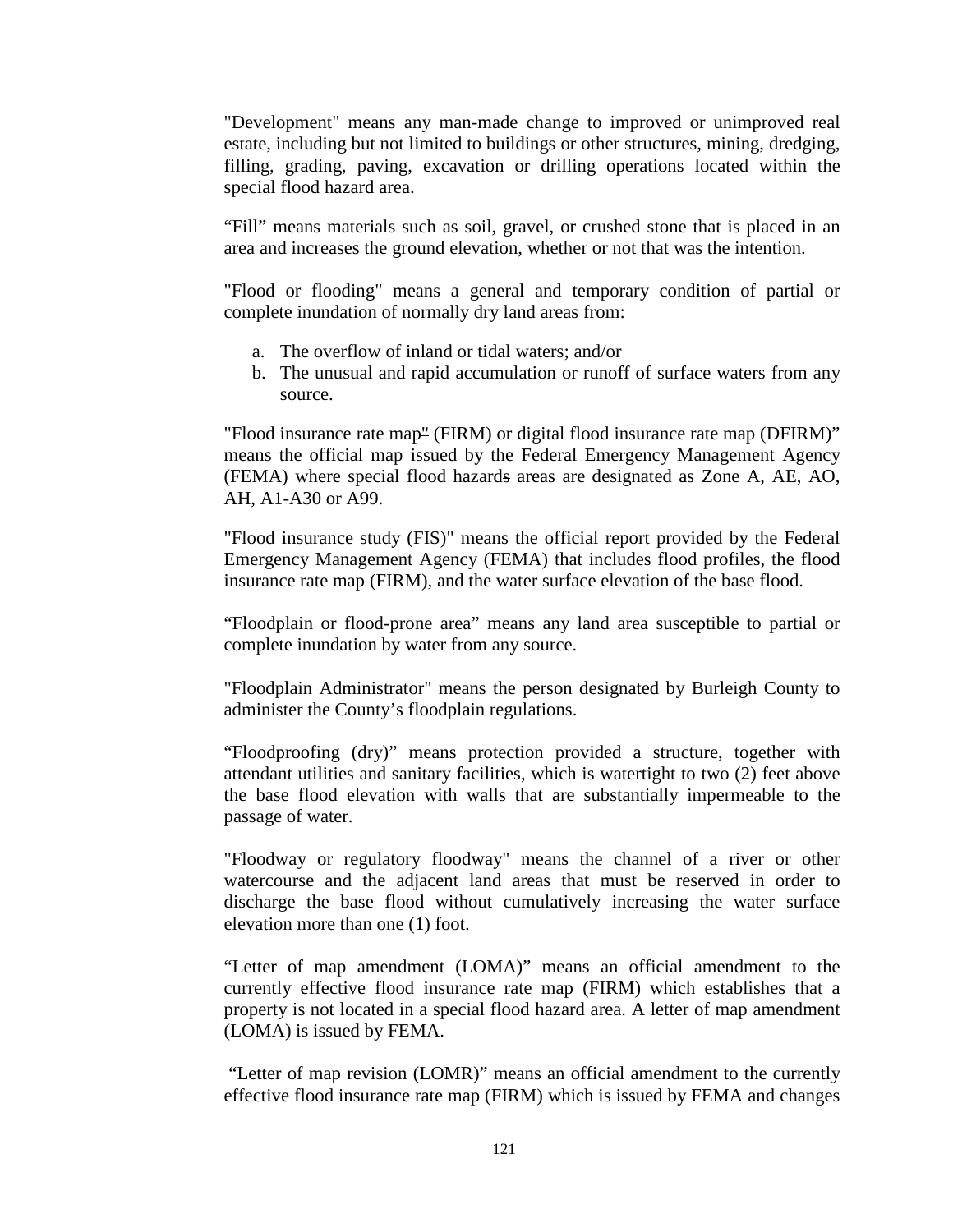flood zones, delineations and elevations. A letter of map revision based on fill (LOMR)(f)) is a LOMR issued by FEMA based on the placement of fill.

"Lowest floor" means the lowest floor of a structure including the basement and/or crawl space.

"Manufactured home" means a structure transportable in one or more sections, which is built on a permanent chassis, and is designed for use with or without a permanent foundation when connected to the required utilities. The term "manufactured home" does not include a recreational vehicle, but does include a mobile home.

"Manufactured home park or subdivision" means a parcel (or contiguous parcels) of land divided into two (2) or more manufactured home lots for rent or sale.

"New construction" means structures for which the "start of construction" commenced on or after the effective date of this article.

"Non-residential" means any building or structure or portion thereof that is not classified as residential.

"Reasonably safe from flooding" means base flood waters will not inundate the land or damage structures to be removed from the special flood hazard area, and that any subsurface waters related to the base flood will not damage existing or proposed buildings.

"Recreational vehicle" means a vehicle which is built on a single chassis; four hundred (400) square feet or less when measured at the largest horizontal projection; designed to be self-propelled or permanently towable by a light duty truck; and designed primarily not for use as a permanent dwelling but as temporary living quarters for recreational camping, travel, or seasonal uses. Recreational vehicles include, but are not limited to, travel trailers, trailers on wheels, park-model trailers and other similar vehicles.

"Residential" means:

- a. Buildings and structures and portions thereof where people live or that are used for sleeping purposes on a transient or non-transient basis;
- b. Residential structures, including but not limited to one and two-family dwellings, multifamily dwellings, group dwellings, bed and breakfast facilities, hotels and motels; and
- c. Institutional facilities where people are cared for or live on a 24-hour basis in a supervised environment, including but not limited to board and care facilities, assisted living facilities, nursing homes, group homes,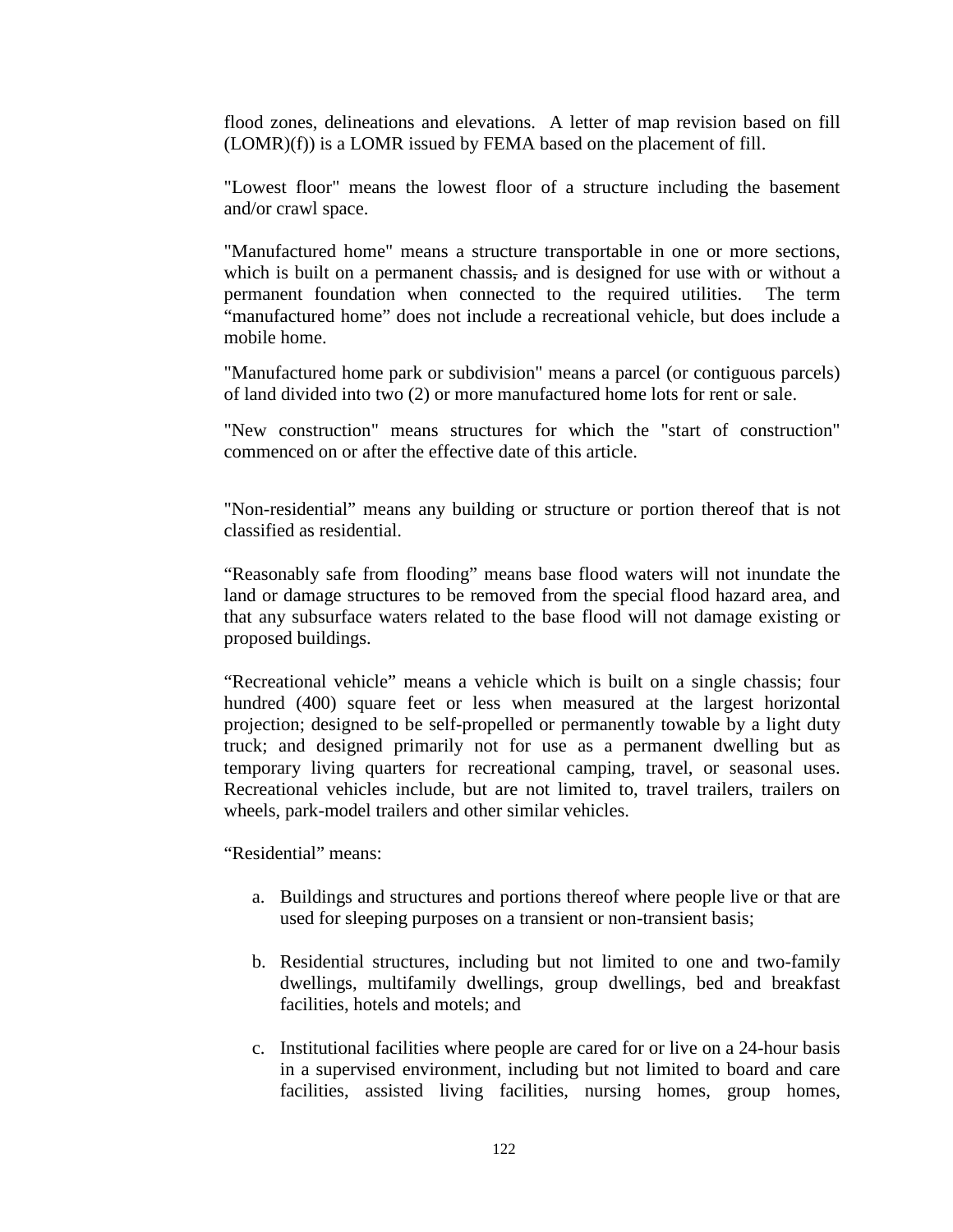congregate care facilities, hospitals, medical centers, jails and detention centers.

"Special flood hazard area (SFHA)" means an area of land that would be inundated by a flood having two tenths of one percent (0.2%) or greater chance of being equaled or exceeded in any given year (500-year flood).

"Start of construction" includes substantial improvement, and means the date the building permit was issued, provided the actual start of construction, repair, reconstruction, placement, or other improvement was within one hundred eighty (180) days of the permit date. The actual start means the first placement of permanent construction of a structure on a site, such as the pouring of a slab or footings, the installation of piles, the construction of columns, or any work beyond the stage of excavation, or the placement of a manufactured home on a foundation. Permanent construction does not include land preparation, such as clearing, grading and filling; nor does it include the installation of streets and/or walkways; nor does it include excavation for a basement, footings, piers, or foundations or the erection of temporary forms.

"Storage tank" means any closed vessel used to store gases or liquids.

"Storm water management plan" means a document prepared in accordance with the provisions of Article 33 (Subdivision Regulations) to evaluate surface water runoff and flood risks within a development, plat or watershed; to document special flood hazard areas; and to determine the systems required to convey or control flood flows within and through the area.

"Structure" means a walled and roofed building, including manufactured homes and gas or liquid above-ground storage tanks.

"Substantial damage" means damage of any origin sustained by a structure whereby the cost of restoring the building to its pre-damaged condition would equal or exceed fifty percent (50%) of the market value as assessed of the structure before the damage occurred.

"Substantial improvement" means any repair, reconstruction, or improvement of a structure, the cost of which equals or exceeds fifty percent (50%) of the market value as assessed of the structure either:

- a. Before the improvement or repair is started; or
- b. If the structure has been damaged and is being restored, before the damage occurred.

For the purpose of this definition, "substantial improvement" is considered to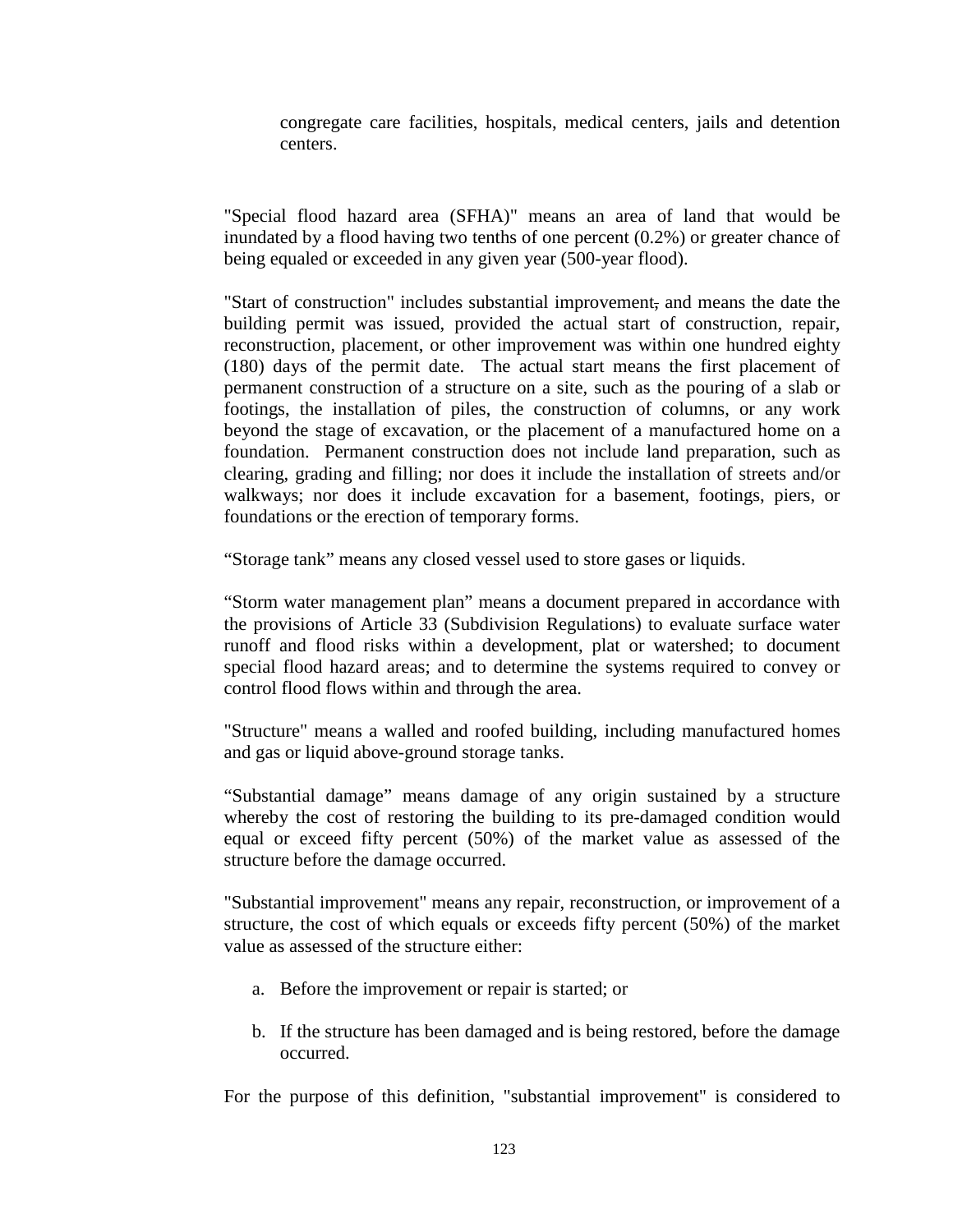occur when the first alteration of any wall, ceiling, floor, or other structural part of the building commences, whether or not that alteration affects the external dimensions of the structure.

The term does not, however, include either:

- a. Any project for improvement of a structure to comply with existing state or local health, sanitary, or safety code specifications which are solely necessary to assure safe living conditions; or
- b. Any alteration of a structure listed on the National Register of Historic Places or a State Inventory of Historic Places.

"Variance" means a grant of relief from the requirements of this article that permits construction in a manner that would otherwise be prohibited by this article.

# **Section 4. General Provisions.**

- a. Jurisdiction. This article shall apply to all special flood hazard areas within the jurisdiction of Burleigh County, including all lands within Burleigh County's zoning jurisdiction pursuant to Article 5, but excluding the corporate limits of the City of Bismarck or any other incorporated city and the extra-territorial jurisdiction of those cities as provided for in Section 40-47-01.1 of the North Dakota Century Code.
- b. Basis for establishing the special flood hazard areas. The special flood hazard areas identified by the Federal Emergency Management Agency (FEMA) in a scientific and engineering report titled "The Flood Insurance Study for Burleigh County, North Dakota and Incorporated Areas", dated August 4, 2014 with an accompanying flood insurance rate map (FIRM), and as subsequently updated by any Letter of Map Amendment (LOMA), Letter of Map Revision (LOMR) and/or Letter of Map Revision Based on Fill (LOMR(f)) issued by the Federal Emergency Management Agency (FEMA), is hereby adopted by reference and declared to be a part of this article. The Flood Insurance Study (FIS) is on file in the office of the Floodplain Administrator. Special flood hazard areas may also be designated in a storm water management plan prepared for a development, plat or watershed.
- c. Compliance. No structure or land shall hereafter be constructed, located, extended, converted, or altered without full compliance with the terms of this article and other applicable regulations, unless a valid building permit was in place prior to May 7, 2012, except as provided for in subsection 6(b)(5) (additions to existing structures).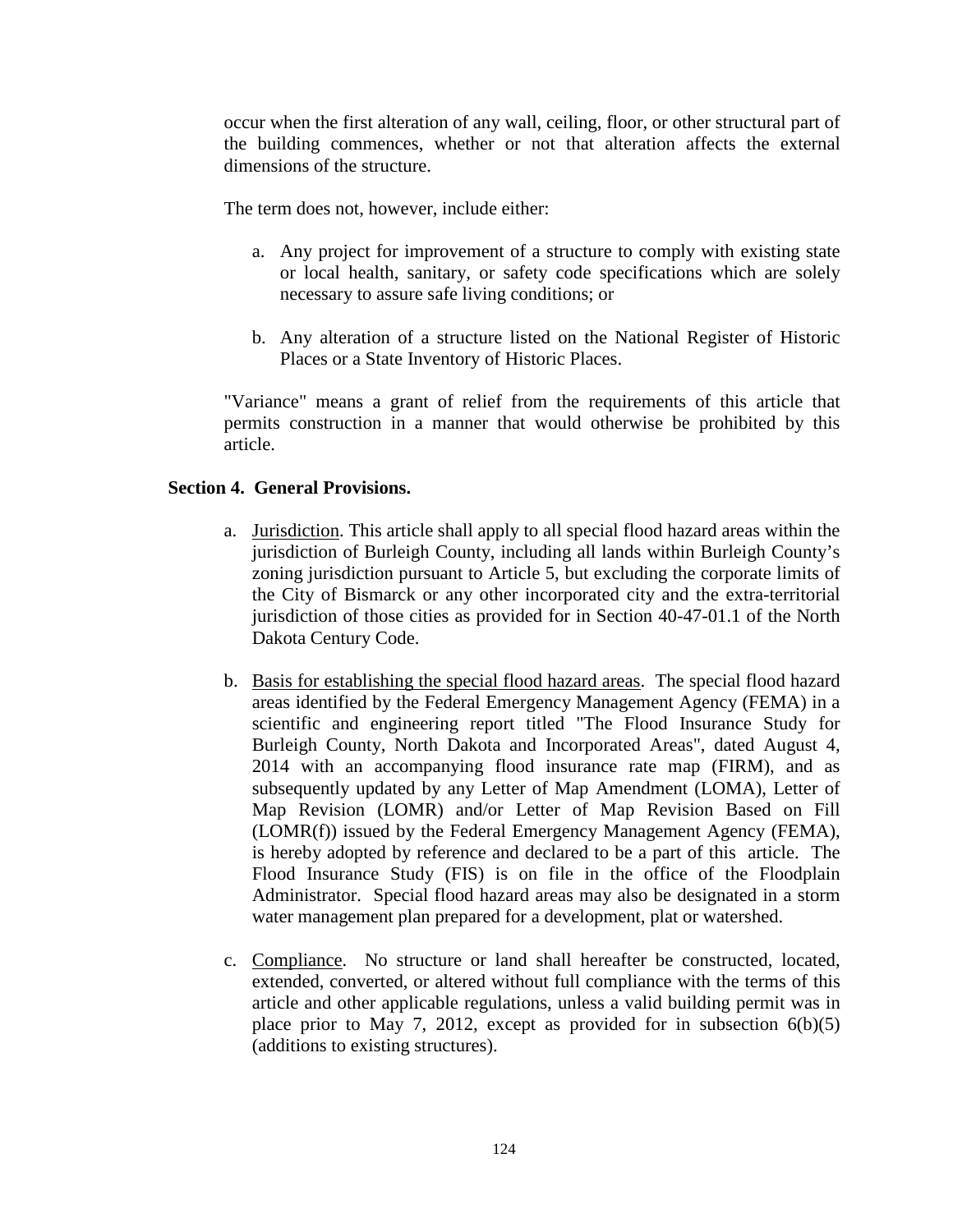- d. Greater restrictions. This article is not intended to repeal, remedy, or impair any existing easements, covenants or deed restrictions. However, where this article and another article of the County Zoning Ordinance, easement, covenant or deed restriction conflict or overlap, whichever imposes the more stringent restrictions shall prevail.
- e. Interpretation. In the interpretation and application of this article, all provisions shall be:
	- 1. Considered as minimum requirements;
	- 2. Liberally construed in favor of Burleigh County; and
	- 3. Deemed neither to limit nor repeal any other powers granted to Burleigh County under the North Dakota Century Code.
- f. Warning and disclaimer of liability. The degree of flood protection required by this article is considered reasonable for regulatory purposes and is based on scientific and engineering considerations. Larger floods can and will occur on rare occasions. Flood heights may be increased by man-made or natural causes. This article does not imply that land outside the special flood hazards areas or uses permitted within such areas will be free from flooding or flood damages. This article shall not create liability on the part of Burleigh County, any officer or employee thereof, or the Federal Emergency Management Agency (FEMA) for any flood damages that result from reliance on this article or any administrative decision lawfully made thereunder.
- g. Letter of Map Revision (LOMR) and Letter of Map Amendment (LOMA). Development on any parcel for which a LOMR or LOMA has been issued shall comply with all of the requirements and recommendations as continued therein. Development on any parcel for which a LOMR or LOMA has been approved by FEMA, and for which a building permit was not issued prior to May 7, 2012, shall be subject to all provisions of this article.
- h. Non-conforming Status. Any structure constructed with the lowest floor elevated as required by the regulations in effect at the time of construction shall not be considered a non-conforming structure for the purposes of this section, provided the lowest floor of said structure is elevated on fill and/or a permanent foundation to at least one (1) foot above the base flood elevation.

# **Section 5. Administration.**

a. Establishment of a development permit. A development permit shall be obtained before construction or development begins within any special flood hazard area established in subsection 4(b) of this article (basis for establishing the special flood hazard areas). Application for a development permit shall be made on forms furnished by the Floodplain Administrator and may include,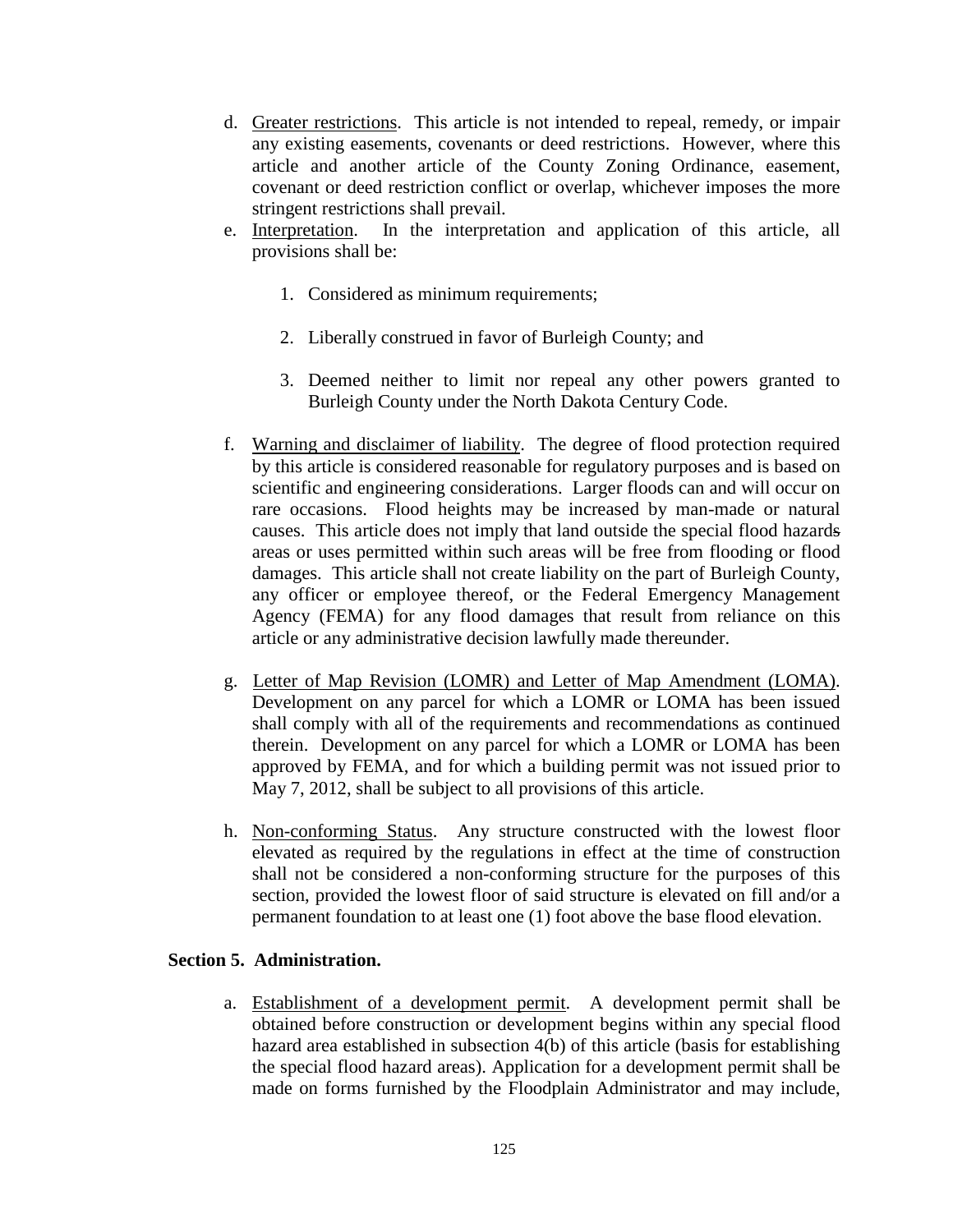but not be limited to: plans in duplicate drawn to scale showing the nature, location, dimensions, and elevations of the area in question; existing or proposed structures, fill, storage of materials, drainage facilities; and the location of the foregoing. Specifically, the following information is required:

- 1. Elevation in relation to mean sea level, (NAVD88) of the lowest floor (including basements and/or crawl spaces) of all structures;
- 2. Elevation in relation to mean sea level (NAVD88) to which any structure has been floodproofed;
- 3. Certification by a registered professional engineer or architect that the floodproofing methods for any non-residential structure meet the floodproofing criteria in subsection 6(b)(2) of this article (nonresidential construction); and
- 4. Description of the extent to which any watercourse will be altered or relocated as a result of proposed development.
- b. Establishment of a non-structural development permit. A non-structural development permit shall be obtained before any land disturbing activity begins within any special flood hazard area established in subsection 4(b) of this article (basis for establishing the special flood hazard areas). Application for a non-structural development permit shall be made on forms furnished by the Floodplain Administrator and may include, but not be limited to: plans in duplicate drawn to scale showing the nature, location, dimensions, and elevations of the area in question; proposed elevations upon completion of the land disturbing activity; the type of fill being used, if fill is proposed; and a description of the extent to which any watercourse will be altered or relocated as a result of proposed land disturbing activity.
- c. Designation of the Floodplain Administrator. The Building Official is hereby appointed to administer and implement this article by granting or denying development permit and non-structural development permit applications in accordance with the applicable provisions.
- d. Duties and responsibilities of the Floodplain Administrator. Duties and responsibilities of the Floodplain Administrator shall include, but not be limited to:
	- 1. Permit application review.
		- a. Review all development permit applications and non-structural development permit applications to determine that the permit requirements of this article have been satisfied;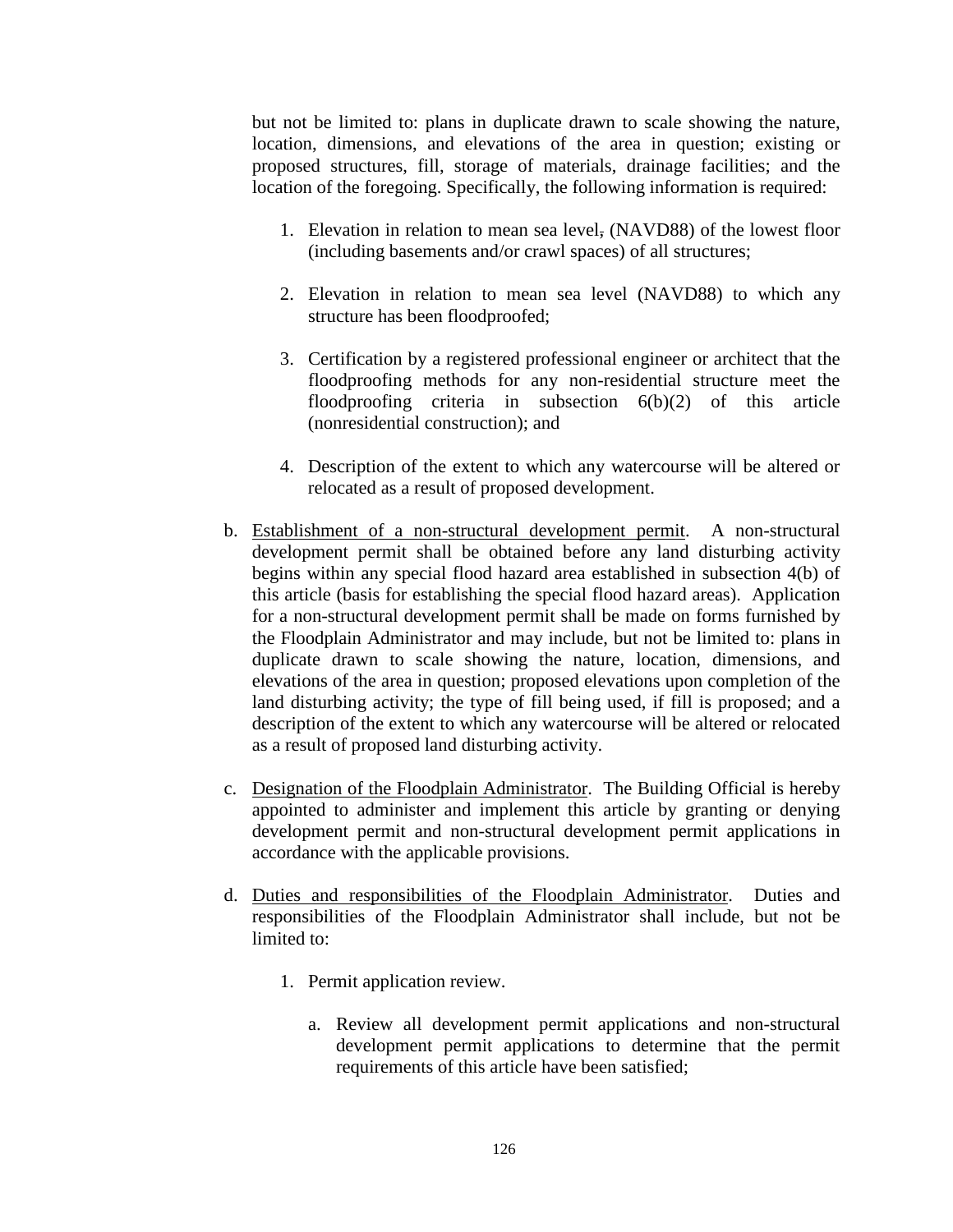- b. Review all development permit applications and non-structural development permit applications to determine that all necessary permits have been obtained from those federal, state or local governmental agencies from which prior approval is required; and
- c. Review all development permit applications and non-structural development permit applications to determine if the proposed development or land disturbing activity is located in the floodway. If located in the floodway, assure that the encroachment provisions of this article are met.
- 2. Use of other base flood data. When base flood elevation data has not been provided in accordance with subsection 4(b) of this article (basis for establishing the special flood hazard areas), the Floodplain Administrator shall obtain, review and reasonably utilize any base flood elevation data and floodway data available (known as best available data (BAD)) from a federal, state or other source, as criteria for requiring that new construction, substantial improvements or other development in the floodplain is administered in accordance with subsection 6(b) of this article (specific standards).
- 3. Information to be obtained and maintained.
	- a. Obtain and record the actual elevation (in relation to mean sea level in NAVD88) of the lowest floor (including basement and/or crawl space) of all new or substantially improved structures, and whether or not the structure contains a basement and/or crawl space.
	- b. For all new or substantially improved floodproofed structures:
		- 1. Obtain and record the actual elevation (in relation to mean sea level in NAVD88) to which the structure has been floodproofed; and
		- 2. Maintain the floodproofing certifications required in subsection 6(b) of this article (specific standards).
	- c. Maintain for public inspection all records pertaining to the provisions of this article.
- 4. Alteration of watercourses. The Floodplain Administration shall:
	- a. Notify nearby communities, water resource districts, and the North Dakota State Engineer, as necessary, prior to any alteration or relocation of a watercourse, and submit evidence of such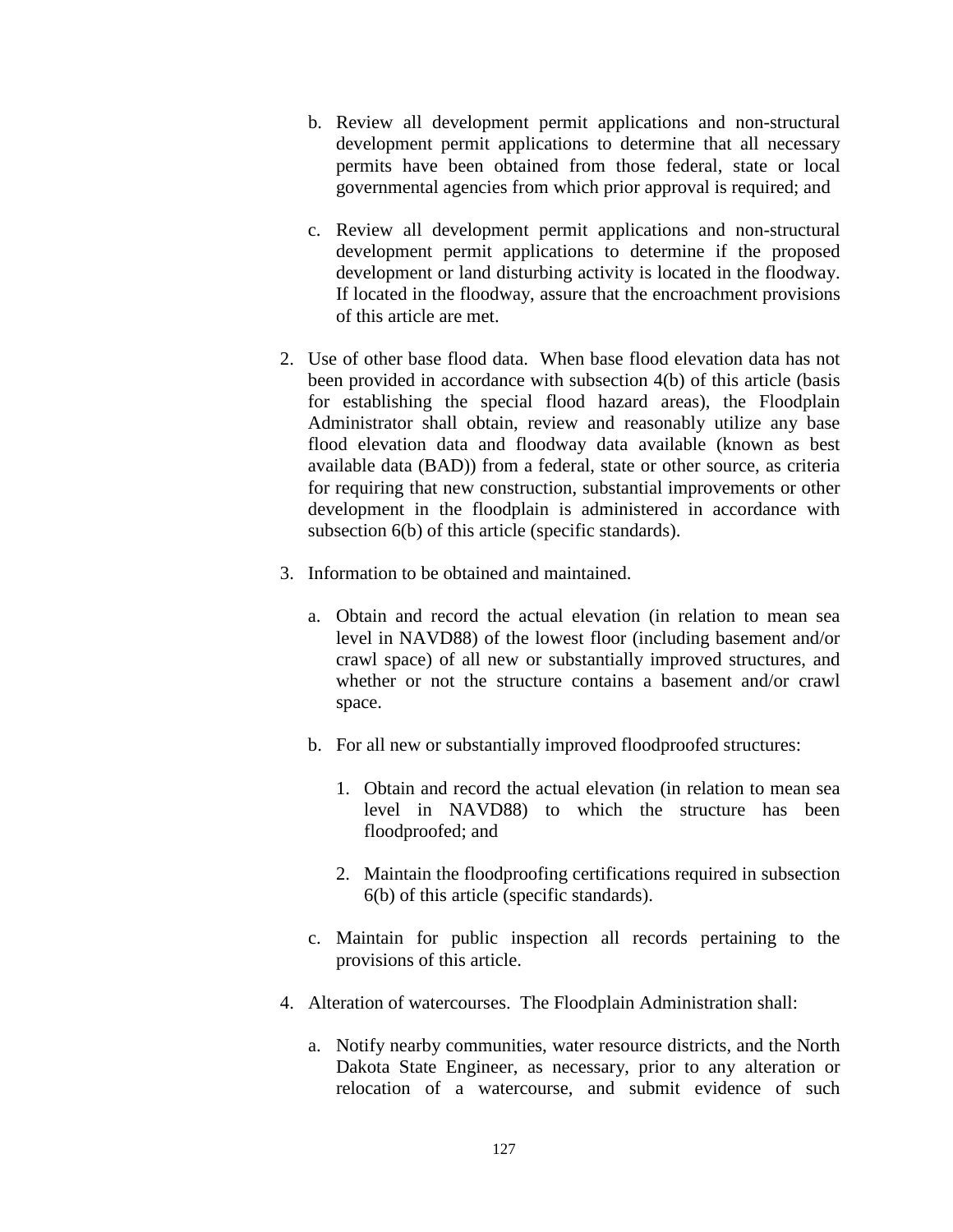notification to the Federal Emergency Management Agency (FEMA);

- b. Require that maintenance is provided within the altered or relocated portion of said watercourse so that the flood-carrying capacity is not diminished; and
- c. Notify the appropriate water resource district prior to removal or placement of fill within two hundred (200) feet of the ordinary high water mark of a body of a water during normal flow or stage.
- 5. Interpretation of flood insurance rate map (FIRM) or digital flood insurance rate map (DFIRM) boundaries. Make interpretations where needed, as to the exact location of the boundaries of the special flood hazard areas (for example, where there appears to be a conflict between a mapped boundary and actual field conditions). The person contesting the location of the boundary shall be given a reasonable opportunity to appeal the interpretation as provided in subsection 7 of this article (appeal and variance procedures). The Floodplain Administrator may require information be submitted by a registered land surveyor.

# **Section 6. Provisions for Flood Hazard Reduction.**

- a. General standards. In all special flood hazards areas the following standards are required:
	- 1. Anchoring.
		- a. All new construction and substantial improvements, including additions, shall be anchored to prevent flotation, collapse or lateral movement of the structure; and
		- b. All manufactured homes must be elevated and anchored to resist flotation, collapse or lateral movement. Methods of anchoring may include, but are not limited to, use of over-the-top or frame ties to ground anchors. This requirement is in addition to applicable state and local anchoring requirements for resisting wind forces.
	- 2. Construction materials and methods.
		- a. All new construction and substantial improvements shall be constructed with materials and utility equipment resistant to flood damage;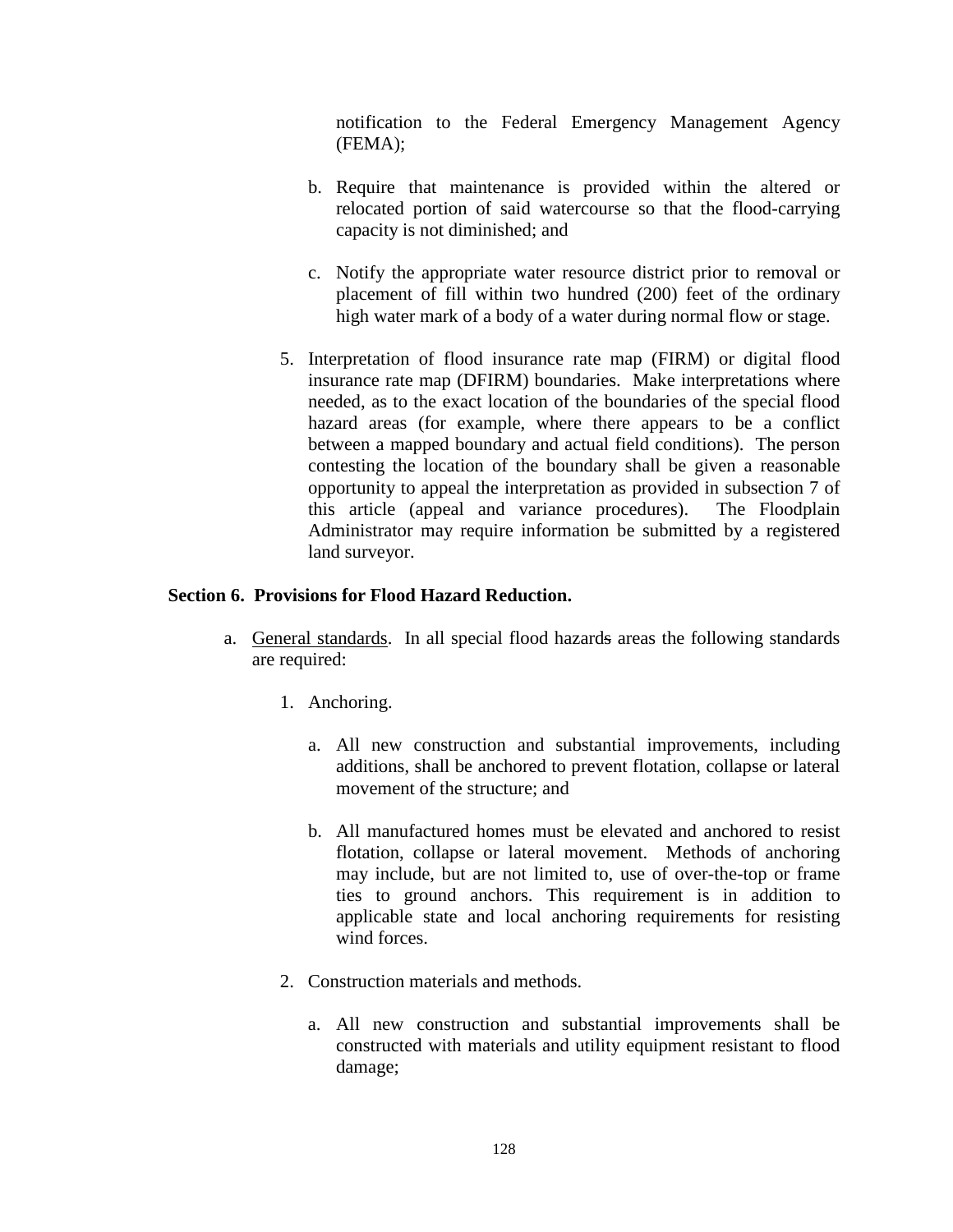- b. All new construction and substantial improvements shall be constructed using methods and practices that minimize flood damage; and
- c. All new construction and substantial improvements shall be constructed with electrical, heating, ventilation, plumbing and air conditioning equipment, and other service facilities that are designed and/or located so as to prevent water from entering or accumulating within the components during conditions of flooding. Such facilities shall be located in areas that have been elevated on fill to at least two (2) feet above the base flood elevation for residential structures and manufactured homes.
- 3. Utilities.
	- a. All new and replacement water supply systems shall be designed to minimize or eliminate infiltration of flood waters into the system;
	- b. All new and replacement sanitary sewage systems shall be designed to minimize or eliminate infiltration of flood waters into the systems and discharge from the systems into flood waters; and
	- c. All new and replacement on-site waste disposal systems shall be located to avoid impairment to them or contamination from them during flooding.
- 4. Subdivision proposals.
	- a. All subdivision proposals shall be consistent with the need to minimize flood damage;
	- b. All subdivision proposals shall have utilities and facilities such as sewer, gas, electrical, and water systems located and constructed to minimize flood damage;
	- c. All subdivision proposals shall have adequate drainage provided to reduce exposure to flood damage;
	- d. Base flood elevation data shall be provided for all subdivision proposals and other proposed developments. Elevation data must be provided in NAVD88 for areas with a flood insurance rate map (FIRM) or other base flood elevation data in that datum; and
	- e. All roadways within and providing access to subdivisions shall be constructed in accordance with County engineering standards.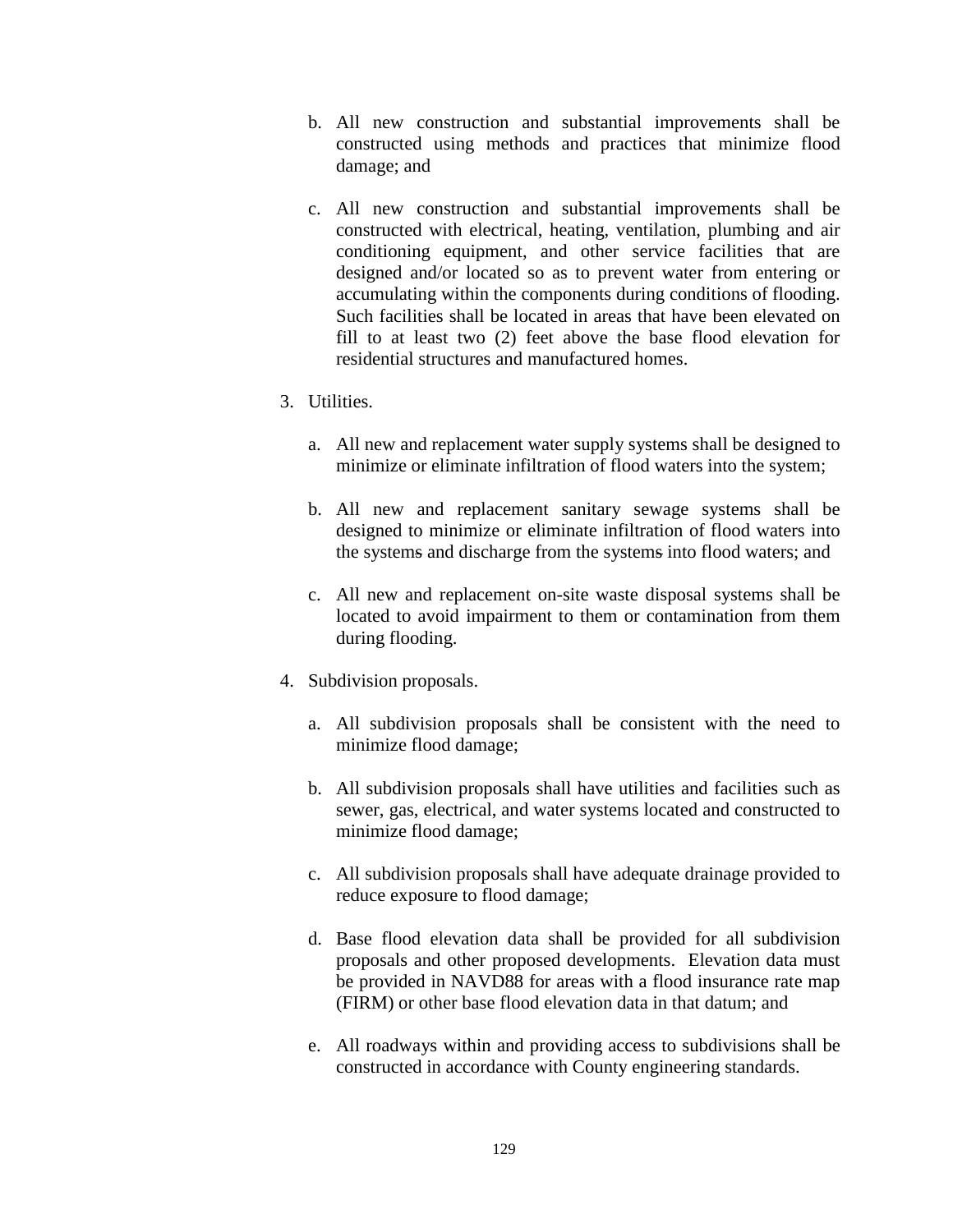- b. Specific standards. In all special flood hazards areas where base flood elevation data have been provided as set forth in subsection 4(b) of this article (basis for establishing the special flood hazard areas) or subsection  $5(d)(2)$  of this article (use of other base flood data), the following provisions are required:
	- 1. Residential construction. New construction and substantial improvement of any residential structure shall have the lowest floor, including basement and/or crawl space, elevated on fill and/or a permanent foundation to at least two (2) feet above the base flood elevation.
	- 2. Nonresidential construction. New construction and substantial improvement of any nonresidential structure shall either have the lowest floor, including basement and/or crawl space, elevated on fill and/or a permanent foundation to at least two (2) feet above the base flood elevation or, together with attendant utility and sanitary facilities, shall:
		- a. Be floodproofed to at least two (2) feet above the base flood elevation, so that below this elevation the structure is watertight with walls substantially impermeable to the passage of water.
		- b. Have structural components capable of resisting hydrostatic and hydrodynamic loads and effects of buoyancy.
		- c. Be certified by a registered professional engineer or architect that the standards of this subsection are satisfied. Such certifications shall be provided to the Floodplain Administrator as set forth in subsection 5(d)(3) of this article (information to be obtained and maintained).
	- 3. Manufactured homes.
		- a. Manufactured homes shall be anchored in accordance with subsection  $6(a)(1)$  of this article (anchoring).
		- b. All manufactured homes or those to be substantially improved shall be on a permanent foundation, have the lowest floor of the manufactured home elevated on fill and/or a permanent foundation to at least two (2) feet above the base flood elevation, and be securely anchored to an adequately anchored foundation system.
	- 4. Attached garages, decks and landings providing primary access, and accessory buildings.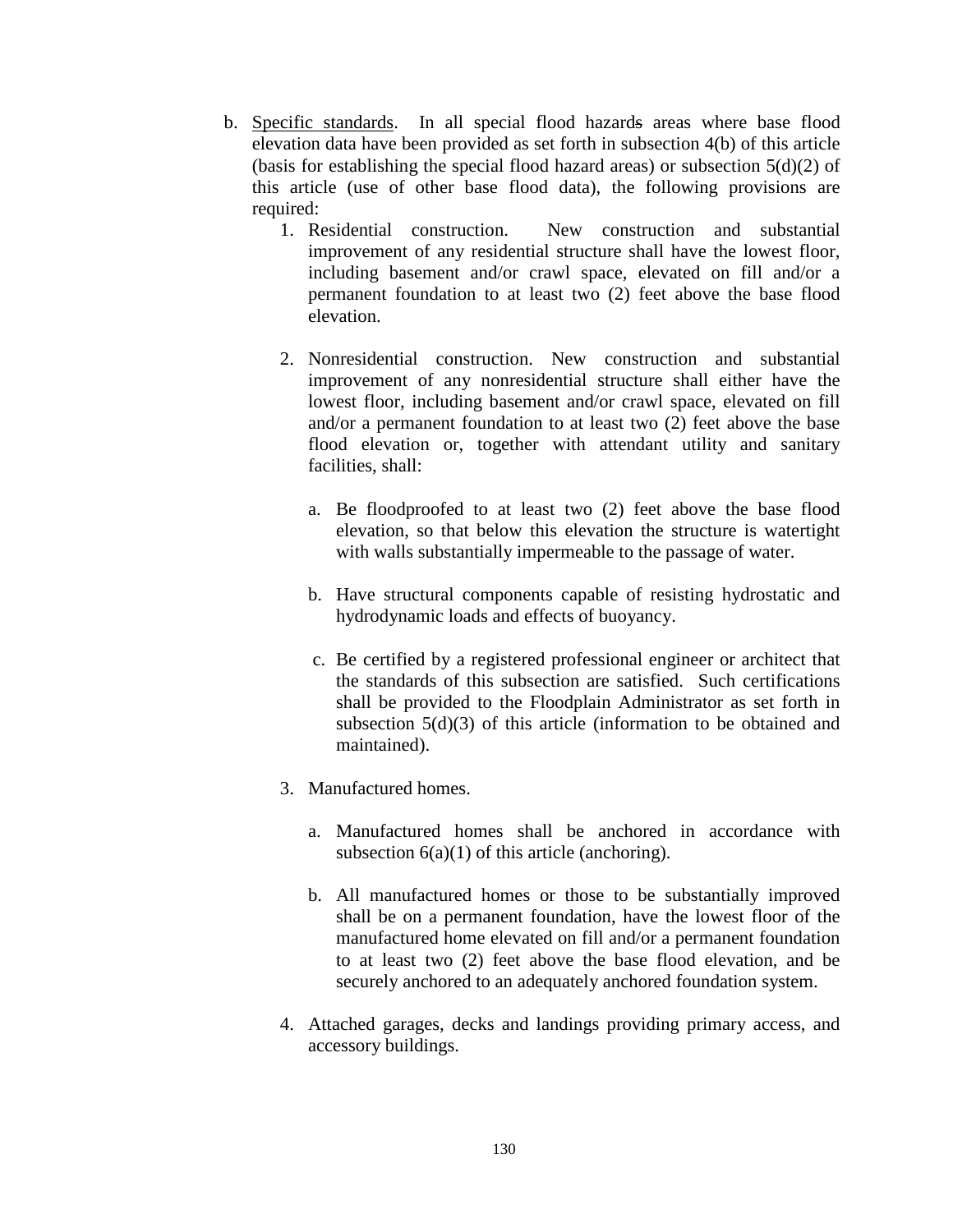- a. Garages attached to any residential structure, non-residential structure or manufactured home shall be subject to the same construction requirements as the residential structure, nonresidential structure or manufactured home to which it is attached.
- b. Decks and landings providing access to the primary entrance of a residential structure, non-residential structure or manufactured home shall be subject to the same construction requirements as the residential structure, non-residential structure or manufactured home to which it provides access.
- c. Accessory buildings over one hundred twenty (120) square feet in area for residential structures, non-residential structures and manufactured homes shall be subject to the same construction requirements as the residential structure, non-residential structure or manufactured home to which it is accessory.
- 5. Additions to existing structures.
	- a. Any addition to any existing residential structure, non-residential structure, manufactured home, garage, deck, landing or accessory building that is not deemed a substantial improvement may be constructed with the lowest floor at the same elevation as the existing structure, provided the lowest floor of the existing structure is elevated on fill and/or a permanent foundation to at least one (1) foot above the base flood elevation.
- c. Floodways. Floodways are designated areas located within the special flood hazard areas established in subsection 4(b) of this article (basis for establishing the special flood hazard areas). Since the floodway is an extremely hazardous area due to the velocity of flood waters which carry debris, potential projectiles, and erosion potential, the following provisions apply:
	- 1. Prohibit encroachments, including fill, new construction, substantial improvements, and other development unless certification by a registered professional engineer is provided demonstrating that encroachments shall not result in any increase in flood levels during the occurrence of the base flood discharge; and
	- 2. If the preceding subsection is satisfied, all new construction and substantial improvements shall comply with all applicable flood hazard reduction provisions of subsection 6 of this article (provisions for flood hazard reduction).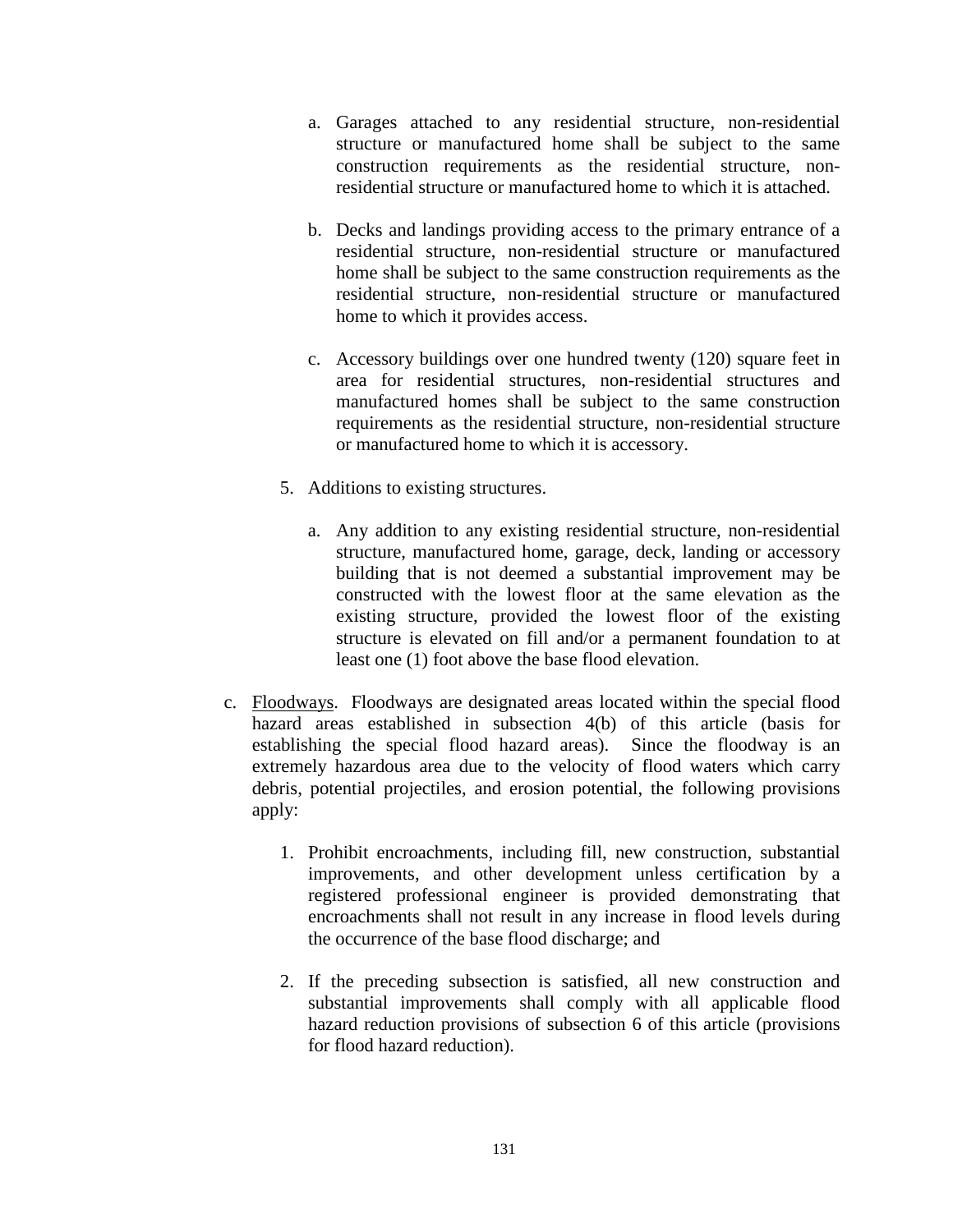#### **Section 7. Appeal and Variance Procedures.**

- a. Board of Appeals. The Board of County Commissioners of Burleigh County shall act as the Board of Appeals. The Board of Appeals shall hear and decide appeals and requests for variances from the requirements of this article.
- b. Appeals. An appeal may be filed by any person, firm or corporation aggrieved by any order, requirement, determination or final decision made by the Floodplain Administrator in the enforcement or administration of this article, in accordance with the provisions of Article 27 (Appeal Procedure).
- c. Variances. An application for a variance from the requirements of this article may be made by any person, firm or corporation with a legal interest in the property for which the variance is being sought, in accordance with the provisions of Article 28 (Variances).
	- 1. Required Findings. In considering applications for a variance, and in addition to the requirements of outlined in Article 28 (Variances), the Board of Appeals shall consider all technical evaluations, all relevant factors, and the standards specified in this article, including:
		- a. The danger to life and property due to flooding or erosion damage;
		- b. The danger that materials may be swept onto other lands to the injury of others;
		- c. The susceptibility of the proposed facility and its contents to flood damage and the effect of such damage on the individual owner;
		- d. The importance of the services provided by the proposed facility to the community;
		- e. The necessity to the facility of a waterfront location, where applicable;
		- f. The availability of alternative locations for the proposed use, which are not subject to flooding or erosion damage;
		- g. The compatibility of the proposed use with the existing and anticipated development;
		- h. The relationship of the proposed use to the comprehensive plan and floodplain management program for that area;
		- i. The safety of access to the property in times of flood for ordinary and emergency vehicles;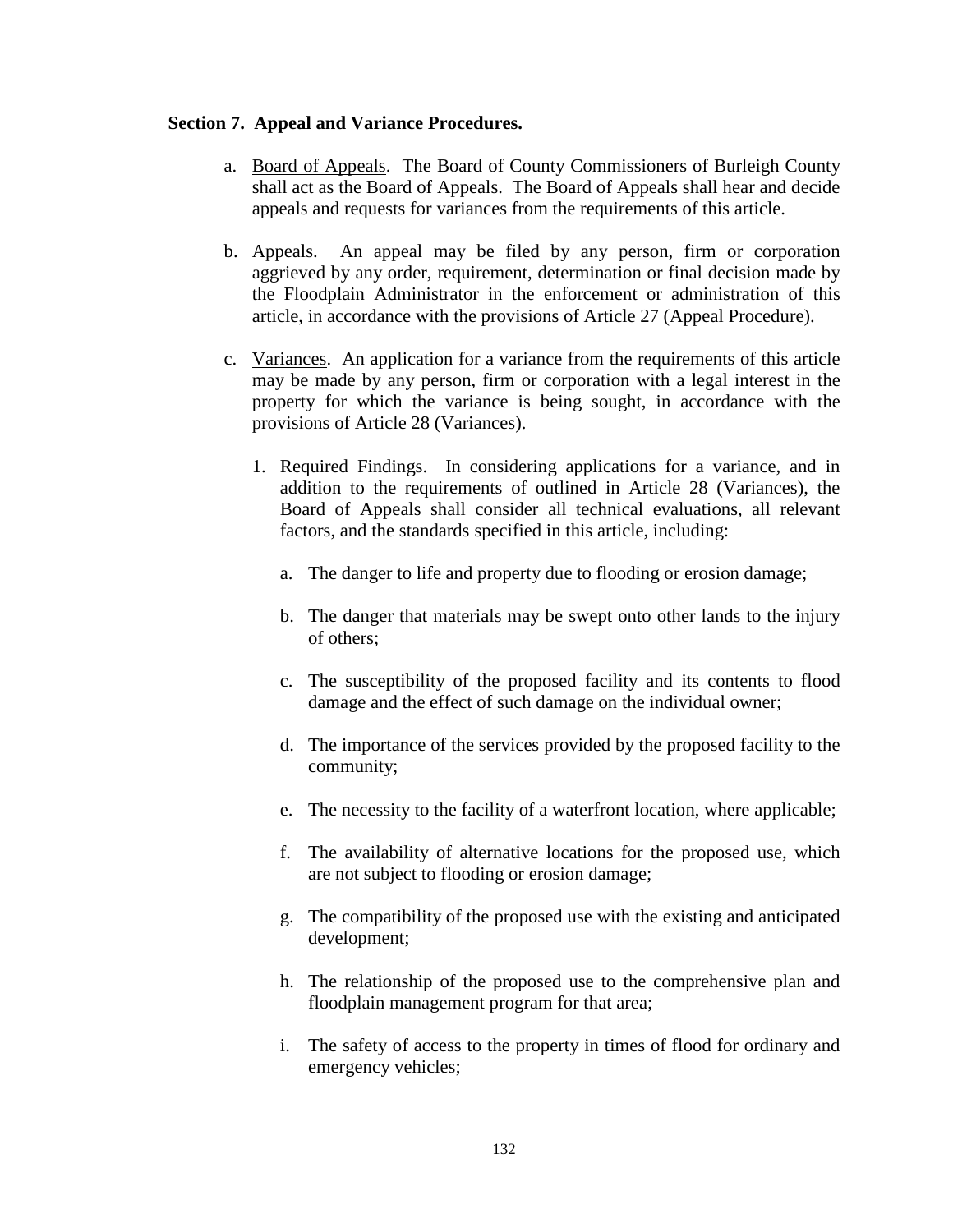- j. The expected heights, velocity, duration, rate of rise, and sediment transport of the floodwaters and the effects of wave action, if applicable, expected at the site; and
- k. The costs of providing governmental services during and after flood conditions, including maintenance and repair of utilities and facilities such as sewer, gas, electrical, and water systems, and streets and bridges.
- l. Any other factor deemed relevant by the Board of Appeals.
- 2. Upon consideration of the factors in subsection( $7)(c)(1)$  and the purposes of this article, the Board of Appeals may attach such conditions to the granting of variances as it deems necessary to further the purpose of this article.
- 3. Conditions for variances.
	- a. Variances may be issued for the reconstruction, rehabilitation, or restoration of structures listed on the National Register of Historic Places or the State Inventory of Historic Places, without regard to the procedures set forth in the remainder of this subsection.
	- b. Variances shall not be issued within the identified floodplain if any significant increase in flood levels during the base flood discharge would result.
	- c. Variances shall only be issued upon a determination that the variance is the minimum necessary, considering the flood hazard, to afford relief.
	- d. Variances shall only be issued upon:
		- i. A showing of good and sufficient cause;
		- ii. A determination that failure to grant the variance would result in exceptional hardship to the applicant; and
		- iii. A determination that the granting of the variance will not result in increased flood heights, additional threats to public safety, cause fraud on or victimization of the public, or conflict with existing local laws or ordinances.
	- e. Any applicant to whom a variance is granted shall be given written notice that the structure will be permitted to be built with the lowest floor elevation lower than two  $(2)$  feet above the base flood elevation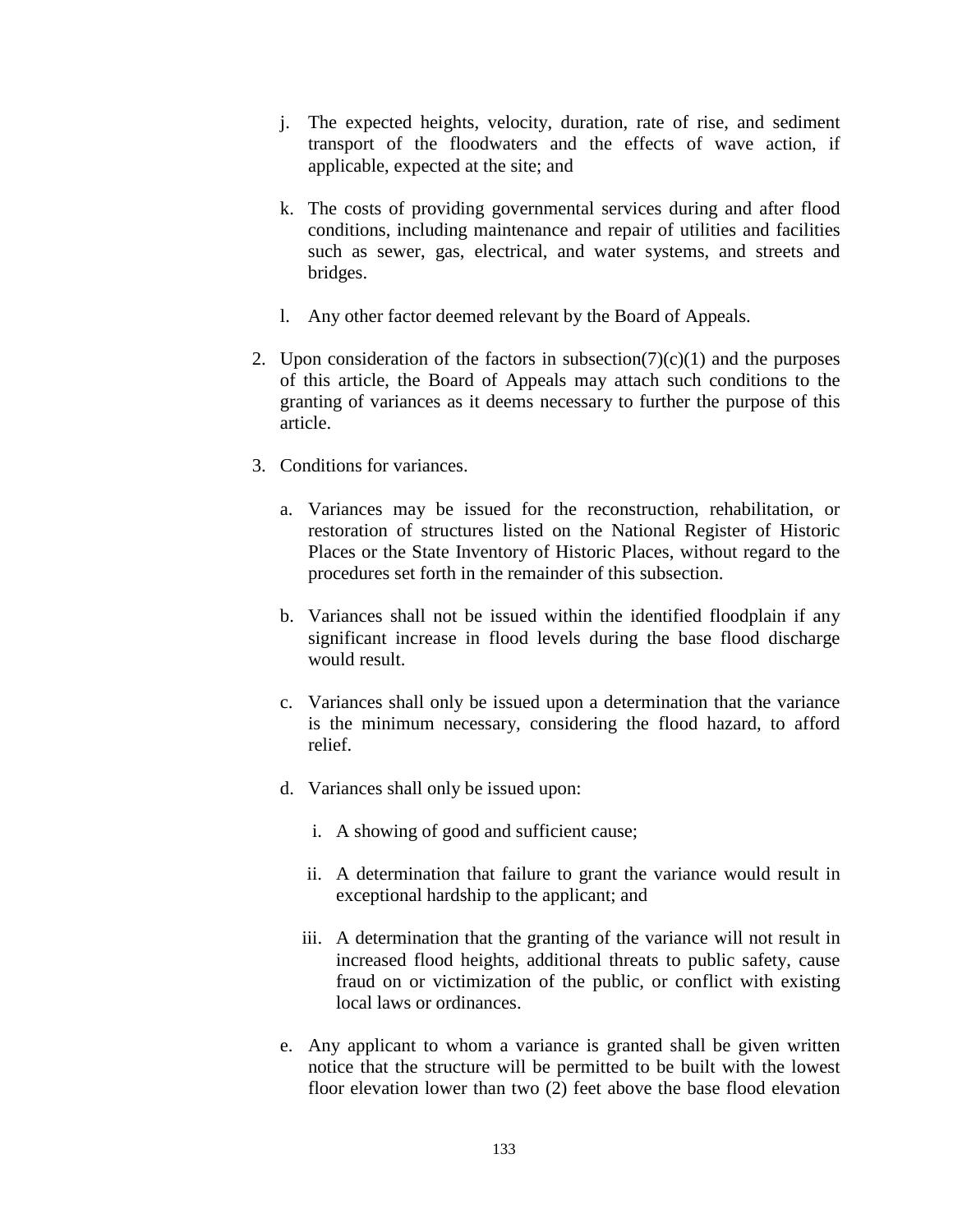and that the cost of flood insurance will be commensurate with the increased risk resulting from the reduced lowest floor elevation.

4. The Floodplain Administrator shall maintain the records of all appeal actions and report any variances to the Federal Emergency Management Agency (FEMA) upon request.

#### **Section 8. Penalties for Violations.**

Penalties for violation of this article shall be in accordance with the provisions of Article 31 (Penalties for Violation).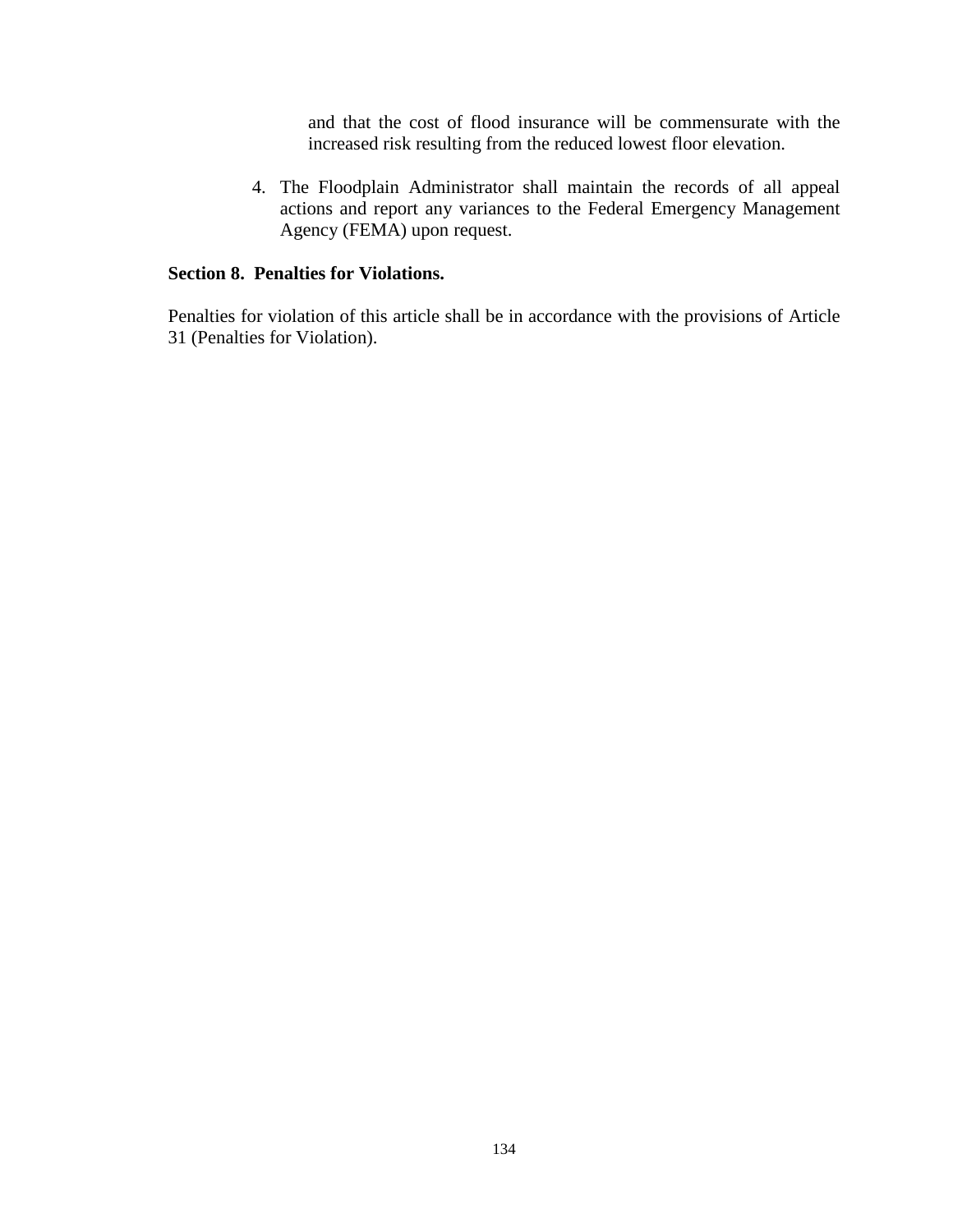#### **PERMITS and INSPECTIONS**

#### **Section 1. Building Permits**

No structure of any kind used for residential, commercial or industrial purposes, including accessories thereto, shall hereafter be built, altered, or moved within the zoned area of the unincorporated part of Burleigh County until a building, alteration, or moving permit has been obtained from the office of the County Building Official. Such permit shall not be issued until permit fee or fees required by this regulation have been paid. No permit is required for maintenance or repair of existing residences, commercial structures, or accessory structures which does not alter the strength or plan of said structure or its mechanical installations, but such maintenance or repair shall comply with all the requirements of this regulation.

#### **Section 2. Permit Renewal**

In case construction is not begun within six (6) months after the date of issuance of the permit, said permit shall be cancelled, unless the Board of County Commissioners grants an extension of the same.

#### **Section 3. Certificates of Occupancy**

Certificates of Occupancy are required for special and non-conforming uses as stated in Articles 8 and 9 of this ordinance. Permits may be requested from the office of the County Building Official. Such permits shall not be issued until permit fee or fees required by this regulation have been paid.

#### **Section 4. Enforcement**

A Building Official shall be appointed by the Board of County Commissioners to enforce the provisions of this Ordinance.

#### **Section 5. No Electric Power without Property Permits**

It shall be unlawful for any association, company, person, firm, cooperative or corporation to use or permit to use, or to supply electrical current for electrical wiring for lights, heat or power in any building or structure within the zoned area of Burleigh County, unless the required permits and a Certificate of Inspection and approval of such building, structure, and electrical circuits have been issued by the Board of County Commissioners of the County of Burleigh or by an authorized representative thereof. The Certificate of Approval shall be attached to the electrical wiring circuits prior to the installation of the electrical meter.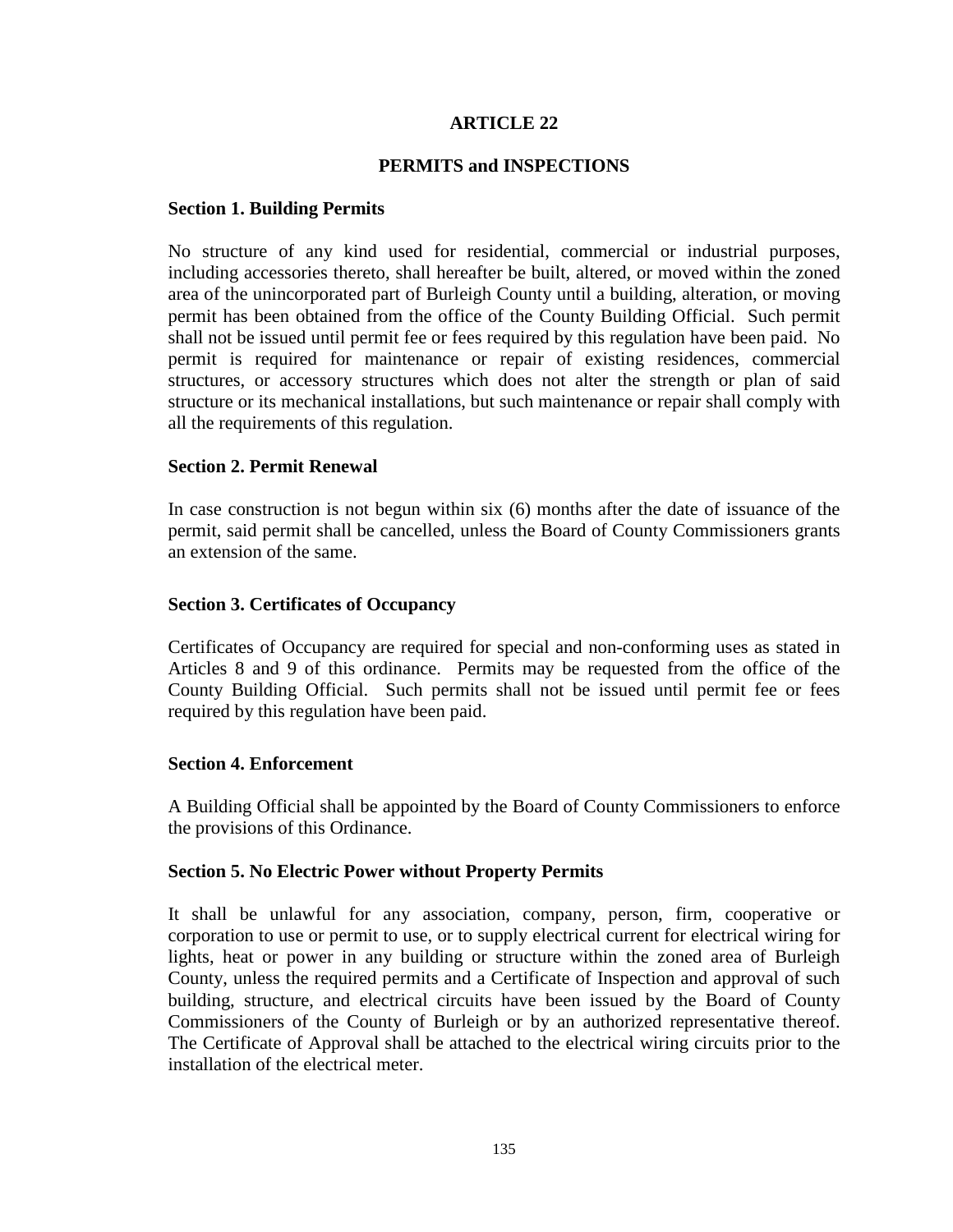#### **Section 6. No Building Permit without a Plat**

1. Declaration Of Policy

In order to provide for adequate ingress and egress to streets, open spaces for light and air, avoid congestion of population, provide for traffic, utilities, access of fire fighting apparatus, and improve health, safety, and general welfare of Burleigh County, it is hereby declared necessary to have certain requisites for issuance of a building permit.

- 2. Requirement For Building Permit
	- a. No permit for the erection of any new principal building or any new accessory building prior to the construction of the principal building shall be issued unless such building is to be located on a lot of record in a platted subdivision platted pursuant to Chapter 11-33.2 NDCC or on a lot or tract of land not less than forty (40) acres in size or the aliquot part of a corrective section intended to comprise a quarter-quarter-section, provided such aliquot part is not less than thirty-five (35) acres in size.
	- b. A building permit may be issued for an addition to an existing singlefamily principal building on an unplatted parcel of record, provided: 1) the parcel of record meets the minimum lot area requirement for a zoning lot in the district in which the parcel is located; 2) the parcel of record has its principal frontage on a dedicated public right-of-way or on a permanent, exclusive, non-obstructed access easement to a dedicated public right-ofway not less than twenty (20) feet wide; and 3) the parcel of record is an auditor's lot or an aliquot description rather than a metes and bounds description.
	- c. A building permit may be issued to reconstruct an existing single-family principal building damaged by fire, flood, explosion, wind, war or other catastrophe on an unplatted parcel of record, provided: 1) the reconstruction is within the original footprint of the building being reconstructed; 2) the parcel of record meets the minimum lot area requirement for a zoning lot in the district in which the parcel is located; 3) the parcel of record has its principal frontage on a dedicated public right-of-way or on a permanent, exclusive, non-obstructed access easement to a dedicated public right-of-way not less than twenty (20) feet wide; and 4) the parcel of record is an auditor's lot or aliquot description rather than a metes and bounds description.
	- d. A building permit may be issued to construct a replacement single-family principal building on an unplatted parcel of record, provided: 1) the parcel of record meets the minimum lot area requirement for a zoning lot in the district in which the parcel is located; 2) the parcel of record has its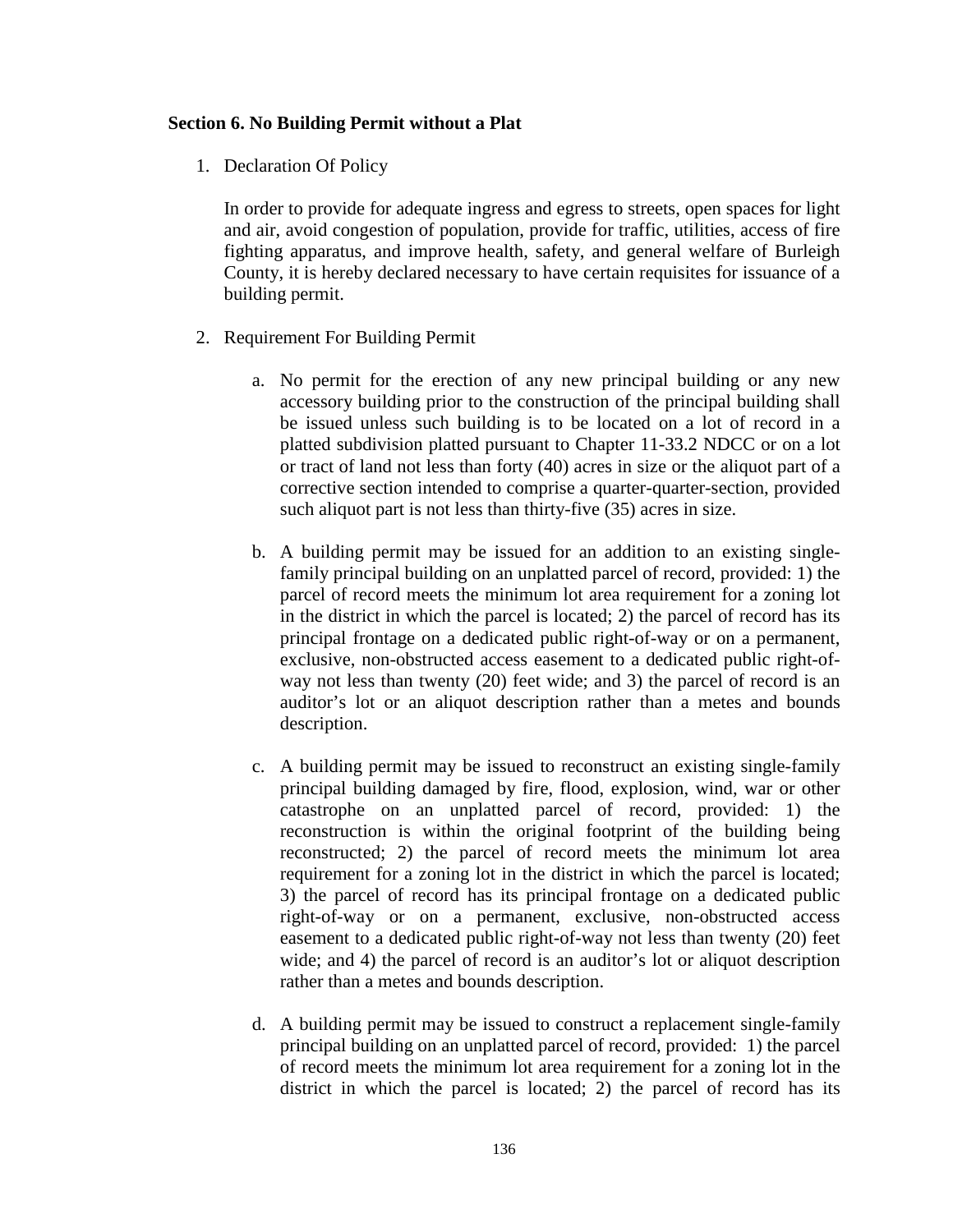principal frontage on a dedicated public right-of-way or on a permanent, exclusive, non-obstructed access easement to a dedicated public right-ofway not less than twenty (20) feet wide; 3) the parcel of record is an auditor's lot or aliquot description rather than a metes and bounds description; 4) the replacement single-family principal building meets all of the setback and other development requirements for the district in which the parcel is located; and 5) the existing single-family principal building is removed from the property or no longer used as a residential structure upon completion of the new single-family principal building.

e. A building permit may be issued for a new accessory building on an unplatted parcel of record with an existing single-family principal building, provided: 1) the parcel of record meets the minimum lot area requirement for a zoning lot in the district in which the parcel is located; 2) the parcel of record has its principal frontage on a dedicated public right-of-way or on a permanent, exclusive, non-obstructed access easement to a dedicated public right-of-way not less than twenty (20) feet wide; and 3) the parcel of record is an auditor's lot or aliquot description rather than a metes and bounds description.

#### **Section 7. No Building Permit without Approved Access**

- 1. No building permit shall be issued until the County Engineer, or approved representative has approved in writing an approach permit for access to the lot upon which the permit is requested.
- 2. No building permit or approach permit may be issued unless and until all roadways within a subdivision which are necessary for access to the property for which a permit is sought are constructed to County standards and approved in writing by the County Engineer or approved representative.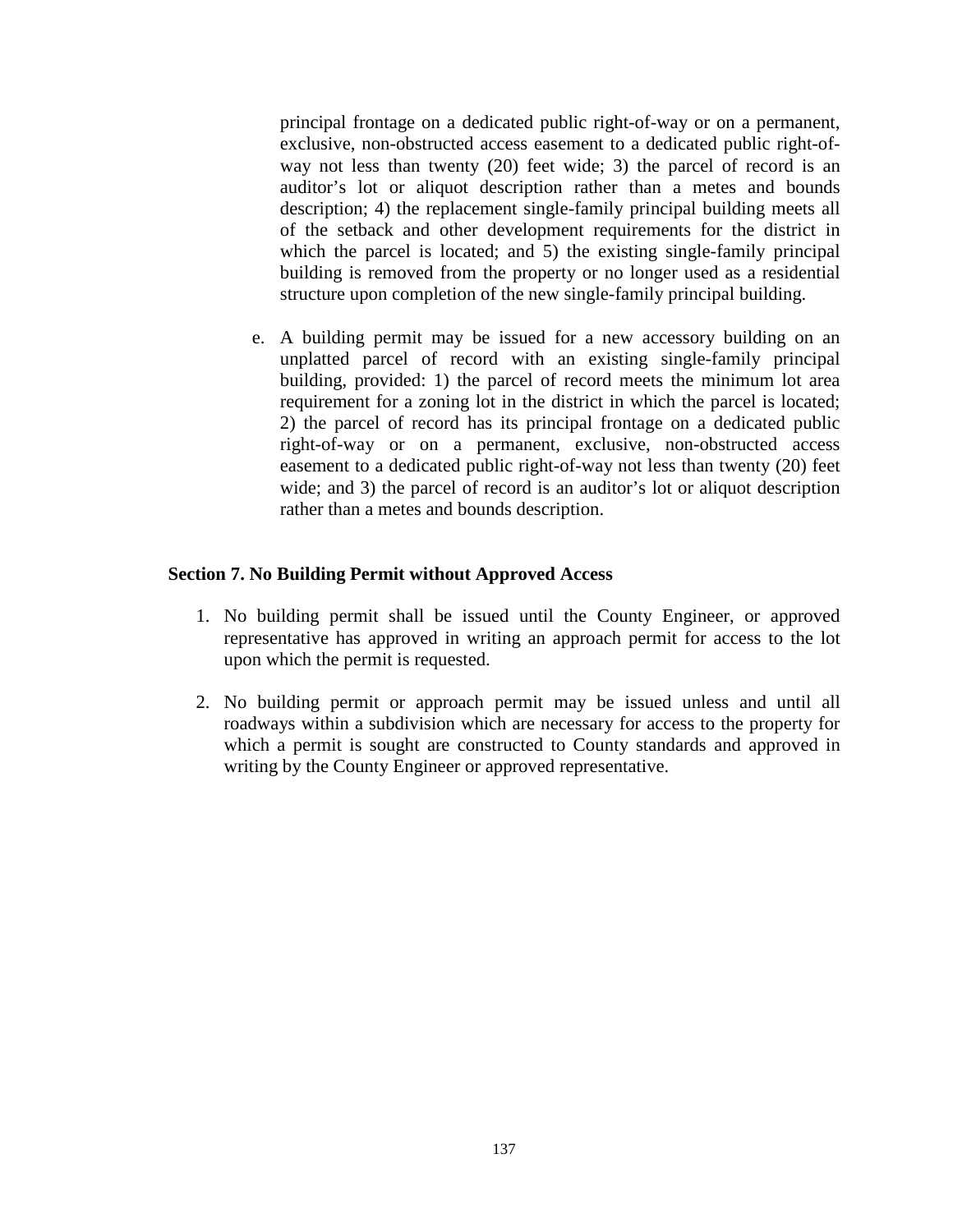## **BUILDING CONSTRUCTION REQUIREMENTS**

#### **Section 1. Legislative Intent and Purpose**

The Board of County Commissioners having determined that the improper design, construction, alteration, enlargement, demolition, removal, conversion, repair or use of buildings constitutes a hazard to the life, health, safety and general welfare of the residents of the County, it is the intent of the Commissioners that such improper design, installation, repair or use be prevented and remedied through the adoption of a building code.

#### **Section 2. Scope of Article**

The provisions of this Article shall govern and apply to the design, construction, erection, alteration, demolition, removal, conversion, repair and maintenance of all buildings and structures on any property within the zoning jurisdiction of the Burleigh County Commission.

#### **Section 3. Emergency Repairs**

Nothing in this Article shall be construed to prohibit emergency work or repair to structures when it is not practicable or possible to obtain a permit before commencing such work. In all instances, when emergency work is performed before a permit is obtained, an application for a permit shall be submitted no later than twenty four (24) hours following completion of the work, exclusive of weekdays and holidays.

#### **Section 4. Standards**

The construction, design, erection, alteration, demolition, removal, conversion, repair and maintenance of all buildings and structures on any properties within the jurisdiction of the County shall be done in accordance with standards contained in the North Dakota State Building Code including the appendices contained therein except such portions as may be deleted, modified or amended by the Board of County Commissioners.

#### **Section 5. Adoption of the North Dakota State Building Code**

There is hereby adopted by the County of Burleigh and incorporated by reference herein the North Dakota State Building Code except those portions hereinafter deleted, modified or amended. This code is adopted to establish rules and regulations for, and shall be controlling in the erection, construction, enlargement, alteration, repair, removal, demolition, conversion, occupancy, equipment, use, height, area and maintenance of all buildings and/or structures within the jurisdictional limits of the county. One copy must be on file in the office of the County Auditor.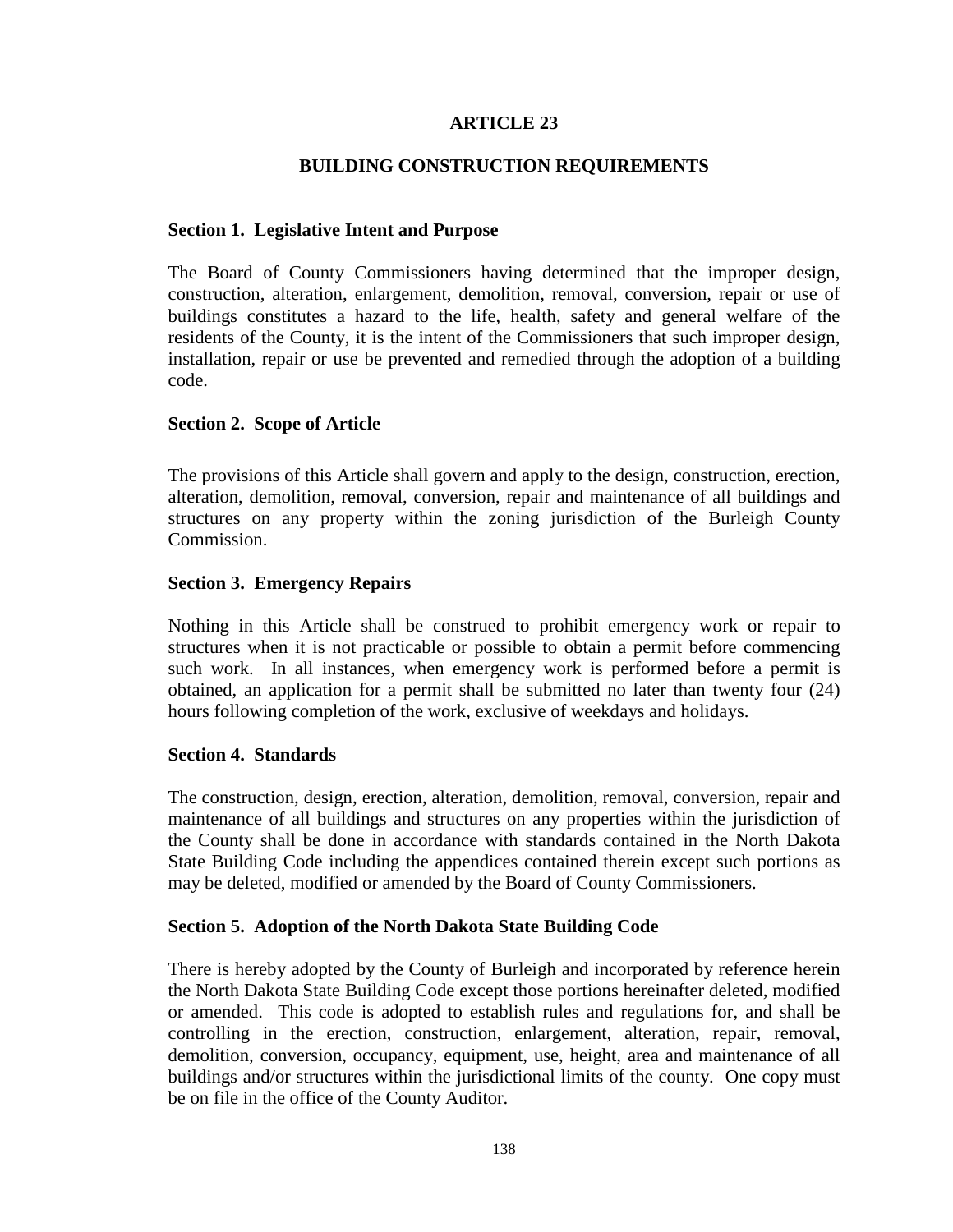Subsequent editions or revisions of the code adopted by the provisions of this Article shall be considered adopted and in full force and effect within the County upon the approval thereof by the Board and the filing of one copy thereof in the office of the County Auditor.

In the event of any conflict between the provisions of the code adopted by this Article and applicable provisions of state law or county ordinances, rules or regulations, the provisions of state law shall prevail and be controlling. When the provisions of this Article conflict with the zoning regulations, the zoning regulations shall prevail.

#### **Section 6. Definitions**

Whenever the municipality or the word "County" is used in the code adopted by this Article, it shall be construed to mean Burleigh County, North Dakota.

Whenever the word "Corporate Counsel" or States Attorney" are used in the code adopted by this Article, it shall be construed to mean states attorney of this County.

Whenever the term Authority Having Jurisdiction (AHJ) is used in the adopted codes and their referenced standards it shall mean the Building Official.

### **Section 7. Penalty for Violation**

Any person who shall violate any provision of the code adopted by the provisions of this Article shall be deemed guilty of an ordinance violation and shall be punished as provided in Article 31, Section 2 of the Burleigh County Zoning Ordinance.

### **Section 8. Amendments to the Code**

The North Dakota State Building Code is hereby amended as follows: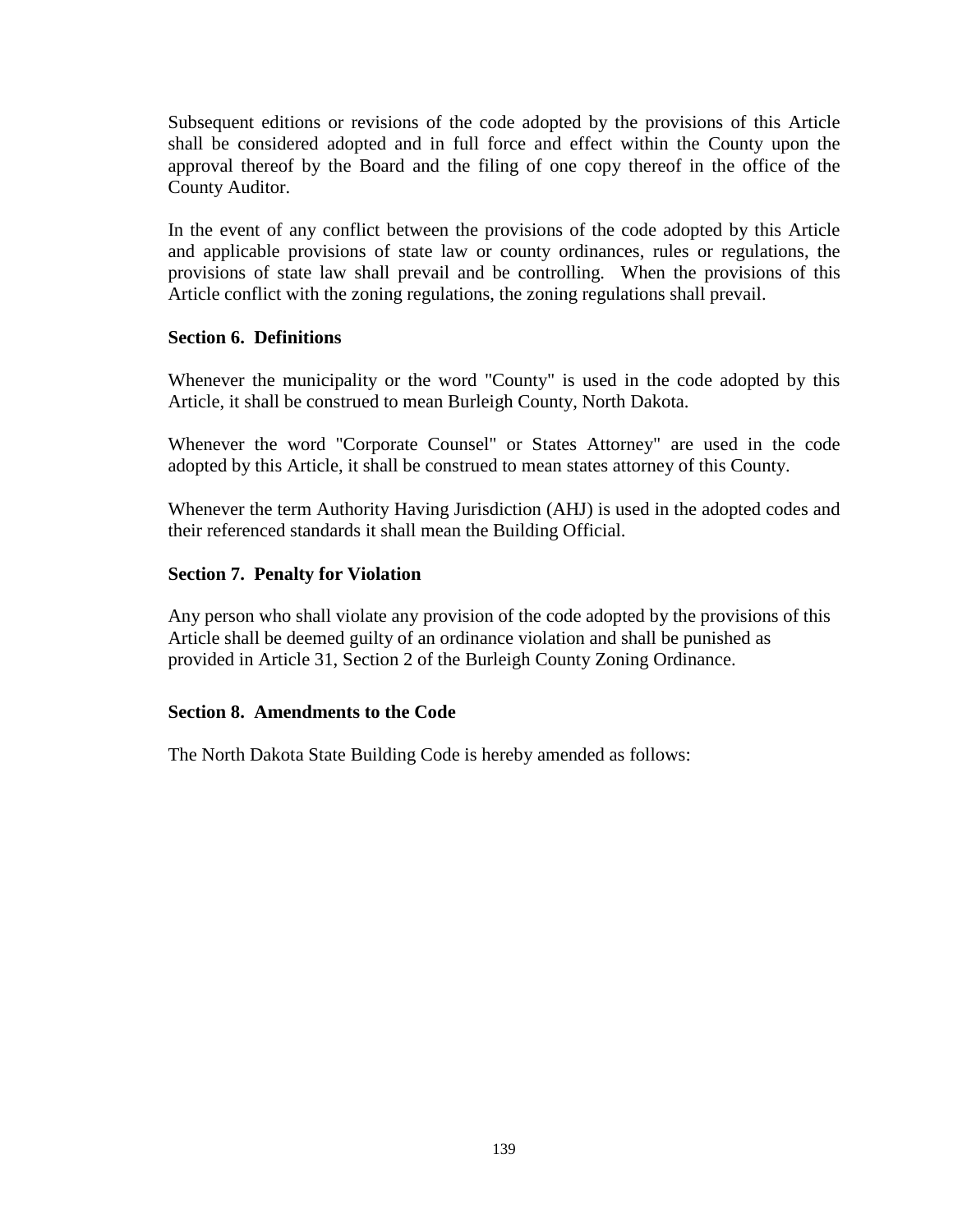1. Building Permit Fees

| \$1.00 to \$500.00           | \$40.00                                              |
|------------------------------|------------------------------------------------------|
| \$500.01 to \$2,000.00       | \$60.00                                              |
| \$2,000.01 to \$25,000.00    | \$200.00                                             |
| \$25,000.01 to \$50,000.00   | \$350.00                                             |
| \$50,000.01 to \$100,000.00  | \$500.00                                             |
| \$100,000.01 to              |                                                      |
| \$500,000.00                 | \$1,750.00                                           |
| \$500,001.00 to              |                                                      |
| 1,000,000.00                 | \$3,000.00                                           |
|                              | \$3,000.00 for the first \$1,000,000.00, plus \$2.50 |
| \$1,000,001.00 and up        | for each additional \$1,000.00 or fraction thereof   |
| <b>Demolition Permit</b>     | \$75.00                                              |
| <b>Moving Permit</b>         | \$25.00                                              |
| <b>Wind Turbine Facility</b> | \$500.00 per turbine                                 |

- 2. Section 310 is hereby added. In group R division 1 occupancies rooms containing a central hot water supply boiler shall be located on an exterior wall of the structure. Access shall be directly from the outside or from a common area of the structure.
- 3. Section 1208 is hereby amended by adding a fourth paragraph: The finished ceiling height of habitable areas of basement apartments shall be a minimum of four (4) feet above exterior finished grade.
- 4. Table 1805.4.2 is hereby amended:

| <b>Number of</b><br><b>Stories</b> | <b>Thickness of</b><br><b>Foundation Wall</b><br>(inches) Unit |                | Width of<br><b>Footings</b><br>(inches) | <b>Thickness</b><br>of<br><b>Footings</b><br>(inches) | Depth of<br><b>Foundation</b><br><b>Below</b><br><b>Finish</b><br>Grade<br>(feet) |
|------------------------------------|----------------------------------------------------------------|----------------|-----------------------------------------|-------------------------------------------------------|-----------------------------------------------------------------------------------|
|                                    | <b>Concrete</b>                                                | <b>Masonry</b> |                                         |                                                       |                                                                                   |
|                                    | 8                                                              |                | 16                                      | 8                                                     |                                                                                   |
| $\overline{2}$                     |                                                                |                | 16                                      |                                                       |                                                                                   |
| 3                                  | 10                                                             | 10             | 18                                      | 10                                                    |                                                                                   |
| Attached                           |                                                                |                |                                         |                                                       |                                                                                   |
| Garage                             |                                                                |                | 12                                      |                                                       |                                                                                   |

Notes:

a. Eight-foot foundation walls must be reinforced as follows: Horizontal bars - two number 4 bars within 12 inches of top of foundation, two number 4 bars in the lower 12 inches of the wall, two number 4 bars in the middle one-third of the wall height, two additional horizontal number 4 bars shall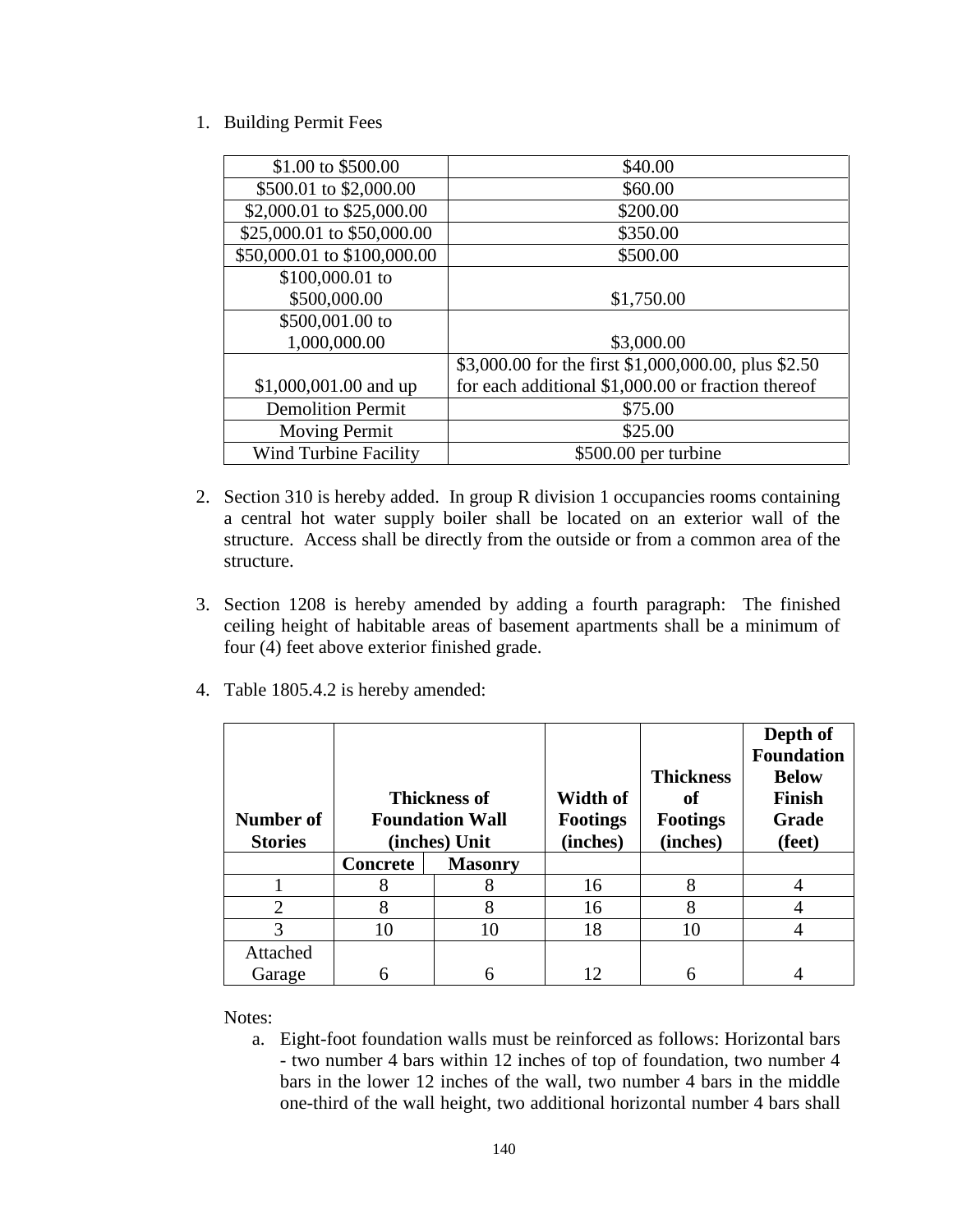be required for each additional four feet of wall height or fraction thereof, two number 4 bars below each window opening extending 18 inches beyond each side of opening, two number 4 bars vertical on each side of an opening extending 18 inches beyond the opening. A four-foot foundation shall require a minimum of four number 4 bars arranged as required for eight-foot walls.

- b. All footings shall bear on undisturbed soil and be designed to distribute sufficiently the super-imposed loads to the particular loads to the particular type of soil upon which they bear.
- c. Detached residential garage foundations may use concrete slab construction providing such slabs are at least four (4) inches thick and thickened to at least twelve (12) inches at their edges, and such thickness have a horizontal width of at least eight (8) inches at their bottom. Two number 4 bars must be provided in the thickened area of the slab and must be continuous in the wider portion of the slab and a six-inch by six-inch, ten-gauge reinforcing mesh shall be installed throughout the slab area in addition to the perimeter reinforcement. Detached garage slabs constructed on fill must be provided with reinforcement conforming to the requirements of specifications of the latest edition of "Concrete Steel Institute Design Handbook". Detached garages that do not utilize on grade slab construction shall have the exterior foundation walls not less than eight (8) inches thick extending sixteen (16) inches below finished grade and be reinforced with no less than two number 4 bars.
- 5. Porches, Terraces and Decks. Support for open porches, steps, terraces and decks shall consist of perimeter foundations as required for attached garages in Table 1805.4.2, or not less than six (6) inch diameter piers, properly spaced to support the imposed loads, which extend to undisturbed soil but not less than four (4) feet below finished grade.
- 6. Coverings on Exterior Openings. All exterior openings into habitable areas at grade and above must be provided with suitable screens and storm glazing. This includes windows and doors.
- 7. Insulation and Vapor Barrier. Insulation and vapor barrier is required in exterior frame walls and ceilings of residential structures in the following manner:
	- a. All exterior walls must be insulated with a minimum of three and one-half inch fiberglass insulation with an "R" value of R-11 or other materials of equal rating. All insulation must be installed as required by the manufacturer's specifications.
	- b. Insulation must be complete and tight. Special care must be taken to cut insulation closely around projecting electric, plumbing, and other utility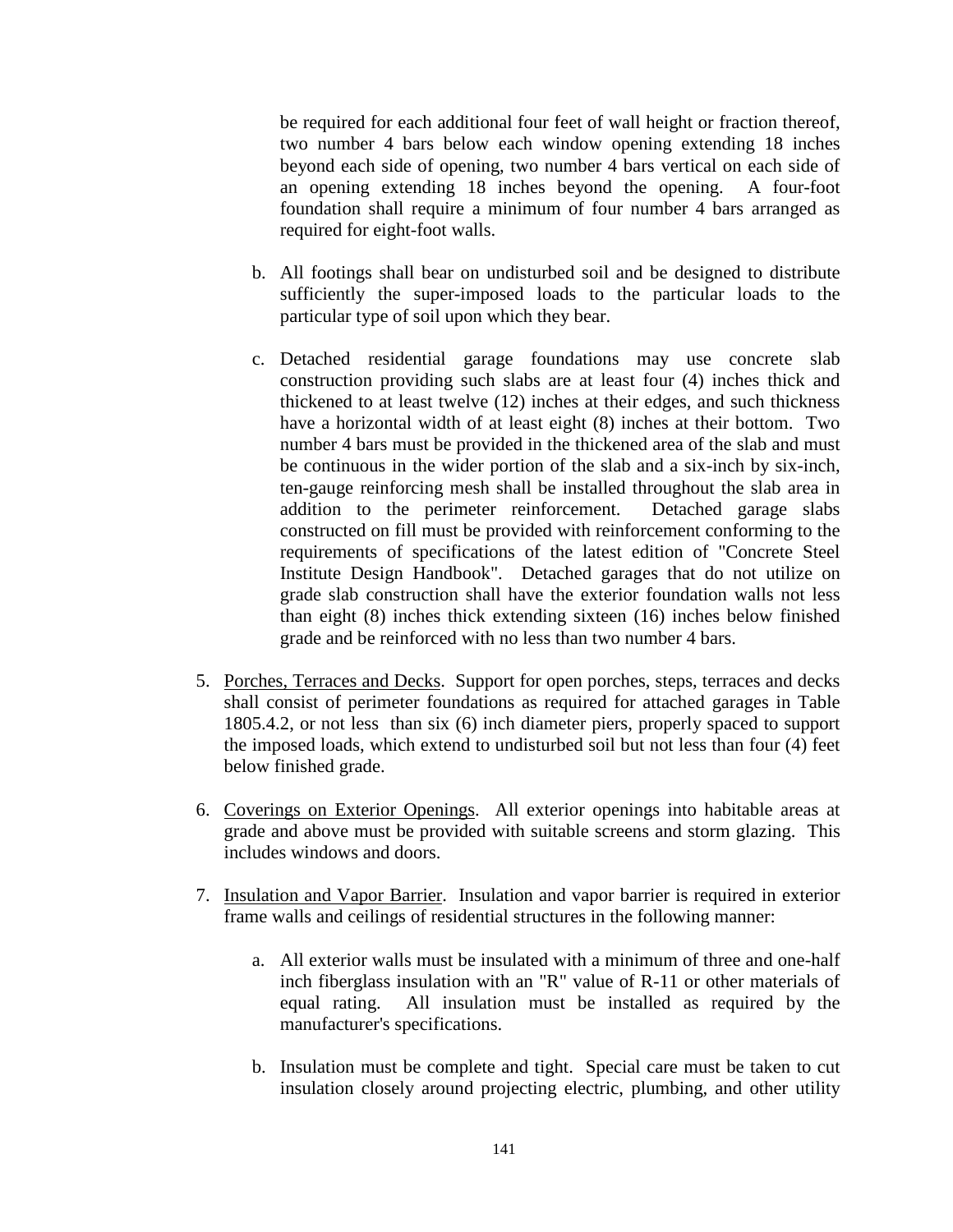projection through the stud space to assure an insulation co-efficient as required in sub-section a.

- c. Ceiling insulation. All attic areas must be insulated. Insulation material may be blanket or fill and must be a listed material by Underwriters Laboratories or some other approved testing lab. The insulation shall have a minimum R-value of R-30. Insulation baffles must be installed in areas of soffit vents for a distance of one rafter on either side of the vent but not less than twenty-four (24) inches. Special care must be taken to form a tight seal where ceiling joints meet rafters and other utilities.
- d. Roof insulation. Where the ceiling follows the roof and the ceiling and roof are one structure (solid decking) the insulation may be the solid type and shall provide a co-efficient of the transmission U-factor equal to the requirements of subparagraph 3.
- e. Roofs without attic space. Where the ceiling follows the roof line, the insulation must be installed in the same manner as for exterior walls and shall have a minimum R-value of R-30.
- f. Vapor barriers are required in exterior frame walls of habitable areas and roofs of such area without attic space.
- g. The vapor barrier must be at least four mil polyethylene, or equivalent, aluminum foil, or other treated material to provide a vapor transmission rate of less than one perm.
- h. The vapor barrier must provide a tight seal around utility openings and joints lapped at least one inch.
- i. In all instances the required vapor barrier must be on the warm side of the wall or ceiling.
- 8. Plumbing. All plumbing work shall comply with state law and Article 24, Section 26 of the County Zoning Ordinance. All pipes located in exterior walls must be thoroughly insulated against freezing.

### **Section 9. Underground Utilities**

All new subdivision construction shall utilize underground utility and service lines whenever practical and possible. Exceptions to this rule shall include temporary services.

### **Section 10. All Structures to Conform to Article 24**

All residential, commercial, and industrial buildings and structures shall conform to Article 24 (Sanitation Requirements) of this Zoning Code of Ordinances.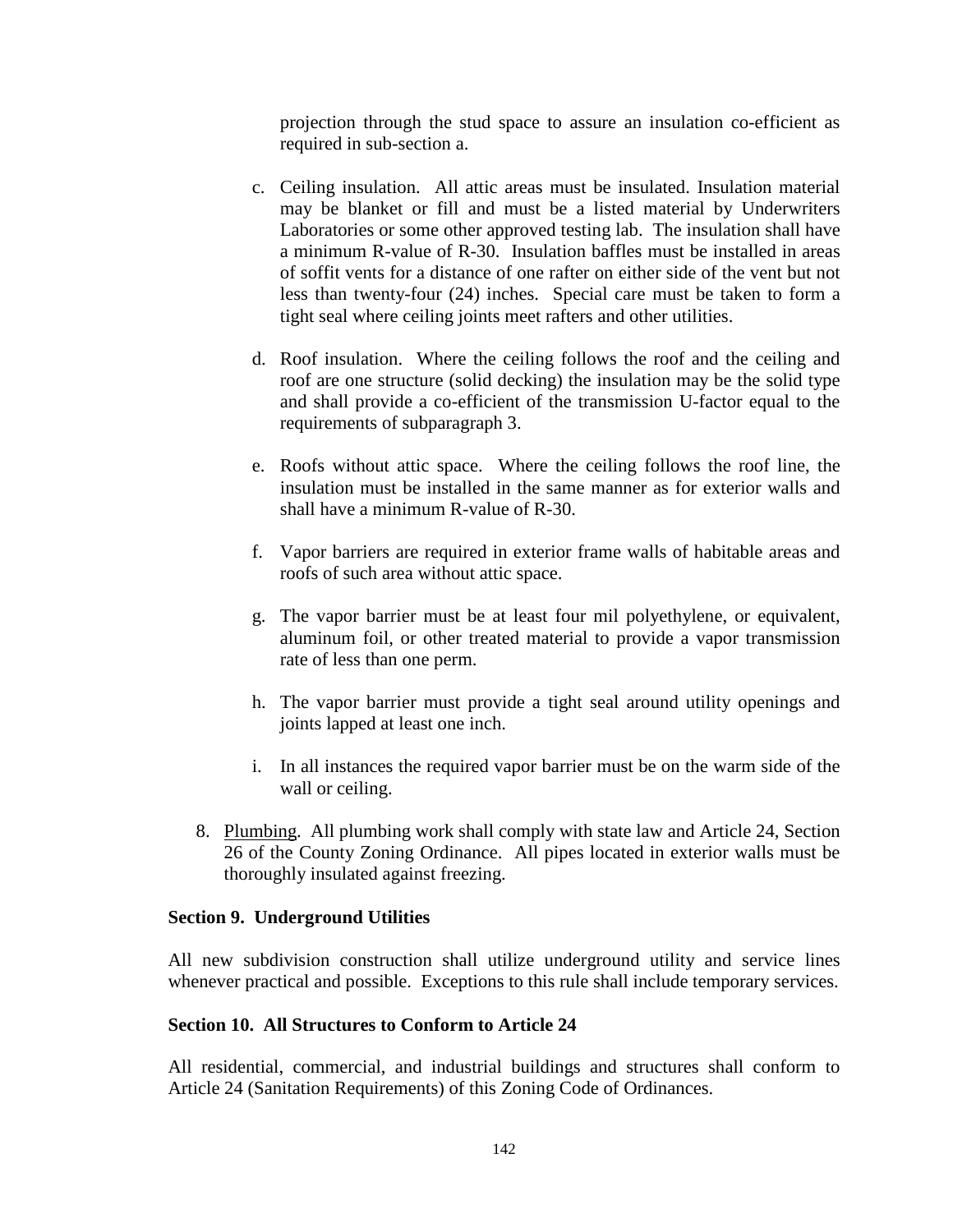## **ARTICLE 23.1**

## **MECHANICAL CONSTRUCTION REQUIREMENTS**

#### **Section 1. Adoption of the North Dakota State Building Code**

- 1. There is hereby adopted by the County of Burleigh and incorporated by reference herein the North Dakota State Building Code including the appendices contained herein and except those portions hereinafter deleted, modified or amended by the Board of County Commissioners. There must be one copy on file with the County Auditor.
- 2. The provisions of this code shall govern and apply to the design and installation of all mechanical systems, including the erection, installation, alteration, repair, relocation, replacement, addition to, use or maintenance of any heating, ventilation, cooling, refrigeration systems, incinerators, or other miscellaneous heat-producing appliances and gas piping in any building or on any property within the jurisdictional limits of the County. Work on gas service lines from the supply main to the meter location performed by the utility franchise holder are excluded from the requirements of this article.

#### **Section 2. Amendments to the Code**

The North Dakota State Building Code is hereby amended as follows:

- 1. Owner Responsibility. The owner shall be responsible for complying with the requirements for maintenance inspections of boilers and pressure vessels as noted in this section. Such inspections shall be conducted by a person knowledgeable in the installation, operation and maintenance of such boilers and pressure vessels. A report of all such inspections must be maintained and be made available to the Building Official upon request.
- 2. Prohibited Locations. Equipment burning liquid fuel shall not be located in a pit, an underfloor space, below grade or similar location where vapors or fuel might unsafely collect unless an approved method for the safe collection, removal and containment or disposal of the vapors or fuel is provided.

#### **Section 3. Subsequent Editions**

Subsequent editions or revisions of the code adopted by the provisions of this Article shall be considered adopted and of full force and effect within the county upon approval by the Board of County Commissioners and filing of one copy in the office of the County Auditor.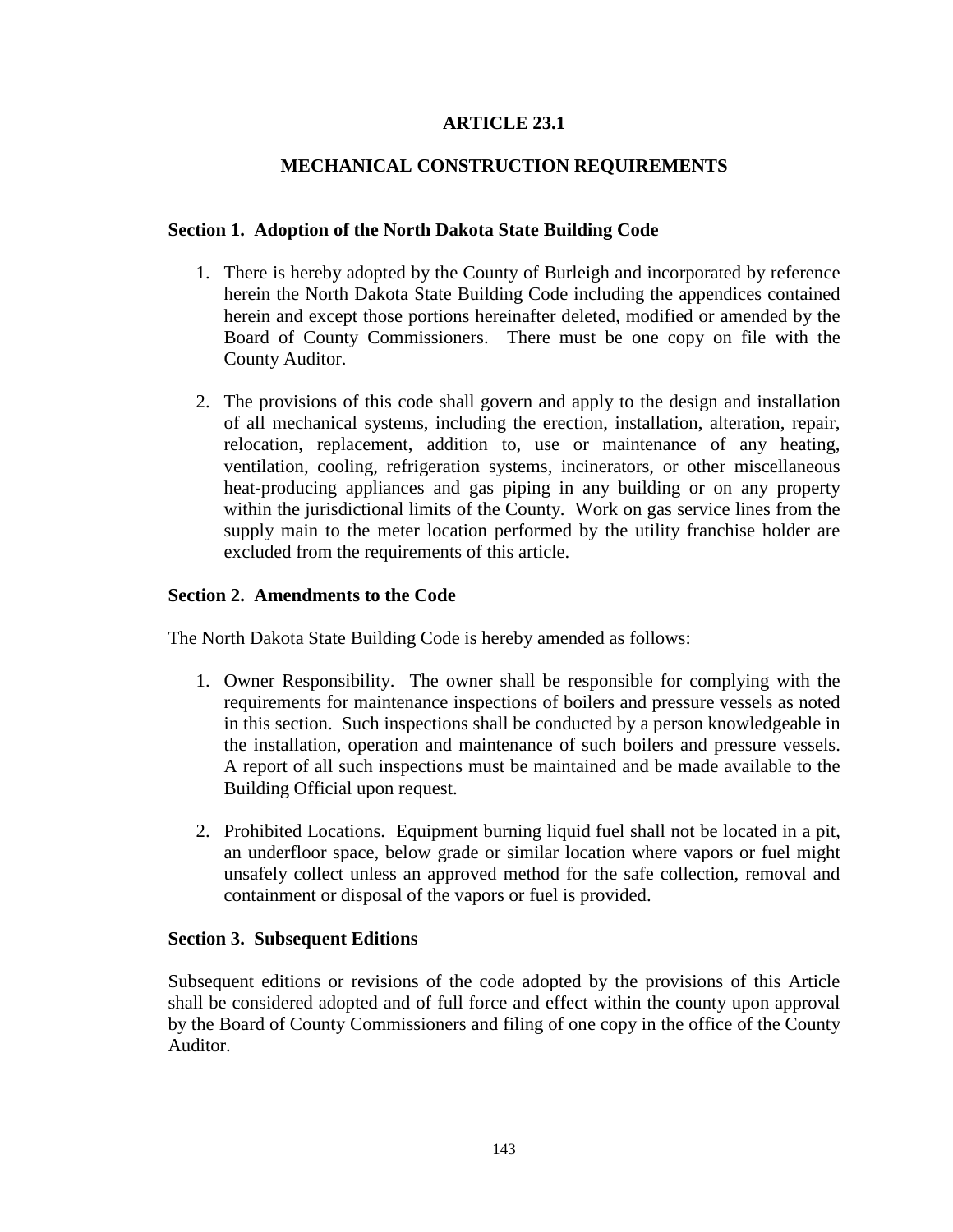### **Section 4. Conflicts**

In the event of any conflict between the provision of the North Dakota State Building Code or applicable provisions of State law and County resolutions, ordinances, rules or regulations, the provisions of County resolutions, ordinances, rules or regulations shall prevail and be controlling.

#### **Section 5. Qualifications and Licenses**

Unless otherwise provided by this article, all work performed on mechanical systems in buildings located within the County must meet State standards for licensed contractors.

#### **Section 6. Insurance**

Every master heating and cooling contractor doing business within the County shall be a licensed contractor with the State of North Dakota.

#### **Section 7. Exception**

Notwithstanding any other provisions of this article, the owner-occupant of a singlefamily dwelling unit may perform work governed by this article, with the assistance of members of the owner-occupant's family or household, provided that a permit is obtained, if required by this article, from the Building Official.

### **Section 8. Permits; Exceptions**

- 1. A work permit is required to do all heating and cooling work within the County covered by this Article, unless exempted by express language of this Article.
- 2. A permit is not required for any portable heating appliance, portable ventilating equipment, portable cooling unit, any steam, hot or chilled water piping within any heating or cooling equipment regulated by this code, replacement of any component part or assembly of an appliance which does not alter its original approval and complies with other applicable requirements of this code, any repair or servicing of the original equipment, any portable evaporative cooler, or any refrigerating equipment.

### **Section 9. Permit Application and Fees**

Applications for a permit must be made with the Building Official on forms provided and, if required, shall include plans, specifications and estimates of costs. When the provisions of this Article are fulfilled a permit must be issued by the Building Official. A permit fee must be paid at the time the permit is issued in accordance with the following schedule: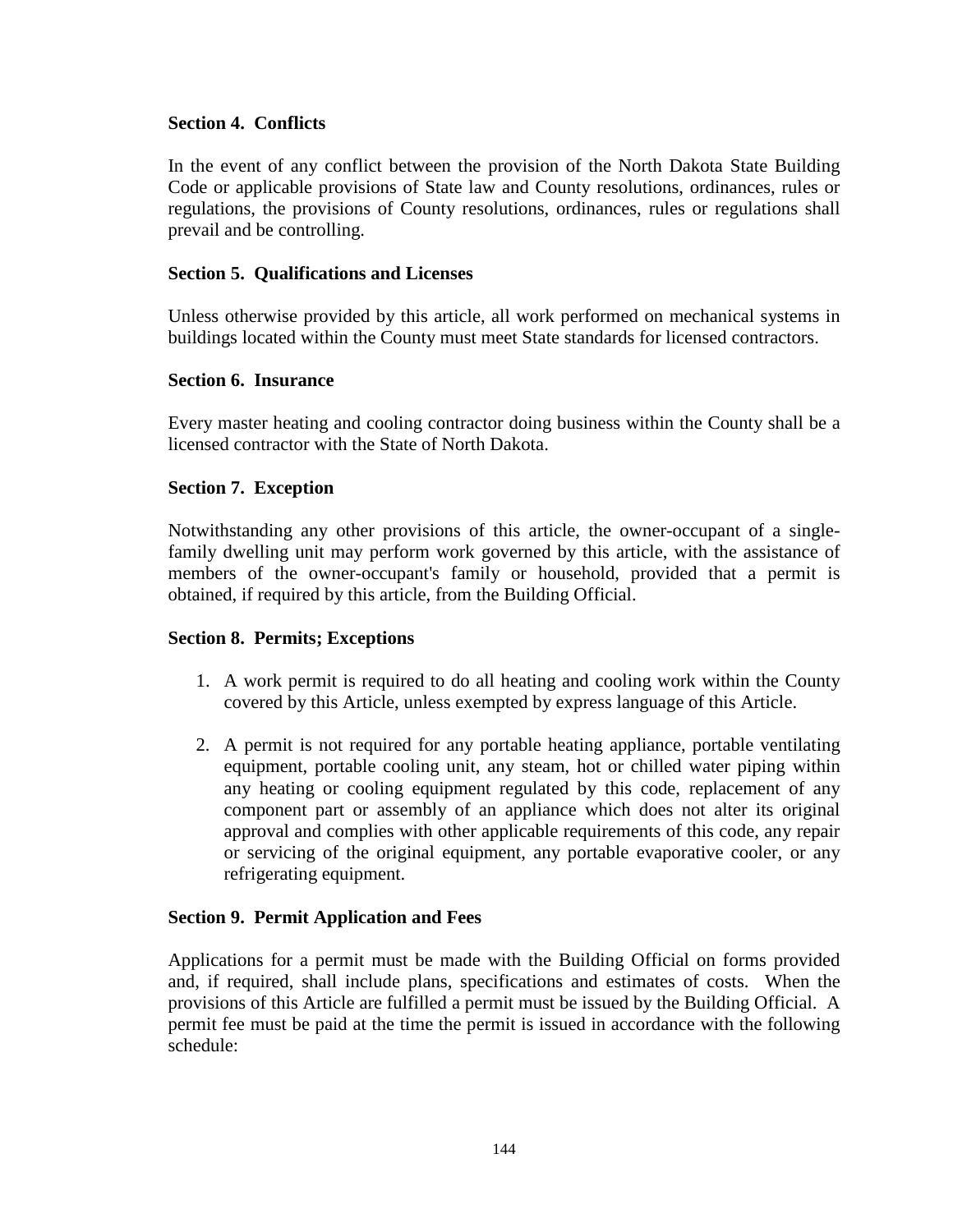| \$1.00 to \$2,000.00      | \$40.00                                                                                                                                 |
|---------------------------|-----------------------------------------------------------------------------------------------------------------------------------------|
| \$2,001.00 to \$20,000.00 | \$60.00                                                                                                                                 |
| \$20,001.00 to 100,000.00 | \$150.00                                                                                                                                |
| \$100,001.00 and up       | \$150.00 for the first \$100,000.00 plus \$.60 for each<br>additional \$1,000.00, for each additional \$1,000.00 or<br>fraction thereof |

## **Section 10. Transfer Prohibited**

A person or company holding a master heating and cooling contractor's license may not allow the use of its name, or any permit granted to them by any other person or company.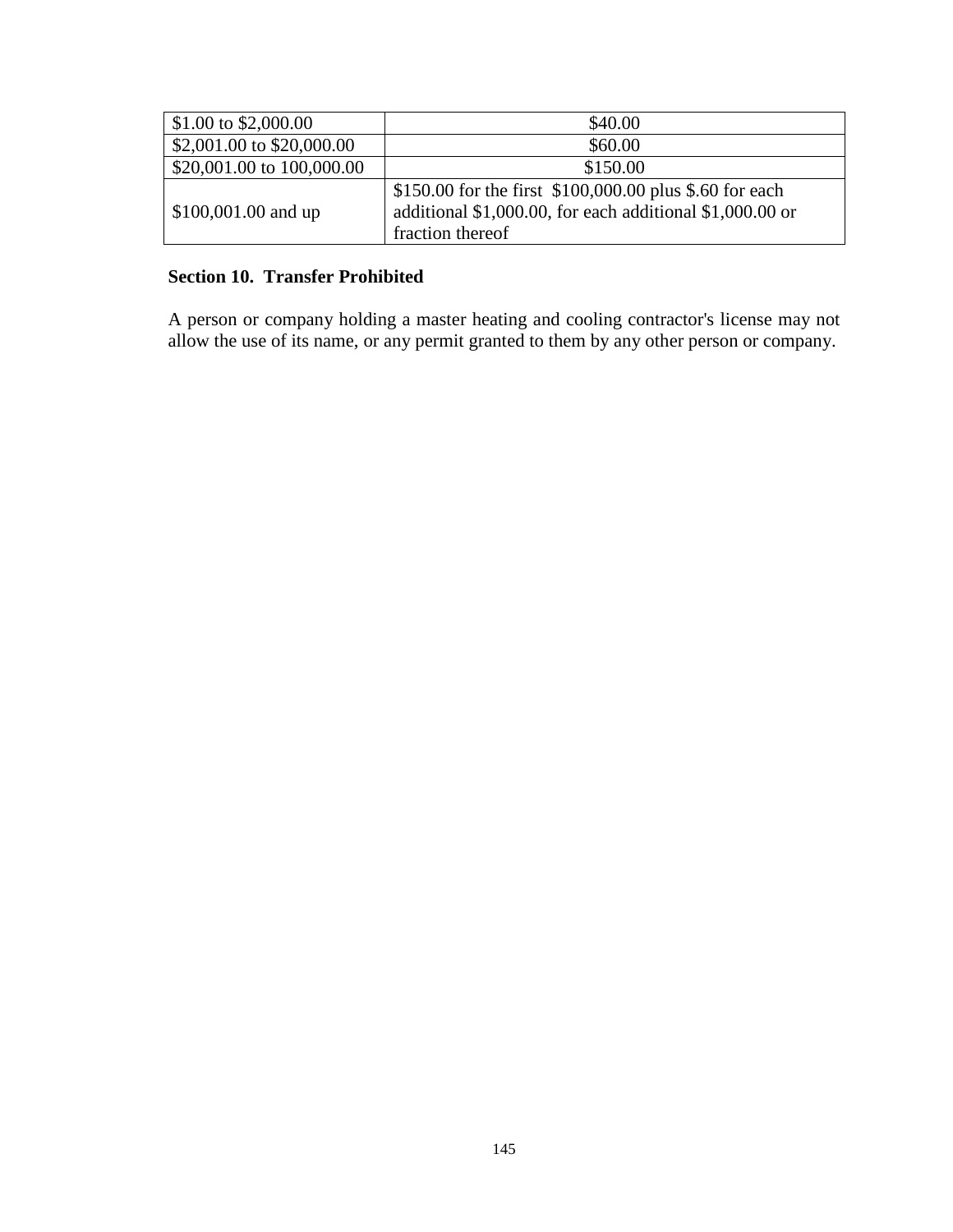#### **SANITATION REQUIREMENTS**

#### **PLUMBING IN GENERAL**

#### **Section 1. Enforcement**

All plumbing work and all private sanitary drains, and cesspools, now existing, and hereafter to be installed, altered or repaired in any building or in or under any private property within the zoned area of the county, excluding farms and agricultural uses, shall be under the supervision and regulation of the Building Inspector, whose duty it shall be to enforce all the provisions of this chapter relating thereto and from time to time to make such rules and regulations as may be appropriate for the execution of the same. In case any difference should arise between the Building Inspector and the owner of any property subject to the regulations of this chapter, or any person engaged in or desirous of doing any plumbing or sewer work, regarding the interpretation of any of the provisions of this chapter or the enforcement of the same, appeal may be made to the Board of County Commissioners whose decision thereon shall be final.

#### **Section 2. Defective Work, Installation**

The Building Inspector is hereby given authority to order the repair, alteration or removal of any sanitary sewer connection or plumbing or any private sanitary drain, which in his judgment is so installed, or is in such condition as to be unsanitary, or to constitute a public nuisance or menace to health. In case such repair, alteration or removal of the plumbing is not observed and connections not properly executed by the owner or owners thereof, in accordance with the directions of the Building Inspector. It shall thereafter be unlawful for any person in any manner to use any such installation, or to supply water thereto, until the same shall have been put in safe and sanitary condition according to the directions of the Building Inspector.

In case it shall be impracticable for the Building Inspector to proceed as above described, he shall notify the health officer, whose duty it shall be to proceed with the removal of such installations in accordance with the laws of the State.

#### **Section 3. Application to Certain Work**

All plumbing work and all excavations involving the laying of water and sewer connections, and all construction of private sanitary drains, within the zoned area of the County shall be undertaken and executed only by a master plumber, or other persons, as have obtained a general license for such work, together with a permit for each separate job; and provided further, that the Building Inspector may, at his discretion, issue permits for the construction of private sanitary drains to unlicensed persons who, in his judgment, are competent to do such work.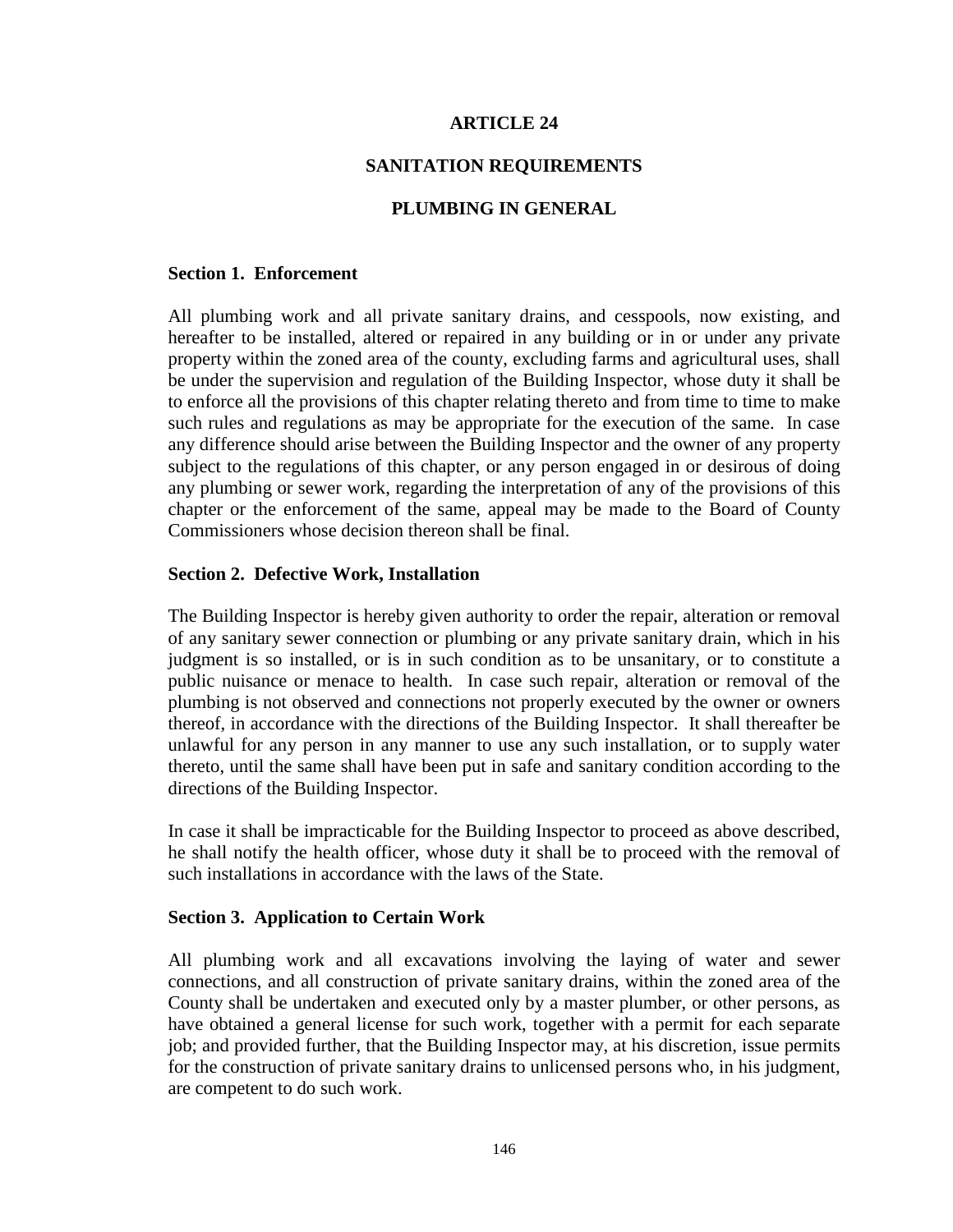#### *Sections 4 through 10 Reserved*

### **LICENSES**

### **Section 11. Licenses Required**

No person shall engage in business as a master plumber or journeyman plumber without being licensed as a plumber in such classification by the State of North Dakota.

### *Sections 12 through 15 Reserved*

## **PERMITS**

## **Section 16. Permits Required**

Whenever any master plumber licensed by the state to engage in the work covered by this chapter, or homeowner shall desire to commence any such work, he shall first make application to the Office of the Building Inspector for a permit to execute the same.

## **Section 17. Permits – When Not Required**

No permit shall be required for ordinary repairs to plumbing.

### **Section 18. Issuance of Permits**

When, after due consideration and examination, it shall appear to the Building Inspector that the provisions of this chapter are complied with, he shall issue the permit requested.

### **Section 19. Permit Application and Fees**

Applications for a permit must be made with the Inspections Department on forms provided, and if required shall include plans, specifications and estimates of the cost. The permit fee must be paid prior to issuance of the permit. When the provisions of this chapter have been met a permit must be issued by the Inspections Department.

For septic tanks and drainfields, a report from a Certified Soils Classifier or a Certified Soils Testing Agency, that indicates the soil types and specifications for an individual site and that the property is suitable for the location of a septic system on that site as per the current North Dakota Plumbing Code, is required prior to issuance of a permit. As an alternative, installation of three hundred and fifty (350) square feet of drainfield per bedroom, installed in accordance with the applicable requirements of the North Dakota Plumbing Code, will be allowed and a permit issued for such installation. The Inspections Department will conduct an inspection of the septic tank and drainfield to insure that the installation complies with the North Dakota Plumbing Code.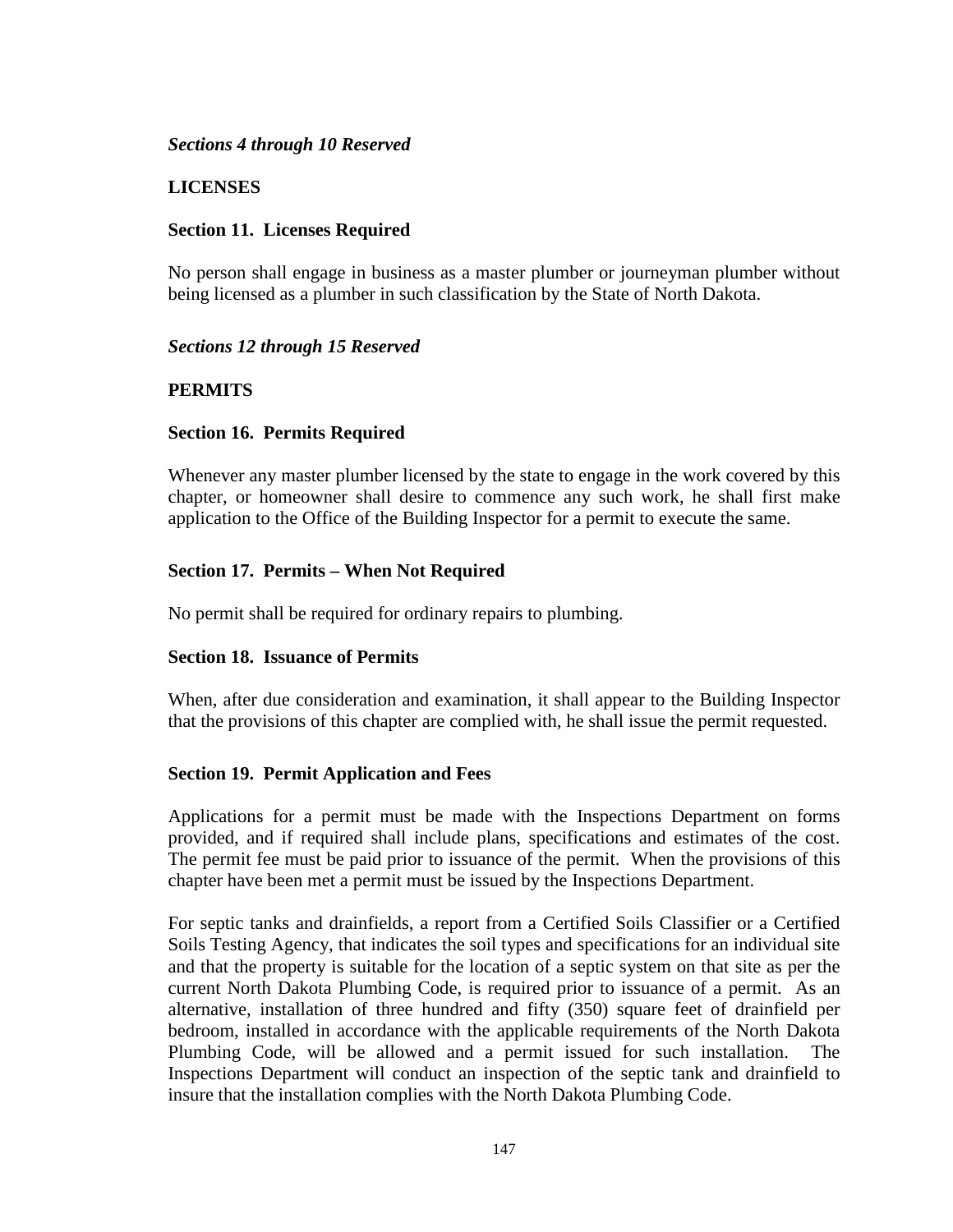The permit fee is as follows:

1. Residences and Apartments

| New construction $-$                  | \$40.00                 |
|---------------------------------------|-------------------------|
| $1, 2, 3$ , or 4 family units         |                         |
| Alterations                           | \$40.00 per living unit |
| Water softeners                       | \$40.00                 |
| Septic tank and drainfield inspection | \$75.00                 |
| Septic system loan evaluation         | \$75.00                 |

#### 2. Commercial

| \$1.00 to \$2,000.00        | \$40.00                                                                                                                            |
|-----------------------------|------------------------------------------------------------------------------------------------------------------------------------|
| \$2,001.00 to \$20,000.00   | \$60.00                                                                                                                            |
| \$20,001.00 to \$100,000.00 | \$150.00                                                                                                                           |
|                             | \$150.00 for the first \$100,000.00 plus<br>$$.60$ for each additional $$1,000.00$ , for<br>each additional \$1,000.00 or fraction |
| \$100,001.00 and up         | thereof                                                                                                                            |

#### **Section 20. Use**

No plumber or other person shall commence any plumbing or sewer work for which a permit is required as set forth in this article until he shall have made application for such permit and the same shall have been issued to him, nor having received a permit shall perform any such work except in strict conformity with the provisions of this Article, and such other rules and regulations as the Building Inspector may make from time to time for the execution of the same. No licensed plumber, or other person holding a license shall allow the use of his name by any other person or the use of any permit granted to him by any person not in his employ.

### *Sections 21 through 25 Reserved*

### **PLUMBING CODE**

### **Section 26. Adoption**

To promote and protect the public health there is hereby adopted the State Plumbing Code, 1988 Edition, as revised, which has been adopted by the State Plumbing Board and approved by the State Health Department.

### **Section 27. Subsequent Editions**

Subsequent editions or revisions of the code adopted by the provisions of this article shall be considered adopted and of full force and effect within the zoned area of the county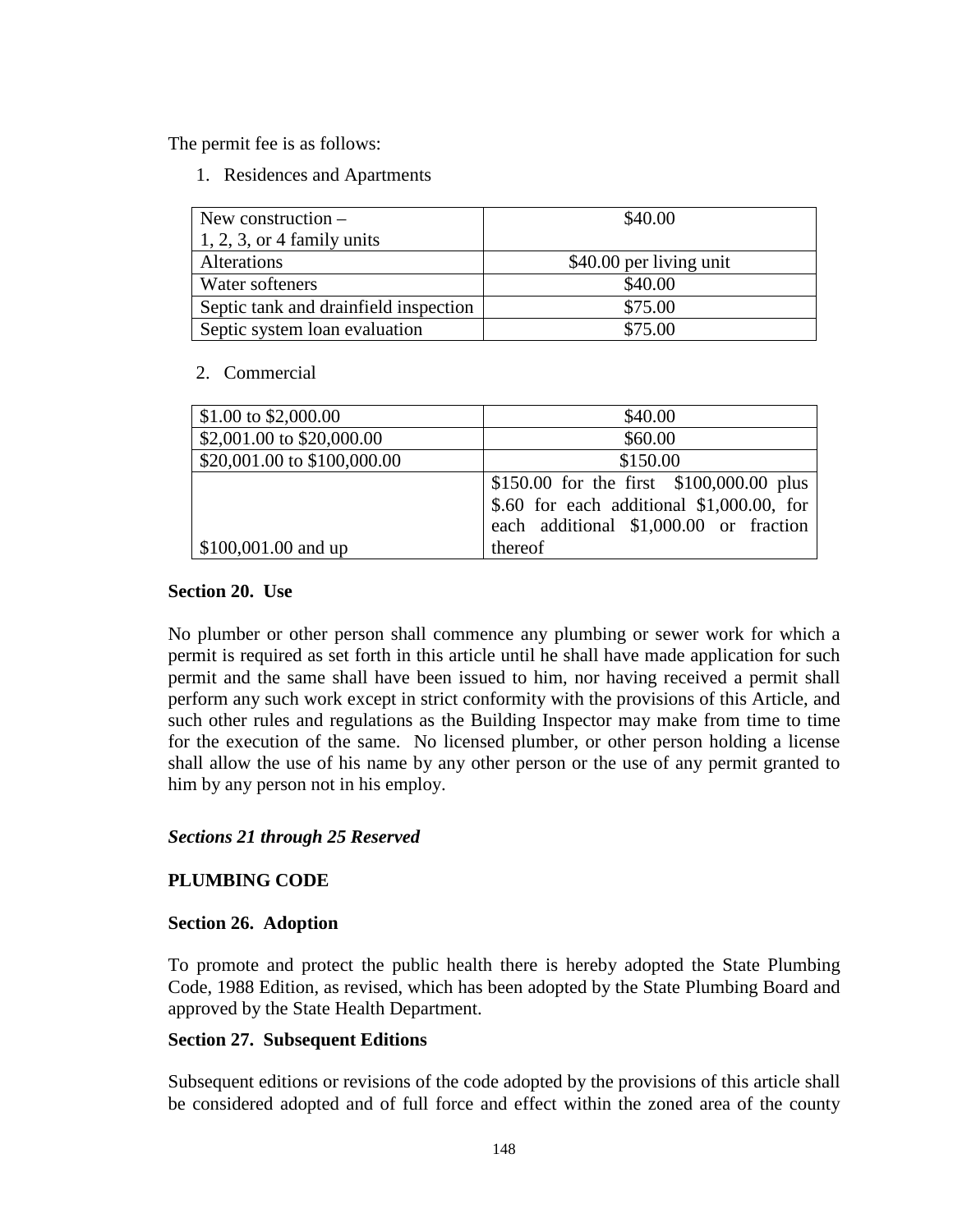upon the approval thereof by the County Commissioners and the filing of three (3) copies thereof in the office of the County Auditor.

## **Section 28. Conflicts**

In the event of any conflict between the provisions of the code adopted by this Article and applicable provisions of this zoning ordinance, State law or County ordinances, rules or regulations, the provisions of this ordinance, State law or County ordinances, rules or regulations shall prevail and be controlling.

## **Section 29. Definitions**

Whenever the word "municipality" or the word "city" is used in the code adopted by this Article, it shall be construed to mean Burleigh County, North Dakota.

Whenever the words "corporate counsel" or "city attorney" are used in the code adopted by this article, it shall be construed to mean the states attorney of this county.

## **Section 30. Penalty for Violation**

Any person who shall violate any provision of the code adopted by the provisions of this Article shall be deemed guilty of a misdemeanor, and shall be punished as provided in Article 31 of the Burleigh County Zoning Ordinance. Each day such violation continues shall be deemed a separate offense.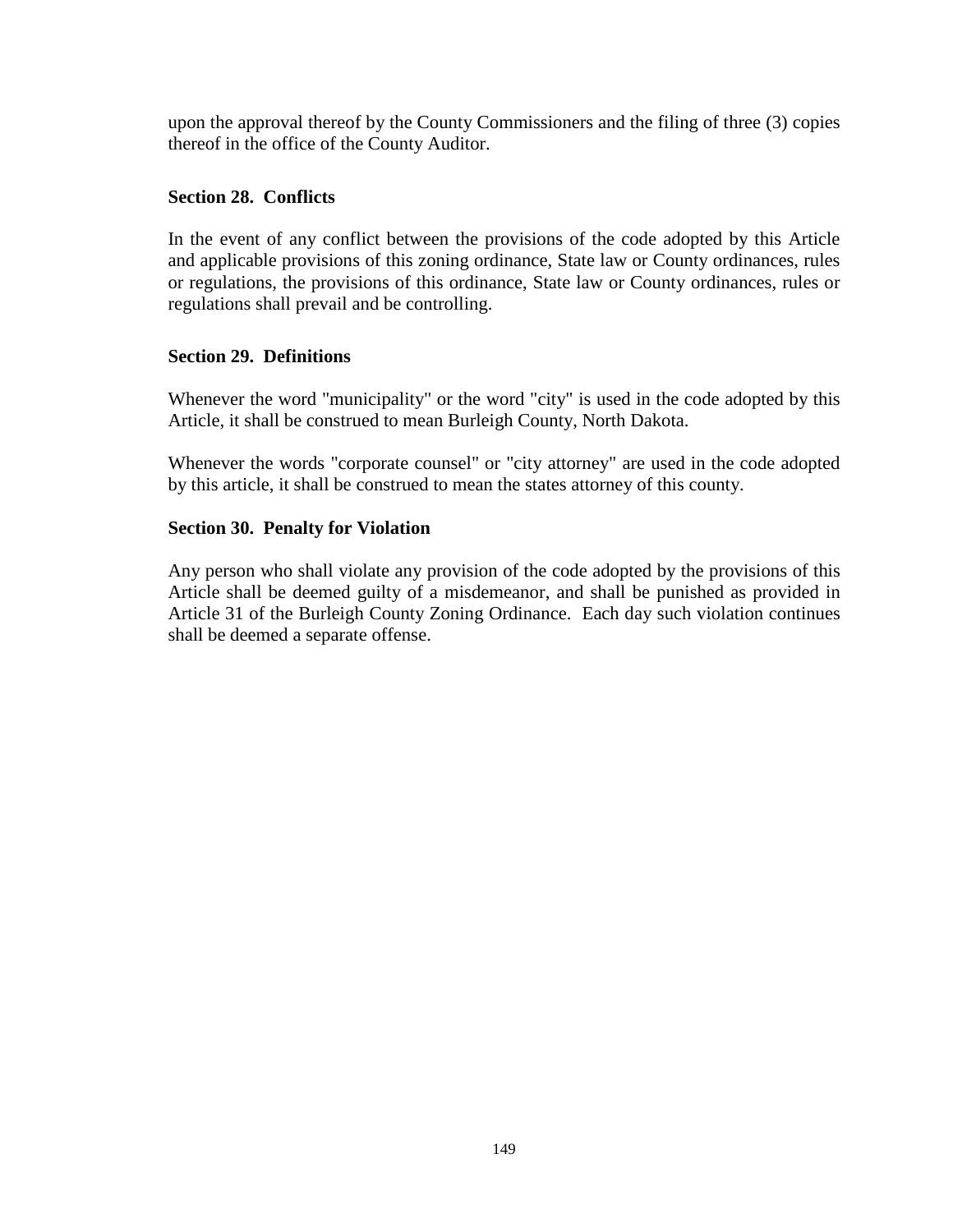## **SCHEDULE OF FEES**

## **Section 1. General Requirements**

No permit as required by these regulations shall be issued until the fee prescribed in this Article shall have been paid. Nor shall an amendment to a permit be approved until the additional fee, if any due to an increase in estimated cost of the building or structure, shall have been paid.

#### **Section 2. Fees**

| <b>Plat Application Fee (Payable when submitting Preliminary Plat)</b> |            |
|------------------------------------------------------------------------|------------|
| One $(1)$ to Two $(2)$ Lots                                            | \$200.00   |
| Three $(3)$ to Ten $(10)$ Lots                                         | \$300.00   |
| Eleven $(11)$ to Twenty $(20)$ Lots                                    | \$400.00   |
| Twenty one $(21)$ or more                                              | \$900.00   |
| <b>Plat Modification (minor items) Fee</b>                             | \$200.00   |
| <b>Plat Vacation Fee</b>                                               | \$300.00   |
| <b>Development Application Review Fee</b>                              |            |
| One $(1)$ to Two $(2)$ Lots                                            | \$25.00    |
| Three $(3)$ to Ten $(10)$ Lots                                         | \$100.00   |
| Eleven $(11)$ to Twenty $(20)$ Lots                                    | \$200.00   |
| Twenty one $(21)$ or more                                              | \$600.00   |
| <b>Development Permit and Field Review</b>                             |            |
| One $(1)$ to Two $(2)$ Lots                                            | \$200.00   |
| Three $(3)$ to Ten $(10)$ Lots                                         | \$400.00   |
| Eleven $(11)$ to Twenty $(20)$ Lots                                    | \$1,500.00 |
| Twenty one $(21)$ or more                                              | \$2,500.00 |
| <b>Storm Water Plan Review &amp; Permit</b>                            | \$200.00   |
| <b>Zoning Change Application Fee</b>                                   | \$500.00   |
| <b>Road Vacation (Application Fee)</b>                                 | \$250.00   |
| <b>Special Use (Application Fee)</b>                                   | \$300.00   |
| <b>Variance (Application Fee)</b>                                      | \$300.00   |
| <b>Resubmittal Fee</b>                                                 | \$25.00    |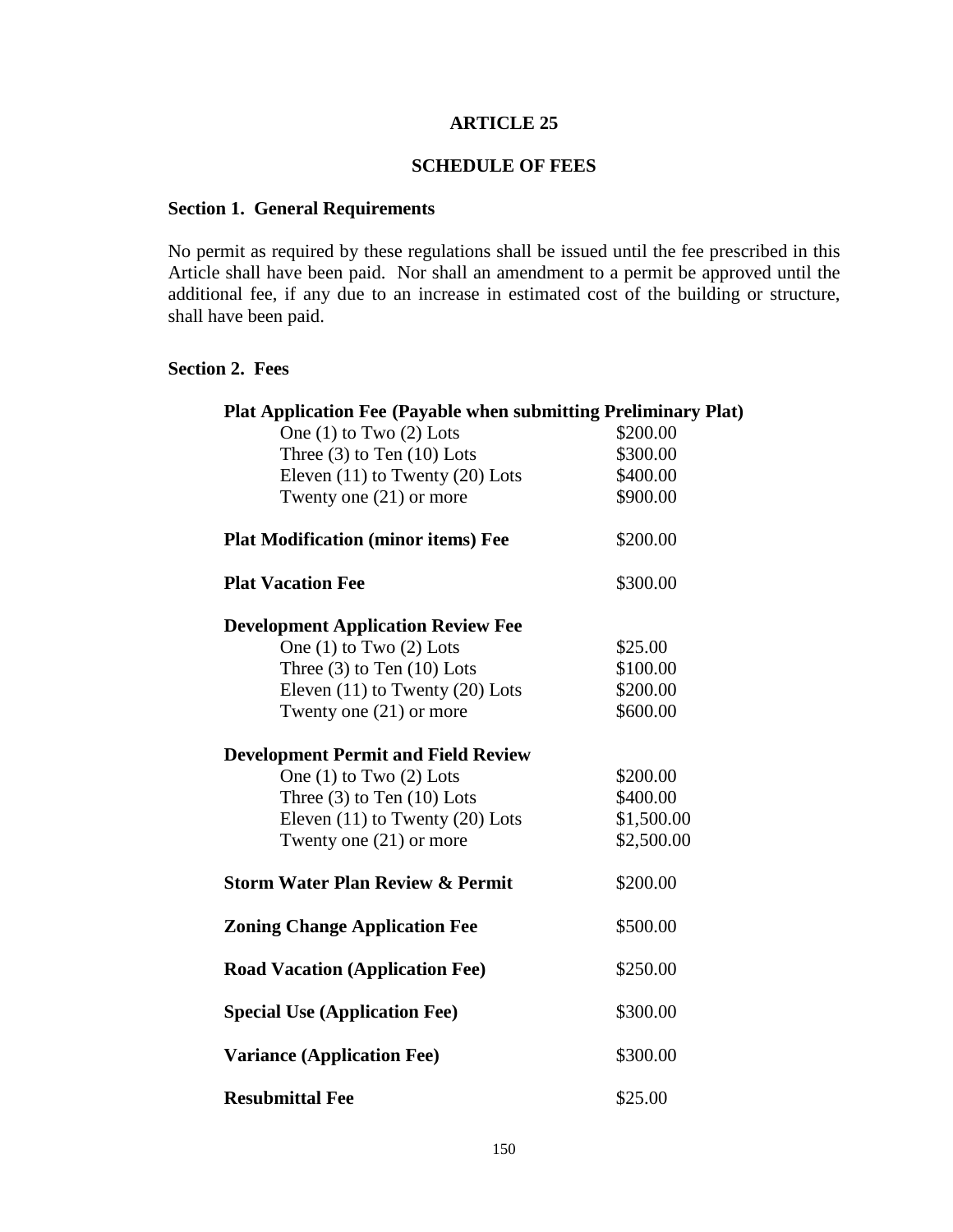# **Section 3. Other Fees**

All fees required under this Article are in addition to any fee for licenses or any other fees or charges required under other regulations.

## **Section 4. Crediting of Fees Collected**

All fees collected under provisions of this Article shall be credited to the General Fund of the County.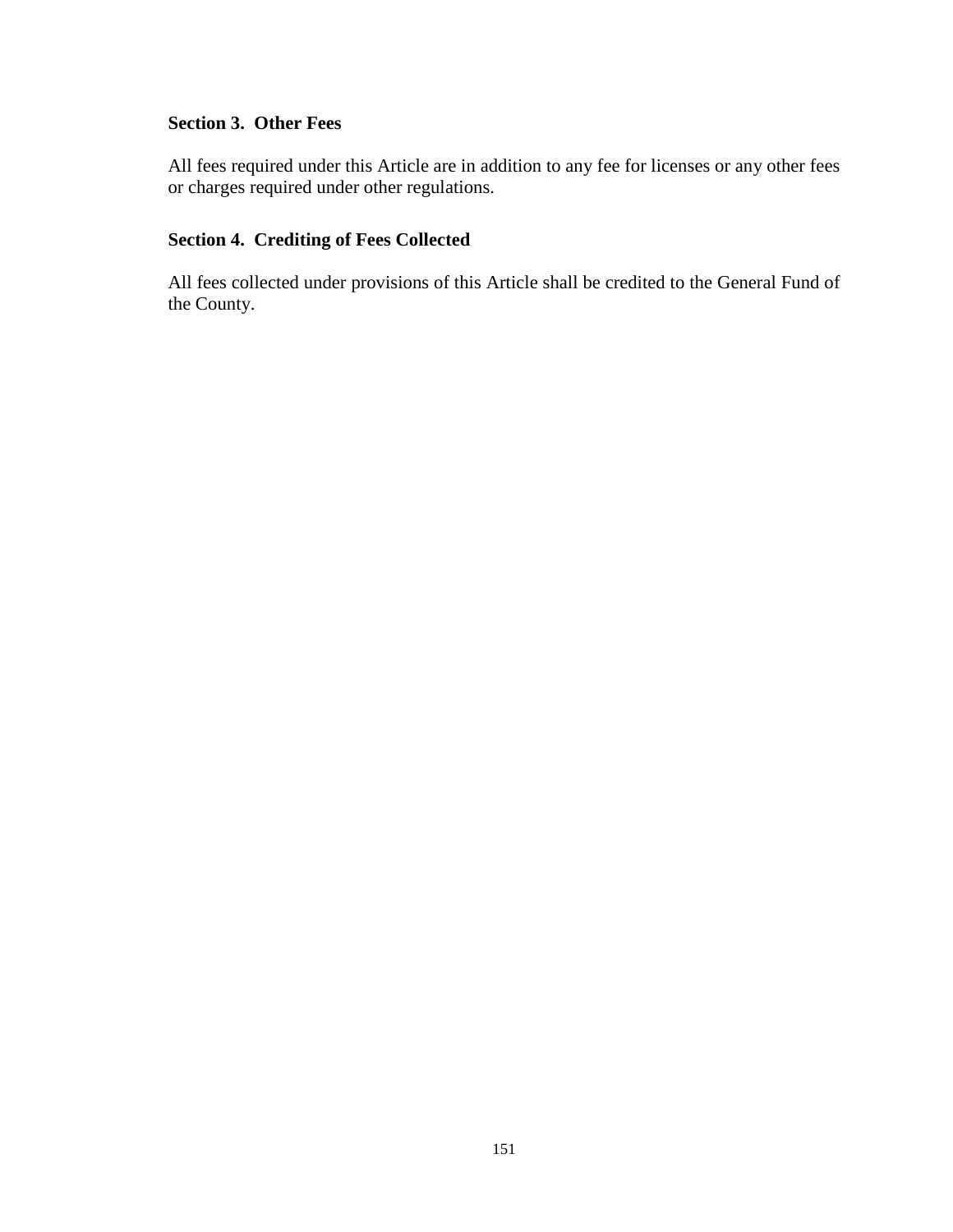### **BOARD OF APPEALS**

#### **Section 1. County Commission to Act as Board of Appeals**

The Board of County Commissioners shall act as a Board of Appeals whenever a petition from an aggrieved person, party, firm, or corporation is filed and a date set for a hearing.

#### **Section 2. Duties of Board of Appeals**

1. Appeals

Hear and make decisions on all applications for an appeal from any order, requirement, determination, or final decision made by an administrative official of the County involving the interpretation of any provision of this Ordinance in accordance with the specifications of Article 27 of this Ordinance. The Board of Appeals may, in conformity with this Article, reverse, affirm, or modify wholly or in part, or render a decision upon any such appeal or request.

2. Variances

Hear and make decisions on all applications for a variance from the strict application of any of the requirements of this Ordinance that would cause undue hardship because of circumstances unique to the property, in accordance with specifications of Article 28 of this Ordinance.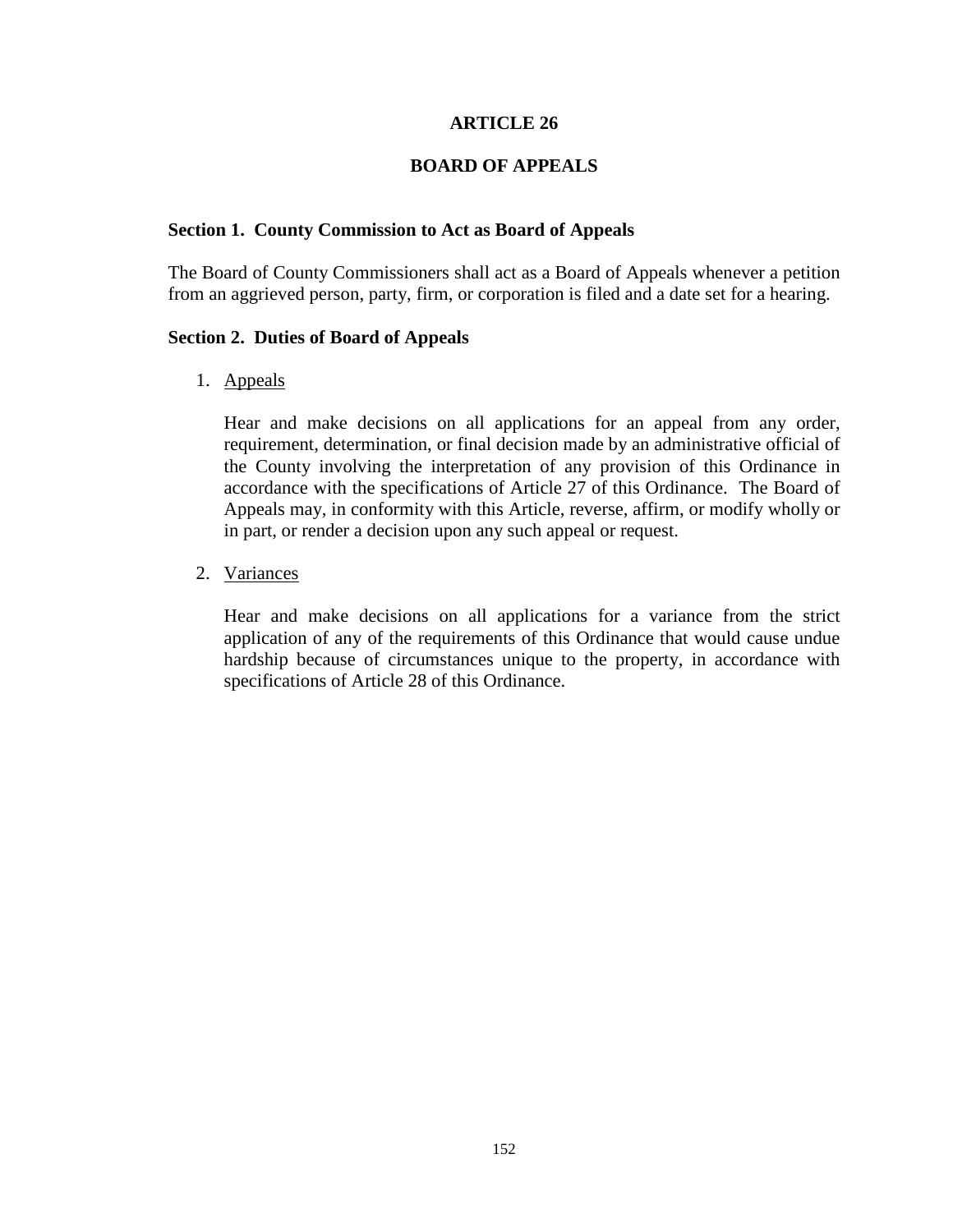### **APPEAL PROCEDURE**

#### **Section 1. Who May Take Action**

An appeal to the Board of Appeals may be taken by any person, firm, or corporation aggrieved by any order, requirement, determination or final decision made by an administrative official of the County involving the interpretation of any provision of this Ordinance, or any amendments thereto.

#### **Section 2. Petition**

The aggrieved party may petition for a hearing before the Board of Appeals. The petition shall be in writing and shall specify in detail the grounds for the objection or objections. The petition shall be filed with the County Auditor.

#### **Section 3. Hearing**

A hearing shall be held by the Board of Appeals no sooner than ten (10) days, nor longer than forty (40) days, after the filing of the petition with the County Auditor, who shall notify the petitioner of the time and place of the hearing. At this hearing the Board of County Commissioners shall consider the matter complained of and shall notify the petitioner, by registered mail, what action, if any, it proposes to take thereon.

#### **Section 4. Rights and Powers**

The provisions of this section shall not operate to curtail or exclude the exercise of any rights or powers of the Board of County Commissioners, county officials, or any citizen.

### **Section 5. Appeals to District Court**

Any person or persons jointly or severally aggrieved by a decision of the Board of County Commissioners acting as the Board of Appeals under the provisions of this Ordinance, may appeal to the District Court in the manner provided in the North Dakota Century Code.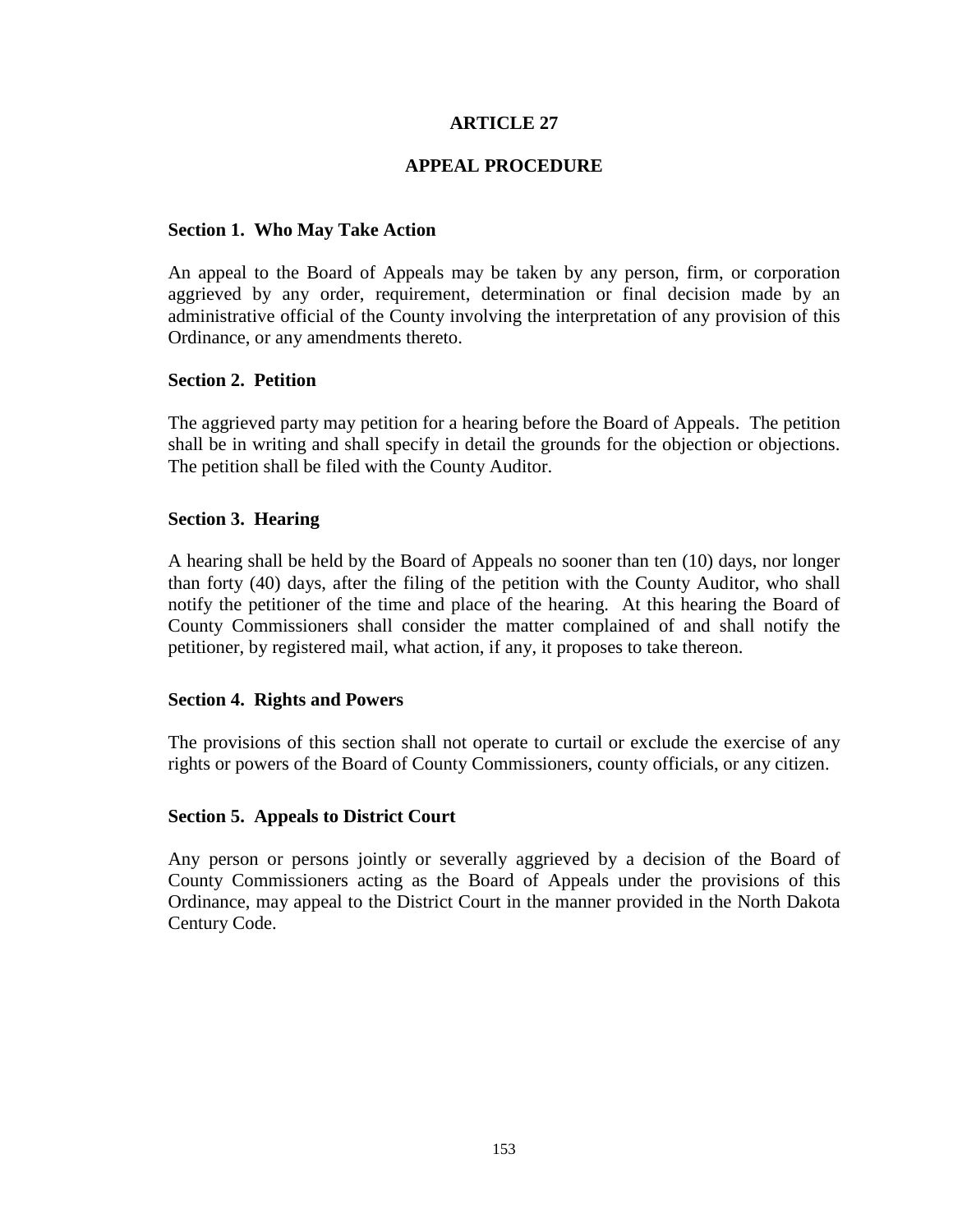## **VARIANCES**

#### **Section 1. Who May Take Action**

An application for a variance may be made by any person, firm, or corporation with a legal interest in the property for which the variance is being sought. Applications shall be submitted to the Planning Department at least twenty-one (21) days prior to a meeting of the County Planning Commission.

#### **Section 2. Hearing**

Following submission of a variance application, the Planning Department shall set a time and place for a public hearing before the County Planning Commission. Notice of the time and place of such public hearing shall be published in a newspaper of general circulation in the County of Burleigh once each week for two (2) consecutive weeks prior to the date of the hearing. Not less than ten (10) days prior to the scheduled public hearing, all known adjacent property owners within 1,320 feet shall be notified by letter of the hearing. Following the public hearing, the Planning Department shall forward the request to the Board of County Commissioners (sitting as the Board of Appeals) together with the Planning Commission's recommendation and a report fully setting forth the reasons for such recommendation.

### **Section 3. Required Findings**

The Board of County Commissioners may vary or adjust the strict application of any of the requirements of this Ordinance in the case of an exceptionally irregular, narrow, shallow, or steep lot, or other exceptional physical or topographical condition, by reason of which the strict application of the provisions of the Ordinance would result in unnecessary hardship that would deprive the owner of a reasonable use of the land or building involved. It is not the intent of this article to allow a variance for a land use that is not permitted within the particular zoning district.

No adjustment in the strict application of any provisions of this Ordinance shall be granted by the Board of County Commissioners unless it finds:

1. That there are special circumstances or conditions, fully described in the findings of the Board, applying to the land or buildings for which the variance is sought, which circumstances or conditions are peculiar to such land or building, and do not apply generally to land or buildings in the neighborhood, and have not resulted from any act of the applicant taken subsequent to the adoption of this article, whether in violation of the provisions of the Ordinance, or not.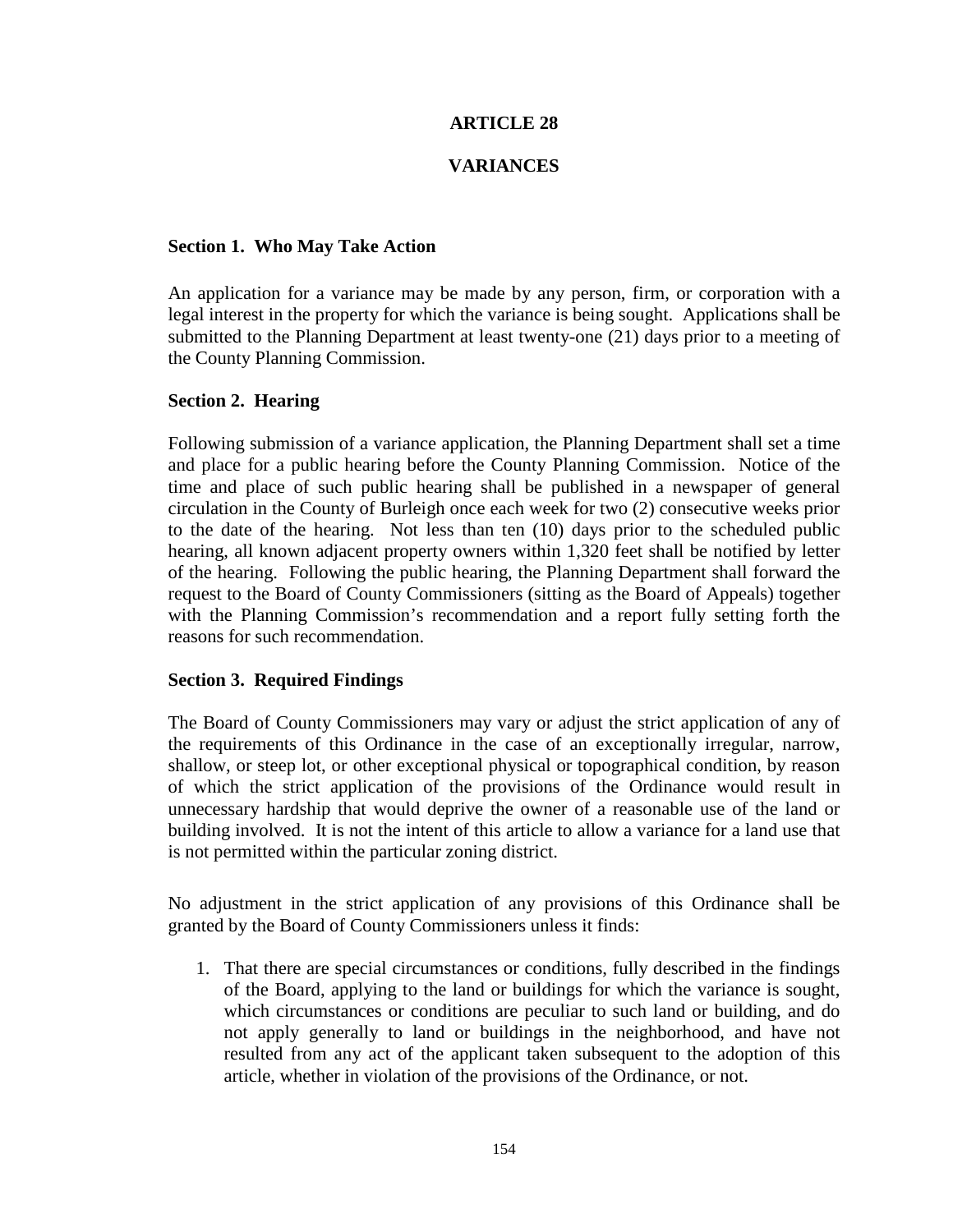- 2. That, for reasons fully set forth in the findings of the Board, the circumstances or conditions so found are such that the strict application of the provisions of this Ordinance would deprive the applicant of the reasonable use of said land or building, and the granting of the variances necessary for the reasonable use of the land or building and that the variance as granted by the Board is the minimum variance that would accomplish the relief sought by the applicant.
- 3. That the grant of the variance will be in harmony with the general purposes and intent of this Ordinance and will not be injurious to the neighborhood or otherwise detrimental to the public welfare.
- 4. In no case shall any variance be more than a minimum easing of the requirements; in no case shall it have the effect of reducing the traffic capacity of any major or secondary street; in no case shall it be in conflict with existing zoning regulations.
- 5. In granting variances the Board of County Commissioners may require such conditions as will, in its judgment, secure substantially the objectives of the standards and regulations so affected.
- 6. A variance granted under this article must be put into use within twenty-four (24) months of the granting of the variance or it shall lapse and the land owner must reapply.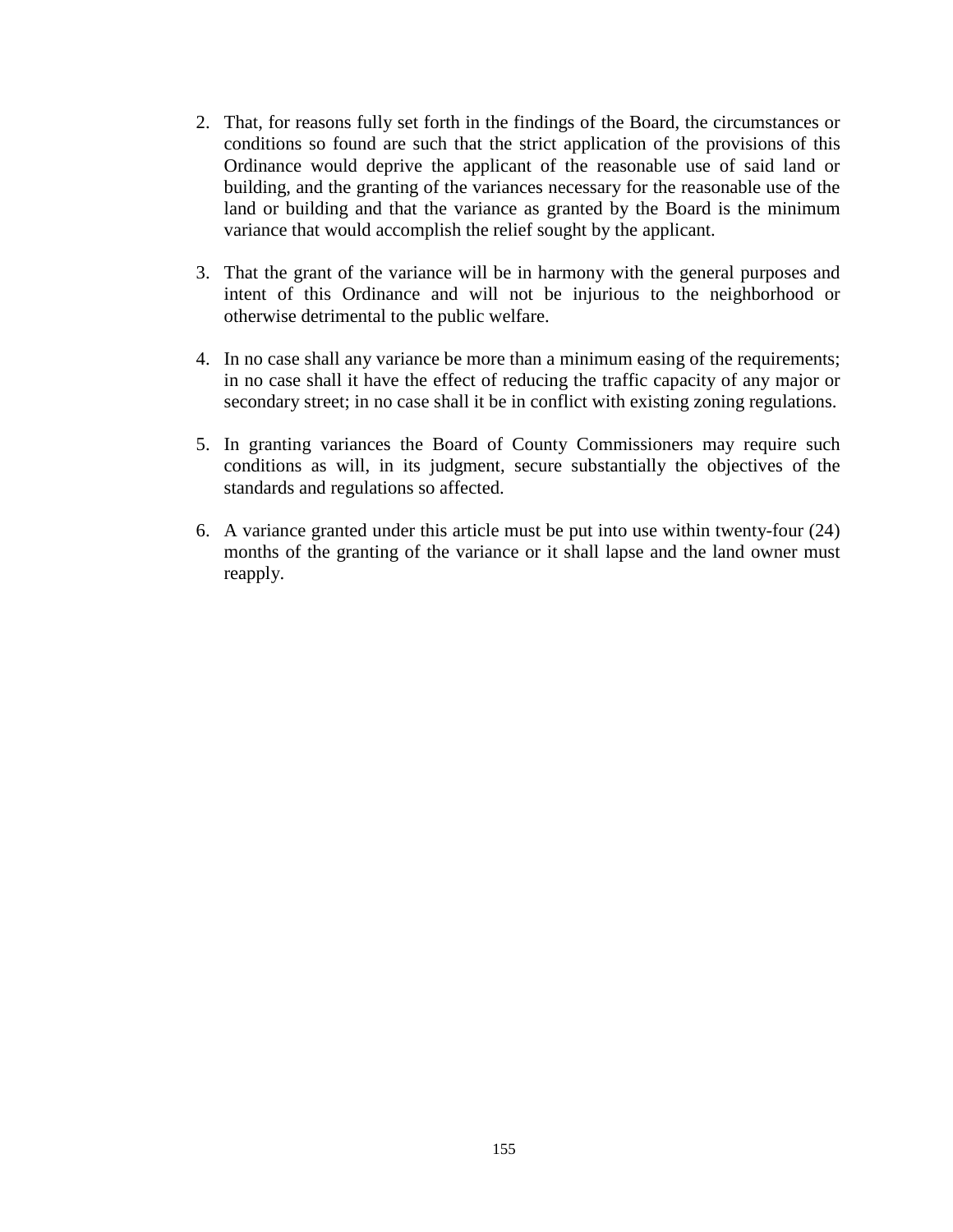### **AMENDMENTS**

#### **Section 1. Purpose**

Whenever the public necessity, convenience, general welfare, or good zoning practice requires, the Board of County Commissioners may amend, supplement, or change the regulations in the Zoning Ordinance, or the zoning boundaries or classification of property on the zoning map, as set forth herein.

#### **Section 2. Initiation of Amendments**

Amendments to the Zoning Ordinance shall be initiated only in the following manner:

- 1. Amendments to the text of the Ordinance and/or changes in the zoning boundaries or classification of properties shown on the zoning map may be initiated by the Board of County Commissioners, the Planning Commission, or the Building/Planning/Zoning Department.
- 2. Amendments to the zoning boundaries or classification of property shown on the zoning map may be initiated by property owners of the land proposed to be rezoned, by the filing with the Planning Department of a zoning change application, which application shall be provided by the Planning Department, and accompanied by the required fee and all other materials and data required in said application.

### **Section 3. Application for Amendment**

- 1. The zoning change application shall be completed and filed by one or more of the owners of the property proposed to be changed, or his/her designated agent. The zoning change application shall contain the following information:
	- a. Name of applicant
	- b. Mailing address and e-mail address
	- c. Telephone number
	- d. Accurate legal description of location
	- e. Nature of zoning change requested
	- f. Description of present land uses
	- g. Description of adjacent land uses
	- h. Statement of intended land use
	- i. Statement concerning any expected effect upon adjacent neighborhood
	- j. Names and addresses of adjacent property owners
	- k. Signature of applicant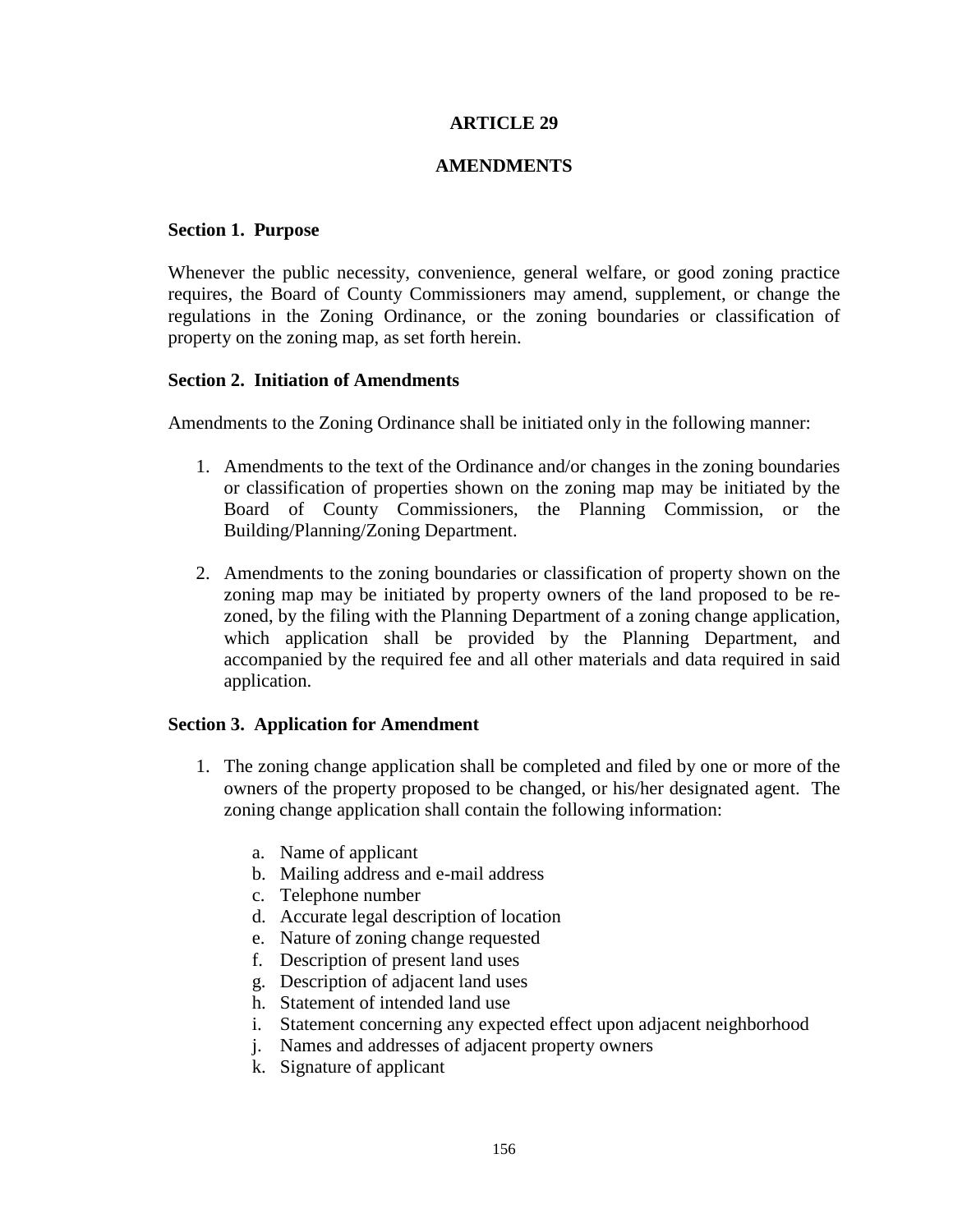## **Section 4. Application Submission**

The zoning change application shall be submitted at least twenty-one (21) days prior to a Planning Commission meeting and shall not be accepted by the Planning Department until all Ordinance requirements for the application have been met.

## **Section 5. Preliminary Consideration by the Planning Commission**

The Planning Department, upon the satisfactory fulfillment of the zoning change application and requirements contained herein, shall schedule the requested amendment for a meeting of the Planning Commission. The Planning Commission may approve and call for a public hearing on the request, deny the request, or postpone to a certain time the request for further consideration and study.

## **Section 6. Public Hearing by the Planning Commission**

Following preliminary approval of a zoning change application, the Planning Department shall set a time and place for a public hearing hereon. Not less than two (2) weeks notice of the time and place of holding such public hearing shall first be published in a newspaper of general circulation in the County of Burleigh. Not less than ten (10) days prior to the scheduled public hearing all known adjacent property owners within 1,320 feet shall be notified by letter of the hearing. The Planning Commission may approve, approve subject to certain stated conditions being met, continue, deny, or postpone to a certain time the application for further consideration and study.

### **Section 7. Planning Commission Recommendation**

Following the public hearing, the Planning Department shall forward the proposed amendment to the Board of County Commissioners together with the Planning Commission's recommendation and a report fully setting forth the reasons for such recommendation.

### **Section 8. Board of County Commission Action**

Upon receipt of the Planning Commission's recommendation and report, the Board of County Commissioners shall consider the proposed amendment and shall take final action on the zoning change request after examination of the Planning Commission procedures.

### **Section 9. Withdraw of Applications**

Any application filed pursuant to subsection 2 of Section 2 above may be withdrawn upon written request by the applicant any time prior to the submission of any public hearing notice for advertisement; provided, that the request for withdrawal shall be honored only with the consent of either the Planning Commission or the Board of County Commissioners, whichever body has advertised the hearing.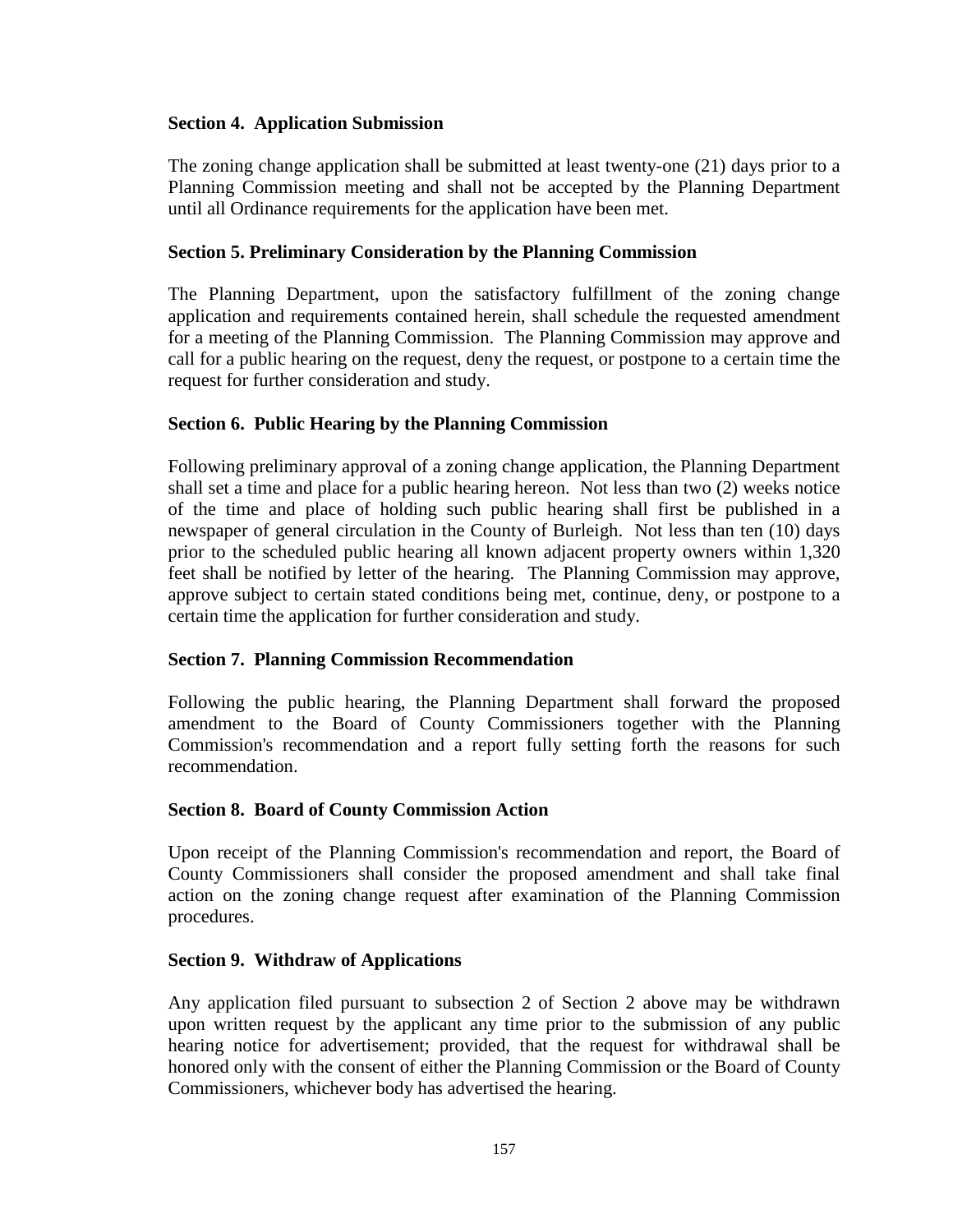#### **Section 10. Administrative Amendments**

The Planning Commission may from time to time adopt and amend rules and instructions for the administration of these regulations. Administrative amendments approved by the Planning Commission are subject to the approval of the Board of County Commissioners.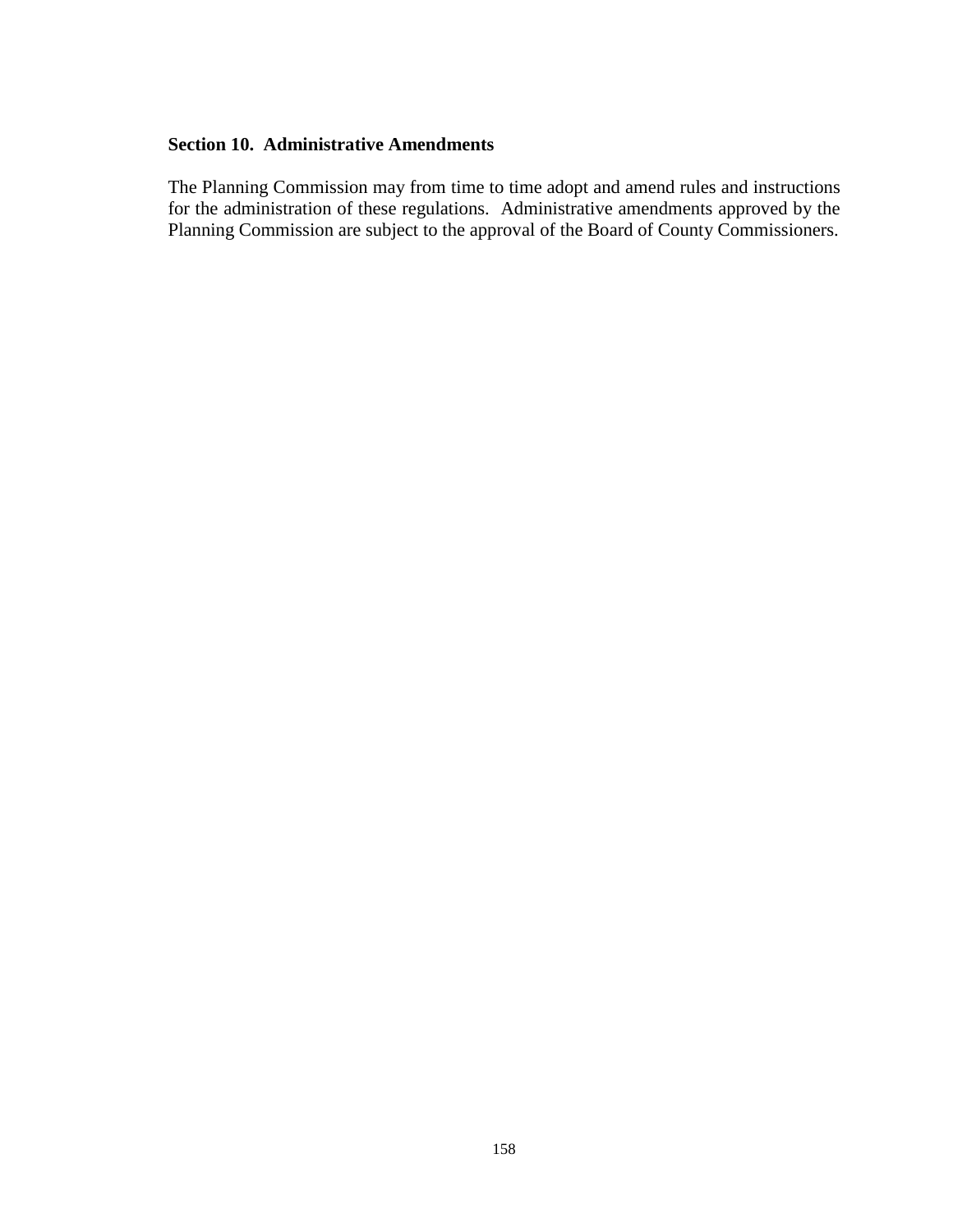#### **ENFORCEMENT AND ADMINISTRATIVE LIABILITY**

#### **ARTICLE 30**

#### **ENFORCEMENT AND ADMINISTRATIVE LIABILITY**

#### **Section 1 Enforcement**

In accordance with the provisions of Section 11-36-16 of the North Dakota Century Code, which provides for the enforcement of County Zoning Ordinances by any officer, department, agency or employee designated to perform such duties by the Board of County Commissioners, the County Auditor, Building Official, Planning Director and their departmental employees, have been delegated the duty of enforcing the 1972 Amended Zoning Ordinance of Burleigh County.

#### **Section 2. Administrative Liability**

No officer, agent or employee of the County of Burleigh shall render himself personally liable for any damage that may accrue to persons or property as a result of any act required or permitted in the discharge of his duties under this Ordinance. Any suit brought against any officer, agent or employee of the County of Burleigh as a result of any act required or permitted in the discharge of his duties under this Ordinance shall be defended by the State's Attorney until the final determination of the proceedings therein.

#### **Section 3. Accumulation of Certain Items Prohibited.**

- 1. No person shall cause, permit, keep, accumulate or allow the accumulation of any, junk, refuse, surplus, scrap, salvage or other similar items outside of a closed building in any zoned district. The items for which accumulations are prohibited under this section may include one or more of the following but are not limited to hazardous wastes, scrap metals, used or scrap lumber, household appliances, machinery, construction or demolition waste or salvage, abandoned or unlicensed vehicle(s), automotive or machinery parts, tires, used oil or solvents, garbage or rubbish of any kind, waste paper, used furniture or other household goods, barrels, rags, boxes, cardboard, or other similar items. The fact that an item or items has value or is operational shall not excuse conduct prohibited by this section.
- 2. This Ordinance shall provide for the vacation, removal, repair or demolition of any building or structure which is, or threatens to be, a public nuisance, dangerous to the health, sanitation, safety or general welfare of the people of the County of Burleigh, or which might tend to constitute a fire menace; and for the assessment of the cost of vacation, removal, repair or demolition thereof as a county lien or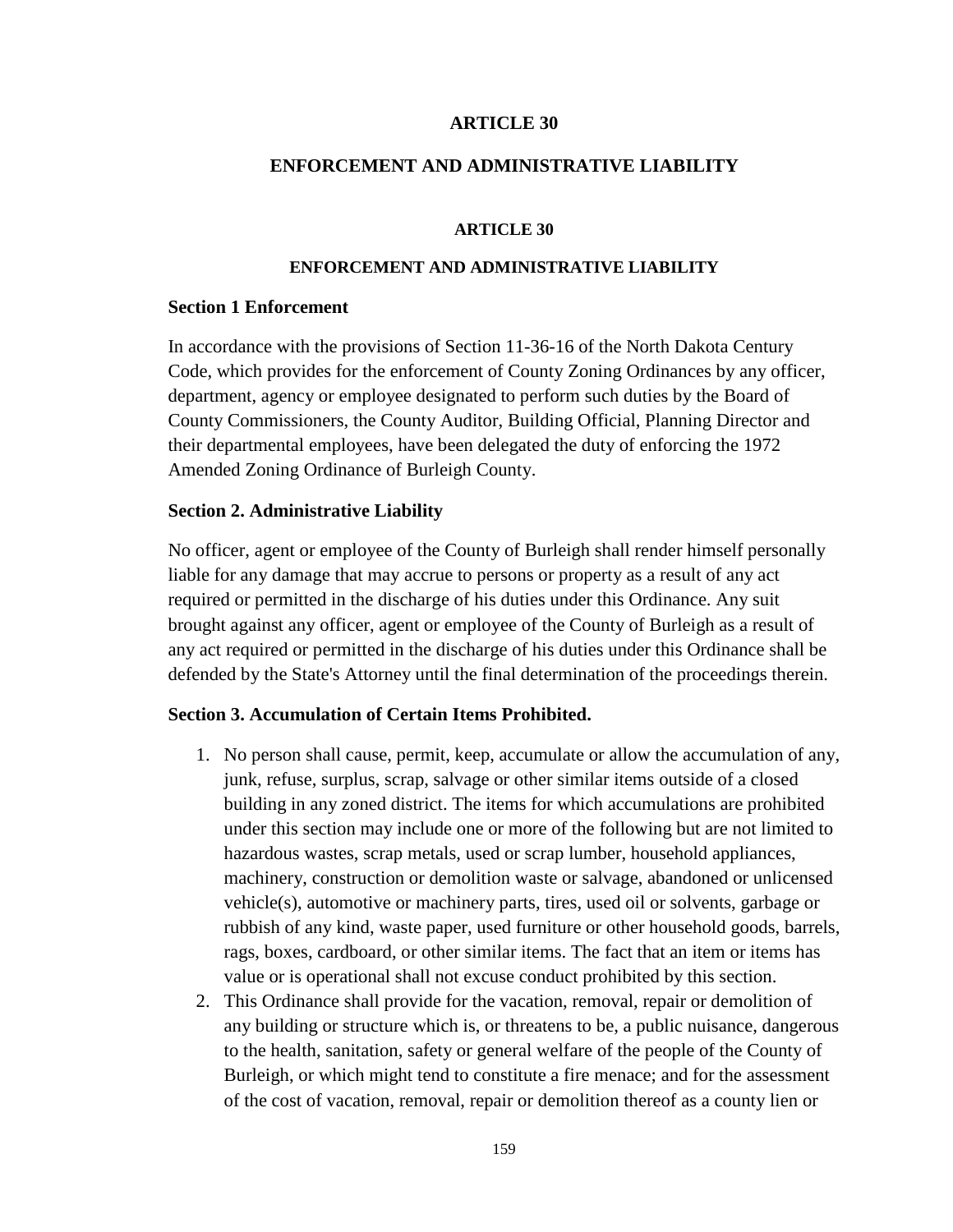assessment against such premises, and to provide for the recovery of such costs in an action at law.

## **Section 4. Violations, Penalty for Disregarding**

1. It shall be unlawful for the owner to fail to comply with any Notice and Order to repair, vacate, demolish, or remove said building, structure, or accumulation of prohibited items, given by any person authorized by this Ordinance to give such Notice and Order and every day subsequent to such notice in which said owner shall fail to comply with a Notice and Order as above stated shall be deemed a separate offense.

2. It shall be unlawful for the occupant or lessee in possession to fail to comply with a Notice and Order to vacate or fail to comply in accordance with any Notice and Order given as provided for herein, and every day subsequent to such notice in which the said occupant or lessee shall fail to comply with Notice and Order as above stated shall be deemed a separate offense.

3. Violations of this Ordinance shall be punished in accordance with North Dakota Century Code Section 11-33-21 **General penalties for violation of zoning regulations and restrictions.** A violation of any provision of this chapter or the regulations and restrictions made there under shall constitute the maintenance of a public nuisance and shall be a Class B Misdemeanor.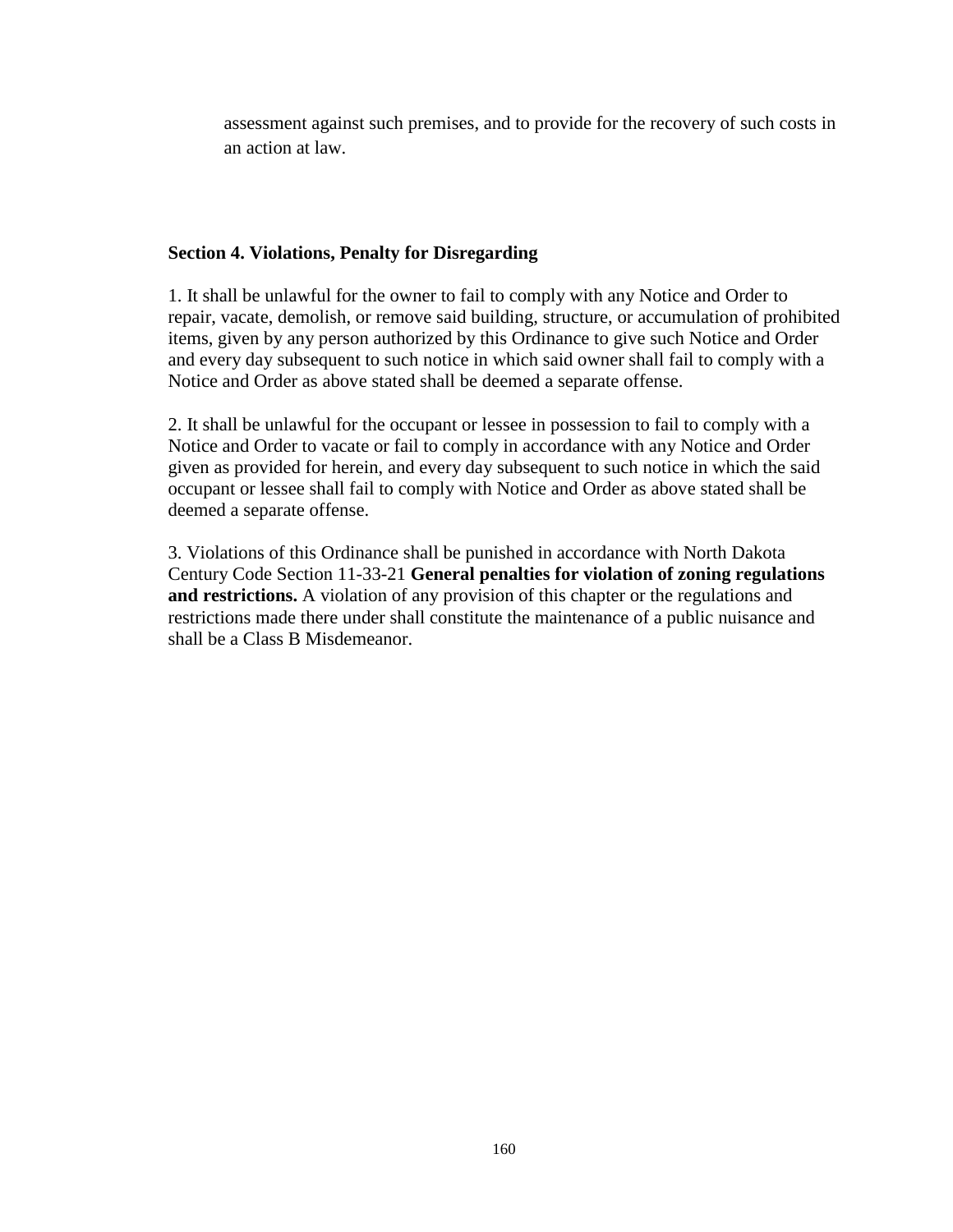#### **PENALTIES FOR VIOLATION**

#### **Section 1. Complaints Regarding Violations**

Whenever a violation of this Ordinance occurs, or is alleged to have occurred, any person may file a written complaint concerning same. Such complaint shall state fully the causes and basis thereof and be filed with the Planning Department. The Department shall record such complaint, investigate same, and take action thereon as provided by this Ordinance. Complaints regarding violations are to be submitted to the States Attorney for prosecution when necessary.

#### **Section 2. Penalties for Violation**

In accordance with Section 11-33-21 of the North Dakota Century Code a violation of any provision of this Ordinance shall constitute the maintenance of a public nuisance and upon conviction there shall be a penalty of a fine of not more than two hundred (\$200.00) dollars, or imprisonment in a county jail for not more than thirty (30) days, or by both such fine and imprisonment.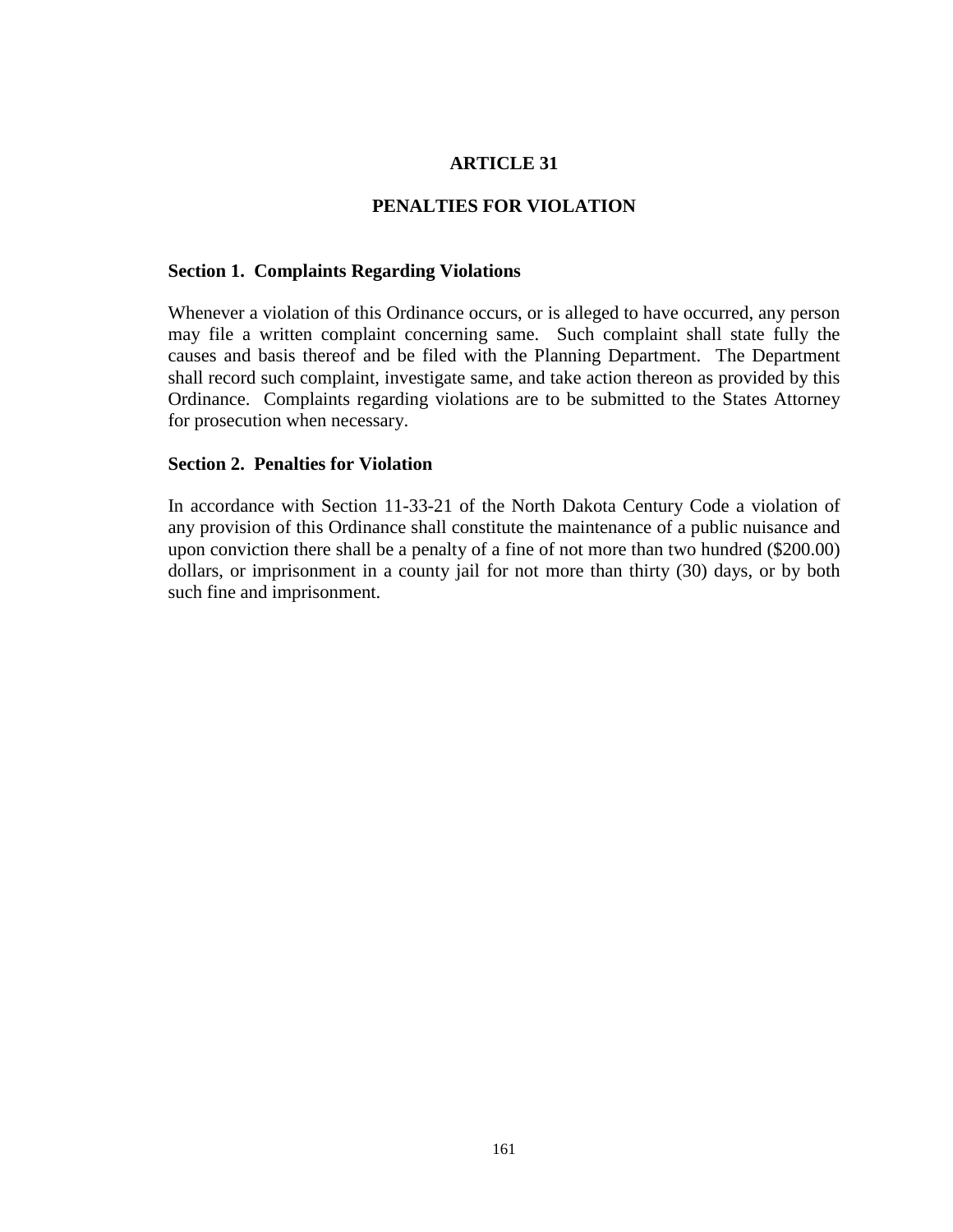## **SEVERABILITY, REPEAL, EFFECTIVE DATE**

#### **Section 1. Severability**

If any section, sub-sentence, clause, or phrase of this regulation is for any reason held to be invalid or unconstitutional by the decision of any court of competent jurisdiction, such decision shall not affect the validity of the remaining portions of the regulation. The Board of County Commissioners of the County of Burleigh hereby declares that it would have passed this regulation and each section, subsection, sentence, clause, and phrase thereof, irrespective of the fact that any one or more sections, subsections, sentences, clauses, or phrases may be declared invalid or unconstitutional.

#### **Section 2. Repeal**

All regulations or parts of regulations, in conflict with this Ordinance are hereby repealed.

#### **Section 3. Effective Date**

This Ordinance shall become effective immediately upon adoption by the Burleigh County Board of Commissioners and publication of same in accordance with state law. The adoption of this amended and revised Ordinance shall in no way effect actions taken under the 1959 and 1963 editions of the Burleigh County Zoning Regulations.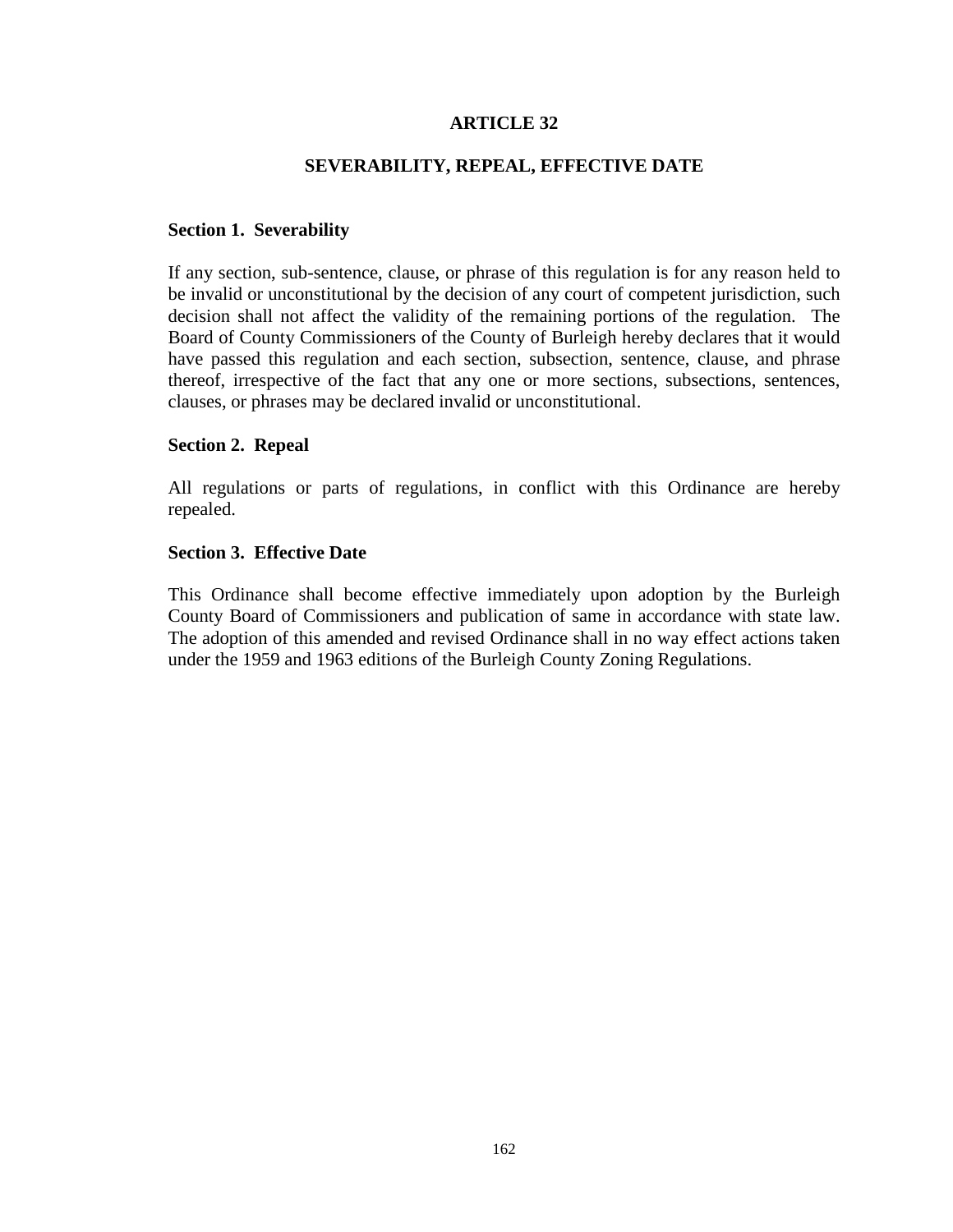### **SUBDIVISION REGULATIONS**

The following regulations apply to the subdivision of any and all land within Burleigh County that is not within the corporate limits or within the area of application of extraterritorial jurisdiction of any city.

#### **Section 1. Purpose of Subdivision Regulations**

In order to provide for the proper arrangement of streets in relation to other existing and planned streets, and to the master plan of Burleigh County; to provide for adequate and convenient open spaces; for recreation; for light and air; in order to avoid congestion of population; in order to provide for traffic, utilities, for access of fire fighting apparatus; in order to provide for, and improve, the public health, safety, and general welfare of the citizens of Burleigh County, the following rules and regulations have been adopted by the Planning Commission of Burleigh County in accordance with the laws of the State of North Dakota.

#### **Section 2. Planning Commission Review**

The Planning Commission of Burleigh County shall review and approve or disapprove the subdivision of all lands within its jurisdiction and recommend the same to the Board of County Commissioners.

### **Section 3. Township Review**

For subdivisions proposed in areas not under the zoning jurisdiction of Burleigh County, the Township Board of Supervisors of the township in which the subdivision is located shall review the subdivision and make a recommendation to the Board of County Commissioners.

### **Section 4. Definitions**

The following definitions represent the meanings of terms as they are used in these regulations:

Alley - A strip of land, dedicated to public use, primarily to provide vehicular service access to the side or rear of properties otherwise abutting on a street.

Easement - A grant by the property owner of the use of a strip of land by the public, or by one or more persons or corporations for a specific purpose or purposes.

Highway – Primary - Any designated Interstate or Federal Route, such as I-94 or US 83. Primary highways provide for rapid movements of relatively large traffic volumes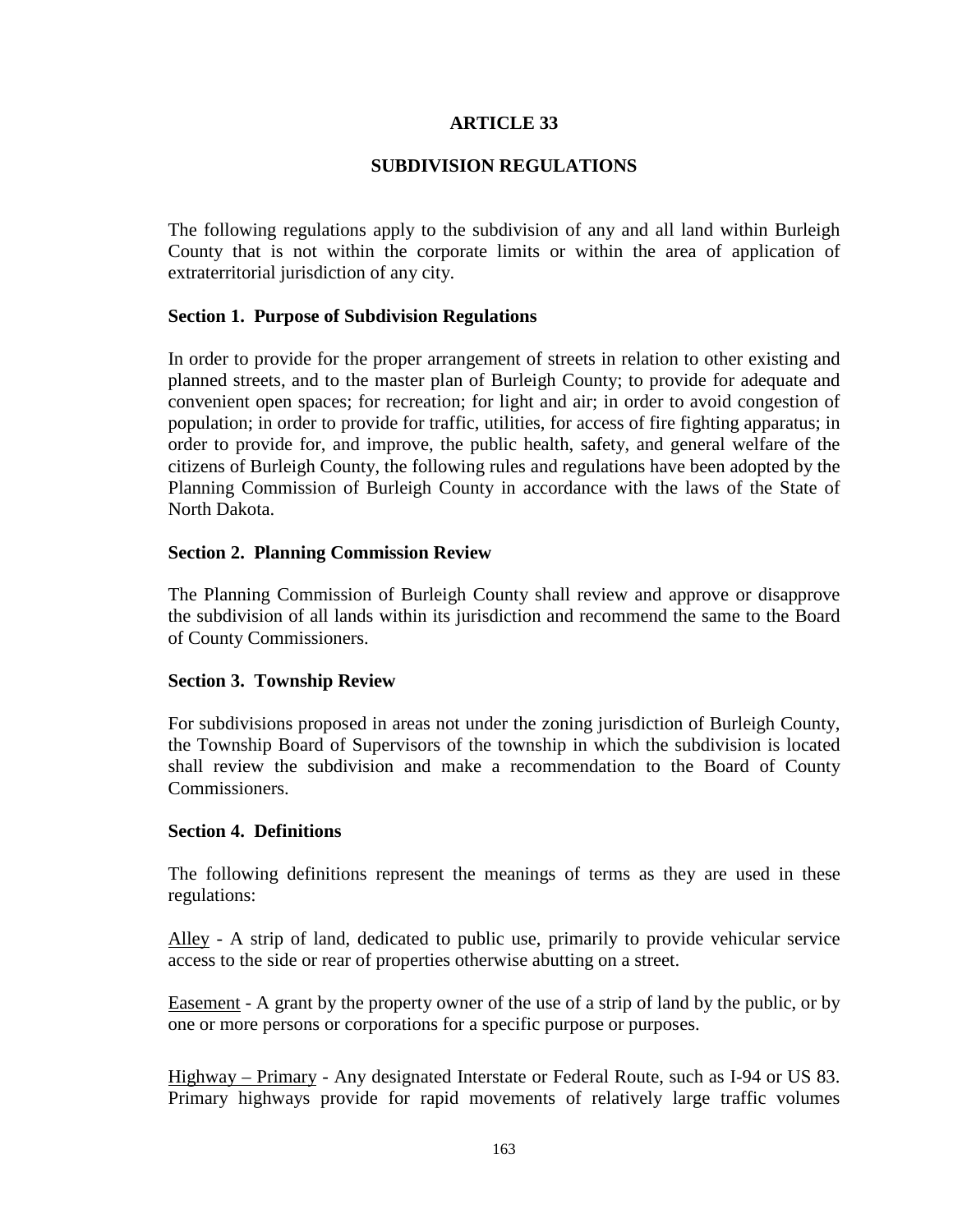between large lane areas, major traffic generators and other arterials. Primary highways should have controlled access and are usually multi-land roads with no parking.

Highway – Secondary - Any designated State or County arterial route, such as Highway 1804 or County Highway 10. Secondary highways provide through traffic movements between Areas and links collectors with other arterials. Secondary highways usually have two to four lanes and may be divided or undivided roads, preferably with little or no parking, and limited access.

Improvements - Street grading and surfacing, with or without curbs and gutter, sidewalks, crosswalks, water mains, sanitary and storm sewers, culverts, bridges, street trees.

Lot - A portion of a subdivision, or other parcel of land intended as a unit for transfer of ownership or for development.

Master Plan - The comprehensive plan, or any portion thereof, made and adopted by the Planning Commission in accordance with the laws of the State of North Dakota, indicating the general or specific locations recommended for streets, parks, public buildings, zoning districts and all other public improvements.

Planning Commission - The Planning Commission of Burleigh County.

Road – Collector - Roadway which provides traffic movements between local roads and arterial roads and highways and also provides direct access to abutting property. Collector roads are usually two-lane roads that should be designed to minimize on-street parking and direct driveway access.

Road – Local - Roadway whose primary function is to provide access to abutting property. Local roads are usually two-lane roads with parking and direct access to adjacent lands.

Subdivisions - The division of a lot, tract or parcel of land into lots for the purpose, whether immediate or future, of sales or building development, including any plat or plan which includes the creation of any part of one or more streets, public easements, or other rights-of-way, whether public or private, for access to or from such lots, and/or including the creation of new or enlarged parks, playgrounds, plazas or open spaces. "Subdivision" includes the re-subdivision of one or more lots in a subdivision made and recorded prior to or after the date these regulations are adopted. However, the division of land for agricultural purposes into parcels of forty (40) or more acres, not involving any new street or easement of access, shall be exempted from these regulations.

### **Section 5. Procedures**

- 1. Preliminary Steps
	- a. The applicant shall determine the zoning district in which the property is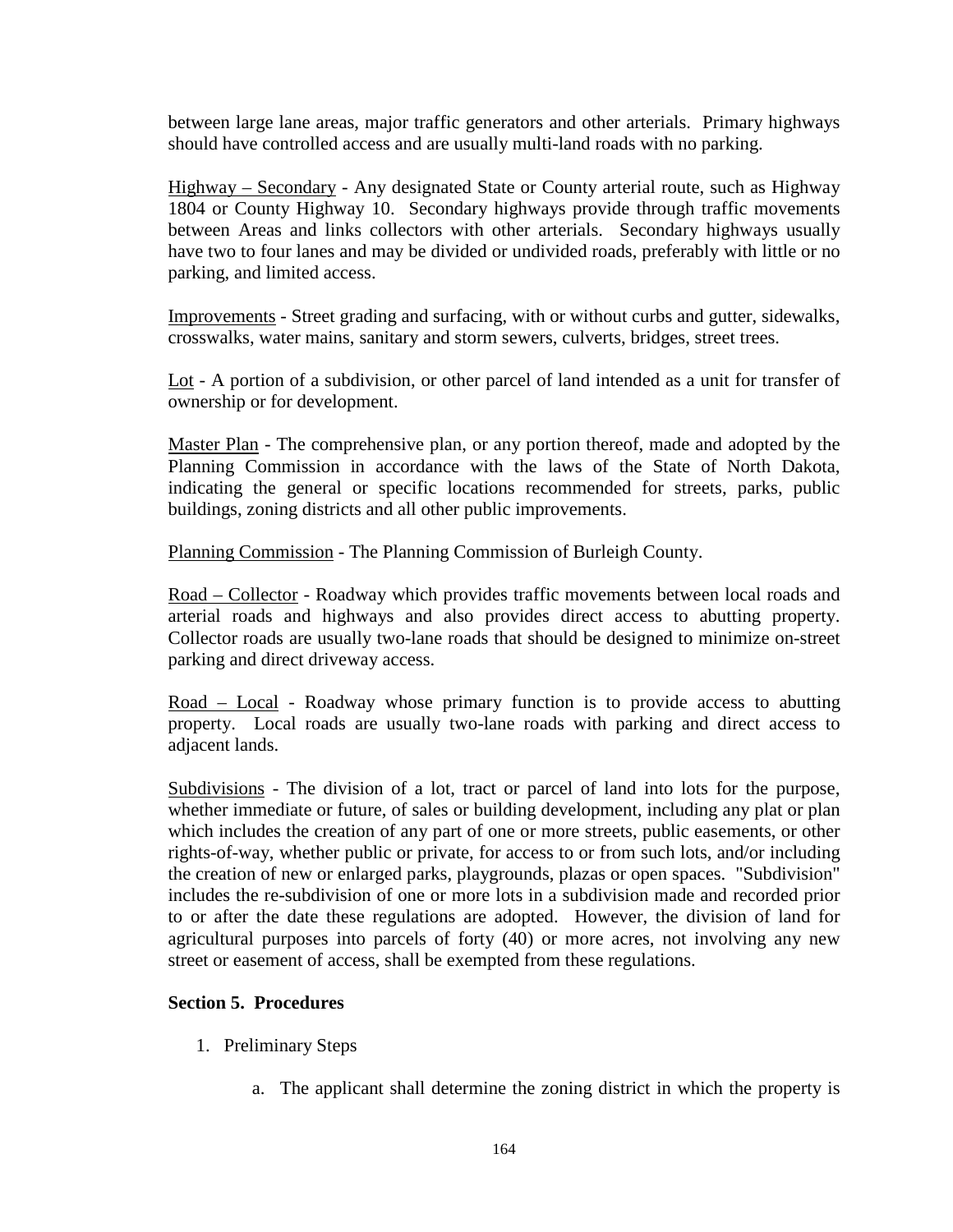located. If the zoning is not appropriate, the applicant will also need to request a zoning change. Proper zoning must be approved by the Board of County Commissioners before a subdivision proposal can be approved and filed. For subdivisions proposed in areas not under the zoning jurisdiction of Burleigh County, documentation that the subdivision complies with the zoning requirements of the township must be provided along with the request for tentative approval of a preliminary plat.

- b. Before preparing plans for a subdivision, the subdivider shall consult informally with County planning and engineering officials concerning the relation of the property to existing conditions of zoning and need, future plans, community facilities, utilities, and other necessary services.
- c. It is the duty of the County Planning Commission to discourage the subdividing of lands that are far in advance of the needs of the community; or that by their location cannot be efficiently served by public utilities, fire protection, police protection or other services; or that are located in areas subject to flooding, or that are topographically unsuitable for development; or that for any other reason are being unwisely or prematurely subdivided.
- 2. Tentative Approval
	- a. The subdivider shall apply in writing on the required form to the Planning Department for tentative approval of a subdivision plat at least twenty-one (21) days prior to the meeting of the County Planning Commission at which it is to be considered.
	- b. The number of prints of the preliminary plat of the subdivision as indicated in the current application form shall be filed with the Planning Department at the time application for tentative approval is made. Also to be provided will be photographic reductions and/or a digital copy of the plat as specified by the County Planner, and a master street plan for the section of land in which the subdivision is located (unless waived by the Planning Commission). The plat shall comply with all design standards and contain the following:
		- 1. Proposed name of subdivision;
		- 2. Location of subdivision by section, township, and range, to the nearest quarter section, or other legal description;
		- 3. Names and addresses of property owner(s) and registered land surveyor who prepared the plat;
		- 4. Scale of plat, which shall be 1 inch equals 100 feet or less and shown graphically;
		- 5. Date;
		- 6. North point indication;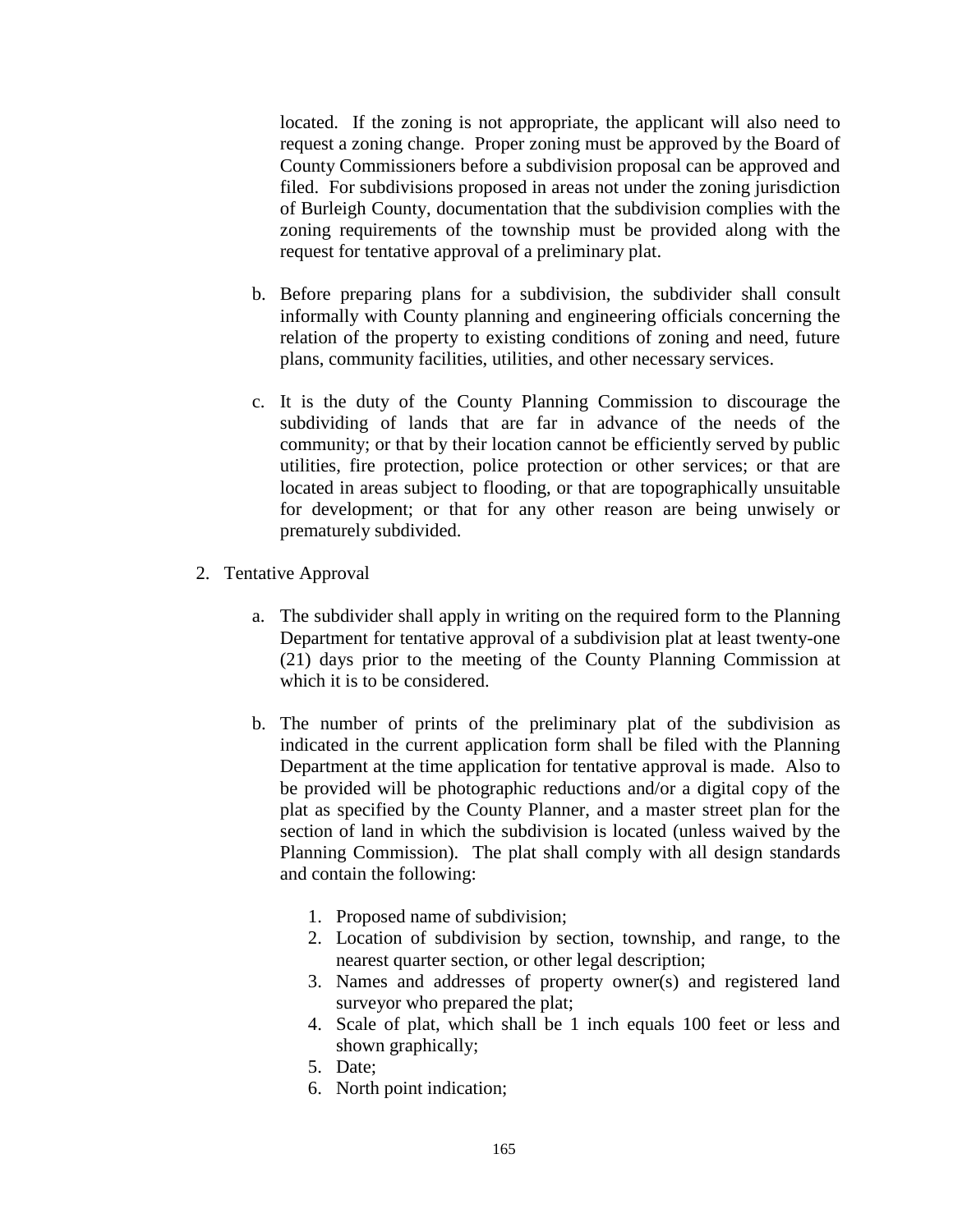- 7. Boundary line of proposed subdivision indicated by a solid heavy line;
- 8. Total acreage within subdivision and each individual lot;
- 9. A location map inset showing the boundary of the proposed subdivision and covering the area within a one-mile radius of the subdivision;
- 10. Existing and proposed access points along public right-of-way within or adjacent to the subdivision. All such adjacent access points within one-quarter (1/4) mile of the subdivision shall be shown or noted;
- 11. Name, location, and width of all existing or previously platted streets, including the type and width of surfacing, within or adjacent to the subdivision;
- 12. Name, dimensions and location of any railroad right-of-way within or adjacent to the subdivision;
- 13. Name, dimensions and location of any utility easements within or adjacent to the subdivision;
- 14. Name, dimensions and location of any parks or public land or multi-use trails within or adjacent to the subdivision;
- 15. Name, dimensions and location of any permanent buildings or structures within or adjacent to the subdivision;
- 16. Location of any corporate boundaries within or adjacent to the subdivision;
- 17. Location and identification of any section lines within or adjacent to the subdivision;
- 18. Existing water mains, storm sewers, sanitary sewers, culverts, bridges poles, pipelines, and other utility structures within or adjacent to the tract, indicating pipe sizes, grades, and exact locations;
- 19. Existing zoning of proposed subdivision and all adjacent tracts of subdivided and un-subdivided land;
- 20. Boundary lines of adjacent tracts of subdivided and un-subdivided land, within or adjacent to the proposed subdivision, showing owners names;
- 21. Location of streams, water courses, and marshy or swampy areas within or adjacent to the subdivision, including federally designated wetlands, with name if available;
- 22. Topographic contours with a minimum interval of five (5) feet, with indication of datum used (NGVD29 or NAVD88 with NAVD88 preferred for all areas and required for areas with current floodplain information in that datum). Topographic contours within a 100-year flood plain or floodway must be shown with a minimum interval of two  $(2)$  feet;
- 23. 100-year floodplain and floodway elevations if any portion of the subdivision is within the floodplain, with indication of datum used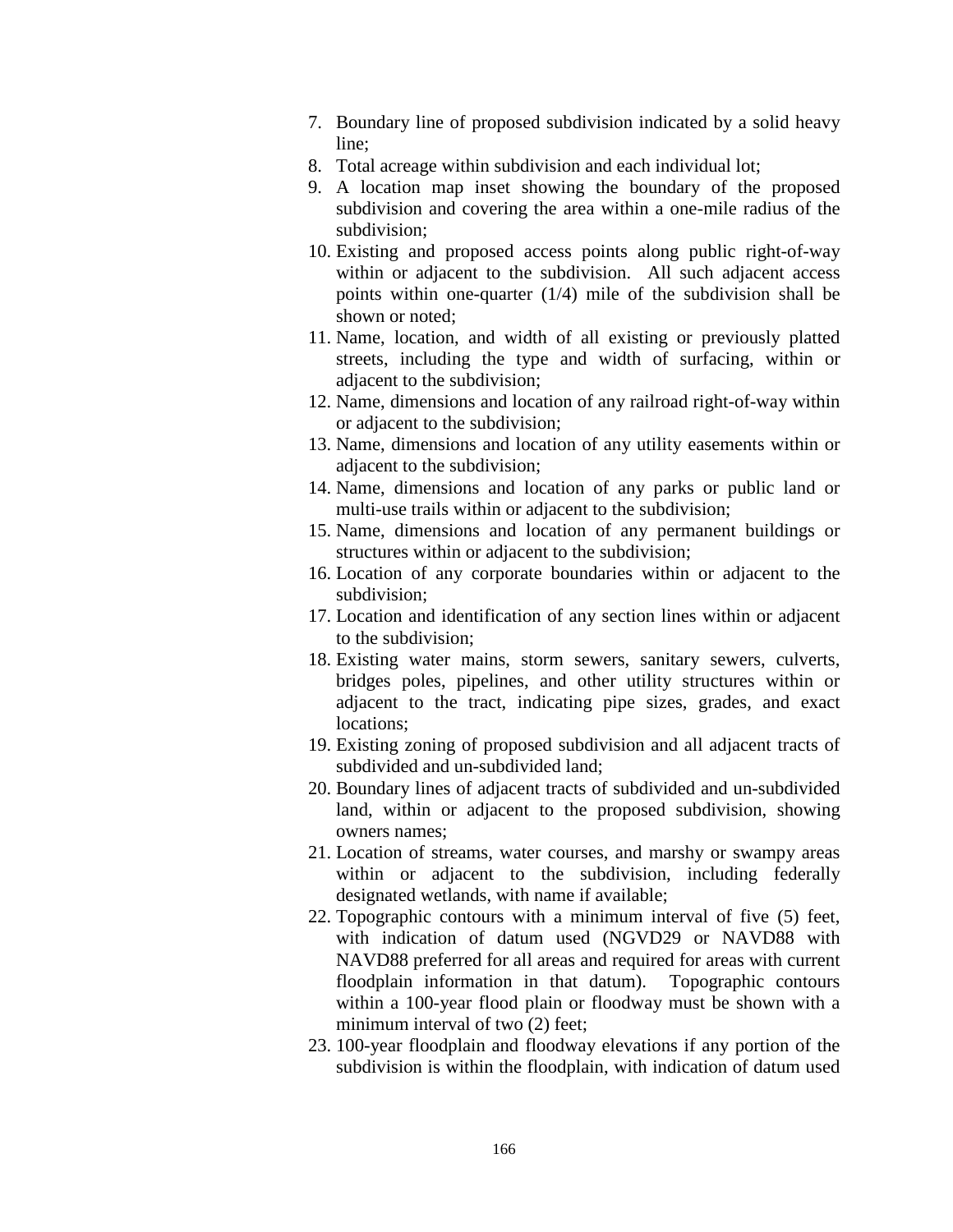(NAVD88 required for areas with current floodplain information in that datum);

- 24. Layout, numbers, and dimensions of lots and blocks;
- 25. Layout of proposed streets, alleys, crosswalks and easements, showing all widths and proposed street names;
- 26. Location and dimensions of proposed utility easements, including easements for storm water management facilities and proposed locations of culverts and retention/detention areas, if available;
- 27. Location and dimensions of non-access lines; and
- 28. Identification of parcels of land intended to be dedicated or reserved for public use, or set aside for use of property owners within the subdivision.
- c. In order to cover the costs of examining plans, advertising, and holding public hearings, and other expenses incidental to the approval of a subdivision, the subdivider shall pay a fee at the time of application for tentative approval of a preliminary plat in accordance with Article 25 of the Zoning Ordinance.
	- 1. All fees collected shall be credited to the general fund of the County of Burleigh.
	- 2. All fees established by this section are in addition to any sums paid to cover the costs of review of improvement plans and field inspections of construction as required under the provisions of these regulations.
- d. The Planning Commission shall tentatively approve, tentatively approve with conditions, tentatively disapprove, continue or postpone to a certain time a preliminary plat. If tentatively approved with modifications or waiver of certain requirements by the Planning Commission, the reasons therefore shall be specified. If tentatively approved with conditions, the conditions and reasons therefore shall be stated. In any tentative approval with conditions, the Planning Commission may require the subdivider to submit a revised preliminary plat. If tentatively disapproved, the reasons for that action shall be stated, and if possible, the Planning Commission shall make recommendations on the basis of which the proposed subdivision may be approved.
- e. All actions of the Planning Commission shall be entered in the official records of the Planning Commission, including any conditions imposed and the reasons for any tentative disapproval of a preliminary plat. The tentative approval or disapproval of the Planning Commission or Planning Department shall be noted in a letter to the subdivider. Any tentative action of the Planning Commission on a preliminary plat cannot be appealed to the Board of County Commissioners.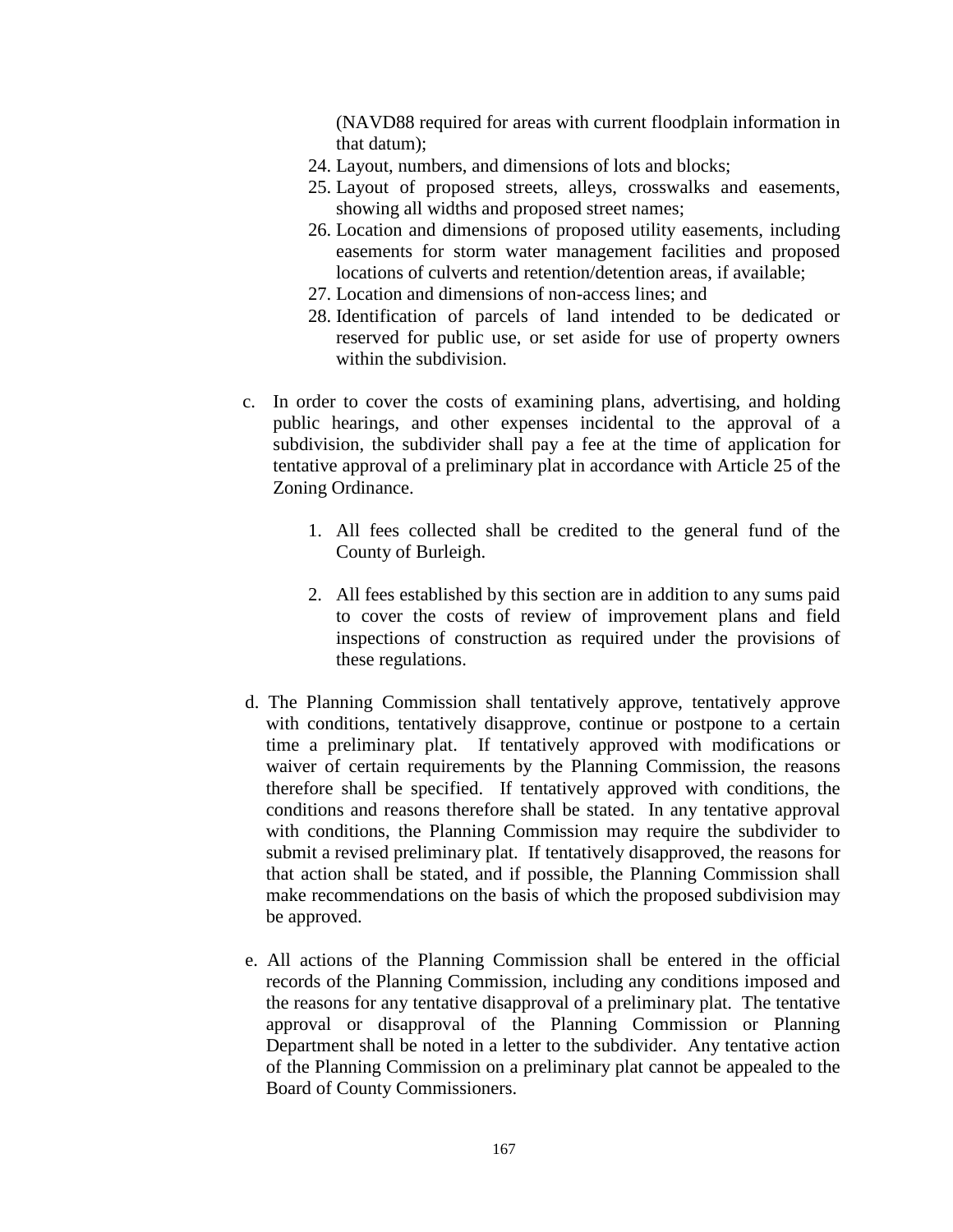- f. Tentative approval of a preliminary plat is not an acceptance of the subdivision plat for record, but is rather an expression of approval of a general plat as a guide to preparation of a subdivision plat for final approval and recording, upon fulfillment of all requirements of these regulations.
- g. Tentative approval shall be effective for a maximum period of twelve (12) months, unless, upon application in writing by the developer, the Planning Commission grants an extension. If the final plat has not been submitted for final approval within this time limit, a preliminary plat must again be submitted for tentative approval.
- 3. Final Approval
	- a. The subdivider shall apply in writing on the required form to the Planning Department for final approval of a subdivision plat at least twenty-one (21) days prior to the Planning Commission meeting at which it is to be acted upon.
	- b. The number of prints of the final plat as indicated in the current application form shall be filed with the Planning Department at the time application for final approval is made. The final plat shall be submitted on high quality mylar in sheets thirty (30) inches by thirty-six (36) inches, provided that when more than one (1) sheet is required, there shall also be filed an index sheet on high quality mylar and of the same dimensions, showing the entire subdivision on one (1) sheet and showing lot and block numbers. The application for final approval shall be accompanied by either a copy of a current title insurance policy or a current attorney's opinion of ownership, running to the benefit of Burleigh County, a photographic reduction and/or a digital copy of the plat as specified by the County Planner, and a stormwater management plan in accordance with Section 13 of this Article. The final plat shall comply with all design standards and contain the following:
		- 1. Name of subdivision;
		- 2. Location of subdivision by section, township and range, to the nearest quarter section, or other legal description, including any previously platted lots being replatted;
		- 3. Names and addresses of owners and registered land surveyor;
		- 4. Scale of plat, which shall be 1 inch equals 100 feet or less and shown graphically;
		- 5. Date;
		- 6. North point indication;
		- 7. Bearings, as derived from State Plane Coordinates;
		- 8. Indication of both vertical and horizontal datum used for the plat;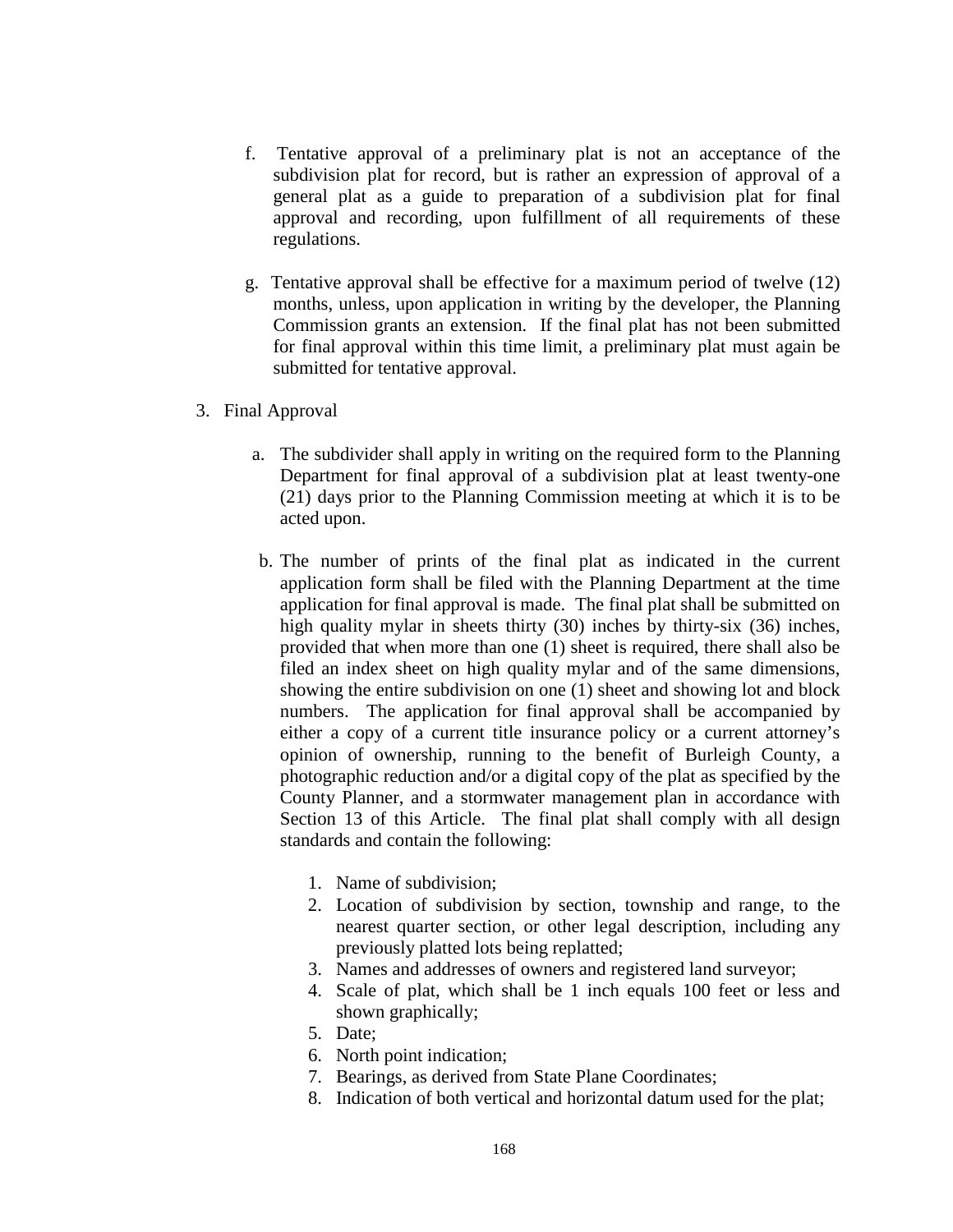- 9. Boundary line of subdivision based on an accurate traverse, with angular and lineal dimensions indicated;
- 10. Legal description of property being platted, including any section line right-of-way not previously deeded;
- 11. Accurate location of all monuments. One such monument shall be placed at each corner and at each change of direction in the boundary line of the subdivision; one such monument shall be placed at each block corner; one such monument shall be placed at each lot corner and at each point of deflection in the interior lot lines; and one such monument shall be placed at the point of curvature and point of tangency of each curve in a street line on both sides of the street;
- 12. True angles and distances to the nearest official monuments, not less than two (2) which shall be accurately described on the plat. For the purpose of this requirement, an official monument is defined as a section corner or quarter corner;
- 13. Ties to a minimum of two (2) accepted State Plane Coordinate monuments based on NAD83 horizontal datum (adjusted 86), units of measurement international feet, ND south zone 3302;
- 14. Elevations referenced to a durable benchmark described on the plat with its location and elevation to the nearest hundredth of a foot, with indication of datum used (NAVD88 preferred for all plats and required for areas with current floodplain information in that datum);
- 15. Exact location, width and name of all rights-of-way within and adjoining the subdivision, and the exact location of all alleys or multi-use trails within the subdivision;
- 16. Accurate outlines and legal descriptions of any areas (not including streets, alleys or public utility easements) to be dedicated or reserved for public use, with purposes indicated; and of any areas to be reserved by deed covenant for common use of all property owners within the subdivision;
- 17. All easements for the rights-of-way provided for public services and public utilities, including the location of all storm water management facilities identified in the storm water management plan;
- 18. All lot and block numbers and lot lines, with accurate dimensions in feet and hundredths;
- 19. Square footage or acreage of land within the subdivision, each individual lot and the total area in streets. If the subdivision crosses a quarter-section line, the acreage within each quarter section must also be noted;
- 20. Radii, deltas and lengths of all curves based on arc definitions;
- 21. Location and dimension of non-access lines and any access points within a continuous non-access line;
- 22. 100-year floodplain and floodway elevations and topographic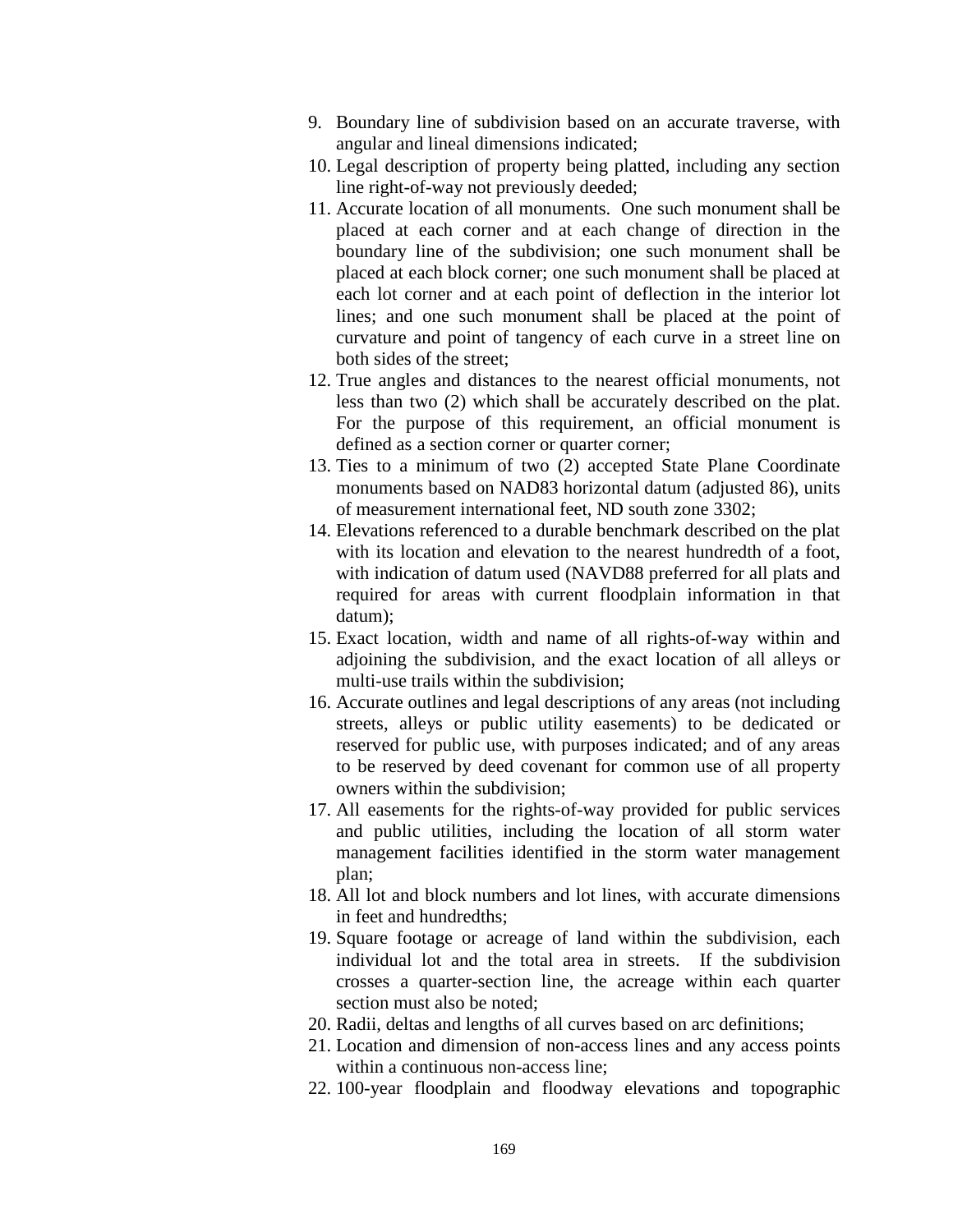contours with a minimum contour interval of two (2) feet for the portion of the plat lying within a designated floodplain, with indication of datum used (NAVD88 preferred for all plats and required for areas with current floodplain information in that datum);

- 23. For any waterways or bodies of water within or immediately adjacent to the plat, the present shoreline locations (relative to meander line);
- 24. Water elevations must be shown and dated (meander line);
- 25. For subdivisions adjacent to the Missouri River, the 33,000 cfs flowline contour must be shown, which is the ordinary high water mark defined herein for the purpose of measuring setback distances for land abutting the Missouri River;
- 26. Certification by registered land surveyor to the effect that the plat represents a survey made by him/her, or under the surveyor's direct supervision, and that the monuments shown thereon exist as located, all required monuments have been set, and that all dimensions and elevations are correct;
- 27. Notarized certification by the owner(s) of the land of the adoption of the plat and the dedication of sewers, water distribution lines, streets, public areas and other improvements. If there are multiple owners, the specific lot(s) owned by each must be specified;
- 28. Proper form for approval of or review by the Planning Commission;
- 29. Proper form for acceptance of plat, and amendment of Master Street Plan by the Board of County Commissioners; and
- 30. Proper form for approval of the County Engineer.
- c. At the time of submission of the application for final approval, assurance of completion of the required improvements (in a form acceptable to the Planning Commission) is required. At this time the County Engineer shall approve, modify, or disapprove proposed culvert sizes and locations as shown on the preliminary plat.
- d. After receipt of all items required for the application for final approval, the Planning Department shall give notice of a public hearing on the proposed subdivision by advertising the time and place of the hearing in the official newspaper of Burleigh County once a week for two (2) consecutive weeks prior to the date of such hearing. Not less than ten (10) days prior to the date of such hearing, all known adjacent property owners within 1,320 feet of the proposed subdivision shall be notified of the public hearing by letter.
- e. After the public hearing, the Planning Commission will act upon the request for final approval. If the Planning Commission approves the subdivision, such approval will be entered upon the tracing and will be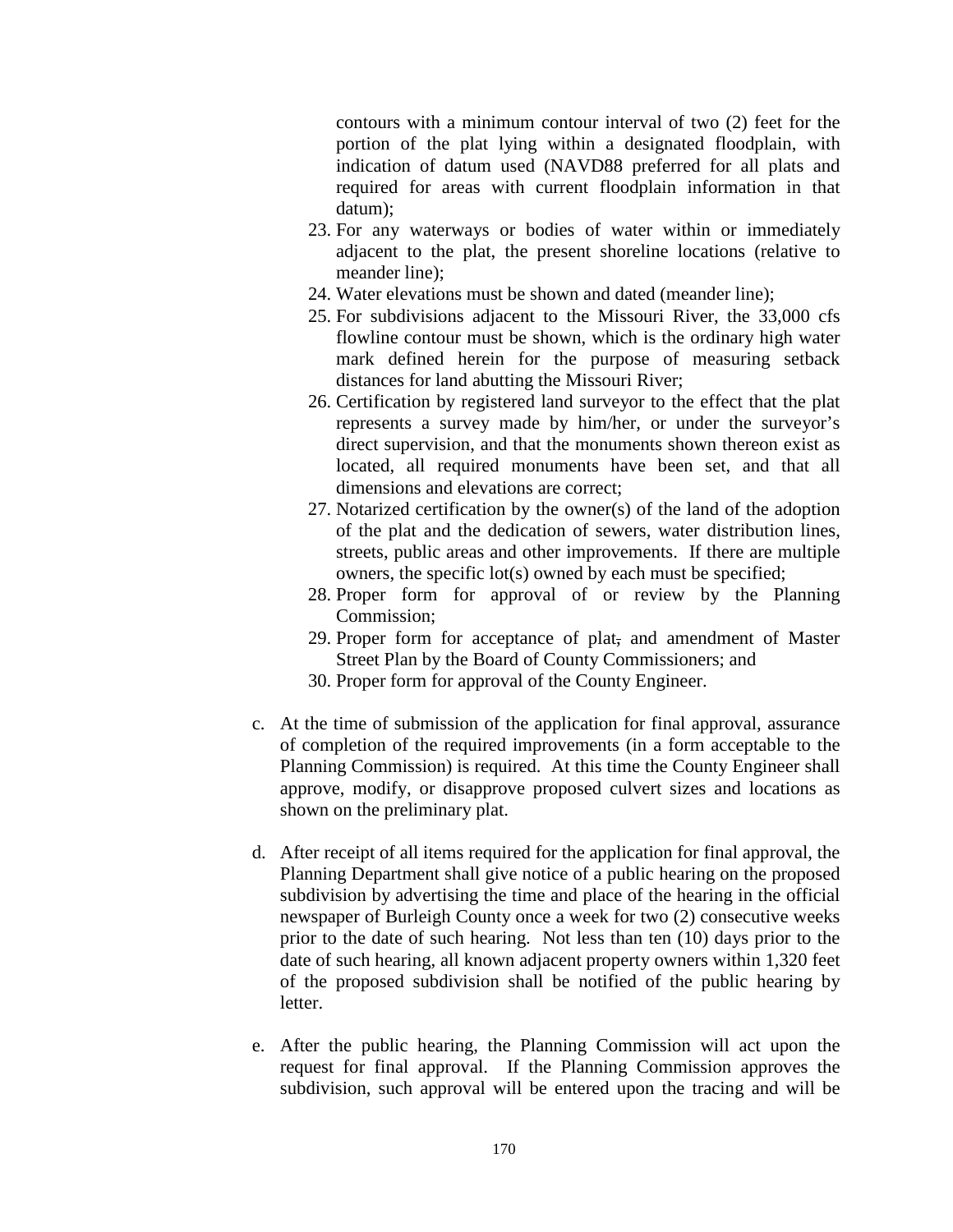signed by the Secretary and the Chairman of the Planning Commission. If the Planning Commission disapproves the subdivision, such action, together with the reasons therefore will be entered in the official records of the Planning Commission and a copy of such record will be sent to the subdivider.

- f. Final approval of a subdivision by the Planning Commission shall in no way constitute legal acceptance of any dedicated streets, alleys or other public lands.
- g. A final plat that is approved by the Planning Commission will be recommended for approval to the Board of County Commissioners. A final plat that is denied by the Planning Commission will not be forwarded to the Board of County Commissioners; however, the subdivider has the right to appeal the decision of the Planning Commission to the Board of County Commissioners in accordance with Section 7, Article 2.
- h. Before the construction of the roadways can take place the subdivider shall submit a Development Permit Application for review and approval by the Planning Department. The application shall comply with all design standards and contain the following:
	- 1. Grading plan for site, including the following;
		- Vicinity map
		- Basis of survey
		- Certification of registered professional engineer
		- Typical cross-section for all roadway sections
		- Estimated Quantities
		- Plan view of project
		- Grading Profile sheets
		- Erosion Control plan
		- Drainage plan
		- Culvert table: Including size, type, location and invert elevations
		- Paving plan
		- All digital design files in DWG format
		- Copy of the Storm Water Management Plan
		- Other items (unique to the subdivision) as requested by the County Engineer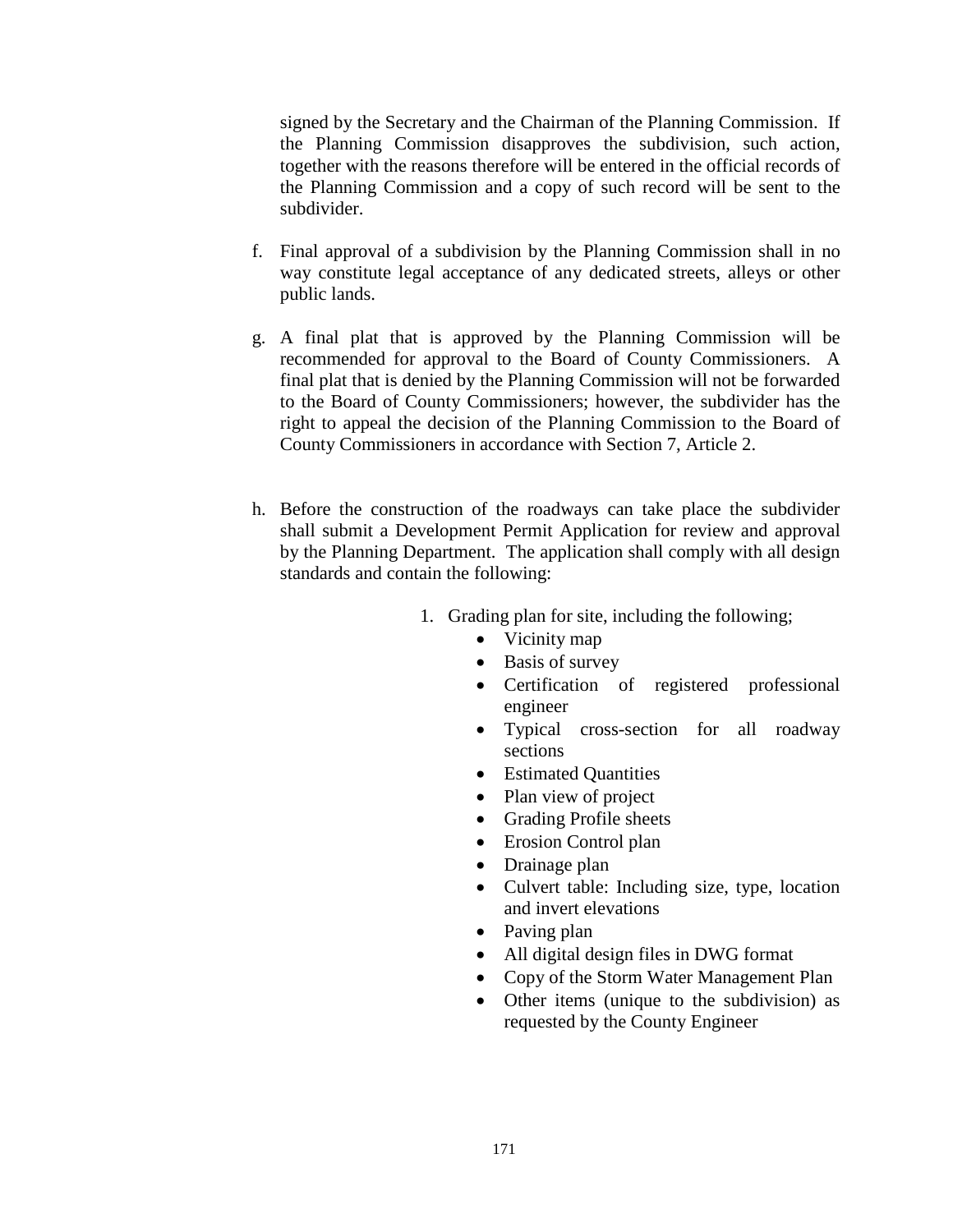- i. Final plats will not be recorded with the County Recorder until all proceeding steps are completed and the roads are constructed to meet County Standards and are accepted by the County Engineer.
- j. Following final approval by the Board of County Commissioners, a plat in recordable form shall be furnished to the County Planner within one hundred eighty (180) days. Extensions of thirty (30) days may be granted by the County Planner for good cause shown in writing. Upon review and obtaining required signatures, the final plat shall be returned to the subdivider for making copies and recording. The subdivider shall file and record the original signed final plat with the Burleigh County Recorder within thirty (30) days of receiving the signed final plat. Failure to file the signed original of the approved final plat within said thirty (30) days shall constitute voidance of approval of the final plat, with reinstatement only possible by final plat re-consideration by the Planning Commission. Extensions of thirty (30) days may be granted by the County Planner for good cause shown in writing. All final plats shall also be provided digitally formatted to Burleigh County's current computer aided drafting and geographic system software and policy, including coordinate system ties as defined within this zoning ordinance.
- k. A reproducible mylar copy and thirteen (13) prints of the signed final plat are to be filed with the Planning Department.

## **Section 6. Design Standards**

- 1. Streets and Roads
	- a. The arrangement, character, extent, width, grade, and location of all streets shall conform to the County Highway Department Standards and the current Master Plan and shall be considered in relation to existing and planned streets, to topographical conditions, and to the proposed uses of lands to be served.
	- b. Where it is now shown on the Master Plan, the arrangement of streets in a subdivision shall either:
		- 1. Provide for the continuation, or appropriate projection, of existing principal streets in surrounding areas; or
		- 2. Conform to a plan for the neighborhood approved or adopted by the Planning Commission to meet a particular situation where topographical or other conditions make continuance of or conformance to existing streets impractical.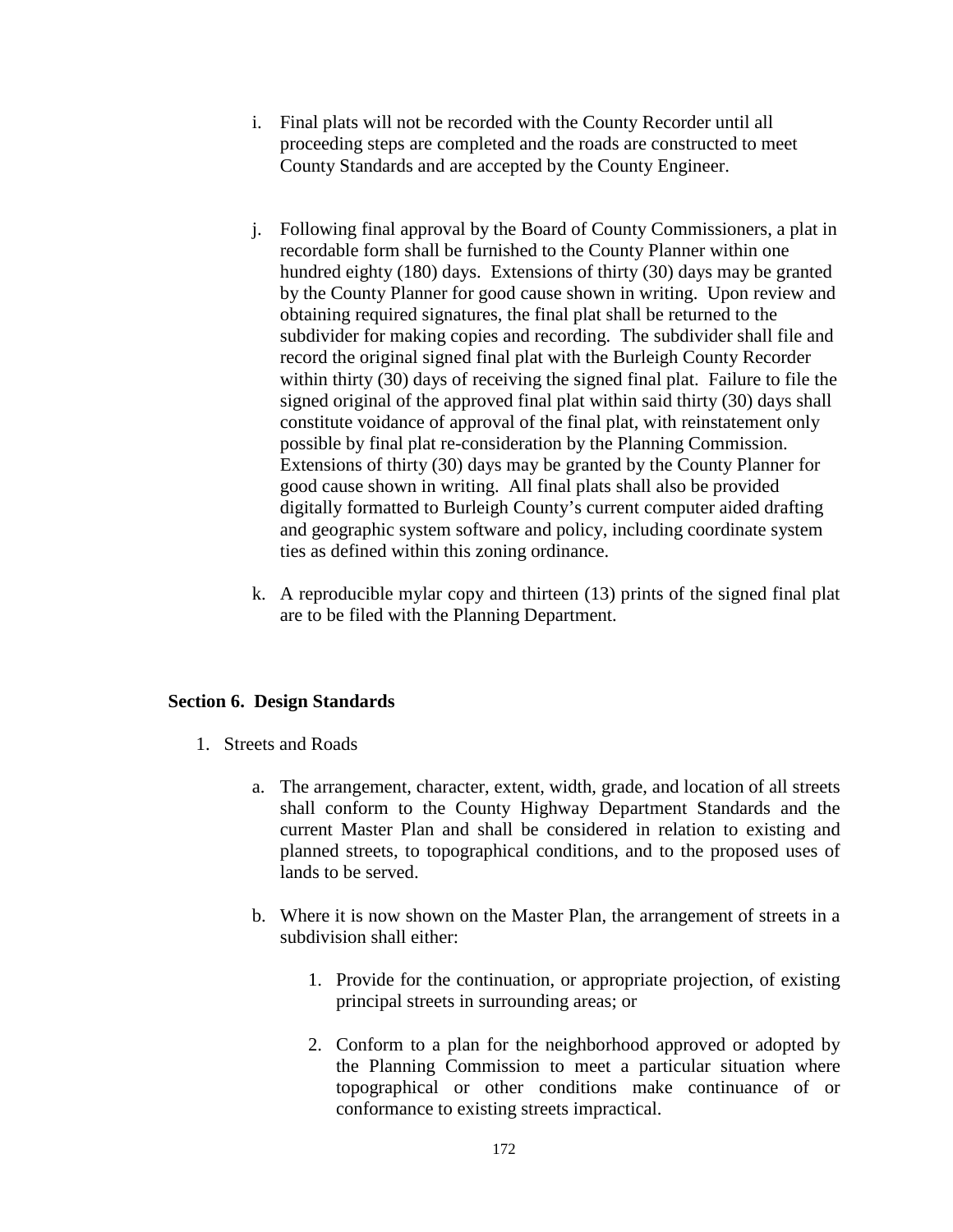- c. Minor streets shall be so laid out that their use by through traffic is discouraged.
- d. Where a subdivision abuts or contains an existing or proposed major street, the Planning Commission may, at its discretion, require marginal access streets, reverse frontage of lots with a screen planting contained in a no-access reservation along the rear property lines, deep lots with rear service alleys, or other treatment that it deems advisable to give adequate protection to residential properties and afford separation of through and local traffic.
- e. Private streets shall be discourage.
- f. Reserve strips controlling access to streets shall be prohibited, except where their control is definitely placed with the county under conditions approved by the Planning Commission.
- g. Street jogs shall be avoided.
- h. A tangent at least 100 feet long shall be introduced between reverse curves on major and secondary streets.
- i. Where connecting street lines deflect from each other by more than ten (10) degrees, they shall be connected by a curve of adequate radius to insure clear visibility for all vehicles.
- j. Intersecting streets shall be laid out at as nearly right angles as possible, and no such angle of intersection shall be less than 60 degrees.
- k. Property lines at street intersections shall be rounded with a radius of ten (10) feet, or of a greater radius where the Planning Commission may deem necessary. The Planning Commission may permit chords or cut-offs in place of rounded corners.

| widths shall be as follows: |                     |                      |
|-----------------------------|---------------------|----------------------|
| <b>Street Class</b>         | <b>Minimum</b>      | <b>Typical</b>       |
|                             | <b>Right-of-Way</b> | <b>Roadway Width</b> |
| Primary Highway             | 150 feet            | 36 feet              |
| Secondary Highway           | 150 feet            | 32 feet              |
| <b>Collector Road</b>       | 120 feet            | 30 feet              |
| Local Road                  | 80 feet             | 26 feet              |

l. Unless otherwise shown on the Master Plan, right-of-way and roadway widths shall be as follows:

Sufficient temporary construction easements shall be given to allow for proper road construction.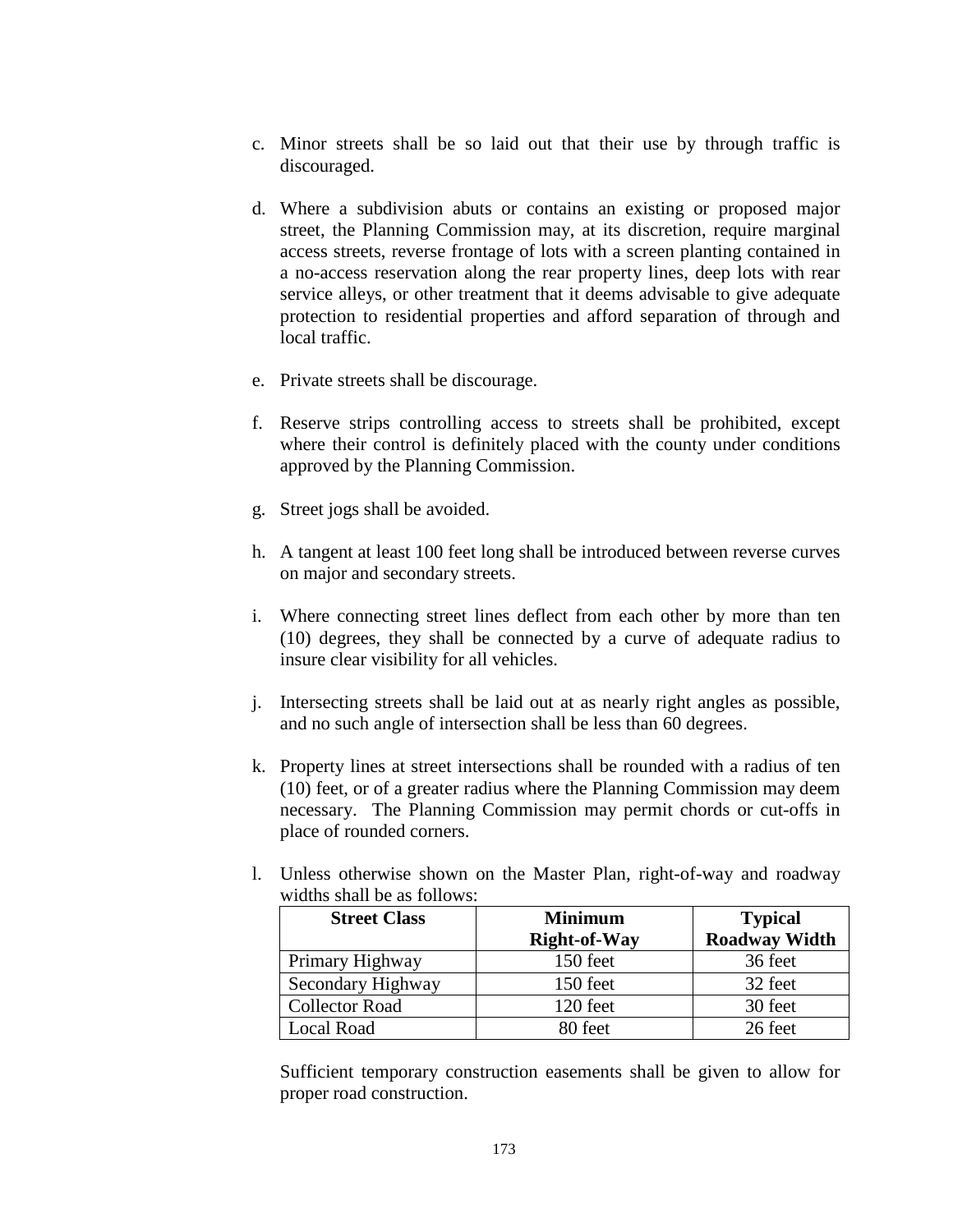If demonstrated by the developer that special circumstances exist, the County Engineer may adjust minimum required right-of-way widths.

m. Subdivisions shall be of a design as to provide the following building setbacks from the center line of highways when lots front on and have direct access to:

Residential Buildings

| <b>Primary Highway</b> | <b>Secondary Highway</b> | <b>Collector Road</b> |
|------------------------|--------------------------|-----------------------|
| 250 feet               | 200 feet                 | 125 feet              |

Commercial Buildings

| <b>Primary Highway</b> | <b>Secondary Highway</b> | <b>Collector Road</b> |
|------------------------|--------------------------|-----------------------|
| 300 feet               | 250 feet                 | 225 feet              |

n. Half-streets shall be prohibited, except where essential to the reasonable development of the subdivision in conformity with the other standards of these regulations, and where the Planning Commission finds it will be practicable to require the dedication of the other half when the adjoining property is subdivided.

Where there exists a half-street adjacent to a tract to be subdivided, the other half shall be platted within such tract.

- o. Dead-end streets designed to be permanently without an outlet shall be no longer than five hundred (500) feet, and shall be provided at the closed end with a turn-around having an outside roadway diameter of at least eighty (80) feet and a street property line diameter of at least one hundred (100) feet.
- p. No street names will be used that will duplicate or be confused with the names of existing streets. Streets that are now or will eventually be continuations of existing streets shall be called by the names of the existing streets.
- q. All streets shall be marked with permanent street name signs at each end and every intersection with another street and shall be legible from a distance of fifty (50) feet.
- r. Residential Numbering:
	- 1. System. The building on each lot or tract of land abutting any street or avenue in a subdivision completed after 1 July 1973 shall take a number which shall be an official designation of such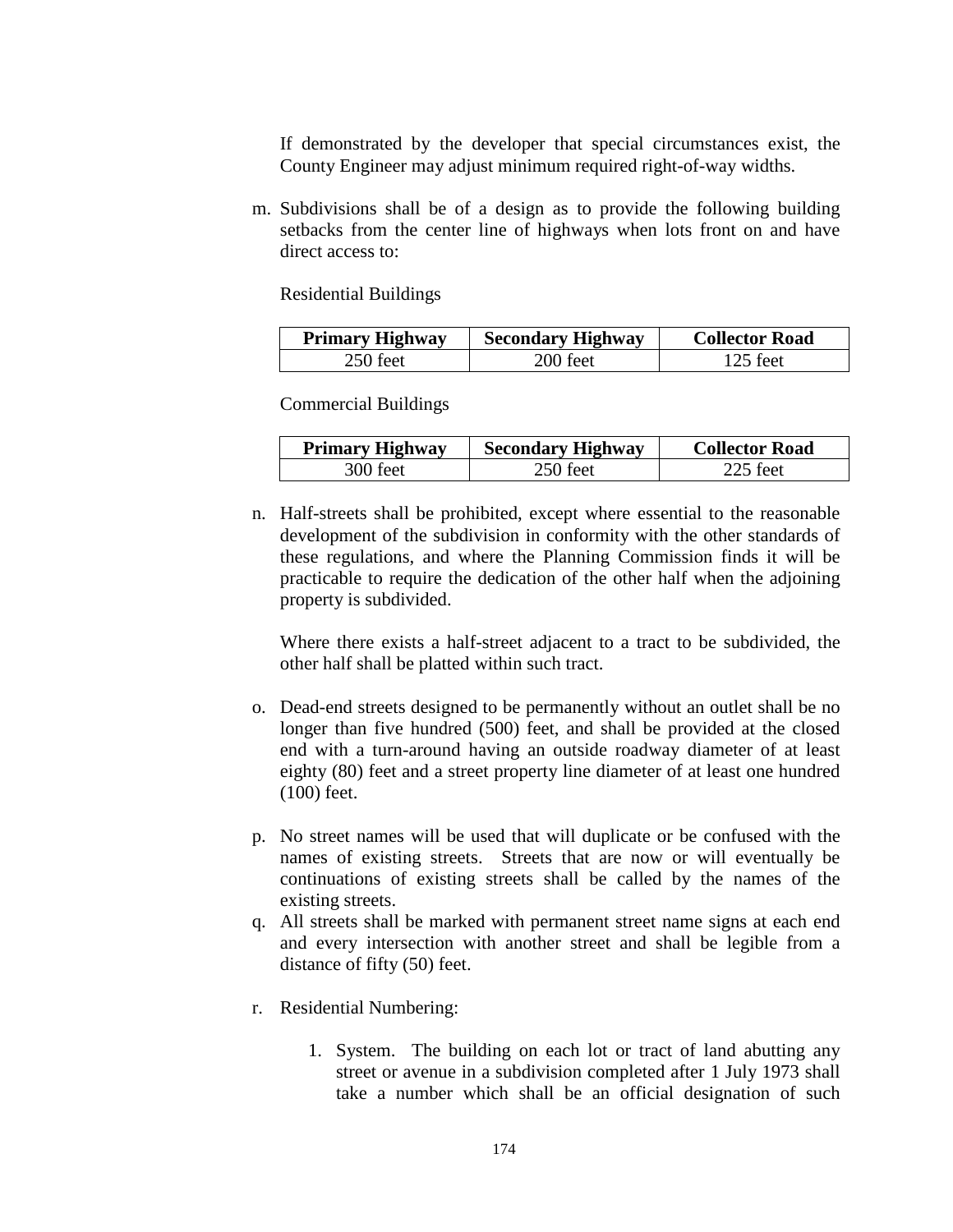structure. The south side of avenues running east and west shall bear the odd numbers, and the north side of such avenues shall bear the even numbers. The east side of streets running north and south shall bear the odd numbers and the west side of such streets shall bear the even numbers. If two (2) buildings shall occupy a lot or tract of land, then a half number shall be given to the extra structure thereon.

- 2. Figures Used. The figures forming the numbers for all buildings shall be not less than three (3) inches in height and shall be conspicuously painted over the entrance to each building or may be painted, stamped or painted on glass, tin, or other substantial background or body and attached to such buildings in a conspicuous place over, or in close proximity to, the front entrance.
- 3. Duties of the County Building Official. The County Building Official shall designate the numbers of all houses and shall make a plat of all subdivisions in accordance with the preceding provisions and shall furnish the owner, occupant, or agent of each house now, or hereafter, built with its proper number.
- 4. Numbering Done By County, When: If the owner or other person in control or custody of a building fails, refuses, or neglects to comply with the requirements of this article, the Building Official shall cause proper numbers to be placed upon such building and the cost of so doing shall be collected from the owner or custodian of the building in a suit therefore by the County.
- s. All streets with curb and gutter section shall have a grade of not less than 0.5%. No major street with curb and gutter section shall have a grade in excess of 5%, and no other street of this type shall have a grade in excess of 10% unless approved by the County Engineer.
- t. Adequate culverts shall be installed to handle all existing and projected drainage according to the storm water management plan as approved by the County Engineer. All stream crossings shall conform to Chapter 89-14 of the North Dakota Administrative Code titled "Stream Crossings".
- u. Gravel surfacing shall be spread the full width of the roadway. The depth of gravel surfacing shall not be less than six (6) inches when compacted in place. Aggregates for gravel surfacing shall conform to North Dakota State Highway Department standard specifications, Class 5 Aggregate. Sampling and testing shall be done by an independent testing firm prior to the placement of aggregate on the road. All costs for sampling and testing shall be the responsibility of the owner.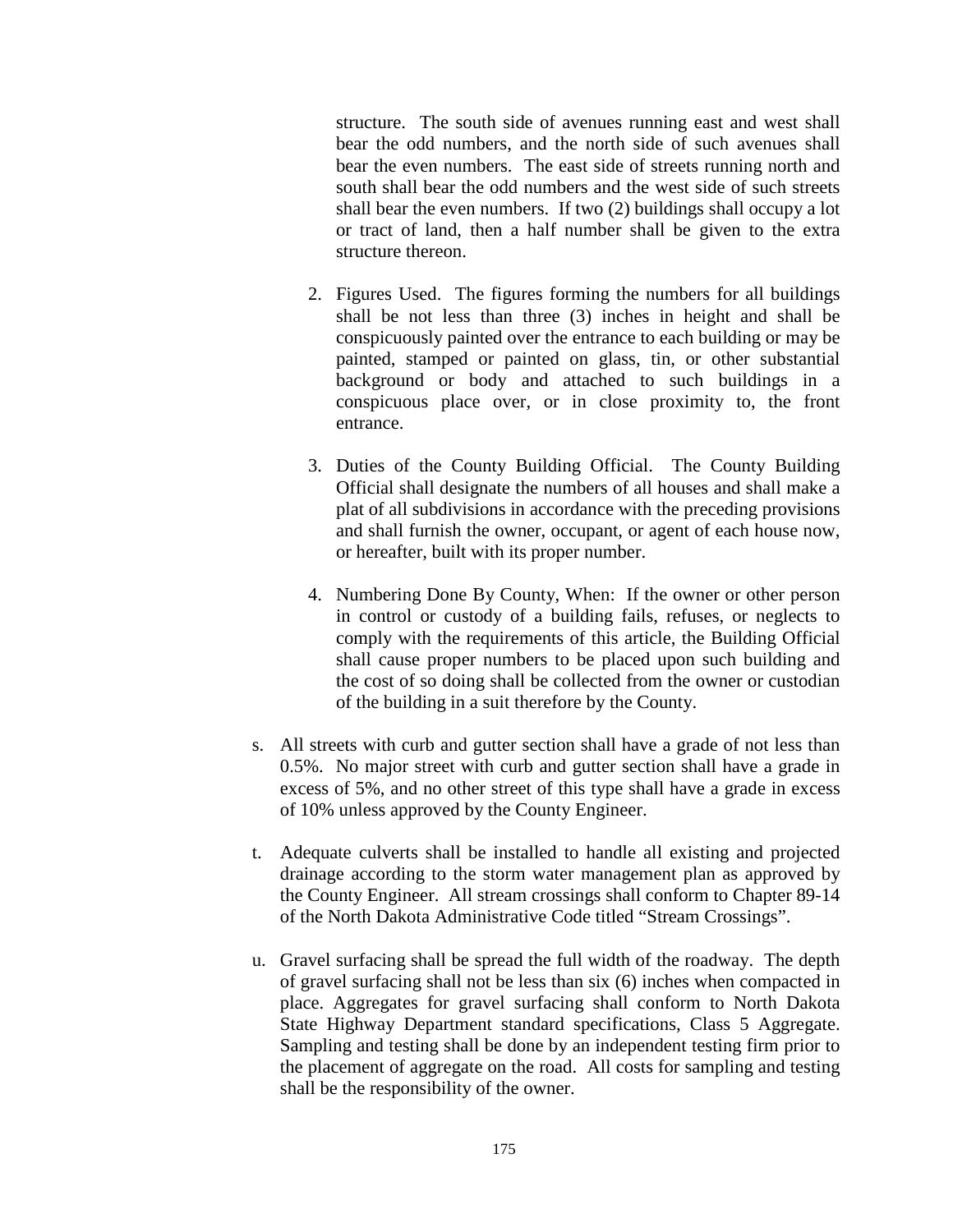Written approval shall be obtained from the County Engineer prior to the placement of aggregate on the road.

Minimum depth of hot bituminous pavement shall be six (6) inches in all Industrial Districts and four (4) inches in all other Districts compacted in place with proper base and subgrade. The owner shall present the County Engineer with two (2) sets of written plans and specifications for written approval before construction.

All approaches shall be graveled with Class 5 or Class 13 aggregate to an uncompacted depth of two (2) inches. Gravel shall extend from the edge of the roadway to the property line.

All roads shall be constructed and surfaced according to the Burleigh County Gravel Road Improvement Policy.

- v. All drainage under side streets, private drives, and approaches must have culverts installed, with flared end sections, where required by the County Engineer, with a minimum size of fifteen (15) inches. Such culverts shall conform to the storm water management plan for the subdivision.
- w. All streets must be constructed to an adequate height to insure proper snow clearance and removal. Any deviation from the minimum road section must have the written approval of the County Engineer prior to construction. Protective covenants shall be filed by the owner to preserve the backslopes where the backslopes extend onto the lots.
- x. The County Engineer or Road Superintendent will inspect the completed roads in each subdivision before assuming responsibility and maintenance of the roads and streets to insure that the above standards and those of the zoning and subdivision regulations of the county have been fully complied with.
- y. No more than two (2) approaches onto a county or township road in any 1,320 feet of distance (1/4 mile) will be permitted without prior approval of the Board of County Commissioners and the County Engineer. No approach may be constructed without first having obtained an approach permit from the County Engineer.
- z. Minimum construction specifications shall be as illustrated, in addition to conformance with engineering standards, except as approved by the Board of County Commissioners. Where necessary the width of the top shall be extended to provide for off-street parking.
	- 1. All road rights-of-way shall be seeded to grass or sodded from the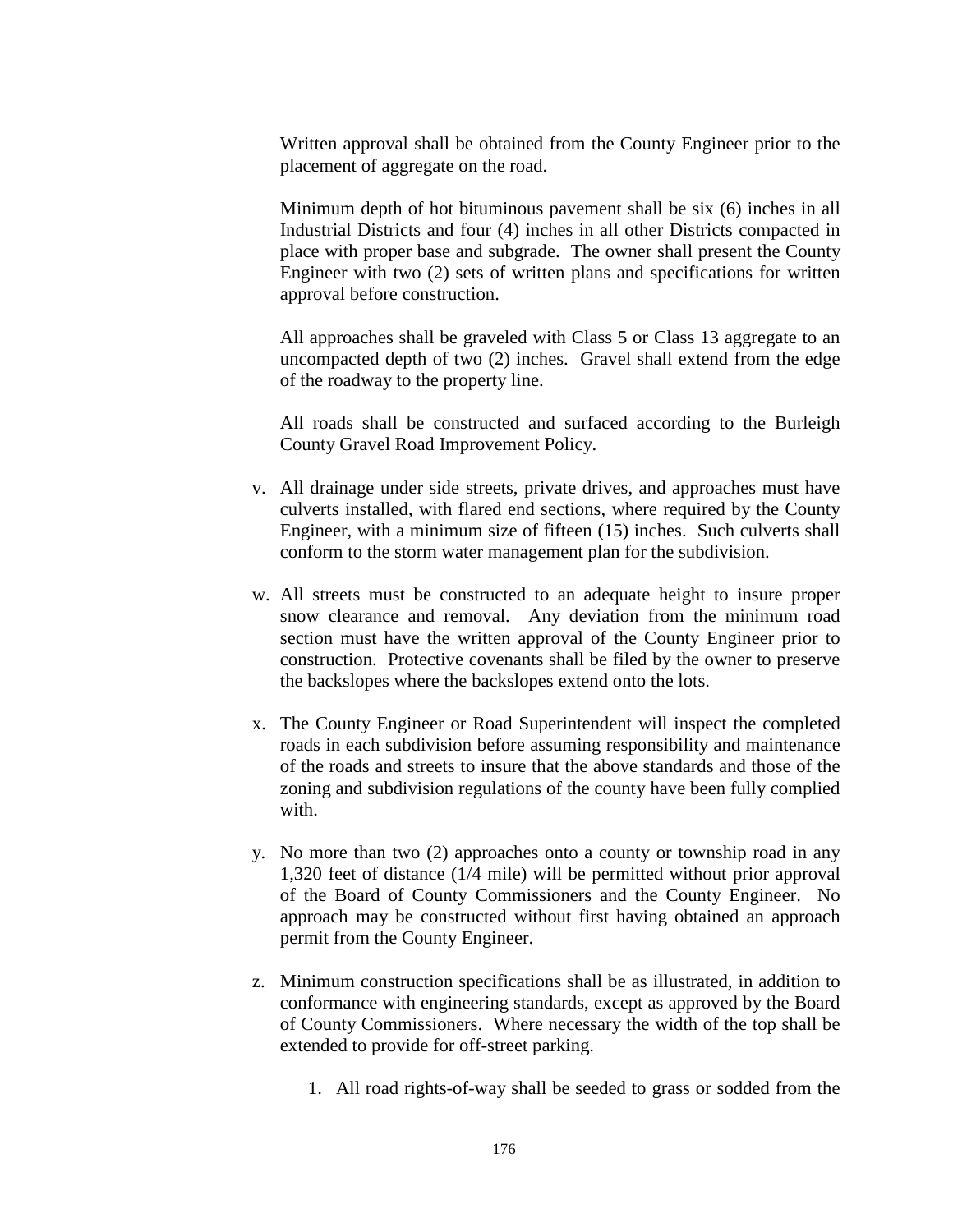edge of the roadbed to the property line.

## 2. Easements

- a. Easement across lots or centered on rear or side lot lines shall be provided at least fourteen (14) feet wide where necessary for utilities.
- b. Where a subdivision or other development property is traversed by a water course (i.e., river, creek, coulee, drainage way, channel, or stream), a storm water easement or drainage right-of-way shall be provided conforming substantially with the flow lines of such water course, and such further width or construction, or both, as necessary to provide for the adequate conveyance of waters generated by the upstream and/or local watersheds. Such width shall be in accordance with the storm water management plan for the subdivision. The minimum width of such easements shall be twenty (20) feet. The maximum width shall be determined based on the watercourse's conveyance capacity and/or its estimated floodplain based on the projected base flood elevation (i.e., the 100-year event or regional flood). Parallel roadways may be required in connection with such drainage easements.

## 3. Blocks

- a. Block length should usually not exceed 1,320 feet or be less than five hundred (500) feet.
- b. Pedestrian crosswalks not less than fifteen (15) feet wide may be required in blocks longer than nine hundred (900) feet where such crosswalks are deemed by the Planning Commission to be essential to provide circulation, or access to schools, playgrounds, shopping centers, transportation, or other community facilities.
- c. The width of blocks shall generally be sufficient to allow two (2) tiers of lots.
- d. Blocks intended for business and industrial use should specifically be designated for such purposes with adequate space set aside for off-street parking and delivery facilities.
- e. Where frontage is on a major or secondary street, the long dimension of the block should front thereon.
- 4. Lots
	- a. Lot dimensions and areas shall be no less than shown in the following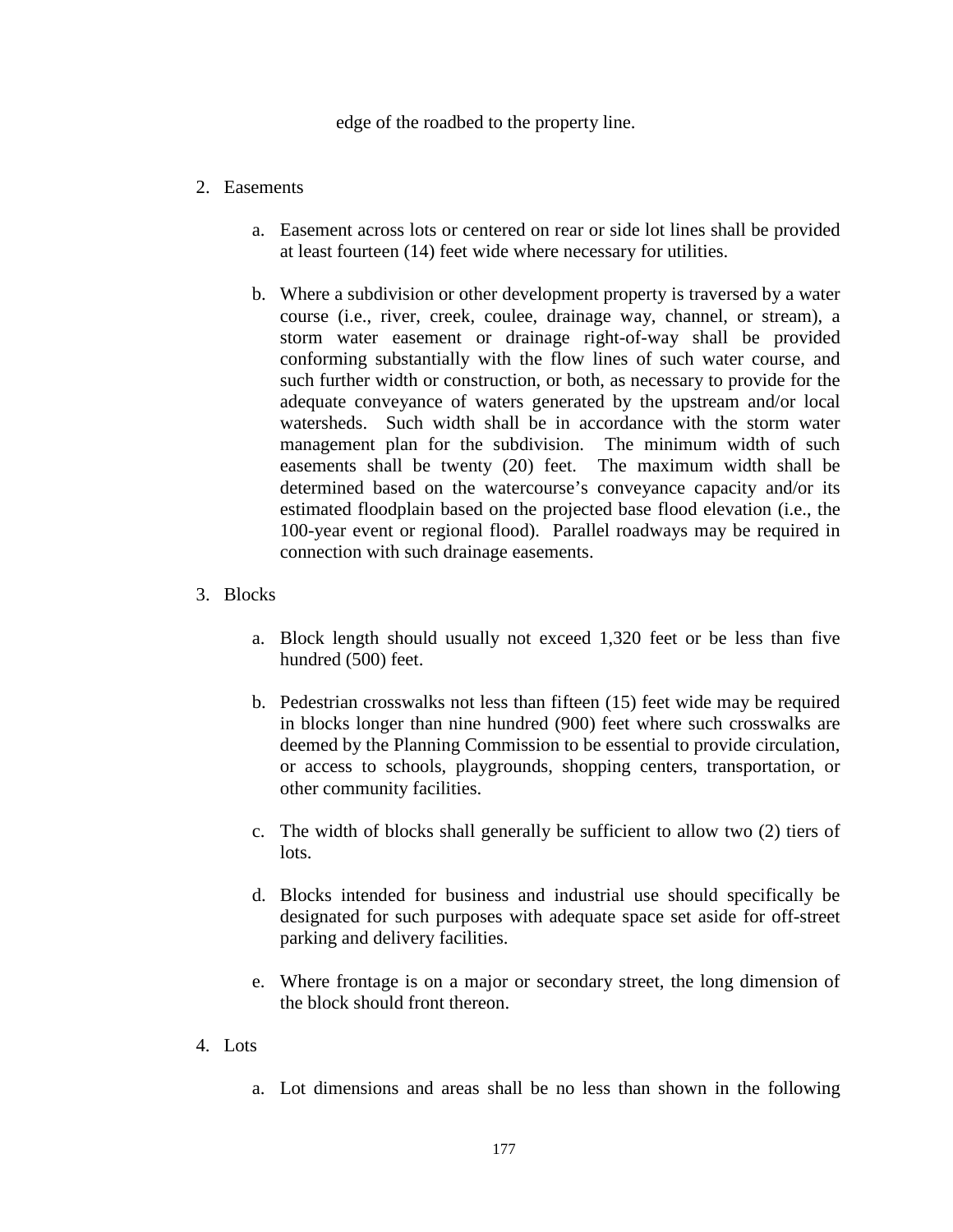tables, shall be no less than the minimum requirements of the underlying zoning district, and shall be sized to accommodate on-site wastewater, storm water and water supply facilities as soil conditions require.

Lots served by a central sanitary sewer system approved by the North Dakota State Department of Health:

| <b>Minimum Width at</b><br><b>Building Line</b> | <b>Minimum Depth</b> | <b>Minimum Area</b>  |
|-------------------------------------------------|----------------------|----------------------|
| 80 feet                                         | 120 feet             | $20,000$ square feet |

Lots not served by a central sanitary sewer system approved by the North Dakota State Department of Health:

| <b>Minimum Width at</b><br><b>Building Line</b> | <b>Minimum Depth</b> | <b>Minimum Area</b> |
|-------------------------------------------------|----------------------|---------------------|
| 150 feet                                        | 200 feet             | 65,000 square feet  |

- b. Platting of lots for commercial purposes should be avoided in favor of the comprehensive design of a balanced shopping center providing off-street parking and loading space.
- c. All lots shall abut on a street or other public right-of-way.
- d. Double frontage and reverse frontage lots shall be avoided.
- e. Corner lots shall be of extra width sufficient to maintain building lines on both streets.
- f. Side lot lines shall be approximately at right angles or radial to street lines.
- g. A screen planting easement may be required between residential and commercial or industrial lots.
- 5. Covenants

There shall be required to be filed on each lot in any new subdivision a covenant to require that all dogs must be leashed, fenced, or under the control of the owner at all times. Said covenants shall be placed in effect for all time to come.

### **Section 7. Waivers**

- 1. Hardship
	- a. Where it can be shown in the case of a particular proposed subdivision, the strict compliance with the requirements of these regulations would result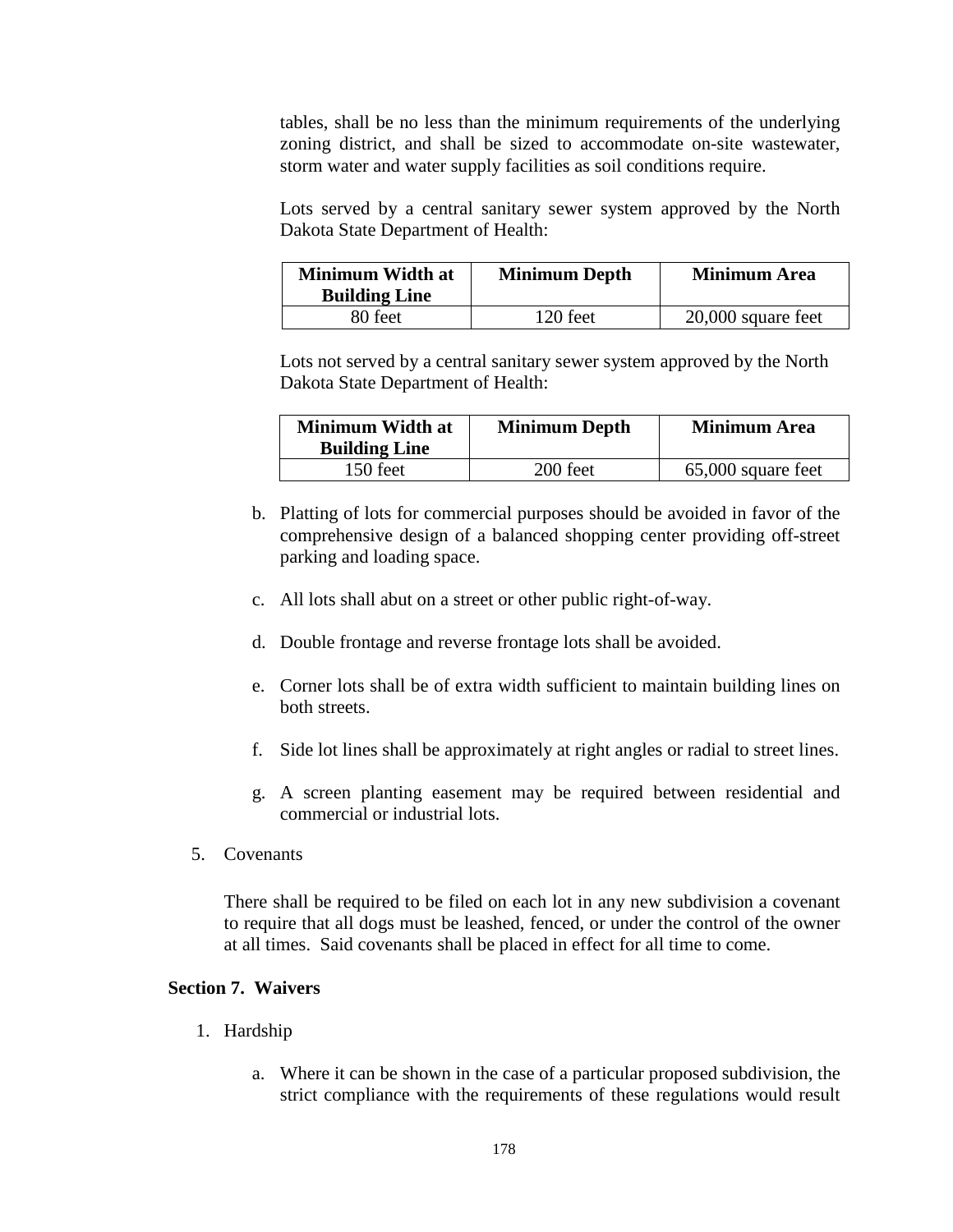in practical difficulty or unnecessary hardship to the subdivider because of unusual topography, or other such conditions would prohibit the achievement of the objective of these regulations, then the Planning Commission may waive the requirements so that substantial justice may be done and the public interest secured; provided that such waiver will not have the effect of nullifying the intent and purpose of these regulations, or of the Master Plan.

- b. In no case shall any waiver be more than a minimum easing of the requirements; in no case shall it have the effect of reducing the traffic capacity of any major or secondary street; in no case shall it conflict with existing zoning regulations.
- c. In granting waivers, the Planning Commission may require such conditions as will, in its judgment, secure substantially the objectives of the standards and regulations so affected.
- 2. Planned Unit Development
	- a. These regulations may be modified by the Planning Commission in the case of a plan for a new town or a complete community or neighborhood unit, with a building and development program which, in the judgment of the Planning Commission, provides and dedicates adequate public open spaces and improvements for the circulation, recreation, education, light, air and service needs of the tract when fully developed and populated, and which provides such covenants, financial quaranties, and other legal assurances that the plan will be followed and will be achieved. See Article 20 for details.

#### **Section 8. Penalties**

1. In accordance with the provisions of Chapter 40-48 of the North Dakota Century Code, whoever, being the owner or agent of the owner of any land located within the territory of a subdivision subject to the approval of the Planning Commissions of Burleigh County and the Burleigh County Board of Commissioners, transfers or sells, or agrees to sell any land by reference to or exhibition of or by other use of a plat of subdivision, before such plat has been approved by said Planning Commissions in accordance with the requirements of these regulations and recorded or filed for record as so approved in the office of the County Register of Deeds, shall, forfeit and pay a penalty of \$100.00 for each lot or parcel so transferred or sold or agreed or negotiated to be sold. The description of such lot or parcel by metes and bounds shall not exempt the transaction from such penalties or the remedies herein provided. Such fine and forfeiture shall not act to stop Burleigh County from enjoining such transfer or sale or agreement by action from injunction in a court of equity jurisdiction.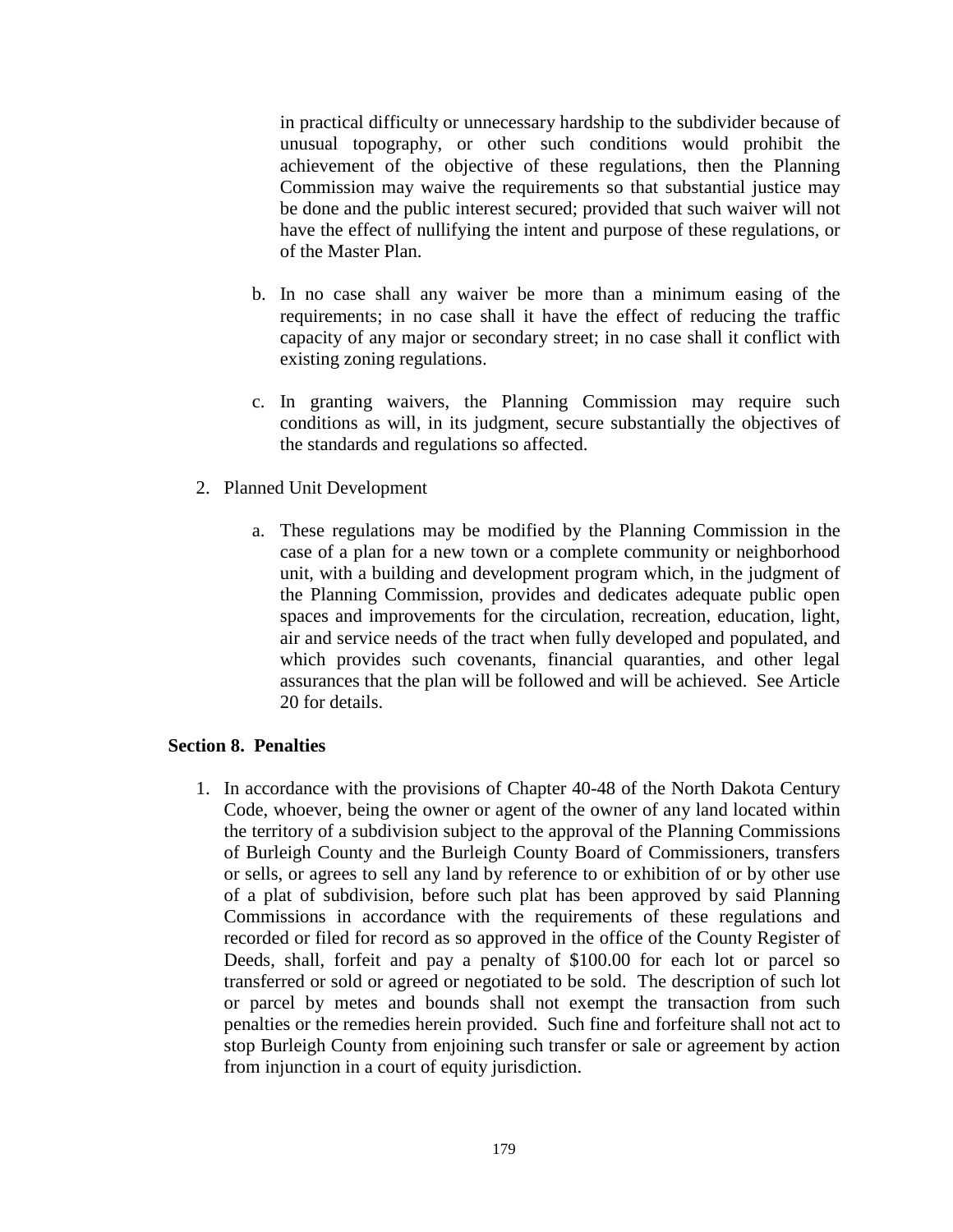2. In accordance with Section 11-33-21 of the North Dakota Century Code, a violation of any provision of this ordinance shall constitute the maintenance of a public nuisance and upon conviction there shall be a penalty of a fine of not more than \$200.00 or imprisonment in a county jail for not more than 30 days, or by both such fine and imprisonment.

# **Section 9. Undergrounding of Utilities**

All new subdivision construction shall utilize underground utility lines and services in a common trench, except for water and sewer services, whenever practical and possible.

## **Section 10. Soil Erosion Control**

In all Zoning Districts, except A Agricultural, the following regulations shall apply:

- 1. Before any developer or other firm, person or agency changes or alters the contour of any land proposed to be subdivided, developed or changed in use by grading, excavating or the removal of the natural topsoil, trees, or other vegetative covering thereon for the purpose of development, construction or other purposes, he or his agent shall develop a plan to control erosion and sedimentation which can be expected to occur if appropriate precautions are not taken to arrest such waste and soil depletion.
- 2. Erosion and sedimentation control shall be exercised throughout the time of excavation, landfill and/or construction. No such work shall be finally approved until after appropriate seeding, sodding, plantings, mulching or other appropriate erosion control measures have been taken.
- 3. The Board of County Commissioners may require the posting of a performance bond by any such persons who desire to change the contour of the land. Such bond shall be in the amount he reasonably expects the cost to be to the County to enter upon the property for the purpose of taking corrective action where such developer or other person has failed to satisfactorily control either erosion or sedimentation.
- 4. The following erosion control measures shall be observed during development of property when changing the contour of the land:
	- a. The smallest practical area of land will be exposed at any time during development.
	- b. When land is exposed during development, the exposure will be kept to the shortest practical period of time. Top soil shall be removed and stockpiled during grading/development activities and replaced as needed upon completion in order to facilitate re-vegetation. The site shall be revegetated promptly upon completion of grading activities.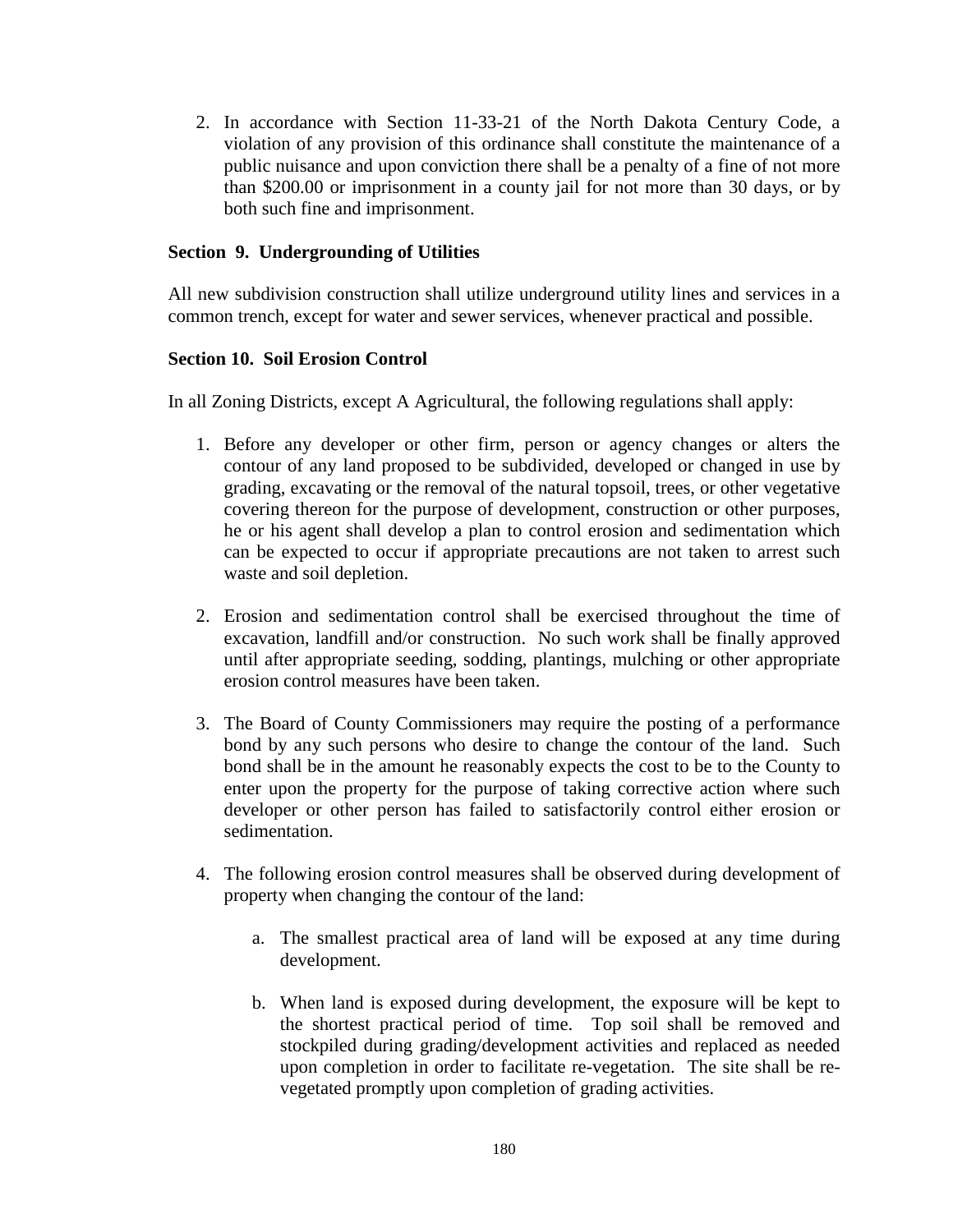- c. Where necessary, temporary vegetation and/or mulching will be used to protect areas exposed during development.
- d. Sedimentation basins will be installed and maintained to remove sediment from run-off waters from land undergoing development or substantial changes of grade.
- e. Provisions are to be made to effectively accommodate the increased runoff caused by changed soil and surface conditions during and after development.
- f. Permanent final vegetation and structural development are to be installed as soon as practical in the development.
- g. The development plan is to be adapted to the topography and soils so as to create the least erosion potential.
- h. Wherever feasible, trees, shrubs, and natural vegetation are to be retained and protected to control erosion.
- 5. Enforcement of erosion control shall include periodic onsite inspections of the proposed and/or installed Best Management Practices (BMP's) or measures included in the storm water management plan, by the County Building Official, County Planner or County Engineer. Should any such inspection result in a determination of "non-compliance" with these erosion control regulations, the contractor and owner/developer will be notified of the necessary corrective actions. Should such corrective actions not be implemented within a specified time frame, as designated in the notice, the contractor will be required to cease and desist with any additional work on the project or within the development, with the exception of the construction of previously approved building permits on parcels or lots sold to individuals not directly involved in the development.

Any damages to public facilities resulting from "non-compliance" with the erosion control regulations shall be corrected by the owner/developer or payment made to the County for the extent of such damages. Costs incurred by the County to correct such damages shall be paid by the owner/developer or may be assessed to the development properties.

# **Section 11. Plat Vacation Procedures**

Any property owner desiring to vacate a part of a previously approved and recorded plat must follow the same procedures as required for plat approval, as outlined in Article 33, Section 5, of the 1972 Amended Zoning Ordinance of Burleigh County, North Dakota, entitled "Subdivision Regulations Procedures".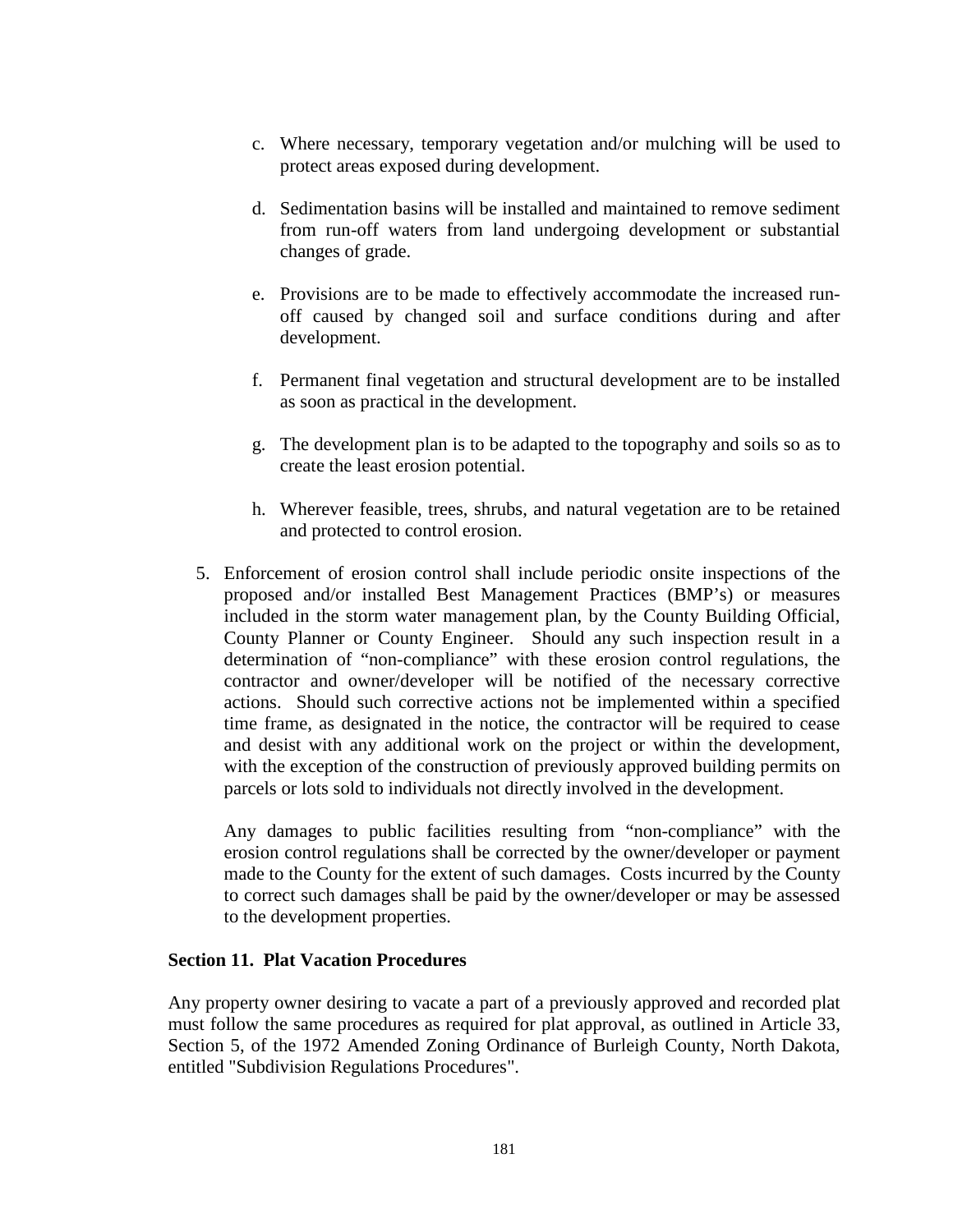# **Section 12. Re-Subdivision of Platted Lots**

Subdivision of lots into smaller parcels than those originally platted shall comply with the following requirements:

- 1. The subdivider shall apply in writing on the required form to the Planning Department for approval of a lot split at least twenty-one (21) days prior to the Planning Commission meeting at which it is to be acted upon.
- 2. After receipt of all items required for the application for approval of a lot split, the Planning Department shall give notice of a public hearing on the proposed lot split by advertising the time and place of the hearing in a newspaper of general circulation in the County of Burleigh once a week for two (2) weeks prior to the date of such hearing.
- 3. Not less than ten (10) days prior to the scheduled public hearing all known adjacent property owners within 1,320 feet shall be notified by letter of the hearing.
- 4. The Planning Commission may approve, approve subject to certain stated conditions being met, deny, or table the application for further consideration and study. Following the public hearing, the Planning Department shall forward the request to the Board of County Commissioners together with the Planning Commission's recommendation and a report fully setting forth the reasons for such a recommendation.
- 5. Upon receipt of the Planning Commission's recommendation and report, the Board of County Commissioners shall consider the proposed lot split and take final action.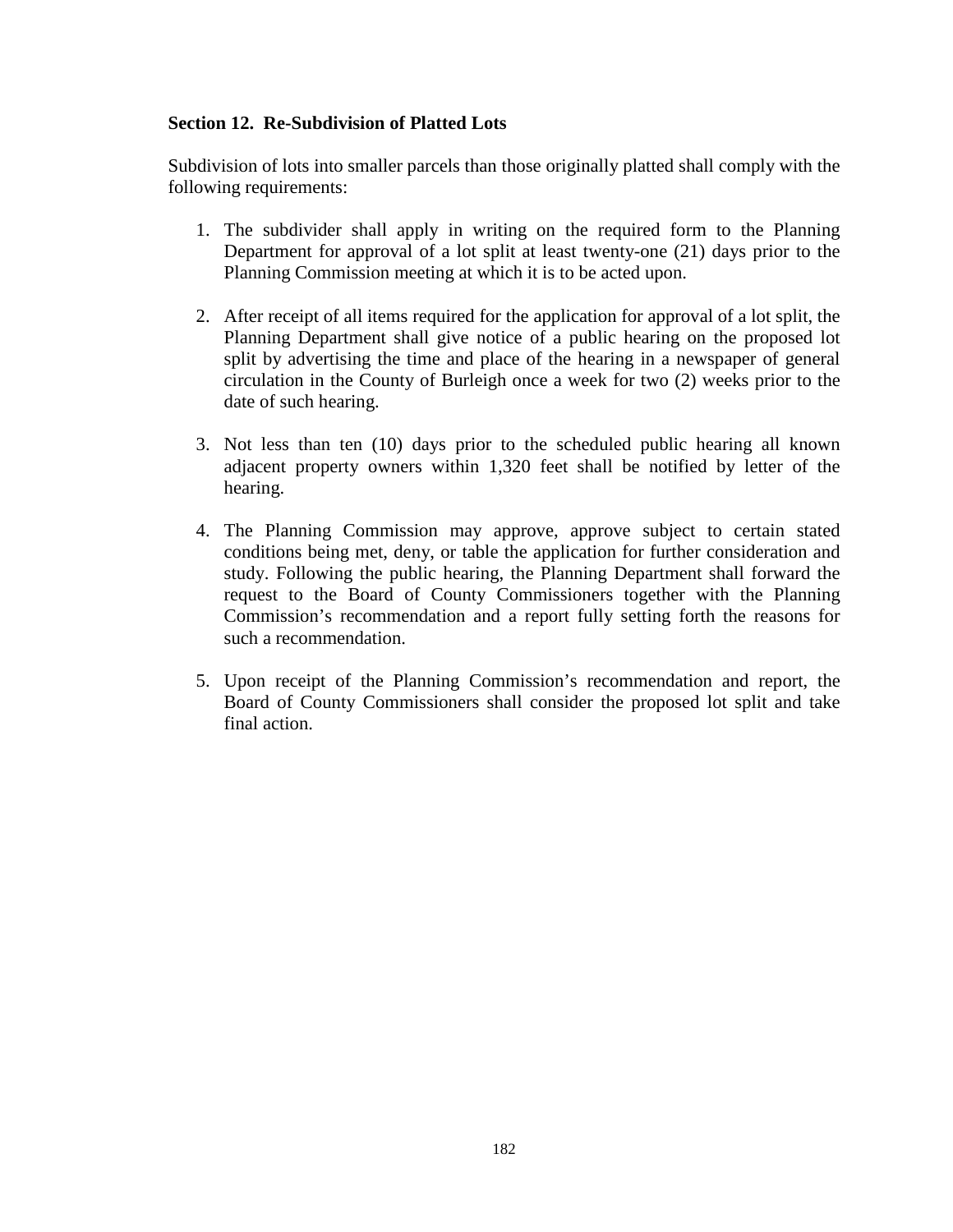#### **Section 13. Storm Water Management**

This section establishes requirements for storm water management systems within the zoning jurisdiction of Burleigh County. The purpose of these standards are as follows:

1. To protect and promote the health, safety, and welfare of the people and property through effective stormwater management practices;

2. To provide for the protection of surrounding or adjacent properties from water and wind erosion through the use of best management practices that meet the intended use; and

3. To provide for adequate stormwater system analysis and appropriate stormwater system design as necessary to protect public and private property, water quality, and existing natural resources. This section establishes and provides for the following stormwater management criteria:

#### **1.0 - Scope**

Every applicant for a building permit, subdivision approval, or a permit to allow land disturbing activities for an approved development must submit a Stormwater Management Plan including an Erosion and Sediment Control Plan to the County Engineer. No building permit, subdivision approval, or permit to allow land disturbing activities shall be issued until approval of the Stormwater Management Plan or a waiver of the approval requirement has been obtained in strict conformance with the provisions of this Section. In addition, no land disturbing activities shall occur until all initial best management practices (BMPs) have been implemented. A waiver of the Stormwater Management Plan does not relieve the applicant from the stormwater permit requirements, including permit fees and an approved Erosion and Sediment Control Plan.

Exemptions to the requirements of this section include:

1. Any part of a subdivision if a plat of the subdivision has been approved by the Board of County Commissioners and recorded with the County Recorder on or before the effective date of this section (January 1, 2014). A stormwater permit for land disturbing activities on such properties may still be required in accordance with this section;

2. Land disturbing activity involving the construction of a singlefamily or a two-family dwelling;

3. A parcel for which a building permit has been approved on or before the effective date of this section;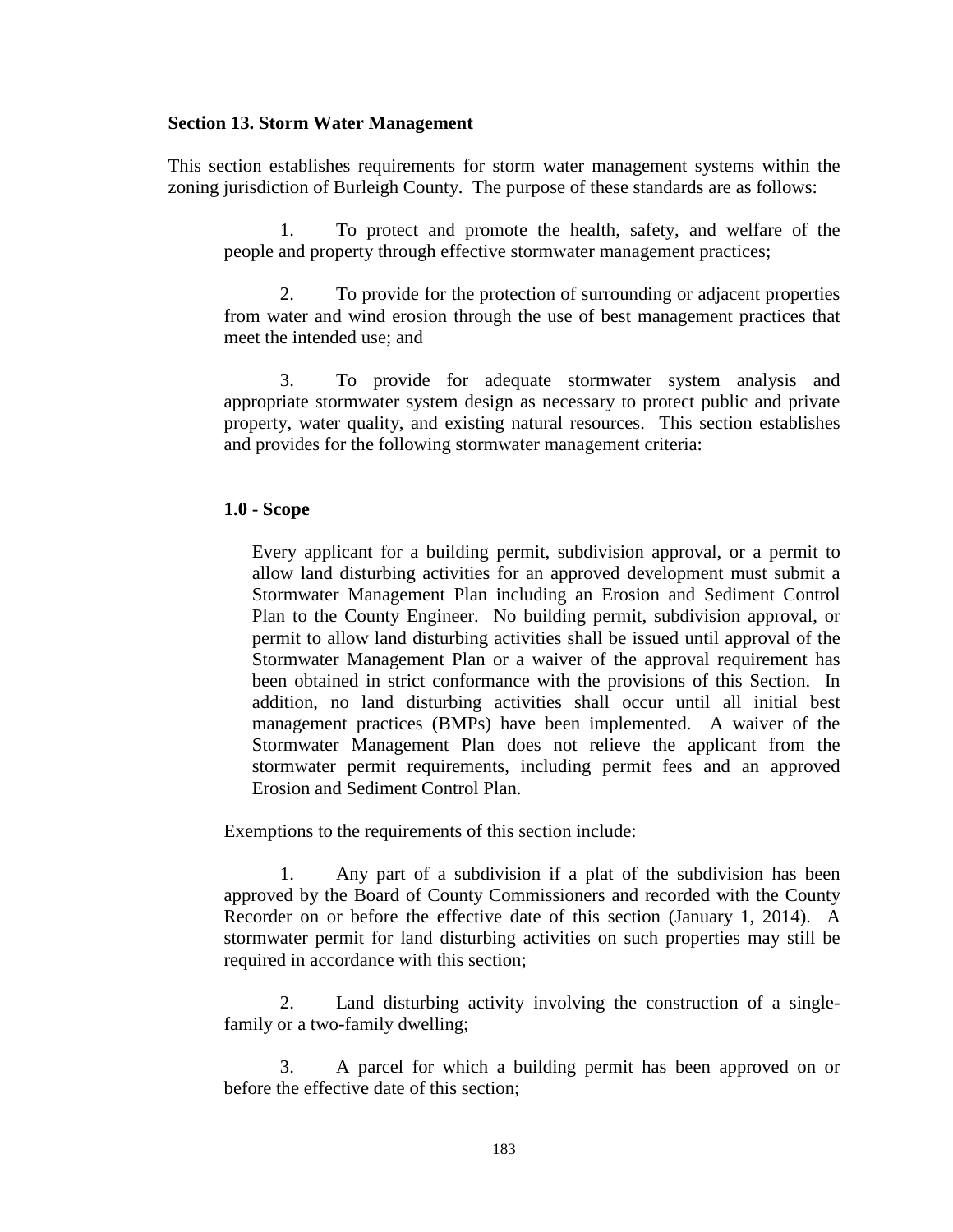4. Installation of a fence, sign, telephone, and electric poles and other kinds of posts or poles; or

5. Emergency work to protect life, limb, or property.

#### **2.0 - Stormwater Management Plan**

### **2.1 Application**

1. Application Procedure.

a. Written Application. A written application for Stormwater Management Plan approval, along with the proposed Stormwater Management Plan, shall be filed with the County Planning Department. The application shall include a statement indicating the grounds upon which the approval is requested, that the proposed use is permitted in the underlying zoning district, and adequate evidence showing the proposed use will conform to the standards set forth in this section.

b. Copies. Two sets of legible copies of the drawings and required information shall be submitted to the County Planning Department. Plans shall be prepared to a scale appropriate to the site of the project and suitable for the review to be performed.

c. Waiver. The County Engineer may waive any requirement of this section upon making a finding that compliance with the requirement will involve an unnecessary non-economic hardship, and the waiver of such requirement will not adversely affect the standards and requirements put forth in in this section. The County Engineer may require as a condition of the waiver, such dedication or construction, or agreement to dedicate or construct, as may be necessary to adequately meet the said standards and requirements.

2. Contents of Stormwater Management Plan. At a minimum, the Stormwater Management Plan shall contain the following information:

a. Written Report. A written report discussing pre- and postdevelopment hydrology and hydraulic analysis, erosion and sedimentation control during and after construction, protective measures for proposed and existing structures, and water quality concerns. The contents of the report shall contain the following information:

i. The name and address of the applicant;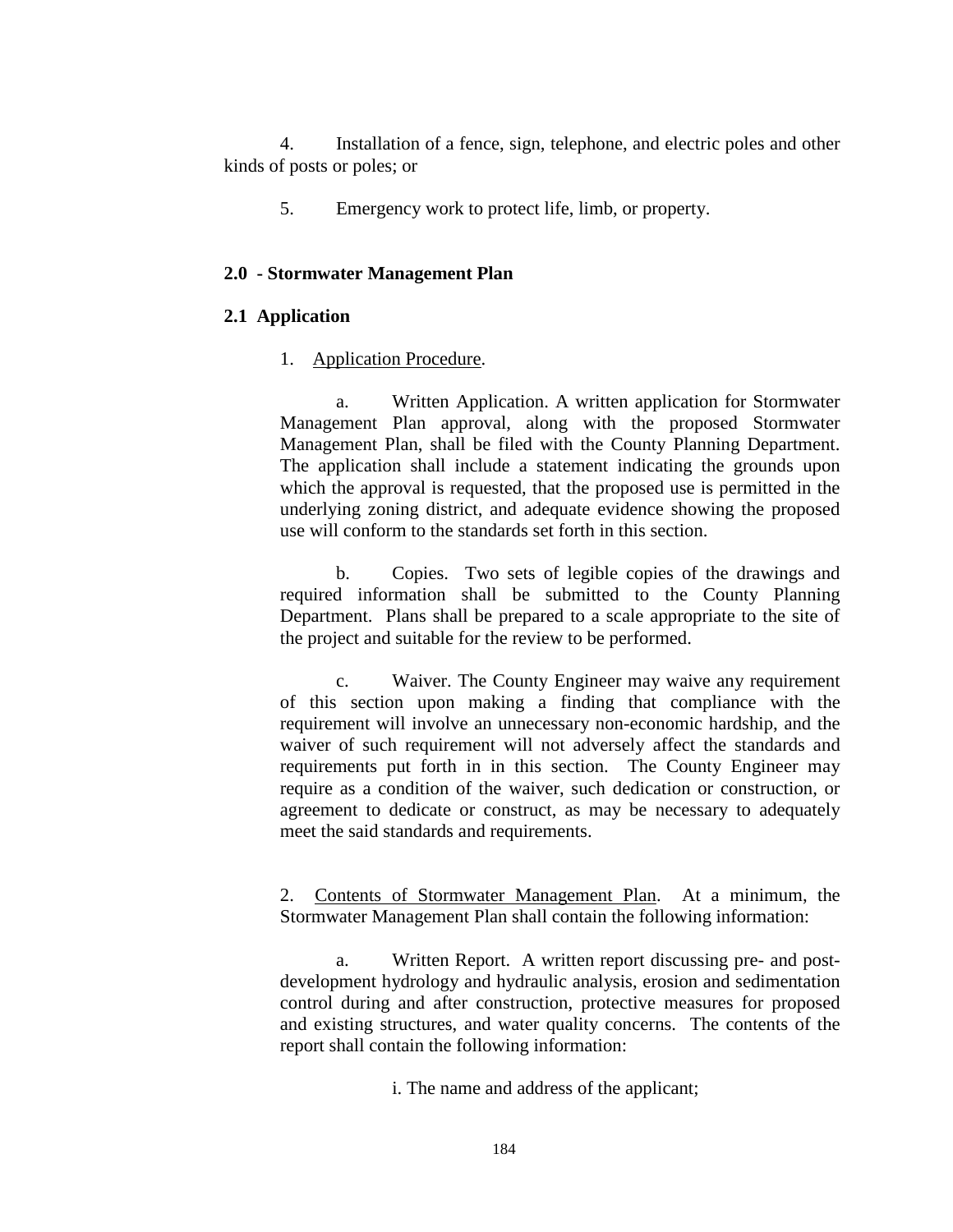ii. The section, township and range;

iii. The acreage of the development and the acreage of the disturbed area;

iv. A description of the existing soils on the site, if necessary, including a map indicating soil types of the areas to be disturbed, information on the suitability of the soils for the type of development proposed, potential for erosion, the type of stormwater management system proposed, and any remedial steps to be taken by the developer to render the soils suitable; and

v. The current land use of the area in which the site is located.

b. Maps. The following maps shall be included with the written report. Each map shall contain a north point indicator, date, scale of drawing, and the datum.

i. Location Map. The location of the tract at a scale sufficient to clearly identify the location of the property and giving such information as the names and numbers of adjoining roads, railroads, utilities, subdivisions, towns, districts or other defining landmarks, and a watershed boundary map illustrating the project site location as a subwatershed within the watershed of the larger or major drainage basin.

ii. Existing Site Conditions Map. A map of existing site conditions showing the site and immediately adjacent areas, including:

> 1. Existing topography with a contour interval appropriate to the topography of the land, but in no case having a contour interval greater than two (2) feet;

> 2. A watershed boundary map illustrating the subwatershed(s) both above and within the site or development;

> 3. A delineation of streams, rivers, public waters and the presence or absence of wetlands located on and immediately adjacent to the site, including depth of water, a general description of vegetative cover found within the site, a statement of general water quality, and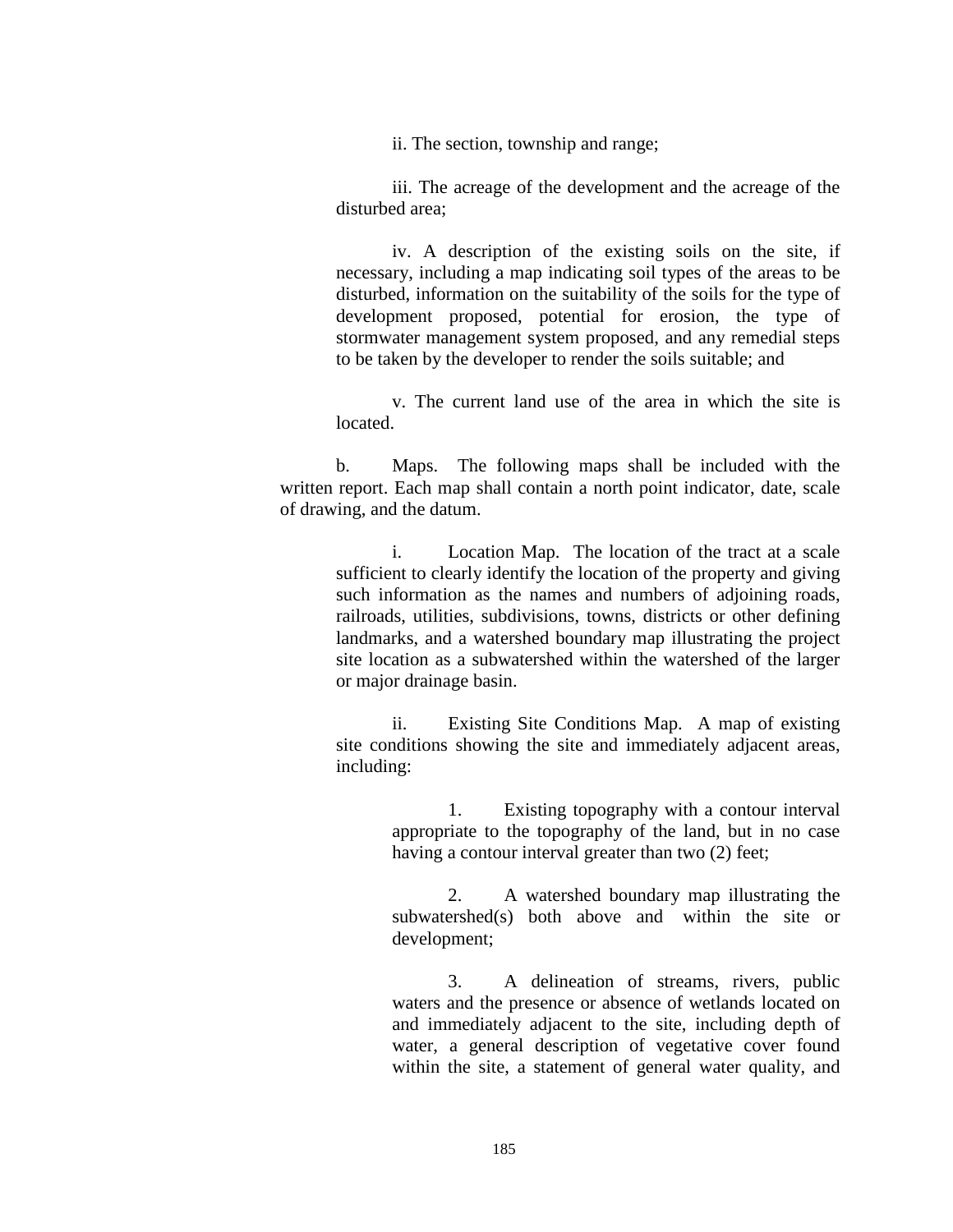any classification given to the water body by state or federal agencies;

4. Location and dimensions of existing stormwater drain systems and natural drainage patterns on and immediately adjacent to the site delineating in which direction and at what rate stormwater is conveyed from the site, identifying the receiving stream, river, public ditch, or wetland, and setting forth those areas of the unaltered site where stormwater collects or passes;

5. Current extent of vegetative cover and a clear delineation of any vegetation proposed for removal; and

6. The 100-year flood and floodway as designated on a FEMA published digital flood insurance rate map (DFIRM) or as determined by a site specific analysis.

iii. Final Site Conditions Map. A plan of final site conditions on the same scale as the existing site conditions map showing the proposed site changes shall be provided, including:

> 1. The proposed final grading plan shown at contours at the same interval as provided above or as required to clearly indicate the relationship of the proposed changes to existing topography and remaining features. This grading plan should also indicate areas of cut and fill activity greater than three (3) feet;

> 2. A watershed boundary map illustrating the proposed subwatershed(s) both above and within the site or development;

> 3. A drainage plan of the developed site delineating the direction of stormwater runoff and how it will be conveyed from the site and setting forth the areas of the site where stormwater will be collected along with the method of collection including ponds, storm sewer or channels;

> 4. The proposed size, alignment, and intended use of any structures to be erected on the site;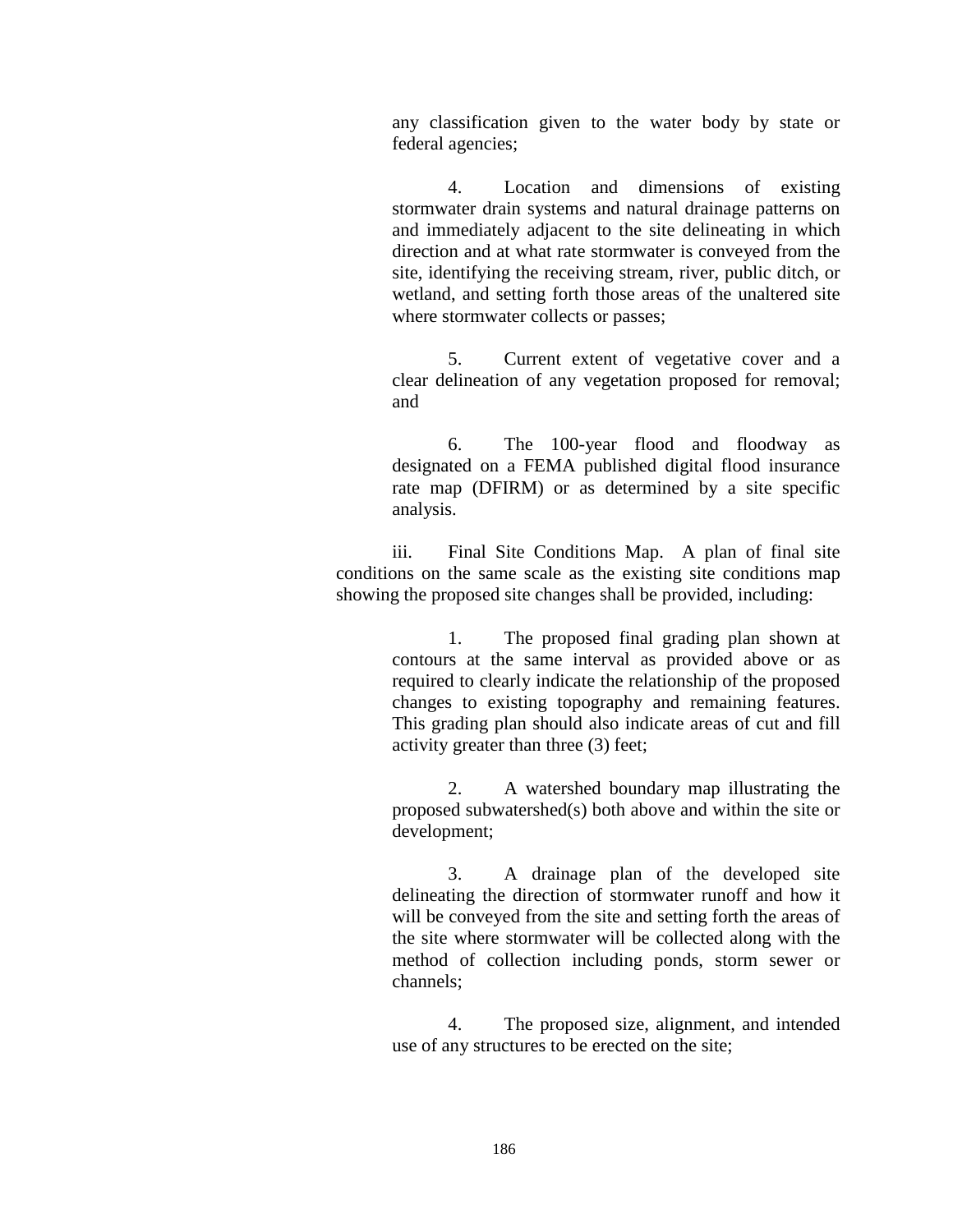5. A clear delineation of all areas which shall be paved or surfaced, including a description of the surfacing material to be used; and

6. Any other information pertinent to the particular project which is necessary for the review of the project.

c. Erosion and Sediment Control Plan. The erosion and sediment control plan shall include the following information:

> i. The locations and dimensions of all proposed land disturbing activities.

> > ii. Approximate locations of all stockpile areas;

iii. Location and detailed description of all construction site best management practices (BMPs) necessary to meet the requirements of this section;

iv. A schedule of anticipated starting and completion dates for each phase of activity, including the installation of construction site best management practices (BMPs) needed to meet the requirements of this section; and

v. Provisions for maintaining the construction site best management practices (BMPs) throughout all phases of construction including prior to, during, and after construction. This shall include the installation of permanent control measures and the removal of temporary BMPs.

3. Certification. All stormwater management plans, drawings, specifications, and computations for stormwater management facilities submitted for review shall contain a validated seal and be signed by a Professional Engineer registered in the State of North Dakota. This requirement will be met as part of the properly completed stormwater Management Plan.

# **2.2 Review.**

1. Process. Stormwater Management Plans meeting the requirements of this section shall be reviewed by the County Engineer. After evaluation of the Stormwater Management Plan, the County Engineer shall approve, approve with conditions, or deny the Stormwater Management Plan. If a particular stormwater management plan involves a drainage area of 80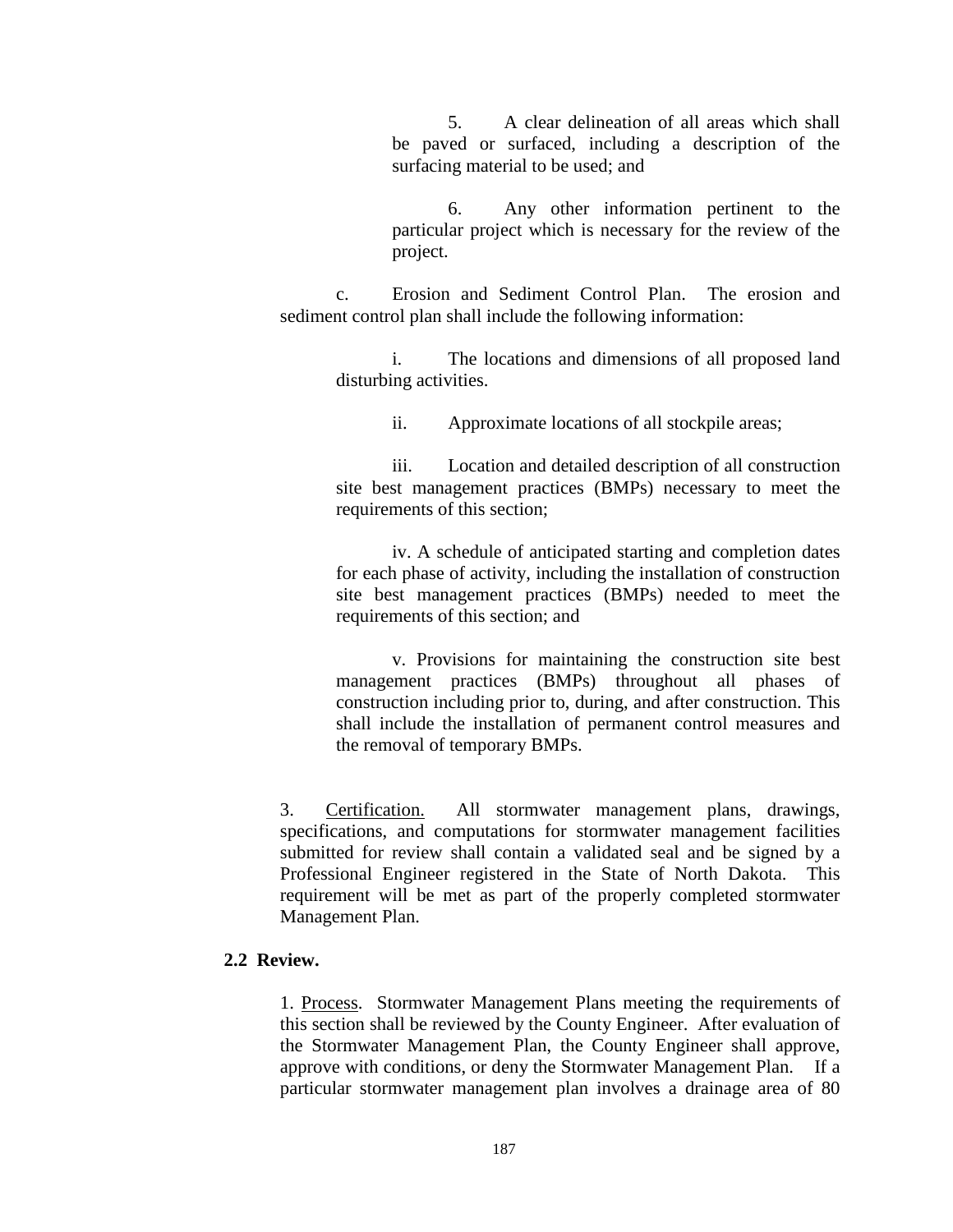acres or more, a complex application or has the potential for significant controversy, the County Engineer may bring the proposed stormwater management plan before the Burleigh County Water Resource District for consideration and public comment.

2. Conditions. A Stormwater Management Plan may be approved subject to compliance with conditions reasonable and necessary to insure that the requirements contained in this section are met. Such conditions may, among other matters, limit the size, kind or character of the proposed development, require the construction of structures, drainage facilities, storage basins and other facilities, require replacement of vegetation, establish required monitoring procedures, stage the work over time, require alteration of the site design to insure buffering, require the acquisition of certain lands or easements, and require the conveyance to public entity of certain lands or interests therein. The County Engineer may specify special requirements for specific watersheds within the County. The nature of these requirements will be subject to the unique environmental and natural resource environment of each subwatershed. Approval of a plan shall bind the applicant to perform all of the conditions and requirements of the plan prior to any land disturbing activities.

### **2.3 Approval Standards.**

1. General. This section describes approval standards against which proposed Stormwater Management Plans will be measured. A Stormwater Management Plan which fails to meet the standards contained in this section shall not be approved by the County Engineer. Other standards, such as state and federal standards, shall also apply. If two standards of different agencies conflict, the more restrictive standards shall apply.

It shall be the responsibility of the applicant to obtain any required permits from other governmental agencies having jurisdiction over the work to be performed. Typically, such agencies could include the Burleigh County Water Resource District, the State Water Commission and State Engineer's Office, the State Department of Transportation, the State Health Department, the State Historical Preservation Officer, the U.S. Army Corps of Engineers, the U.S. Environmental Protection Agency, and possibly others.

The following sections describe routine approval standards to be used in evaluating a proposed Stormwater Management Plan.

2. Stormwater Design Standards Manual. The Burleigh County Stormwater Design Standards Manual, contains the principal standards and design criteria for developing an effective and acceptable Stormwater Management Plan. The Manual contains detailed criteria for hydrologic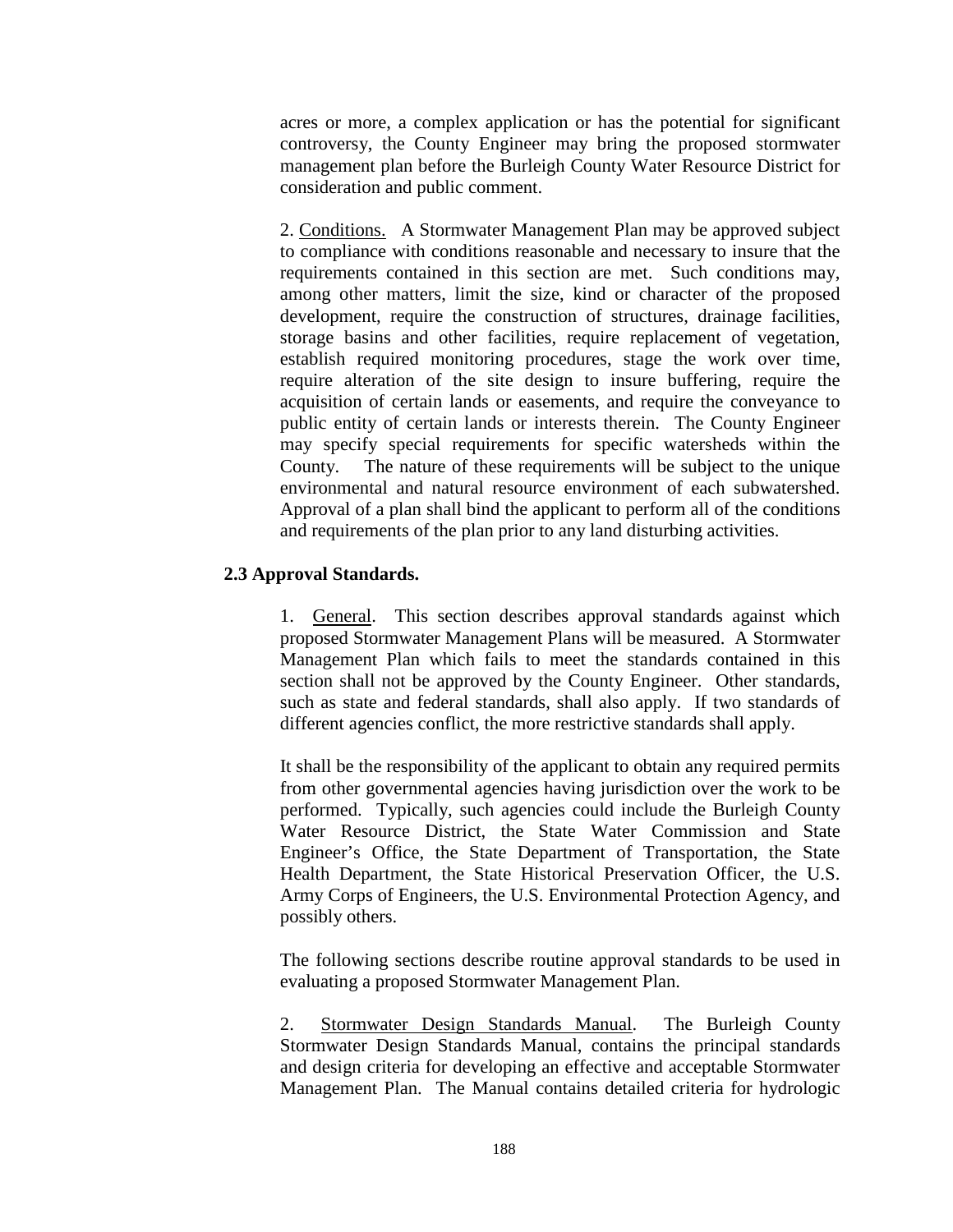evaluations, the design of stormwater management system facility components, water quality protection standards, instructions for the development of an erosion and sedimentation control plan, and requirements for easements and rights-of-way.

3. Models/Methodologies/Computations. Hydrologic models and design methodologies used to determine runoff conditions and to analyze stormwater management structures and facilities shall be approved in advance by the County Engineer.

4. Construction Plans and Specifications for Public Facilities. The construction plans and specifications prepared for the construction of public stormwater management facilities must:

a. Be consistent with the Stormwater Management Plan approved by the County Engineer.

b. Be in conformance with the requirements of Burleigh County any other necessary permits issued by other governmental agencies.

c. Be sealed and signed by a Professional Engineer registered in the State of North Dakota.

d. Be submitted to the County Engineer for approval.

e. Contain a drawing or drawings delineating the erosion and sediment control plan, including details of silt fences, storm drain inlet protection, and other best management practices (BMPs). The construction specifications shall contain technical specifications describing erosion, sedimentation and water control requirements during and after construction operations.

No construction may commence until the construction plans and specifications have been approved by the County Engineer and all other applicable permits and approvals are received from outside agencies.

5. Stormwater Management Criteria for Permanent Facilities. Stormwater control facilities included as part of the final design for a permanent development shall be addressed in the Stormwater Management Plan and shall meet the following criteria:

> a. Pre-versus Post Hydrological Response of Site. An applicant shall install or construct, on or for the proposed land disturbing or development activity, all stormwater management facilities necessary to manage increased runoff so that the two (2)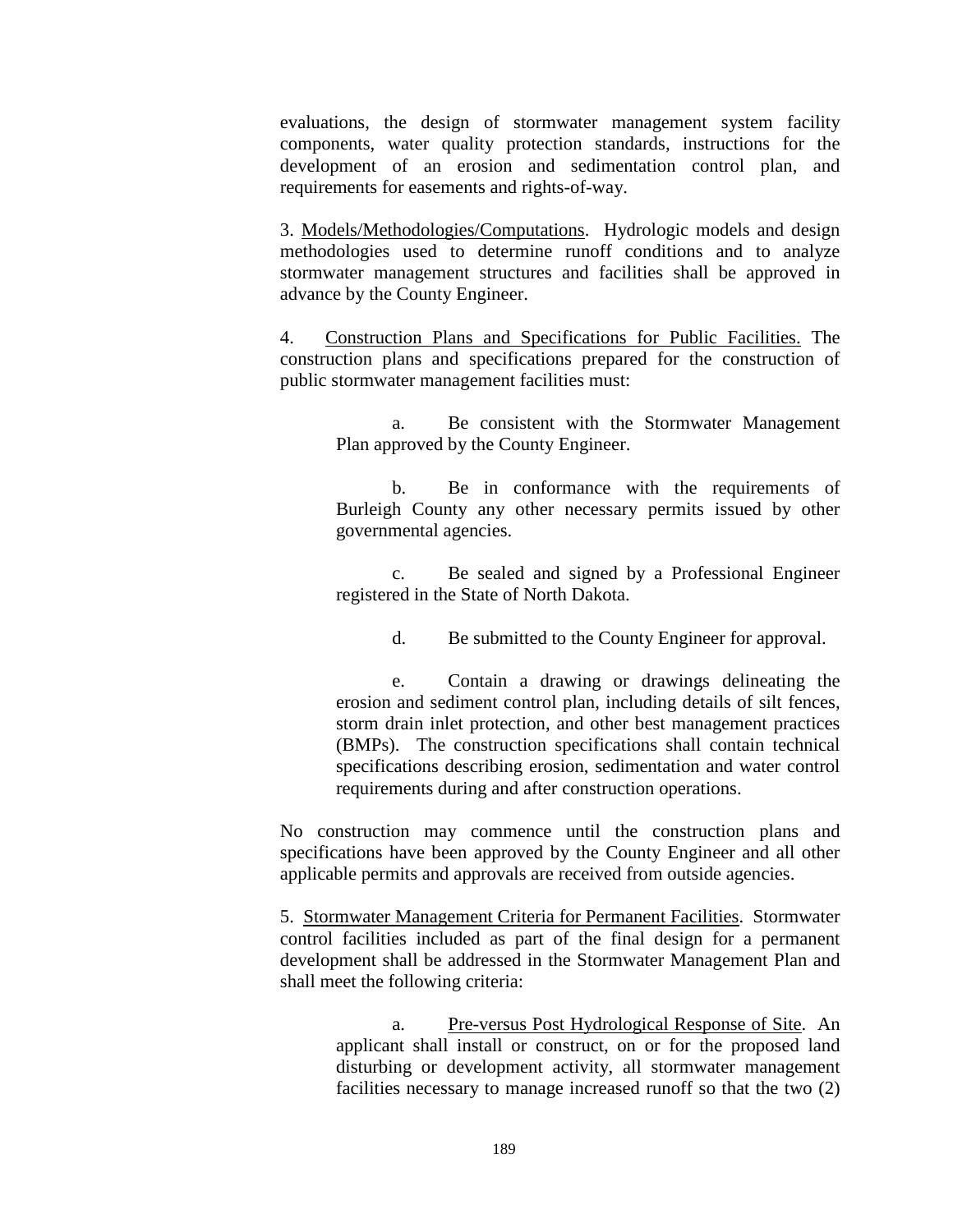year, ten (10) year and one hundred (100) year storm peak discharge rates existing before the proposed development shall not be increased and accelerated channel erosion will not occur as a result of the proposed land disturbing or development activity.

b. Natural Features of the Site. The applicant shall reduce the need for stormwater management facilities by incorporating the use of natural topography and land cover such as wetlands, ponds, natural swales and depressions as they exist before development to the degree that they can accommodate the additional flow of water without compromising the integrity or quality of these natural features.

c. Stormwater Management Strategies. The following stormwater management practices shall be investigated in developing a Stormwater Management Plan:

1. Natural infiltration of precipitation and runoff on-site, if suitable soil and geological conditions are available. The purpose of this strategy is to encourage the development of a Stormwater Management Plan that encourages natural infiltration. This includes providing as much natural or vegetated area on the site as possible, minimizing impervious surfaces, and directing runoff to vegetated areas rather than to adjoining streets, storm sewers and ditches. This shall include the identification of areas with known high water tables, natural springs and other areas with ground water implications.

2. The flow attenuation by use of open vegetated swales and natural depressions.

3. Stormwater detention facilities.

4. Stormwater retention facilities (on a case by case basis).

5. Storm sewer facilities.

A combination of successive practices may be used to achieve the applicable minimum control requirements specified in the above strategies. Justification shall be provided by the applicant for the method selected.

> d. Adequacy of Outlets. The adequacy of any outlet used as a discharge point for proposed stormwater management facilities must be assessed and documented to the satisfaction of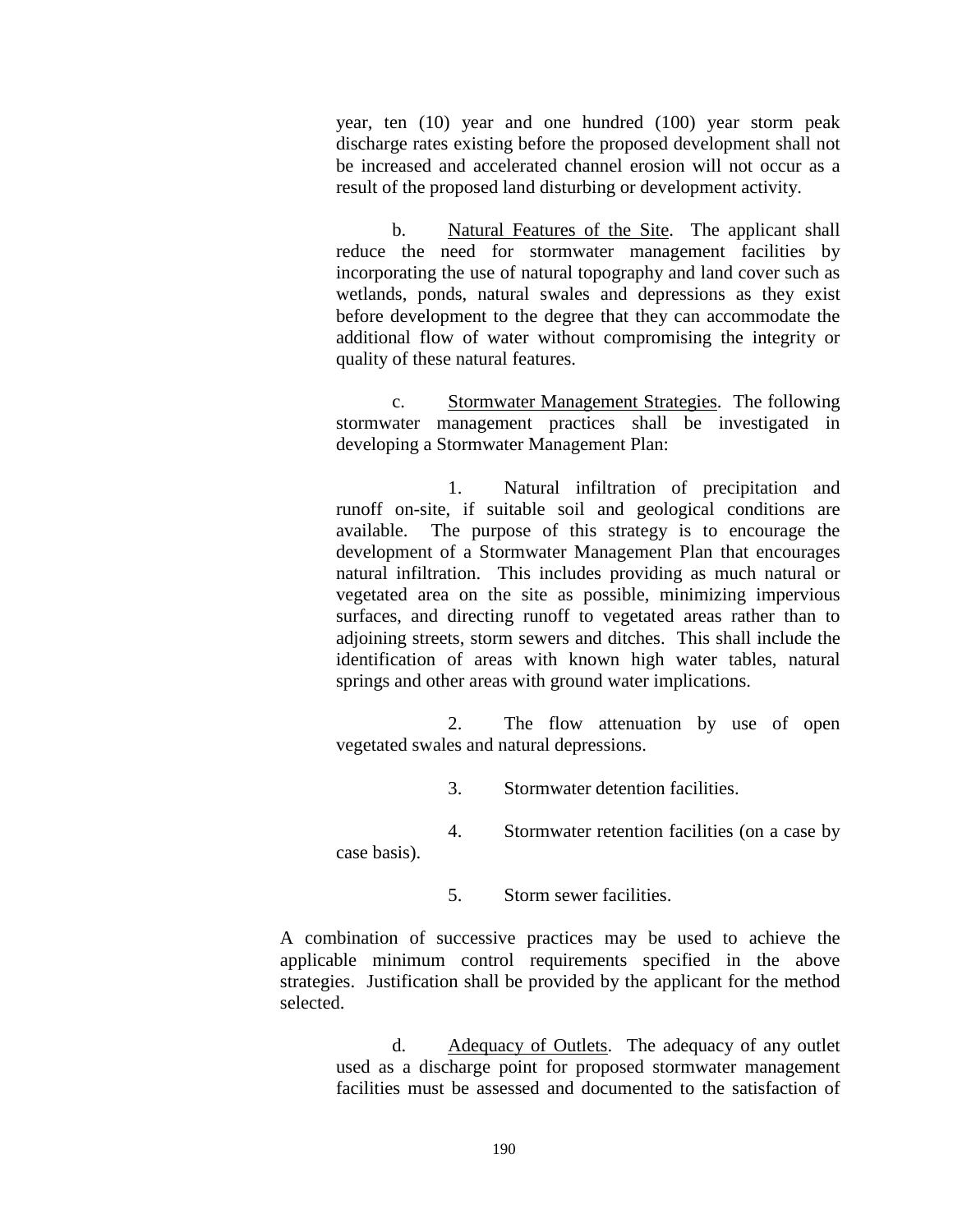the County Engineer. The hydraulic capacities of downstream natural channels, reaches, storm sewer systems, or streets shall be sufficient to receive post-development runoff discharges and volumes without causing increased property damages, an increase in the established base flood elevation (BFE), or a change in the conveyance of the base flood. If a floodplain or floodway has not been established by the Federal Emergency Management Agency, then the applicant shall provide a documented analysis and estimate of the base flood elevation as certified by a Professional Engineer registered in the State of North Dakota. In addition, projected velocities in downstream natural or manmade channels shall not exceed that which is reasonably anticipated to cause erosion unless protective measures acceptable to the County Engineer are approved and installed as part of the Stormwater Management Plan. The assessment of outlet adequacy shall be included in the Stormwater Management Plan and shall be certified by a Professional Engineer registered in the State of North Dakota.

e. Stormwater Detention/Retention Facilities. Stormwater detention or retention facilities proposed to be constructed in the Stormwater Management Plan shall be designed according to the most current technology as reflected in the Design Standards Manual.

#### **3.0 Stormwater Permits**.

1. Stormwater Management. It is unlawful to initiate land development, land disturbing, or other activities which result in an increase in stormwater quantities, degradation of stormwater quality, or restriction of flow in any storm sewer system, open ditch or natural channel, stormwater easement, water body, or wetland outlet within the jurisdiction of the County, without having first complied with the terms of this section.

#### 2. Stormwater Permits.

a. Mandatory Permits. Any person proposing a development or project which involves land development, land disturbing, or other activities as defined in this section, shall obtain a stormwater permit before initiating those activities. If the stormwater management plan submittal requirement is waived or deemed exempt by the County Engineer, a stormwater permit must be obtained in accordance with this section.

b. Permit Application. All persons subject to meeting the requirements for a mandatory stormwater permit shall complete and file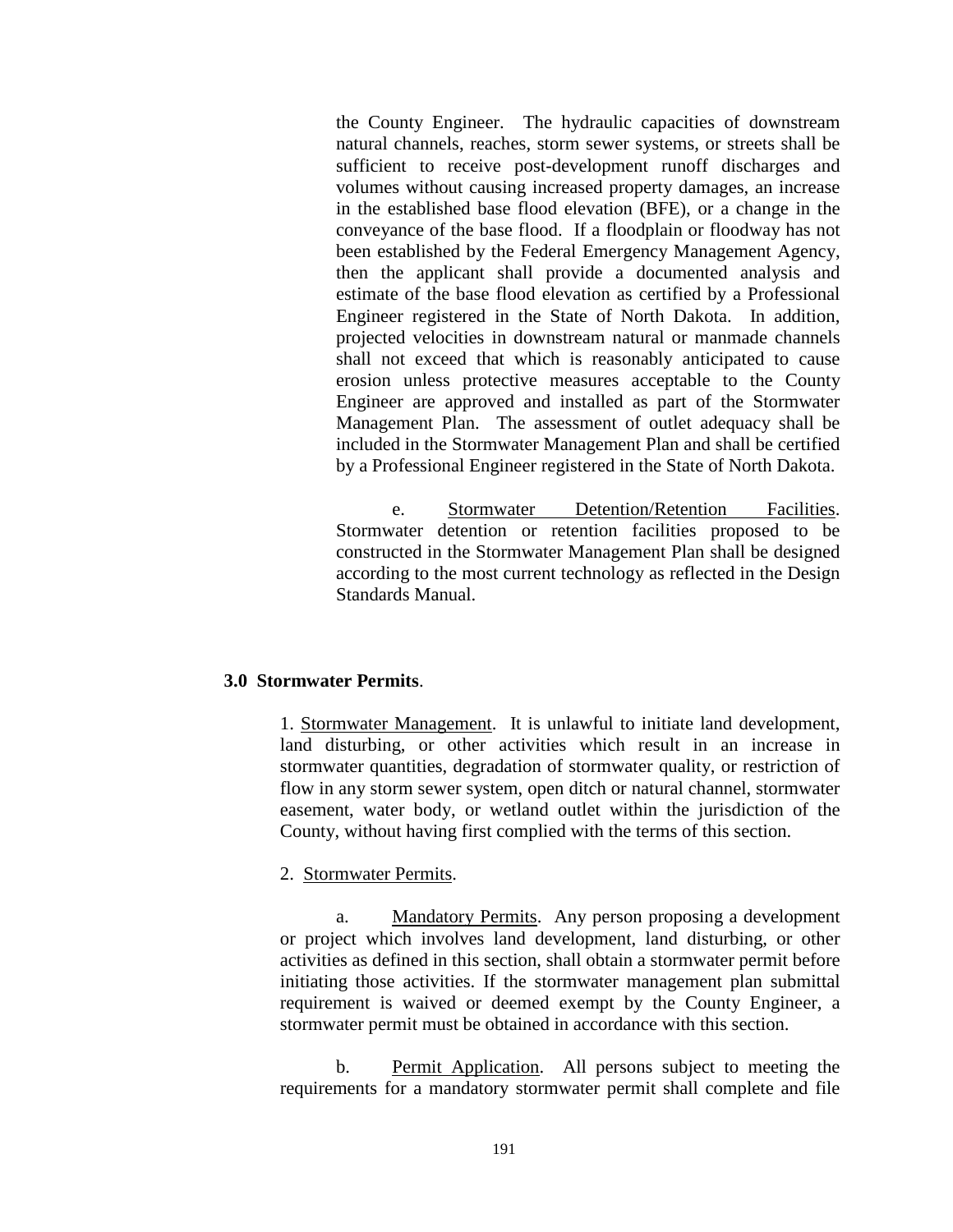with the County Planning Department an application in the form prescribed by the County Planning Department and accompanied by a fee established by the Board of County Commissioners. The permit application shall be accompanied by the following:

- i. A phased Erosion and Sediment Control Plan;
- ii. A final grading plan;
- iii. An approved, or revised Stormwater Management Plan as prescribed under this section or a waiver of this requirement;
- iv. Verification that all best management practices (BMPs) have been installed; and
- v. The applicable fee.

The County Engineer will evaluate the data furnished as part of the Stormwater Management Plan and may require additional information. After evaluation and acceptance of the Stormwater Management Plan, the County Engineer may issue a stormwater permit subject to any terms and conditions deemed necessary.

c. Permit Conditions. Stormwater permits are issued subject to all provisions of this section and all other applicable regulations, user charges and fees established by the County. Permits may contain any of the following conditions:

i. Limits on the maximum rate of stormwater discharge;

ii. Limits on water quality degradation of stormwater discharge;

iii. Requirements for the installation, operation and maintenance of stormwater detention/retention facilities;

iv. Compliance schedule;

v. Other conditions as deemed appropriate by the County Engineer to insure compliance with this section.

d. Permit Duration. Permits must be issued for a time period specified by the County Engineer. The applicant shall apply for permit renewal a minimum of thirty (30) days prior to the expiration of the applicant's existing permit. The terms and conditions of a permit are subject to modification by the County Engineer during the term of the permit as set forth herein. Failure to renew the permit prior to the expiration date will require the permittee to pay a late fee as prescribed by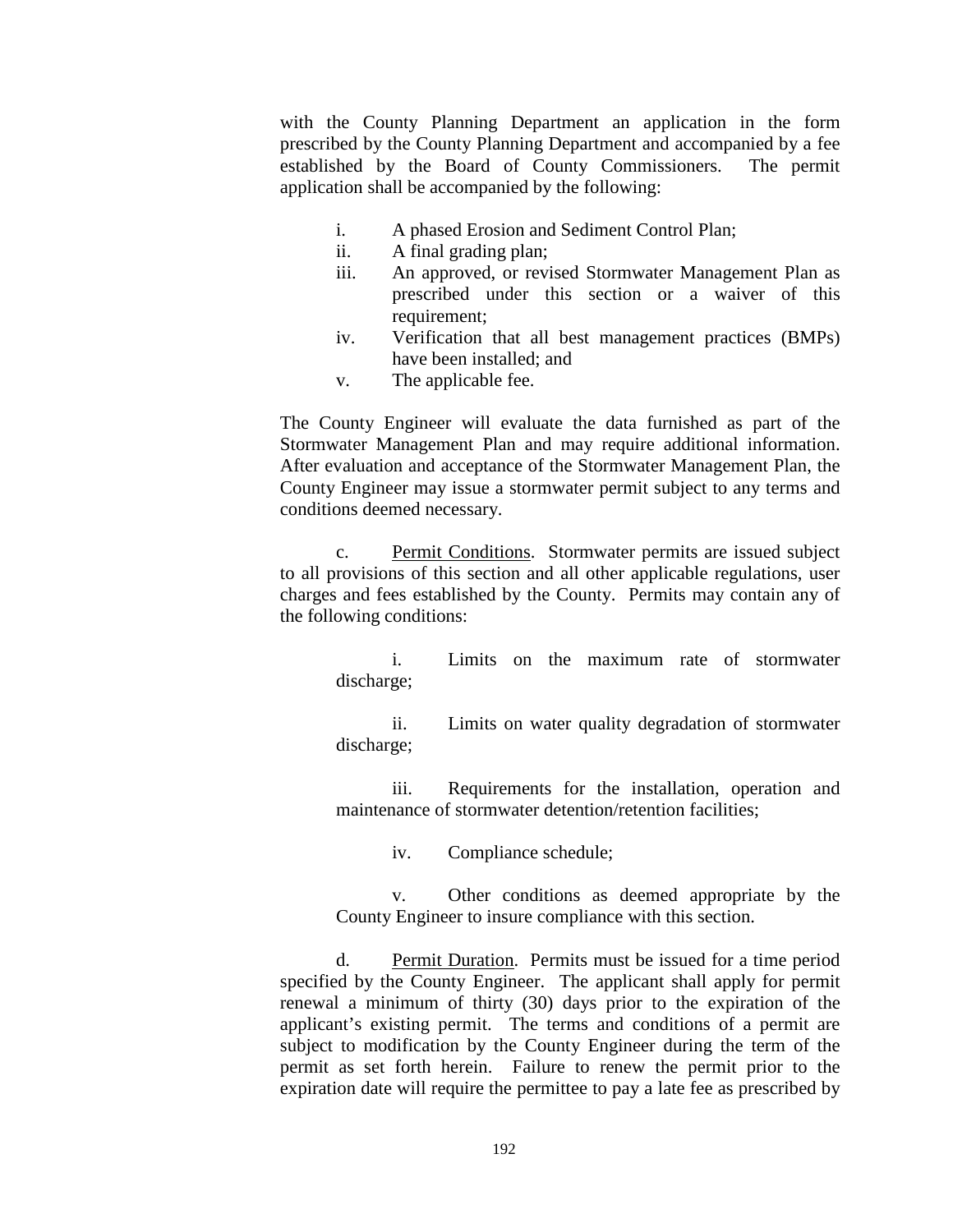the County Engineer. While the permit may have expired, the permittee remains responsible for the activities and site governed under the permit until the permit is terminated.

e. Inspection. The County Engineer may inspect the stormwater management facilities of any permittee to determine compliance with the requirements of this section. A permittee shall allow the County Engineer to enter upon the premises at all reasonable hours for the purposes of inspection, sampling or record examination. The County Engineer shall be allowed to set up equipment on the permittee's premises as required for the purpose of collecting samples and flow recording.

f. Stop Work Order. The County Engineer shall have authority to issue a stop work order, ordering suspension of all work and activity at the site, upon finding that an actual or threatened discharge exists or when such conditions present an imminent or substantial danger to the health or welfare of persons downstream, the environment, natural resources, stormwater quantity, water quality, and/or environmentally sensitive lands. Upon issuance of a stop work order, all work in the area covered by the stormwater permit, if a permit has been issued, shall cease immediately. If any person notified of such stop work order fails to comply, the County shall commence whatever steps are necessary to obtain compliance. The County Engineer may lift the stop work order upon proof of compliance with all plan or permit requirements and conditions.

Whenever the County Engineer issues a stop work order and declares the situation to be an emergency, the County Engineer shall serve a notice and order on the person performing the work personally, or by registered or certified mail. The person performing the work, owner or permittee has the right to an informal hearing before the County Engineer by making an appointment with the County Engineer. The informal hearing must be held within five (5) days of service of the notice and order. Following the hearing, the County Engineer may affirm, modify or rescind the stop work order.

g. Suspension of Stormwater Management Plan or Stormwater Permit. The County Engineer shall have authority to suspend a stormwater management plan or a stormwater permit upon finding that an actual or threatened discharge exists or when such conditions present an imminent or substantial danger to the health or welfare of persons downstream, environment, natural resources, stormwater quantity, water quality, and/or environmentally sensitive lands. Upon issuance of suspension notice and order, all work in the area covered by the permit, shall cease immediately. If any person fails to comply with the suspension order, the County shall commence whatever steps are necessary to obtain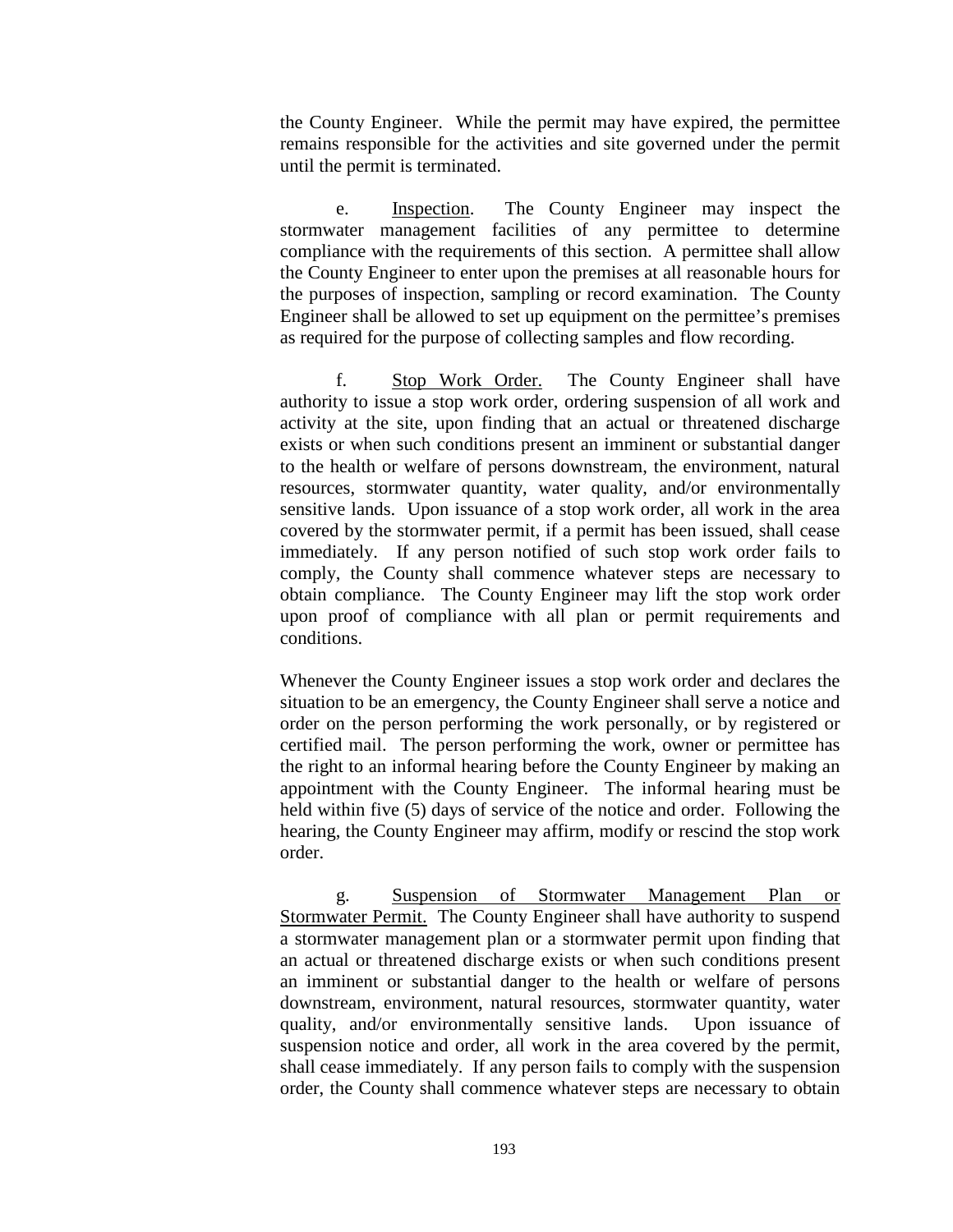compliance. The County Engineer may lift the suspension order upon proof of compliance with all stormwater management plan or stormwater permit conditions.

h. Appeal. All decisions of the County Engineer dealing with violations of a stormwater permit or this section are subject to appeal to the Board of County Commissioners upon written notice of appeal filed within fifteen (15) days of issuance of the decision.

i. Hearing. Upon receiving the notice of appeal the Board of County Commissioners shall set a date for a hearing within thirty (30) days of receipt of the notice of appeal. Notice of the time and place for the hearing must be served upon the appellee by certified mail or in person not less than five (5) days prior to the hearing.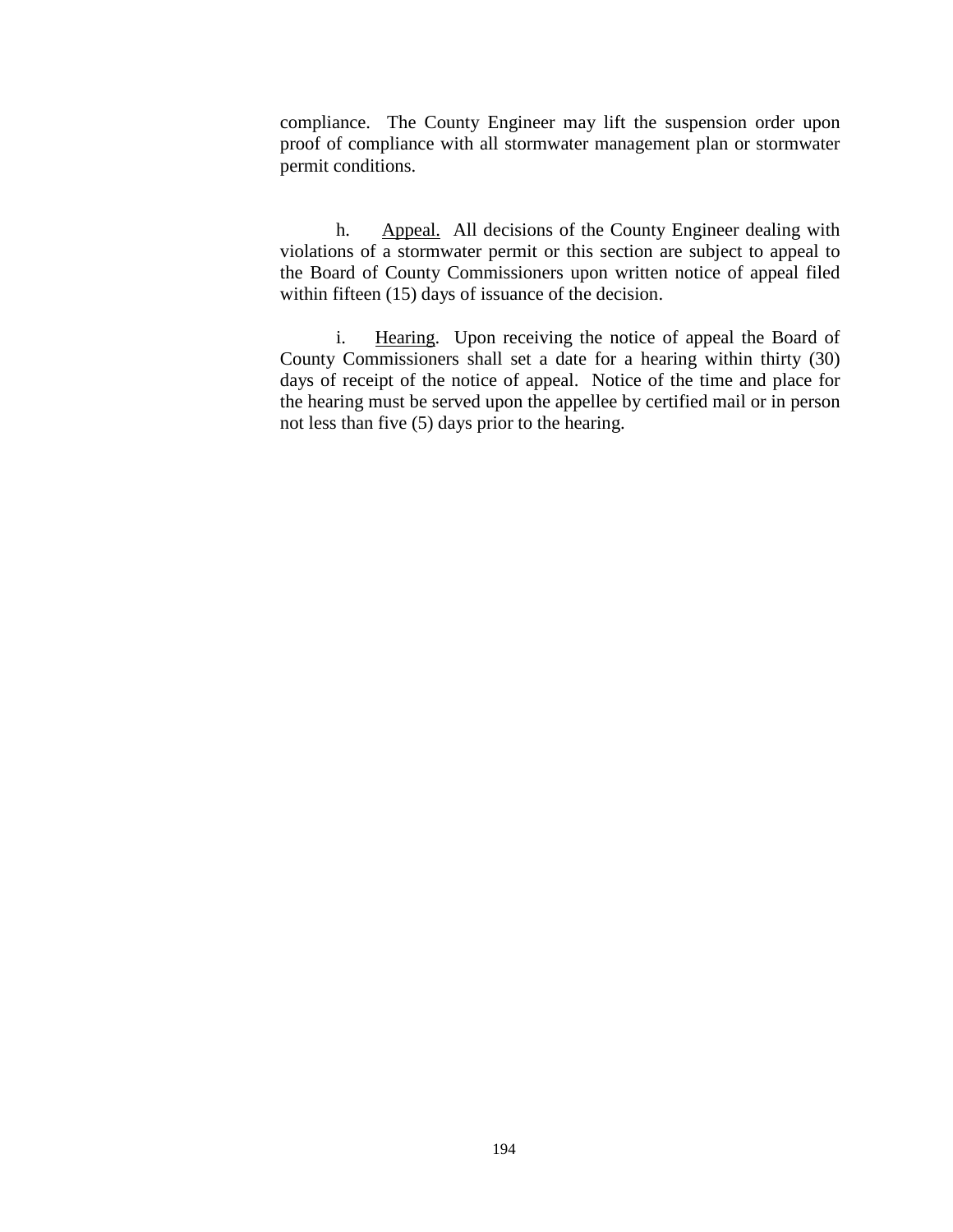# **ARTICLE 34**

## **MINIMUM HOUSING STANDARDS**

#### **Section 1. Resolution**

WHEREAS, in the county-zoned portions of Burleigh, there are, or may in the future be, buildings or structures which are dilapidated, unsafe, dangerous, unsanitary, a menace to the health, morals, safety and general welfare of the people of this County, and which might tend to constitute a fire menace and which are a public nuisance.

# BE IT THEREFORE RESOLVED BY THE BOARD OF COMMISSIONERS OF THE COUNTY OF BURLEIGH THAT THE FOLLOWING SHALL BE:

An Ordinance providing for the vacation, removal, repair or demolition of any building or structure which is, or threatens to be, a public nuisance, dangerous to the health, morals, safety or general welfare of the people of the County of Burleigh, or which might tend to constitute a fire menace; and for the assessment of the cost of vacation, removal, repair or demolition thereof as a county lien or assessment against such premises, and to provide for the recovery of such costs in an action at law.

#### **Section 2. Inspection of Dwellings, Dwelling Units, Rooming Units and Premises**

- 1. The County Health Office or Building Inspector is hereby authorized and directed to make inspections when necessary to determine the conditions of all dwellings, dwelling units, rooming units, and premises located within the county zoned portions of the County of Burleigh, in order that they may perform their duty of safeguarding the health and safety of the occupants of such dwellings and the general public.
- 2. For the purpose of making such inspections, the County Health Officer or Building Inspector is hereby authorized to enter, examine and survey, during normal working hours only, all dwelling units, and premises located within the county zoned portions of the County of Burleigh when necessary for the purposes of determining whether any conditions exist which render such places as substandard within the terms of this Ordinance. The County Health Officer or Building Inspector is further authorized to inspect any building, wall or structure about which complaints are filed by any person to the effect that a building, wall or structure is or may be existing in violation of this Ordinance.
- 3. The owner or occupant of every dwelling, dwelling unit, rooming unit, or the person in charge thereof shall give the County Health Office or Building Inspector access to such dwelling, dwelling unit, rooming unit and its premises, at reasonable times for the purpose of inspection.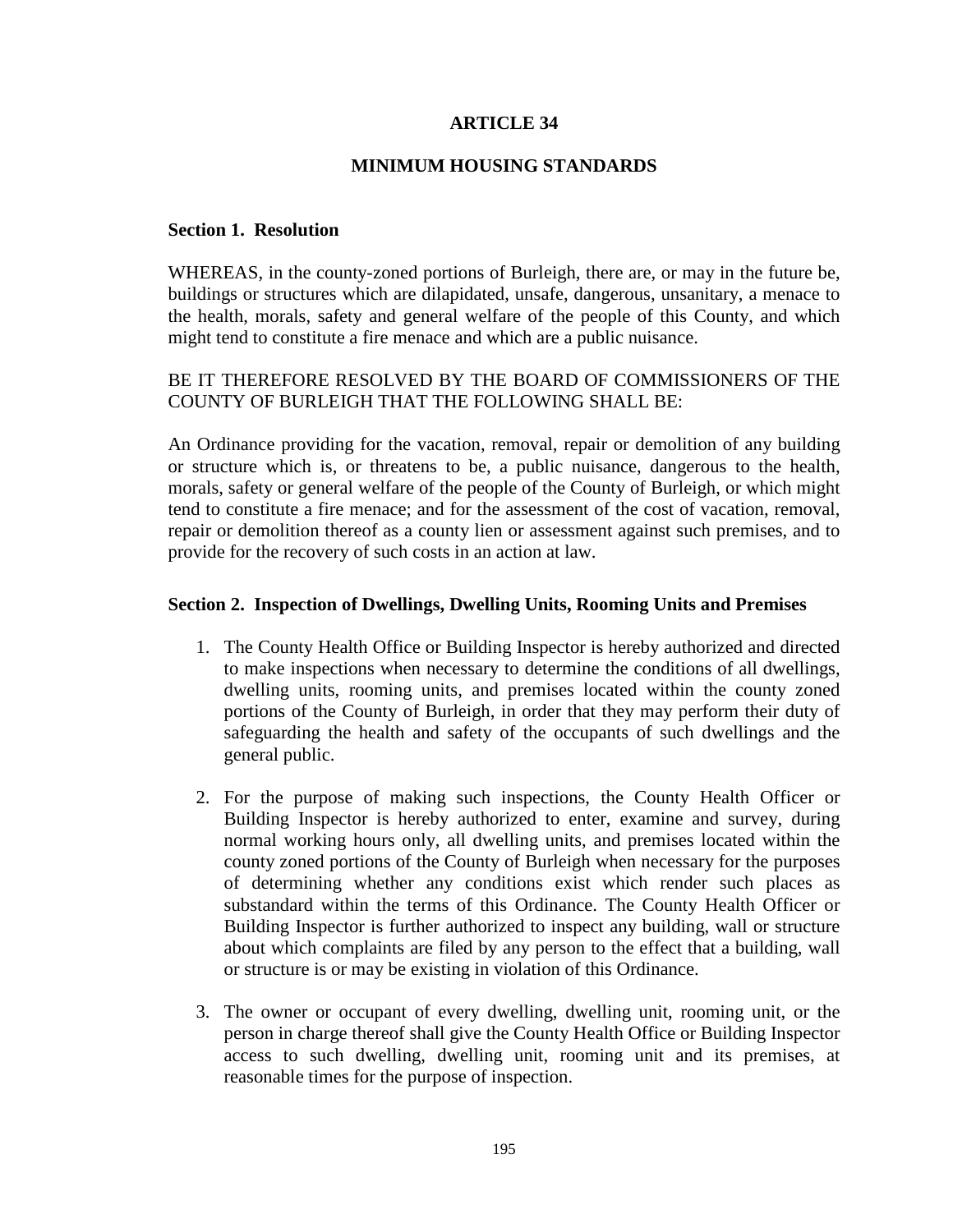- 4. Each occupant of a dwelling or dwelling unit shall give the owner thereof, or his agent or employee, access to any part of such dwelling, dwelling unit, or its premises, at reasonable times for the purpose of making such repairs and/or alterations as are necessary to effect compliance with the provisions of this Ordinance, or any lawful order issued pursuant to the provisions of this Ordinance.
- 5. No inspection of, or access to, any premises shall be effected in the absence of any adult person responsible for or dwelling within the premises, or an adult person designated by said person to provide access for an inspection.

## **Section 3. Minimum Requirements for Dwelling Units**

No person shall occupy as an owner, occupant, or let to another for occupancy any dwelling unit for the purpose of living, sleeping, or eating therein, which does not comply with the following requirements:

1. Dwelling Unit for Human Habitation

The County Health Officer or Building Inspector shall determine that a dwelling is unfit for human habitation or a building is substandard, if he finds that any of the following conditions exist:

- a. Construction and Maintenance
	- 1. Building supporting members which show thirty-three (33) percent or more of damage or deterioration.
	- 2. Buildings that have interior or outside walls or coverings which show fifty (50) percent or more damage or deterioration.
	- 3. Buildings which have floors or roofs with improperly distributed loads, which are overloaded, or which have insufficient strength to be reasonably safe for the purpose used, or such framing members deflect over 1/360 of the span.
	- 4. Buildings which have been damaged by fire, wind or other causes that endanger the lives, safety or welfare of the occupants or other people of the County.
	- 5. Buildings which are dilapidated, decayed, unsanitary or in disrepair which are likely to cause sickness or disease, or to cause injury to the health, safety or welfare of the occupants or other people of the County.
	- 6. Buildings in which each living unit does not have a safe and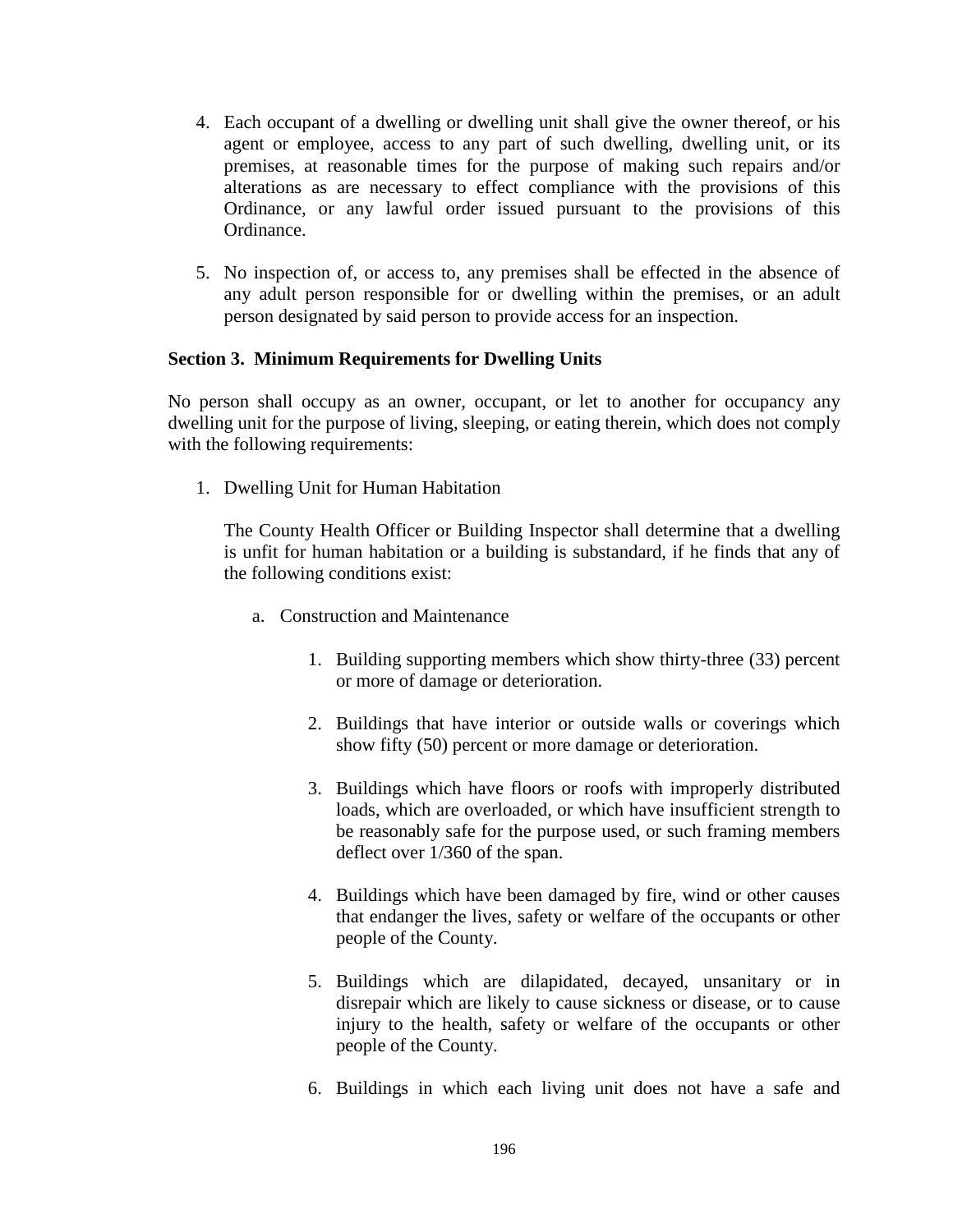unobstructed means of egress leading to a safe and open space at ground level.

- 7. Buildings which have defects therein, increasing the hazards of fire, accidents, or other calamities, such as lack of adequate ventilation, light, heating, or sanitary facilities as endangering the health, morals, safety or general welfare of the occupants or other residents of the County.
- 8. Buildings which are in violation of any provisions of fire prevention, or ordinances of the County of Burleigh.
- 9. Buildings in which the interior walls, ceilings, and floors of all habitable rooms are not of durable material, in good repair, and well painted.
- 10. Buildings in which the exterior walls are not covered with an approved type of sheathing , stucco, brick or other recognized material in good repair.
- 11. Buildings or premises that violate any ordinance of the County relative to sanitation and safety.
- 12. Dwelling units in which the bedrooms or bathrooms are not available through hallways or other means to assure the privacy of the occupants.
- b. Lighting and Ventilation
	- 1. Each habitable room, including toilets and bathrooms, shall have not less than one (1) window. The window area in each of the said rooms shall not have less than ten (10) percent of the floor area in glass and at least one-half (1/2) of the minimum allowable window area shall be designed, built, and maintained so that it may be opened for the admission of outside air.
	- 2. Every public hall and stairway in every two-family dwelling, multi-family dwelling and rooming house shall be adequately ventilated.
	- 3. The County Health Officer or Building Inspector upon presentation of plans and specifications or a mechanical ventilation system showing that the same provides fresh air equivalent to, or better than, would be provided by the window installation provided in Subsection 1 above, may authorize the use of such mechanical ventilation system in lieu thereof. Any such mechanical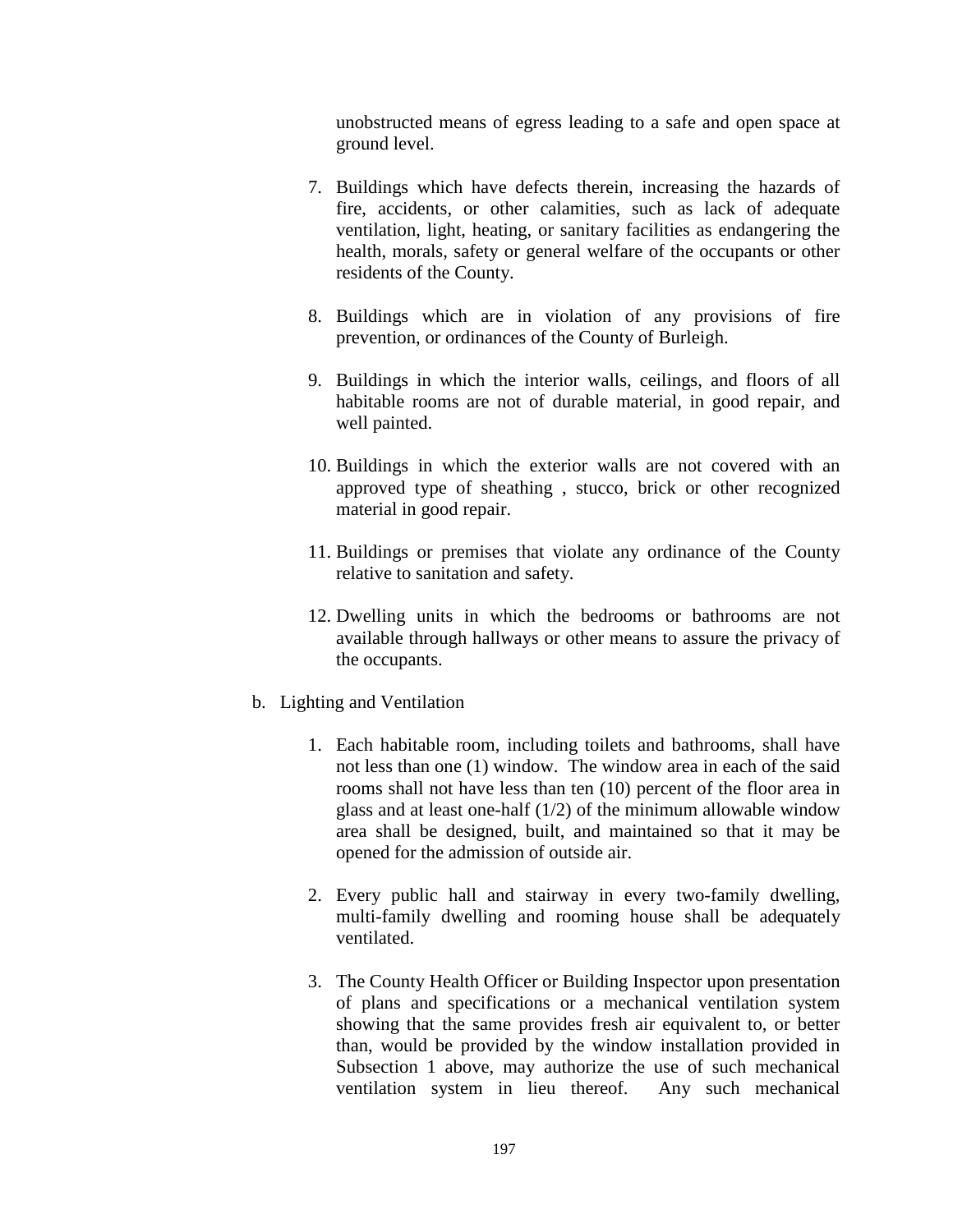ventilation system shall be maintained in good working and operating condition at all times.

- 4. The windows in all habitable rooms shall open directly upon a yard, alley, street or court. In case of windows on courts, there shall not be less than three (3) feet of clear space between the outside of the windows and the property line.
- 5. All windows, doors and other apertures opening to the outside or to other unscreened areas shall be equipped with screens of Number 16 mesh or finer, and the same shall be installed and maintained with no loose frames or edges and free from breaks and tears. During the fly season, such screens are to be installed from May 1 to October 1 of each year.
- c. Electrical Facilities
	- 1. Every public hall and stairway in every two-family dwelling, multi-family dwelling, and rooming house shall be adequately lighted at all times except that such lighting system be turned off by conveniently located switches during the daylight hours.
	- 2. Every dwelling within three hundred (300) feet of a power line shall be supplied with electricity.
	- 3. Every existing habitable room shall contain at least two (2) separate floor or wall type electrical convenience outlets. Every kitchen shall contain two (2) twenty (20) amp outlets.
	- 4. Every water closet compartment, bathroom, laundry room furnace room and public hall shall contain at least one (1) supplied ceiling or wall type electrical light fixture.
	- 5. Every outlet and fixture shall be properly installed and maintained in good working condition.
- d. Plumbing and Sewage
	- 1. Each dwelling unit shall be provided with not less than one (1) kitchen sink. Each dwelling unit shall have access to a full bathroom. A full bathroom shall consist of at least one (1) stool, one (1) lavatory, one (1) bath tub or shower; not more than one (1) dwelling unit may share one (1) full bathroom. Each bathroom shall be enclosed by walls, ceiling, and doors, to afford privacy.
	- 2. All joints, pipes, valves and connections of all plumbing and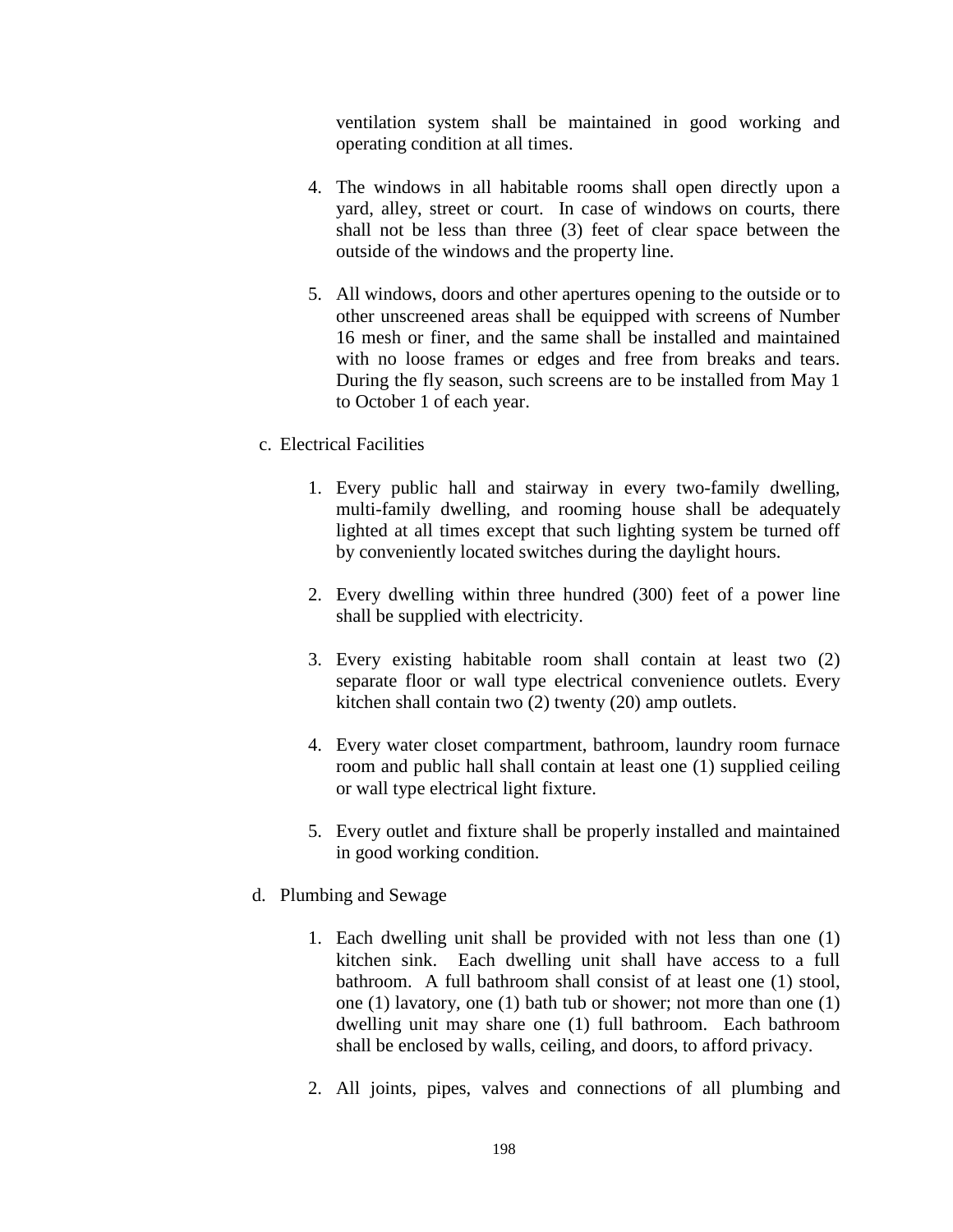sewers shall be installed in accordance with the State Plumbing Code and be maintained in good working condition.

- 3. The sink, tub bath or shower bath, and flush type water closet herein required shall be accessible without leaving the shelter of the roof of the building in which the dwelling unit is located and without passing through any other dwelling unit.
- 4. Floors and walls in any room where the required sink, bath tub or shower bath and flush type water closet are installed shall be built and maintained so as to be reasonably impervious to water.
- 5. Every kitchen sink, lavatory, shower or bath tub, and basin shall be connected to both hot and cold running water and the hot water heating facilities shall be capable of providing hot water at least 120 degrees Fahrenheit at each required hot water faucet.
- e. Heating
	- 1. Every dwelling or dwelling unit shall have heating facilities which are properly installed, maintained in safe and good working conditions, and be capable of safely and adequately heating all habitable rooms, bathrooms, and water closet compartments located therein to a temperature of at least 68 degrees Fahrenheit at a distance of three (3) feet above the floor lever, under ordinary minimum winter conditions.
- f. General Conditions
	- 1. Every foundation, floor, wall, ceiling and roof shall be reasonably weather-tight, rodent-proof and shall be capable of affording privacy and shall be kept in good repair.
	- 2. Every window, exterior door and basement hatchway shall be reasonably weather-tight, water-tight, rodent-proof and shall be kept in sound working condition and good repair.
	- 3. Yards adjacent to any dwelling shall be graded to drain water off the lot or into a drainage system on the lot, no standing or stagnant pools of water shall be permitted on any yard or lot.
	- 4. Every supplied facility, piece of equipment or utility which is required under this Ordinance shall be so constructed or installed that it will function safely and effectively and shall be maintained in a satisfactory working condition.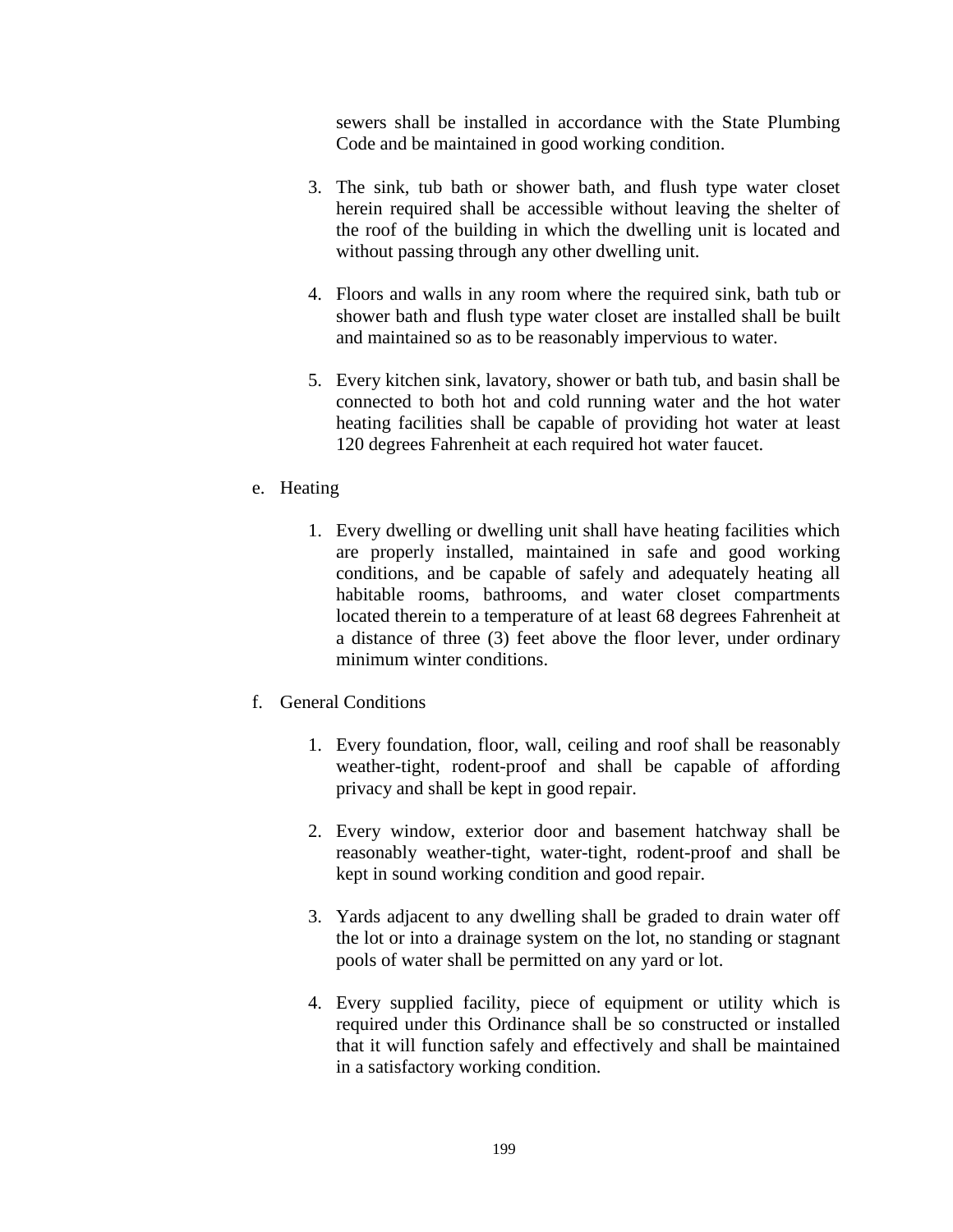- 5. No owner, operator or occupant shall cause any service facility, equipment, or utility which is required under this Ordinance to be removed from, shut-off, or disconnected in any occupied building or dwelling unit except for such temporary interruption as may be necessary while actual repairs or alterations are in the process or during temporary emergencies.
- 6. Porches, exterior stairways, steps, walkways and sidewalks shall be in good repair and free from hazards.
- 7. Out buildings, retaining walls, fences and accessory buildings shall comply with the provisions of this Ordinance regarding repair, maintenance and usage.
- 2. Rooming Houses

No person shall operate, or permit to be occupied, a rooming house which does not comply with the requirements of Section 3, Subsection 1.

The provisions of the Ordinance shall be applicable to each rooming house and rooming unit. For the purpose of this section, whenever in the previous section the term "dwelling" is used, it shall mean "rooming house", and whenever the term "dwelling unit" is used, it shall be construed to mean "rooming unit".

#### 3. Basements and Cellars

- a. No basement or cellar space shall be used for a dwelling unit or habitable room unless:
	- 1. The floors and walls are damp-proofed and impervious to leakage of underground or surface moisture and insulated against dampness.
	- 2. Total of the window area in each room is equivalent to ten (10) percent of the floor space of such room, or no less than that considered adequate and reasonable as compared to the floor space of such room.
	- 3. The total openable window area for ventilating each room is equivalent to at least five (5) percent of the floor space of such, or where there is supplied some other device affording equivalent ventilation and approved by the County Health Officer or Building Inspector.
	- 4. Every window which is below the grade of the ground adjoining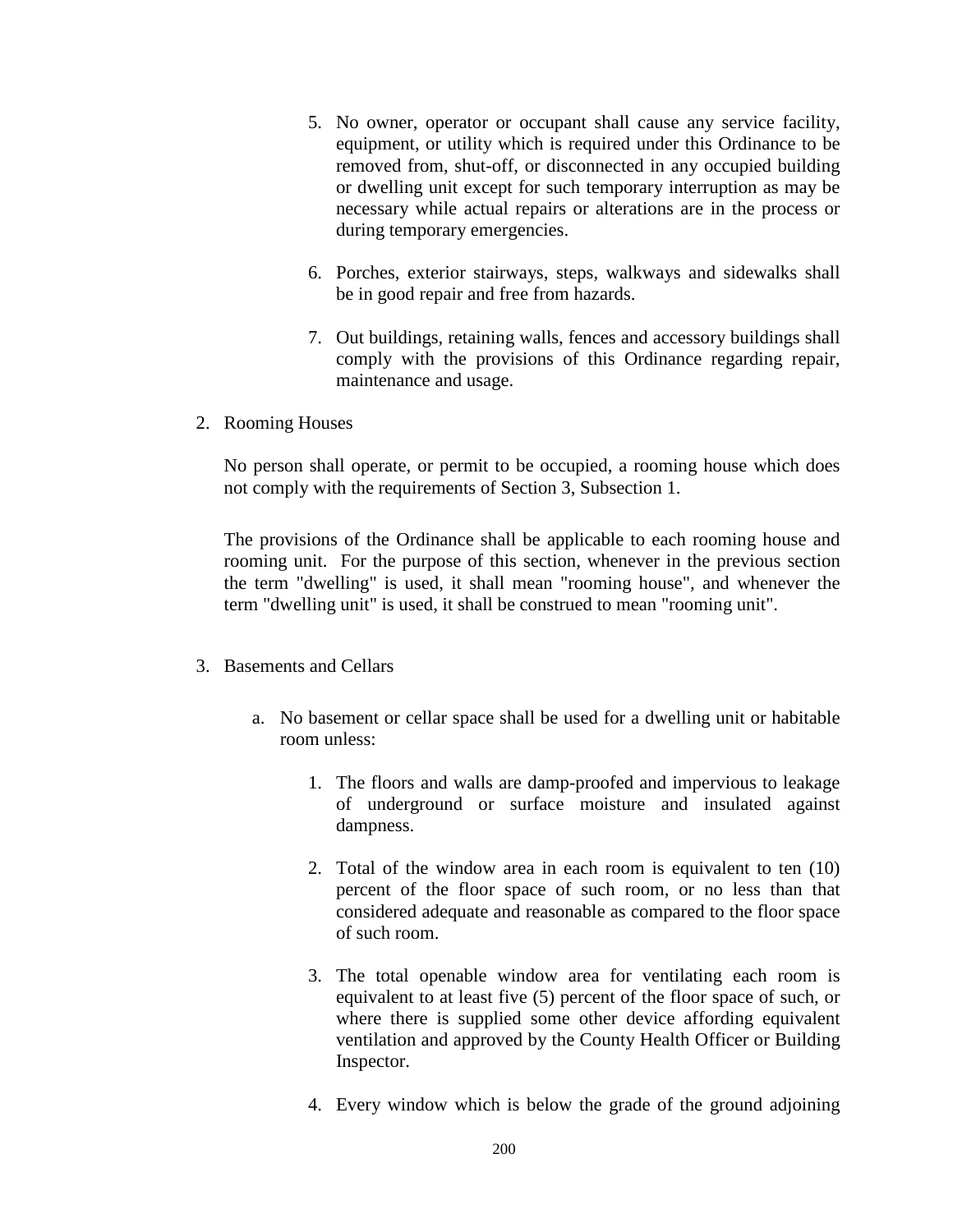such window shall have light wells or areaways extending at least twenty (20) inches out from said window throughout the entire width of the window.

5. Walls, ceilings and floors of the basement rooms shall comply with Section 3, Subsection 1 of this Ordinance.

# **Section 4. Responsibility of Owners and Occupants**

- 1. Every owner of a dwelling or dwelling unit containing two (2) or more dwelling units shall be responsible for maintaining in a clean and sanitary condition the shared or public areas of the dwelling and premises.
- 2. Every occupant of a dwelling or building shall keep in a clean and sanitary condition that part of the dwelling, dwelling unit, and premises thereof which he occupies and controls.
- 3. Every occupant of a dwelling or dwelling unit shall dispose of all rubbish in a clean and sanitary manner by placing it in rubbish containers.
- 4. No owner shall occupy or let any vacant dwelling unit unless it is clean, sanitary, fit for human habitation and not in violation of this Ordinance.
- 5. Every occupant of a dwelling or dwelling unit shall dispose of all garbage and any other organic waste which might be food for rodents, in a sanitary manner by placing it in a garbage disposal facility or garbage storage containers. It shall be the responsibility of the owner to supply such facilities or containers for all dwelling units in a dwelling containing more than two (2) dwelling units and for all dwelling units located on the premises where more than two (2) dwelling units share the same premises. In all other cases, it shall be the responsibility of the occupants to furnish such facilities or containers.
- 6. Every occupant of a dwelling containing a single dwelling unit shall be responsible for the extermination of any insects, rodents or other pests therein or on his premises; and every owner of a dwelling or building or building containing more than one (1) dwelling unit shall be responsible for such extermination whenever a dwelling unit within such building shall become infested.

## **Section 5. Duties of Occupants**

It shall be the duty of every occupant of a dwelling to:

1. Keep the dwelling unit and grounds pertaining to it in a clean and sanitary condition, free from fire hazards, free of rodents, household pests and vermin harborage.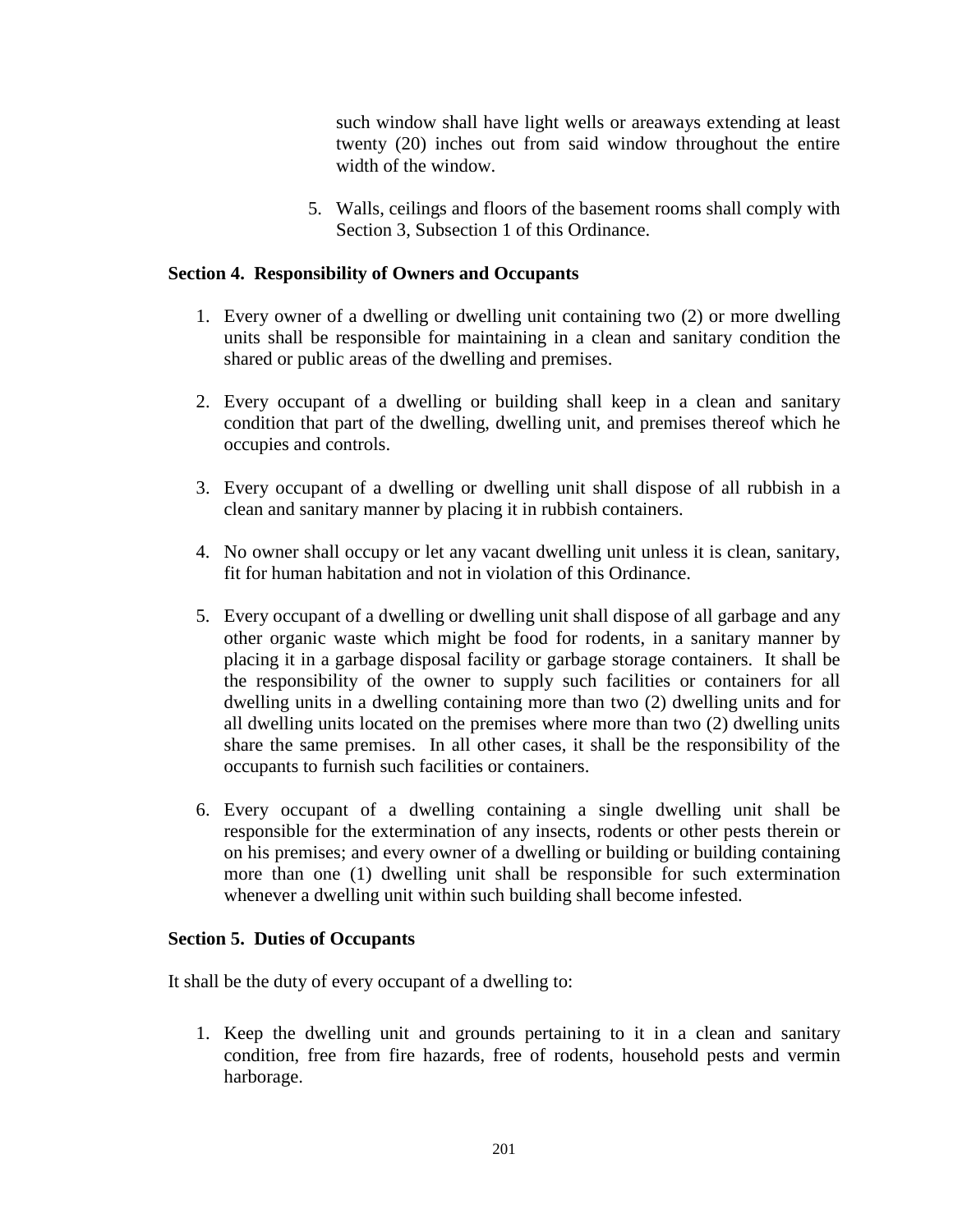- 2. Keep all plumbing in reasonably good working order and free obstruction.
- 3. Provide sound and tight garbage, rubbish and ash containers when the same is not supplied by the owner, and keep all containers by whomever supplied in a clean and sanitary condition.
- 4. Comply with the requirements of this Ordinance when the duties mentioned therein fall on the occupant.
- 5. Comply with the occupancy for overcrowding requirements and limitations of this Ordinance.

# **Section 6. Occupancy and Overcrowding**

No owner or occupant shall permit overcrowding in any dwelling unit or portion thereof as determined and measured by the following standards:

- 1. Every dwelling unit shall contain at least one hundred sixty (160) square feet of space for the first occupant and at least one hundred (100) square feet for each additional occupant.
- 2. No sleeping room shall have a floor area of less than eighty (80) square feet.
- 3. The total of all habitable rooms in a dwelling unit shall be such as to provide at least one hundred (100) square feet of floor area per person of the family over twelve (12) years of age and at least fifty (50) square feet of floor area per person of the family under twelve (12) years of age.
- 4. In computing the floor area under this section, only those portions of the floor having a ceiling height of at least seven (7) feet six (6) inches in height shall be included.

## **Section 7. Applicability of the County Building Code**

Whenever the provisions of this Article require the construction, installation, alteration, or repair of a dwelling or dwelling unit, or its facilities, utilities or equipment, the required work shall be done in full compliance with the applicable provisions of the County Building Code.

## **Section 8. Substandard Building or Dwelling Units, Nuisances**

1. Any buildings or dwelling units which violate the terms of Sections 3, 4, 5 and 6 of this Ordinance are hereby declared a public nuisance and dangerous to public health and shall be repaired, vacated, demolished or said violations discontinued as hereinbefore and hereinafter provided.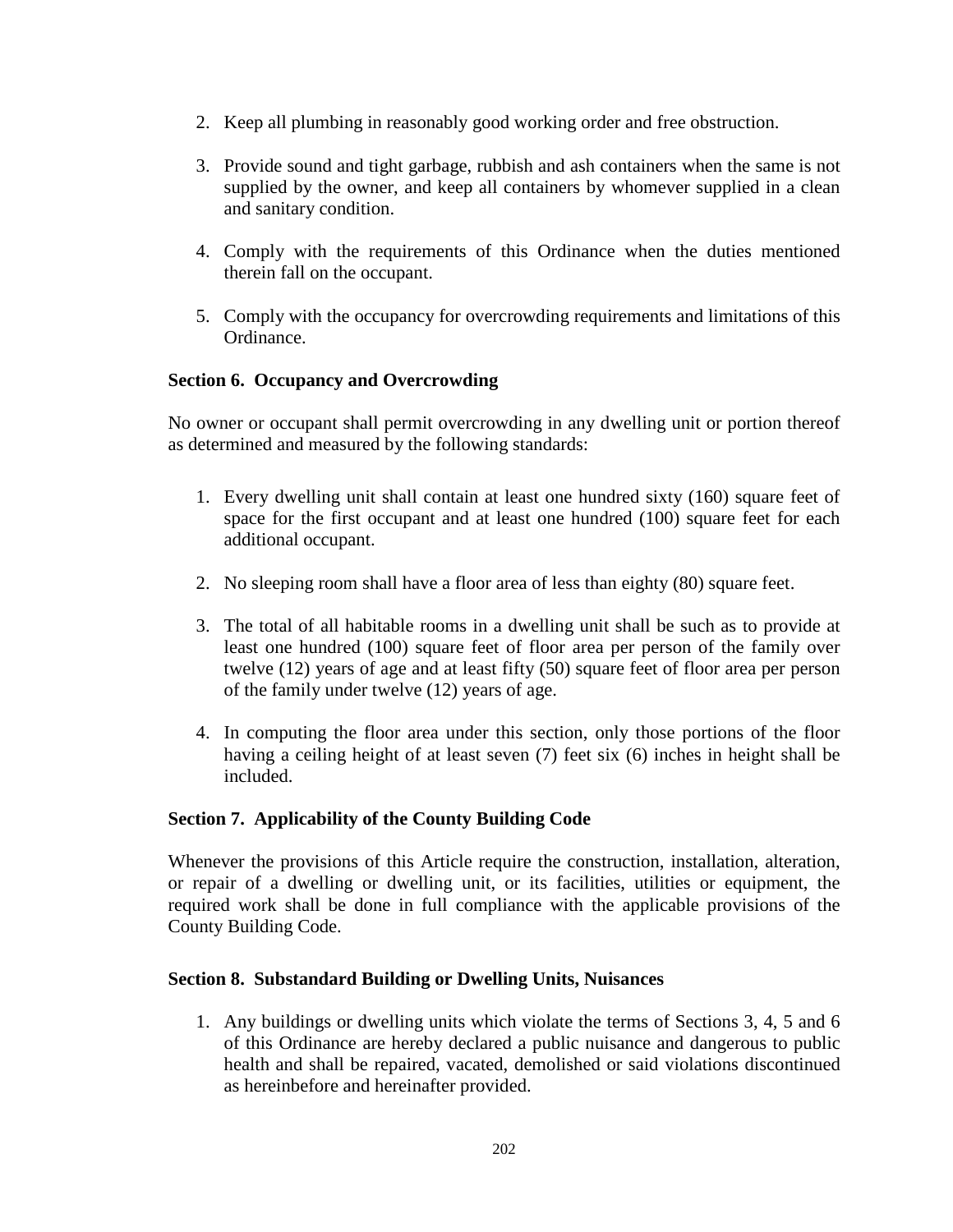- a. Whenever the County Health Officer of Building Inspector determines there has been a violation of any provision of this Ordinance, he shall notify in writing the owner, occupant, lessee, mortgage and all other persons having an interest in said building or dwelling, as shown by the records of the Register of Deeds of Burleigh County, and any dwelling, dwelling unit, or building found by him to be substandard as set forth in this Ordinance, that:
	- 1. The owner shall vacate, repair, or demolish said building within the terms of the Notice and Order.
	- 2. The owner or occupant must vacate said building or may have it repaired in accordance with the Notice and Order and remain in possession.
	- 3. Provided, that any person notified under this Ordinance to repair, vacate or demolish any building, shall be given such reasonable time as may be necessary to do, or have done, the work or acts required by the Notice and Order, provided herein and in case such building must be vacated, such vacation shall be complied with within thirty (30) days and such repair and demolition order shall be complied within ninety (90) days.
	- 4. Set forth in the Notice and Order, provided in Subsection 1 herein, a description of the building or structure deemed substandard, a statement of particulars which makes the building or structure a "substandard building" and an order requiring the same to be put in such condition with the terms of this Ordinance and within such time as specified but not to exceed ninety (90) days.
	- 5. Report to the County Commissioners any non-compliance with the "Notice and Order" provided for in Subsections 1, 2, 3 and 4 herein.
	- 6. Appear at all hearings conducted by the Board of County Commissioners and testify as to the conditions of the "substandard building".
	- 7. Place a Notice and Order on all "substandard buildings" reading as follows:

"This building has been found to be a 'substandard building' by the County Health Office or Building Inspector. This Notice and Order is to remain on this building until it is repaired, vacated or demolished in accordance with the Notice and Order which has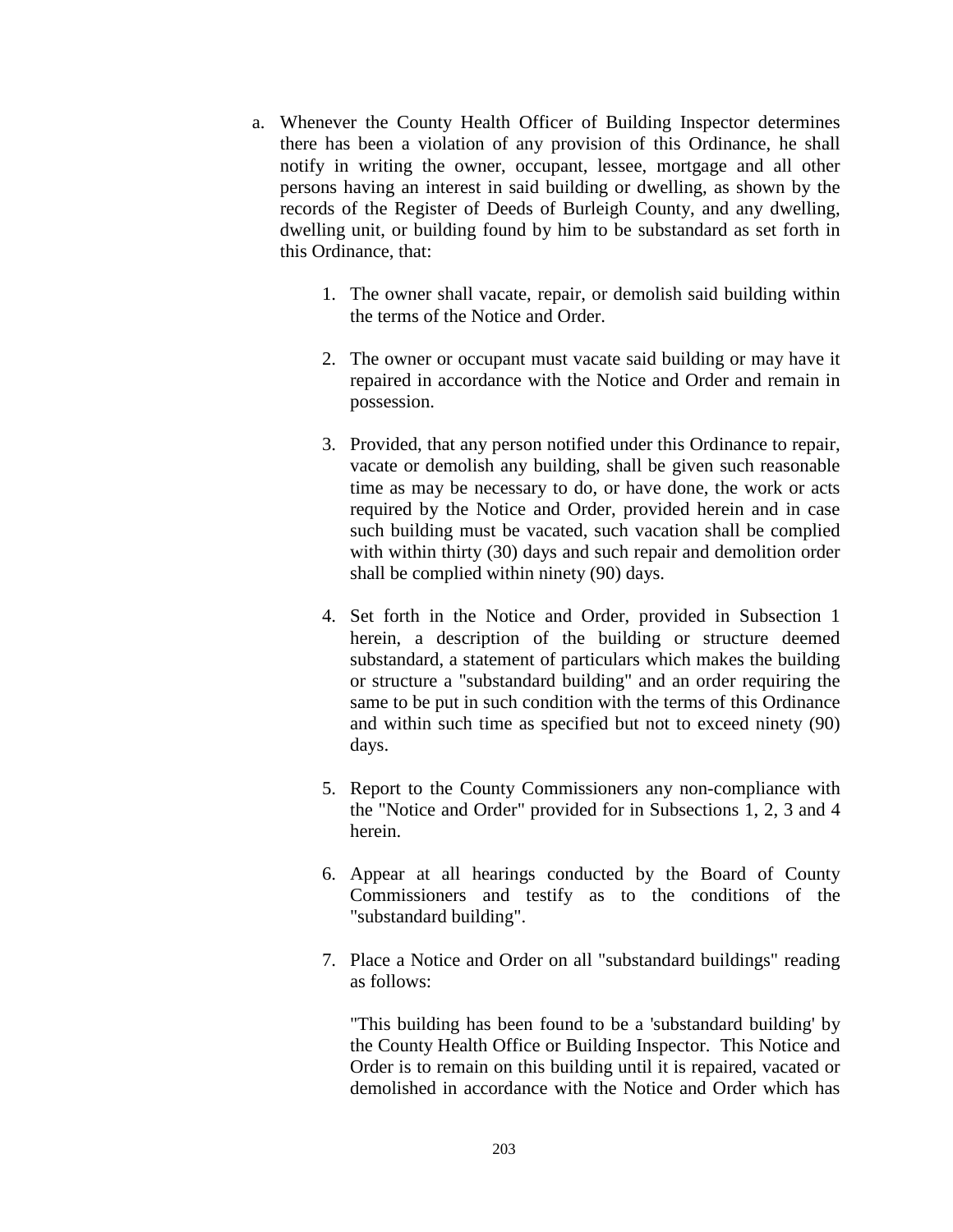been given to the owner, occupant, lessee or mortgage of this building and all other persons having an interest in said building as shown by the records of the Register of Deeds of Burleigh County. It is unlawful to remove this Notice and Order until such Notice and Order is complied with."

## **Section 9. Duties of the Board of County Commissioners**

The Board of County Commissioners shall:

- 1. Upon receipt of a report from the County Health Officer or Building Inspector as provided for in Section 10, Subsection 5 thereof, give written notice to the owner, occupant, lessee, mortgage and all other persons having an interest in said building as shown on the records of the Register of Deeds of Burleigh County, to appear before it on the date specified in the Notice and Order to show cause why the building or dwelling unit reported to be a "substandard building or substandard dwelling unit" should not be repaired, vacated, or demolished in accordance with the statement of particulars set forth in the County Health Officer or Building Inspector's Notice and Order, provided herein in Section 8, Subsection 1.
- 2. Hold a hearing and hear such testimony as the County Health Officer, Building Inspector or the owner, occupant, mortgage, lessee or any other person having an interest in said building as shown by the records of the Register of Deeds of Burleigh County shall offer relative to the "substandard building or dwelling unit".
- 3. Make a written finding of fact from the testimony offered pursuant to Section 9, Subsection 2 herein as to whether or not the building in question is a "substandard building or dwelling unit" within the terms of Sections 3, 4, 5 and 6 of this Ordinance.
- 4. Issue an order based upon the finding of fact pursuant to Section 9, Subsections 1, 2 and 3 commanding the owner, occupant, lessee, mortgage and all other persons having an interest in said building as shown by the records of the Register of Deeds of Burleigh County to repair, vacate or demolish any building found to be a "substandard building" within the terms of this Ordinance.

## **Section 10. Failure to Comply with the Decision of the Board of County Commissioners**

If the owner, occupant, mortgage or lessee fails to comply with the order of the Board of County Commissioners, or fails to appeal to the District Court within thirty (30) days as provided herein, the County, through its officers and employees, shall cause such building or structure to be repaired, vacated or demolished as ordered by the Board of County Commissioners and shall cause the cost of such repair, vacation or demolition to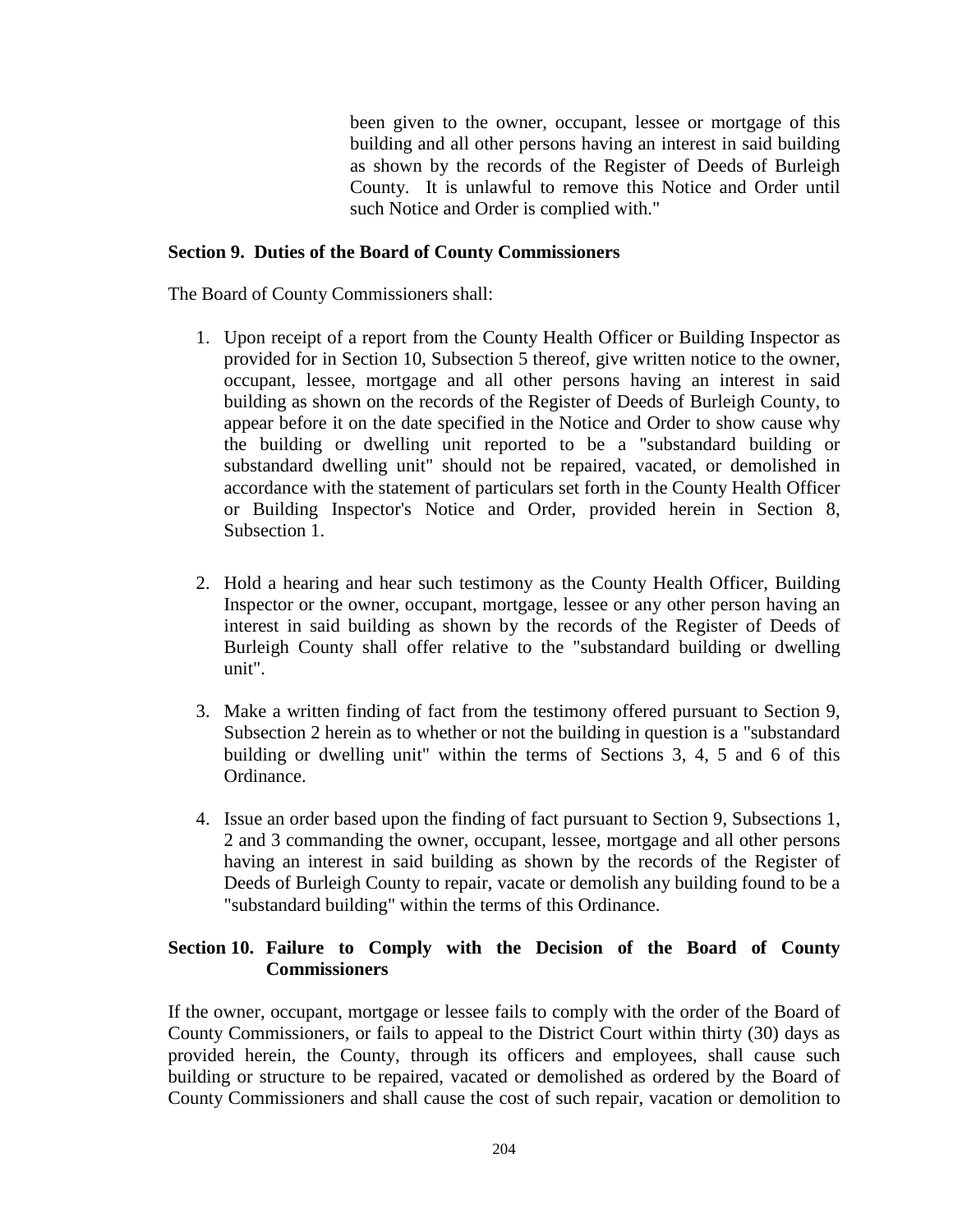be charged against the land up on which said building stands or did stand or to be recovered in a suit at law against the owner.

# **Section 11. Where Owner Absent from County**

In cases, except emergency cases, where the owner, occupant, lessee, or mortgage is absent from the County, all Notices and Orders provided for herein shall be sent by registered mail to the owner, occupant, mortgage and all other persons having an interest in said building, as shown by the land records of the Register of Deeds of Burleigh County, to the last known address of each and a copy of such Notice and Order shall be posted in a conspicuous place on the "substandard building" to which it relates, such mailing and posting shall be deemed adequate service.

# **Section 12. Emergency Action**

Whenever the County Health Officer or Building Inspector finds that and emergency exists which requires immediate action to protect the public health, welfare and safety he may, without notice or hearing, issue an order reciting the existence of such emergency and requiring that such action be taken as he deems necessary to meet the emergency. Notwithstanding the other provisions of this Ordinance, such order shall be effective immediately. Any person to whom an directed shall comply therewith immediately, but upon petition to the Board of County Commissioners shall be afforded a hearing as soon as possible, in the manner provided in Section 9. After such hearing, depending upon the findings as to whether the provisions of this Ordinance have been complied with, the Board of County Commissioners shall continue such order in effect, modify it, or revoke it.

# **Section 13. Appeal**

The Board of County Commissioners shall serve upon the owner, occupant, mortgage, lessee and all other persons having an interest in such building so ordered repaired, vacated or demolished, a copy of its order, such order to be served upon such owner, occupant, mortgage or lessee within ten (10) days after the issuance of such order. Such owner, occupant, mortgage or lessee shall thereafter have thirty (30) days from the date of service of such order served upon him in which to appeal from such order to the District Court of Burleigh County, North Dakota, or take such other legal steps to enjoin the enforcement of such order as he may deem proper.

Any person desiring to appeal from any order issued by the Board of County Commissioners, under and by the virtue of this Section shall file an undertaking in the sum of at least Five Hundred Dollars (\$500.00) to be approved by the County Auditor, and conditioned that the appellant will prosecute the appeal without delay and will pay all cost that may be adjudged against him in District Court. Such undertaking shall be payable to the County of Burleigh.